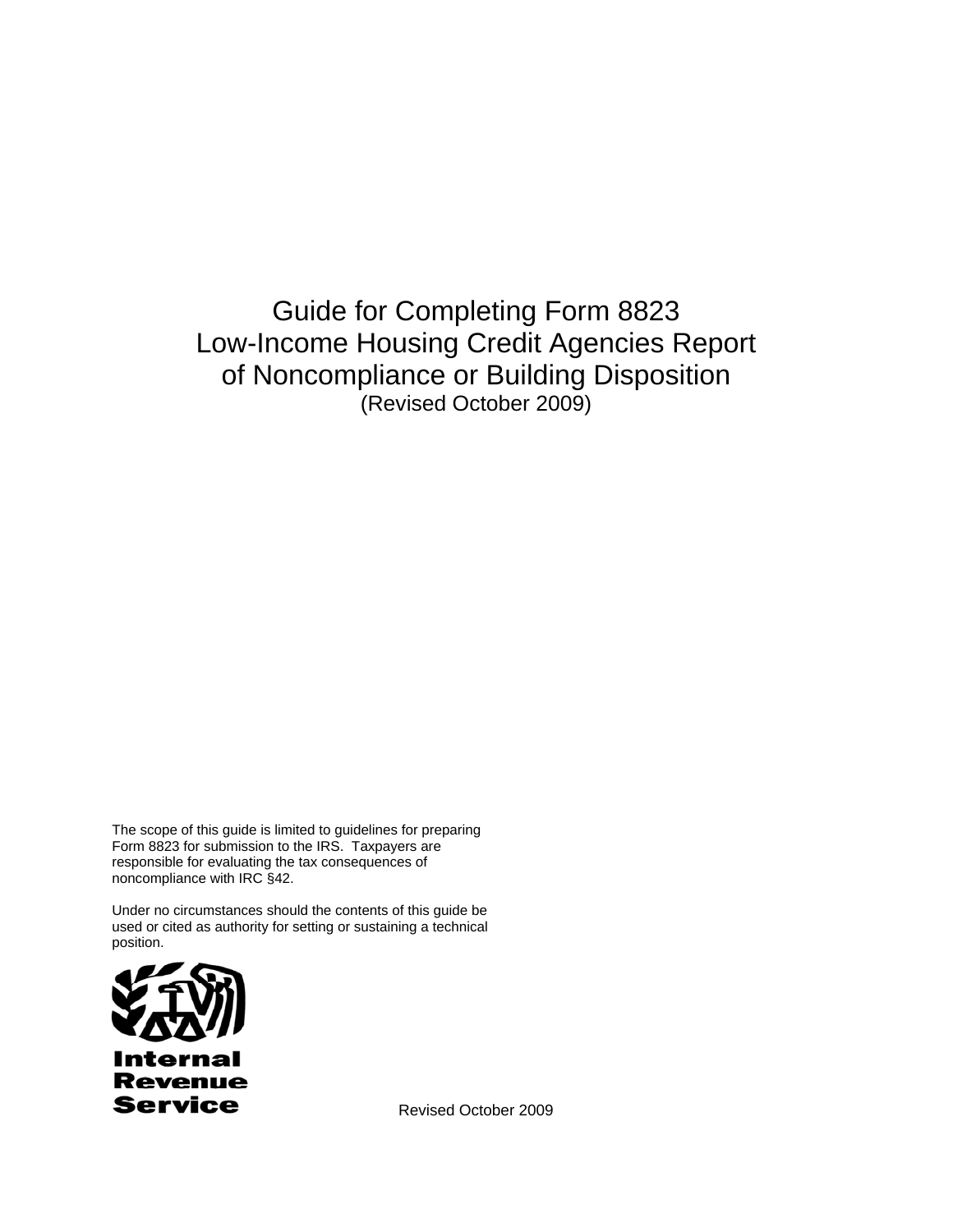

# **IRS Mission**

**Provide America's taxpayers top quality service by helping them understand and meet their tax responsibilities and by applying the tax law with integrity and fairness to all.** 

# **Small Business/Self-Employed Mission**

**The mission of the Small Business/Self-Employed (SB/SE) Division is to provide SB/SE customers top-quality service by educating and informing them of their tax obligations, developing educational products and services, and helping them understand and comply with applicable laws, and to protect the public interest by applying the tax law with integrity and fairness to all.**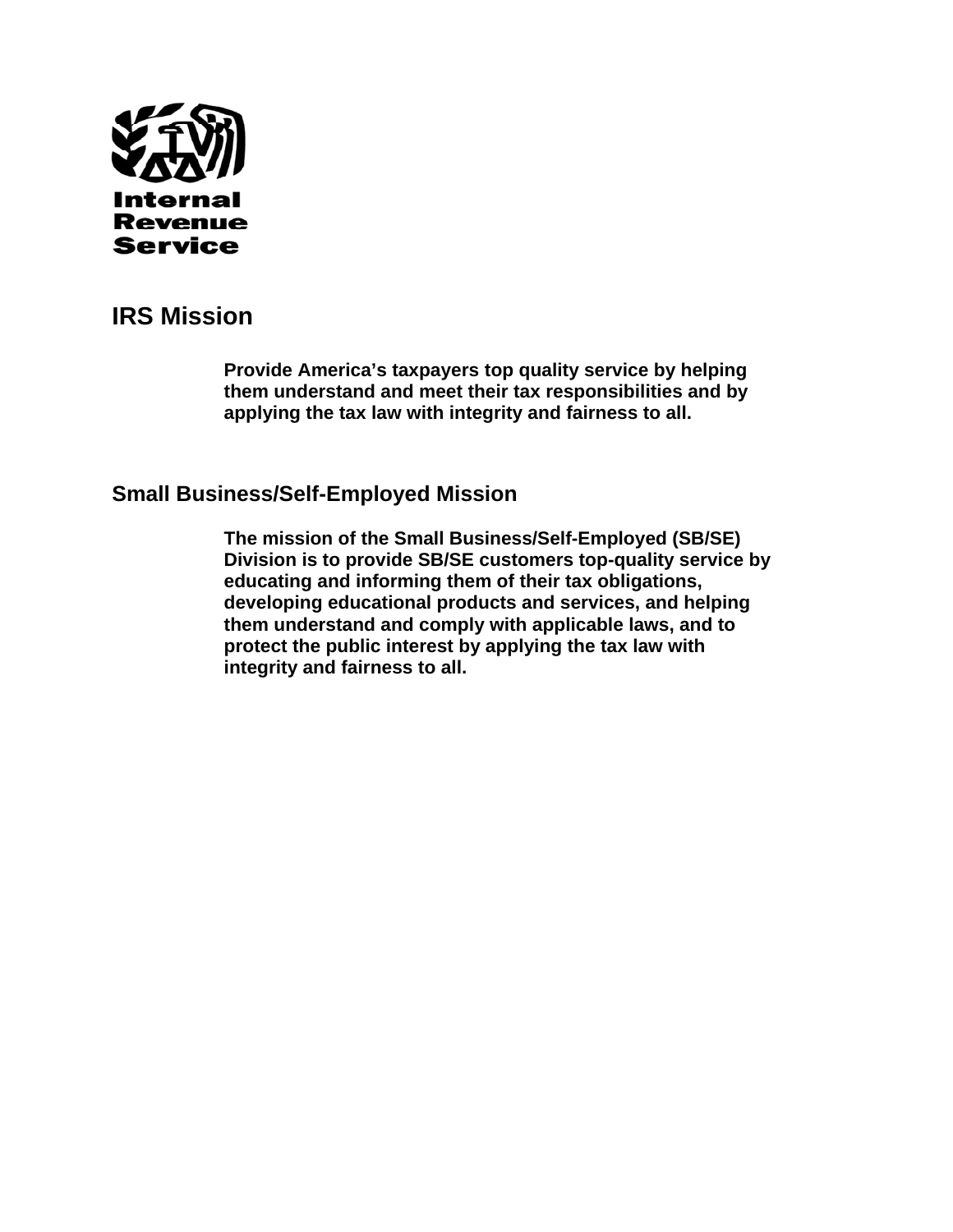## Prepared by

Internal Revenue Service Small Business/Self-Employed Division

Originally drafted in collaboration with the National Council of State Housing Agencies and It's member States Housing Credit Agencies

Questions or comments regarding the Guide should be addressed to Grace Robertson at Grace.F.Robertson@irs.gov or by mail at:

> Internal Revenue Service Attn: Grace Robertson, C7-226 5000 Ellin Road Lanham, MD 20706

Previous Revision: January 2007 Revised October 2009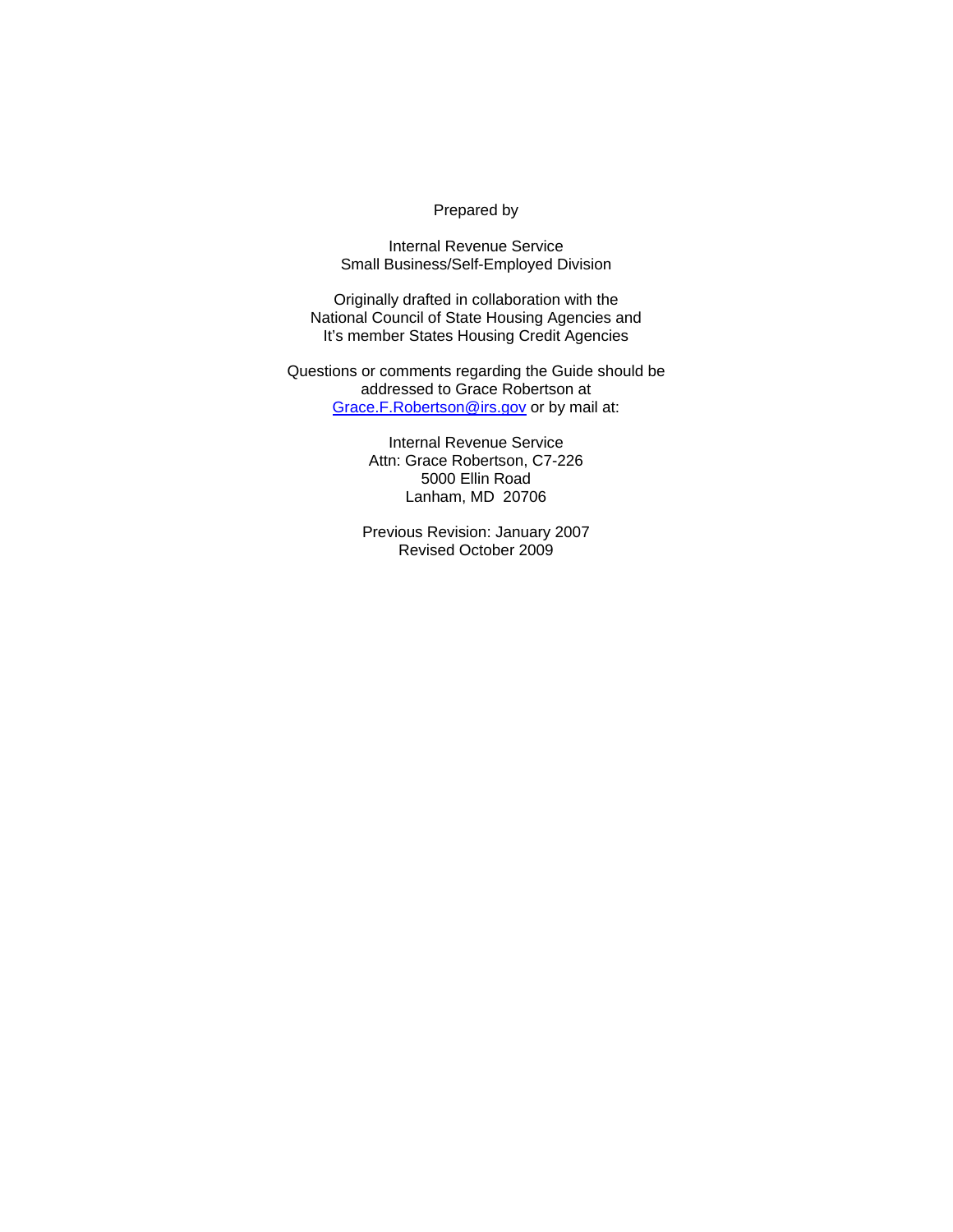# Table of Contents

| <b>Chapter</b> | <b>Title</b>                                                                                                                                                                                                                                                                                                                                                                                                                                                  |
|----------------|---------------------------------------------------------------------------------------------------------------------------------------------------------------------------------------------------------------------------------------------------------------------------------------------------------------------------------------------------------------------------------------------------------------------------------------------------------------|
| $\mathbf{1}$   | Introduction<br>Exhibit 1-1, Reports of Noncompliance (form 8823) Process Map & Explanations<br>Exhibit 1-2, Form 8823 and Instructions<br>Exhibit 1-3, IRS Noncompliance Notification Letter                                                                                                                                                                                                                                                                 |
| $\overline{2}$ | Instructions for Completing Form 8823                                                                                                                                                                                                                                                                                                                                                                                                                         |
| 3              | Guidelines for Determining Noncompliance                                                                                                                                                                                                                                                                                                                                                                                                                      |
| 4              | 11a - Household Income Above Income Limit Upon Initial Occupancy<br>*Exhibit 4-1, CCA 2009090416224806*                                                                                                                                                                                                                                                                                                                                                       |
| 5              | Category 11b – Owner Failed to Correctly Complete or Document<br>Tenant's Annual Income Recertification                                                                                                                                                                                                                                                                                                                                                       |
| 6              | Category 11c - Violation(s) of the UPCS or Local Inspection Standards<br>Exhibit 6-1, Checksheet for the Physical Inspection of LIHC Properties<br>Exhibit 6-2, Notification Letter - No Violations Noted<br>Exhibit 6-3, Notification Letter - Noncompliance<br>Exhibit 6-4, Notification Letter – Critical Violations                                                                                                                                       |
| $\tau$         | Category 11d – Owner Failed to Provide Annual Certification or Provided Incomplete or<br><b>Inaccurate Certifications</b>                                                                                                                                                                                                                                                                                                                                     |
| 8              | Category 11e – Changes in Eligible Basis                                                                                                                                                                                                                                                                                                                                                                                                                      |
| 9              | Category 11e – Changes in the Applicable Percentage                                                                                                                                                                                                                                                                                                                                                                                                           |
| 10             | Category 11f – Project Failed to Meet Minimum Set-Aside Requirement                                                                                                                                                                                                                                                                                                                                                                                           |
| 11             | Category 11g – Gross Rent(s) Exceed Tax Credit Limits                                                                                                                                                                                                                                                                                                                                                                                                         |
| 12             | Category 11h – Project not Available to the General Public                                                                                                                                                                                                                                                                                                                                                                                                    |
| 13             | Category 11h - Project not Available to the General Public<br>(Notifications of Fair Housing Act Administrative and Legal Actions)<br>Exhibit 13-1, HUD's Regional Offices<br>Exhibit 13-2, Memorandum of Understanding Among the Department of the Treasury, the<br>Department of Housing and Urban Development, and the Department of<br>Justice<br>Exhibit 13-3, Sample Letter to Notify Building Owner of Potential<br><b>Fair Housing Act Violations</b> |
| 14             | Category 11i – Violations of the Available Unit Rule Under Section $42(g)(2)(D)(ii)$                                                                                                                                                                                                                                                                                                                                                                          |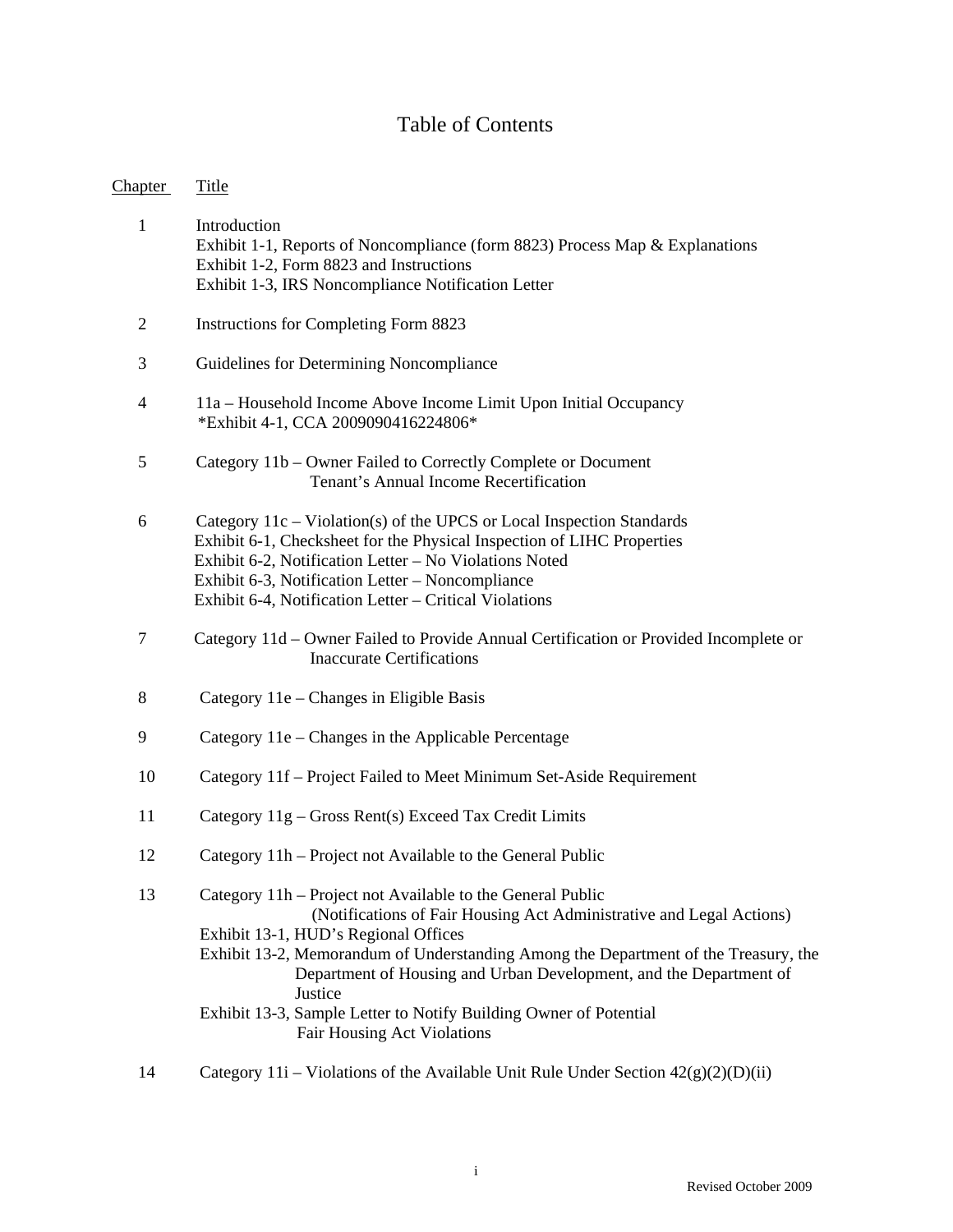| 15 | Category $11j$ – Violation(s) of the Vacant Unit Rule under Reg. $1.42-5(c)(1)(ix)$                                         |
|----|-----------------------------------------------------------------------------------------------------------------------------|
| 16 | Category 11k – Owner Failed to Execute and Record Extended Use Agreement Within Time<br>Prescribed by Section $42(h)(6)(J)$ |
| 17 | Category 111 - Low-Income Units Occupied by Nonqualified Full-Time Students<br>*Exhibit 17-1, Student Status Verification*  |
| 18 | Category 11m – Owner Did Not Properly Calculate Utility Allowance                                                           |
| 19 | Category 11n – Owner has Failed to Respond to Agency Requests for Monitoring Reviews                                        |
| 20 | Category 11o – Low Income Units Used on a Transient Basis                                                                   |
| 21 | Category 11p – Project is No Longer in Compliance Nor Participating in the LIHC Program                                     |
| 22 | Category 11q - Other Noncompliance Issue - Qualified Nonprofit Organization Failed to<br><b>Materially Participate</b>      |
| 23 | Category 11q – Other Noncompliance Issues                                                                                   |
| 24 | Line $13$ – Building Disposition<br>Exhibit 24-1, Explanation of Credit Recapture Requirements Under IRC §42(j)             |
| 25 | Miscellaneous Noncompliance Topics<br>Tenant Misrepresentation or Fraud<br>Owner/Taxpayer Fraud<br>$\overline{\phantom{0}}$ |
| 26 | Tenant Good Cause Eviction and Rent Increase Protection                                                                     |

# Explanations of Revisions

- 1. Revisions takes into account amendments to IRC §42 by the Housing Assistance Tax Act of 2008, HUD's revisions to Handbook 4250.3, and revisions to Treas. Reg. 1.42-10. Revisions were also made to clarify existing text. Revisions are identified by surrounding new/revised text with astericks.
- 2. There are two new exhibits, Exhibit 4-1 and Exhibit 17-1.
- 3. Although the revision date is October 2009, no revisions were made to Chapters 3, 7, 13, 19, or 20.
- 4. The only technical change is the treatment of Unit 8 in Example 1 on page 4-29 and 4-30. In the January 2007 revision of the guide, the unit was considered a low-income unit. It is now considered a vacant market rate unit. Please note that the IRS will not challenge a taxpayer's reliance on the January 2007 explanation for determining the status of a unit before January 1, 2010. See Chapter 4, footnote 45.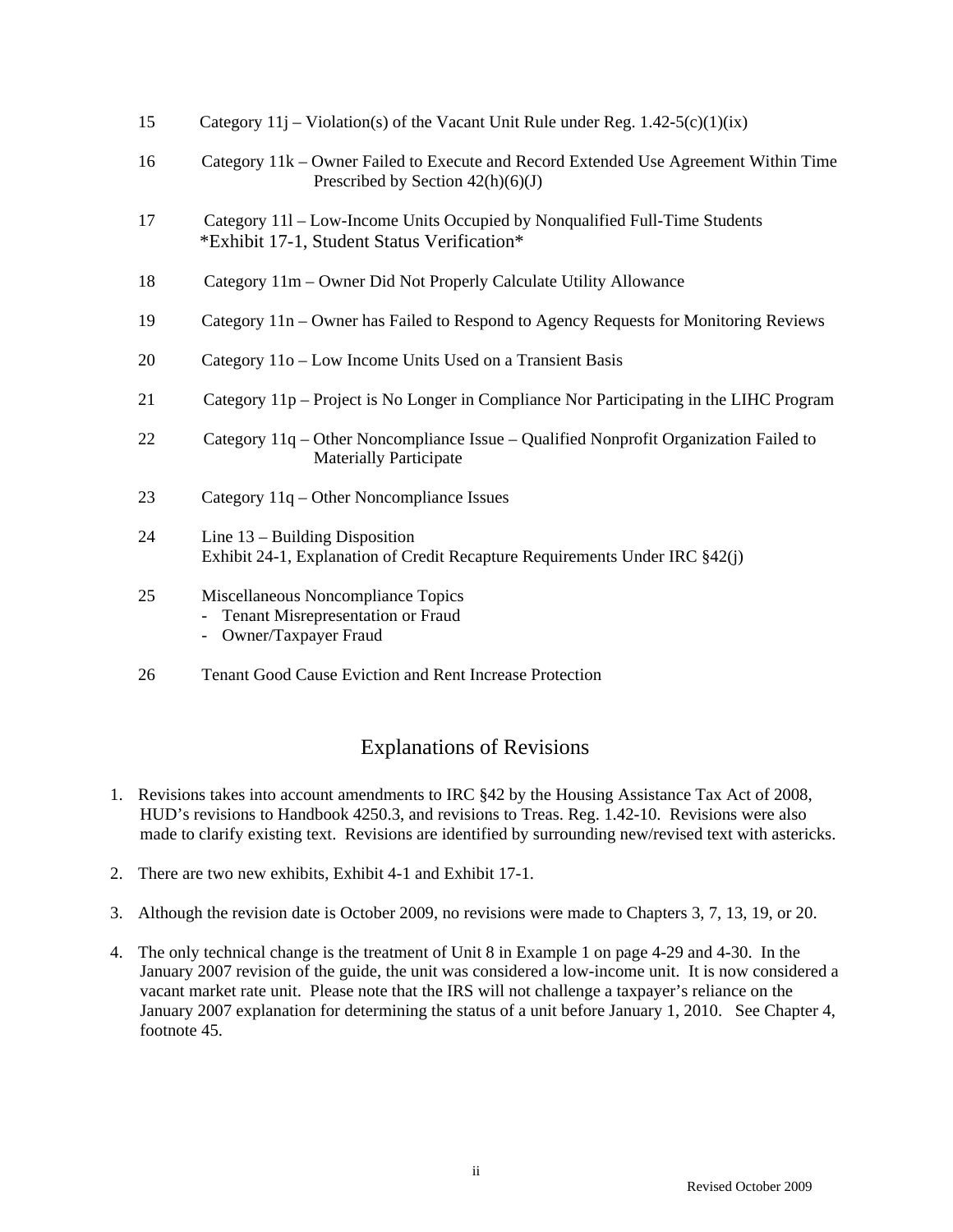# **Chapter 1 Introduction**

# **Background**

#### **State Agency Responsibilities**

State and local housing credit agencies (herein referred to as "state agencies") are responsible for monitoring low-income housing credit (LIHC) properties for compliance with the requirements of Internal Revenue Code (IRC) §42; for example, health and safety standards, rent ceilings and income limits, and tenant qualifications. State agencies perform desk audits, inspect housing, and review tenant files.<sup>1</sup> When noncompliance is identified or **\***the state agency becomes aware of a disposition of a building**\***, the state agencies are required to notify the Internal Revenue Service using Form 8823, Low-Income Housing Credit Agencies Report of Noncompliance or Building Disposition.

Briefly, a state agency performs a desk audit, conducts a site visit, or reviews the owner's tenant files and provides the owner with a summary report of its findings. If the report indicates noncompliance, the owner is expected to respond to the state agency within a maximum of 90 days to provide clarification or document that issues of noncompliance have been addressed. Then, the state agency determines whether the owner was always in compliance, has corrected the noncompliance, or remains out of compliance. The time to correct the noncompliance may be extended up to a total of 6 months with state agency approval. **\***Regardless of whether the owner remedied the noncompliance or remains out of compliance, a Form 8823 must be filed with the IRS.**\***

If the state agency reports that the owner is out of compliance, the IRS sends a notification letter to the owner identifying the type of noncompliance reported on Form 8823. The notification letter also states that the owner should not include any nonqualified lowincome housing units when computing the tax credit under IRC §42 and that the noncompliance may result in the recapture of previously claimed credits. The notification letter also instructs the owner to contact the state agency to resolve the issue.

Once the noncompliance is resolved, the state agency should file a "back in compliance" Form 8823. If the noncompliance is corrected within three years after the end of the correction period, the state agency must file a Form  $8823$ <sup>2</sup>. See Exhibit 1 at the end of this chapter for a complete description of the process.

**IRS Analysis of Forms 8823 Submitted by State Agencies**

Forms 8823 are routinely analyzed by the IRS. Based on categories of noncompliance, and without regard to subsequent "back in compliance" Forms 8823, taxpayers are evaluated to determine whether an audit of the owner's tax return is needed.<sup>3</sup> The taxpayer's tax returns and all Forms 8823 filed for the property are evaluated. If it is determined that an audit is warranted, the complete file is sent to the appropriate IRS field office. The taxpayer is then notified that an audit has been scheduled. It should be noted that this is

 $\overline{a}$ 1 State agencies perform "desk audits" of information submitted to their office rather than inspecting the documents at the property site; e.g., annual reports required under Treas. Reg.  $§1.42-5(c)$ .<br><sup>2</sup> Treas. Reg.  $§1.42-5(e)(3)$ .

 $3$  Forms 8823 are immediately analyzed for audit potential when received from the state agencies. Subsequent receipt of Forms 8823 noting correction of previously reported noncompliance do not impact the original evaluation. Under Treas. Reg. §1.42-  $5(e)(3)$ , if the noncompliance is corrected within three years, the state agency is required to file another Form 8823 reporting the corrected noncompliance and documenting the date the taxpayer was back in compliance. From the owner's perspective, the best strategy is to address noncompliance identified by the state agency quickly so that the initial Form 8823 will indicate that the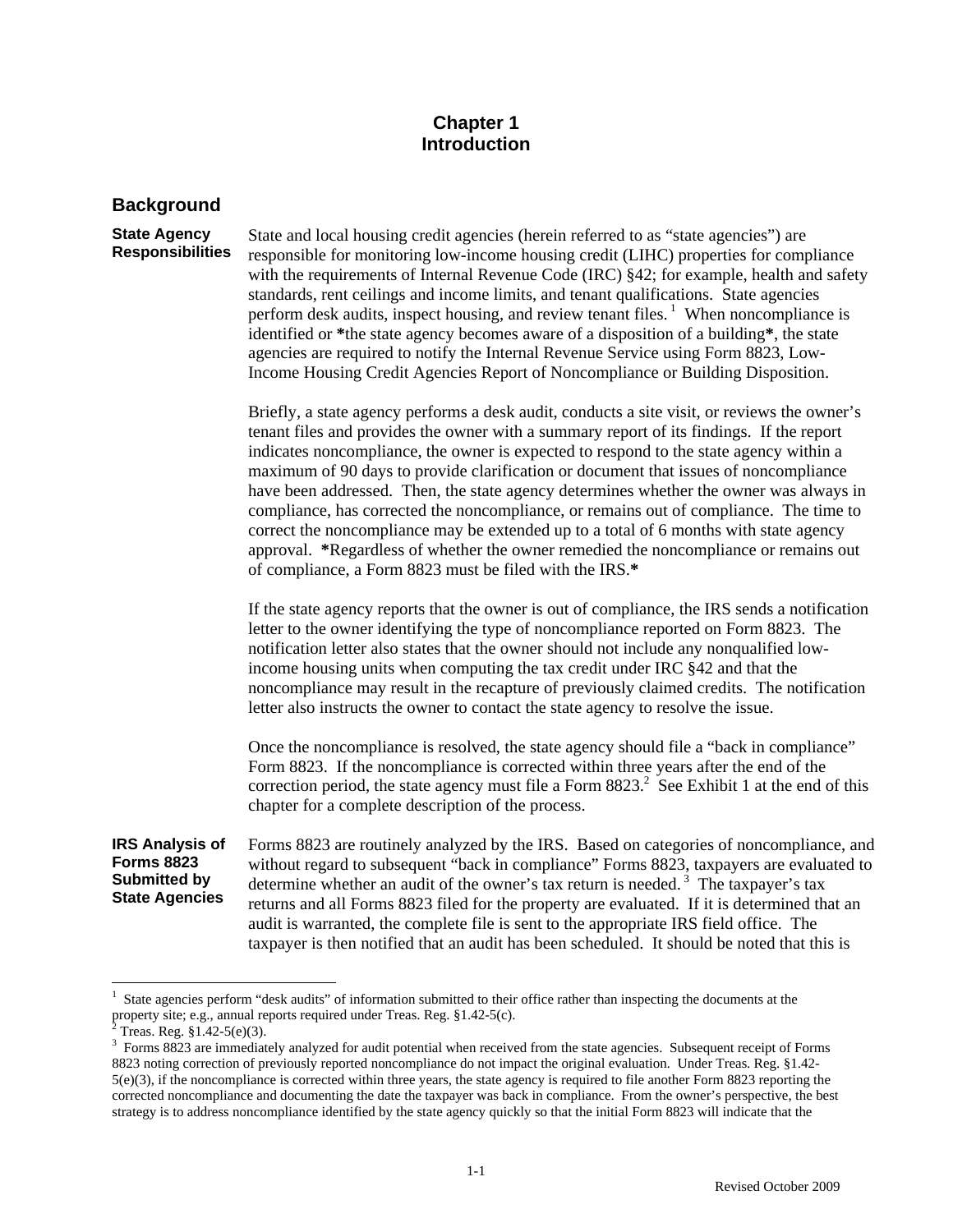not the only method for selecting for audit tax returns on which the low-income housing credit has been claimed and, at the examiner's discretion, the audit may be expanded to include additional issues or tax returns.

## **\*Authority of Guide\***

**\***The guide is not a legal authority. The guide provides state agencies with a single accumulative reference of current legal authorities needed for determining whether a state agency must file Form(s) 8823 with the IRS under Treas. Reg.  $\S1.42-5(e)(3)$ , along with guidelines and examples of the law's application to specific fact patterns.

- 1. The scope of the guide is limited and does not address the tax consequences of noncompliance. Taxpayers are responsible for evaluating the tax consequences of noncompliance with IRC §42.
- 2. The guide should not be used or cited by taxpayers as authority for setting or sustaining a technical position when filing tax return for any tax period for which the taxpayer is subject to IRC  $§42$  requirements.<sup>4</sup> Taxpayers can rely upon and cite the Internal Revenue Code and formal IRS guidance<sup>5</sup> as referenced extensively in the text and footnotes.
- 3. The guide, or chapters of the guide, may become obsolete if the underlying authority is revised subsequent to the Guide's revision date. Examples include: (1) IRC §42 is revised by Congress, (2) the IRS provides formal guidance, or (3) HUD revises the definition or treatment of income as explained in HUD Handbook 4350.3, Chapter 5.

The guide (or chapter) is obsolete as of the effective date of the revised legal authority. State agencies and owners should disregard affected text and legal references.

The Guide's revision date is identified on the cover, in the index, and at the bottom of every chapter page.**\*** 

## **Purpose of Guide**

 The fundamental purpose of this guide is to provide standardized operational definitions for the noncompliance categories listed on Form 8823. It is important that noncompliance is consistently identified and categorized. Resulting benefits include:

- 1. Consistent interpretation and application of IRC §42 requirements among states;
- 2. Consistent reporting of noncompliance to the IRS; and

noncompliance was corrected. From the IRS' point of view, the owner's responsiveness is indicative of due diligence, but does not preclude initiating an audit.<br><sup>4</sup> *\*In limited circumstances, pending the release of formal IRS guidance, the guide may specifically state that guidelines* 

presented in the guide will be used by the IRS to evaluate a taxpayer's compliance. See Chapter 14 for an example.<sup>\*</sup><br><sup>5</sup>\*For example, Treasury regulations, revenue procedures, revenue rulings, and notices can be relied up

guidance. Although often providing insight into IRS interpretation, private letter rulings are binding only for the taxpayer who requested the ruling and should not be cited as authority.**\***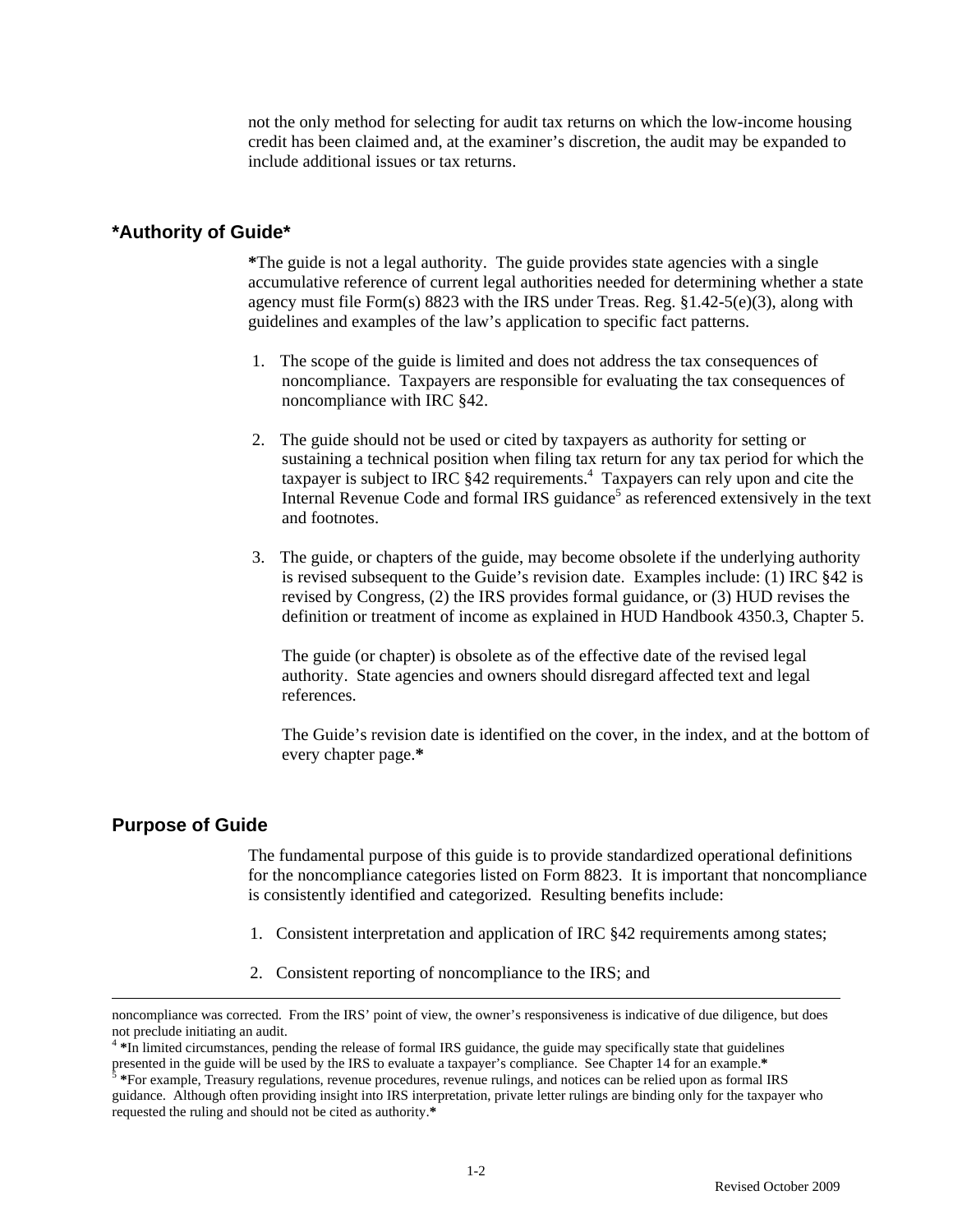3. Enhanced program administration by the IRS; i.e., timely processing of the forms and identification of appropriate follow-up actions by the IRS.

# **Content of Guide**

 The guide includes instructions for completing Form 8823, and guidelines for determining noncompliance and reporting property dispositions. The guide reflects current rules under IRC §42, Treasury regulations under IRC §42, other guidance published by the Department of Treasury and the IRS, and IRS administrative procedures for the LIHC program.

Generally, the noncompliance categories listed on Form 8823 are addressed in separate chapters. There are three categories of noncompliance for which there are two chapters because multiple issues are reported under the same category. They are:

- 1. Category 11e, Changes in Eligible Basis or the Applicable Percentage
- 2. Category 11h, Project not available to the general public
- 3. Category 11q, Other

For convenience, the term "owner" in the singular is used, although low-income housing properties often have more than one owner and state agencies must identify each owner in a schedule attached to the Form 8823 when filing the form.

Depending on the problem, noncompliance may extend to one or more housing units within an LIHC building, may apply to the whole building, or may encompass the entire project. Units, buildings, or projects that are out of compliance with the requirements of IRC §42 are referred to as "nonqualified" units, buildings, or projects.

**Organization of Chapters**  Generally (as applicable) each chapter includes the following sections.

> *Definitions* - Brief descriptions are provided to explain the basic compliance issue being addressed. The intent is to sufficiently define the category of noncompliance so that state agencies will uniformly select the same category for the same issues.

> *In Compliance -* Descriptions and examples are used to illustrate fundamental compliance with IRC §42 and its regulations.

*Out of Compliance -* Descriptions and examples are used to illustrate common noncompliance issues.

*Back in Compliance* - This section includes explanations and examples illustrating how noncompliance can be corrected. Treas. Reg.  $\S1.42-5(e)(4)$  allows a corrective action period, not to exceed 90 days, for the owner to remedy the noncompliance. The state agency can extend this period for up to a total of 6 months if there is good cause. Suggested correction periods are noted in the discussions.

*References* - A list of references is included at the end of each chapter. Specific references or explanations of relevant rules under IRC §42, the Treasury regulations under IRC §42, or other published guidance, may be included in the text or identified in footnotes.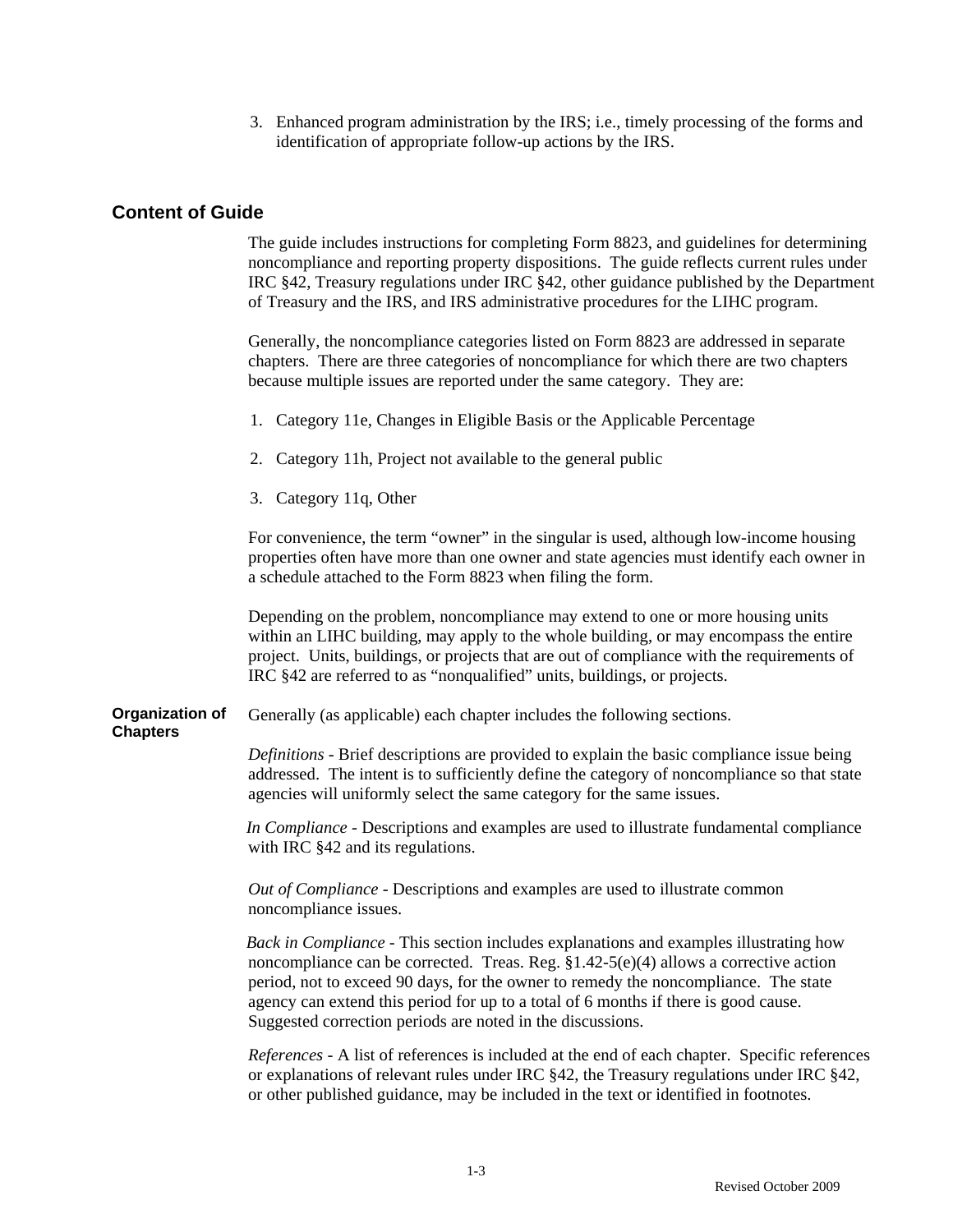# **Reference**

Treas. Reg. §1.42-5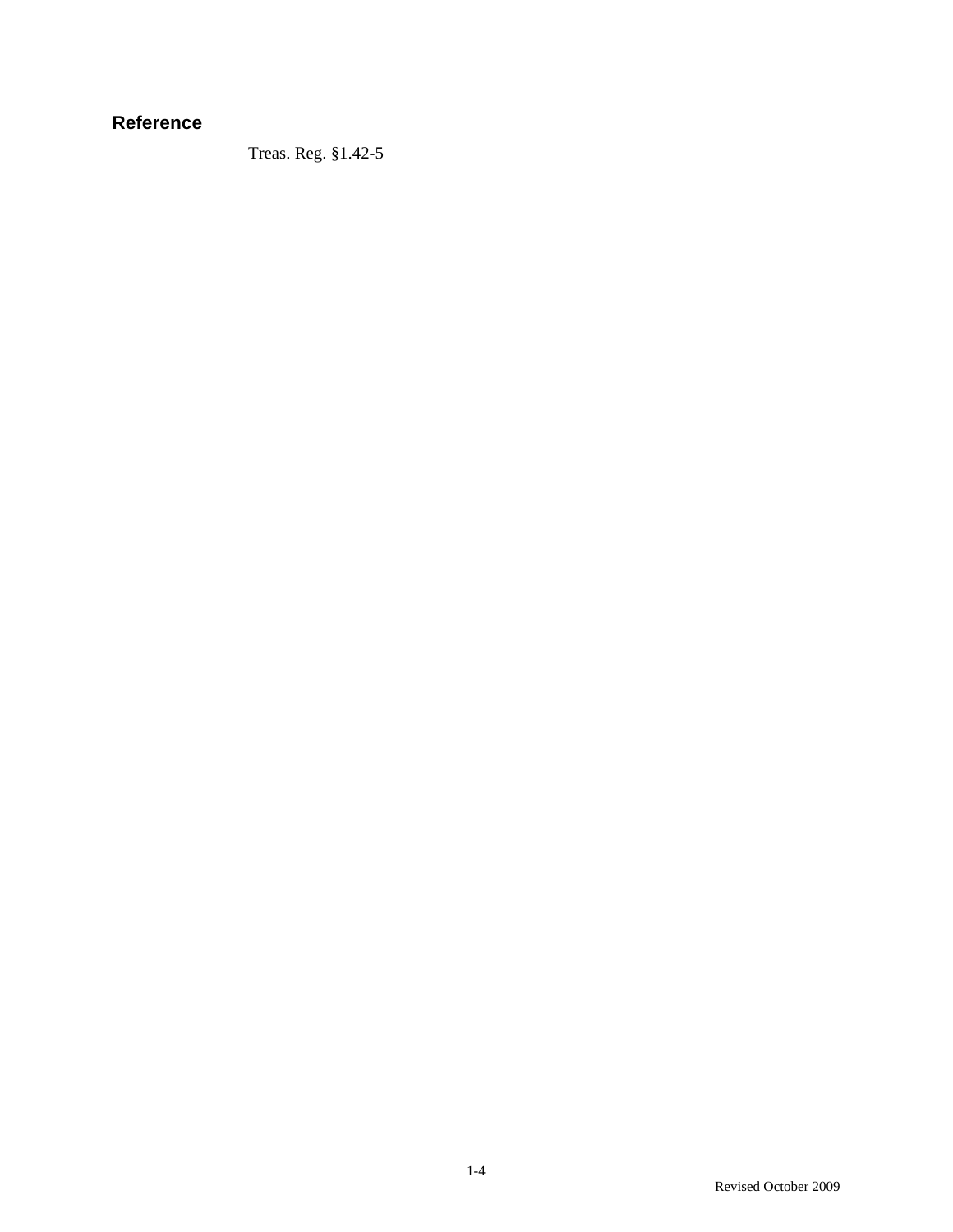**Exhibit 1-1 Reports of Noncompliance (Form 8823) Process Map & Explanations** 



**\***The chart above is a process map demonstrating the steps of the Form 8823 process. The map is divided into four horizontal paths representing the groups involved in the process. The steps of the process are placed in the path of the group involved as the steps move from left to right across the map. The top path is for the owner/taxpayer, the second path down is for the state agency, the third path down is for the Philadelphia LIHC Compliance Unit, and the bottom path is for IRS/Compliance.**\***

- **Step 1** The state agency performs a desk audit, conducts a site visit, or reviews the owner's tenant files.
- **Step 2** The state agency prepares and promptly provides the owner with a summary report describing issues of noncompliance. The letter may also identify administrative or technical issues, recommend changes to improve future management of the property, or suggest corrective actions to remedy noted noncompliance issues.
- **Step 3** The owner responds to the state agency within a maximum of 90 days, which can be extend up to a total of 6 months with the state agency's approval. Generally, the state agency specifies a time period appropriate for the type of noncompliance. The owner's response may provide clarifications and document that corrective actions have been implemented; i.e., how the noncompliance issues have been addressed.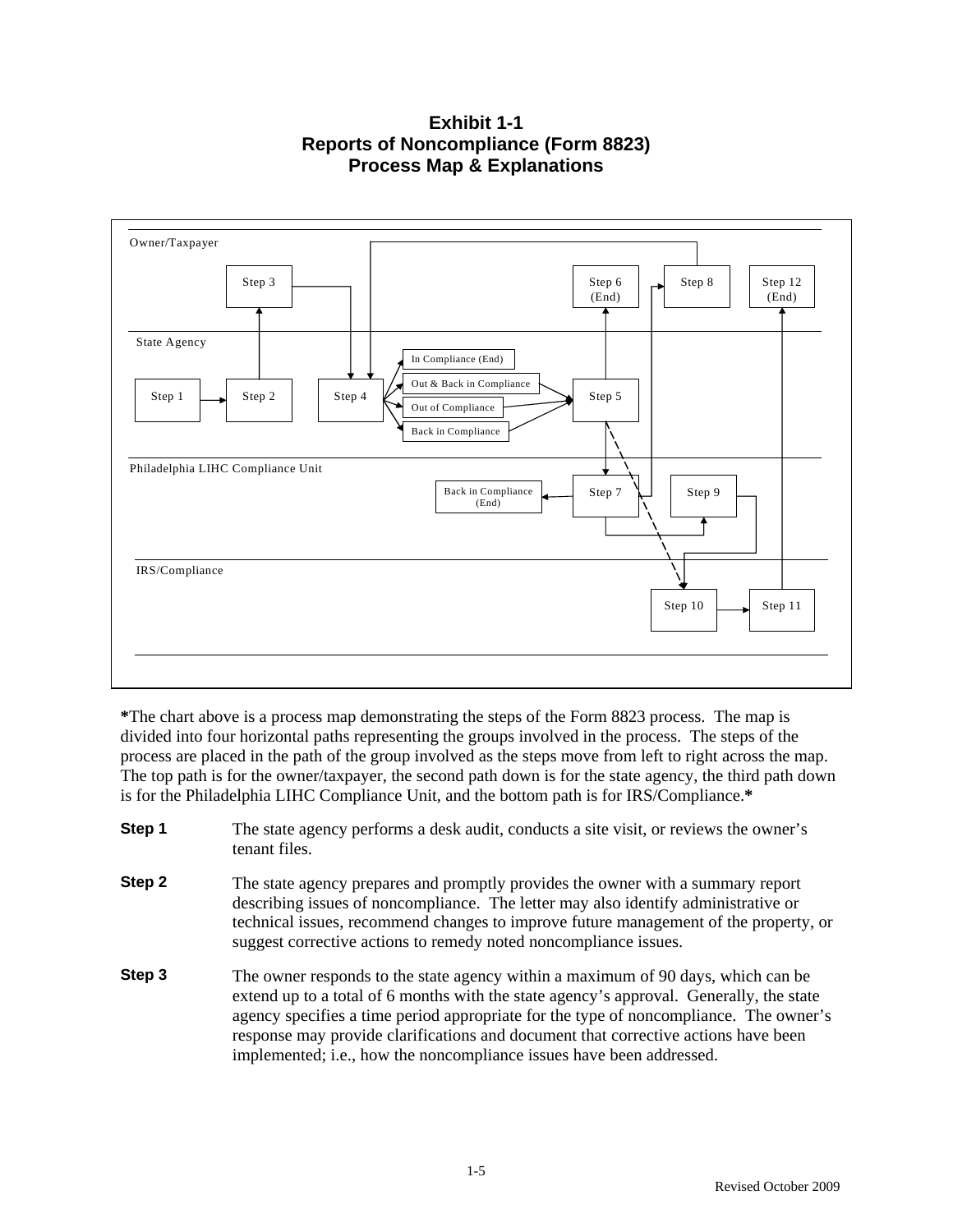| Step 4  | When the owner's response is received, the state agency determines whether the owner<br>provided:                                                                                                                                                                                                                                                                                                               |  |  |  |  |
|---------|-----------------------------------------------------------------------------------------------------------------------------------------------------------------------------------------------------------------------------------------------------------------------------------------------------------------------------------------------------------------------------------------------------------------|--|--|--|--|
|         | 1.<br>clarification establishing that the owner was always in compliance,                                                                                                                                                                                                                                                                                                                                       |  |  |  |  |
|         | documentation that issue(s) of noncompliance have been remedied within the<br>2.<br>correction period (out and back in compliance).                                                                                                                                                                                                                                                                             |  |  |  |  |
|         | no documentation that issue(s) of noncompliance had been remedied within the<br>3.<br>correction period (out of compliance), or                                                                                                                                                                                                                                                                                 |  |  |  |  |
|         | 4. documentation that issue(s) of noncompliance have been remedied, but the<br>noncompliance was not corrected until after the end of the correction period. A<br>Form 8823 had been submitted to the IRS only to report the correction of previously<br>reported noncompliance (back in compliance).                                                                                                           |  |  |  |  |
| Step 5  | If the state agency determines that the owner was always in compliance, findings are not<br>required to be reported to the IRS. However, the state agency should notify the owner<br>that the issue is considered closed and no Form 8823 will be filed.                                                                                                                                                        |  |  |  |  |
|         | If the state agency determines that either the owner remedied the issue of noncompliance<br>or remains out of compliance, then a Form 8823 must be filed with the Internal Revenue<br>Service at the Philadelphia Service Center (PSC). As noted by the dashed line between<br>steps five and ten, the state agency may send a copy of the Form 8823 directly to IRS<br>Headquarters.                           |  |  |  |  |
| Step 6  | The state agency sends the owner a copy of the Form 8823 concurrent to filing the Form<br>8823 with the IRS.                                                                                                                                                                                                                                                                                                    |  |  |  |  |
| Step 7  | Upon receipt of the Form 8823 at the PSC, the "back in compliance" Forms 8823 are<br>processed without contacting the owner. The "out of compliance" Forms 8823 are<br>assigned to technicians to prepare owner notification letters. The letters are specific to<br>the type of noncompliance reported on Form 8823, and explain that noncompliance may<br>result in the loss and recapture of the tax credit. |  |  |  |  |
| Step 8  | The owner receives the notification letter. The letter instructs the owner to contact the<br>state agency to resolve the issue (Step Four). If the noncompliance is resolved within<br>three years, a "back in compliance" Form 8823 must be filed with the IRS and a copy<br>sent to the owner concurrently. (Note: some issues of noncompliance cannot be<br>remedied.)                                       |  |  |  |  |
| Step 9  | Simultaneous to notifying the owner, the PSC processes the Forms 8823 and transcribes<br>the information into a database.                                                                                                                                                                                                                                                                                       |  |  |  |  |
| Step 10 | Forms 8823 are immediately evaluated when received from the state agencies and IRS<br>databases are routinely analyzed to determine whether an audit of the owner's tax return<br>is needed. The taxpayer's three latest filed income tax returns and all Forms 8823 filed<br>for the property are evaluated.                                                                                                   |  |  |  |  |
| Step 11 | If it is determined that an audit is warranted, the case file is sent to the appropriate field<br>office for examination.                                                                                                                                                                                                                                                                                       |  |  |  |  |
| Step 12 | The taxpayer is notified that an audit has been scheduled.                                                                                                                                                                                                                                                                                                                                                      |  |  |  |  |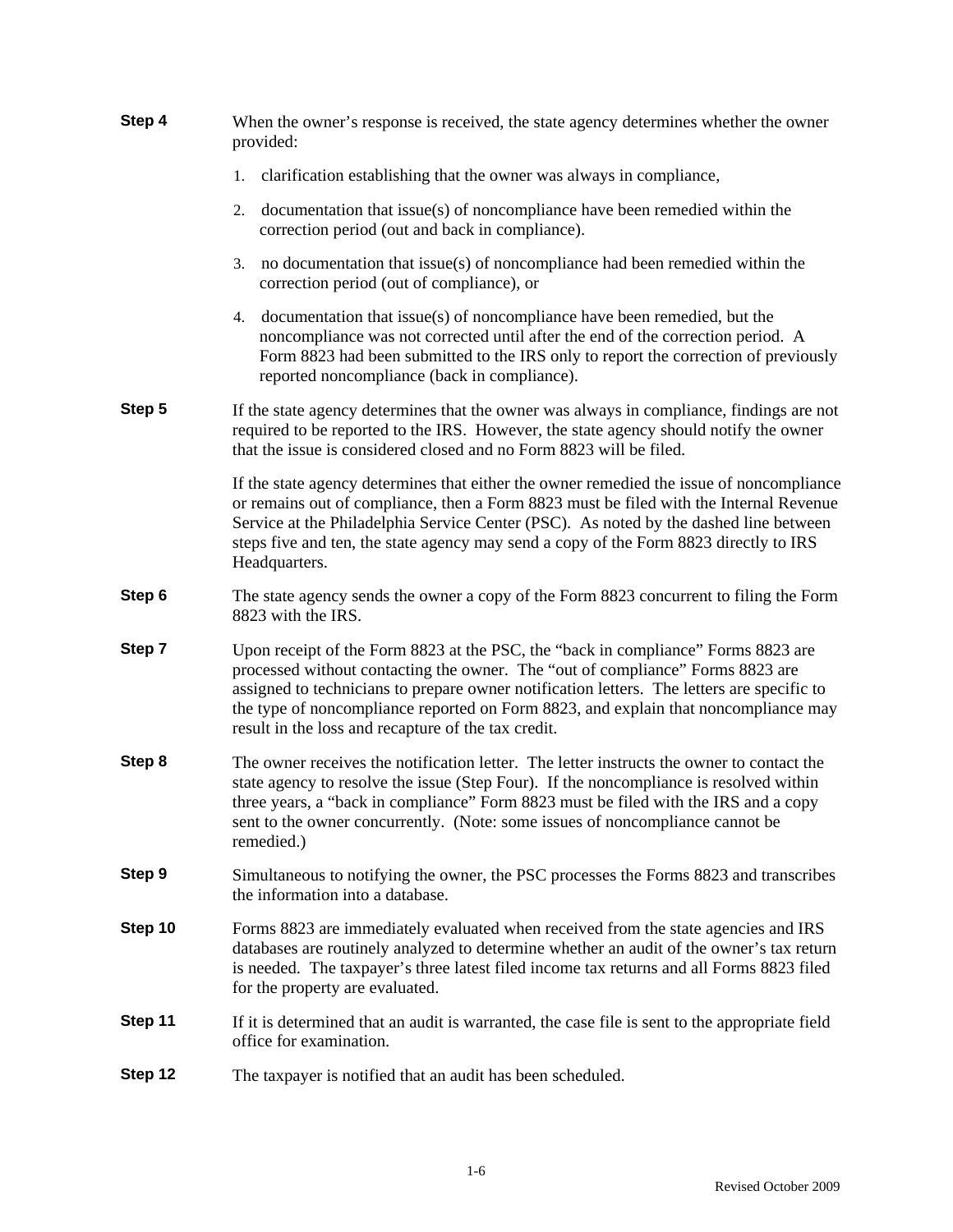# **Exhibit 1-2 Form 8823 and Instructions**

| Form<br><b>Report of Noncompliance or Building Disposition</b><br>(Rev. Oct. 2005)<br>Note: File a separate Form 8823 for each building that is disposed of or goes out of compliance. |                                                        | Check here if this is an                                                                            |                                                                                                                                                                                                                                     |                                                    |
|----------------------------------------------------------------------------------------------------------------------------------------------------------------------------------------|--------------------------------------------------------|-----------------------------------------------------------------------------------------------------|-------------------------------------------------------------------------------------------------------------------------------------------------------------------------------------------------------------------------------------|----------------------------------------------------|
|                                                                                                                                                                                        | Department of the Treasury<br>Internal Revenue Service |                                                                                                     |                                                                                                                                                                                                                                     | amended return $\blacktriangleright$ $\Box$        |
|                                                                                                                                                                                        |                                                        | Building name (if any). Check if item 1 differs from Form 8609 ▶ □                                  | <b>IRS Use Only</b>                                                                                                                                                                                                                 |                                                    |
|                                                                                                                                                                                        | Street address                                         |                                                                                                     |                                                                                                                                                                                                                                     |                                                    |
|                                                                                                                                                                                        | City or town, state, and ZIP code                      |                                                                                                     |                                                                                                                                                                                                                                     |                                                    |
|                                                                                                                                                                                        |                                                        |                                                                                                     |                                                                                                                                                                                                                                     |                                                    |
|                                                                                                                                                                                        |                                                        | Building identification number (BIN)                                                                |                                                                                                                                                                                                                                     |                                                    |
|                                                                                                                                                                                        |                                                        | Owner's name. Check if item 3 differs from Form 8609 >                                              |                                                                                                                                                                                                                                     |                                                    |
|                                                                                                                                                                                        | Street address                                         |                                                                                                     |                                                                                                                                                                                                                                     |                                                    |
|                                                                                                                                                                                        | City or town, state, and ZIP code                      |                                                                                                     |                                                                                                                                                                                                                                     |                                                    |
| 4                                                                                                                                                                                      |                                                        | Owner's taxpayer identification number<br><b>TEIN</b><br>SSN                                        |                                                                                                                                                                                                                                     |                                                    |
| 5                                                                                                                                                                                      |                                                        | Total credit allocated to this BIN                                                                  | and a series of the contract of the contract of the contract of the                                                                                                                                                                 | -\$<br>►                                           |
| 6                                                                                                                                                                                      |                                                        |                                                                                                     | If this building is part of a multiple building project, enter the number of buildings in the project [etc.] [etc.] [etc.]                                                                                                          |                                                    |
|                                                                                                                                                                                        |                                                        |                                                                                                     | <b>7 a</b> Total number of residential units in this building referred to the content of the content of the content of the building referred to the content of the content of the content of the content of the content of the cont |                                                    |
| b                                                                                                                                                                                      |                                                        |                                                                                                     |                                                                                                                                                                                                                                     |                                                    |
| с                                                                                                                                                                                      |                                                        |                                                                                                     | Total number of residential units in this building determined to have noncompliance issues [14] Total number of residential units in this building determined to have noncompliance issues                                          |                                                    |
|                                                                                                                                                                                        |                                                        |                                                                                                     |                                                                                                                                                                                                                                     |                                                    |
| 8                                                                                                                                                                                      |                                                        |                                                                                                     | Date building ceased to comply with the low-income housing credit provisions (see instructions) (MMDDYYYY) [15]                                                                                                                     |                                                    |
| 9                                                                                                                                                                                      |                                                        |                                                                                                     | Date noncompliance corrected (if applicable) (see instructions) (MMDDYYYY) _________________________                                                                                                                                |                                                    |
| 10                                                                                                                                                                                     |                                                        |                                                                                                     | Check this box if you are filing only to show correction of a previously reported noncompliance problem                                                                                                                             | ►□                                                 |
| 11                                                                                                                                                                                     | Check the box(es) that apply:                          |                                                                                                     |                                                                                                                                                                                                                                     | Out of<br>Noncompliance<br>compliance<br>corrected |
|                                                                                                                                                                                        |                                                        |                                                                                                     | a Household income above income limit upon initial occupancy referred to the control of the state of the state o                                                                                                                    | $\Box$<br>ш                                        |
|                                                                                                                                                                                        |                                                        |                                                                                                     |                                                                                                                                                                                                                                     | □<br>ш                                             |
| b                                                                                                                                                                                      |                                                        |                                                                                                     | Owner failed to correctly complete or document tenant's annual income recertification                                                                                                                                               | □                                                  |
| с                                                                                                                                                                                      |                                                        |                                                                                                     | Violation(s) of the UPCS or local inspection standards (see instructions) (attach explanation).                                                                                                                                     |                                                    |
| d                                                                                                                                                                                      |                                                        |                                                                                                     | Owner failed to provide annual certifications or provided incomplete or inaccurate certifications                                                                                                                                   |                                                    |
| ۰                                                                                                                                                                                      |                                                        |                                                                                                     |                                                                                                                                                                                                                                     | П                                                  |
| f                                                                                                                                                                                      |                                                        |                                                                                                     | Project failed to meet minimum set-aside requirement (20/50, 40/60 test) (see instructions) [12] [2] [2] [2] [2] [2]                                                                                                                | П                                                  |
| я                                                                                                                                                                                      |                                                        | Gross rent(s) exceed tax credit limits                                                              | the contract of the contract of the contract of the contract of the contract of the                                                                                                                                                 | $\Box$                                             |
|                                                                                                                                                                                        |                                                        |                                                                                                     | h Project not available to the general public (see instructions) (attach explanation).                                                                                                                                              |                                                    |
|                                                                                                                                                                                        |                                                        |                                                                                                     |                                                                                                                                                                                                                                     | П                                                  |
|                                                                                                                                                                                        |                                                        |                                                                                                     | j Violation(s) of the Vacant Unit Rule under Reg. 1.42-5(c)(1)(ix)                                                                                                                                                                  | П<br>$\mathsf{L}$                                  |
|                                                                                                                                                                                        |                                                        |                                                                                                     | k Owner failed to execute and record extended-use agreement within time prescribed by section 42(h)(6)(J)                                                                                                                           | □<br>$\overline{a}$                                |
|                                                                                                                                                                                        |                                                        |                                                                                                     | I Low-income units occupied by nonqualified full-time students with a contact of the contact of the contact of                                                                                                                      | $\Box$                                             |
|                                                                                                                                                                                        |                                                        |                                                                                                     | m Owner did not properly calculate utility allowance..........................                                                                                                                                                      |                                                    |
|                                                                                                                                                                                        |                                                        |                                                                                                     | n Owner has failed to respond to agency requests for monitoring reviews with the content of the content of the                                                                                                                      |                                                    |
|                                                                                                                                                                                        |                                                        |                                                                                                     |                                                                                                                                                                                                                                     | П<br>$\Box$                                        |
|                                                                                                                                                                                        |                                                        | Project is no longer in compliance nor participating in the section 42 program (attach explanation) |                                                                                                                                                                                                                                     |                                                    |
|                                                                                                                                                                                        |                                                        | q Other noncompliance issues (attach explanation)                                                   |                                                                                                                                                                                                                                     | ப                                                  |
| 12                                                                                                                                                                                     |                                                        | Additional information for any item above. Attach explanation and check box                         |                                                                                                                                                                                                                                     | П                                                  |
|                                                                                                                                                                                        | 13 a Building disposition by                           | Foreclosure<br>Sale<br>$\Box$                                                                       | Destruction<br>Other (attach explanation)                                                                                                                                                                                           |                                                    |
|                                                                                                                                                                                        | b Date of disposition (MMDDYYYY)                       |                                                                                                     |                                                                                                                                                                                                                                     |                                                    |
|                                                                                                                                                                                        | c New Owner's Name                                     |                                                                                                     | New owner's taxpayer identification number                                                                                                                                                                                          | ∐ EIN<br>∐ SSN                                     |
|                                                                                                                                                                                        | Street address                                         |                                                                                                     | Name of contact person                                                                                                                                                                                                              |                                                    |
|                                                                                                                                                                                        | City or town, state, and ZIP code                      |                                                                                                     | Telephone number of contact person<br>15<br>Ext.                                                                                                                                                                                    |                                                    |
|                                                                                                                                                                                        |                                                        |                                                                                                     | Under penalties of perjury, I declare that I have examined this report, including accompanying statements and schedules, and to the best of my knowledge and belief,                                                                |                                                    |
|                                                                                                                                                                                        | it is true, correct, and complete.                     |                                                                                                     |                                                                                                                                                                                                                                     |                                                    |
|                                                                                                                                                                                        |                                                        |                                                                                                     |                                                                                                                                                                                                                                     |                                                    |
|                                                                                                                                                                                        |                                                        |                                                                                                     |                                                                                                                                                                                                                                     |                                                    |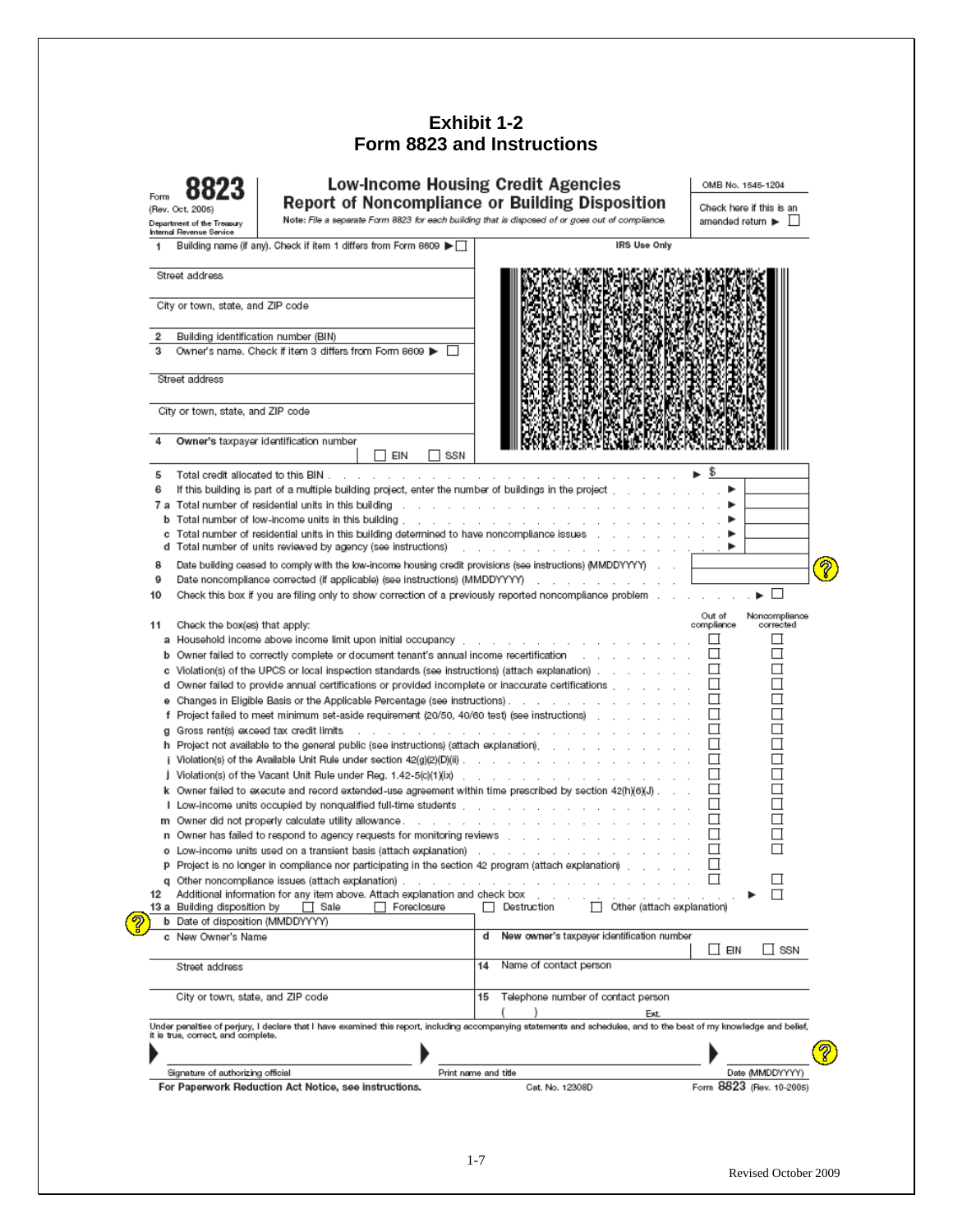#### General Instructions

Section references are to the Internal Revenue Code unless otherwise noted.

#### **Purpose of Form**

Housing credit agencies use Form 8823 to fulfill their responsibility under section 42(m)(1)(B)(iii) to notify the IRS of noncompliance with the low-income housing tax credit provisions or any building disposition.

The housing credit agency should also give a copy of Form 8823 to the owner(s).

#### Who Must File

Any authorized housing credit agency that becomes aware that a low-income housing building was disposed of or is not in compliance with the provisions of section 42 must file Form 8823.

#### When To File

File Form 8823 no later than 45 days after (a) the building was disposed of or (b) the end of the time allowed the building owner to correct the condition(s) that caused noncompliance. For details, see Regulations section 1.42-5(e).

#### Where To File

File Form 8823 with the: Internal Revenue Service P.O. Box 331 Attn: LIHC Unit, DP 607 South Philadelphia Campus Bensalem, PA 19020

#### Specific Instructions

Amended return. If you are filing an amended return to correct previously reported information, check the box at the top of page 1.

Item 2. Enter the building identification number (BIN) assigned to the building by the housing credit agency as shown on Form 8609.

Items 3, 4, 13b, and 13d. If there is more than one owner (other than as a member of a pass-through entity), attach a schedule listing the owners, their addresses, and their taxpayer identification numbers. Indicate whether each owner's taxpayer identification number is an emplover identification number (EIN) or a social security number (SSN).

Both the EIN and the SSN have nine digits. An EIN has two digits, a hyphen, and seven digits. An SSN has three digits, a hyphen, two digits, a hyphen, and four digits and is issued only to individuals.

Item 7d. "Reviewed by agency" includes physical inspection of the property, tenant file inspection, or review of documentation submitted by the owner. Item 8. Enter the date that the building ceased to comply with the low-income housing credit provisions. If there are multiple noncompliance issues, enter the

date for the earliest discovered issue. Do not complete item 8 for a building disposition. Instead, skip items 9 through 12, and complete item 13.

Item 9. Enter the date that the noncompliance issue was corrected. If there are multiple issues, enter the date the last correction was made.

Item 10. Do not check this box unless the sole reason for filing the form is to indicate that previously reported noncompliance problems have been corrected. Item 11c. Housing credit agencies must use either (a) the local health, safety, and building codes (or other habitability standards) or (b) the Uniform Physical Conditions Standards (UPCS) (24 C.F.R. section 5.703) to inspect the project, but not in combination. The UPCS does not supersede or preempt local codes. Thus, if a housing credit agency using the UPCS becomes aware of any violation of local codes, the agency must report the violation. Attach a statement describing either (a) the deficiency and its severity under the UPCS, i.e., minor (level 1), major (level 2), and severe (level 3) or (b) the health, safety, or building violation under the local codes. The Department of Housing and Urban Development's Real Estate Assessment Center has developed a comprehensive description of the types and severities of deficiencies entitled "Dictionary of Deficiency Definitions" found at www.hud.gov/reac under Library Section, Physical Inspections, Training Materials. Under Regulations section 1.42-5(e)(3), report all deficiencies to the IRS whether or not the noncompliance or failure to certify is corrected at the time of inspection. In using the UPCS inspection standards, report all deficiencies in the five major inspectable areas (defined below) of the project: (1) Site; (2) Building exterior; (3) Building systems; (4) Dwelling units; and (5) Common areas.

1. Site. The site components, such as fencing and retaining walls, grounds, lighting, mailboxes, signs (such as those identifying the project or areas of the project), parking lots/driveways, play areas and equipment, refuse disposal equipment, roads, storm drainage, and walkways, must be free of health and safety hazards and be in good repair. The site must not be subject to material adverse conditions, such as abandoned vehicles, dangerous walkways or steps, poor drainage, septic tank back-ups, sewer hazards, excess accumulation of garbage and debris. vermin or rodent infestation, or fire hazards.

2. Building exterior. Each building on the site must be structurally sound, secure, habitable, and in good repair. Each building's doors, fire escapes, foundations, lighting, roofs, walls, and windows, where applicable, must be free of health and safety hazards, operable, and in good repair.

3. Building systems. Each building's domestic water, electrical system, elevators, emergency power, fire protection, HVAC, and sanitary system must be free of health and safety hazards, functionally adequate, operable, and in good repair.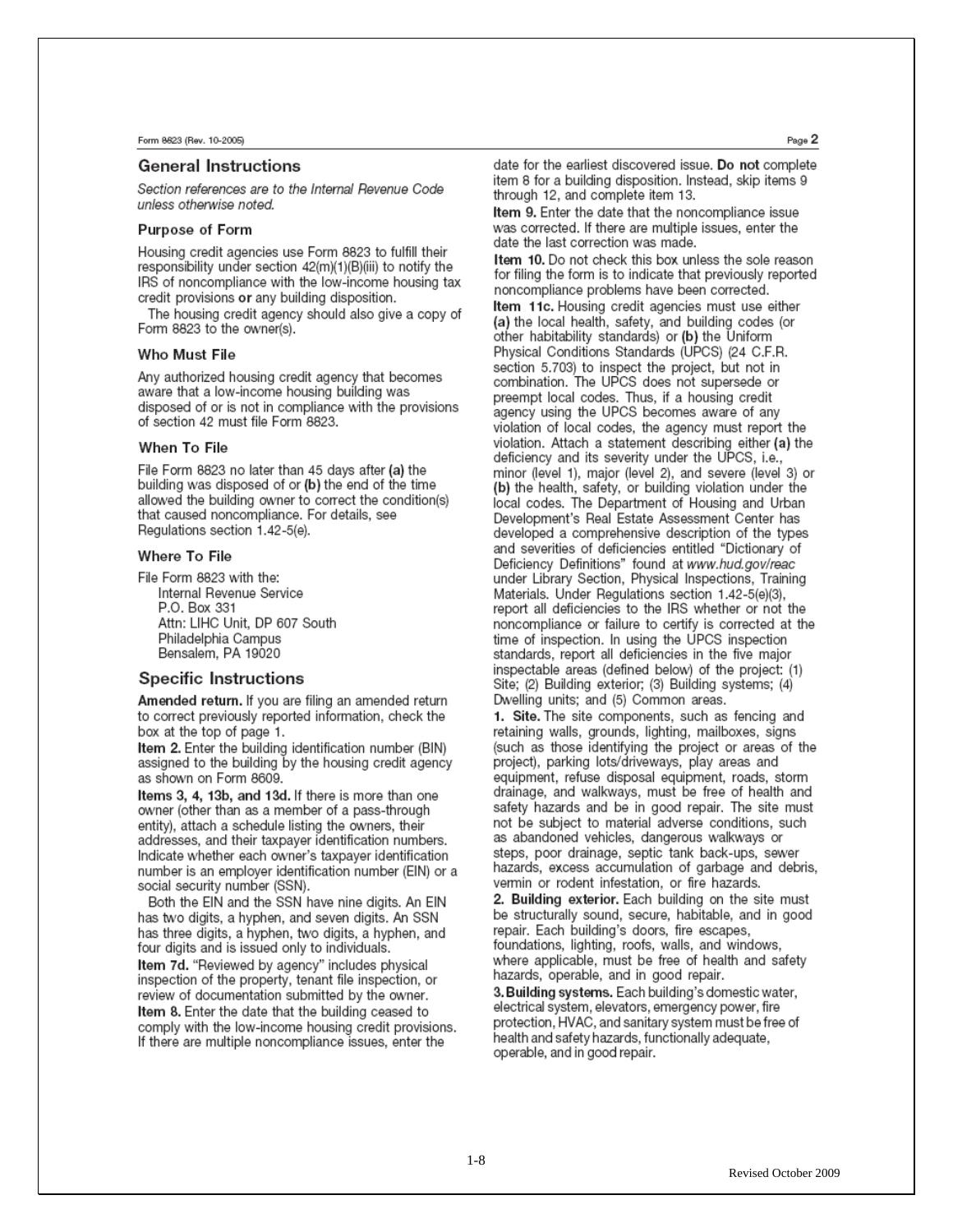#### Form 8623 (Rev. 10-2005)

4. Dwelling units. Each dwelling unit within a building must be structurally sound, habitable, and in good repair. All areas and aspects of the dwelling unit (for example, the unit's bathroom, call-for-aid (if applicable), ceilings, doors, electrical systems, floors, hot water heater, HVAC (where individual units are provided), kitchen, lighting, outlets/switches, patio/porch/balcony, smoke detectors, stairs, walls, and windows) must be free of health and safety hazards, functionally adequate, operable, and in good repair. Where applicable, the dwelling unit must have hot and cold running water, including an adequate source of potable water (note: single room occupancy units need not contain water facilities). If the dwelling unit includes its own bathroom, it must be in proper operating condition, usable in privacy, and adequate for personal hygiene and the disposal of human waste. The dwelling unit must include at least one battery-operated or hard-wired smoke detector, in proper working condition, on each level of the unit.

5. Common areas. The common areas must be structurally sound, secure, and functionally adequate for the purposes intended. The basement, garage/carport, restrooms, closets, utility rooms, mechanical rooms, community rooms, day care rooms, halls/corridors, stairs, kitchens, laundry rooms, office, porch, patio, balcony, and trash collection areas, if applicable, must be free of health and safety hazards, operable, and in good repair. All common area ceilings, doors, floors, HVAC, lighting, outlets/switches, smoke detectors, stairs, walls, and windows, to the extent applicable, must be free of health and safety hazards, operable, and in good repair.

Health and Safety Hazards. All areas and components of the housing must be free of health and safety hazards. These include, but are not limited to: air quality, electrical hazards, elevators, emergency/fire exits, flammable materials, garbage and debris, handrail hazards, infestation, and lead-based paint. For example, the buildings must have fire exits that are not blocked and have hand rails that are not damaged, loose, missing portions, or otherwise unusable. The housing must have no evidence of infestation by rats, mice, or other vermin. The housing must have no evidence of electrical hazards, natural hazards, or fire hazards. The dwelling units and common areas must have proper ventilation and be free of mold as well as odor (e.g., propane, natural, sewer, or methane gas). The housing must comply with all requirements related to the evaluation and reduction of lead-based paint hazards and have available proper certifications of such (see 24 C.F.R. part 35).

Project owners must promptly correct exigent and fire safety hazards. Before leaving the project, the inspector should provide the project owner with a list of all observed exigent and fire safety hazards. Exigent health and safety hazards include: air quality problems such as propane, natural gas, or methane gas detected; electrical hazards such as exposed wires or

open panels and water leaks on or near electrical equipment; emergency equipment, fire exits, and fire escapes that are blocked or not usable; and carbon monoxide hazards such as gas or hot water heaters with missing or misaligned chimneys. Fire safety hazards include missing or inoperative smoke detectors (including missing batteries), expired fire extinguishers, and window security bars preventing egress from a unit.

Item 11d. Report the failure to provide annual certifications or the provision of certifications that are known to be incomplete or inaccurate as required by Regulations section 1.42-5(c). As examples, report a failure by the owner to include a statement summarizing violations (or copies of the violation reports) of local health, safety, or building codes; report an owner who provided inaccurate or incomplete statements concerning corrections of these violations.

Item 11e. Report any federal grant made with respect to any building or the operation thereof during any taxable year in the compliance period. Report changes in common areas which become commercial, when fees are charged for facilities, etc. In addition, report any below market federal loan or any obligation the interest on which is exempt from tax under section 103 that is or was used (directly or indirectly) with respect to the building or its operation during the compliance period and that was not taken into account when determining eligible basis at the close of the first year of the credit period.

Item 11f. Failure to satisfy the minimum set-aside requirement for the first year of the credit period results in the permanent loss of the entire credit.

Failure to maintain the minimum set-aside requirement for any year after the first year of the credit period results in recapture of previously claimed credit and no allowable credit for that tax year. No low-income housing credit is allowable until the minimum set-aside is restored for a subsequent tax vear.

Item 11h. All units in the building must be for use by the general public (as defined in Regulations section 1.42-9), including the requirement that no finding of discrimination under the Fair Housing Act occurred for the building. Low-income housing credit properties are subject to Title VIII of the Civil Rights Act of 1968, also known as the Fair Housing Act. It prohibits discrimination in the sale, rental, and financing of dwellings based on race, color, religion, sex, national origin, familial status, and disability. See 42 U.S.C. sections 3601 through 3619.

It also mandates specific design and construction requirements for multifamily housing built for first occupancy after March 13, 1991, in order to provide accessible housing for individuals with disabilities. The failure of low-income housing credit properties to comply with the requirements of the Fair Housing Act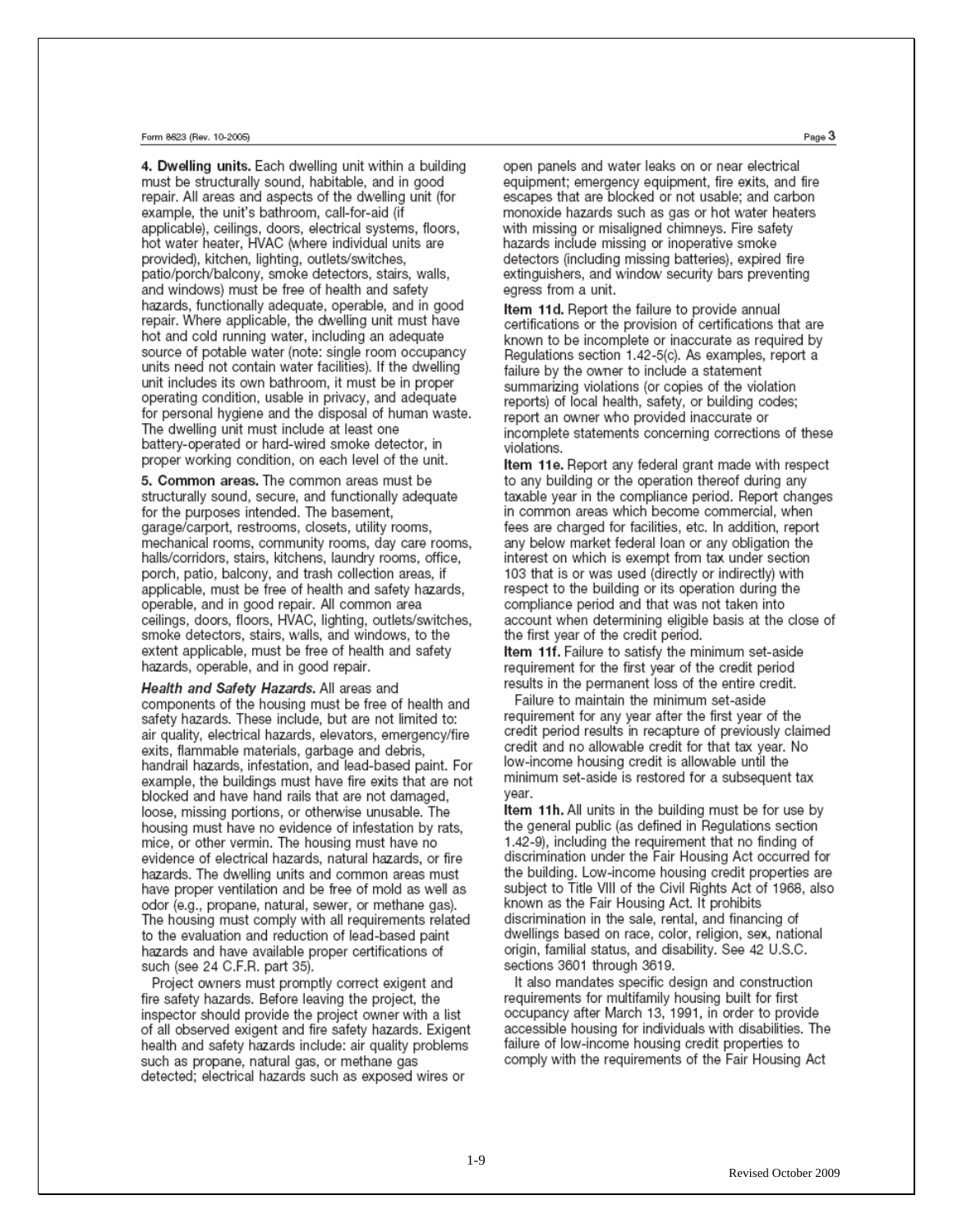#### Form 8623 (Rev. 10-2005)

will result in the denial of the low-income housing tax credit on a per-unit basis.

Individuals with questions about the accessibility requirements can obtain the Fair Housing Act Design Manual from HUD by calling 1-800-245-2691 and requesting item number HUD 11112, or they can order the manual through www.huduser.org under Publications

Item 11i. The owner must rent to low-income tenants all comparable units that are available or that subsequently become available in the same building in order to continue treating the over-income unit(s) as a low-income unit. All units affected by a violation of the available unit rule may not be included in qualified basis. When the percentage of low-income units in a building again equals the percentage of low-income units on which the credit is based, the full availability of the credit is restored. Thus, only check the "Noncompliance corrected" box when the percentage of low-income units in the building equals the percentage on which the credit is based.

Item 11q. Check this box for noncompliance events other than those listed in 11a through 11p. Attach an explanation. For projects with allocations from the nonprofit set-aside under section 42(h)(5), report the lack of material participation by a non-profit organization (i.e., regular, continuous, and substantial involvement) that the housing credit agency learns of during the compliance period.

Paperwork Reduction Act Notice. We ask for the information on this form to carry out the Internal Revenue laws of the United States. You are required to give us the information. We need it to ensure that you are complying with these laws and to allow us to figure and collect the right amount of tax.

You are not required to provide the information requested on a form that is subject to the Paperwork Reduction Act unless the form displays a valid OMB control number. Books or records relating to a form or its instructions must be retained as long as their contents may become material in the administration of any Internal Revenue law. Generally, tax returns and return information are confidential, as required by section 6103.

The time needed to complete and file this form will vary depending on individual circumstances. The estimated average time is:

| Learning about the law                                                                                         |  |  |  |  |
|----------------------------------------------------------------------------------------------------------------|--|--|--|--|
| or the form the form the series of the form the series of the series of the series of the series of the series |  |  |  |  |
| Preparing and sending                                                                                          |  |  |  |  |
| the form to the IRS $\qquad \qquad$ 3 hr., 32 min.                                                             |  |  |  |  |
|                                                                                                                |  |  |  |  |

If you have comments concerning the accuracy of these time estimates or suggestions for making this form simpler, we would be happy to hear from you. You can write to the Tax Products Coordinating Committee, SE:W:CAR:MP:T:T:SP, 1111 Constitution Ave., NW. IR-6406, Washington, DC 20224, Do not send Form 8823 to this address. Instead, see Where To File on page 2.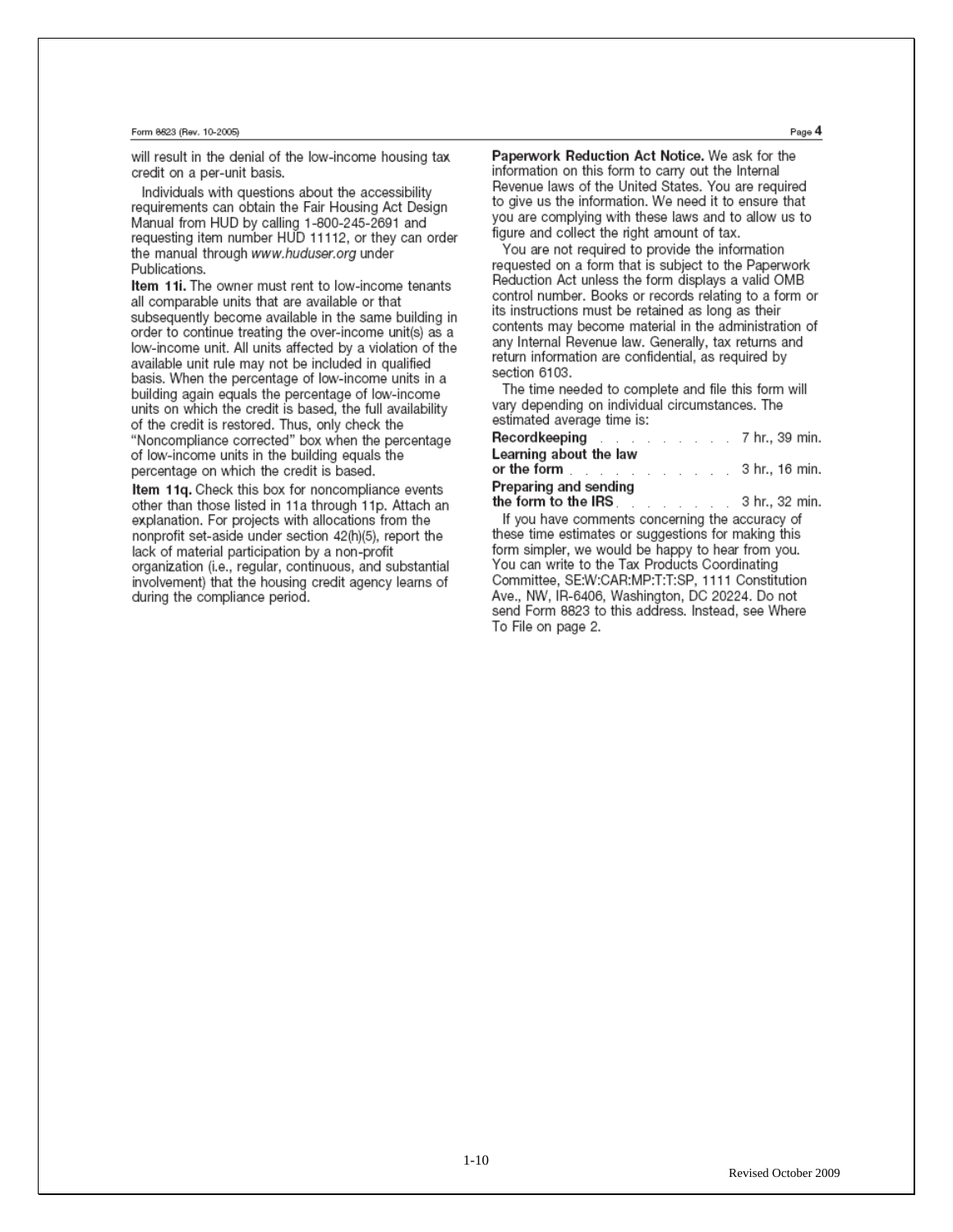# **Exhibit 1-3 IRS Noncompliance Notification Letter Letter 3464 (SC/CG) 5-2001**

## DEPARTMENT OF THE TREASURY INTERNAL REVENUE SERVICE P.O. Box 331, Drop Point 607 South Bensalem, PA 19020 Person to Contact: Attn: LIHC Unit Employee I.D. Number:

Fax Number:

 Owner TIN: Building Identification Number: Reference: Year:

Dear [Name]

Date:

The state housing credit agency referenced above has reported, on Form 8823, Low Income Housing Credit Agencies Report of Noncompliance or Building Disposition, that you are not in compliance with Internal Revenue Code Section 42 requirements and regulations for the Building Identification Number (BIN) shown above. (If multiple BINs are referenced, please see the list at the end of this letter.)

The noncompliance issues are:

| 3. |
|----|
| 4. |

Therefore, you should not include the non-qualified units when calculating the credit for the year shown above. Additionally, Sections  $42(j)(1)$  and (2) require that prior credits you claimed are subject to recapture to the extent that any accelerated credit is attributable to the units, plus interest.

If you are subject to recapture, you must use Form 8611, Recapture of Low Income Housing Credit. If you filed this form with your tax return and have not claimed any credit for the year, no further action may be necessary. If you have not, please amend your return to include the recapture, and remove the credit claimed for the year of disposition. Flow-through entities should advise distributive share recipients of applicable credit and recapture requirements.

IRS receipt of Forms 8823 can increase the potential for audit of the reported projects. Therefore**,** IRS may conduct review and audit activity subsequent to this letter.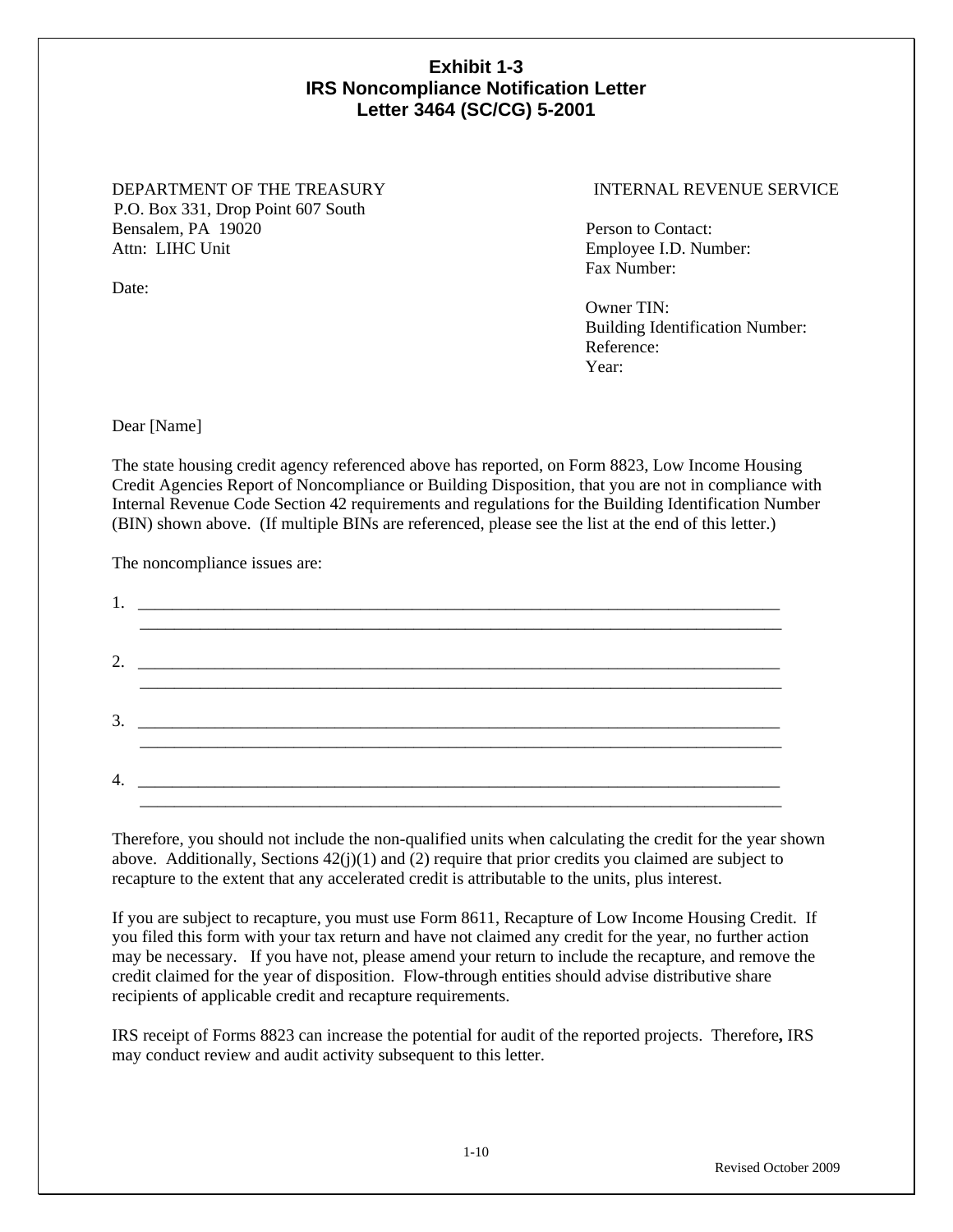If you have questions, you may call the IRS contact listed above between the hours of 9 a.m. and 3 p.m. Eastern Time.

Although this employee may be able to help you, it is your responsibility to resolve all noncompliance issues with the appropriate state housing credit agency. Therefore, if you have questions regarding the issue(s) cited, please contact the referenced state agency.

Sincerely,

Additional Properties

BIN Noncompliance Date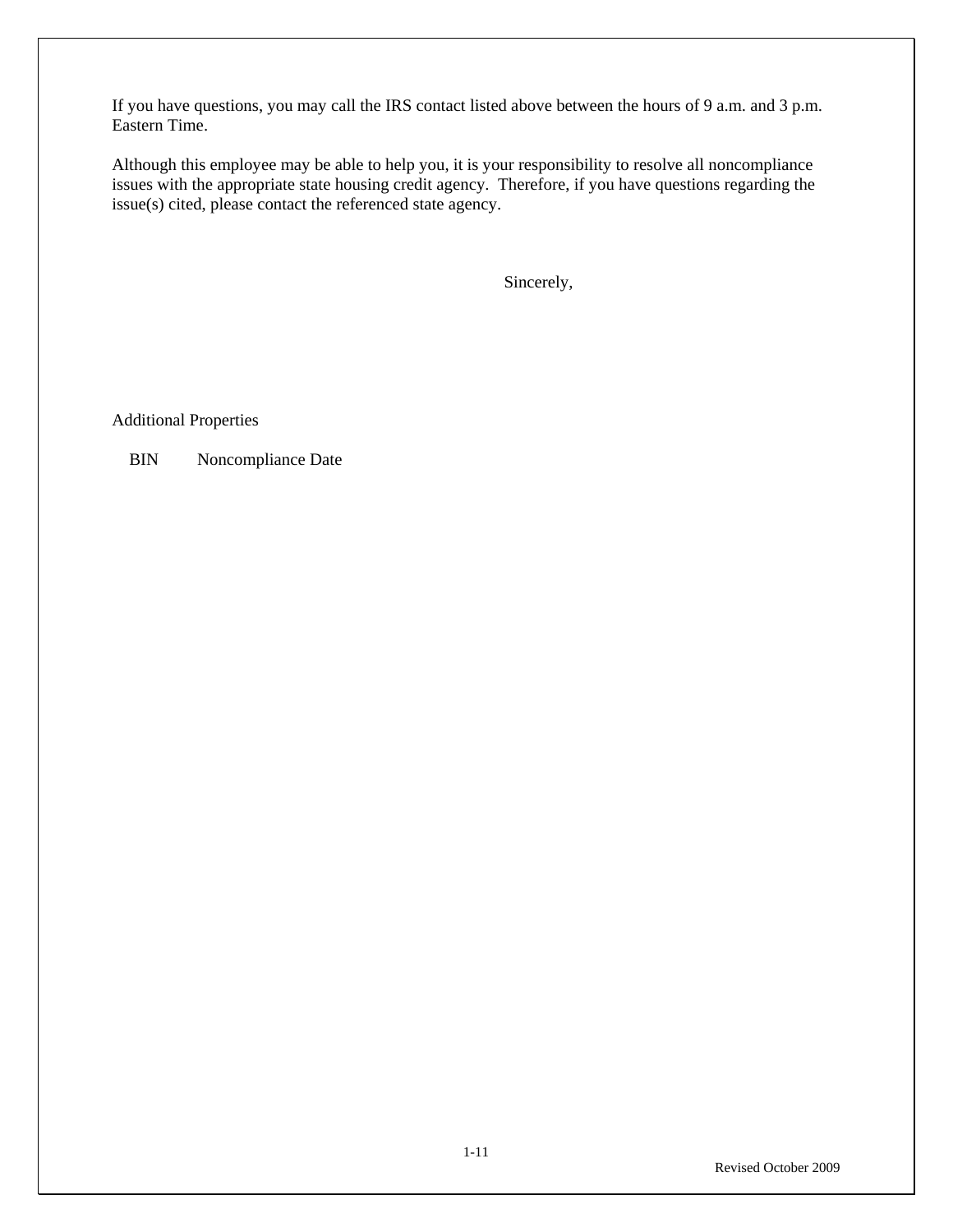# **Chapter 2 Instructions for Completing Form 8823**

| <b>Overview</b>                                        |                                                                                                                                                                                                                                                                                                                                                                                                                                                                                                                                                                                               |  |  |  |  |
|--------------------------------------------------------|-----------------------------------------------------------------------------------------------------------------------------------------------------------------------------------------------------------------------------------------------------------------------------------------------------------------------------------------------------------------------------------------------------------------------------------------------------------------------------------------------------------------------------------------------------------------------------------------------|--|--|--|--|
|                                                        | State agencies use Form 8823 to notify the IRS of noncompliance with the requirements<br>of IRC §42 or fulfill other reporting requirements. This chapter includes instructions for<br>completing Form 8823.                                                                                                                                                                                                                                                                                                                                                                                  |  |  |  |  |
| <b>After Building</b><br>is Approved                   | Form 8823 should be used to report noncompliance after Form 8609, Low Income<br>Housing Credit Allocation Certification, has been signed by the state agency and issued<br>to the owner.                                                                                                                                                                                                                                                                                                                                                                                                      |  |  |  |  |
| <b>Before</b><br><b>Building is</b><br><b>Approved</b> | There may be instances where noncompliance is identified <i>before</i> the issuance of Form<br>8609. *If, at the time the Forms 8823 is submitted to the IRS, the owner has not<br>received completed/signed Forms 8609 from the state agency, the* Forms 8823 should<br>be completed, but sent directly to the IRS Headquarter analyst responsible for the Low-<br>Income Housing Credit program, rather than filing the form with the Philadelphia<br>Service Center. *Line 5, Total credit allocated to this BIN, should be zero.* The IRS<br>will consider these Forms 8823 timely filed. |  |  |  |  |
| <b>Correction</b><br><b>Period</b>                     | The correction period is the period of time during which the owner of an LIHC property<br>must correct any noncompliance identified by the state agency. The correction period<br>begins with the date the state agency provides written notification to the owner that the<br>building is not in compliance. <sup>1</sup> Under Treas. Reg. $$1.42-5(e)(2)$ , state agencies must<br>provide <i>prompt</i> written notice to the owner.                                                                                                                                                      |  |  |  |  |
|                                                        | Generally, the correction period may not exceed 90 days from the date of the owner's<br>notification; there is no minimum correction period. However, the correction period can<br>be extended for up to a total of 6 months if there is a good cause for granting the<br>extension.                                                                                                                                                                                                                                                                                                          |  |  |  |  |
|                                                        | Form 8823 must be filed with the IRS within 45 days following the end of the correction<br>period, whether or not the noncompliance has been corrected.                                                                                                                                                                                                                                                                                                                                                                                                                                       |  |  |  |  |
|                                                        | Example 1: Annual Certification Under Treas. Reg. §1.42-5(c)(1)                                                                                                                                                                                                                                                                                                                                                                                                                                                                                                                               |  |  |  |  |
|                                                        | An owner failed to submit the annual certification that the building was in<br>compliance with IRC §42 requirements; e.g., that annual income<br>certifications had been received from each low-income tenant and that the<br>units were rent-restricted, etc. The certification was due March 1, 2005 and<br>the state agency notified the owner in writing on April 1, 2005 that the<br>certification had not been received.                                                                                                                                                                |  |  |  |  |
|                                                        | The correction period began on April $1st$ and ended on June $29th$ . The owner<br>had 90 days, until June 29, 2005, to provide the annual certification. The<br>Form 8823, noting noncompliance with category 11d, Owner failed to<br>provide annual certification or provided incomplete or inaccurate                                                                                                                                                                                                                                                                                      |  |  |  |  |

<sup>&</sup>lt;sup>1</sup> See Treas. Reg.  $\S\S1.42-5(e)(4)$  and 1.42-5(a)(2).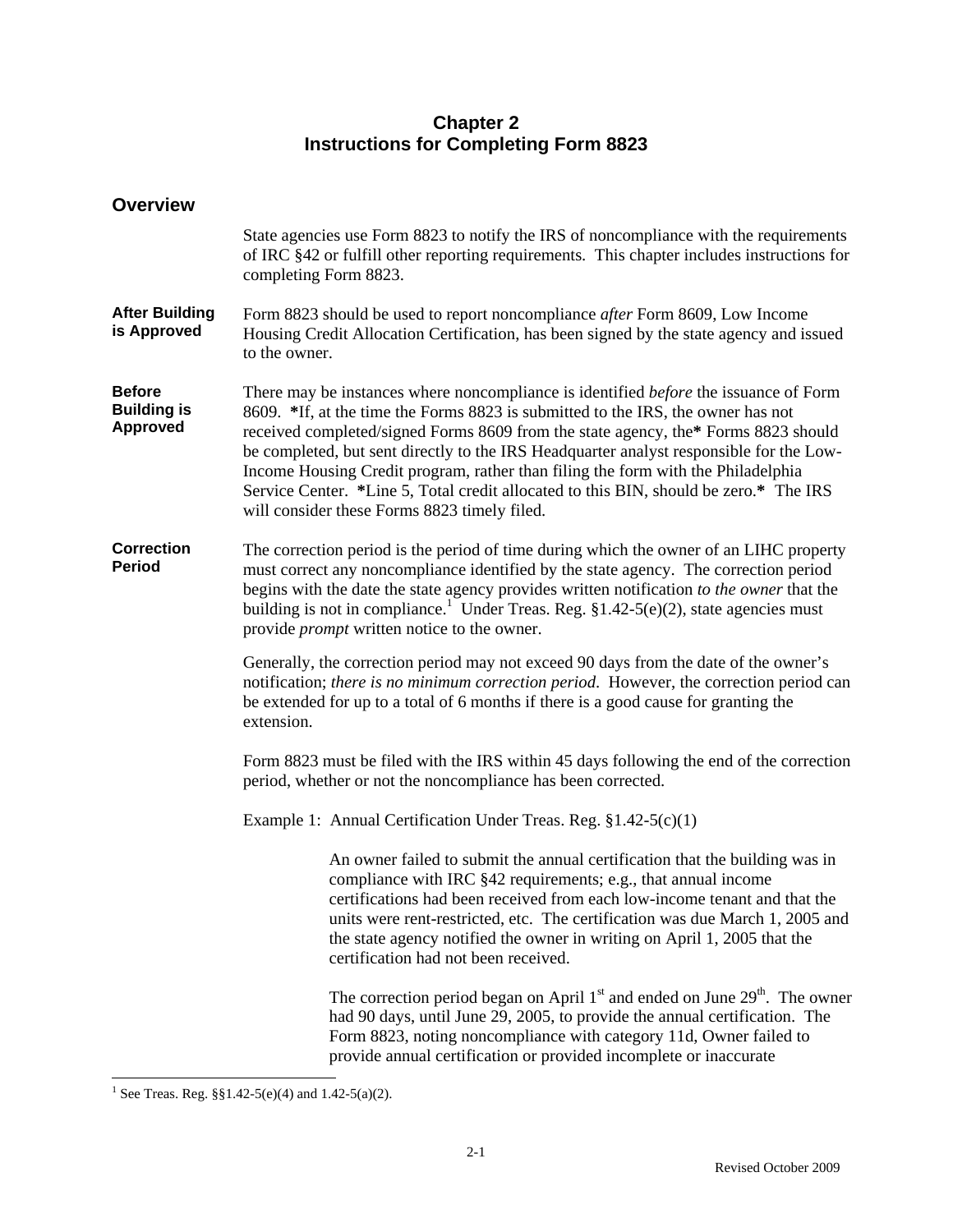certifications, must be file after June  $29<sup>th</sup>$ , but no later than August 15, 2005.

Example 2: Extending the Correction Period

A state agency completed a physical inspection and identified noncompliance that required longer than 90 days to correct. The owner received notice of the noncompliance and the correction period began on January 15, 2004.

The state agency may extend the correction until July 15, 2004, giving the owner a total of 6 months to correct the problem. The Form 8823 must be filed with the IRS after July 15, 2004, but no later than August 25, 2004.

# **General Guidelines for Completing Form 8823**

- 1. Select all applicable categories of noncompliance.
	- Example 1: The state agency determined that 1 out of 10 low-income units in a building had been rented to a household with incomes that did not meet the income eligibility restrictions. Category 11a, Household income above income limit upon initial occupancy, should be selected.
	- Example 2: The state agency determined that 7 out of 10 low-income units in a onebuilding project were rented to households with incomes that did not meet the income eligibility restrictions. As a result, the owner did not meet the 40/60 minimum set-aside for that year. Category 11a, Household income above income limit upon initial occupancy, should be selected, and category 11f, Project failed to meet minimum set-aside requirement, should be selected.
- 2. A separate Form 8823 must be filed for each BIN. The form must be prepared using the fillable PDF file as revised October 2005 (or later) with the bar codes.
- 3. When filing a "back in compliance" Form 8823, all the instances of noncompliance for a specific category must be remedied before the building is considered "back in compliance" for that category. For example, if four units are cited for violations of the UPCS inspection standards, all four units must be repaired before the building is considered back in compliance for that issue.
- 4. All categories of noncompliance must be resolved before filing a "back in compliance" Form 8823. Be sure to mark the "noncompliance corrected" boxes for each of the resolved issues. If more than one "noncompliance corrected" box is marked, enter the date of the most recent correction on line 9 of Form 8823.
- 5. An amended Form 8823 is identified by checking the box at the top of the form under the title. An amended Form 8823 should be filed with the IRS only if it is necessary to correct an error on a Form 8823 that was previously filed with the Service. For example, the wrong category is selected or an address is incorrect. A copy of the amended Form 8823 should be sent to the owner concurrent with filing the form with the IRS.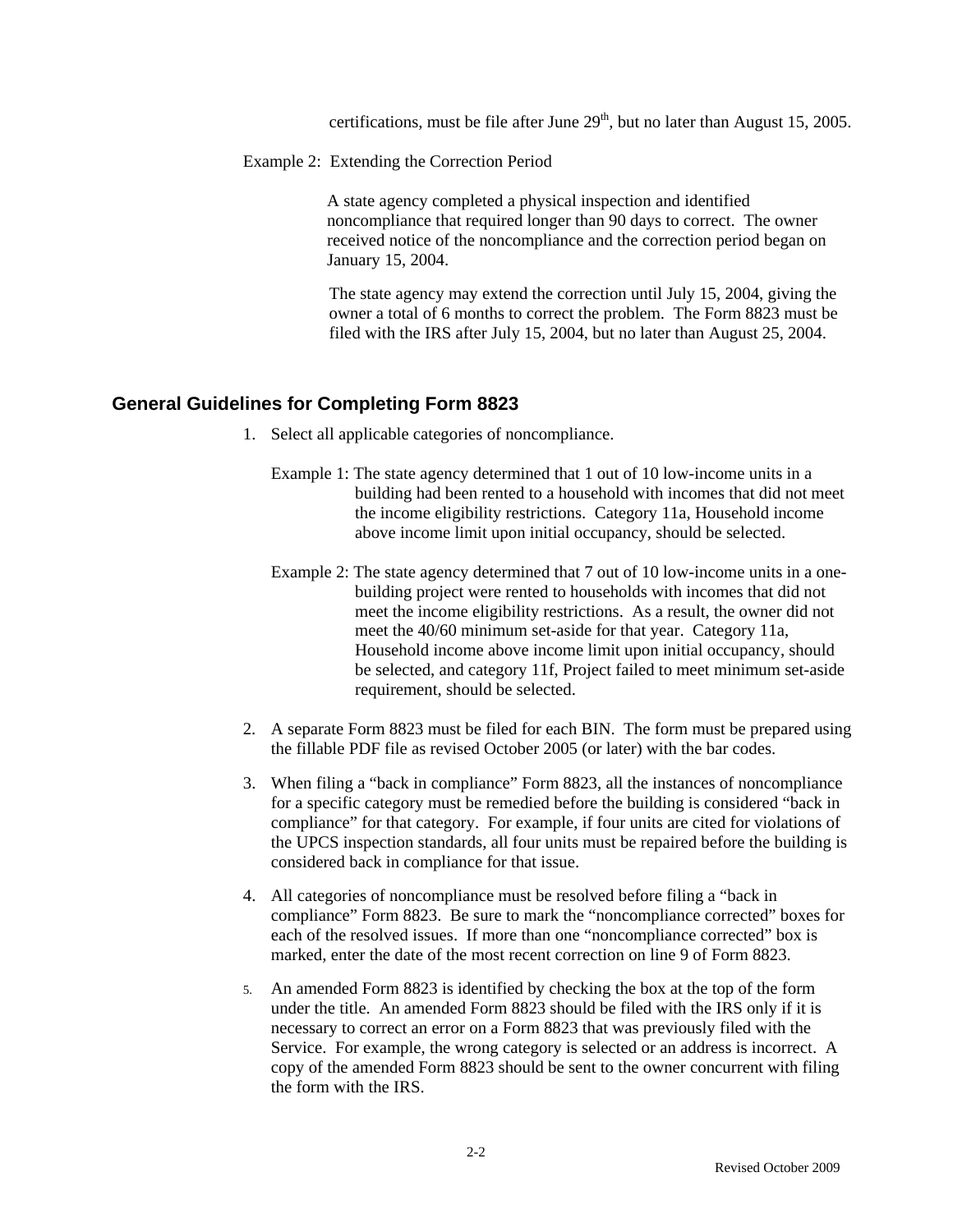6. Descriptions of noncompliance or additional information **\***are not required, but if**\*** submitted with the Form 8823, **\***descriptions**\*** should be concise; however, avoid the use of canned or repetitive statements. It is helpful to identify the unit number, the date out of compliance and the date corrected, and summarize the problems with a brief description. Copies of reports and notification letters sent to the owner describing the noncompliance, electronic pictures, and newspaper articles are also helpful.

Concisely describe the content of any additional information maintained by the state agency; e.g., physical inspection reports, photographs, written statements from tenants, etc. Do *not* send photocopies of pictures; they are not useful.

State agencies should also include explanations when they suspect owners, managing agents, or other parties may have misrepresented factual information such as falsifying income verifications or altering tenant files.

 7. State agencies should report all noncompliance of which they are aware as a result of the annual certification or periodic review of tenant files and physical inspection of the property, without regard to whether the initially outstanding noncompliance is subsequently corrected. See chapter 3 for additional discussion.

Independently, state agencies must also report any change in the applicable fraction (such as converting LIHC units to market rate units) or eligible basis (such as converting common area to commercial space) that results in a decrease in the qualified basis as noncompliance.

 8. There is no "noncompliance corrected" block available for category 11p, Project is no longer in compliance nor participating in the program. Should the state agency decide to reinstate the property, the state agency should contact the IRS Low-Income Housing Credit program analyst.

# **Line-By-Line Instructions**

| Line 1            | Building Information: Ensure that the complete building (or project) name and address,<br>including ZIP code is identified.                                                                                                                                                                    |
|-------------------|------------------------------------------------------------------------------------------------------------------------------------------------------------------------------------------------------------------------------------------------------------------------------------------------|
| Line <sub>2</sub> | BIN: Ensure that building identification number is correct. It should consist of the two<br>letter state abbreviation, two-digit year and five-digit number assigned.                                                                                                                          |
| Line 3            | Owner Information: Remember to check the box if the current owner's name is different<br>than the owner shown on Form 8609. Ensure that the current owner's EIN/SSN is<br>correct. If there is more than one owner, attach a schedule listing the name, address, and<br>EIN/SSN of each owner. |
| Line 4            | EIN: Ensure that the identification number for the owner is correct and check the box<br>SSN for individual taxpayers (xxx-xx-xxxx) or EIN for business entities (xx-xxxxxxx)<br>such as corporations and partnerships.                                                                        |
| Line 5            | Total credit allocated to this BIN: Provide the total allowable LIHC allocated to this<br>BIN. This is computed by adding the amounts of credit allocated to the BIN on all                                                                                                                    |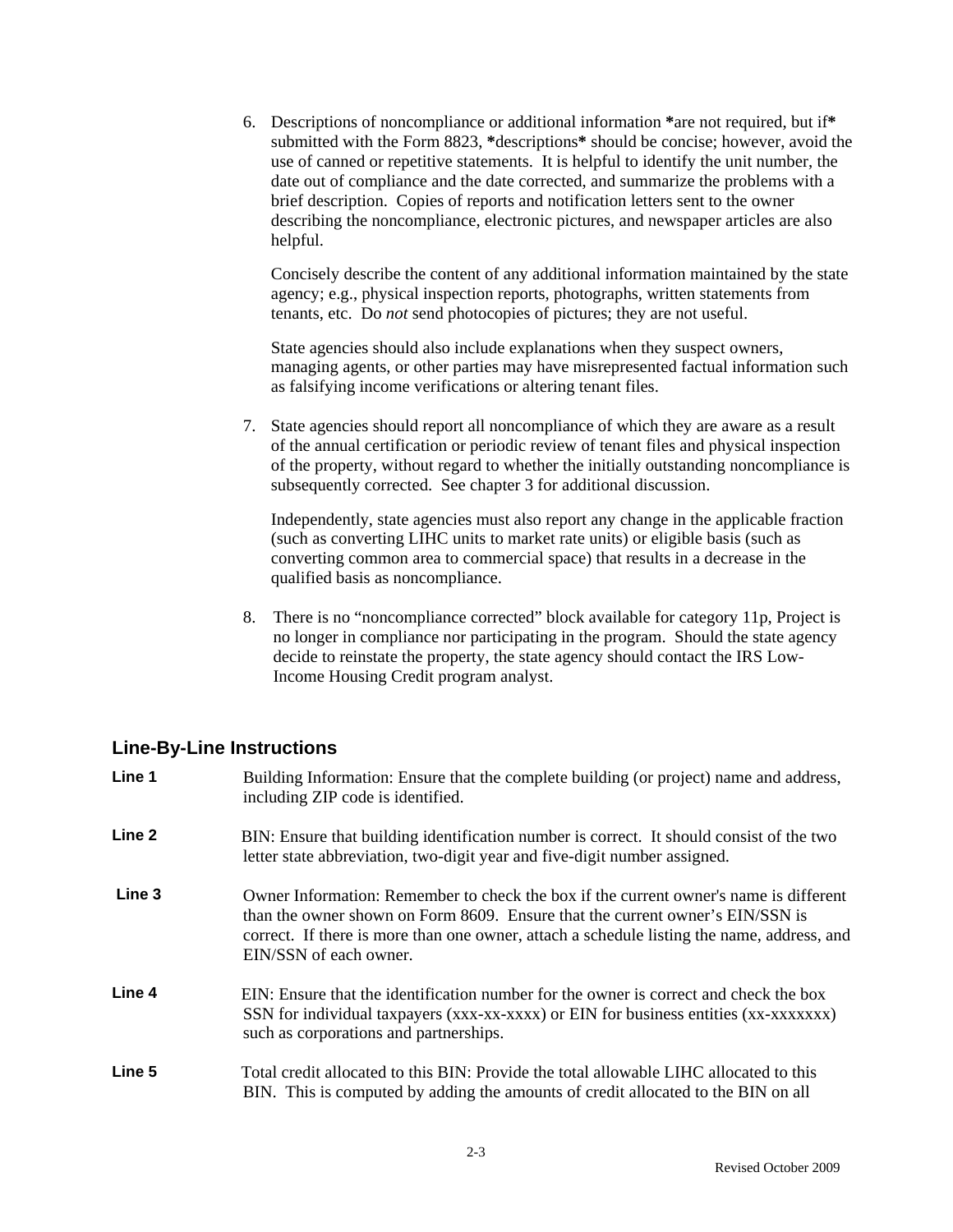|            | Forms 8609, line 1b. Do not include Forms 8609 for which the compliance period has<br>expired.                                                                                                                                                                                                                                                                                                                      |  |  |  |  |  |
|------------|---------------------------------------------------------------------------------------------------------------------------------------------------------------------------------------------------------------------------------------------------------------------------------------------------------------------------------------------------------------------------------------------------------------------|--|--|--|--|--|
| Line 6     | Number of buildings in the project: Enter the number of buildings that house residential<br>living units and have BIN numbers assigned to the project. Do not include recreational<br>facilities or other amenities.                                                                                                                                                                                                |  |  |  |  |  |
| Line 7     | a. Number of residential units in the building: Enter the total number of both LIHC<br>units and all other residential units. But do not include managers' units. See<br>footnote for special rules regarding buildings placed in service prior to September 9,<br>1992. <sup>2</sup>                                                                                                                               |  |  |  |  |  |
|            | b. Number of low-income units in the building.                                                                                                                                                                                                                                                                                                                                                                      |  |  |  |  |  |
|            | c. Number of residential units with noncompliance problems: Count each unit for<br>which noncompliance is being identified in this report; do not include previously<br>reported, but still outstanding, noncompliance. Count each unit only once, even if<br>there are multiple compliance problems.                                                                                                               |  |  |  |  |  |
|            | d. Indicate the total number of units reviewed in this building for which the Form 8823<br>is being filed. Count each unit being reviewed once, even if you reviewed the same<br>unit for both the annual certification and simultaneously performed an on-site review.                                                                                                                                             |  |  |  |  |  |
| Line 8     | Date building ceased to comply: Enter the date that the building ceased to comply with<br>the IRC §42 low-income housing credit requirements. If there are multiple<br>noncompliance issues, enter the date of the earliest discovered issue. Do not complete<br>this item to indicate the date a building (or an interest therein) was disposed of.                                                                |  |  |  |  |  |
| Line 9     | Date noncompliance corrected: If entering a corrected date, make sure the appropriate<br>"noncompliance corrected" block in lines 11a through 11o, or 11q is checked. If there<br>are multiple categories, the date the last issue was resolved should be entered. (Note:<br>there is no "noncompliance corrected" block for category 11p, Project is no longer in<br>compliance nor participating in the program.) |  |  |  |  |  |
| Line 10    | Correction of previously reported noncompliance: Check this box if the sole reason for<br>filing the form is to indicate that previously reported noncompliance problems have been<br>corrected.                                                                                                                                                                                                                    |  |  |  |  |  |
| Line 11a-p | Noncompliance categories: Select the category that best describes the issue being<br>reported. Be sure to check the correct box for "out of compliance" and/or<br>"noncompliance corrected," as applicable.                                                                                                                                                                                                         |  |  |  |  |  |
| Line 11q   | This category is used only for those issues that do not fit into the categories specified in<br>11a through11p. Be sure to attach an explanation.                                                                                                                                                                                                                                                                   |  |  |  |  |  |

<sup>2&</sup>lt;br><sup>2</sup> Note that, in some instances involving buildings placed in service, receiving an allocation of credit, or described in IRC §42(h)(4) with respect to which tax-exempt bonds were issued prior to September 9, 1992, managers' units may be included in the total number of residential units. See Rev. Rul. 92-61, 1992, 32 I.R.B. 4. The IRS will not, however, apply Rev. Rul. 92-61 unless the owner files, or has filed, a return that is consistent with the ruling.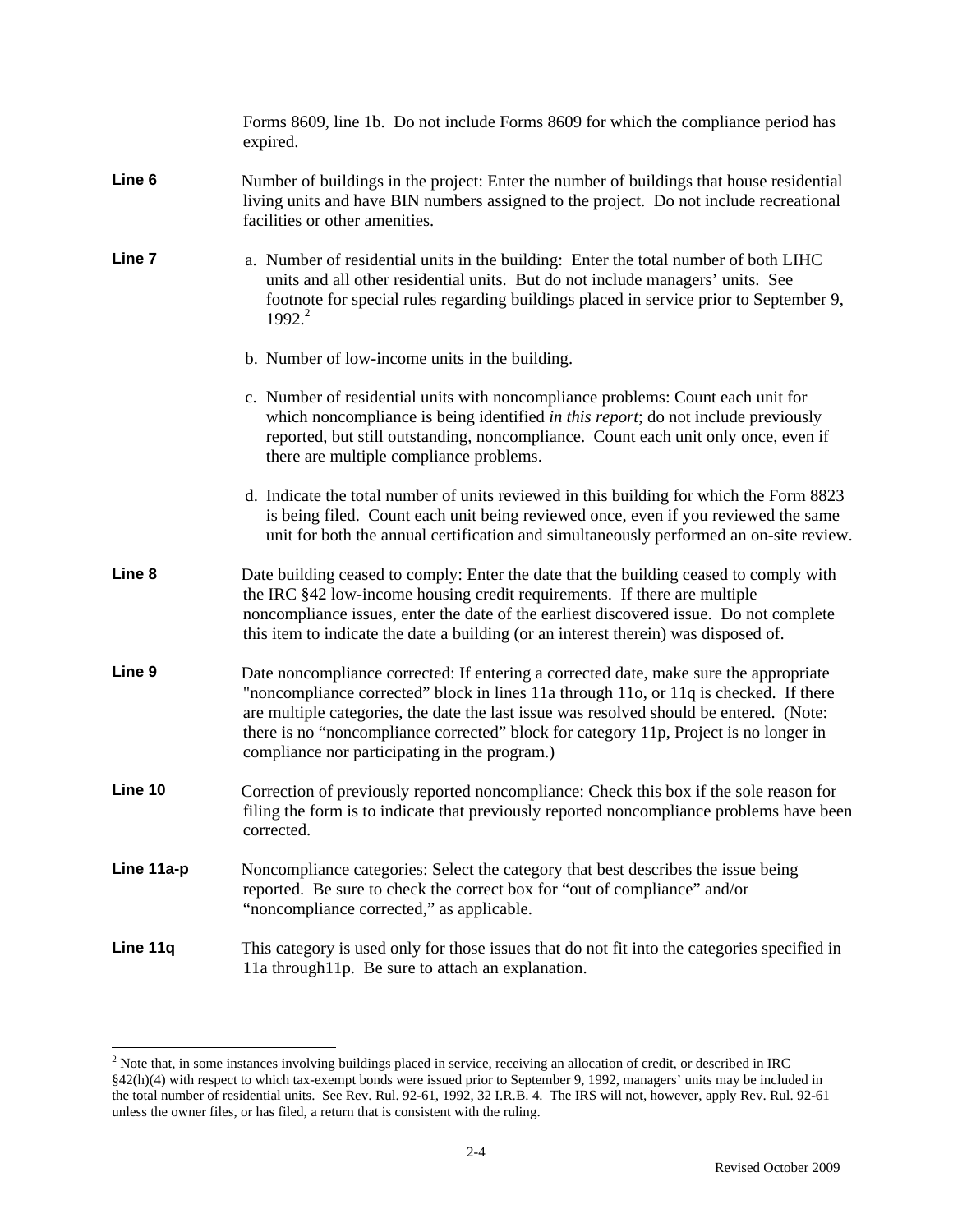| Line 12          | Additional Information: Extensive detail is not necessary, but a summary is desirable to<br>indicate the nature and extent of the noncompliance.                                                                                                                        |
|------------------|-------------------------------------------------------------------------------------------------------------------------------------------------------------------------------------------------------------------------------------------------------------------------|
| Line 13          | a. Building disposition: Check the box for the appropriate type of disposition (sale,<br>foreclosure, destruction, or other). For "other" dispositions, attach an explanatory<br>statement.                                                                             |
|                  | b. New owner's name and address: Ensure that the owner's name, address and ZIP code<br>are correct.                                                                                                                                                                     |
|                  | c. Date of disposition: The date the ownership actually transferred should be used. If<br>the exact date is unknown, enter the best approximation.                                                                                                                      |
|                  | d. New owner's EIN: Ensure that the identification number for the owner is correct and<br>check the SSN for individual taxpayers (xxx-xx-xxxx) or EIN for business entities<br>(xx-xxxxxx) such as corporations and partnerships.                                       |
| Line 14          | Contact Person: Identify the person the IRS should call if there are any questions and<br>include that person's telephone number.                                                                                                                                       |
| <b>Signature</b> | Signature of authorizing official: The authorizing official is a state agency official who<br>is authorized by the state agency to sign such documents. The person need not be an<br>executive, but may be a lower level employee within the state agency organization. |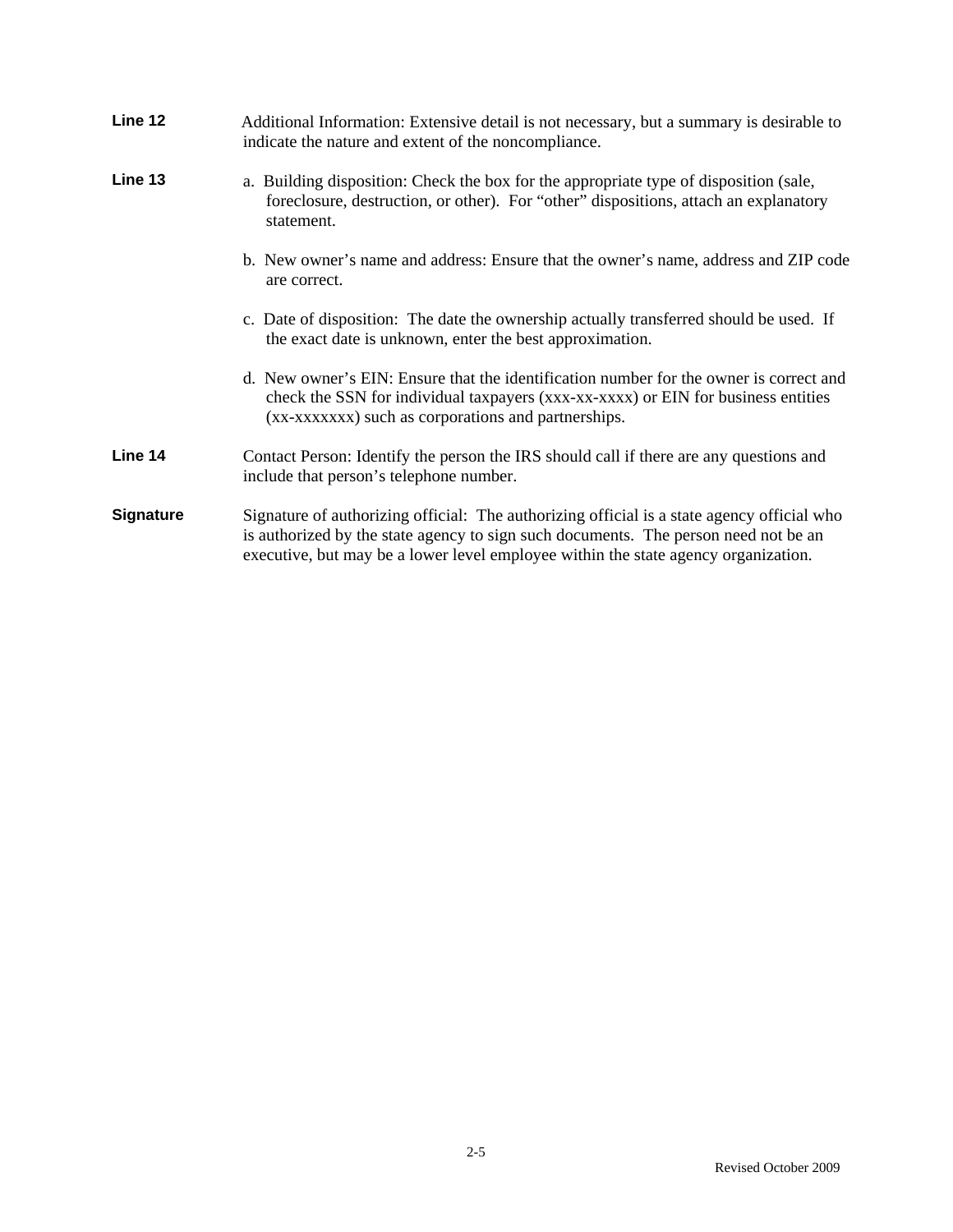# **Chapter 3 Guidelines for Determining Noncompliance**

# **Overview**

State agencies are responsible for determining whether owners are compliant with the requirements of IRC §42 and its regulations. Professional judgment should be used to identify significant noncompliance issues, establish the scope and depth of the project/building review, and apply the law and regulations to the facts and circumstances of the case in a fair and impartial manner. This chapter includes guidelines to assist the state agencies meet these responsibilities.

# **Current Noncompliance Issues**

| <b>Initial Physical</b><br><b>Inspection and</b><br><b>Tenant File</b><br><b>Review</b>         | Treas. Reg. $$1.42-5(c)(2)(ii)(A)$ requires state agencies to conduct on-site inspections of all<br>buildings in the project, and for at least 20 percent of the low-income units, inspect the<br>units and review the certifications, the documentation supporting the certifications, and the<br>rent records for the tenants in those units, by the end of the second calendar year following<br>the year the last building is placed in service.                                                                                                                                         |
|-------------------------------------------------------------------------------------------------|----------------------------------------------------------------------------------------------------------------------------------------------------------------------------------------------------------------------------------------------------------------------------------------------------------------------------------------------------------------------------------------------------------------------------------------------------------------------------------------------------------------------------------------------------------------------------------------------|
|                                                                                                 | Under Treas. Reg. $\S 1.42 - 14(d)(2)(ii)$ , an allocation of credit may not be returned any later<br>than 180 days following the close of the first tax year of the credit period. Therefore, it is<br>highly recommended that the first review of the LIHC project be conducted within that<br>timeframe. Under specific circumstances, previously allocated credits can be reclaimed<br>and returned to the state's credit ceiling if necessary. <sup>1</sup> Timely review of the initial lease-up<br>provides owners an opportunity to correct problems early in the compliance period. |
| <b>Subsequent</b><br><b>Physical</b><br><b>Inspections</b><br>and Tenant File<br><b>Reviews</b> | Treas. Reg. $\S 1.42-5(c)(2)(ii)(B)$ requires that, at least once every 3 years, state agencies<br>conduct on-site inspections of all buildings in the project and, for at least 20 percent of the<br>project's low-income units, inspect the units and review the certifications, documentation<br>supporting the certifications, and the rent records for all the tenants living in the units.                                                                                                                                                                                             |
|                                                                                                 | Example 1: Current Tenant Income (Re)Certification and Documentation                                                                                                                                                                                                                                                                                                                                                                                                                                                                                                                         |
|                                                                                                 | An LIHC building was placed in service and the first tax year of the credit<br>period was 2000. The state agency inspected the property and reviewed tenant<br>certification in May 2001; no noncompliance issues were identified. The next<br>inspection and review were conducted in April 2004; the tenant files were<br>reviewed using the most recent recertification, or initial income certifications<br>for tenants moving into the building within the last year.                                                                                                                   |
| <b>Reporting</b><br><b>Current</b><br>Noncompliance                                             | Under Treas. Reg. $§1.42-5(a)$ , state agencies are required to report any noncompliance of<br>which the agency becomes aware. Agencies should report all noncompliance, without<br>regard to whether the identified outstanding noncompliance is subsequently corrected.                                                                                                                                                                                                                                                                                                                    |
|                                                                                                 | The inspection standard for on-site inspections of buildings and LIHC units generally<br>requires state agencies to determine whether the building and units are suitable for                                                                                                                                                                                                                                                                                                                                                                                                                |

 $\overline{a}$ <sup>1</sup> See chapter 21.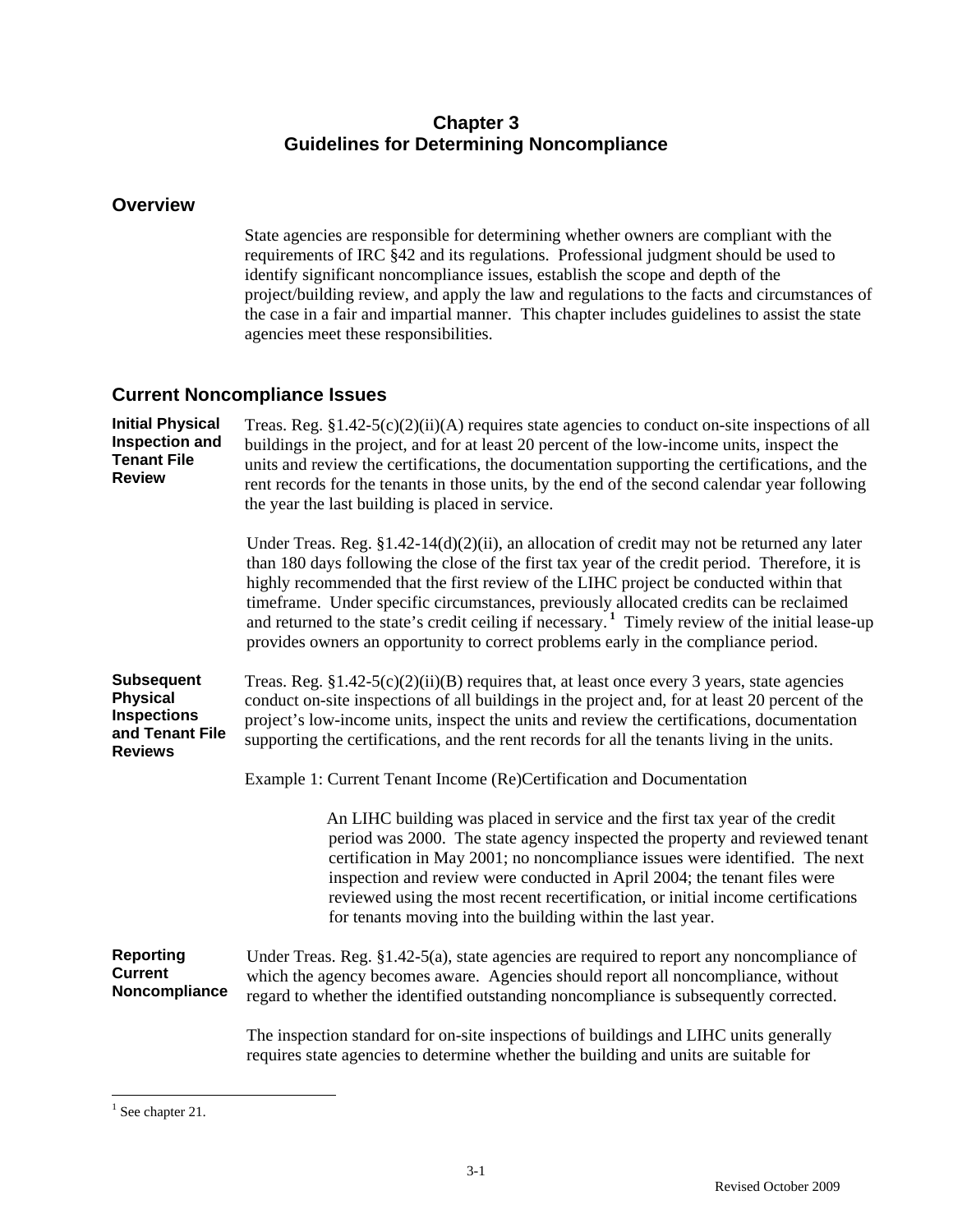occupancy based on local health, safety, and building codes or whether the buildings and units satisfy the uniform physical condition standards established by HUD.<sup>2</sup>

The state agency is required to review the low-income certifications, the documentation supporting the certifications (and recertifications<sup>3</sup>), and the rent records for the tenants in the units selected for the physical inspection.<sup>4</sup> Therefore, the state agency should be reviewing the initial income certification if the tenant moved in within the last year or the most recent income recertification.

In addition, state agencies must report any change in the applicable fraction (such as converting LIHC units to market rate units) or eligible basis (such as converting common area to commercial space) that results in a decrease in the qualified basis as noncompliance.

Noncompliance issues identified and corrected by the owner prior to notification of an upcoming compliance review or inspection by the state agency need not be reported; i.e., the owner is in compliance at the time of the state agency's inspection and/or tenant file review. Small Business/Self-Employed (SB/SE) considers the date of the notification letter a "bright line" date comparable to the rules for requesting a PLR or the disclosure on From 1040X that an amended tax return is being filed after being audited by the IRS or subsequent to notification that it will be audited. See Form 1040X, line B.

## **Sampling Requirements**

The review (or sampling) of 20 percent of the LIHC units in a project and the associated tenant files is required under the Treasury regulations. The purpose is to estimate the compliance level of all the tenant income (re)certifications by providing a "snap shot" view of the owner's activities and compliance level at a specific moment in time. Sampling reduces the labor costs, and enables state agencies to meet time constraints when dealing with large LIHC properties. **Selecting a Sample** A random selection of tenant files or LIHC units is required. The method of choosing the sample of files or units to be inspected must not give the owner advance notice of which units and tenants records are to be inspected and reviewed<sup>5</sup>. There is no advantage to selecting different units over the 15-year compliance monitoring cycle.

If the sample includes a currently vacant unit, then the last (re)certification for the last tenant should be reviewed. The "snap shot" is indicative of current compliance.

**Interpreting the Results**  The IRS uses the results of the state agencies' reviews as an indicator of the owner's level of compliance with IRC §42 requirements. If audited, the IRS can also use the results to make adjustments to the LIHC on a unit-by-unit basis as identified on Form 8823. However, the IRS cannot project the results to the entire population of LIHC units<sup>6</sup>.

 $\frac{1}{2}$  $2$  See Treas. Reg. 1.42-5(d)(2).

 $3$  Treas. Reg. 1.42-5(c)(1)(iii) refers to an "annual income certification" which for clarity purposes is often referred to as a

<sup>&</sup>quot;recertification."

<sup>&</sup>lt;sup>4</sup> See Treas. Reg. 1.42-5(c)(2)(ii)(A) and (B).

 $5$  Treas. Reg. 1.42-5(c)(2)(iii).

 $6$  The IRS has specific requirements for using sampling techniques as part of an income tax audit. A state agency is not required to use these more stringent techniques for random selection and sample size when conducting a compliance review.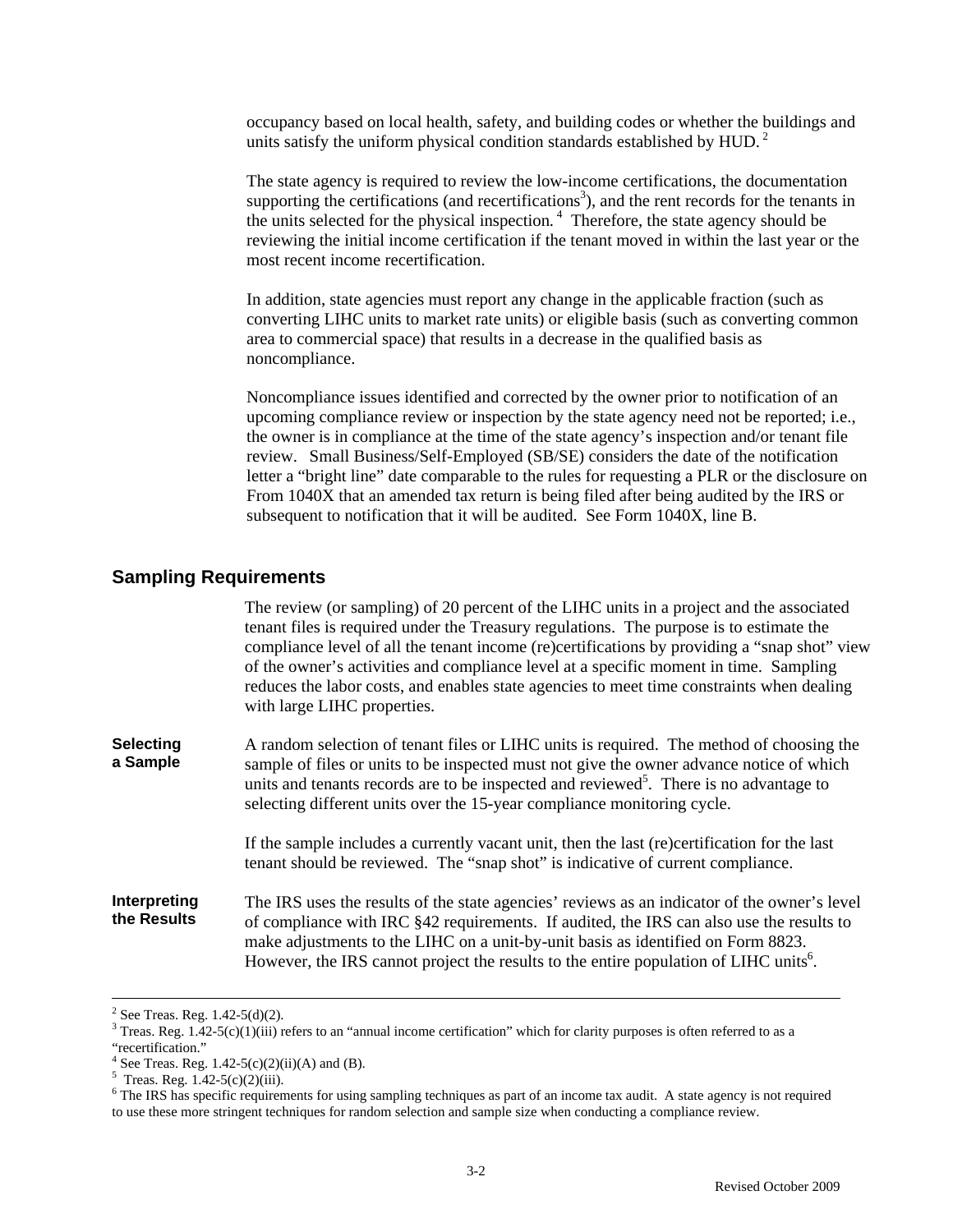### Example 1: Applying Tenant File Review Results

A state agency conducts a tenant file review and physical inspection of a 100% LIHC single building project with 100 units. The LIHC associated with each unit is \$3,000. Twenty units are inspected and the associated tenant files are reviewed. Various noncompliance issues were identified for fifteen, or 75 percent, of the twenty sampled units.

The IRS can make an LIHC adjustment of \$45,000 (15 units x \$3,000) for the year of the review, with a recapture of \$15,000 plus interest for each of the prior years of the credit period. Although the sample results indicate significant noncompliance, the results cannot be projected to the entire population; i.e., the IRS cannot conclude that 75 of the 100 units are out of compliance and, therefore, disallow the entire LIHC because the taxpayer did not meet the minimum set-aside.

**Expanding the Sample Size**  In the event that extensive noncompliance is identified, state agencies should consider expanding the number of units inspected/files reviewed beyond the 20 percent sample required under Treas. Reg.  $1.42-5(c)(2)(ii)$ . Circumstances warranting consideration of expanding the sample of LIHC units reviewed include (but are not limited to):

- 1. Poor internal controls (significant risk of error)
- 2. Multiple problems
- 3. Significant number of nonqualified units
- 4. Significant number of households are not income-qualified
- 5. Credible information from a reliable source

# **Determining the Scope of the State Agency's Inspection/Review**

| Large, Unusual<br>and<br>Questionable<br><b>Items</b> | Large, unusual, or questionable items $(LUQ's)$ may be material in determining whether<br>noncompliance exists, and thus affect the scope of the state agency's inspection/review.<br>Some factors to consider when determining the materiality of items include: |                                                                                                                                                                                              |  |  |  |  |
|-------------------------------------------------------|-------------------------------------------------------------------------------------------------------------------------------------------------------------------------------------------------------------------------------------------------------------------|----------------------------------------------------------------------------------------------------------------------------------------------------------------------------------------------|--|--|--|--|
| (Materiality)                                         | 1.                                                                                                                                                                                                                                                                | Comparative nature of the issue – two of one hundred of a building's rental units out of<br>compliance for a month is not as important as a project failing the 40/60 minimum set-<br>aside. |  |  |  |  |
|                                                       |                                                                                                                                                                                                                                                                   | 2. Absolute nature of the issue – violations of the physical conditions standards should be<br>investigated thoroughly whether one or one hundred units are impacted.                        |  |  |  |  |
|                                                       |                                                                                                                                                                                                                                                                   | 3. Inherent nature of the issue $-$ a permanent decrease in the eligible basis of the property<br>is more significant than two units that are not available for rent for two months.         |  |  |  |  |
|                                                       |                                                                                                                                                                                                                                                                   | 4. Evidence of intent to mislead – this may include missing, misleading or incomplete<br>documentation.                                                                                      |  |  |  |  |
|                                                       |                                                                                                                                                                                                                                                                   | 5. Extenuating circumstances – the issue cited is very temporary or in the process of<br>being fixed at the time of inspection.                                                              |  |  |  |  |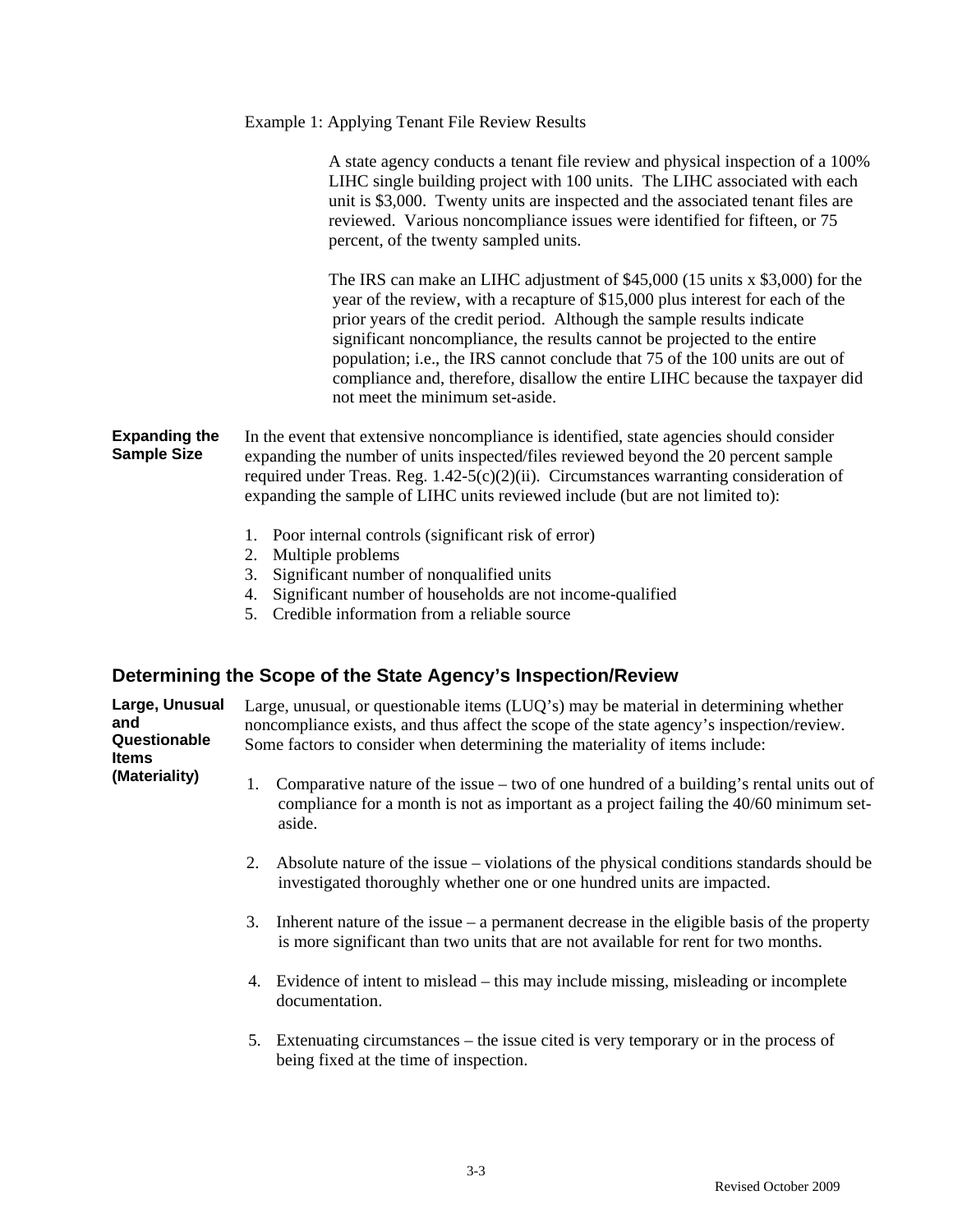# **Determining the Depth of the State Agency's Inspection/Review**

**Issue Development**  Depth is the extent to which an issue of potential noncompliance is developed. It demonstrates the degree of intensity and thoroughness applied to make a determination of noncompliance. State agencies must use judgment to determine the depth required to satisfactorily develop an issue of noncompliance. The following factors should be considered:

- 1. The type and reliability of evidence available or expected,
- 2. Complexity of the issue, and
- 3. Techniques used.

It is important to obtain sufficient evidence for evaluating the owner's compliance with IRC §42 requirements. Determining the proper amount of evidence to accumulate is a judgmental decision. Factors to consider include the risk that the owner may have made errors that are individually or collectively material and the risk that tests (such as sampling) will fail to uncover material errors.

# **Consideration of Taxpayer Due Diligence**

 For most taxpayers, voluntary compliance consists of preparing an accurate tax return, filing it timely, and paying any taxes due. Compliant behavior can be demonstrated when a LIHC property owner exercises ordinary business care and prudence in fulfilling its obligations. Due diligence can be demonstrated in many ways, including (but not limited to) establishing strong internal controls (policies and procedures) to identify, measure, and safeguard business operations and avoid material misstatements of LIHC property compliance or financial information. Internal controls include:

- 1. Separation of duties,
- 2. Adequate supervision of employees,
- 3. Management oversight and review (internal audits),
- 4. Third party verifications of tenant income,
- 5. Independent audits, and
- 6. Timely recordkeeping.

## **Evidence**

 State agencies gather information to determine the owner/taxpayer's compliance with IRC §42. This determination must be made on the basis of all available facts, including facts supporting the owner's position. Evidence is something that tends to prove a fact or point in question.

Owners have the right to expect that the information they provide will be safeguarded and used only in accordance with the law. To promote and maintain owners' confidence in the privacy, confidentiality, and security protections provided by the state and IRS, the following principles should be followed.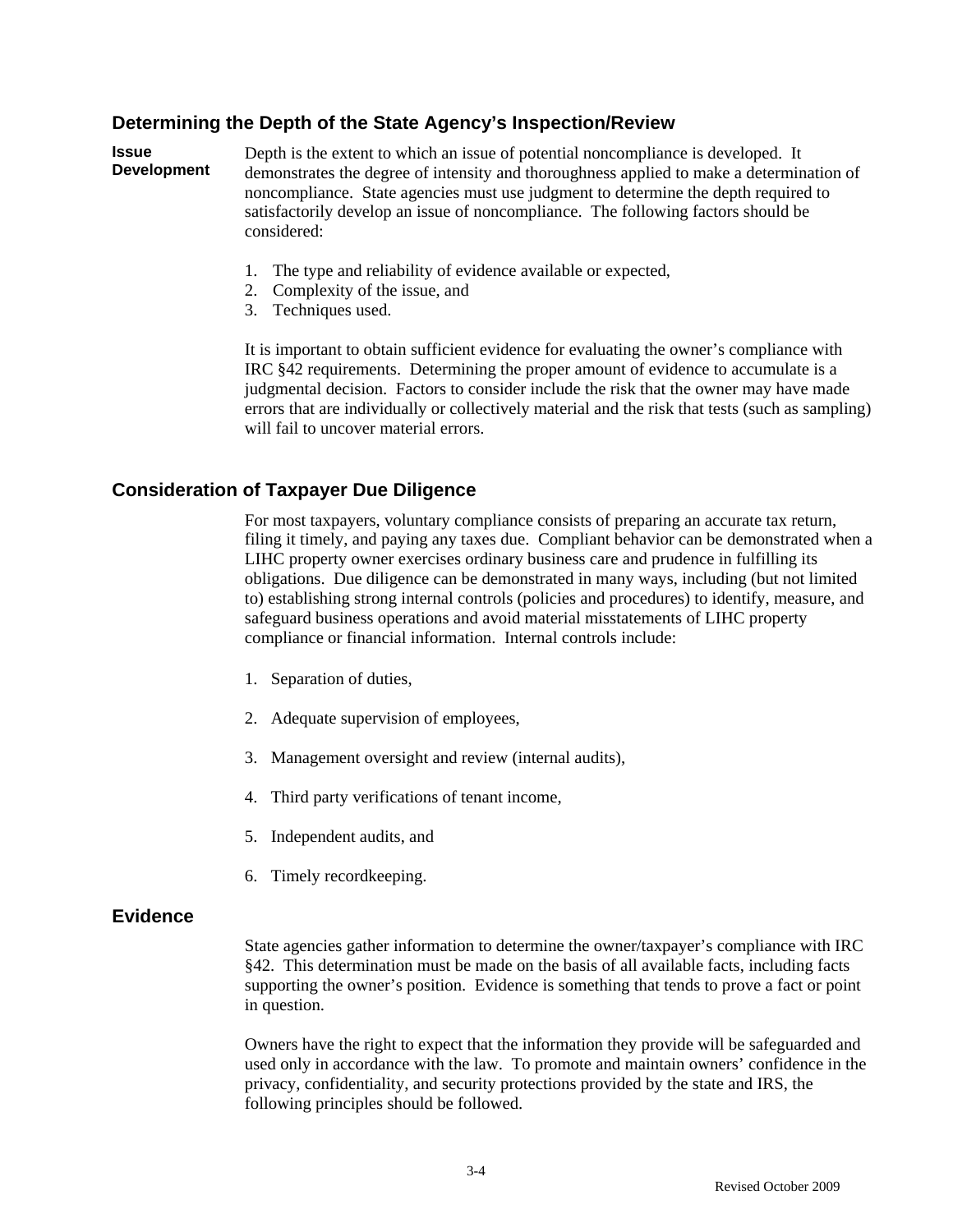- 1. No information will be collected or used (with respect to owners/taxpayers) that is not necessary and relevant for tax administration and other legally mandated or authorized purposes.
- 2. Information will be collected, to the greatest extent practicable, directly from the taxpayer to whom it relates.
- 3. Information about taxpayers collected from third parties will be verified, to the extent practicable, with the taxpayers before a determination of compliance is made using the information.

#### **Types of Evidence**  The Internal Revenue Code requires all taxpayers to keep adequate records to support the items on their tax returns. However, not all evidence need be "books and records." The following discussion is an overview of different types of acceptable evidence of taxpayer compliance.

## Documentary Evidence

Physical documentation is generally regarded as providing proof or evidence. Writings made contemporaneously with the happening of an event generally reflect the actual facts and indicate what was in the minds of the parties to the event. If possible, original documentary evidence should be reviewed.

The records to be retained by the LIHC property owner are described in Treas. Reg. §1.42- 5(b). The records must be retained for at least 6 yeas after the due date (with extensions) for filing the federal income tax return for that year. The records for the first year of the credit period, however, must be retained for at least 6 years beyond the due date (with extensions) for filing the federal income tax return for the last year of the compliance period of the building.

Owners may use electronic storage systems instead of hardcopy (paper) books and records to retain the required records.<sup>7</sup> However, the electronic storage system must satisfy the requirements of Rev. Proc. 97-22. In addition, the owner must satisfy any additional recordkeeping and record retention requirements of the monitoring procedure adopted by the state agency. For example, the housing agency may require the owner to maintain hardcopy books and records.

While documentary evidence has great value, it should not be relied upon to the exclusion of other facts. Facts can also be established by oral testimony. There will be times when greater weight should be given to oral testimony than to conflicting documentary evidence. The owner should not be considered noncompliant simply because documentary evidence is incomplete to establish precise compliance when there is some evidence to support compliance.

The "Cohan Rule," as it is known, originated in the decision of Cohan v. Commissioner, 39 F.2d 540 (2d Cir. 1930). In Cohan, the court made an exception to the rule requiring taxpayers to substantiate their business expenses. George M. Cohan, the famous entertainer, was disallowed a deduction for travel and business expenses because he was unable to substantiate any of the expenses. The judge wrote that "absolute certainty in such

 $\overline{a}$ <sup>7</sup> Rev. Rul. 2004-82, I.R.B. 2004-35, Q&A #11.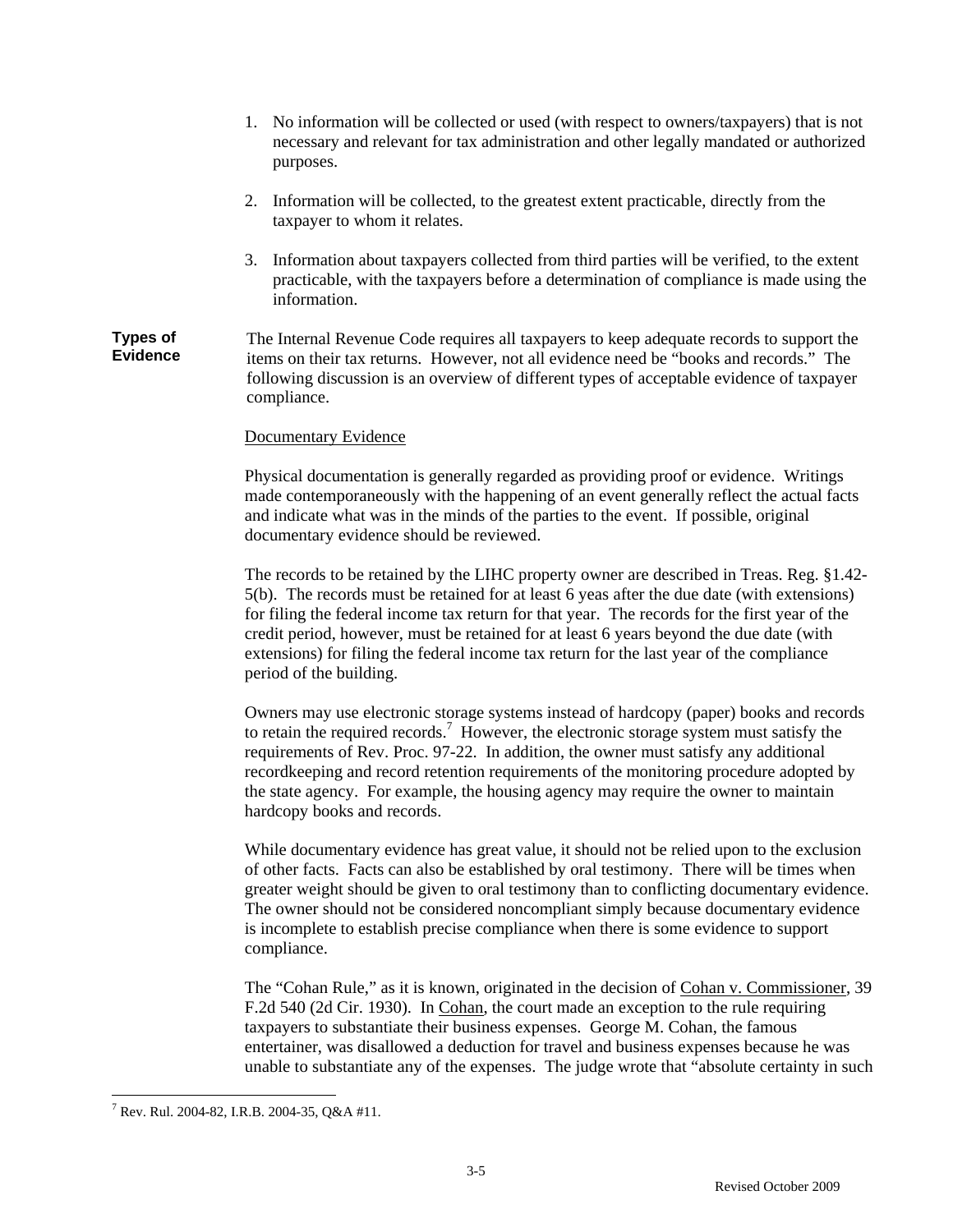matters is usually impossible and is not necessary, the Board should make as close an approximation as it can." In general, the Tax Court has interpreted this ruling to mean that in certain situations "best estimates" are acceptable in order to approximate expenses. The Cohan Rule is a discretionary standard and can be used to support a reasonable estimate of compliance requirements.

State agencies may allow owners to reconstruct records when the situation warrants, consider incomplete or imperfect documentation, and accept credible oral testimony to determine the owner/taxpayer's overall compliance with the requirements of IRC §42.

#### Example 1: Incomplete Documentation

A couple's current income recertification was timely signed by the wife, but the husband's signature is missing because he is on active military duty and stationed out of the country. The husband's income is included in the recertification and the reporting instructions for his overseas assignment are included in the file. The state agency may consider the unit in compliance, even though the husband's signature is missing.

#### Example 2: Reconstructing Evidence

The tenant's income recertification was timely completed and signed. The summary records are in the file, but the income verification from the employer is missing. The state agency may allow the property manager to perfect the documentation.

#### Oral Testimony

There are times, due to taxpayer-specific circumstances, when records may not exist or are incomplete. In such cases, oral testimony may be the only evidence available. Therefore, oral statements made by the owner to the state agency represent direct evidence that must be considered. Although self-serving, *uncontradicted* statements that are *not improbable* or *unreasonable* should not be disregarded.

#### Example 1: Plausible Oral Testimony

During a compliance review, an issue involving the income certification for a household was noted. However, the tenant had moved out and could not be located. The manager remembers discussing the item with the tenant, but there is no third party that can corroborate the manager's statement. If the manager's statement is plausible, the oral testimony can be considered sufficient.

The degree of reliability placed on an owner's oral testimony should be based on the credibility of the owner and surrounding circumstantial evidence supporting the owner's testimony. The following concepts are helpful when evaluating oral testimony.

- a. Oral evidence should not be used in lieu of available documentary evidence
- b. If the issue involves specific recordkeeping required by law, then oral testimony alone cannot be substituted for necessary written documentation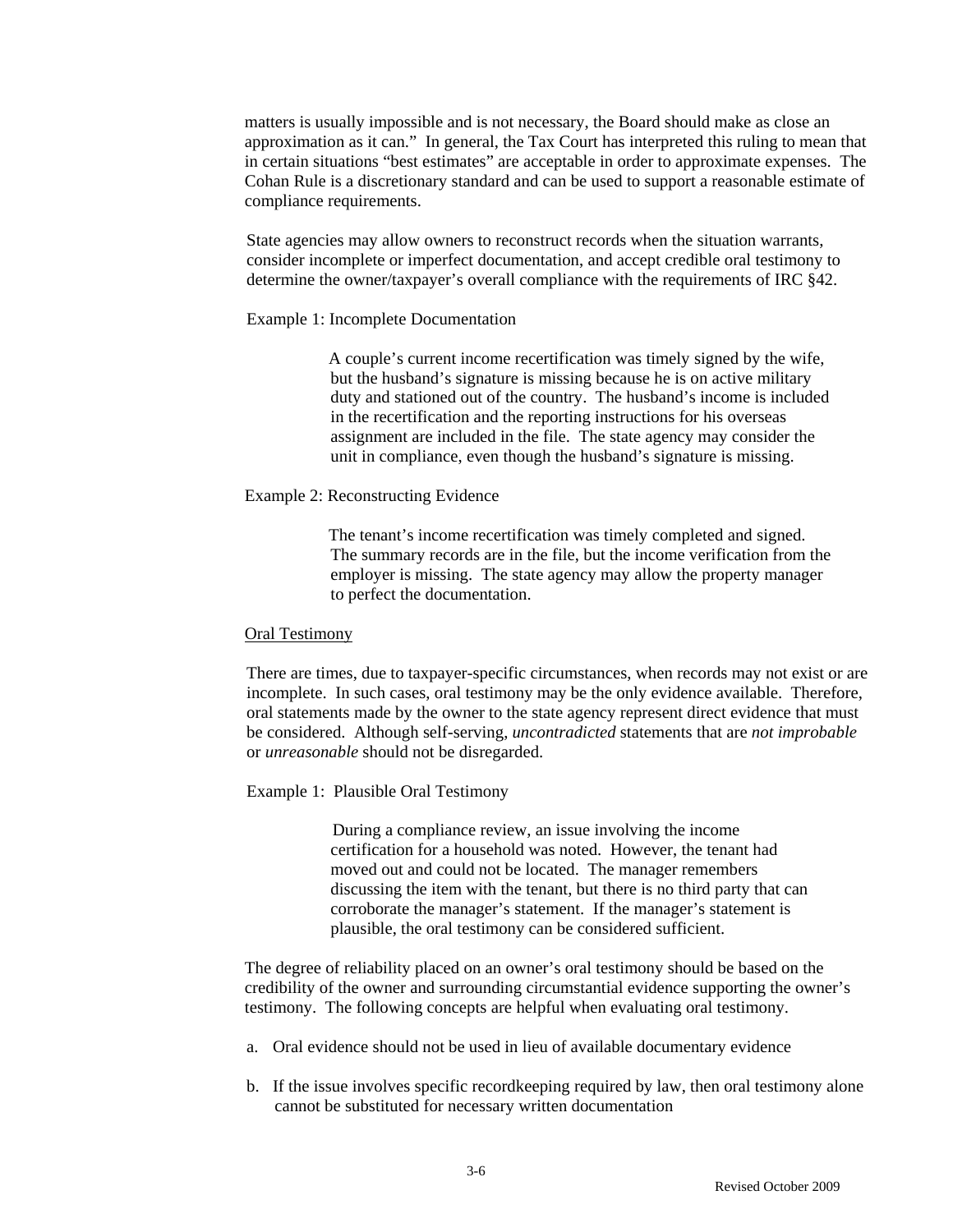c. Oral testimony need not be accepted without further inquiry. If in doubt, or there are inconsistencies, attempts should be made to verify the facts from another source.

#### Third Party Evidence

Third party evidence is evidence obtained from someone other than the taxpayer. Credible third party evidence is used when the owner is unable to provide the information or it is necessary to verify information provided by the owner. Information about owners collected from third parties will be verified, to the extent practicable, with the owner before determinations are made using the information provided by third parties.

**Evaluating Evidence** The state agencies should exercise sound judgment to make reasonable determinations and ensure that there is a basis for each item considered. This may involve considering the extent to which detailed documentation is required, examining all existing documentation, and determining the weight that should be given to oral testimony. *All* the information needed to definitively resolve an issue will seldom be available; state agencies will need to determine when there is sufficient information, or substantially enough, to make a proper determination of compliance with IRC §42.

> State agencies are expected to arrive at definite conclusions based on a balanced and impartial evaluation of all available evidence. The state agencies should employ independent and objective judgment in reaching conclusions and should decide all things on their merit; free from bias and conflicts of interest. Fairness may be demonstrated by:

- 1. Making decisions impartially and objectively based on consistent application of procedures and tax law;
- 2. Treating individuals equitably;
- 3. Being open-minded and willing to seek out and consider all relevant information, including opposing perspectives;
- 4. Voluntarily correcting mistakes and refusing to take advantage of mistakes or ignorance on the part of the owner; and
- 5. Employing open, equitable, and impartial processes for gathering and evaluating information necessary for making decisions.

Factors to consider when evaluating evidence include the following:

- 1. Number and type of noncompliance issues,
- 2. Elements missing from the documentation,
- 3. Reasons why documentation is incomplete,
- 4. Availability of other information to substantiate compliance, and
- 5. Materiality of unsubstantiated documentation.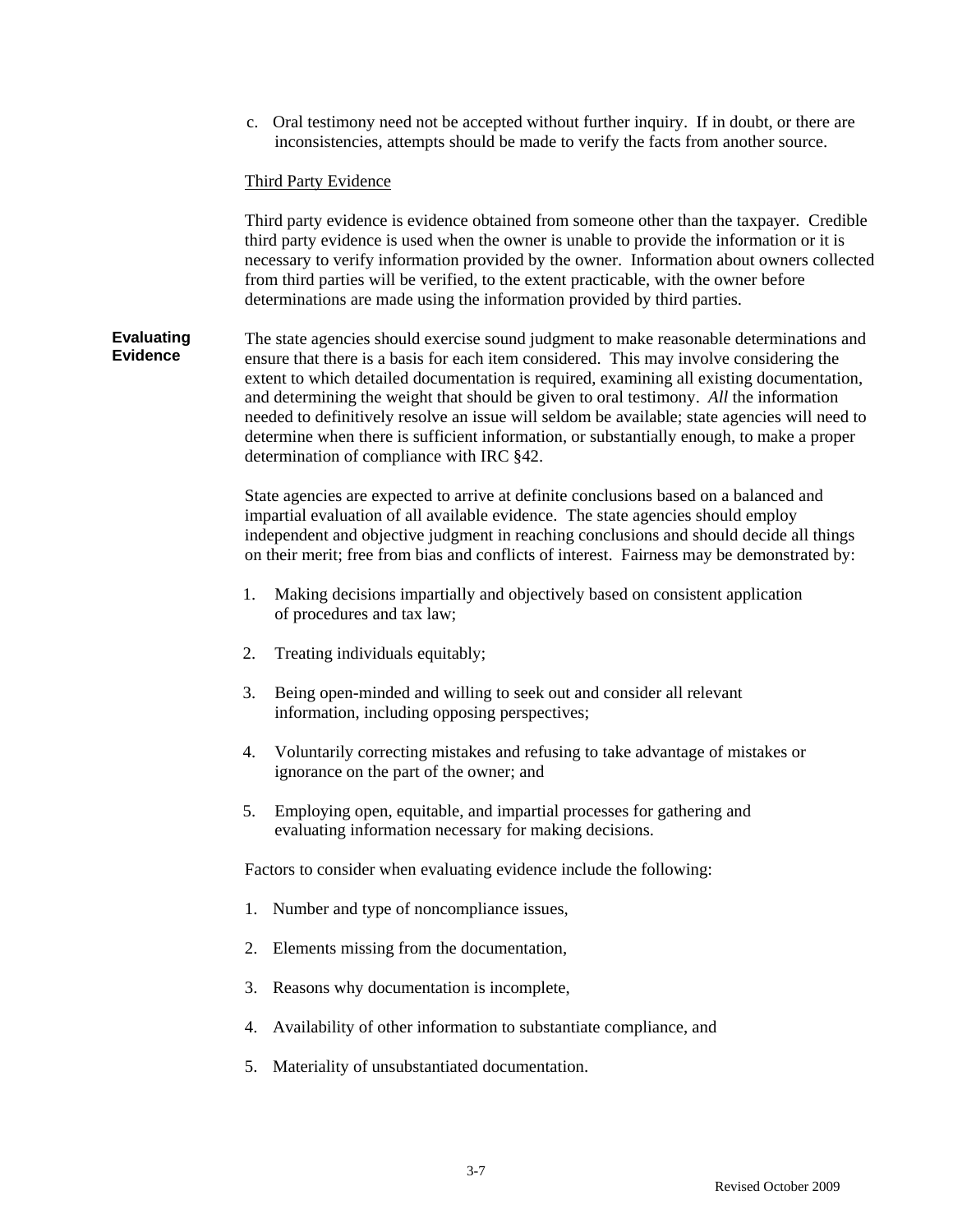In the event that an owner provides clarification or evidence that the potential violation *does not exist,* it is not necessary to report the incident to the IRS; i.e., the owner has clarified that they are in compliance.

## **Workpapers**

**Content and Purpose**  Workpapers are the state agencies' written records that provide the principal support for their project audits and the filing of Forms 8823. They should include all the information needed to conduct the inspection/review, and document contacts with the owner, the procedures applied, tests performed, information obtained, and the conclusions reached. Workpapers serve the following purposes $8$ :

- 1. A record of the evidence gathered, procedures completed, tests performed, and analyses conducted;
- 2. Provide support for technical conclusions;
- 3. Basis for internal reviews by state agency management; and
- 4. Support for IRS audits of the owner's tax returns.

State agency workpapers may be used by IRS examiners to support conclusions regarding the accuracy of the owner's tax return. These papers and other documents in files may be reviewed to help establish the scope and depth of an IRS audit, establish a pattern of noncompliance, or provide evidence to support adjustments to the tax return. In some cases, the workpapers may be the only evidence.

While there are no requirements for the form or style of workpapers or documentation, workpapers should include certain "identifying" information to support IRS examinations. Workpapers should include:

- 1. Identity of the owner of the building being reviewed,
- 2. Name (or initials) of person preparing the workpapers, and
- 3. Date the workpapers were prepared.

**Required Recordkeeping and Retention Provisions – State Agencies**  For monitoring compliance with low-income housing credit requirements, Treas. Reg.  $§1.42-5(a)(2)(i)(A)$  provides that a procedure for monitoring for noncompliance must include the recordkeeping and record retention provisions of Treas. Reg. §1.42-5(b). Under Treas. Reg.  $\S1.42-5(e)(3)(ii)$ , a state agency must retain the original records of

noncompliance or failure to certify for 6 years beyond the state agency's filing of the respective Form 8823. In all other cases, the state agency must retain the certifications and records for 3 years from the end of the calendar year in which the state agency received the certifications and records.

 $\overline{a}$ 

<sup>8</sup> Internal Revenue Manual 4.10.9(3).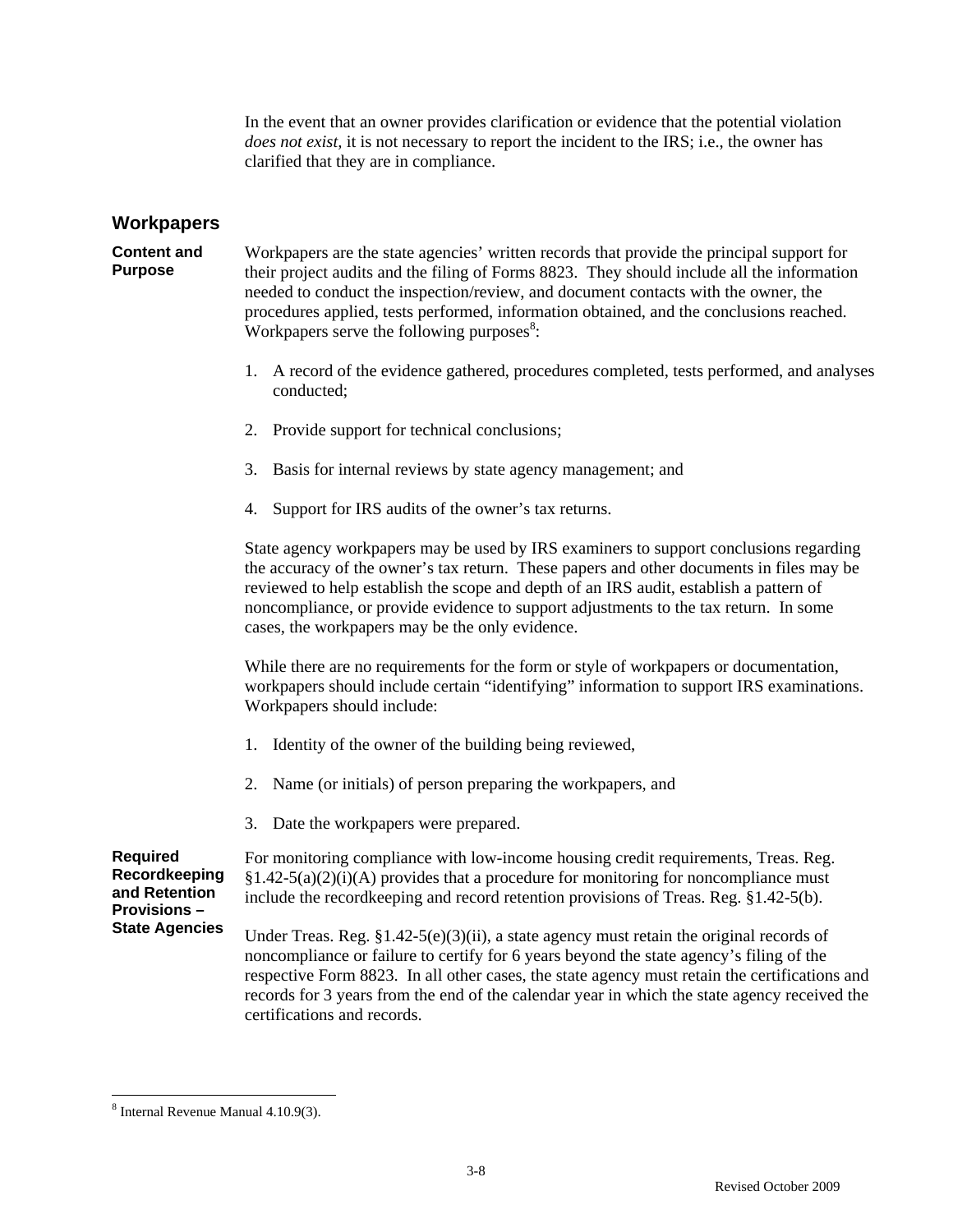| Availability of<br><b>Workpapers to</b><br><b>Owners</b> | IRS agents can informally provide taxpayers with access to the workpapers associated with<br>their own audit that would otherwise be made available under the Freedom of Information<br>Act. If consistent with the state's disclosure rules, similar access to the workpapers for the<br>compliance monitoring review can be helpful to owners; e.g., clarifying facts or preparing |
|----------------------------------------------------------|--------------------------------------------------------------------------------------------------------------------------------------------------------------------------------------------------------------------------------------------------------------------------------------------------------------------------------------------------------------------------------------|
|                                                          | relevant evidence to resolve issues.                                                                                                                                                                                                                                                                                                                                                 |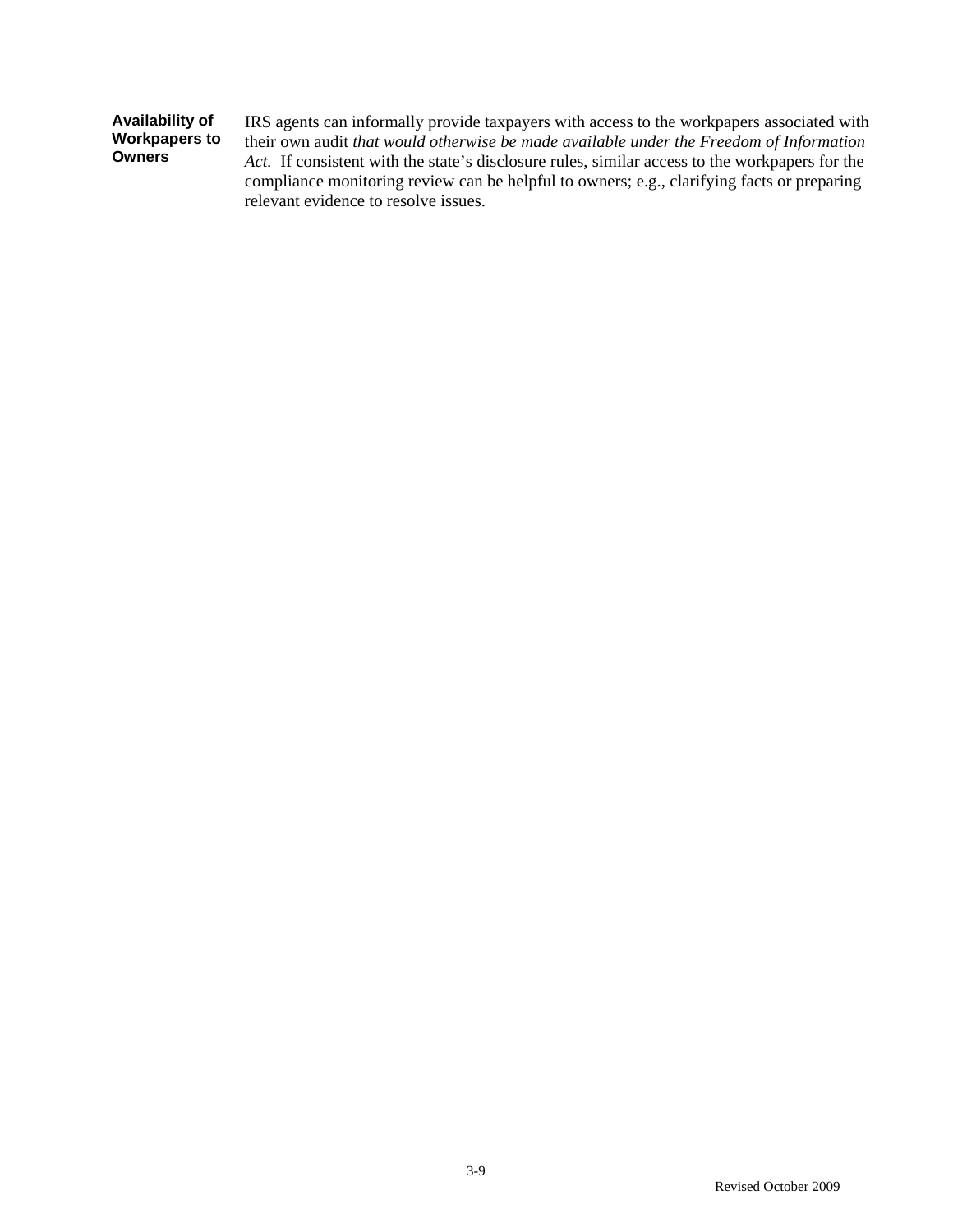# **Chapter 4 Category 11a Household Income Above Income Limit upon Initial Occupancy**

# **Definition**

This category is used to report units that have been rented to households with incomes that do not meet income eligibility restrictions. According to IRC  $\S42(g)(1)$ , an owner of a tax credit property must elect to serve tenant populations with gross incomes that are either 50% or less of Area Median Gross Income (AMGI) or the National Nonmetropolitan Median Gross Income (NNMGI) when applicable,  $1$  or 60% or less of AMGI or NNMGI when applicable, as adjusted for family size.<sup>2</sup> \*The National Nonmetropolitan Median Gross Income (NNMGI) is applicable if:

- 1. IRC §1400N(c)(4), Special Rule for Applying Income Tests, is applicable. The LIHC project was (1) placed in service during 2006, 2007, or 2008, (2) is located in the Gulf Opportunity Zone, and (3) in a nonmetropolitan area (as defined in IRC  $§42(d)(5)(C)(iv)(IV)).$
- 2. IRC  $$42(i)(8)$  is applicable.<sup>3</sup> The LIHC project is located in a rural area (as defined in section 520 of the Housing Act of 1949) and the NNMGI is greater than the AMGI. IRC §42(i)(8) is not applicable if the LIHC buildings are financed with tax-exempt bonds.**\***

Under the terms of an extended use agreement, an owner may agree to service tenant populations at AMGI levels lower than identified in IRC §42(g); nonperformance of such agreements is not a reportable noncompliance event.

Annual Household Gross Income is the gross income (with no adjustments or deductions) the household anticipates it will receive in the 12-month period *following* the effective date of the income certification. The combined income of all occupants of a unit, whether or not legally related, is compared to the appropriate percentage of the AMGI for a family with the same number of members<sup>4</sup>.

If information is available on changes expected to occur during the year, that information is used to most accurately determine the anticipated income from all known sources during the year. Unanticipated income received after the household moves in will not affect the original determination that a household is eligible for LIHC housing.

State agencies are required to review the low-income certifications, and the supporting documentation, for the tenants in a sample of LIHC units.<sup>5</sup> Therefore, the state agency must review the initial income certification if the tenant moved in within the last year and the most recent income recertification for continuing tenants. **\***For state agency reviews

 $\overline{a}$ 

<sup>&</sup>lt;sup>1</sup> \*See IRC §§42(g)(4), 42(i)(8), 142(d)(2)(B) and 1400N(c)(4).\*<br><sup>2</sup> Note: Once made, this election is irrevocable and applies to all low-income units. See IRC §§42(g)(1) and 42(i)(3)(A)(ii).

<sup>&</sup>lt;sup>3</sup> \*IRC  $$42(g)(8)$  is applicable for determinations made after July 30, 2008. See section 3004(f) of the Housing Assistance Tax

Act of 2008.**\*** <sup>4</sup> See Rev. Rul. 90-89, 1990-2 C.B. 8.

<sup>&</sup>lt;sup>5</sup> See Treas. Reg.  $$1.42-5(c)(2)(ii)(A)$  and (B).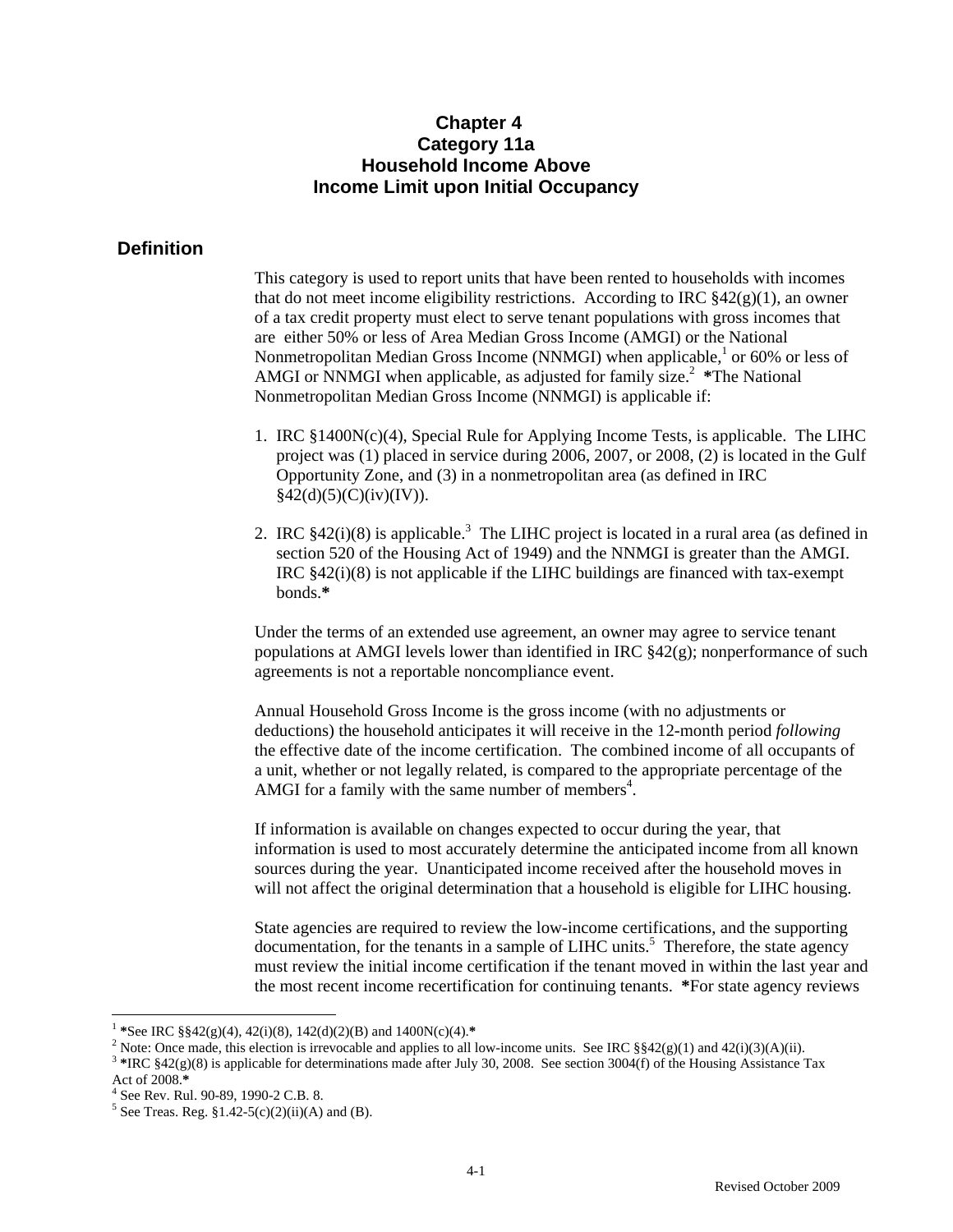conducted after July 30, 2008, $6$  where the project is a 100% LIHC project and the owner is not subject to the annual income recertification requirements, the state agency will always review the initial income certification.7 **\*** 

# **Determining Income Limits (Area Median Gross Income)**

| * Years Prior to<br>2009*                | To determine the appropriate household income limit figure, refer to the HUD-published<br>table relating to "very low income," which is an income level at or below 50 per cent of<br>the Area Median Gross Income (AMGI). HUD prepares tables and provides income<br>figures for family sizes ranging from one to eight persons.<br>If the owner elected the 40/60 minimum set-aside, then the published income figures for                                                                                                                                                                                                                                                                                                                    |
|------------------------------------------|-------------------------------------------------------------------------------------------------------------------------------------------------------------------------------------------------------------------------------------------------------------------------------------------------------------------------------------------------------------------------------------------------------------------------------------------------------------------------------------------------------------------------------------------------------------------------------------------------------------------------------------------------------------------------------------------------------------------------------------------------|
|                                          | the 50 per cent of AMGI should be multiplied by $1.2$ . <sup>8</sup> There should be no rounding of<br>these figures, as HUD has already rounded *to the nearest \$50* in the tables.                                                                                                                                                                                                                                                                                                                                                                                                                                                                                                                                                           |
| * Years<br><b>Subsequent to</b><br>2008* | *Beginning with the release of AMGI tables for 2009 <sup>9</sup> , HUD is providing a separate table<br>for IRC §§ 42 and 142(d) housing projects, which HUD now collectively refers to as<br>"Multifamily Tax Subsidy Projects" (MTSP).                                                                                                                                                                                                                                                                                                                                                                                                                                                                                                        |
|                                          | 1. The tables are in the same format as in prior years. The column down the left-hand<br>side identifies the state and area within each state. From left to right, the columns<br>identify the income limits based on household size (1 to 8 persons).                                                                                                                                                                                                                                                                                                                                                                                                                                                                                          |
|                                          | 2. The tables identify the income limits at the 50% and 60% AMGI levels needed to<br>satisfy the minimum set-aside requirement. As a result, the instructions in Rev. Rul.<br>89-24 to compute 60% AMGI are no longer needed.                                                                                                                                                                                                                                                                                                                                                                                                                                                                                                                   |
|                                          | 3. In those areas where the income limits did not decrease in 2007 and 2008 because of<br>HUD's hold harmless policy, the tables include a second set of income limits<br>identified as "HERA Special 50%" and "HERA Special 60%." These income limits<br>are applicable if the owner relied on the income limits provided by HUD to determine<br>the income limits applicable to the low-income project and determined whether<br>households were income qualified based on those income limits (adjusted for family<br>size) in either 2007 or 2008. If the project was in service, or placed in service during<br>2007 or 2008, the owner relied on the income limits provided by HUD and the HERA<br>special income limits should be used.* |

 $\frac{1}{6}$ <sup>6</sup> \*For reviews conducted before July 31, 2008, if the owner received a waiver of the annual income recertification requirements, the state agency reviewed the initial income certification. See Rev. Proc. 2004-38, section 5.07, 2004-2 C.B. 10, and Rev. Proc.94-64, Section 4.05, 1994-2 C.B. 797. If noncompliance with the tenant income certification requirements was sufficiently serious, consideration was given to revoking the waiver. Revocation was not required, but the Service would revoke the waiver at the state agency's request.\*

the state agency's request.**\*** <sup>7</sup> **\***See IRC §142(d)(3).**\*** <sup>8</sup>

<sup>&</sup>lt;sup>8</sup> Rev. Rul. 89-24, 1989-1 C.B. 24.

<sup>9</sup> **\***Section 3009 of the Housing Assistance Tax Act (HATA) amended IRC §142(d)(2) to add a new subparagraph E. IRC §142(d)(2) is cross referenced in IRC §42(g)(4) and is equally applicable to qualified low-income projects under IRC §42.**\***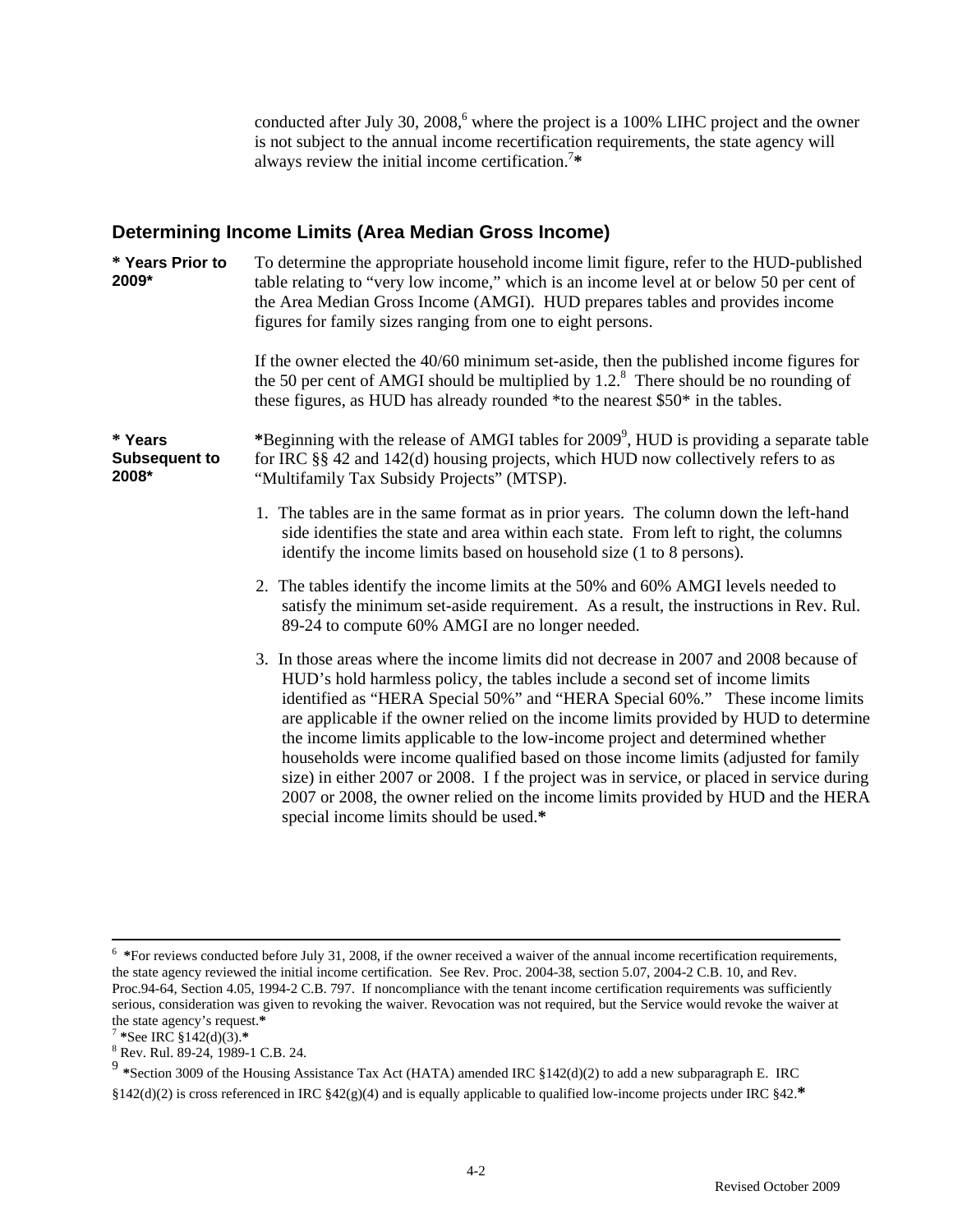# **Households and Family Size**

 $\overline{a}$ 

As a general rule, a "household" consists of all individuals (or tenants) residing in a unit. To determine the household income limit, all applicable income standards are adjusted for family size. For LIHC purposes, all occupants of a unit are considered in the determination of family size except the following (refer to HUD Handbook 4350.3 for complete discussion): $^{10}$ 

- 1. Live-in aides. A person who resides with one or more elderly persons, near-elderly persons, or persons with disabilities, and who is determined to be essential to the care and well-being of the person(s); is not obligated for the support of the person(s); and would not be living in the unit except to provide the necessary supportive services. While a relative may be considered to be a live-in aide/attendant, they must meet the above requirements. The income of live-in aides is not included in the household's income.
- 2. **\***Foster children and foster adults. Foster children are in the legal guardianship or custody of a State, county, or private adoption or foster care agency, yet are cared for by foster parents in their own homes under some kind of foster care arrangement with the custodial agency. A foster adult is usually an adult with a disability who is unrelated to the tenant family and who is unable to live alone.**\***
- 3. Guests. **\***A visitor temporarily staying in the unit with the consent of the tenant or another member of the household who has expressed or implied authority to consent on behalf of the tenant.**\***

When determining family size for income limits, the owner must include the following individuals who are not living in the unit:

- 1. Children temporarily absent due to placement in a foster home;
- 2. Children in joint custody arrangements who are present in the household 50% or more of the time. \*If disputed, determine which parent claimed the children as dependents for purposes of filing a federal income tax return.\*
- 3. Children who are away at school but who live with the family during school recesses;
- 4. Unborn children of pregnant women (as self-certified by the woman);
- 5. Children who are in the process of being adopted;
- 6. Temporarily absent family members who are still considered family members \*if approved to live in the unit.\* For example, the owner may consider a family member who is working in another state on assignment to be temporarily absent;
- *7.* Family members in the hospital, or a rehabilitation facility, for periods of limited or fixed duration are considered a family member. These persons are temporarily absent; and

<sup>&</sup>lt;sup>10</sup> IRC §142(d)(2)(B) refers to the income of individuals. The combined income of all occupants of an apartment, whether or not legally related, is compared to the appropriate percentage of the median family income for a family with the [same] number of members. See Rev. Rul. 90-89, 1990-2 C.B. 8.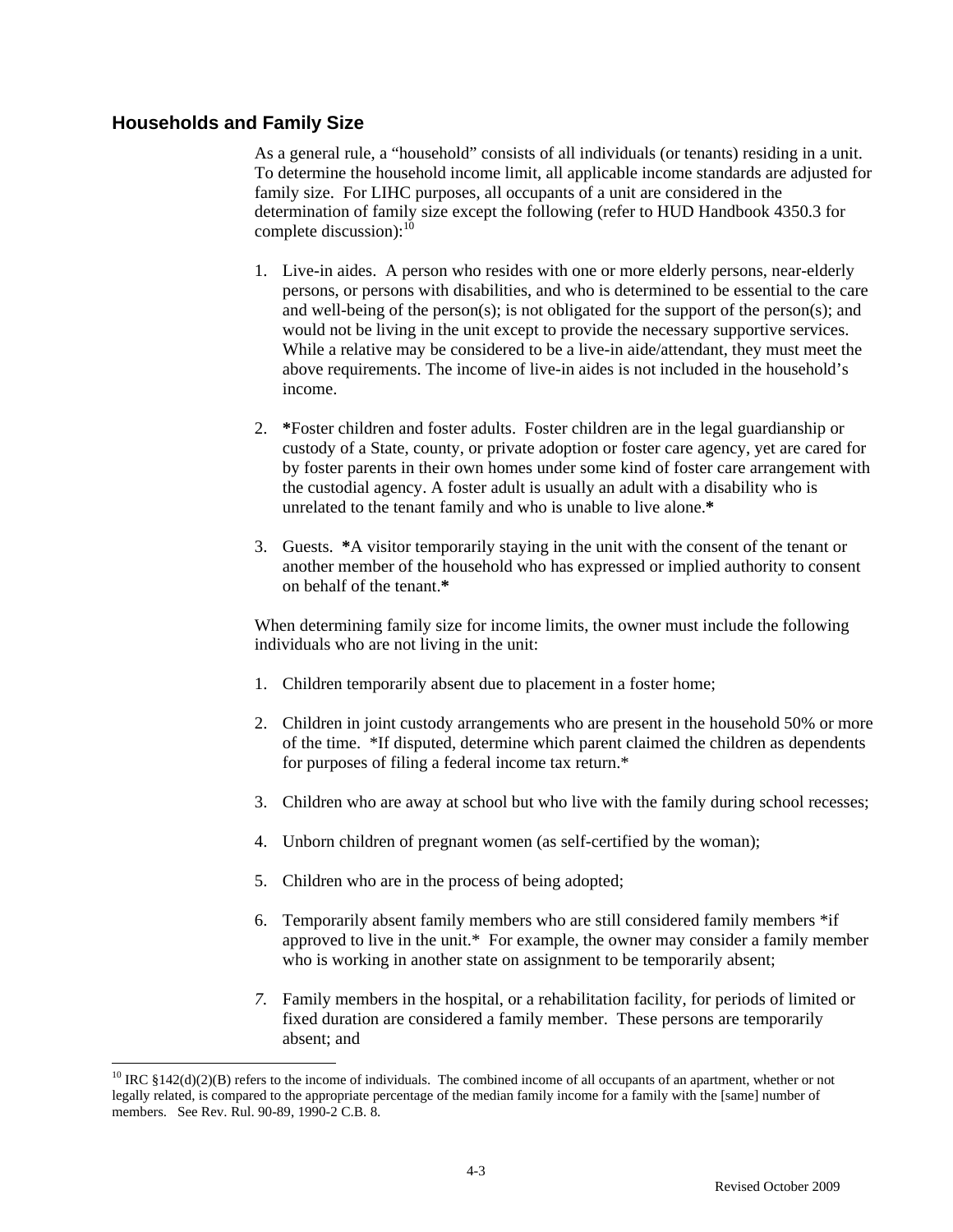8. Persons permanently confined to a hospital or nursing home. The family decides if such persons are included when determining family size for income limits. If the family chooses to include the permanently confined person as a member of the household, the owner must include income received by the confined person in calculating family income.

# **Changes in Family Size**

 $\overline{a}$ 

Changes in the size of an existing household after the initial tenant income certification must also be addressed.

**Family Size Increases**  The addition of new member(s) to an existing low-income household requires the income certification for the new member of the household, including third party verification. **\***The treatment will depend on whether the building is a mixed-use or 100% LIHC building.

#### Mixed-Use Projects

For mixed-use projects, the**\*** new tenant's income is added to the income disclosed on the existing household's \*most recent\* tenant income certification.<sup>11</sup> The household continues to be income-qualified, and the income of the new member is taken into consideration with the income of the existing household for purposes of the Available Unit Rule under IRC §42(g)(2)(D). See chapter 14.

Example 1: Additional Person Joins Household During the Year

Jim and his two children initially income qualified and moved into an LIHC unit on March 1, **\***2005. The project is a mixed-use project consisting of one building with 50 low-income units and 25 market rate units.**\*** The household continued to qualify at the annual income recertification for **\***2006, 2007, and 2008.**\*** Jim then met Jane, and they decided to marry in October **\***2008.**\*** The new couple would like to live in the LIHC unit Jim occupies. Jane completes a tenant income certification.

The certification effective date continues to be March 1, **\***2005**\*** and the next annual income recertification is due within 120 days before March 1, **\***2009.**\*** 

If the household's income, when Jane's income is added **\***to the existing household's income as determined for the March 1, 2009 annual recertification,**\*** exceeds 140 percent of the income limit (170 percent in deep rent skewed projects), then **\***the unit is an overincome unit and\* the Available Unit Rule **\***is applicable.

<sup>11</sup> Under IRC **\***§142(d)(3)(A) and**\*** Treas. Reg. 1.42-5(c)(iii), owners must obtain an *annual* income certification from each lowincome tenant \*if the low-income building is part of a mixed-use low-income project.**\*** Interim income recertifications are not **\***required**\*** under IRC §42.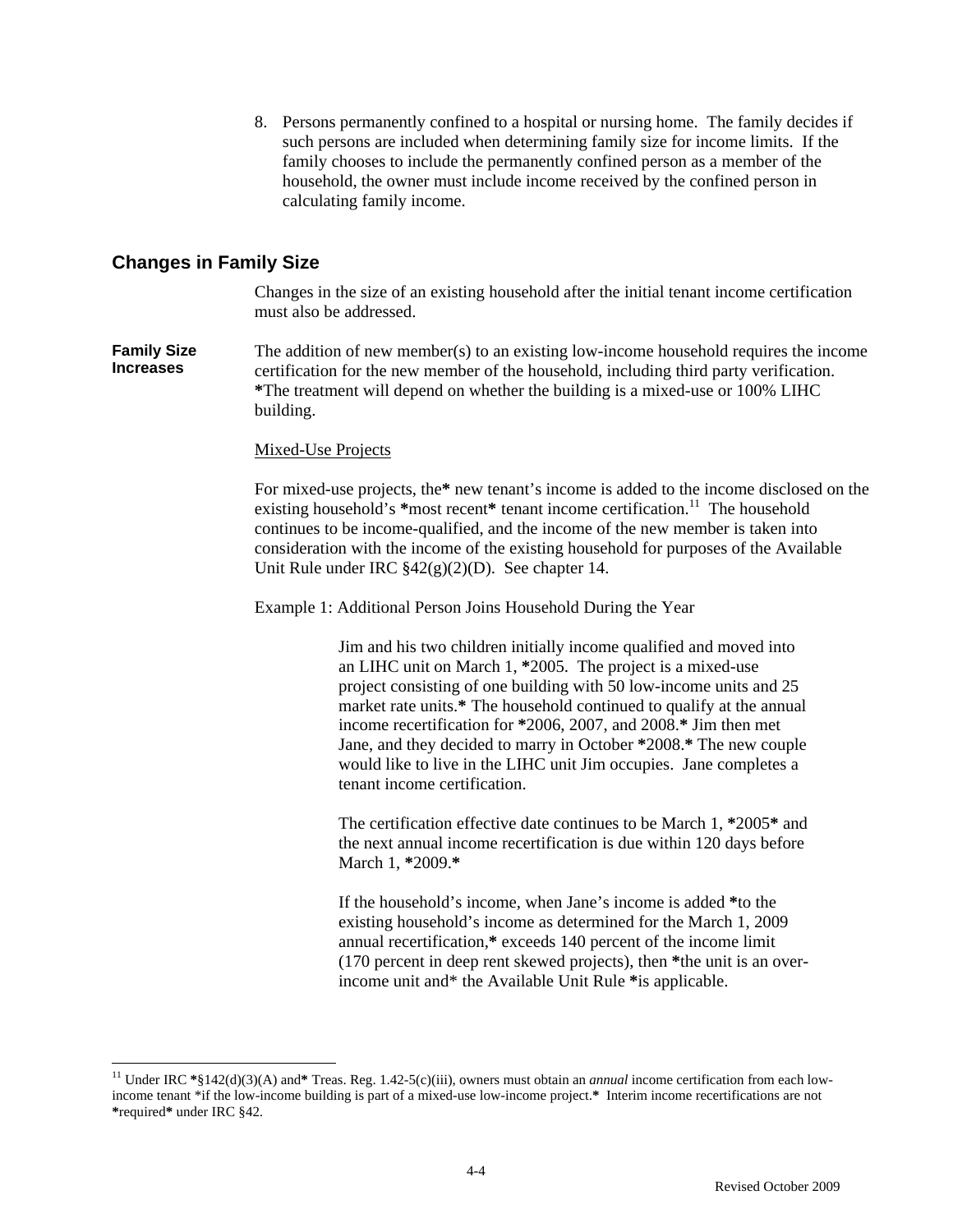## 100% LIHC Projects

If the project is a 100% LIHC project<sup>12</sup>, then the new tenant's income is added to the income disclosed on the existing household's original income certification.\*

Example \*2: Owner is not Subject to Annual Income Recertification Requirement

Mary and her two daughters initially income qualified and moved into an LIHC unit on March 1, 2005. The project is a 100% LIHC project for which the owner had a waiver of the income recertification under Rev. Proc. 94-64 for periods ending before August July 30, 2008. Mary never completed an annual income recertification for 2006 through 2008, and under IRC §142(d)(3), will not be required to complete an income recertification in the future.

Mary met Bill and they decided to marry in October 2008. The new couple would like to live in the LIHC unit Mary occupies. Bill completes a tenant income certification and moves into the unit on October 25, 2008.

The certification effective date continues to be March 1, 2005, but no annual income recertification is required. Since the owner will always rent the next available unit to an income-qualified household as a low-income unit, the Available Unit Rule will not be violated if the household's income, when Bill's income is added to Mary's income at the time she moved in with her daughters, exceeds 140 percent of the income limit (170 percent in deep rent skewed projects).**\***

## **\***Original Household No Longer Occupies Unit**\***

A household may continue to add members as long as at least one member of the original low-income household continues to live in the unit. Once all the original tenants have moved out of the unit, the remaining tenants must be certified as a new income-qualified household unless:

- 1. **\***For mixed-used projects, the newly created household was income qualified, or the remaining tenants were independently**\*** income qualified at the time they moved into the unit.
- 2. **\***For 100% LIHC buildings, the remaining tenants were independently income qualified at the time they moved into the unit.**\***

<sup>&</sup>lt;sup>12</sup> \*The same rule applies if, before July 31, 2008, the owner received a waiver of the income recertification requirement under Rev. Proc. 2004-28 or Rev. Proc. 94-64.\*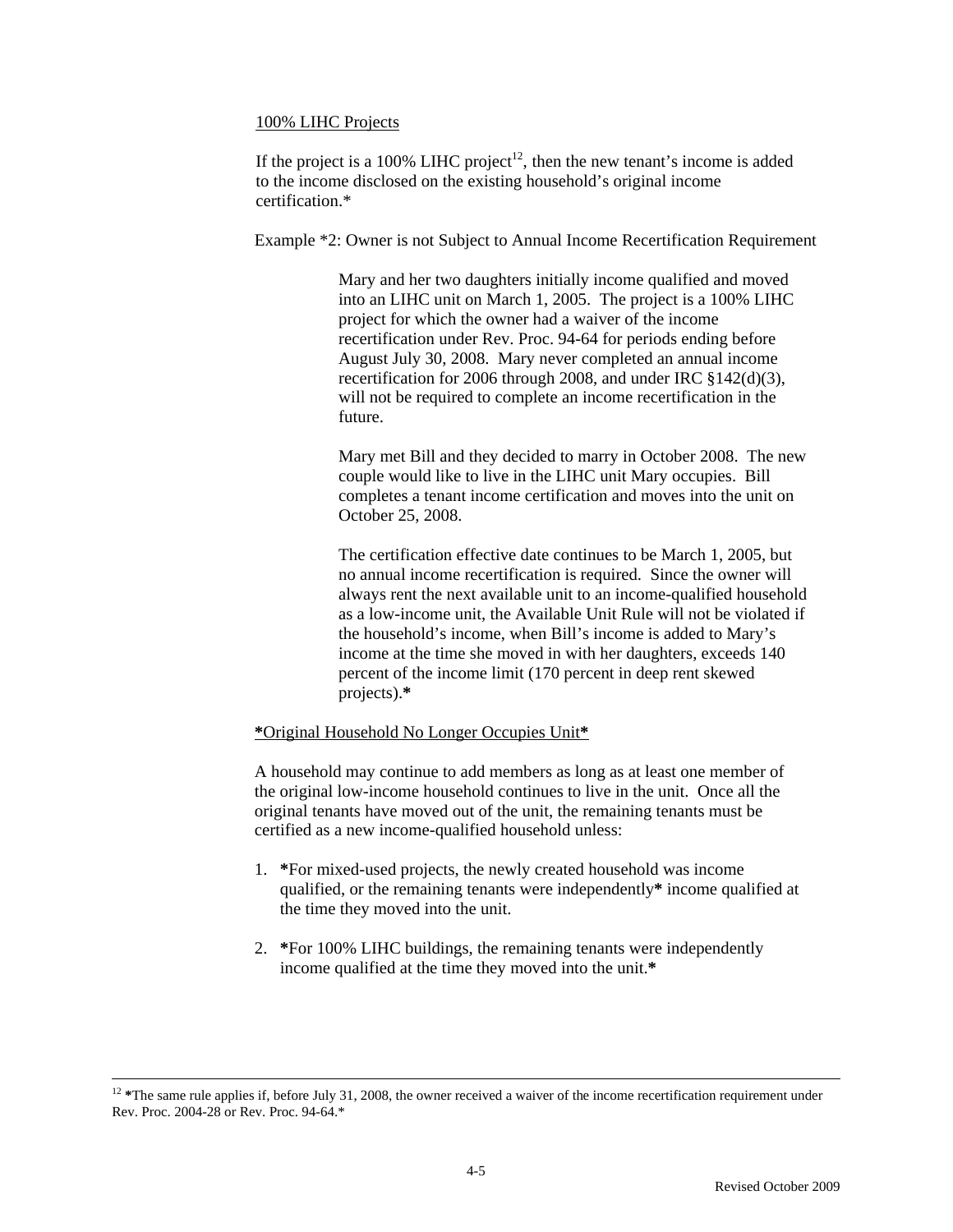|                                        | *Example 3: Remaining Tenants Must be Income Qualified                                                                                                                                                                                                                                                                                                                                                                                                                                                      |
|----------------------------------------|-------------------------------------------------------------------------------------------------------------------------------------------------------------------------------------------------------------------------------------------------------------------------------------------------------------------------------------------------------------------------------------------------------------------------------------------------------------------------------------------------------------|
|                                        | Michael, an income-qualified individual, moved into a two bedroom<br>LIHC unit in a mixed-used project on May 20, 2006. Jason joined<br>the household in October of 2007. At that time, Michael and Jason's<br>combined income was below the limit for a two person household.<br>In January of 2008, Michael moved out. It is not necessary for<br>Jason to be certified as a new tenant.                                                                                                                  |
|                                        | However, if Michael and Jason's combined income exceeded the<br>income limit for a two-person household in October of 2007, then<br>Jason must be certified as an income-qualified tenant when Michael<br>moves out.*                                                                                                                                                                                                                                                                                       |
|                                        | If a state agency determines that the tenants manipulated the income limitation<br>requirements, then the unit should not be treated as a low-income unit as of the<br>date the household initially occupied the unit.                                                                                                                                                                                                                                                                                      |
|                                        | <b>Example 4: New Tenants Manipulated Income Limitations</b>                                                                                                                                                                                                                                                                                                                                                                                                                                                |
|                                        | An income-qualified household consisting of one person moved into<br>a two bedroom unit on March 15, 2005. A second tenant completed<br>an initial income certification and joined the household soon<br>thereafter. The combined income of the two tenants is above in<br>income limit for a household with two members. The unit is out of<br>compliance as of March 15, 2005.                                                                                                                            |
| <b>Family Size</b><br><b>Decreases</b> | Decreases in family size do not trigger the immediate income certification of a new<br>household. Subsequent annual income recertifications will be based on the income of the<br>remaining members of the household. If the remaining household's income is more than<br>140 percent (170 percent in deep rent skewed projects) of the income limit at the time of<br>the annual income recertification, then the Available Unit Rule is applicable. <sup>13</sup>                                         |
|                                        | Example 1: Member of the Household Leaves                                                                                                                                                                                                                                                                                                                                                                                                                                                                   |
|                                        | A married couple, with their two children, was initially income qualified and<br>occupied a three bedroom unit. After four years, the oldest child, now 18<br>years old, moves out of the unit. It is not necessary to certify the remaining<br>household as a new household. If the household's income exceeds *140<br>percent of the income limit (170 percent in deep-skewed projects)* for a<br>family with three members at the next income recertification, the Available<br>Unit Rule is applicable. |

<sup>&</sup>lt;sup>13</sup> See the legislative history for IRC §42, which notes that if the tenant's income increases to a level more than 140 percent above the otherwise applicable ceiling (*or if the tenant's family size decreases so that a lower maximum family income applies to the tenant*), that tenant is no longer counted in determining whether the project satisfies the set-aside requirement. The explanation continues, stating that there is no penalty in such cases if the Next Available Unit Rule is applied.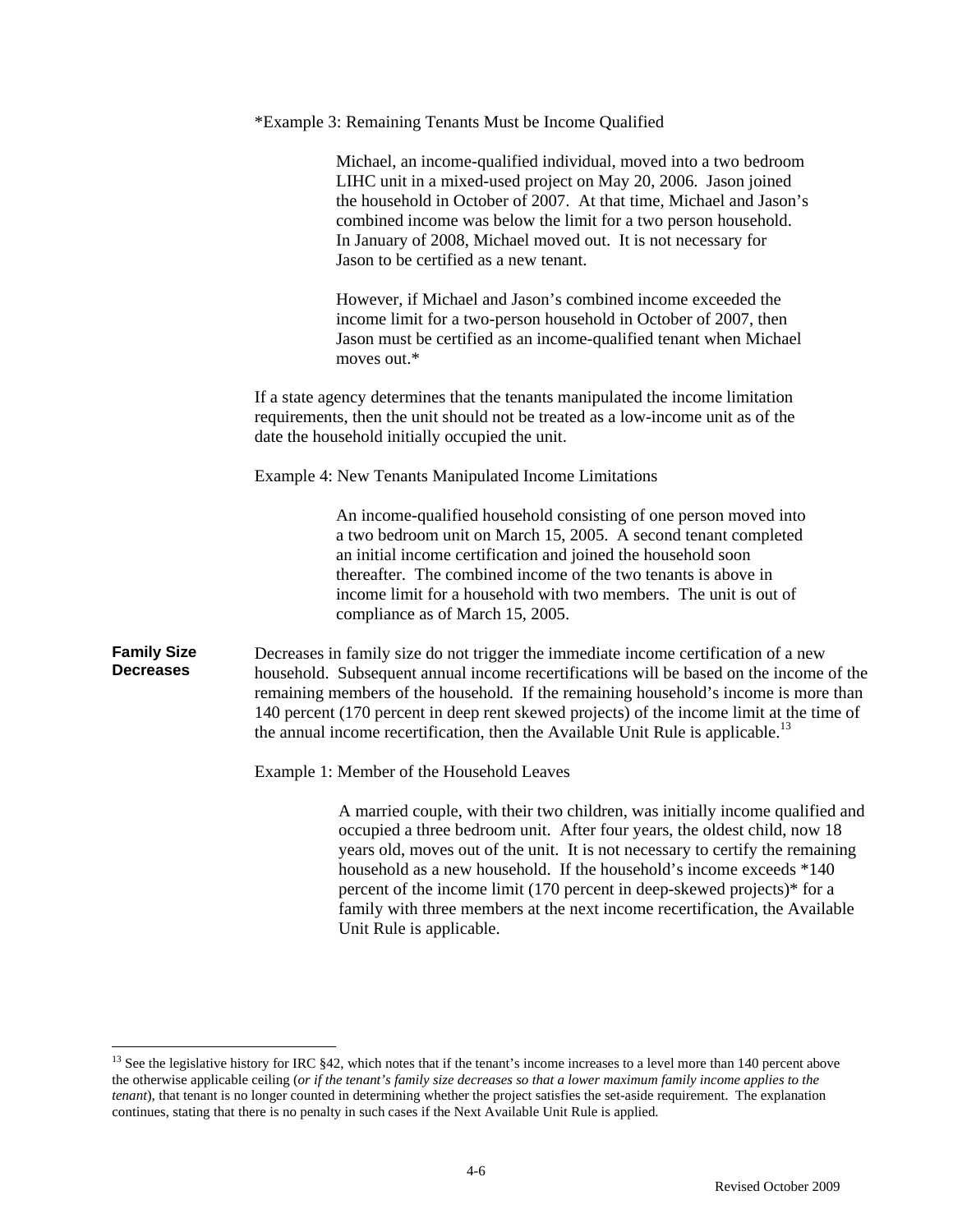Example 2: Unborn Children

A household was originally income qualified based on the inclusion of an unborn child. Four months later, the pregnancy ended in miscarriage. It is not necessary to certify the remaining household as a new tenant at the time of the miscarriage. If the income of the remaining household members exceeds \*140 percent of the income limit (170 percent in deep rent-skewed projects)\* at the next income recertification, the Available Unit Rule is applicable.

## **Verifying Income and Assets**

 Owners must verify all known income and assets that affect eligibility. However, if the total assets for a household are \$5,000 or less, the applicants may satisfy the asset requirement by signing a statement attesting to such fact.<sup>14</sup>

Acceptable methods of verifying information include third party verifications, reviews of documents submitted by the tenant (such as check stubs), and tenant certifications made under penalties of periury.<sup>15</sup>

Third party contacts are preferred. Owners should obtain the tenant's consent for the release of information before contacting third parties. Verification forms should be directly sent to and received from third parties. If third party contacts are by telephone or interview, the conversation should be documented in the tenant's file and include all the information that would have been included in a written verification. The owner may obtain acceptable third party written verification by facsimile, e-mail, or Internet.

Owners can accept tenant-provided documents (e.g., pay stubs, Forms W-2, bank statements, etc.) when third party contacts are impossible or delayed, or third party verifications are not needed (e.g., birth certificates or divorce decrees).<sup>16</sup>

There will be situations where it will be difficult to estimate income. For example, the tenant may work sporadically or seasonally. In such cases, owners are expected to make a reasonable judgment as to how to the most reliable approach to estimating what the tenant will receive in the coming year.

# **Determining Annual Income**

 Household income is defined as the gross income (with no adjustments or deductions) the household anticipates it will receive in the 12-month period following the effective date of the household's certification of income.<sup>17</sup> **\***If the household's income cannot be determined based on current information because the household reports little to zero

<sup>&</sup>lt;sup>14</sup> See Rev. Proc. 94-65, 1994-2 C.B. 798.

<sup>&</sup>lt;sup>15</sup> Treas. Reg. §§ 1.42-5(b)(vii) and 1.42-5(c)(1)(iii).

<sup>&</sup>lt;sup>16</sup> Third party contacts are considered impossible if an employer does not respond, third party charges a fee, or no third party is available. Generally a third party contact is considered delayed if a response will not be received within two weeks, but can be

<sup>&</sup>lt;sup>17</sup> As explained in Treas. Reg. §1.42-5(b)(vii), gross income for purposes IRC §42 is not gross income for purposes of determining a federal income tax liability.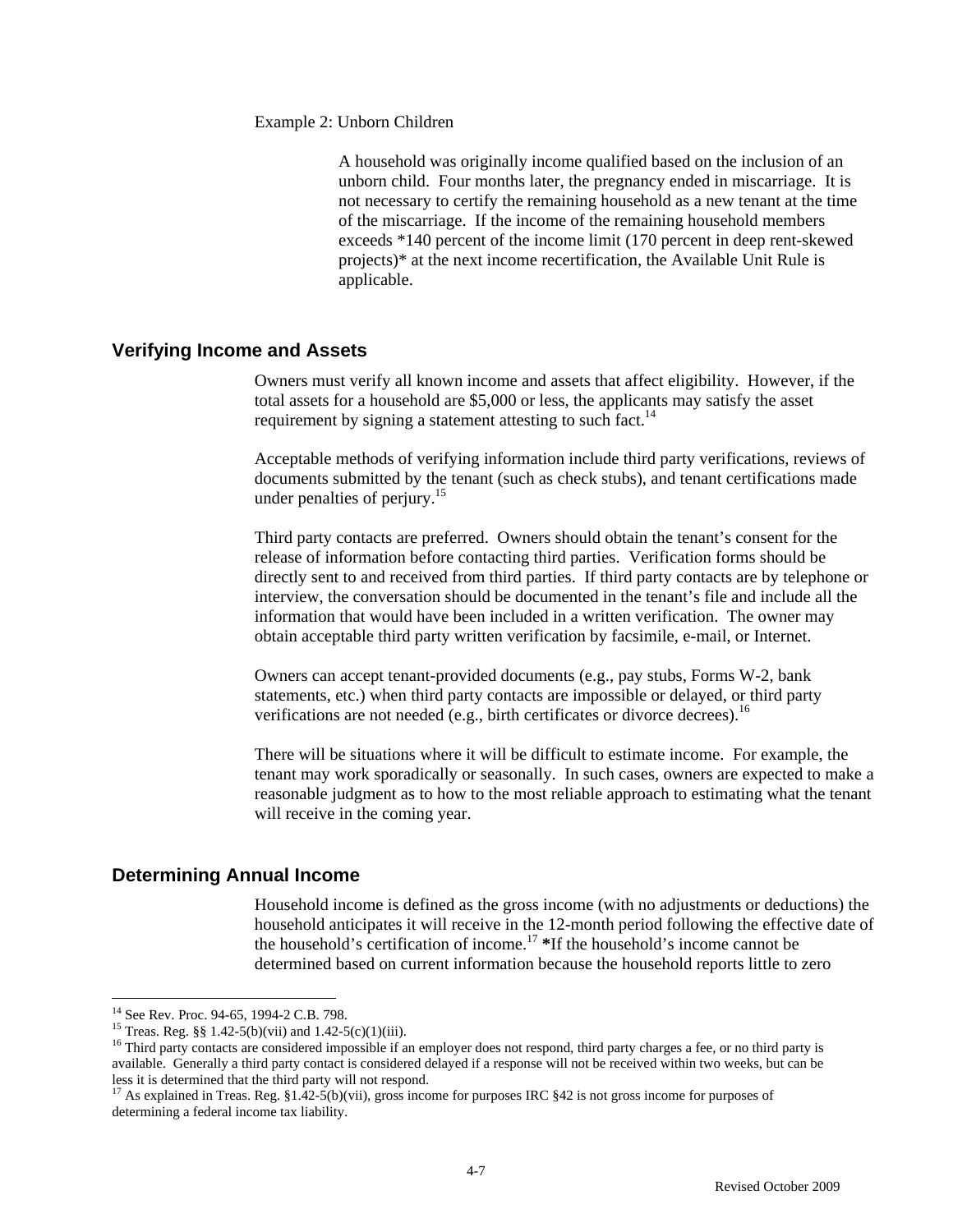income, or income fluctuates, income may be determined based on actual income received or earned within the last twelve months before the determination.18**\*** 

|                                    | Income includes, but is not limited to, earned and unearned income from all household<br>members age 18 and older (adults, *including foster adults <sup>19</sup> *), unearned income of minor<br>children *and foster children <sup>20</sup> under the age of 18 <sup>*</sup> , and income from assets.<br>Emancipated minors, *persons under the age of 18 who have entered into a lease under<br>state law,* are treated as adults.                                                                                                                                                                                                |
|------------------------------------|---------------------------------------------------------------------------------------------------------------------------------------------------------------------------------------------------------------------------------------------------------------------------------------------------------------------------------------------------------------------------------------------------------------------------------------------------------------------------------------------------------------------------------------------------------------------------------------------------------------------------------------|
|                                    | *The treatment of a student's income is dependent on the age of the student, the type of<br>income, and the status of the student within the household. It doesn't matter whether the<br>student is living with the household or is away at school.                                                                                                                                                                                                                                                                                                                                                                                   |
|                                    | If the full-time student is 18 years of age or older and is the head of the family, spouse<br>1.<br>or co-head, all income is included.                                                                                                                                                                                                                                                                                                                                                                                                                                                                                               |
|                                    | If the full-time student is 18 years of age or older and a dependent, only the lesser of<br>2.<br>actual earned income or \$480 is included, along with unearned income and income<br>from assets.                                                                                                                                                                                                                                                                                                                                                                                                                                    |
|                                    | If the full-time student is a minor (under the age of 18), then only unearned income<br>3.<br>and income from assets is included. No income from employment is counted.                                                                                                                                                                                                                                                                                                                                                                                                                                                               |
|                                    | The treatment of educational scholarships and grants is discussed later in this chapter.*                                                                                                                                                                                                                                                                                                                                                                                                                                                                                                                                             |
|                                    | As noted in chapter 5 of HUD Handbook 4350.3, "In all instances, owners are expected to<br>make a reasonable judgment as to the most reliable approach to estimating what the tenant<br>will receive during the year." <sup>21</sup>                                                                                                                                                                                                                                                                                                                                                                                                  |
|                                    | Common sources of income are discussed below. Refer to HUD Handbook 4350.3,<br>*Chapter 5,* for additional information.                                                                                                                                                                                                                                                                                                                                                                                                                                                                                                               |
| <b>Employment</b><br><b>Income</b> | Employment income includes (but is not limited to) hourly wages, salaries, overtime pay,<br>tips, bonuses, and commissions before any payroll deductions. Payments in lieu of<br>employment income are also included; e.g., workers compensation, severance pay,<br>unemployment and disability compensation. *Earned* income from employment of<br>children (including foster children) is excluded.                                                                                                                                                                                                                                 |
|                                    | Maximum benefits and annualized payments should not be used unless the source of<br>funds is expected to continue throughout the certification period or for an indeterminable<br>length of time. For example, if the third party does not indicate the length of time for<br>which the tenant will be receiving a certain income, then the income should be<br>annualized. In the event that the family cannot provide documentation that access to a<br>specific source of income is for a limited and determinable time period, the benefits<br>should be considered to be available for an indefinite time period and annualized. |

<sup>18</sup> **\***74 FR 4841-4842, regulatory changes to 24 CFR 5.609.**\*** 19 Effective August 1, 2009.

<sup>&</sup>lt;sup>20</sup> Effective August 1, 2009.<br><sup>21</sup>The HUD Handbook 4350.3, Chapter 5, paragraph 5-5(C).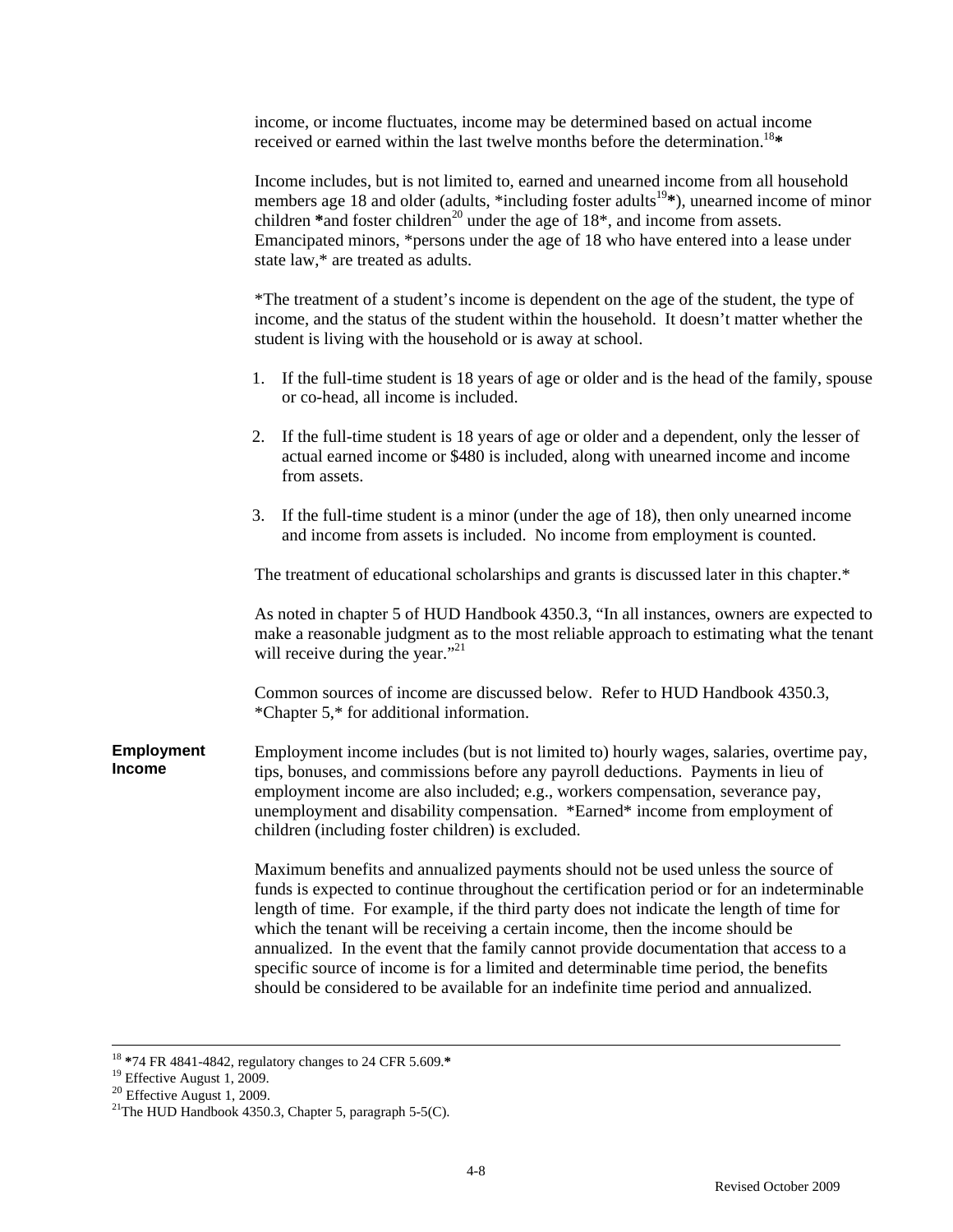Example 1: Benefits for Indefinite Time Period

John works as a telemarketer for \$9.00 an hour, 40 hours a week. He does not work overtime, has no other source of income, and is not planning to leave his job. His anticipated income is computed as:

(\$9.00/hour) x (40 hours/week) x (52 weeks/year) =  $$18,720$ /year

Example 2: Benefits for Definite Time Period

A teacher's assistant works nine months annually and receives \$1,300 per month. During the summer recess, the teacher's assistant works for the Parks and Recreation Department for \$600 a month. The teacher's anticipated income is computed as:

 $($1,300 \text{ x } 9 \text{ months}) + ($600 \text{ x } 3 \text{ months}) = $13,500$ 

If information is available on changes in income expected to occur during the year, use that information to determine the total anticipated income from all know sources during the year.  $22$ 

Example 3: Anticipated Changes in Income

In May 2004, an unemployed plumber applies for LIHC housing. At that time, the plumber is receiving unemployment benefits of \$250.00 per month and will qualify for benefits for 4 more months.<sup>23</sup> Beginning in October, the plumber will be employed at \$1,000 per month. The plumber's anticipated income is computed for the period from May to September, 2004 plus the income for October 2004 through May 2005.

 $($250.00 \times 5 \text{ months}) + ($1,000 \times 7 \text{ months}) = $8,250$ \*Owners are expected to make reasonable judgments regarding the most reliable method for estimating the income a household will receive during the year. **\***If the tenant's income cannot be determined using current information, the owner may include actual income received or earned within the 12-month period before the determination of annual income.**\*** 

Example 4: Sporadic Employment

Justine is disabled and not always able to work full-time. She has income from disability insurance and a family trust, and also works as a typist with a temporary agency when she is well. Last year she worked nearly six months, but at the time she applies for an LIHC apartment, she has more medical problems and does not know when or how much she will be able to work.

 <sup>22</sup> See Footnote #2.

<sup>&</sup>lt;sup>23</sup> The HUD Handbook 4350.3, Chapter 5, paragraph 5-5(A)(1) refers to unemployment compensation as an example of income that *may* not last for a full 12 months.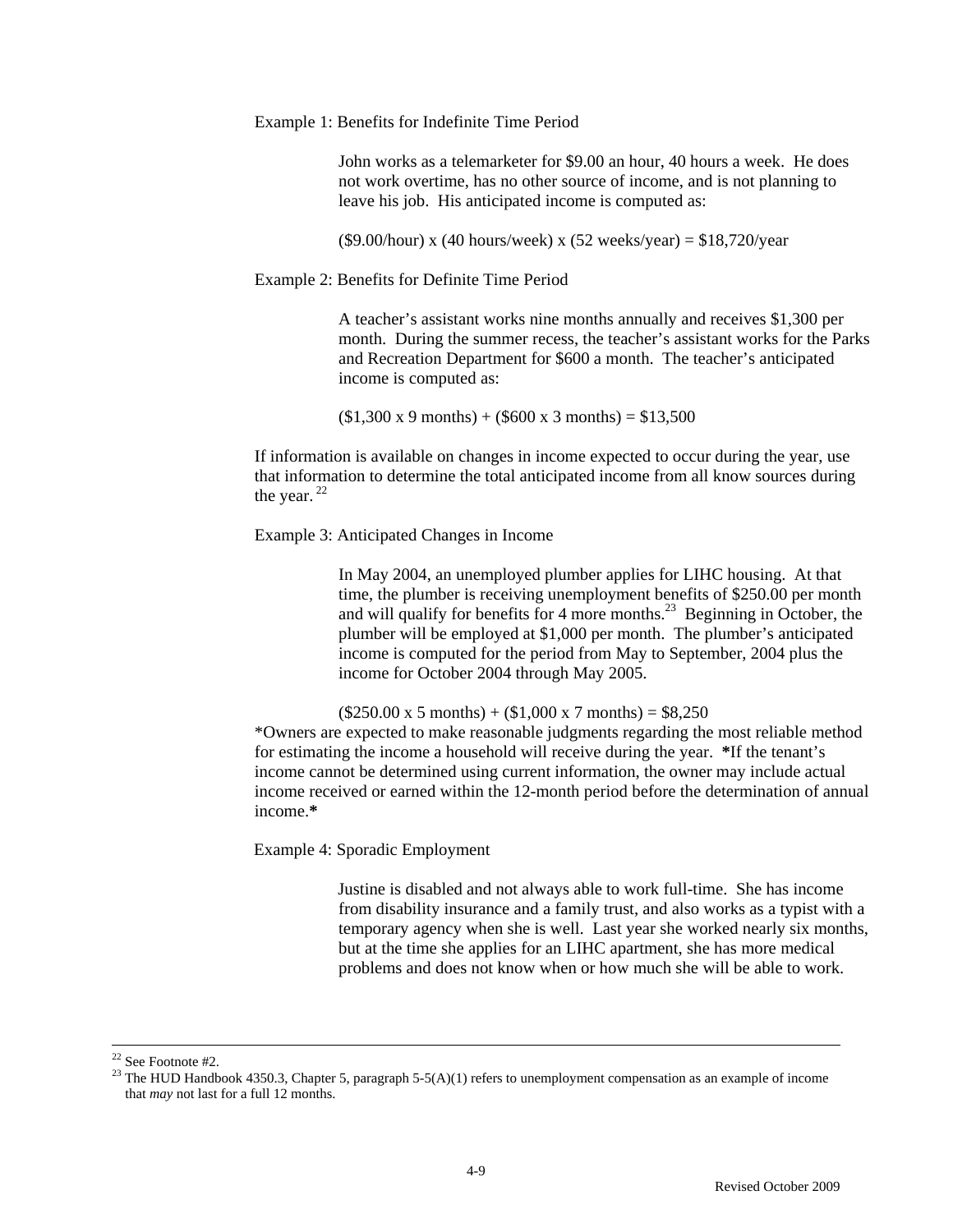**\***Because Justine is not working at the time of the certification and actual income from her sporadic employment as a typist cannot be reasonably determined, the income earned during the six-month period in the prior year should be included in the income certification.

NOTE: An owner must make a reasonable judgment. The prior year's income should not be used to estimate Justine's future income if she can provide sufficient documentation that her earning capabilities have changed; e.g., her contract with the temporary agency has been terminated.\*

Payments received under the Domestic Volunteer Service Act of 1973 are excluded from income. This includes employment through VISTA, Retired Senior Volunteer Program, Foster Grandparents Program, youthful offender incarceration alternatives, and senior companions. Payment received under Title V of the Older Americans Act (Green Thumb, Senior Aides, Older American Community Service Employment Program) is also excluded.

**\*Military Employment\***  Military employment may include (but is not limited to) base and longevity pay, proficiency pay, sea and foreign duty pay, hazardous duty pay, subsistence and clothing allowances. All these are includable in income. Hostile fire pay, however, is excluded from income. *Note*: a temporarily absent individual on active military duty must be removed from the family and his or her income must not be included in the computation of household income, unless (1) that person is the head of the family, spouse, or co-head \*or (2), the spouse or a dependent of the person on active military duty resides in the unit.

#### **\***Military Basic Housing Allowance**\***

Military basic housing allowances are also included in income. However, under IRC  $§142(d)(2(B)(ii)^{24}$ , military basic housing allowances are *not* included in household income if the low-income building is located in any county, or adjacent county, in which is located a qualified military installation. A qualified military installation is any military installation or facility to which:

- 1. not less than 1,000 members of the Armed Forces are assigned, and
- 2. the number of members of the Armed Forces assigned to units based out of such qualified military installation, as of June 1, 2008 has increased by not less than 20 percent, as compared to such number on December 31, 2005.

Qualifying military bases are identified in Notice 2008-79<sup>25</sup>. The list is not meant to be exclusive and any qualified military installation which satisfies the percentage requirements of IRC  $$142(d)(2)(B)(iii)(1)$  would be eligible to receive similar treatment regardless of its failure to be included in Notice 2008-79 or any subsequent updates.

<sup>&</sup>lt;sup>24</sup> \*IRC §142(d)(2)(B)(ii) was added under section 3005(a) of the Housing Assistance Tax Act of 2008.\*

<sup>&</sup>lt;sup>25</sup> \*Notice 2008-79, 2008-40 I.R.B. 815. The IRS will update the list if it receives additional information indicating that other military installations should receive the same treatment. Owners may rely on this list for income determinations made after July 30, 2008 and before any successor list is published.**\***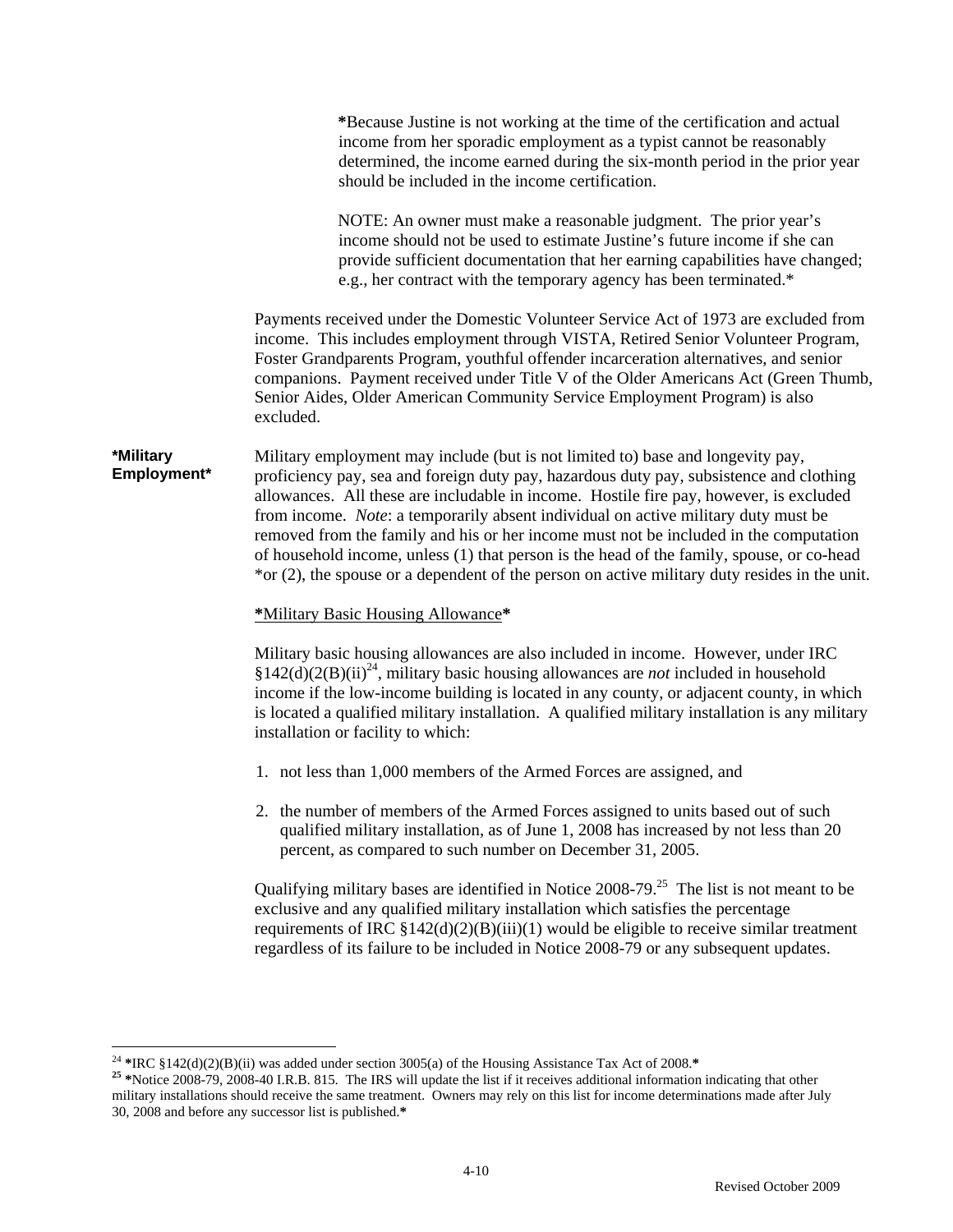- 1. Colorado U.S. Air Force Academy
- 2. Hawaii Fort Shafter
- 3. Kansas Fort Riley
- 4. Maryland Annapolis Naval Station (including U.S. Naval Academy)
- 5. South Carolina Fort Jackson
- 6. Texas Fort Jackson and Fort Hood
- 7. Virginia Dam Neck Training Center Atlantic
- 8. Washington Naval Station Bremerton

The exception under IRC  $$142(d)(2)(B)(ii)$  applies to:

- 1. determinations of income made after July 30, 2008 and before January 1, 2012, if (1) the IRC  $$42$  credits were allocated<sup>26</sup> on or before July 30, 2008 or, (2) if financed with tax-exempt bonds, the building was placed in service before July 30, 2008, but only if the bonds were issued before July 30, 2008.
- 2. determinations of income made after July 30, 2008 if (1) the IRC §42 credits were allocated after July 30, 2008 and before January 1, 2012, or (2) if financed was taxexempt bonds, the building is placed in service after July 30, 2008 and before January 1, 2012, but only if the bonds were issued after July 30, 2008 and before January 1, 2012.

The low-income building owner is responsible for documenting that the exception under §142(d)(2)(B)(ii) is applicable.**\***

### **\***Deployment of Military Personnel to Active Duty

Owners are encouraged to accommodate the unique circumstances of households where a member is called to active duty in the Armed Forces. Specific actions that owner can take and remain in compliance include, but are not limited to:

- 1. Allow a guardian to move into the low-income unit on a temporary basis to provide care for any dependents the military person leaves in the unit. The guardian's income is not included in the household's income.
- 2. Allow a tenant living in a low-income unit to provide care for any dependents of persons called to active duty in the Armed Forces on a temporary basis as long as the head and/or co-head of the household continues to service in active duty. Income of the dependent (e.g., SSI benefits, military benefits) is not included in the household's income.
- 3. Allow leases to remain in effect for a reasonable period of time without recertification (if required) depending on the length of deployment beyond that required by the Soldiers' and Sailors' Civil Relief Act of 1940, 50 U.S.C. §§501-591, even though the adult members of the military family are temporarily absent from the assisted unit.**\***

**Income from Training Programs**  Compensation from state or local employment training programs or training of a family member as resident management staff is not included in income. Income from training programs not affiliated with a local government and income from the training of a family

 <sup>26</sup> **\***The date of allocation is the date the allocating document under IRC §42(h) is signed.**\***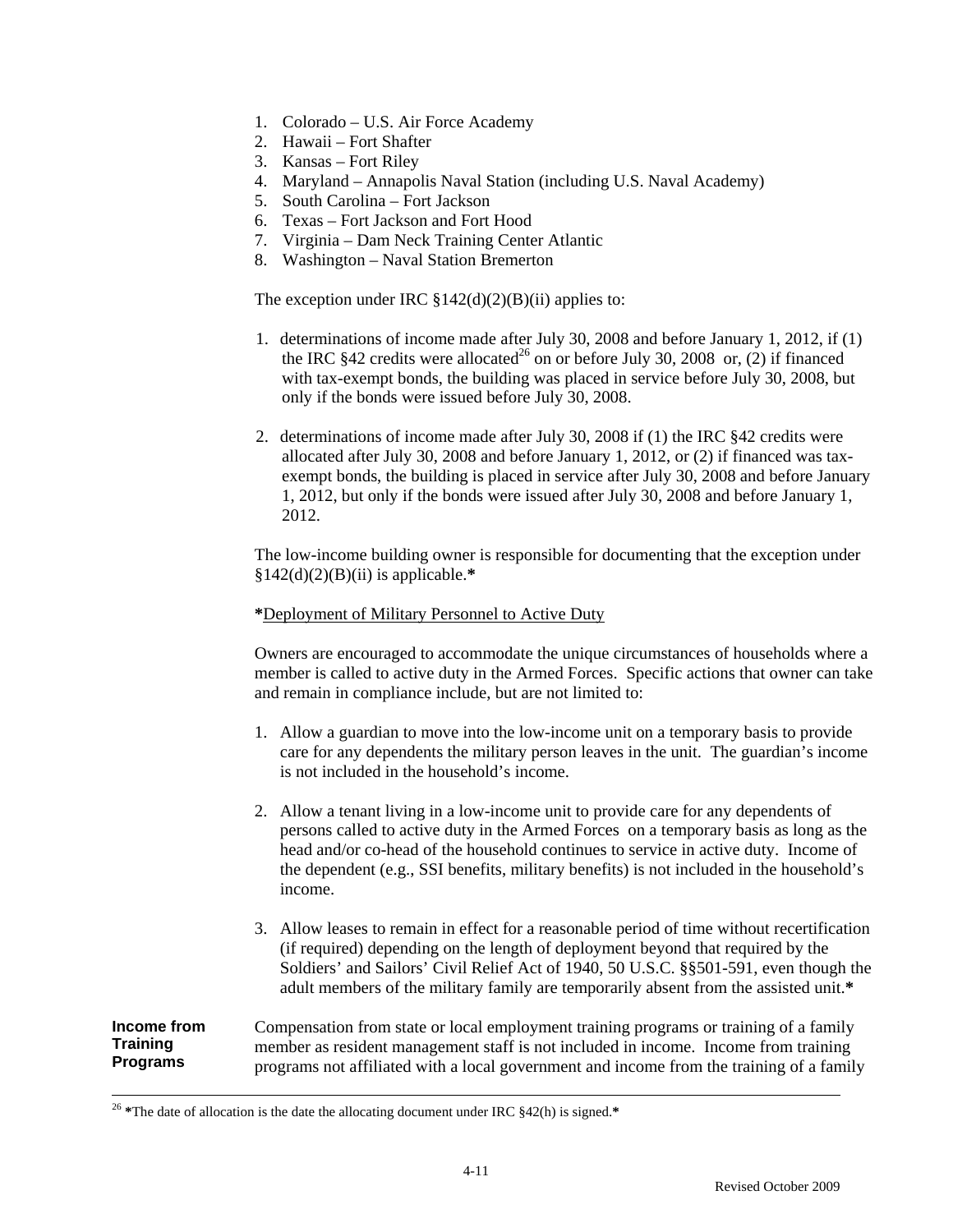member resident to serve on the management staff are also excluded. Amounts excluded by this provision must be received under employment training programs with clearly defined goals and objectives, and are excluded only for a limited period as determined in advance under the program by the state or local government.

Amounts received under training programs funded by HUD are not included in income. Similarly, payments received under programs funded in whole or in part under the Workforce Investment Act (WIA – formerly the Job Training Partnership Act) are excluded from income. These are employment and training programs for Native Americans and migrant and seasonal farm workers, Job Corps, veterans employment programs, state job training programs, career intern programs, and AmeriCorps. Amounts received by a person with a disability that are disregarded for a limited time for purposes of supplemental security income eligibility and benefits because they are set-aside for use under a Plan to Attain Self-Sufficiency (PASS) are excluded from income.

Excluded compensation includes stipends, wages, transportation or childcare payments received, or reimbursements of out-of-pocket costs and which are made solely to allow participation in a specific program. Income received as compensation for employment is excluded only if the employment is a component of a job-training program. Once training is completed, the employment income is included in the computation of annual income. Amounts received during the training period from unrelated sources (public assistance, social security payments, other employment) are not excluded from income.

**Income from a Business**  The net income from the operation of a business, profession, or sole proprietorship businesses is included in income. Net income is gross income less business expenses, interest on loans, and depreciation computed on a straight-line basis. Salaries paid to the applicant or other household members from the business must also be identified and included in income. \*In addition, cash and assets withdrawn by family members must be included in income except when the withdrawal is a reimbursement of cash or assets invested in the business.\*

> Business expenses do *not* include principal payments on loans, interest on loans for business expansion or capital improvements, or other expenses for business expansion or outlays for capital improvements.

If the net income from a business is negative, it must be counted as zero income. A negative amount cannot be used to offset other family income.

Example 1: Negative Income from Sole Proprietorship

John and Mary, a married couple, apply for LIHC housing. John operates a sole proprietorship business; the net income from the business after expenses last year was -\$3,500. Mary earns \$27,000 each year as an employee, as shown on the W-2 from her employer. The household's income is \$27,000. The \$3,500 loss generated by John's business cannot be used to offset Mary's wages.

Income from a sole proprietorship can be estimated by reviewing the individual's prior year tax returns and Schedules C. If necessary, the owner can ask the potential tenant to provide a signed Form 8821, which will allow the owner to verify the information with the IRS. \*Note: A tax return must be filed for all self-employed individuals who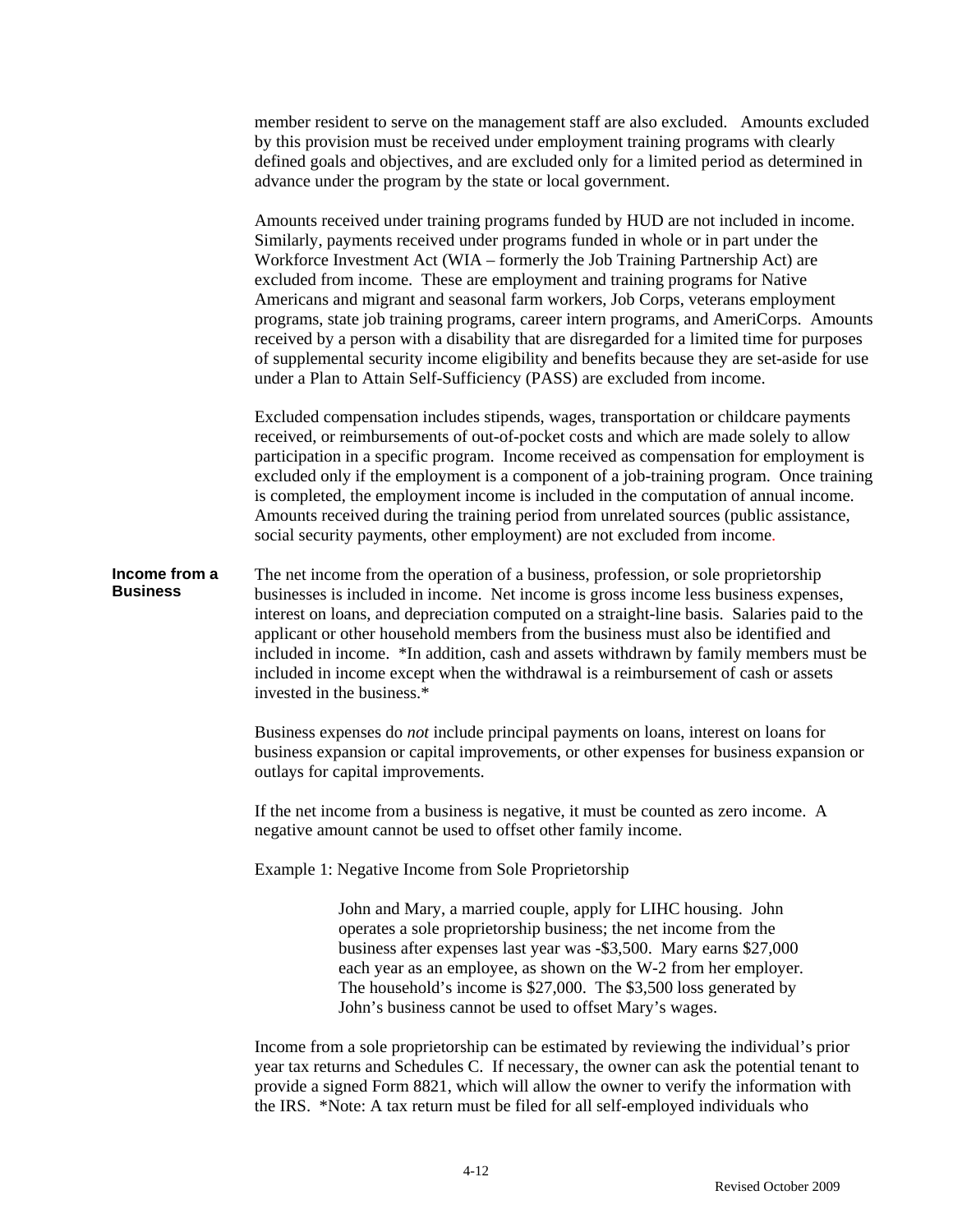operate sole-proprietorship businesses or otherwise report income on Schedule C, regardless of whether the taxpayer is reporting a profit or a loss. If the person is not eligible to get an SSN, which is needed to file a tax return, an individual taxpayer identification number (ITIN) can be obtained using IRS Form W-7.\*

Example 2: Using the Prior Year Tax Return

A potential LIHC tenant is self-employed and expects the business to continue indefinitely. The potential tenant submitted the tax return for the last year. The net income from the sole proprietor ship was \$13,000. The \$13,000 figure can be used as income anticipated for the next 12 months.

Alternatively, the potential tenant can annualize income from self-employment for the current year business activity based on the number of full months in business. The formula is:

### (Net Income Year to Date) x 12 months Number of Months in Business during the Current Year

Example 3: Annualized Current Year Self-Employment Income

In September, a potential tenant prepared a Schedule C showing the income and expenses for the current year, from January 1 through August 31, using the tax form from the prior year. To date, the potential tenant has net income of \$24,000. The anticipated income is determined by multiplying \$24,000 by 12/8, which equals \$36,000. This is an acceptable estimate of future earnings.

### **\***Office in the Home

A low-income tenant may use a portion of a low-income unit exclusively and on a regular basis as a principle place of business, and claim the associated expenses as tax deductions, as long as the unit is the tenant's primary residence. If the tenant is providing daycare services, the tenant must have applied for (and not have been rejected), be granted (and still have in effect), or be exempt from having a license, certification, registration, or approval as a daycare facility or home under state law. For more information, refer to Form 8829, Expenses for Business Use of Your Home, the form's instructions, and Publication 587, Business Use of Your Home (Including Use by Daycare Providers). Example 4: Use of Residential Rental Unit as Home Office

> A self-employed bookkeeper wishes to rent a two bedroom unit and intends to use one bedroom as her principle place of business; i.e., to provide bookkeeping services. She provides her tax return for the last year, which includes a Schedule C, as verification of her income. The Schedule C includes an "office expense" for her home office in a prior residence. There's also a Form 8829 included with the return.**\***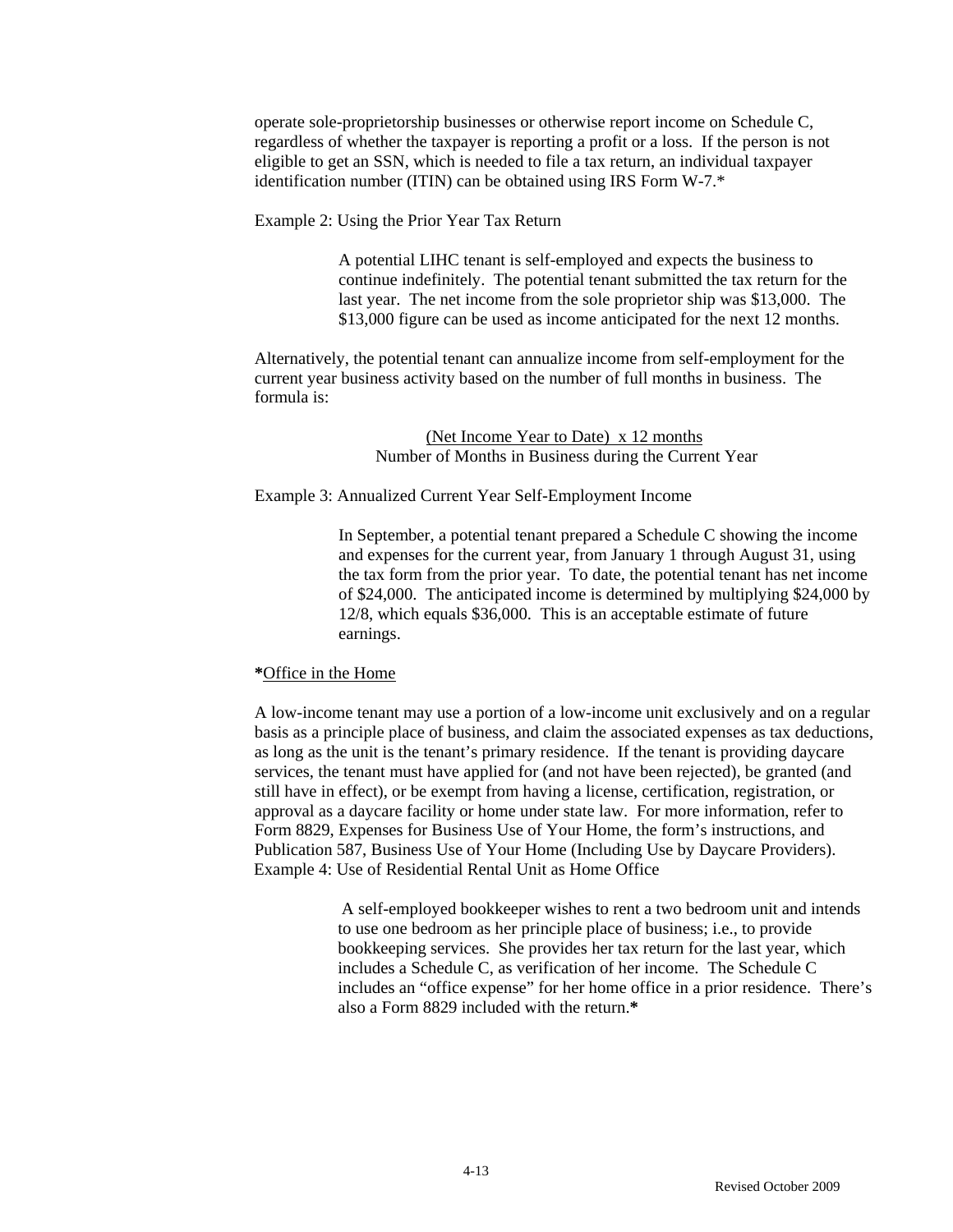#### **Income from Rental Property, Partnerships, S-Corporations, and Royalties**

Rental property may be real estate or personal property such as equipment or vehicles. The tenant may have income from enterprises doing business as partnerships or scorporations, or receive royalties for copyrights or patents.

Assets There is no limit on the amount of assets a household may hold and a household is not required to convert an asset to cash.

> Assets include bank accounts, trusts, stocks and bonds, the surrender value of life insurance policies, and cash kept in safety deposit boxes or at home. One time, lump sum distributions are considered assets; e.g., inheritances, capital gains, victim's restitution and settlements on insurance claims. Lottery winnings paid in one lump payment are treated as assets. Lottery winnings paid in periodic payments must be counted as income. Lump sum payments of deferred periodic payments of supplemental security income and social security benefits are also considered assets.

> For non-cash assets held for investment, the cash value is the net amount the household would receive if the assets were converted to cash. The cash value is the market value, or the amount another person would pay to acquire the asset, less the cost to turn the asset into cash.

> Assets do not include necessary personal items such as clothes, furniture, cars, wedding rings, or vehicles specially equipped for persons with disabilities. Assets used in a business are not assets included in the computation of the tenant's income. If an asset is held in the tenant's name, but the income generated by the asset accrues to someone who is not a member of the household and the other person is responsible for income taxes on the accrued income, then the asset is not included in the tenant's income.

Lump-sum additions to the household's assets, such as inheritances, insurance proceeds (including payments under health and accident insurance and worker's compensation), capital gains, and settlements for personal or property losses are excluded from income.

Example 1: Exhausting an Asset

A tenant receives a lump sum inheritance of \$12,000 and deposits the money in a savings account. The asset is disclosed and the income from the asset correctly accounted for at the time of the initial income certification. The tenant subsequently withdraws \$1,000 each month to pay personal living expenses. A year later, when the annual income recertification is completed, the bank account balance is zero. The monthly withdraws retain their character of an asset; i.e., they are not considered income. There is no need to include the bank account as an asset in subsequent annual income recertifications since the balance is zero.

Assets disposed of for less than fair market value within two years of the effective date of a tenant's initial certification or recertification, including assets placed in irrevocable trusts, are included in the tenant's income. Assets are considered to be disposed of for less than fair market value if the cash value of the assets disposed of exceeds the gross amount the tenant received by more than \$1,000.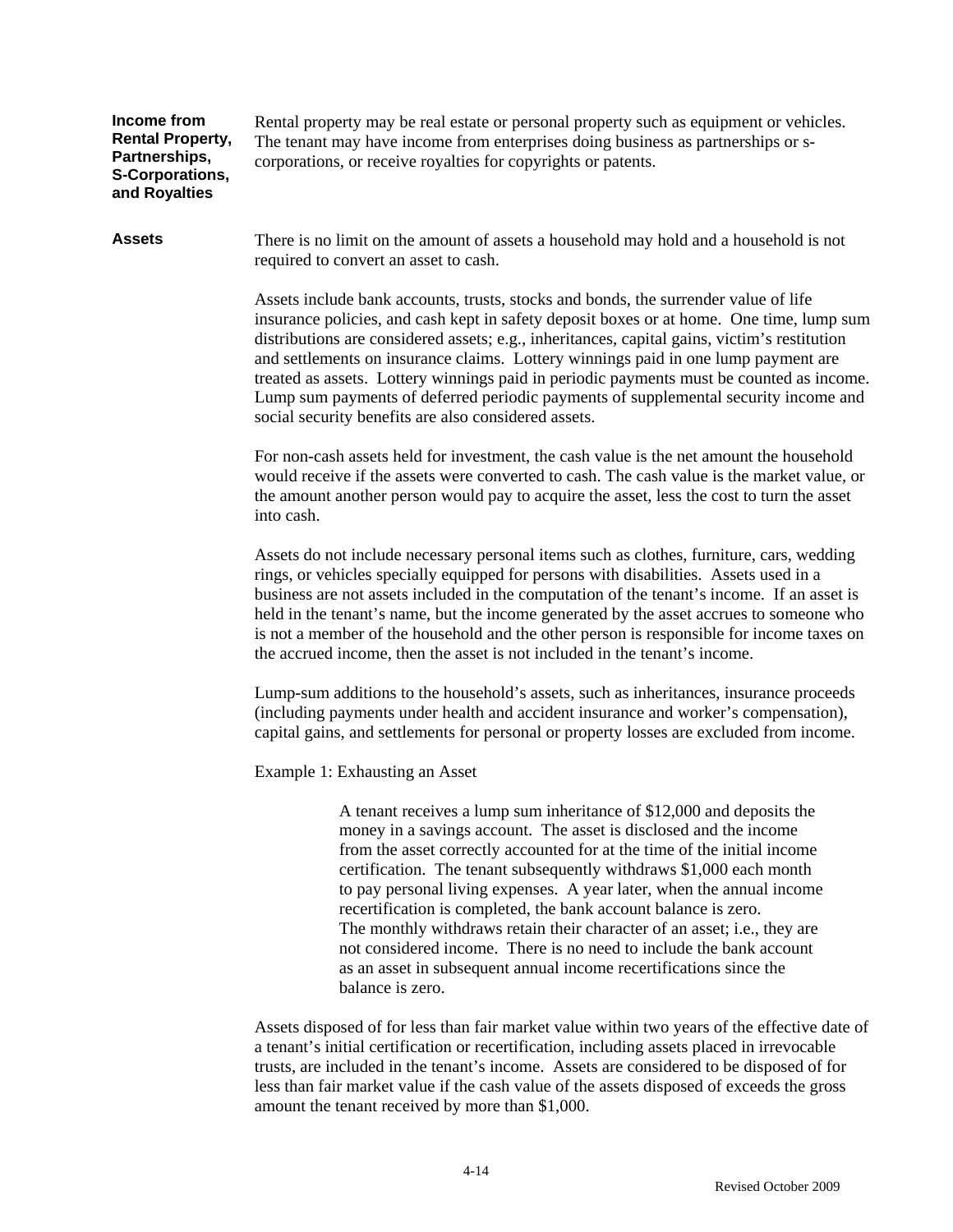**\***Example 2: Tenant Disposed of Assets for Less Than Fair Market Value

During April of 2009, Jackson Jones gave each of his three children \$500. In September of 2009, he applied for low-income housing. Because the total (\$1,500) exceeds the \$1,000 limit, the gifts are treated as assets disposed of for less than fair market value and are included as income on his application.

Note: The gifts should also be reported as income for the 2010 income recertification if the low-income unit is in a mixed-use building. See chapter 14 for details.**\*** 

Do not include assets disposed of for less than fair market value as the result of a foreclosure, bankruptcy, or divorce or separation agreement if the applicant or tenant receives valuable consideration not measurable in dollars.

Assets must be verified, the income generated from assets must be determined, and the income included in the computation of the household's income.

- 1. If the total cash value of a household's assets is more than \$5,000, imputed income must be calculated using the current HUD passbook rate<sup>27</sup> and the greater of the actual income or imputed income must be included in the household's income. Refer to the HUD Handbook 4350.3, paragraph 5-7F, \*for the passbook rate, which is currently set at 2%.\*
- 2. If the total cash value of the household's assets is \$5,000 or less, the actual income the tenant receives from assets is the amount included in annual income as income from assets. An owner may satisfy asset verification requirements by *annually* obtaining a signed, sworn statement from the tenant certifying that the tenant's net family assets are \$5,000 or less and disclosing the tenant's annual income from net assets. Owners, however, may not rely on a low-income tenant's signed, sworn statement of income from assets if a *reasonable person28 in the owner's position would conclude that the tenant's income is higher than the amount presented* by the tenant. In such cases, the owner must obtain other documentation of the low-income tenant's annual income from assets to satisfy documentation requirements.<sup>29</sup>

**\*Income from Investments\***  \*Stocks, bonds, Treasury bills, certificates of deposit, mutual funds, and money market accounts are assets. Interest or dividends earned are included as income even when the earnings are reinvested.

 $^{27}$  Projects receiving a tax credit allocation for rehabilitation of USDA Rural Development properties typically use the USDA Rural Development passbook rate if imputed interest must be included in the income computation.<br><sup>28</sup> The "reasonable person" concept is part of the definition of due diligence. Due diligence is defined (*Black's Law Dictio* 

 $16<sup>th</sup>$  ed. 1990]) as: "Such measure of prudence, activity, or assiduity, as is properly to be expected from, and ordinarily exercised by, a reasonable and prudent person under the particular circumstances; not measured by any absolute standard, but depending upon the relative facts of the special case." In short, the due diligence standard is a judicially created test to determine the adequacy of the efforts exerted throughout all phases of any activity.

<sup>&</sup>lt;sup>29</sup> See Rev. Proc. 94-65, 1994-2 C.B. 798.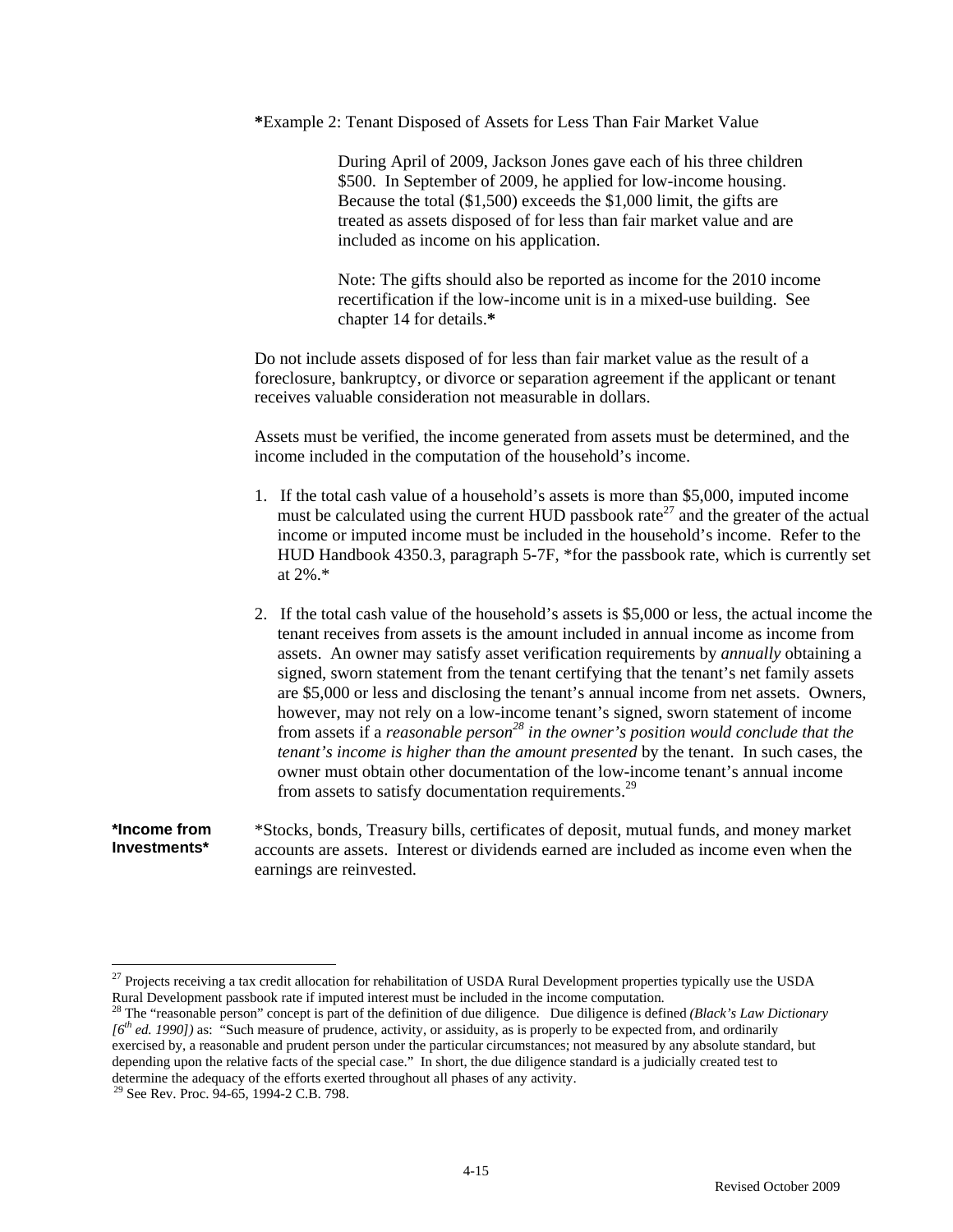|                                                                                       | <b>Example 1: United States Savings Bonds</b>                                                                                                                                                                                                                                                                                                                                                                                                                                                                                                    |
|---------------------------------------------------------------------------------------|--------------------------------------------------------------------------------------------------------------------------------------------------------------------------------------------------------------------------------------------------------------------------------------------------------------------------------------------------------------------------------------------------------------------------------------------------------------------------------------------------------------------------------------------------|
|                                                                                       | A potential tenant buys a United States savings bond for \$50 each month<br>through a savings program offered by his employer. At the time of his<br>application for housing, he is holding 18 bonds, which have a face value of<br>\$931; i.e., \$900 investment and \$31 accumulated interest. The savings bonds<br>are included as assets and the anticipated interest that will be earned is<br>included as income even though the interest is added to the value of the<br>bond.*                                                           |
| *Contract Sales<br>of Real Estate<br>Assets*                                          | A tenant may sell real estate using an installment contract (or similar agreement) that<br>provides a stream of payments over a period of time. A portion of the payment will be<br>applied to the principal and a portion will be interest income. The interest should be<br>included in income; the outstanding principal *as the effective date of the certification is<br>considered an asset. The value of the asset will decrease over time as the loan is repaid.*                                                                        |
| *Periodic Social<br><b>Security</b><br>Payments*                                      | The gross amount of periodic Social Security payments, before deductions, is included in<br>income. Payments received by adults on behalf of individuals under the age of 18 or by<br>individuals under the age of 18 for their own support are also included.                                                                                                                                                                                                                                                                                   |
|                                                                                       | When social security or SSI benefit income is paid in a lump sum as a result of deferred<br>periodic payments, that amount is excluded from income.                                                                                                                                                                                                                                                                                                                                                                                              |
| *Periodic<br>Payments,<br><b>Retirement</b><br>Accounts,<br>Annuities, and<br>Trusts* | The full amount of periodic payments from *annuities, insurance policies, retirement<br>funds, pensions and disability or death benefits is included in income. Examples of<br>periodic payments include* Black Lung Sick benefits, Veterans Disability, Dependent<br>Indemnity Compensation, and payments to the widow of a serviceman killed in action.<br>*Payments from long-term care insurance (in excess of \$180 a day) are included in<br>income.                                                                                       |
|                                                                                       | Federal government/*Uniformed Services, state, local government, social security or<br>private* pension funds are not included in income if paid directly to a former spouse<br>according to the terms of a court decree of divorce, annulment or legal separation.<br>*However, if a tenant is the former spouse and is receiving any amounts pursuant to a<br>court ordered settlement in connection with a divorce, annulment of marriage, or legal<br>separation (reflected on a Form 1099), the amount is included in the tenant's income.* |
|                                                                                       | *Retirement Accounts                                                                                                                                                                                                                                                                                                                                                                                                                                                                                                                             |
|                                                                                       | Balances in Individual Retirement Accounts (IRAs), 401K's, Keogh plans and similar<br>retirement savings accounts are considered assets if the money is accessible to the<br>household.                                                                                                                                                                                                                                                                                                                                                          |
|                                                                                       | For employed individuals, accessible amounts are considered assets even if<br>1.<br>withdrawal would result in a penalty; however, amount that are only accessible only<br>if the individual is retired are not included.                                                                                                                                                                                                                                                                                                                        |
|                                                                                       | For employed individuals, include only the amount that can be withdrawn without<br>2.<br>retiring or terminating employment.                                                                                                                                                                                                                                                                                                                                                                                                                     |
|                                                                                       | After retirement, the amount received as a lump sum is considered an asset.<br>3.                                                                                                                                                                                                                                                                                                                                                                                                                                                                |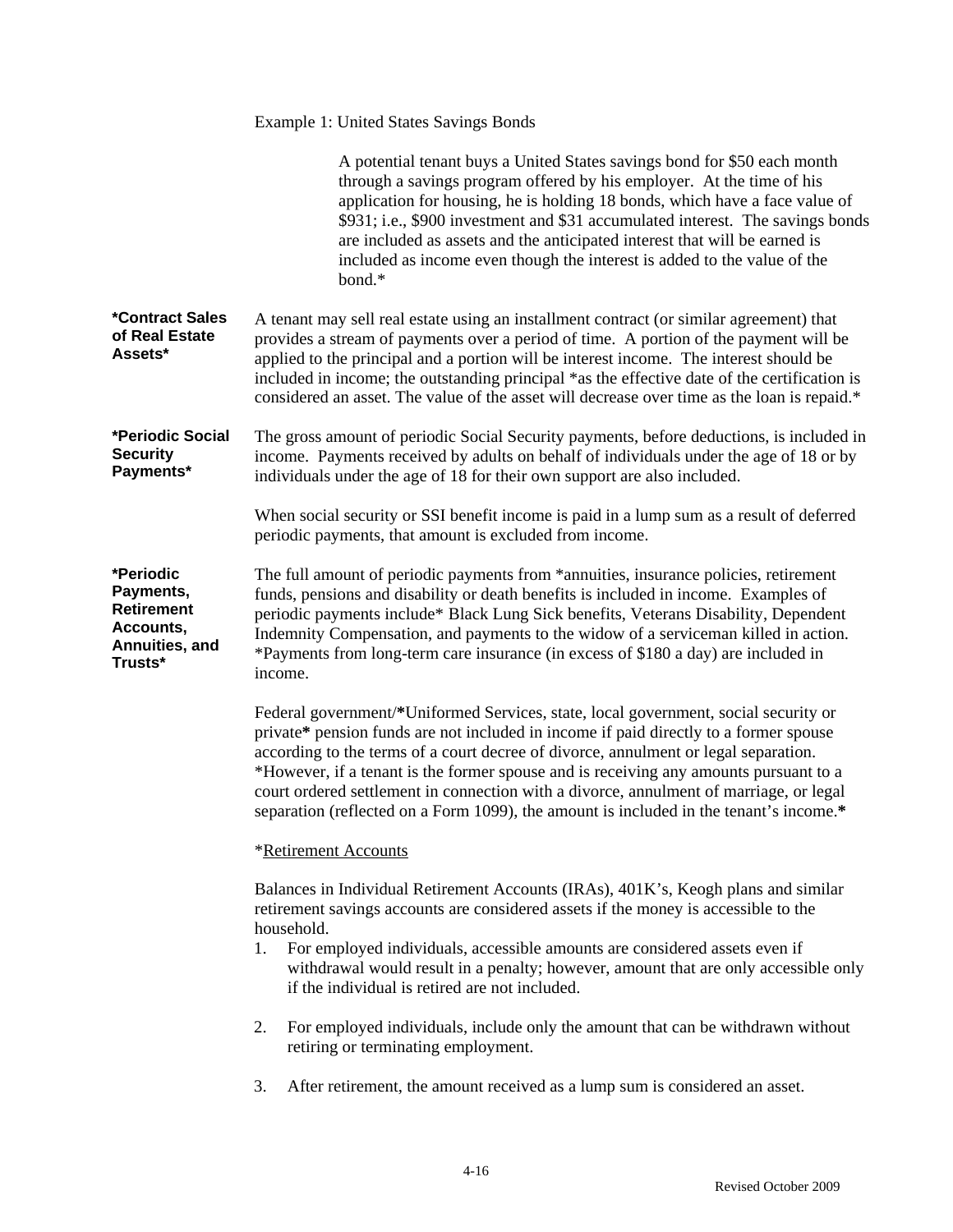Any retirement benefits received as periodic payments are included in annual income.

### **Annuities**

If a member of the household is receiving annuity payments and is not able to withdraw the balance as a lump sum of cash, the payments are treated as income and no calculation of income from an asset is made. If the balance of the annuity can be withdrawn, the annuity is treated as an asset. In addition to the income earned from the annuity, the cash value of the annuity must also be determined.

The cash value is the full value of the annuity, minus any surrender (or withdrawal) penalty, minus any taxes and tax penalties that would be due, and is the value used to compute the imputed income of the household's assets. The actual income is the balance in the annuity multiplied by the percentage at which the annuity is expected to grow over the coming year.\*

### Trusts

- 1. \*If any member of the household has the right to withdraw the funds in the account, the trust is considered an asset and treated as any other asset. The cash value of the trust is added to total net assets. The actual income received is added to actual income from assets.
- 2. If only the income, but none of the principal, is currently available to a member of the household, the income is counted in annual income, but the trust in not included in the calculation of income from assets.
- 3. If no member of the household has access to either the principal or income of a trust, the trust is not included in the calculation of income from assets or in annual income.
- 4. If a member of the household receives a portion of the trust's principal on a regular basis, the payments are included in annual income.**<sup>30</sup>**

If a member of the household creates a nonrevocable trust for the benefit of another person while residing assisted housing, the trust is considered an asset disposed of for less than fair market value.

- 1. If the trust's income is regularly reinvested in the trust, the value of the trust is calculated as any other asset disposed of for less than the fair market value for two years and not taken into consideration thereafter.
- 2. If the household member continues to receive income from the trust, the income is added to annual income and the trust is counted as an asset disposed of for less than the fair market value for two years. Thereafter, only the actual income distributed from the trust in included in income.\*

### Documentation

Benefit letters or annual statements prepared by third parties are sufficient documentation. Verification may also include bank statements noting the transfers of funds.

<sup>30</sup> **\***See HUD Manual 4350.3, Chapter 5, section 5-6(G)(1)(b)(5).**\***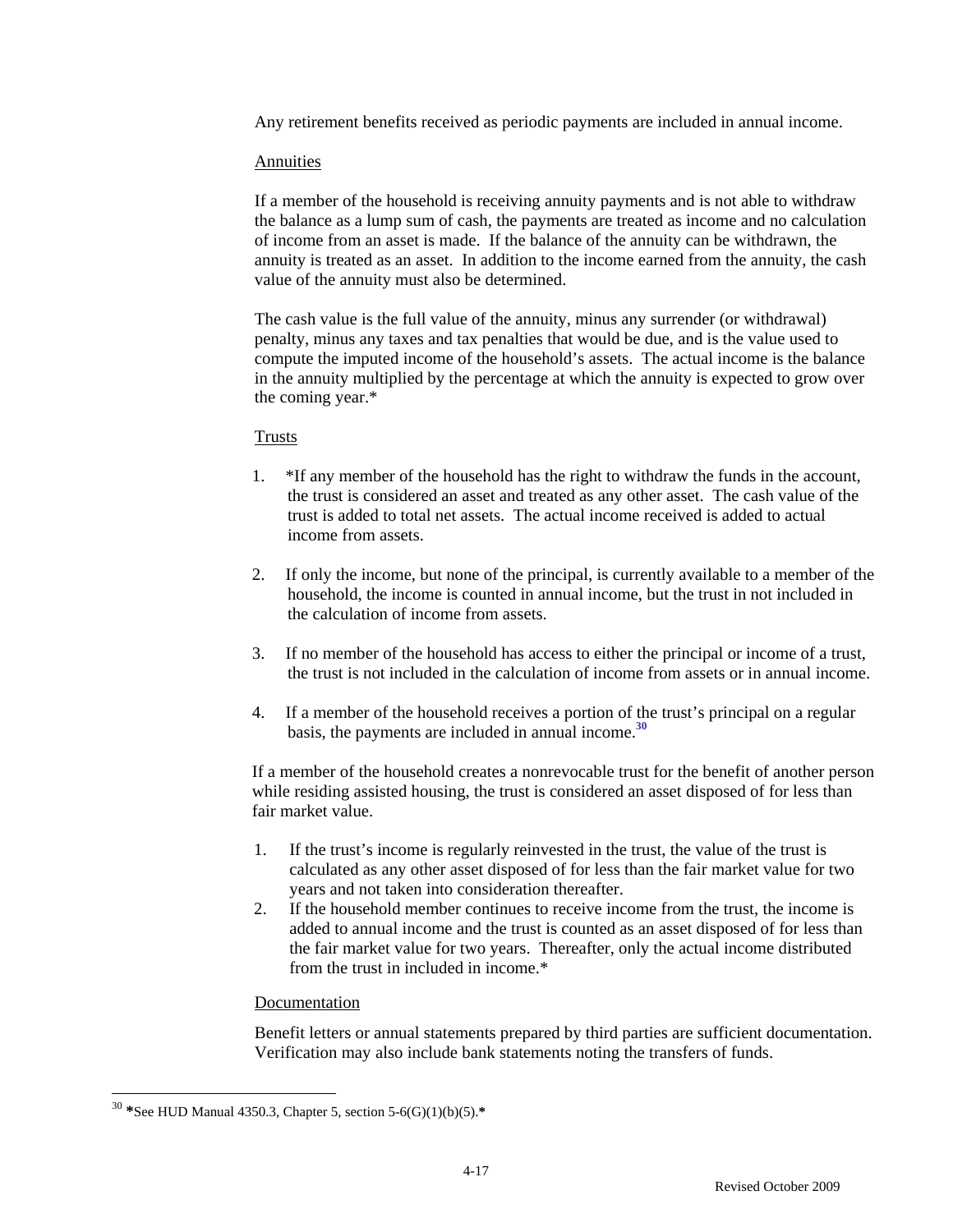| <b>Public</b><br><b>Assistance</b>                                   | Amounts specified for shelter and utilities should be separately stated. They may be<br>excluded from income. Special computations are needed; consult the HUD Handbook<br>4350.3 for details.                                                                                                                                                                                                                                                                                                                                                                                                 |  |  |  |  |  |  |  |
|----------------------------------------------------------------------|------------------------------------------------------------------------------------------------------------------------------------------------------------------------------------------------------------------------------------------------------------------------------------------------------------------------------------------------------------------------------------------------------------------------------------------------------------------------------------------------------------------------------------------------------------------------------------------------|--|--|--|--|--|--|--|
|                                                                      | *Example 1: Utility Allowance is Greater than Tenant's Portion of Rent                                                                                                                                                                                                                                                                                                                                                                                                                                                                                                                         |  |  |  |  |  |  |  |
|                                                                      | Under HUD's section 8 program, the portion of the rent paid by the<br>household is calculated as a percentage of the household's monthly income<br>and subtracting a utility allowance if the household pays utilities, In some<br>cases, the utility allowance will be greater than the household's portion of the<br>rent and the households will receive a utility reimbursement to assist in<br>meeting utility costs. The reimbursement is not included in income.*                                                                                                                       |  |  |  |  |  |  |  |
|                                                                      | Payments, rebates or credits received under the Federal Low-Income Home Energy<br>Assistance Program are excluded from income. Also exclude any winter differentials<br>given to the elderly.                                                                                                                                                                                                                                                                                                                                                                                                  |  |  |  |  |  |  |  |
|                                                                      | Special calculations of public assistance income are required for as-paid state, county or<br>local public assistance programs. Consult the HUD Handbook for detailed instructions.                                                                                                                                                                                                                                                                                                                                                                                                            |  |  |  |  |  |  |  |
| <b>Recurring Gifts,</b><br><b>Grants and</b><br><b>Contributions</b> | Regular, recurring monetary and nonmonetary gifts or contributions to residents from<br>persons not living in the unit must be included in income. This can include the payments<br>of bills on behalf of a resident. For example, if a parent or family member will be paying<br>a resident's utility bill each month directly to the utility company, those payments are still<br>counted as income for the tenant. However, the value of groceries provided by someone<br>outside the household, and the food portion of public assistance, even if provided<br>routinely, is not included. |  |  |  |  |  |  |  |
|                                                                      | Example 1: Use of Vehicle                                                                                                                                                                                                                                                                                                                                                                                                                                                                                                                                                                      |  |  |  |  |  |  |  |
|                                                                      | A tenant uses her ex-husband's car to transport their son to medical<br>examinations conducted on a regular basis. The title to the car is in the ex-<br>husband's name, he makes the car payment, and he is responsible for<br>maintenance.                                                                                                                                                                                                                                                                                                                                                   |  |  |  |  |  |  |  |
|                                                                      | The use of the car should not be considered a regular non-cash contribution to<br>the household unless the tenant has exclusive use of the vehicle.                                                                                                                                                                                                                                                                                                                                                                                                                                            |  |  |  |  |  |  |  |
|                                                                      | Grants received specifically for medical expenses, set aside for use under a Plan to Attain<br>Self Sufficiency (PASS) and excluded for purposes of Supplemental Social Security (SSI)<br>eligibility, or for out-of pocket expenses for participation in publicly assisted programs<br>(expenses include the costs for special equipment, clothing, transportation, child care,<br>etc.) are excluded.                                                                                                                                                                                        |  |  |  |  |  |  |  |
|                                                                      | Generally, *"amounts" paid directly to a childcare provider by persons not living in the<br>unit for a tenant's childcare are not included in income. This exclusion is based on a<br>handbook interpretation of reimbursed childcare expenses under the definition of<br>Adjusted Income and it's bearing on Annual Income. See 24 CFR Parts 813.1, 215.1, and                                                                                                                                                                                                                                |  |  |  |  |  |  |  |

236.1. In relevant part, the regulations define childcare expenses to include "amounts to be paid by the family for [child care]...to the extent [they are] not reimbursed." Handbook 4350.3 indicates that childcare expenses that are not reimbursed are not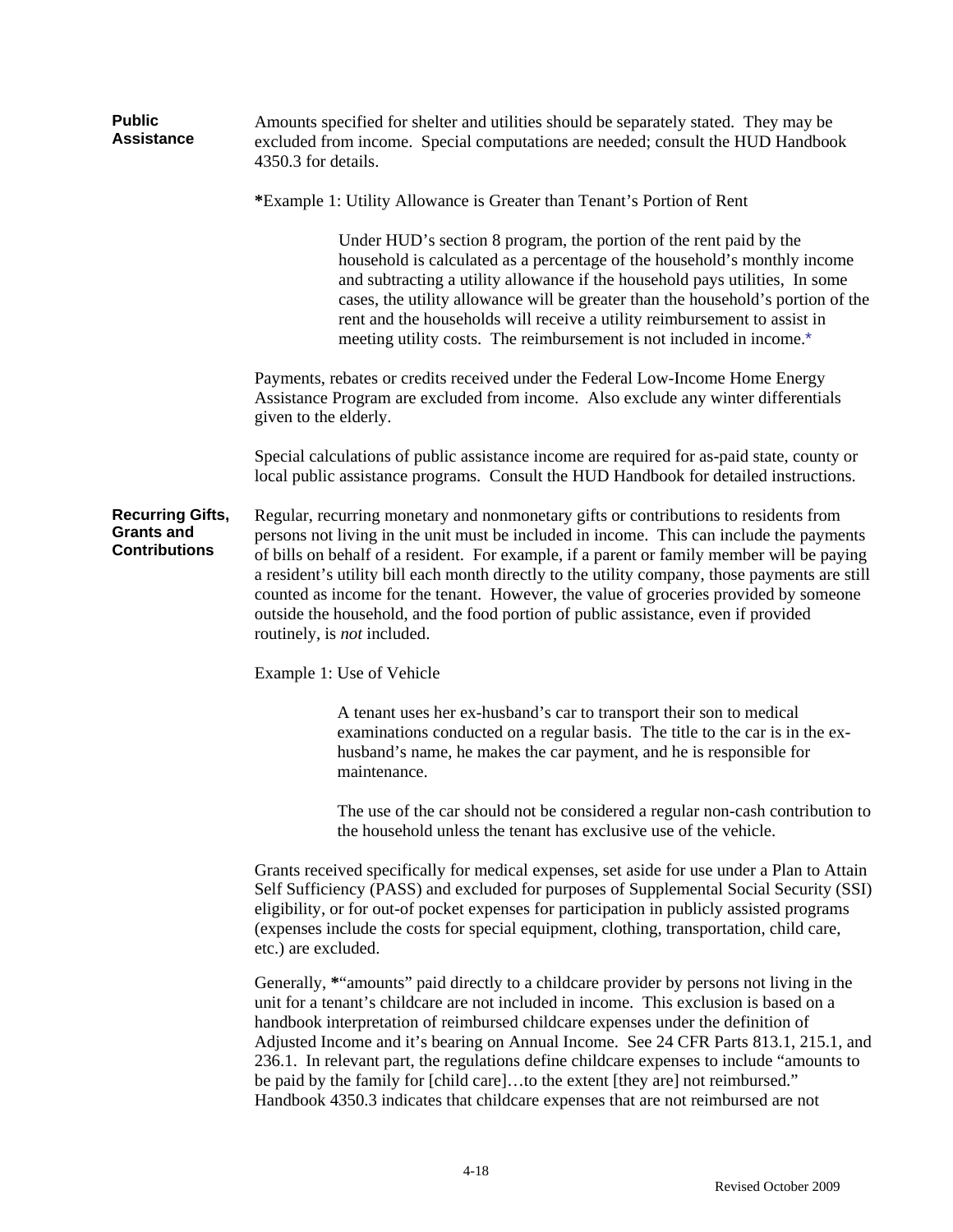included as annual income. However, if such childcare is paid by a *non-custodial* parent in lieu of all, or part, of child support payments, then it should be included in income.

**\*Educational Scholarships or Grants\***  \*The treatment of educational scholarships or grants is dependent on whether the student is receiving Section 8 assistance.

### Not Receiving Section 8 Assistance

All forms of student financial assistance, no matter how it is used, are excluded from annual income. Financial assistance includes grants, scholarships, educational entitlements, work study programs, and financial aid packages. It doesn't matter whether the assistance is paid to the student or directly to the educational institution.

### Receiving Section 8 Assistance

All financial assistance received from the following sources in excess of tuition is includable in income.

- 1. The Higher Education Act Assistance under the Higher Education Act of  $1965^{31}$ , including Pell Grants, Federal Supplemental Educational Opportunity Grants, Academic Achievement Incentive Scholarships State assistance Partnership Program, the Robert G. Byrd Honors Scholarship Program, and the Federal Work Study programs.
- 2. Private sources (nongovernmental) of assistance, including assistance provided by a parent, guardian or other family member, whether residing within the family in the section 8 assisted unit or not, or from other persons not residing in the unit.
- 3. Institutions of higher education, when the specific institution and scholarship amount are referenced. An institution of higher learning provides education beyond high school (or equivalent), is accredited (or has reaccreditation status), is legally authorized to provide a program of education beyond the high school level, awards a bachelor's degree or provides a two-year program that is acceptable for full credit towards such a degree, The institution may be public or nonprofit.

Institutions of higher education also includes any school providing education beyond high school (or equivalent), that is accredited (or has reaccreditation status), is legally authorized to provide a program of education beyond the high school level, which provides not less than a one year program of training to prepare students for gainful employment in a recognized occupation. The institution may be public or nonprofit.

Finally, an institution of higher learning includes public and nonprofit private educational institutions in any state that, in lieu of providing education beyond high school, admits students who are beyond the age of compulsory school attendance in the state in which the institution is located.

Financial assistance received from one of the sources above, in excess of tuition, is not includable in income if either of the two following exceptions is applicable:

<sup>31</sup> See 20 U.S.C. 10001 *et seq.*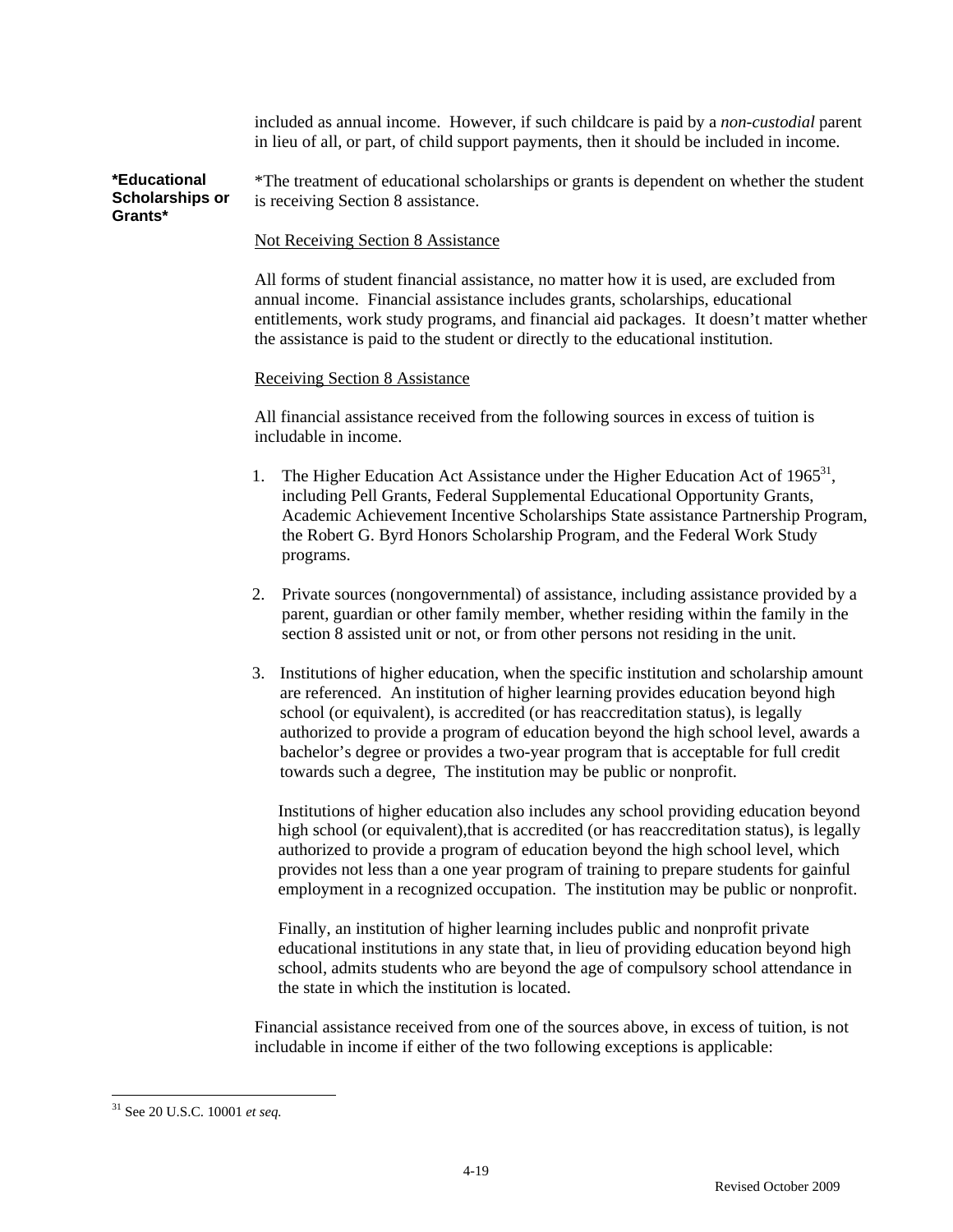|                                                              | 1. The student is over the age of 23 with dependent children, or                                                                                                                                                                                                                                                                                                                                                                                                                                                                                                                                                                                                                                                                                                                                                                                                                                                                                           |
|--------------------------------------------------------------|------------------------------------------------------------------------------------------------------------------------------------------------------------------------------------------------------------------------------------------------------------------------------------------------------------------------------------------------------------------------------------------------------------------------------------------------------------------------------------------------------------------------------------------------------------------------------------------------------------------------------------------------------------------------------------------------------------------------------------------------------------------------------------------------------------------------------------------------------------------------------------------------------------------------------------------------------------|
|                                                              | 2. The student is living with his or her parents who are *applying for or* receiving<br>Section 8 assistance.*                                                                                                                                                                                                                                                                                                                                                                                                                                                                                                                                                                                                                                                                                                                                                                                                                                             |
|                                                              | Financial assistance does not include loan proceeds for the purpose of determining<br>income. <sup>32</sup>                                                                                                                                                                                                                                                                                                                                                                                                                                                                                                                                                                                                                                                                                                                                                                                                                                                |
| Temporary,<br>Nonrecurring, or<br>Sporadic<br><b>Income</b>  | Irregular, nonrecurring monetary gifts or contribution to resident are not included in<br>income.                                                                                                                                                                                                                                                                                                                                                                                                                                                                                                                                                                                                                                                                                                                                                                                                                                                          |
| <b>Alimony or Child</b><br><b>Support</b>                    | Alimony or child support that is court ordered or supported by a written agreement should<br>be included in income unless the recipient certifies that the funds were not received and<br>reasonable efforts have been made to collect the amount due, including filing with courts<br>or agencies responsible for enforcing payments. When no documentation of child support,<br>or alimony stipulated in a divorce decree or separation is available, the owner may require<br>the family to sign a certification stating the amount received. The certification must be<br>notarized. Documentation of the collection efforts made may be requested.                                                                                                                                                                                                                                                                                                    |
|                                                              | A signed, sworn self-certification by a tenant is sufficient documentation under Treas.<br>Reg. $1.42-5(b)(1)(vii)$ to show that a tenant is not receiving child support payments and is<br>consistent with the documentation requirements in Rev. Proc. $94-65$ <sup>33</sup> In addition to<br>specifying that a tenant is not receiving any child support payments, an annual signed,<br>sworn self-certification should indicate whether the tenant will be seeking or expects to<br>receive child support payments within the next 12 months. If the tenant possesses a child<br>support agreement, but is not presently receiving any child support payments, the tenant<br>should include an explanation of this and all supporting documentation; i.e., a divorce<br>decree or court documents. Also, the self-certification should indicate that the tenant will<br>notify the owner of any changes in the status of child support. <sup>34</sup> |
|                                                              | A state agency monitoring procedure, however, may not permit an owner to rely on a low-<br>income tenant's signed, sworn statement indicating that the tenant is not receiving child<br>support payments if a reasonable person in the owner's position would conclude that the<br>tenant's income is higher than the tenant's represented annual income. In this case, the<br>owner must obtain other documentation of the low-income tenant's annual child support<br>payments to satisfy the documentation requirement in Treas. Reg. $1.42-5(b)(1)(viii)$ .                                                                                                                                                                                                                                                                                                                                                                                            |
|                                                              | A state agency's monitoring procedure may require that an owner obtain documentation,<br>other than the statement described above, to support a low-income tenant's annual<br>certification of child support payments.                                                                                                                                                                                                                                                                                                                                                                                                                                                                                                                                                                                                                                                                                                                                     |
| <b>Unearned</b><br><b>Income of Minor</b><br><b>Children</b> | Any unearned income of children under the age of 18 is included in income. This is any<br>income other than employment income; e.g., interest income from bank accounts or                                                                                                                                                                                                                                                                                                                                                                                                                                                                                                                                                                                                                                                                                                                                                                                 |

 $32$  Page 18146, Federal Register Vol. 71.

<sup>&</sup>lt;sup>33</sup> The signed, sworn self certification under Rev. Proc. 94-65 is equivalent to the notarized certification under HUD Handbook 4350.3, Chapter 5, paragraph 5-6E. See also paragraph 5-13D.

<sup>34</sup> See Rev. Rul. 2004-82, Q&A #12, 2004-2 C.B. 350.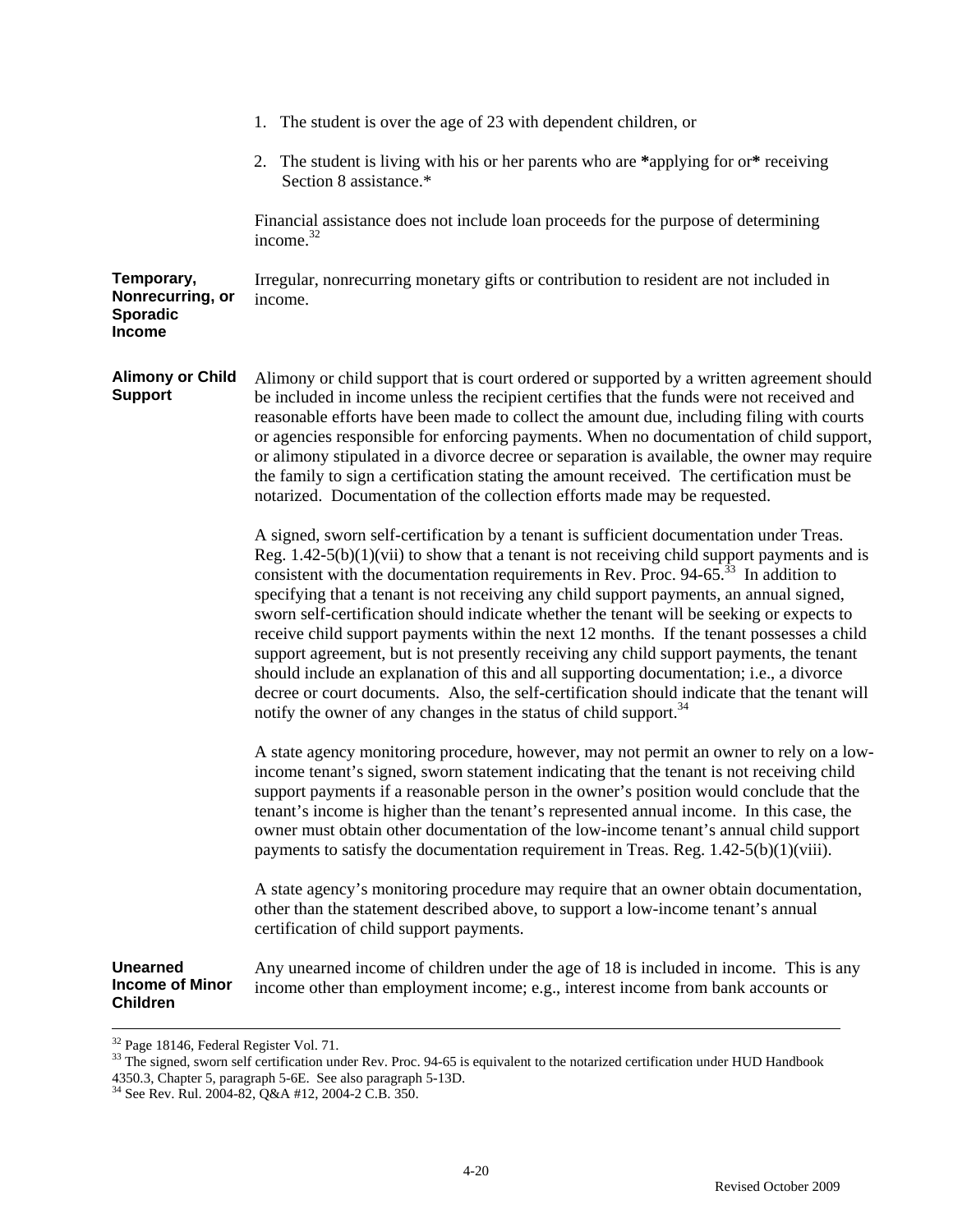|                                                         | dividends from mutual funds held in their name. Unearned income of minor children<br>should be included even if the child is temporarily absent.                                                                                                                                                                                                                                                                                                                                                       |  |  |  |  |  |  |
|---------------------------------------------------------|--------------------------------------------------------------------------------------------------------------------------------------------------------------------------------------------------------------------------------------------------------------------------------------------------------------------------------------------------------------------------------------------------------------------------------------------------------------------------------------------------------|--|--|--|--|--|--|
| *Resident<br><b>Services</b><br>Stipend*                | *Resident service stipend is a modest amount received by a resident for performing a<br>service for the owner, on a part-time basis, that enhances the quality of life in the LIHC<br>housing. Such services include, but are not limited to, fire patrol, hall monitoring, lawn<br>maintenance, and resident initiatives coordination. If the resident stipend exceeds \$200 a<br>month, the stipend is included in income. If the stipend is \$200 or less, the stipend is<br>excluded from income.* |  |  |  |  |  |  |
| <b>Items Excluded</b><br>from Income<br>(Miscellaneous) | This section includes a description of miscellaneous sources of funds and how they should<br>be treated for purposes of determining the household's income. Refer to HUD Handbook<br>4350.3, Chapter 5, and Exhibit 5-1 for additional information.                                                                                                                                                                                                                                                    |  |  |  |  |  |  |
|                                                         | 1. Lunches and food received through food programs such as Women, Infants and<br>Children (WIC), amounts received under the School Lunch Act, Meals on Wheels,<br>food stamps, are not included in income.                                                                                                                                                                                                                                                                                             |  |  |  |  |  |  |
|                                                         | Amounts paid to a family to offset the costs of services or equipment needed to keep a<br>2.<br>developmentally disabled family member at home are excluded. By Federal statute,<br>the value of food stamps is not included in income.                                                                                                                                                                                                                                                                |  |  |  |  |  |  |
|                                                         | 3. Amounts received by the household that are specifically for, or in reimbursement of,<br>the cost of medical expenses for any member of the household are not included in<br>income.                                                                                                                                                                                                                                                                                                                 |  |  |  |  |  |  |
|                                                         | Adoption assistance payments in excess of \$480 per adopted child are not included in<br>4.<br>income.                                                                                                                                                                                                                                                                                                                                                                                                 |  |  |  |  |  |  |
|                                                         | Payments received for the care of foster children or foster adults are not included in<br>5.<br>income.                                                                                                                                                                                                                                                                                                                                                                                                |  |  |  |  |  |  |
|                                                         | Personal loans, since they must be repaid, are not included in income.<br>6.                                                                                                                                                                                                                                                                                                                                                                                                                           |  |  |  |  |  |  |
|                                                         | 7. Amounts received by the household in the form of refunds or rebates under state or<br>local law for property taxes paid on the dwelling unit are not included in income.                                                                                                                                                                                                                                                                                                                            |  |  |  |  |  |  |
|                                                         | Reparation payments paid by a foreign government pursuant to claims filed under the<br>8.<br>laws of that government by persons who were persecuted during the Nazi era are not<br>included in income. Examples include payments by the German or Japanese<br>governments for atrocities committed during the Nazi era.                                                                                                                                                                                |  |  |  |  |  |  |
|                                                         | Any amount of crime victim compensation (under the Victims of Crime Act) received<br>9.<br>through crime victim assistance (or payment or reimbursement of the cost of such<br>assistance) as determined under the Victims of Crime Act because of the commission<br>of crime against the applicant under the Victims of Crime Act (42 U.S.C. 10602) is<br>not included in income.                                                                                                                     |  |  |  |  |  |  |
|                                                         | 10. Income from assets, and amounts received on behalf of, someone who does not<br>reside in the household are not included in income, as long as (1) the amounts<br>are not intermingled with the household's funds and (2) the amounts are used<br>solely to benefit the person who does not reside within the household. For                                                                                                                                                                        |  |  |  |  |  |  |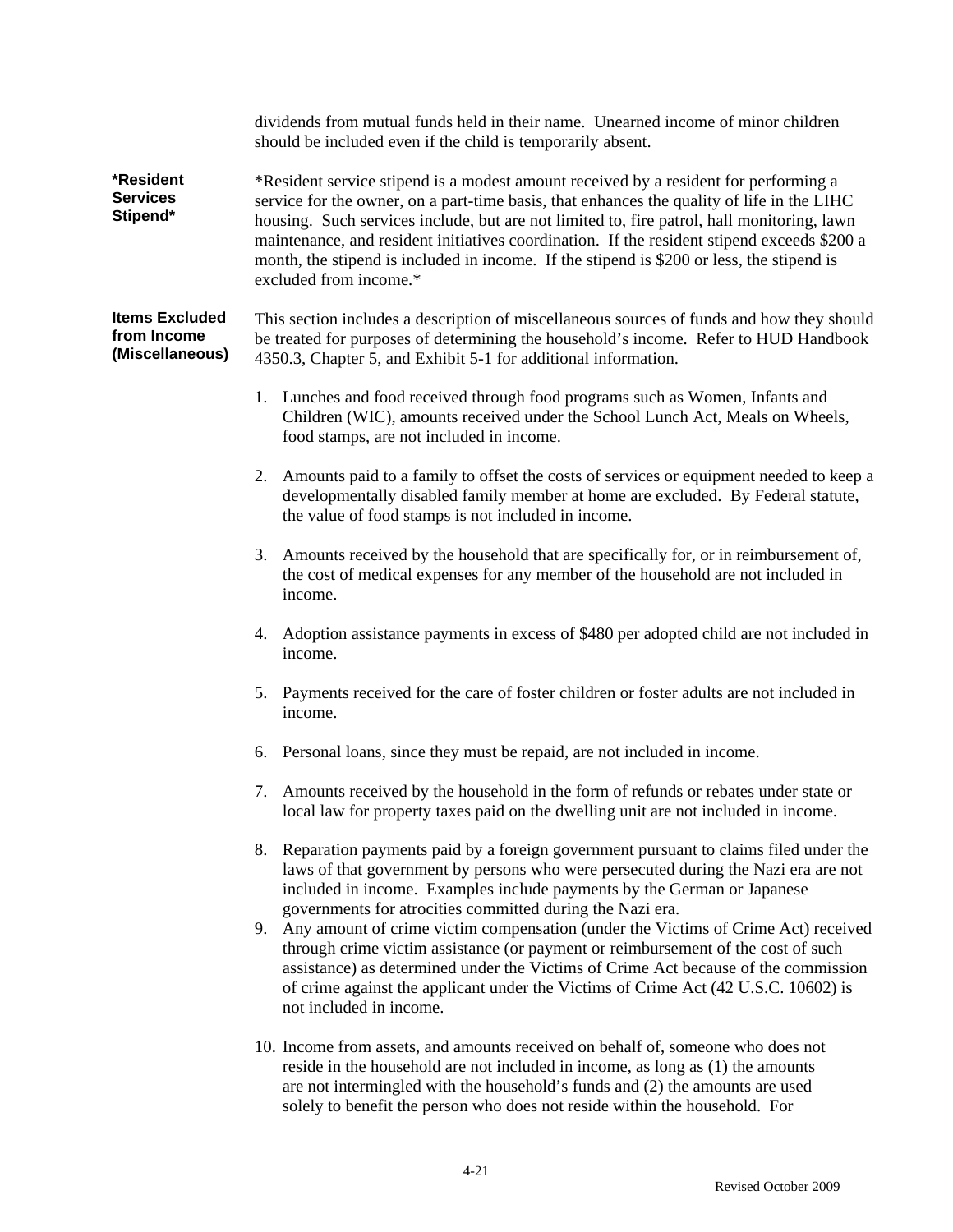such amounts to be excluded from income, the individual must provide the owner with an affidavit stating that the amounts are received on behalf of someone who does not reside with the family and that the amounts meet the conditions stated above.

- 11. Interests of individual Native Americans in trust or restricted lands, and the first \$2,000 per year of income received by individual Native American that is derived from a trust or restricted lands are not included in income. Amounts received under the Maine Indian Claims Settlement Act of 1980 are also excluded. In addition, all or a portion of the payments under the Alaska Native Claims Settlement Act, judgments of the Indian Claims Commission or U.S Court of Claims may be excluded from income. See HUD Handbook 4350.3 for details.
- 12. Payments received after January 1, 1989 from the Agent Orange Settlement Fund or any other fund established pursuant to the settlement in the Agent Orange product liability litigation are not included in income. M.D.L. No 236 (E.D.N.Y)
- 13. Any Earned Income Tax Credit to the extent it exceeds the tenant's income tax liability is not included in income. See IRC §32(j). For example, a tenant may have a tax liability of \$400, and an Earned Income Credit of \$700. The credit will not only eliminate that \$400 tax liability, but the tenant will receive a \$300 refund. The \$300 is not included in income. Alternatively, the tenant may receive payments directly from his/her employer during the year. These periodic payments are not included in income.
- 14. The value of any childcare provided or arranged for under the Child Care and Development Block Grant Act of 1990 (CCDBGA) (42 U.S.C. 9858q) is not included in income. Participating families may either pay a reduced amount based on a sliding fee scale or they may receive a certificate for child care services. Note that funds received through CCDBGA for providing childcare services are included in income.

### **Tenant Income Certification Effective Date**

 $\overline{a}$ 

 Once all sources of income and assets have been properly verified, owners or managers perform an income calculation using the applicant's tenant income certification to determine whether the applicant qualifies for IRC §42 housing.

The effective date of the tenant's income certification is the date the tenant actually moves into the unit. All adult members of the household should sign the certification. HUD Handbook 4350.3, 5-17B. If the certification is more than 120 days old, the tenant must provide a new certification. The income recertifications, **\***if required,**\*** must be completed annually based on the anniversary of the effective date.<sup>35</sup>

<sup>&</sup>lt;sup>35</sup> \*Tenants may be subject to income certifications for other programs which define the effective date differently. The notation or use of alternative "effective dates" for purposes of triggering an annual income recertification will not disqualify an annual income recertification for IRC §42 purposes. The IRS will rely on the source documents; i.e., the signature dates on the initial income certification and subsequent income recertifications (as needed for mixed-use projects).\*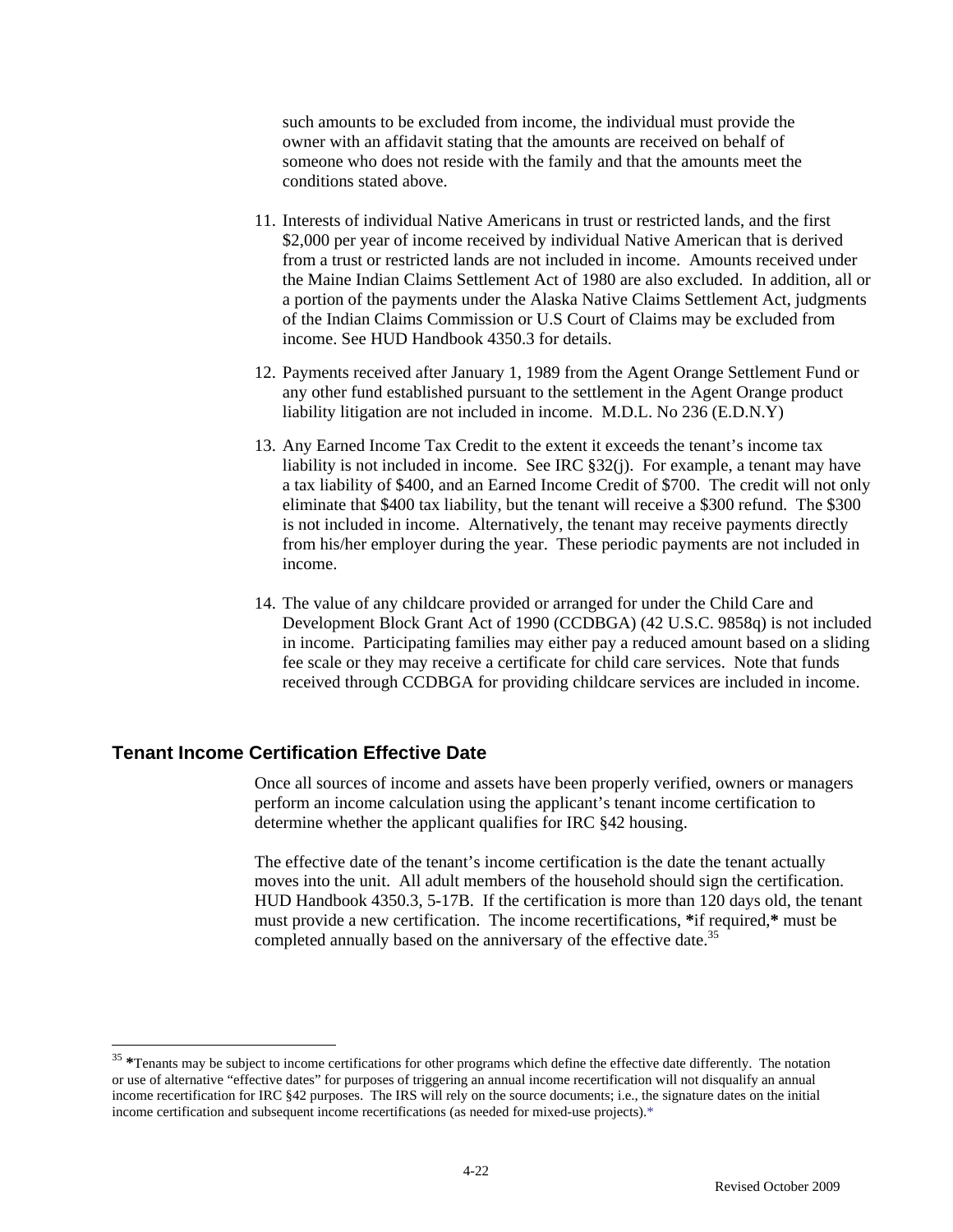|                   |           | Example 1: Determining the Tenant Income Certification Effective Date                                                                                                                                                                                                                                                                                                                                                |
|-------------------|-----------|----------------------------------------------------------------------------------------------------------------------------------------------------------------------------------------------------------------------------------------------------------------------------------------------------------------------------------------------------------------------------------------------------------------------|
|                   |           | A potential household consisting of John and Jane Doe and their two children<br>completed a rental application and income certification on April 12, 2004.<br>The property manager completed the third party verifications and determined<br>that the household was income eligible on April 21, 2004. John and Jane<br>signed the rental lease on April $25th$ , and took possession of the unit on May<br>1, 2004. |
|                   |           | The effective date of the tenant income certification is May 1, 2004. All<br>subsequent tenant income recertifications must be performed within 120 days<br>before May 1 <sup>st</sup> of each subsequent year of the 15-year compliance period.                                                                                                                                                                     |
|                   |           | When additional adult individuals join the household, the effective day will remain the<br>same until the unit is completely vacated.                                                                                                                                                                                                                                                                                |
|                   |           | Example 2: Effective Date After Move In of Additional Adult Member                                                                                                                                                                                                                                                                                                                                                   |
|                   |           | Jane and her daughter were income qualified and moved into an<br>LIHC unit on September 5, 2003. On March 15, 2004, Jane's<br>widowed mother joined the household.                                                                                                                                                                                                                                                   |
|                   |           | The tenant income certification continues to be based on the original<br>certification date. All subsequent annual income recertifications will<br>be completed within 120 days before September 5 <sup>th</sup> each year until<br>the household vacates the unit.                                                                                                                                                  |
| <b>Signatures</b> | possible. | Generally, all adult members of the household should sign the income certification before,<br>or when, the household moves into the rental unit. However, there will be circumstances<br>where obtaining the signatures is impractical. In these situations, the owner should<br>document the reason for the delay in the tenant's file and secure the signature as soon as                                          |
|                   |           | Example 1: Household Member is Serving in the Military                                                                                                                                                                                                                                                                                                                                                               |
|                   |           | Mary, with her two children, applies for an LIHC unit and completes a tenant<br>income certification. She discloses and includes the income her husband<br>earns for military service in the Marines. He is currently on active duty and<br>stationed overseas. The owner determines that Mary's household is income<br>qualified for low-income housing                                                             |
|                   |           | Mary signs the income certification two days before moving in. Because her<br>husband is not available to sign the certification, the owner included<br>documentation in the tenant file that he is in the military and stationed<br>overseas. Mary's husband returns stateside five months later and signs the<br>income certification as soon as he joins his family.                                              |
|                   |           | The owner is in compliance. The household's income is properly accounted<br>for and the file sufficiently documents the reason why the husband could not<br>timely sign the income certification. In this case, the file will also indicate<br>that the signature was obtains within a reasonable time after his return.                                                                                             |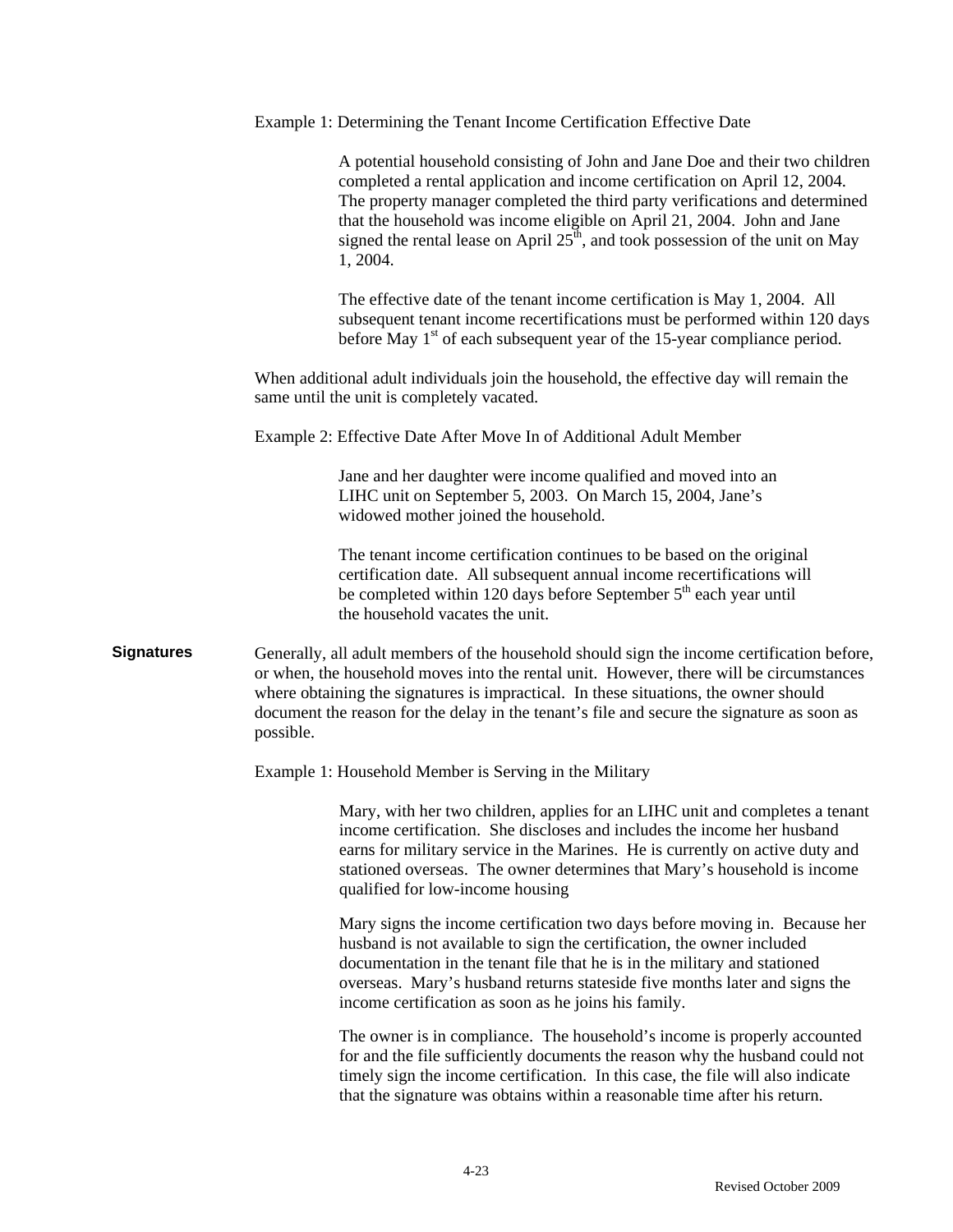# **Tenant Moves to Another Low-Income Unit**

|                                   | A household may move to another unit within a low-income project.                                                                                                                                                                                                                                                                                                                                                                                                                                            |  |  |  |  |  |
|-----------------------------------|--------------------------------------------------------------------------------------------------------------------------------------------------------------------------------------------------------------------------------------------------------------------------------------------------------------------------------------------------------------------------------------------------------------------------------------------------------------------------------------------------------------|--|--|--|--|--|
| In the Same<br><b>Building</b>    | When a household moves to a different unit within the building, the newly occupied unit<br>adopts the status of the vacated unit. <sup>36</sup> Thus, if a current household, whose income<br>exceeds the applicable income limitation moves from an over-income unit to a vacant unit<br>in the same building, the newly occupied unit is treated as an over-income unit. The<br>vacated unit assumes the status the newly occupied unit had immediately before it was<br>occupied by the current resident. |  |  |  |  |  |
|                                   | *Example 1: Household in Over-Income Unit Transfers Within Building                                                                                                                                                                                                                                                                                                                                                                                                                                          |  |  |  |  |  |
|                                   | An initially income-qualified household occupying a low-income unit in a<br>mixed-use project was determined to have income in excess of 140 percent<br>of the current AMGI at the time of the last annual income recertification.<br>The household subsequently moved from Unit A, a 2-bedroom over-income<br>unit to Unit B, a vacant 3-bedroom low-income unit.                                                                                                                                           |  |  |  |  |  |
|                                   | Even though the units are not comparably sized, Unit A is now a low-<br>income unit and Unit B is an over-income unit.*                                                                                                                                                                                                                                                                                                                                                                                      |  |  |  |  |  |
| In a Different<br><b>Building</b> | As noted in Rev. Rul. 2004-82, $Q\&A$ #8, a similar rule applies when a household whose<br>income is no greater than 140% of the income limit (or 170% for deep rent skewed<br>projects) moves to a low-income unit in a different building within the project during any<br>year of the 15-year credit period. <sup>37</sup> The vacated unit assumes the status the newly<br>occupied unit had immediately before it was occupied by the current resident.                                                 |  |  |  |  |  |
|                                   | Example 1: Household is First Occupant of Low-Income Unit                                                                                                                                                                                                                                                                                                                                                                                                                                                    |  |  |  |  |  |
|                                   | On May 31, 2004, of the first year of the credit period, an income<br>qualified household moved into a new, never-occupied, low-<br>income unit in Building A. On October 19, 2004, the household<br>moved, *and the lease was transferred,* to a similar rent-<br>restricted unit in Building B, which had never been occupied, and<br>continued to occupy the unit until the end of the first credit year.<br>The unit in Building A was not rented again until February 2005.                             |  |  |  |  |  |
|                                   | Only the unit the household actually occupies qualifies as a low-<br>income unit.                                                                                                                                                                                                                                                                                                                                                                                                                            |  |  |  |  |  |
|                                   | The unit in Building A would qualify for May, June, July, August and<br>September. The unit would not qualify as a low-income unit in October,<br>November, or December for purposes of computing the Applicable<br>Fraction for the first year under IRC $\S 42(f)(2)$ . The unit will continue to<br>be treated as a never occupied unit until a qualified household moves in.                                                                                                                             |  |  |  |  |  |
|                                   | The unit in Building B is a qualified low-income unit for October,<br>November, and December.                                                                                                                                                                                                                                                                                                                                                                                                                |  |  |  |  |  |

 $\overline{a}$ 36 See Treas. Reg. 1.42-15(d).

<sup>&</sup>lt;sup>37</sup> See IRC  $$42(g)(1)$  and IRC  $$142(d)(4)(B)$ .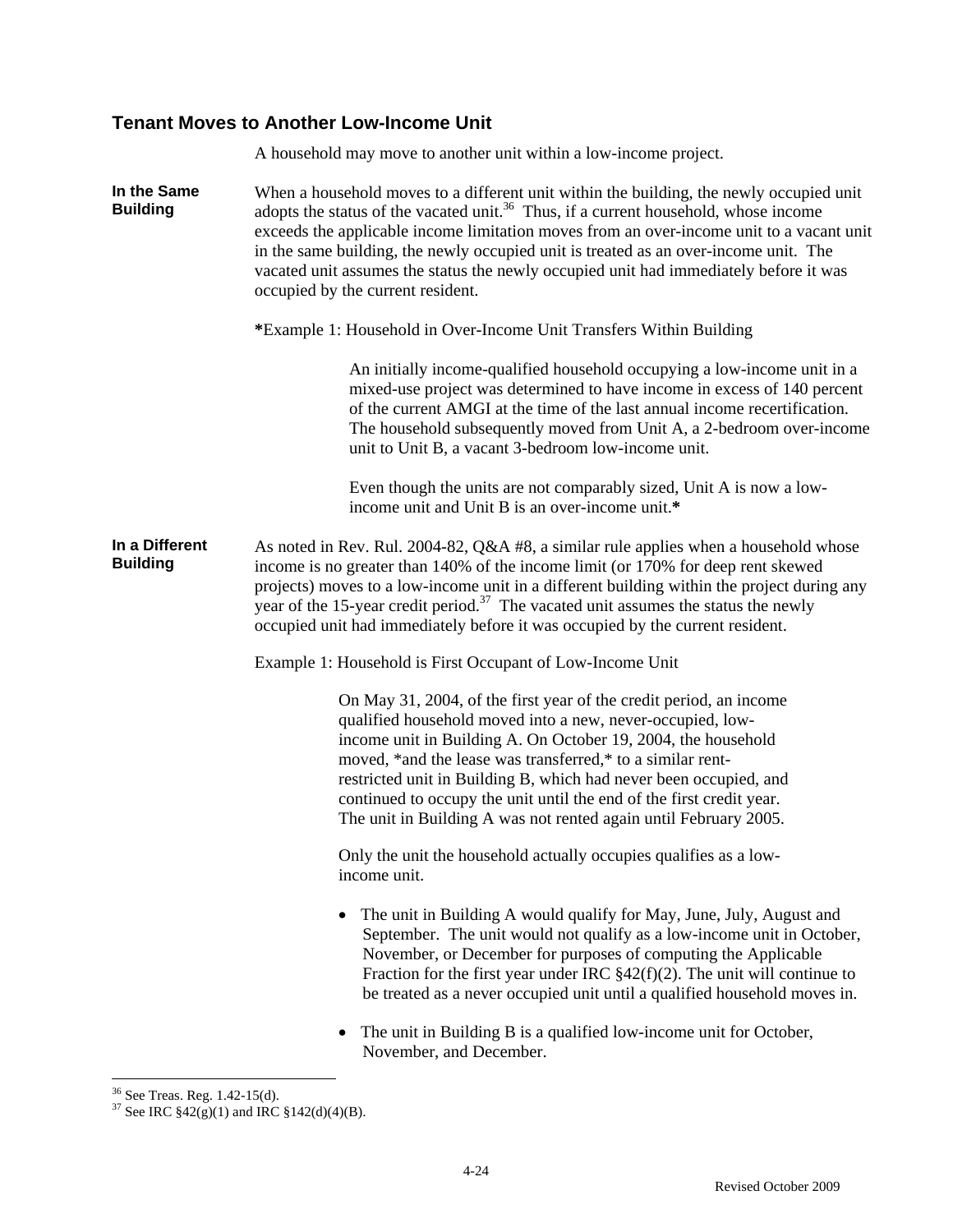**\***Households residing in 100% LIHC projects, where a household's current income is not known, can also transfer between buildings within the project.

Example 2: Household in 100% LIHC Project Transfers Between Buildings

On August 15, 2008, an income-qualified household moved into a lowincome unit. The unit was part of a 100% LIHC multi-building project as identified by the owner on Form 8609, line 8b. The household was not required to complete annual income recertifications and, therefore, the household's current income was not known when, on January 15, 2010, the household requested a transfer to a low-income unit in another building within the project.

The household may transfer to a low-income unit in another building within the project even though the household's income is not known.**\*** 

# **Income Certifications Where Owner Acquires or Rehabilitates Existing Building**

| <b>Income</b><br>Qualifying<br><b>Households</b><br><b>Before the</b><br>Beginning of the<br>10-Year Credit<br>Period | Under Rev. Proc. 2003-82, a unit occupied before the beginning of the credit period will<br>be considered a low-income unit at the beginning of the credit period, even if the<br>household's income exceeds the income limit at the beginning of the first year of the<br>credit period, if two conditions related to income qualifications are met, and the unit must<br>is rent restricted. <sup>38</sup>                                                                                                                   |  |  |  |  |  |
|-----------------------------------------------------------------------------------------------------------------------|--------------------------------------------------------------------------------------------------------------------------------------------------------------------------------------------------------------------------------------------------------------------------------------------------------------------------------------------------------------------------------------------------------------------------------------------------------------------------------------------------------------------------------|--|--|--|--|--|
|                                                                                                                       | For households occupying a unit at the time of acquisition <sup>39</sup> by the owner, the initial<br>tenant income certification is completed within 120 days after $40$ the date of acquisition<br>using the income limits in effect on the day of acquisition. The effective date of the<br>tenant income certification is the date of acquisition since there is no move-in date.                                                                                                                                          |  |  |  |  |  |
|                                                                                                                       | In the event that the household occupies a unit at the time of acquisition, but the tenant<br>income certification is completed more than 120 after the date of acquisition, the<br>household is treated as a new move-in. Owners use the income limits in effect at the time<br>of the tenant income certification and the effective date is the date the last adult member<br>of the household signed the certification, (this is an exception to the general rule for<br>effective dates because there is no move-in date). |  |  |  |  |  |
|                                                                                                                       | When the household moves into a unit after the building is acquired but before the<br>beginning of the first year of the compliance period, the tenant income certification is<br>completed using the income limits in effect at the time of the certification and the                                                                                                                                                                                                                                                         |  |  |  |  |  |

 $\overline{a}$ 38 Rev. Proc. 2003-82, 2003-2 C.B. 1097, provides a safe harbor under which, if certain conditions are met, a residential rental unit in an existing building acquired by a new owner or in rehabilitated building will be treated as a low-income unit even though the occupants' incomes exceed the income limit at the beginning of the building's 10-year credit period. In order to qualify, the household must have been income-qualified at the time the owner acquired the building or the date the household started occupying the unit, whichever is later. The owner must maintain documentation of the income qualification and the unit must be

effective date is the date the household moves into the unit.

<sup>&</sup>lt;sup>39</sup> The date of acquisition is the date the building is acquired by purchase under IRC  $$179(d)(2)$ .<br><sup>40</sup> \*Alternatively, if the new owner has access to the property before the acquisition date, tenant income certification completed before the acquisition using the current income limits. The effective date is the date of acquisition.\*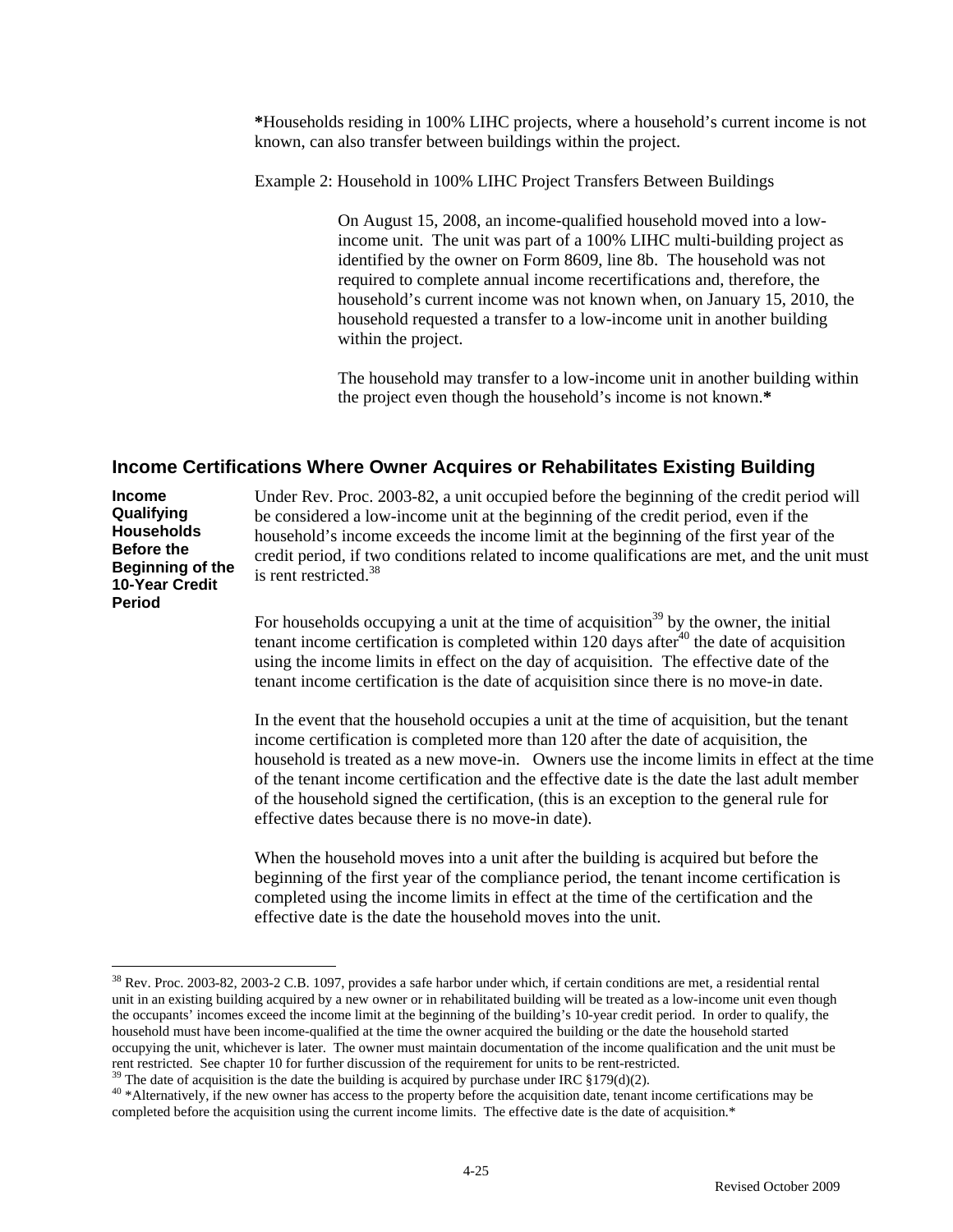**Testing for Purposes of the Next Available Unit Rule**  For purposes of Rev. Proc. 2003-82, the incomes of the individuals occupying a unit occupied before the beginning to the first credit year are first tested for purposes of the Next Available Unit Rule under IRC §42(g)(2)(D)(ii) and Treas. Reg. 1.42-15 at the beginning of the first year of the building's credit period. $41$ 

- 1. The test must be completed within 120 days before the beginning of the first year of the credit period.
- 2. The "test" consists of confirming with the household that sources and amounts of anticipated income included on the tenant income certification are still current. If additional sources or amounts of income are identified, the tenant income certification will be updated based on the household's documentation. It is not necessary to complete third party verifications.
- 3. If the household is over-income based on current income limits, the Next Available Unit Rule is applied.

If the effective date of the initial tenant income certification is 120 days or less before the required "test", it is not necessary to "test" for purposes of the Next Available Unit Rule because the time period for completing the initial tenant income certification and the time period for completing the "test" is the same. The annual tenant income recertification will be completed each year on the anniversary of the original tenant income certification's effective date.

Example 1: The Effective Date of Initial Tenant Income Certification is 120 Days or Less Before the Test Date

> An owner purchased an existing building on September 1, 2004 and anticipated beginning the credit period on January 1, 2005. Household A occupied a unit at the time of the purchase and was determined to be income qualified on September 22, 2004. Because the household was determined to be income-qualified within 120 days of January 1, 2005, it is not necessary to "test" for purposes of the Next Available Unit Rule.

If the effective date of the original tenant income certification is more than 120 days before the required "test," the household's income must be tested within 120 days before the beginning of the first year of the credit period.

Example 2: The Effective Date of Original Tenant Income Certification is More Than 120 Days Before the Beginning of the First Year of the Credit Period

> An owner purchased an existing building on March 1, 2004 and anticipated beginning the credit period on January 1, 2005. Household A, an income qualified household, moved into a rent-restricted unit on April 1, 2004. Because the household was determined to be income-qualified more than 120 days before the beginning of the credit period on January 1, 2005, the household's income must be tested no earlier than 120 days before January 1, 2005 to determine whether the Next Applicable Unit Rule should be applied.

 $\overline{a}$  $41$  See chapter 14 for detailed discussion of the Next Available Unit Rule.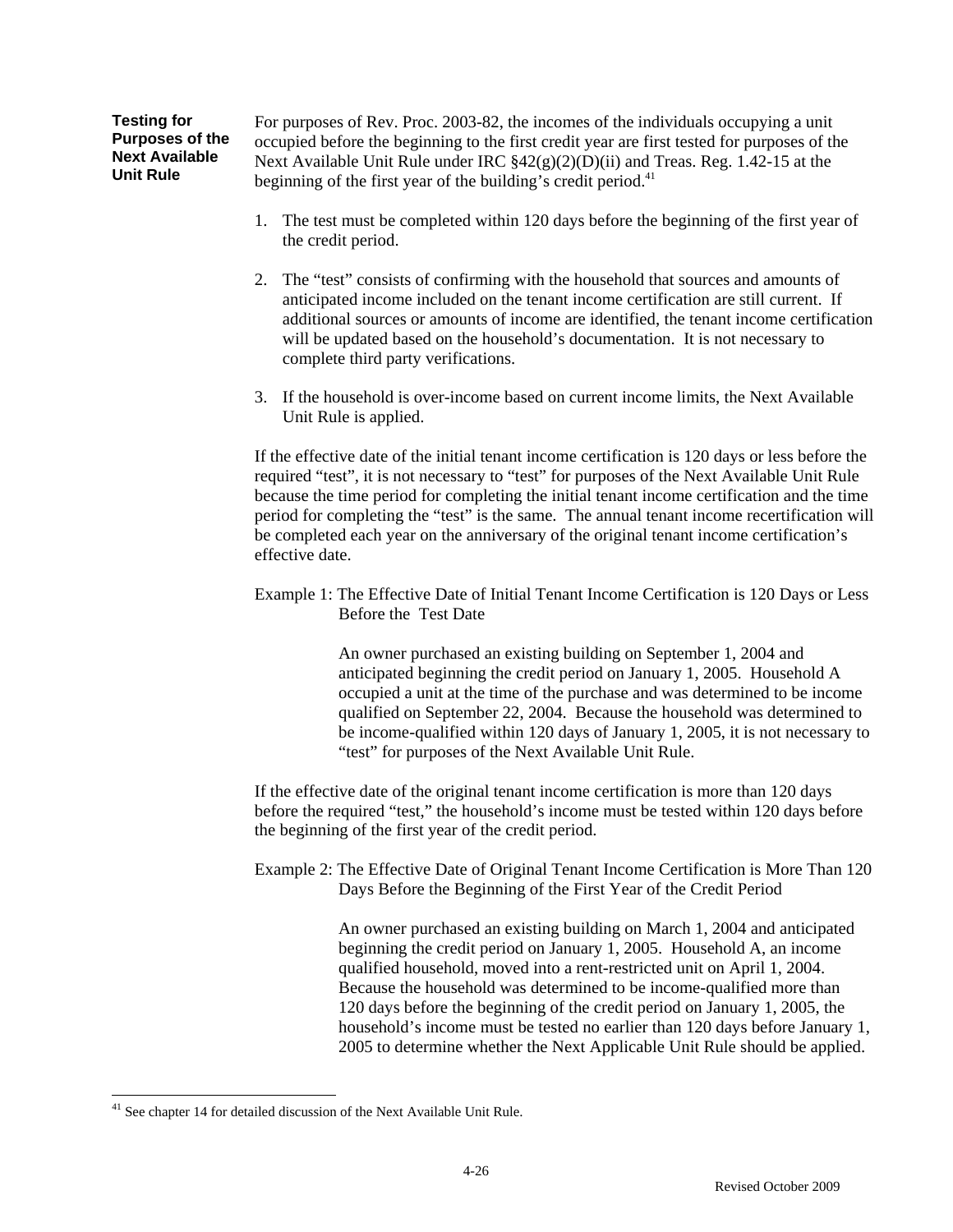**\***Beginning with allocations of credit after 1989, owners of LIHC buildings are required to enter into extended use agreements with the state agency allocating the credit. Owners make a long-term commitment to maintain the buildings as low-income housing for at least 30 years beginning with the first day of the 15-year compliance period.<sup>42</sup> The owner must maintain the specified number of low-income units (Applicable Fraction) based on the income limit elected under IRC  $\S 42(g)(1)$ .

Households determined to be income-qualified for purposes of the IRC §42 credit during the 15-year compliance period are concurrently income-qualified households for purposes of the +30-year extended use agreement. As a result, any household determined to be income qualified at the time of move-in for purpose of the extended use agreement is a qualified low-income household for any subsequent allocation of IRC §42 credit.

Example 1: Owner Receives Additional Credit for Rehabilitation

An owner received IRC §42 credits to construct new low-income housing. The owner placed the buildings in service in 1991 and started claiming credits the same year. The 15-year compliance period ended December 31, 2005. In 2007, the owner applied for and received an allocation of credit to rehabilitate the existing low-income buildings. The rehabilitation is completed and the owner starts claiming the credit in 2009.

On February 1, 2004, John and Mary are determined to be income-qualified and move into a low-income unit project. John and Mary timely complete their income recertification each year 2005 through 2008. The unit has always qualified as a low-income unit, except when the unit was not suitable for occupancy during the rehabilitation period.

The unit is a low-income unit on January 1, 2009, when the owner (a calendar year taxpayer) begins claiming the credit. If the unit was determined to be an over-income unit under IRC  $\frac{842(g)(2)}{D}$  at the time of the household's last income recertification in January of 2008, then the owner is subject to the Available Unit Rule. (See Chapter 14.)

NOTE: Similarly, vacant units previously occupied by income-qualified households continue to qualify as low-income units if the units are suitable for occupancy. However, the owner is subject to the Vacant Unit Rule. (See Chapter 15.)

Example 2: New Owner Receives Credit for Acquisition and Rehabilitation

Owner ABC received IRC §42 credits to construct new low-income housing. ABC placed the buildings in service in 1991 and started claiming credits the same year. The 15-year compliance period ended December 31, 2005. In 2006, ABC sold the project to XYZ, who simultaneously received an allocation of acquisition and rehabilitation credit. The rehabilitation was completed and XYZ started claiming the credit in 2008. From the time of acquisition until a new extended use agreement is recorded, XYZ is subject to

**\*Previously Income-Qualified Households\*** 

 $\overline{a}$ <sup>42</sup> **\***See IRC §42(h)(6) and chapter 16 for complete discussion.**\***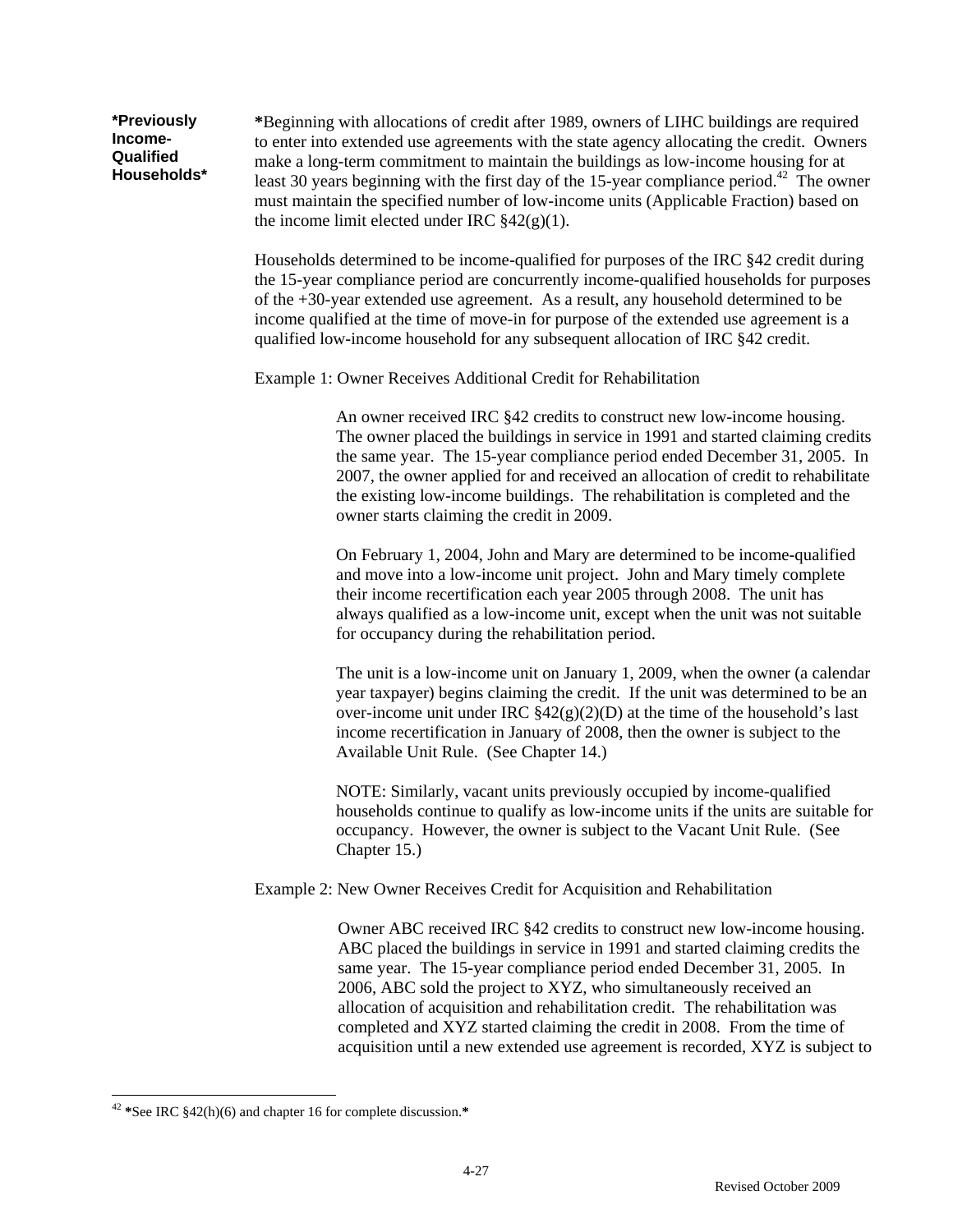the extended use agreement between ABC and the state agency.<sup>43</sup> On February 1, 2004, John and Mary are determined to be income-qualified and move into a low-income unit project. John and Mary timely complete their income recertification each year 2005 through 2007. The unit has always qualified as a low-income unit, except when the unit was not suitable for occupancy during the rehabilitation period.

Based on the 2007 annual income recertification, the unit is a low-income unit at the beginning of XYZ's credit period on January 1, 2008, when XYZ (a calendar year taxpayer) begins claiming the credit. XYZ should follow the procedures under Rev. Proc. 2003-82 to test income at the beginning of the credit period as described above.

NOTE: Vacant units previously occupied by income-qualified households are not low-income units on January 1, 2008. The owner must apply IRC §42(f)(2).**\***

# **Income Qualifying Households During First Year of the 10-Year Credit Period**

Under IRC  $§42(f)(2)$ , the applicable fraction for the first year of the credit period is computed based on a month-by-month accounting of units or floor space occupied by income-qualified households. In the case of buildings that were acquired and then rehabilitated, there are two separate allocations of credit documented on two Forms 8609; one for the acquisition credit and a separate allocation for the rehabilitation credit. However, the owner is not required to determine two applicable fractions. Under IRC  $§42(e)(4)(B)$ , the applicable fraction for the substantial rehabilitation credit will be the same as the applicable fraction for the acquisition credit. Therefore, for purposes of computing the applicable fraction under IRC §42(f)(2), the following units are considered low-income units:

- 1. Units occupied before the beginning of the credit period, which are determined to be low-income unit at the beginning of the credit period under Rev. Proc. 2003-82.
- 2. Units initially occupied after the beginning of the credit period by newly certified income-qualified households (regardless of whether rehabilitation costs have been incurred for the unit).
- 3. Units occupied by income-qualified households that moved from other units within the project. The household's lease and tenant income certification (with effective date) move with the household. See the section above titled "Tenant Moves to Another Low-Income Unit" for complete discussion.

Units are *not* included in the numerator of computation of the applicable fraction if:

- 1. The unit is occupied by a nonqualified household;
- 2. The unit is vacant and was last occupied by a nonqualified household;

 <sup>43</sup> **\***See IRC §42(h)(6)(B)(v)**\***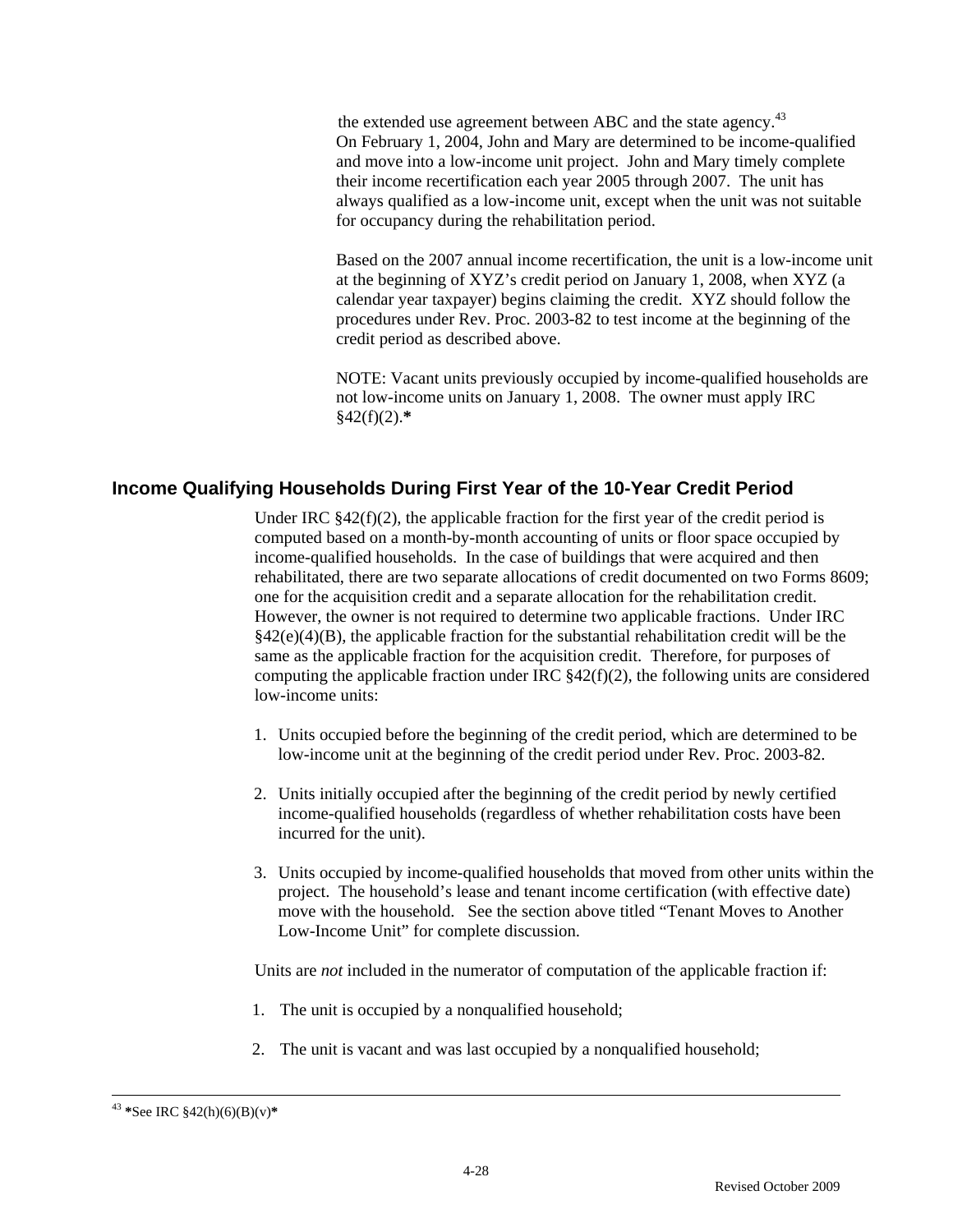3. The unit is not suitable for occupancy under IRC  $\frac{842(i)}{(3)}(B)(ii)$ . These units, including units being rehabilitated, are considered "out of compliance."<sup>44</sup> The noncompliance is corrected when the unit is again suitable for occupancy. The unit's character will be determined based on the household that occupied the unit immediately preceding the rehabilitation during the first year of the credit period. See #4 on the list above.

Example 1: Units Rehabilitated During the First Year of the Credit Period

An owner acquired a building with 10 units and determined that 6 of the units (1-6) were occupied by nonqualifying households at the beginning of the first year of the credit period on January 1, 2005. Four units (7-10) were occupied by income-qualified households. The nonqualifying households moved out and the owner rehabilitated the six vacant units. Five of the rehabilitated units (1-5) were rented to new households that moved into the units in August of 2005. The sixth rehabilitated unit (6) was rented in August to an existing tenant who transferred from unit 7, one of the four units qualifying on January 1, 2005

- 1. The owner may include units 1-5, the rehabilitated units occupied by new low-income tenants in the applicable fraction computation under IRC 42(f)(2) for August, September, October, November, and December of 2005
- 2. For the tenant who transferred between units within the building, the owner may include the unrehabilitated unit 7 that the tenant occupied from January through July in the computation of the applicable fractions for those months, but the unit is no longer a lowincome unit when the household moves to the rehabilitated unit 6 in August; Unit 6 is a low-income unit for August through December.

Therefore, for purposes of computing the applicable fraction for August, 2005, there are three low-income units that have not been rehabilitated (units 8, 9, and 10) and six low-income units that have been rehabilitated (units 1-6). Unit 7 is not a low-income unit.

During September, unit 7 was rehabilitated and the tenant from unit 8 moved in; therefore, unit 8 is **\***now considered a vacant market-rate unit.**\*** To expedite completion of the rehabilitation of the remaining units, the owner also temporarily located the households in 9 and 10 in off-site quarters (and paid all expenses) and started rehabilitation of units 8, 9, and 10. For purposes of determining the applicable fraction for September, units 1-7 are low-income units and units 9, and 10 are out of compliance low-income unit. **\***Unit 8 is a market-rate unit that is being rehabilitated in September.**\*** 

<sup>&</sup>lt;sup>44</sup> \*The state agency is not required to file Form 8823 to report noncompliance during the rehabilitation period.\*<br><sup>45</sup> \*In the January 2007 revision of the Guide, Unit 8 was considered a low-income unit. The IRS will no reliance on the January 2007 explanation for determining the status of a unit before January 1, 2010. **\***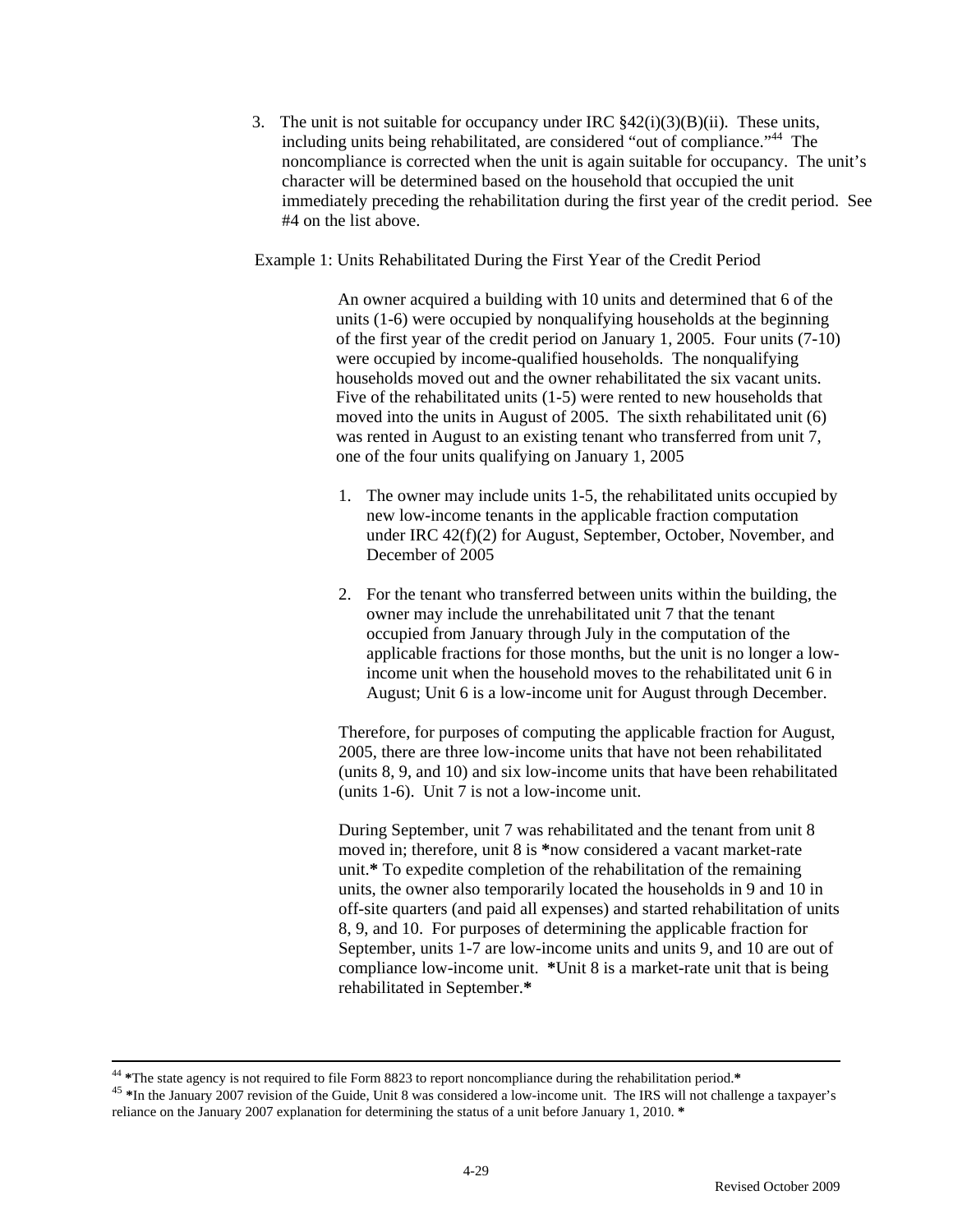The owner completed the rehabilitation of the final three units (8, 9, and 10) in October and moved the two temporarily displaced households back into units 9 and 10 during October 2005. **\***Unit 8 remains an unoccupied market rate unit through December.<sup>45</sup> For purposes of computing the applicable fraction for October, units 1-7, 9, and 10 are all low-income units. The same is true for November and December.**\*** 

The following chart summarized the status of each unit for each month during 2005. **\***The columns (left to right) represent the individual months and the rows (top to bottom) represent Units 1 through 10. The field where a row and column intersect indicates the unit's status as either "LIHC" for a low-income unit or is left blank if the unit is not a low-income unit.\*

| Unit           | Jan         | Feb         | Mar         | Apr         | May         | June        | July        | Aug         | Sept        | Oct         | <b>Nov</b>  | Dec         |
|----------------|-------------|-------------|-------------|-------------|-------------|-------------|-------------|-------------|-------------|-------------|-------------|-------------|
| 1              |             |             |             |             |             |             |             | <b>LIHC</b> | <b>LIHC</b> | <b>LIHC</b> | <b>LIHC</b> | <b>LIHC</b> |
| 2              |             |             |             |             |             |             |             | <b>LIHC</b> | <b>LIHC</b> | <b>LIHC</b> | <b>LIHC</b> | <b>LIHC</b> |
| 3              |             |             |             |             |             |             |             | <b>LIHC</b> | <b>LIHC</b> | <b>LIHC</b> | <b>LIHC</b> | <b>LIHC</b> |
| $\overline{4}$ |             |             |             |             |             |             |             | <b>LIHC</b> | <b>LIHC</b> | <b>LIHC</b> | <b>LIHC</b> | <b>LIHC</b> |
| 5              |             |             |             |             |             |             |             | <b>LIHC</b> | <b>LIHC</b> | <b>LIHC</b> | <b>LIHC</b> | <b>LIHC</b> |
| 6              |             |             |             |             |             |             |             | <b>LIHC</b> | <b>LIHC</b> | <b>LIHC</b> | <b>LIHC</b> | <b>LIHC</b> |
| $\tau$         | <b>LIHC</b> | <b>LIHC</b> | <b>LIHC</b> | <b>LIHC</b> | <b>LIHC</b> | <b>LIHC</b> | <b>LIHC</b> |             | <b>LIHC</b> | <b>LIHC</b> | <b>LIHC</b> | <b>LIHC</b> |
| 8              | <b>LIHC</b> | <b>LIHC</b> | <b>LIHC</b> | <b>LIHC</b> | <b>LIHC</b> | <b>LIHC</b> | <b>LIHC</b> | <b>LIHC</b> |             |             |             |             |
| 9              | <b>LIHC</b> | <b>LIHC</b> | <b>LIHC</b> | <b>LIHC</b> | <b>LIHC</b> | <b>LIHC</b> | <b>LIHC</b> | <b>LIHC</b> |             | <b>LIHC</b> | <b>LIHC</b> | <b>LIHC</b> |
| 10             | <b>LIHC</b> | <b>LIHC</b> | <b>LIHC</b> | <b>LIHC</b> | <b>LIHC</b> | <b>LIHC</b> | <b>LIHC</b> | <b>LIHC</b> |             | <b>LIHC</b> | <b>LIHC</b> | <b>LIHC</b> |

# **Documentation Requirements**

 For a unit to be included as a low-income unit, documentation of the household's initial eligibility must be on file with the owner. Under IRC §6001, every taxpayer is required to maintain records sufficiently detailed to prepare a proper tax return. This requires the maintenance of such permanent books and records sufficient to establish the amounts of gross income, deductions, *credits*, or other matters to be shown on the taxpayer's return. This requirement extends to the preparation and maintenance of tenant files sufficiently documented to support household eligibility for purposes of claiming the low-income housing credit under IRC §42.

A tenant income certification and supporting documentation are not sufficient unless, at a minimum, the following documents are included: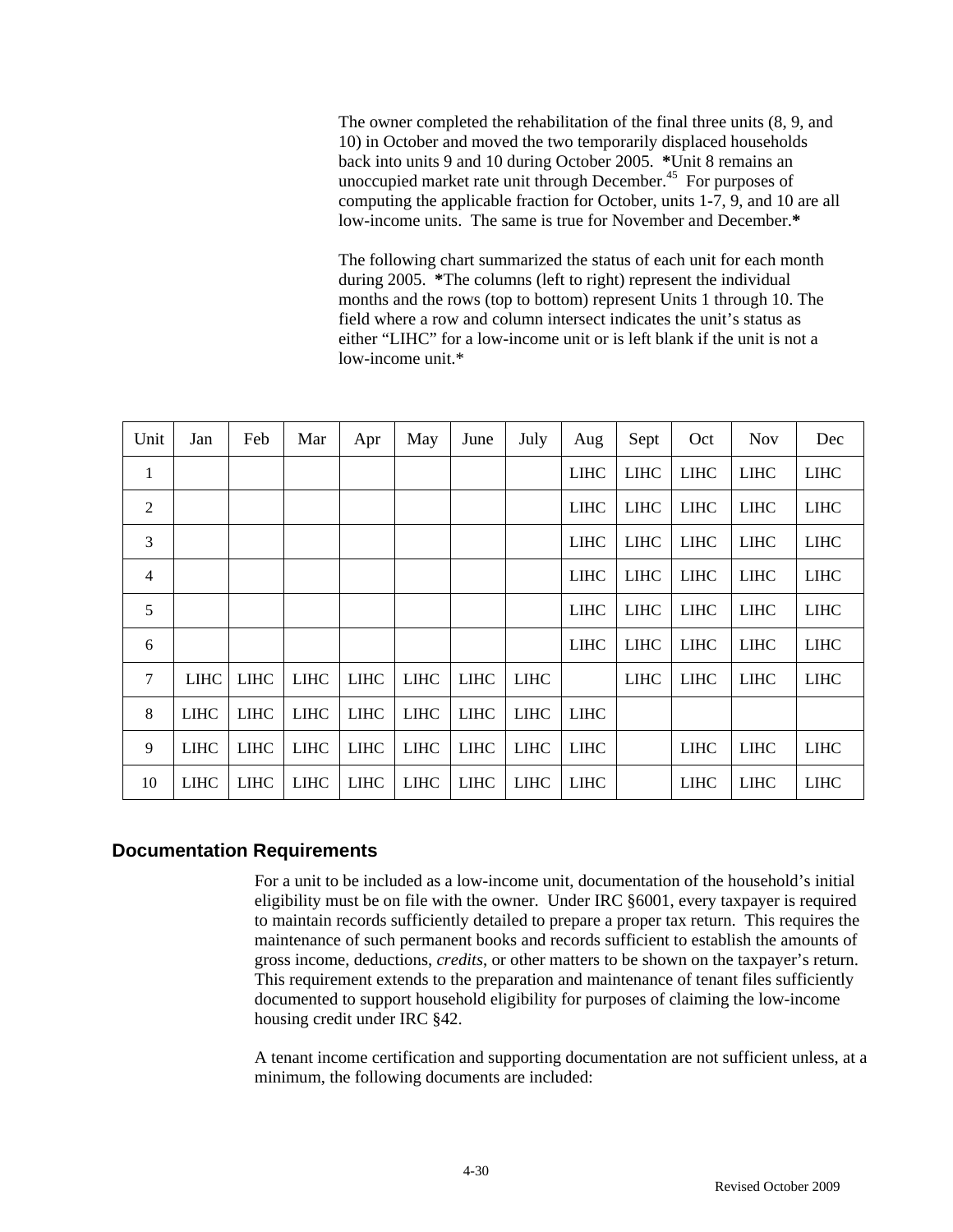|                                                            | household that the owner uses to gather information relevant to establishing all<br>aspects of eligibility including, but not limited to, household composition, income,<br>income from assets, and student status.                                                                                                                                                                                                                                                                                                                                                                                                                                                                                                                                                                                                                                                                                                                                                                                          |
|------------------------------------------------------------|--------------------------------------------------------------------------------------------------------------------------------------------------------------------------------------------------------------------------------------------------------------------------------------------------------------------------------------------------------------------------------------------------------------------------------------------------------------------------------------------------------------------------------------------------------------------------------------------------------------------------------------------------------------------------------------------------------------------------------------------------------------------------------------------------------------------------------------------------------------------------------------------------------------------------------------------------------------------------------------------------------------|
|                                                            | 2. Verification of Income and Assets - All sources of income and assets must be verified<br>to establish move-in eligibility. <sup>46</sup> Each tenant file must contain an annual statement<br>of income, household composition, and student status.                                                                                                                                                                                                                                                                                                                                                                                                                                                                                                                                                                                                                                                                                                                                                       |
|                                                            | The preferred verification method is through third parties, and such verifications must<br>be no older than 120 days before the effective date of the Tenant Income<br>Certification. *Verification may be written documentation (mail), oral (telephone), or<br>electronic (facsimile, e-mail, or Internet).* Where applicable, there should be further<br>evidence to support the third party verifications; e.g., a copy of a divorce decree<br>showing award of maintenance or child support, a realtor's statement of market value<br>for a home, a self-employed tenant's tax return, etc. When third party verification has<br>been *delayed or* attempted, but is not possible, documentation may be by check<br>stubs, W-2's, bank statements, etc. Self-certification *(notarized statement or signed<br>affidavit)* may be accepted if third party verification or other documentation cannot<br>be obtained. Documentation of attempts to obtain verification, however, must be kept<br>on file. |
|                                                            | Student Status - Depending upon the student status of each household member,<br>3.<br>student verification may be required. (See chapter 17 for more information.)                                                                                                                                                                                                                                                                                                                                                                                                                                                                                                                                                                                                                                                                                                                                                                                                                                           |
|                                                            | Tenant Income Certification – Documents must be signed by all the adult members of<br>4.<br>a household prior to move-in and at the time of the annual recertification, and must<br>state the anticipated annual gross income of the household.                                                                                                                                                                                                                                                                                                                                                                                                                                                                                                                                                                                                                                                                                                                                                              |
| <b>Sufficient But</b><br>Imperfect<br><b>Documentation</b> | If eligibility documentation is imperfect, yet sufficient for the monitoring agency to make<br>a reasonable determination that a household is eligible, the owner should be advised of the<br>imperfections and the need to implement procedures ensuring that similar imperfections<br>do not occur in the future. Imperfections are not of a nature that would cause the unit to<br>be considered out of compliance and will not result in reportable noncompliance.                                                                                                                                                                                                                                                                                                                                                                                                                                                                                                                                       |
| Use of<br><b>Standardized</b><br><b>Forms</b>              | The compliance monitoring regulations under Treas. Reg. §1.42-5 establish the minimum<br>monitoring requirements. State agencies can determine how documents are maintained<br>and may mandate the use of standardized forms to document an owner's compliance with<br>the requirements under Treas. Reg. §1.42-5.                                                                                                                                                                                                                                                                                                                                                                                                                                                                                                                                                                                                                                                                                           |

1. Application/Income and Asset Questionnaire - A document completed by the

# **In Compliance**

In order to establish a unit as a qualified housing tax credit unit, the household's Gross Annual Household Income must be at or below the elected area median income (AMGI) limit or national nonmetropolitan median gross income (NNMGI) limit when applicable, adjusted for family size. Household income is calculated in a manner consistent with the

 $\sqrt{46}$ 46 Rev. Proc. 94-65, 1994-2 C.B. 798, allows building managers to obtain a tenant's signed, sworn statement if the total combined cash value of household assets is less than \$5,000. Some states have not implemented this procedure and will require third party verification. The states that allow this have an appropriate form.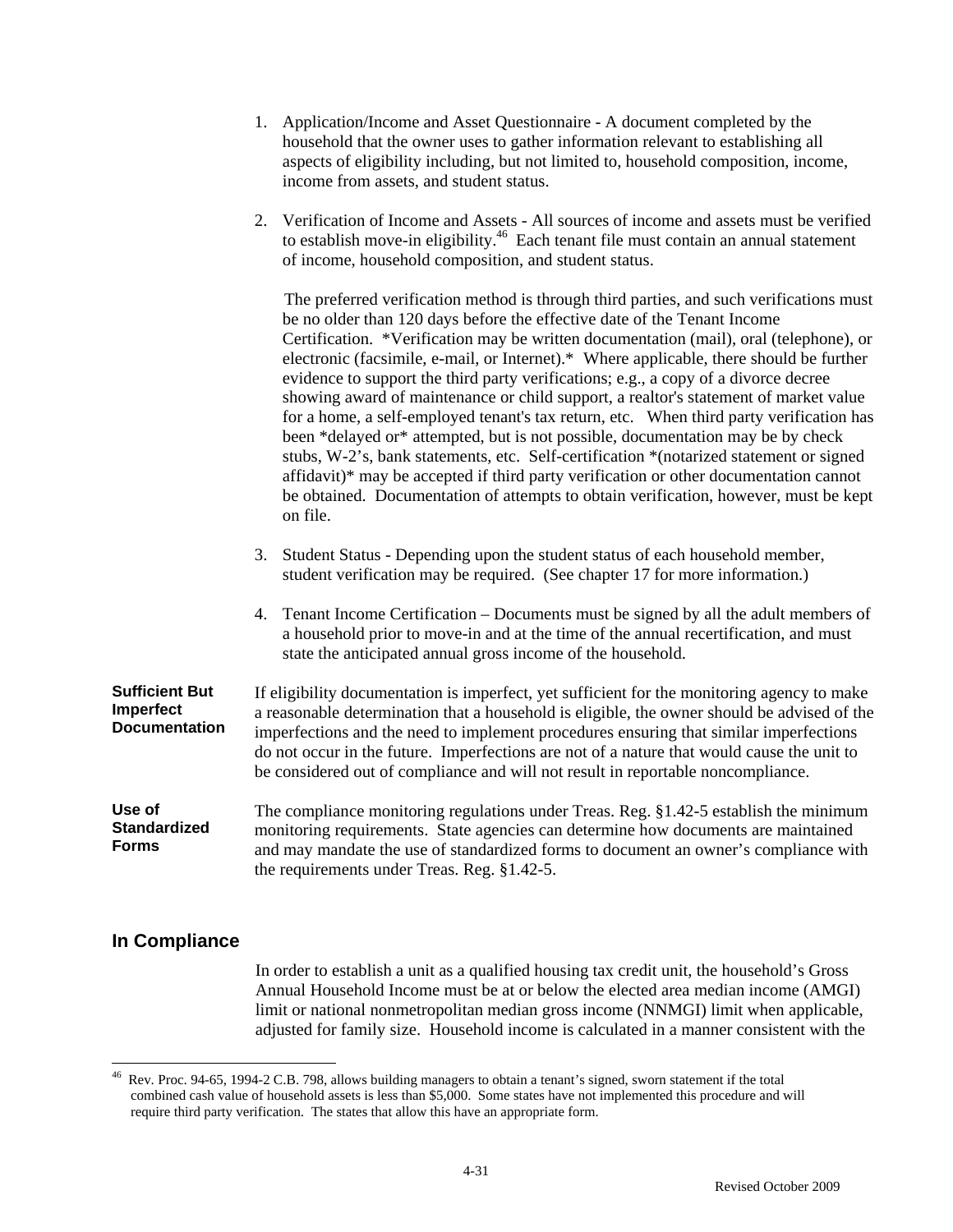determination of annual income under section 8 of the United States Housing Act of 1937. Therefore, the definitions of income of individuals and AMGI for purposes of IRC  $§42(g)(1)$  include items of income that are not included in a taxpayer's gross income for purposes of computing a federal tax liability.

Documentation of the household's initial eligibility must be on file with the owner. The initial tenant income certification must be completed and signed by all the tenants on or before the move-in date.

Example 1: Unrelated Parties Sharing an Apartment

Sally and Jane are unrelated individuals who want to rent a two-bedroom apartment in an LIHC building. Sally and Jane's combined income does not exceed 60% of the AMGI for a two-individual family.

In this case, Sally and Jane are qualified tenants for low-income credit housing. For purposes of computing the Gross Annual Household Income, the combined income of all the occupants of an apartment, whether or not legally related, is compared to the median family income for a household with the same number of members.

State agencies may determine that, even though the documentation at the time a certification was performed was insufficient, sufficient documentation was subsequently obtained by the owner *before* the state agency's notification of a compliance review, which allowed the monitoring agency to make a reasonable determination that the unit was in compliance. Such self-corrected documentation should not be reported to the IRS as noncompliance. The owner has demonstrated due diligence and reasonable attempts to maintain sufficient documentation of tenant eligibility.

Example 2: Failure to Obtain Third Party Verification

An owner initially failed to verify or include documentation of court-ordered child support when the household moved in. The oversight was identified nine months later when the owner's management company conducted a quality review of the file. The management company immediately corrected the deficiency by obtaining a copy of the court order for the child support. When the amount of child support was added to the move-in income, the annual income did not exceed move-in eligibility. The unit is in compliance with IRC §42 requirements.

Example 3: Correction After Notification of Upcoming Compliance Review

Unit A in an LIHC building went out of compliance on January 15, 2004, when a household with income exceeding the limit moved in. The owner was notified on March 15, 2004, that the state agency would be conducting a tenant file review on May 1, 2004. The owner realized the problem while preparing for the review and paid the moving costs for the over-income household to move out immediately. A new income-qualified household moved into Unit A on April 13, 2004.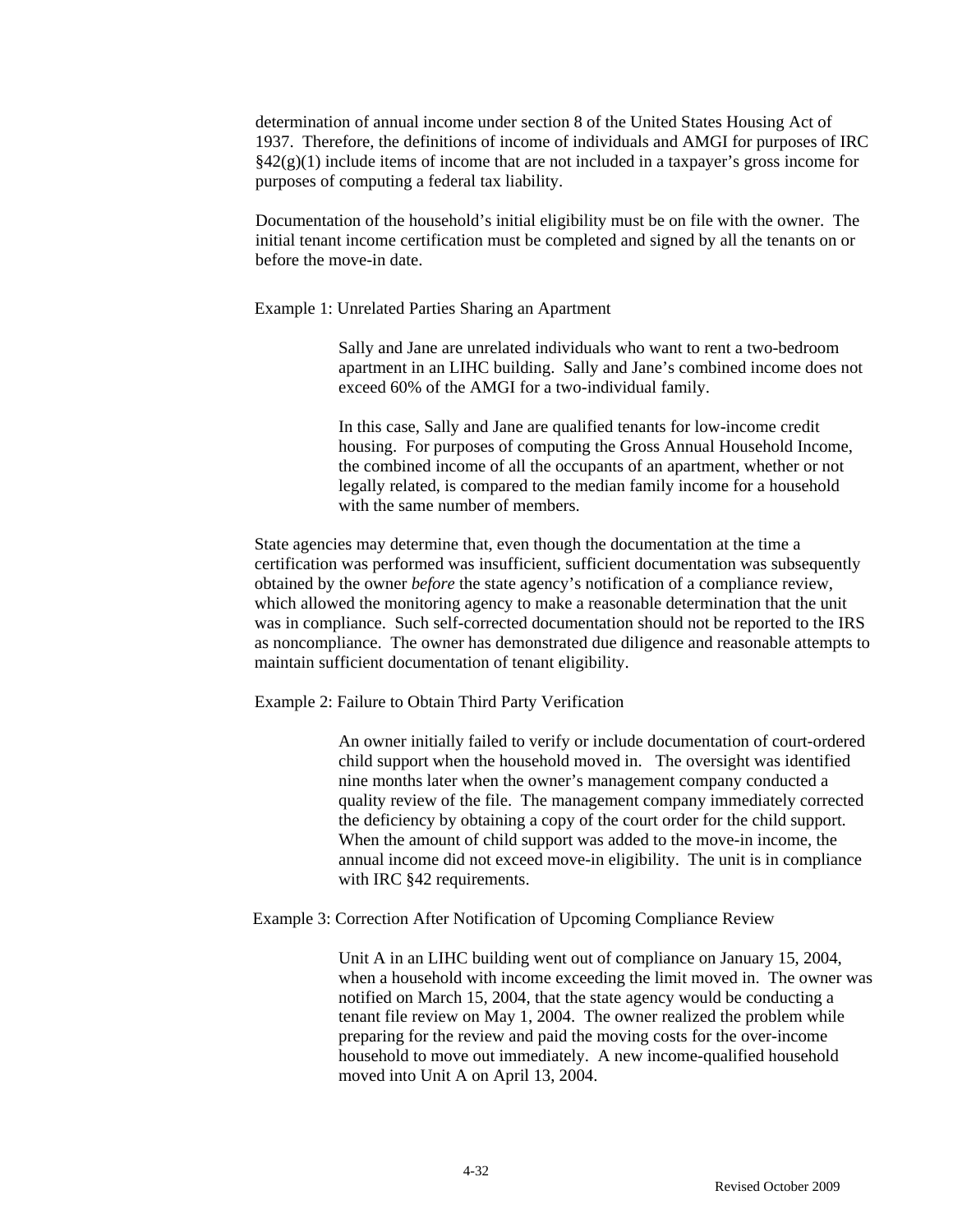The state agency selected Unit A as part of the 20% sample and reviewed the new tenant's income certification. Because the effective date of this certification was after the date of the notification of the upcoming review, the state agency requested the file for the previous tenant and determined that Unit A was out of compliance from January 15 to April 13, 2004.

Example 4: Tenant Income Increases After Move In

John and Mary are newly married, in their early 20's, and have moved to a new city where John has accepted a job. The couple is income-qualified based on John's anticipated salary for the next 12 months. Three weeks after they move in, Mary starts working. If her wages are added to the tenant income certification, the couple's income exceeds the limit.

There is no noncompliance if the state agency determines that the owner used due diligence in accepting John and Mary as a qualified low-income household based on their initial tenant income certification. For example, the owner can demonstrate that due diligence was exercised by asking whether Mary intended to seek employment **\***or was sporadically employed during the prior year.**\*** However, the next available unit rule may apply. See chapter 14.

By itself, the fact that a tenant's actual income exceeds the anticipated income identified during the income certification is not a reportable noncompliance event (hindsight is always perfect). However, the state agency should consider expanding the sample size if multiple instances are identified. Collectively, multiple errors are indicative of poor internal control and increased risk of noncompliance.

The tenant income certification should be based on the best information available at the time of the certification. It represents the income the household anticipates it will receive in the 12-month period *following* the effective date of certification of income. If information is available on changes expected to occur during the year, that information should be used to most accurately determine the anticipated income from all known sources during the year. **\***If the household reports little or zero income, or sporadic income, owners may use estimates based on actual income earned or received during the twelve month period immediately preceding the certification.**\*** Owners should use due diligence by asking follow-up questions when the income certification process reveals unusual circumstances suggesting additional sources of income.

# **Out of Compliance**

 $\overline{a}$ 

 Units are considered out of compliance as of the date an ineligible household moves into a unit. A unit will also be considered out of compliance if the initial tenant income certification is inaccurate, documentation of initial eligibility is insufficient, or no initial tenant file is on record. $47$ 

**<sup>47</sup>** A determination by the IRS (during an examination) that the taxpayer has not maintained adequate books and records may result in the issuance of an Inadequate Records Notice. The notice informs taxpayers that their recordkeeping practices are insufficient and must be improved to meet the requirements of the law. The issuance of an Inadequate Records Notice may result in a follow-up examination.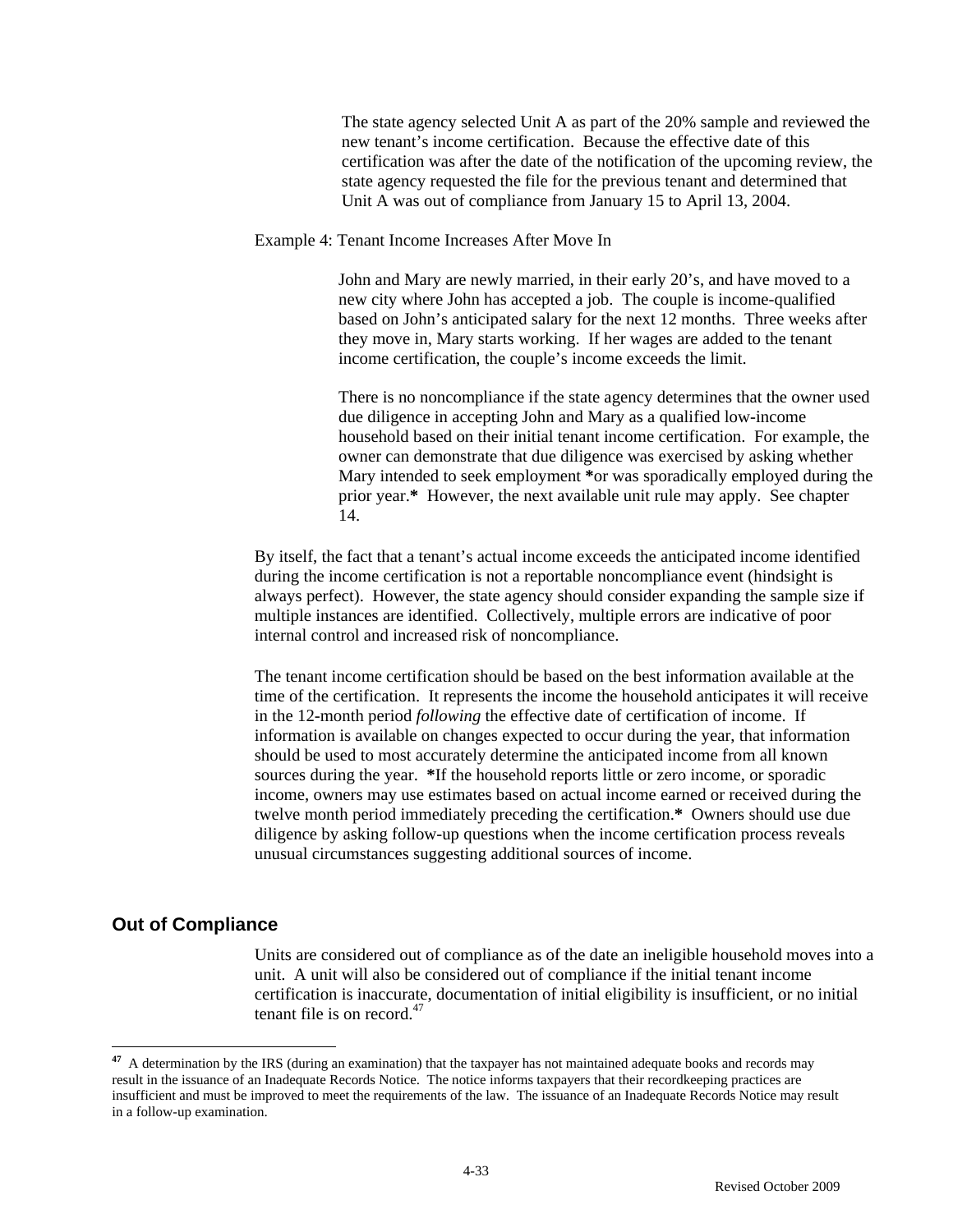Example 1: Specific Source of Income Omitted

Annual Income was not properly calculated. The manager/owner did not include a source of income, such as a raise, overtime, or bonus. When reviewed, a correct calculation indicates that the household was not income eligible at move-in.

Example 2: Household Incorrectly Determined to be Eligible

The owner calculated annual household income correctly, but the household is over the appropriate income limit at move-in. For example, the owner may have used the income limit for the 40/60 minimum set-aside when the income limit for the 20/50 minimum set-aside income limit was required, or the wrong county AMGI, or the income limits used were not in effect as of the date of the tenant income certification.

Example 3: Unrelated Parties Sharing an Apartment

Tom and Jack are unrelated individuals who want to rent a two-bedroom apartment in an LIHC building. Tom and Jack individually have incomes that do not exceed 60% of AMGI for one individual. However, Tom's and Jack's combined income exceeds 60% of the AMGI for a two-individual family.

In this case, Tom and Jack do not qualify for LIHC housing. For purposes of computing the Gross Annual Household Income, the combined income of all the occupants of an apartment, whether or not legally related, is compared to the median family income for a household with the same number of members.

Example 4: No Initial Tenant Income Certification on File

A household moves into a unit that the owner wishes to include as an LIHC unit. However, the owner does not provide documentation of initial eligibility at the time the state agency reviews the tenant's file. The owner cannot substantiate that the unit qualifies for the LIHC.

Example 5: No Initial Tenant Income Certification on File for New Member of Household

An income qualified household moved into an LIHC unit. Six month later, an adult friend moved into the unit with the household, but no initial tenant income certification was completed for the additional member of the household.

Example 6: Initial Tenant Income Certification Performed After Move-In (Late Certification)

> A household moved into a unit that the owner wanted to include as a lowincome unit. However, the certification of income eligibility, including the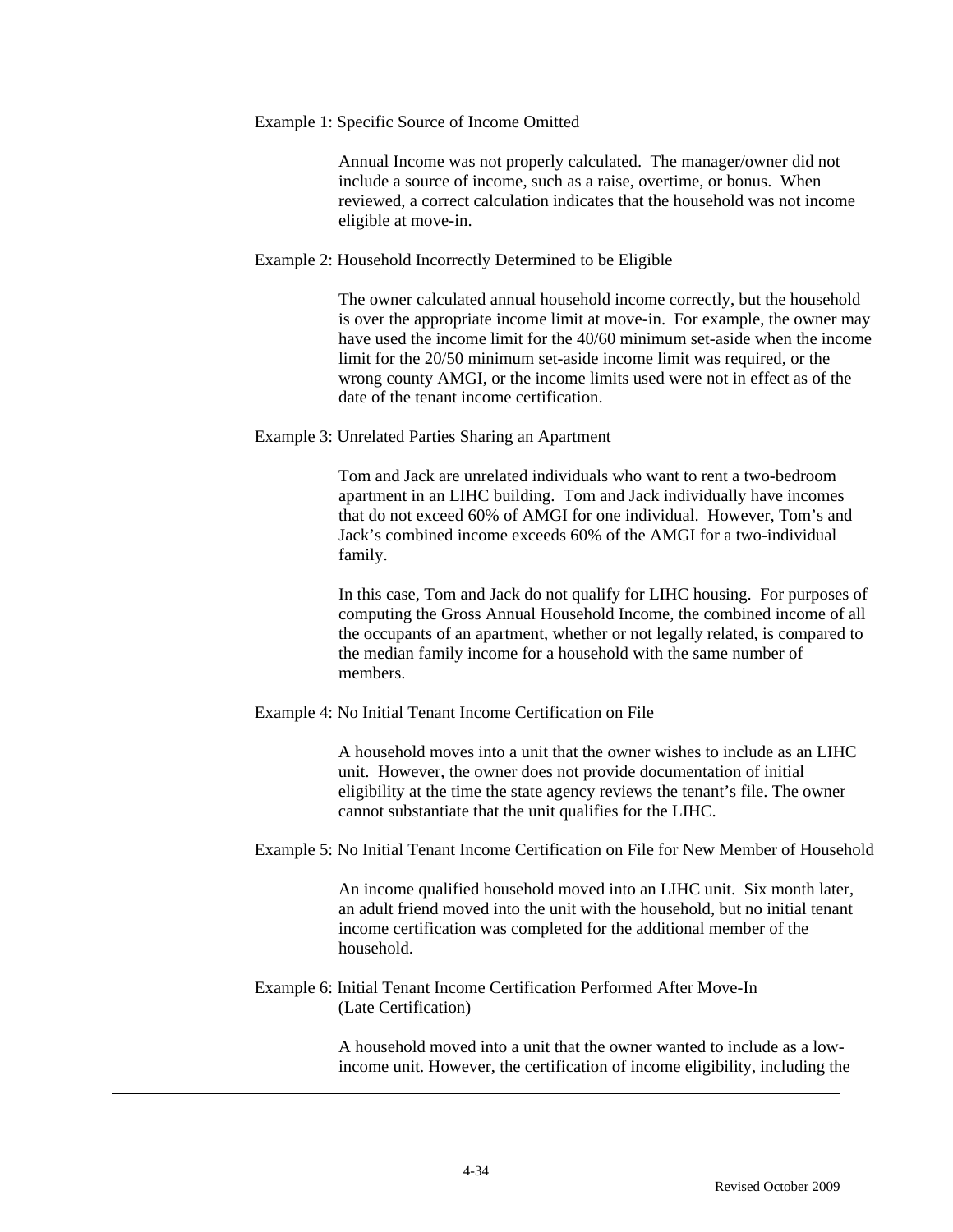third party verification, was not performed until after the household moved in.

Example 7: Insufficient Documentation of Initial Eligibility

A household moves into a unit that the owner wishes to include as a lowincome unit. Income eligibility was not properly documented. The state agency could not reasonably determine that the household was income qualified. The following are possible documentation noncompliance issues:

- a. Application/questionnaire is not sufficiently detailed to disclose all sources of income and/or assets,
- b. Not all sources of income are verified,
- c. Not all sources of assets are verified,
- d. Verifications are insufficient,
- e. Not all adult household members' income and/or assets are disclosed and included;
- f. Tenant income certification form is not prepared, signed and/or dated; and
- g. Other state-required forms designed to document compliance with IRC §42 are not in file.

## **Back in Compliance**

Units are back in compliance when it is determined that an income-qualified household occupies the unit. Evidence of corrected noncompliance includes copies of certification paperwork such as the tenant's application, income and asset questionnaire, third party verifications, and tenant income certification.

**Insufficient Documentation**  In the event that income eligibility was not properly documented and the state agency cannot reasonably determine that the household is eligible, the noncompliance can be corrected in either of two ways:

- 1. A new certification can be performed using current income and asset sources and current income limits. Assuming the household is eligible, the unit would be out of compliance on the date of move in and back in compliance on the date the new certification signed (Form 8823 should be filed); or
- 2. A retroactive certification can be performed which completely and clearly documents the sources of income and assets that were in place at the time the *initial certification* should have been effective, and applies income limits that were in effect on that date. Assuming the owner can document that the household was income eligible at the time of move in, the unit should not be considered out of compliance. The owner has clarified the noncompliance; Form 8823 should not be filed.

Evidence of corrected noncompliance may include a copy of the full certification, including application, third party verifications, and/or the tenant income certification.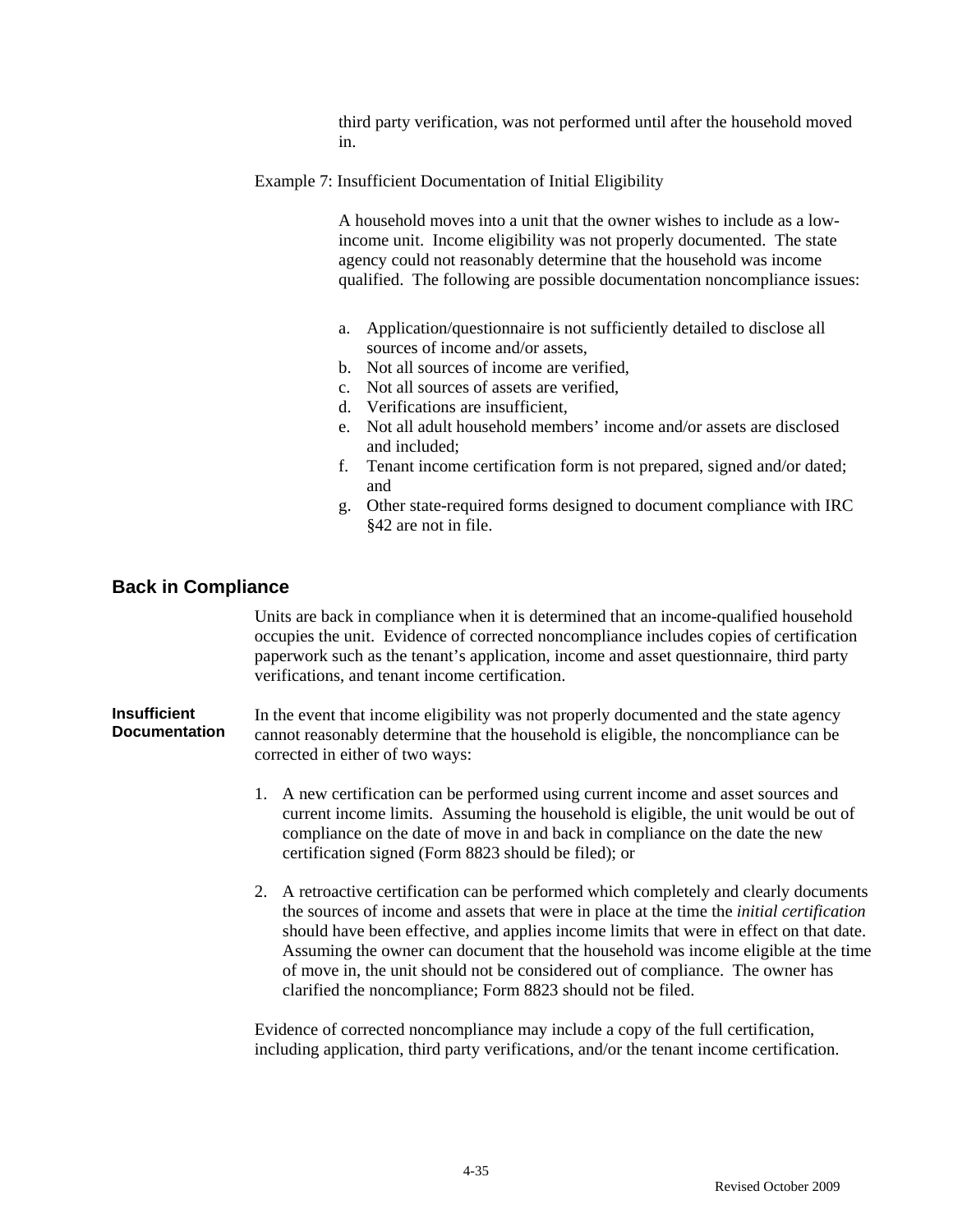| <b>Income</b><br>Ineligible<br><b>Households</b>                          | The household may be income certified as if it were a new move-in. If the household is<br>eligible under the applicable move-in income limit in place on the date of the new<br>certification, then the unit would be considered back in compliance.                                                                                                                                                                                                                                                                                            |  |  |  |  |  |  |  |
|---------------------------------------------------------------------------|-------------------------------------------------------------------------------------------------------------------------------------------------------------------------------------------------------------------------------------------------------------------------------------------------------------------------------------------------------------------------------------------------------------------------------------------------------------------------------------------------------------------------------------------------|--|--|--|--|--|--|--|
|                                                                           | Example 1: Ineligible Household Occupies LIHC Unit                                                                                                                                                                                                                                                                                                                                                                                                                                                                                              |  |  |  |  |  |  |  |
|                                                                           | The household was over the appropriate income limit at move-in on<br>June 1, 2002. The error was discovered during the state agency's<br>review on April 3, 2003.                                                                                                                                                                                                                                                                                                                                                                               |  |  |  |  |  |  |  |
|                                                                           | The owner may treat the household as a new tenant and complete a new<br>income certification using the income limits in effect on April 3, 2003. If the<br>household is qualified, the noncompliance is corrected. The unit is out of<br>compliance from June 1, 2002 until April 3, 2003. If, upon certification, the<br>household is not income-eligible, the unit is considered back in compliance<br>when a new income- qualified household moves into the unit. In either<br>scenario, a Form 8823 noting the noncompliance must be filed. |  |  |  |  |  |  |  |
| <b>Initial Tenant</b><br><b>Income</b><br><b>Certification is</b><br>Late | If the initial certification is late, the unit is considered out of compliance as of the date the<br>tenant moved into the LIHC unit and back in compliance on the date the completed<br>income certification, indicating the household is income qualified, is signed by all the<br>tenants.                                                                                                                                                                                                                                                   |  |  |  |  |  |  |  |
|                                                                           | Example 1: Initial Tenant Income Certification Performed After Move-In<br>(Late Certification)                                                                                                                                                                                                                                                                                                                                                                                                                                                  |  |  |  |  |  |  |  |
|                                                                           | A household moved into an LIHC unit on August 4, 2003. However,<br>certification of eligibility, including the third party verification, was not<br>completed until September 15, 2004. If the tenant income certification<br>meets all the requirements, the unit is considered in compliance<br>beginning on September 15, 2004.                                                                                                                                                                                                              |  |  |  |  |  |  |  |
|                                                                           | Note: Noncompliance with the initial income certification requirements that is identified<br>and corrected by the owner retroactive to move-in and prior to notification of the<br>compliance review by the state agency need not be reported; i.e., the owner has<br>demonstrated due diligence by addressing noncompliance issues independently. See<br>chapter 3.                                                                                                                                                                            |  |  |  |  |  |  |  |
| <b>References</b>                                                         |                                                                                                                                                                                                                                                                                                                                                                                                                                                                                                                                                 |  |  |  |  |  |  |  |
|                                                                           | IRC $\S$ 42(g)(1)<br>1.<br>Treas, $Re \sigma$ 1.42-5(b)(1)(vii) states that "[t]enant income is calculated in a manner<br>$\mathcal{D}$                                                                                                                                                                                                                                                                                                                                                                                                         |  |  |  |  |  |  |  |

- 2. Treas. Reg. 1.42-5(b)(1)(vii) states that "[t]enant income is calculated in a manner consistent with the determination of annual income under Section 8 of the U.S. Housing Act of 1937."
- 3. \*HUD Handbook 4350.3 as revised June 2007 is the authority for further information on calculation of annual income. HUD publishes updated 50% Median Family Income limits annually. Other income limit schedules such as the 60% limits are based on an extrapolation of the 50% limits.\*
- 4. Rev. Rul. 89-24, 1989-1 C.B. 24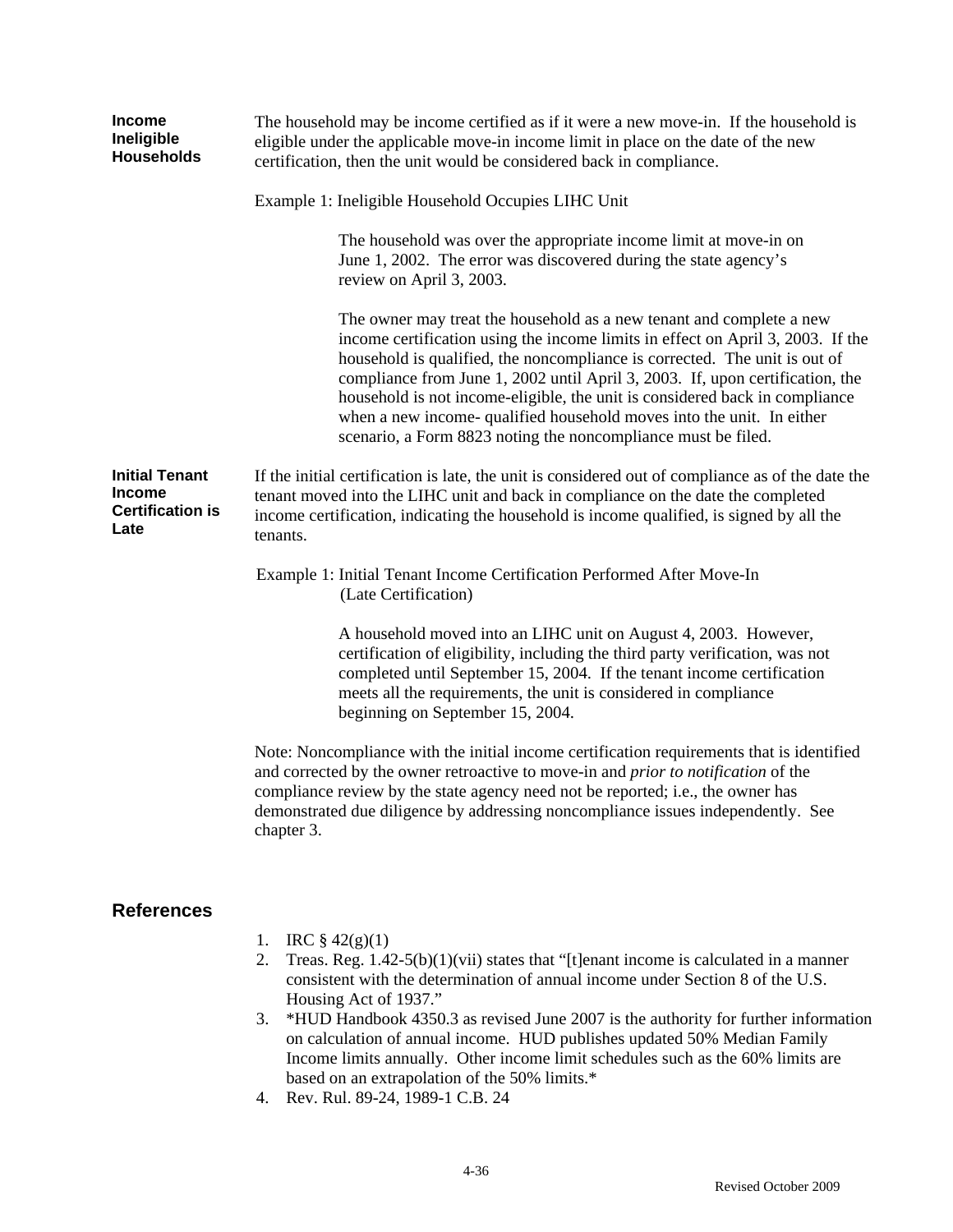- 5. Rev. Rul. 90-89, 1990-2 C.B. 8
- 6. Rev. Rul. 91-38, 1991-2 C.B. 3
- 7. Rev. Rul. 2004-82, 2004-2 C.B. 350
- 8. Rev. Proc. 94-65, 1994-2 CB 798
- 9. Rev. Proc. 2004-38, 2004-2 C.B. 10, which supersedes Rev. Proc. 94-64, 1994-2 C.B. 797
- 10. Rev. Proc 2003-82, 2003-2 C.B. 1097
- 11. Notice 88-80, 1988-2 C.B. 396
- 12. Notice 2008-79, 2008-40, I.R.B. 815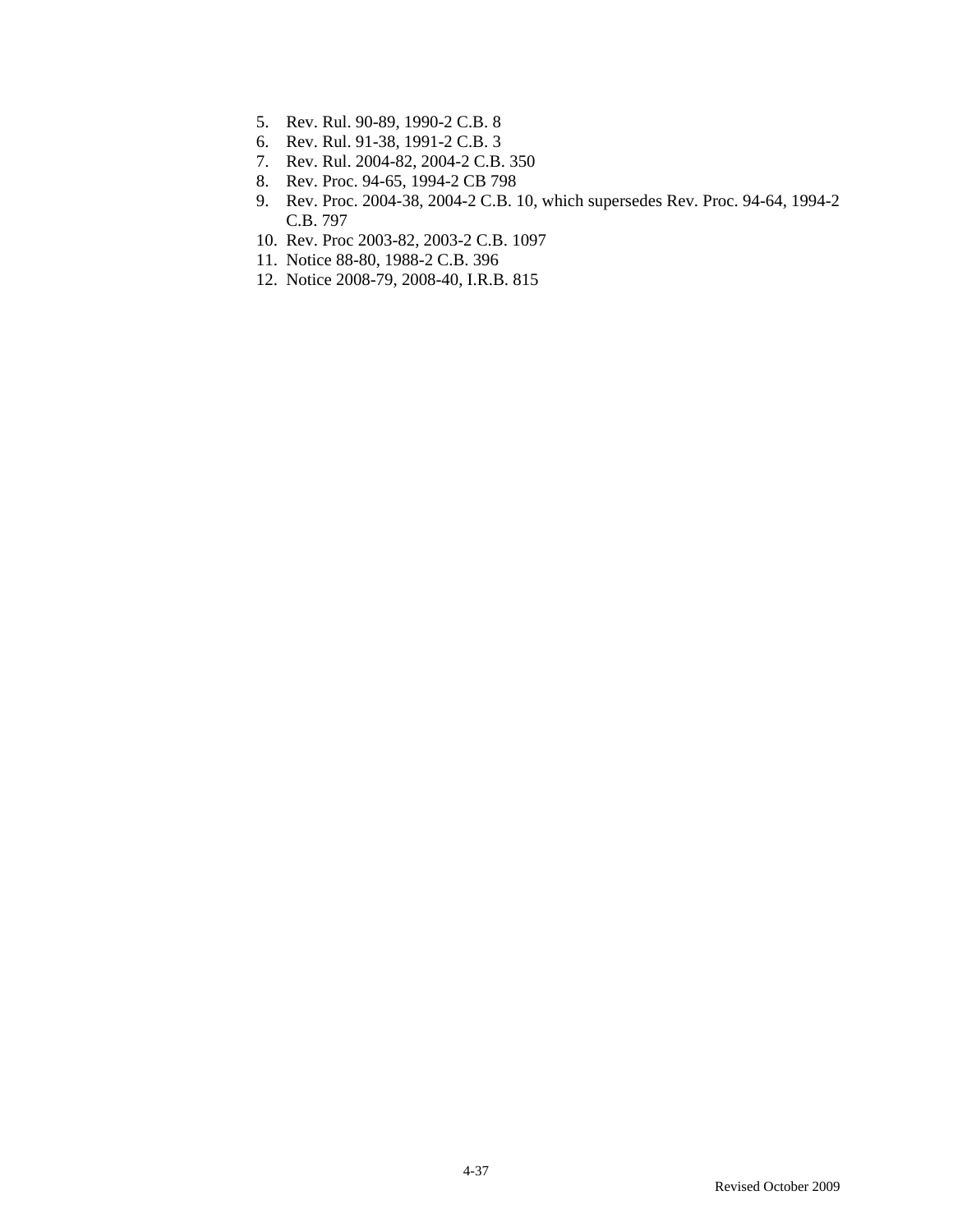# **Exhibit 4-1 CCA 2009090416224806**

ID: CCA\_2009090416224806

Office: CC:PSI:5

UILC: 42.00-00

**From: […] Sent:** Friday, September 04, 2009 4:22:51 PM **To: […] Cc: […]**; **[...] Subject:** Increases in Family Size under §42(g)(2)(D)(ii)

This e-mail responds to your request for assistance regarding increases in family size under §42(g)(2)(D). You have asked on behalf of revenue agents and state housing agencies whether addition of a new member to an existing low-income household requires the household to be treated as a new household for purposes of §42(g).

Chapter 4 of the Guide for Completing Form 8823 (revised January 2007) on pages 4-3 & 4-4 provides that the addition of new member(s) to an existing low-income household requires the income certification for the new member of the household. The new member's income is added to the income disclosed on the existing household's tenant-income certification. A household may continue to add members as long as at least one member of the original low-income household continues to live in the unit. Once all the original tenants have moved out of the unit, the remaining tenants must be certified as a new incomequalified household unless the remaining tenants were income qualified at the time they moved into the unit. The household continues to be income qualified and the income of the new member is taken into consideration for purposes of the available-unit rule under  $\S42(g)(2)(D)$ . If a state agency determines that the tenants manipulated the income limitation requirements, then the unit should not be treated as a lowincome unit as of the date the household initially occupied the unit.

Section  $42(g)(2)(D)(i)$  states that, except as provided in  $\S42(g)(2)(D)(ii)$ , notwithstanding an increase in the income of the occupants of a low-income unit above the income limitation, such unit shall continue to be treated as a low-income unit if the income of such occupants initially met such income limitation and such unit continues to be rent-restricted.

Section  $42(q)(2)(D)(ii)$  provides that if the income of the occupants of the unit increases above 140% of the income limitation under  $\S42(g)(1)$ ,  $\S42(g)(2)(D)(i)$  shall cease to apply to any such unit if any residential rental unit in the building (of a size comparable to, or smaller than, such unit) is occupied by a new resident whose income exceeds such income limitation.

The legislative history of §42 provides that, for purposes of the available unit rule, if the tenant's income increases to a level more than 40 percent above the otherwise applicable ceiling (or if the tenant's family size decreases so that a lower maximum family income applies to the tenant) that tenant is no longer counted in determining whether the project satisfies the set-aside requirement. No penalty is assessed in such an event, however, provided that each residential rental unit that becomes vacant (of comparable or smaller size to the units no longer satisfying the applicable income requirement) is rented to tenants satisfying the qualifying income until the project is again in compliance. Joint Committee on Taxation Staff, General Explanation of the Tax Reform Act of 1986, 99th Cong., 2d Sess. 162 (1987).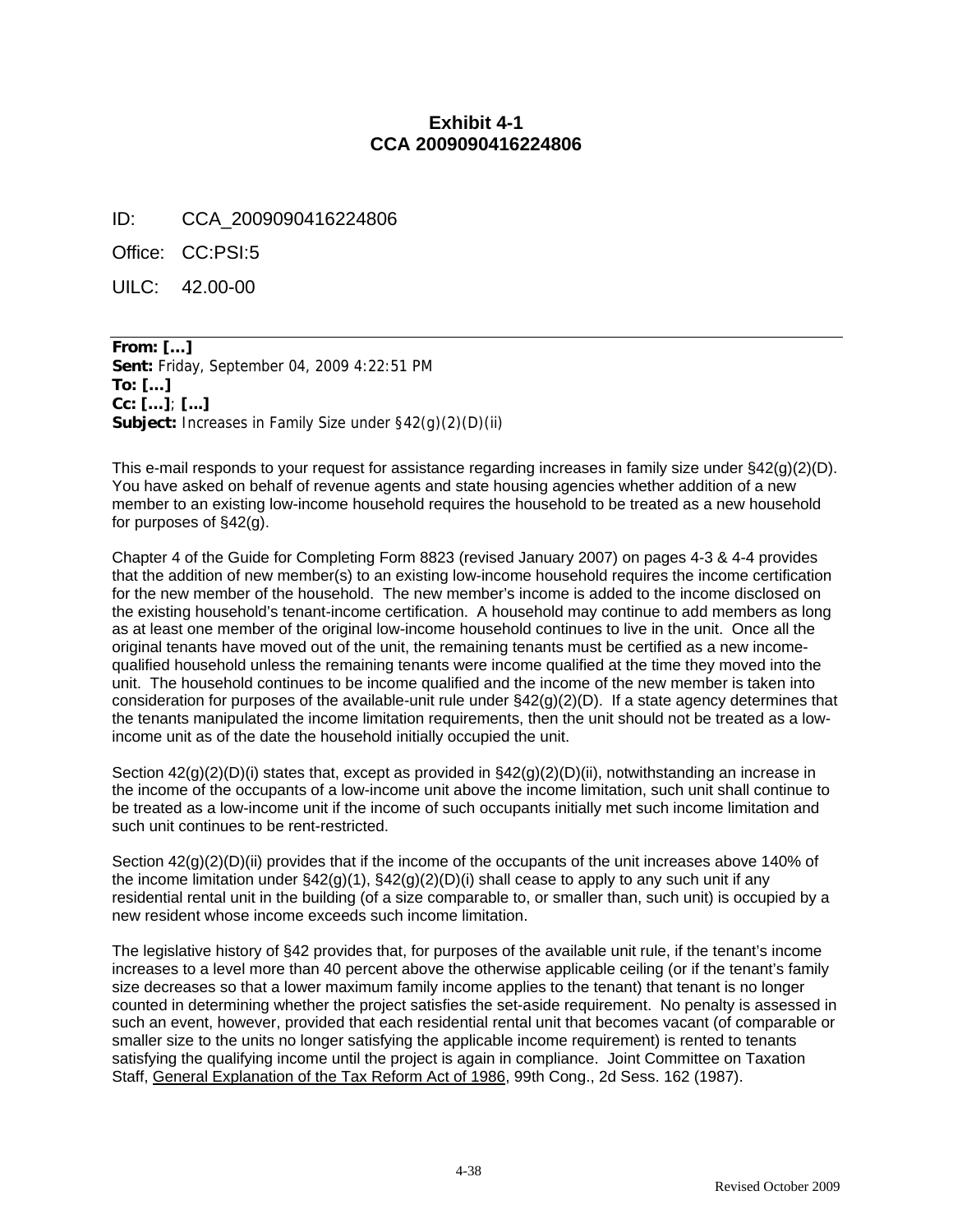The above cited legislative history demonstrates that decreases in family size are subject to the availableunit rule in §42(g)(2)(D)(ii). We see no reason why increases in family size should not be subject to the same rule. For example, if an existing low-income household's income increases above 140% of the applicable income limitation, then the unit continues to be treated as a low-income unit if the available-unit rule under  $\S42(g)(2)(D)(ii)$  is met. Yet, if the addition of a new member to an existing low-income household results in the household being treated as a new household, then any increases in income above the applicable income limitation, no matter how small, would result in the unit not being a low-income unit. Provided the household is not manipulating the income limitation requirements, we see no difference between increased household income and increased household income resulting from the addition of a new member to the low-income household.

Accordingly, we continue to believe that rule for increases in family size in the Guide for Completing Form 8823 is correct. The new member of the existing low-income household must complete an initial income certification and provide third party verification regardless of whether §142(d)(3)(A), as amended by section 3010(a) of the Housing Assistance Tax Act of 2008, applies to the project.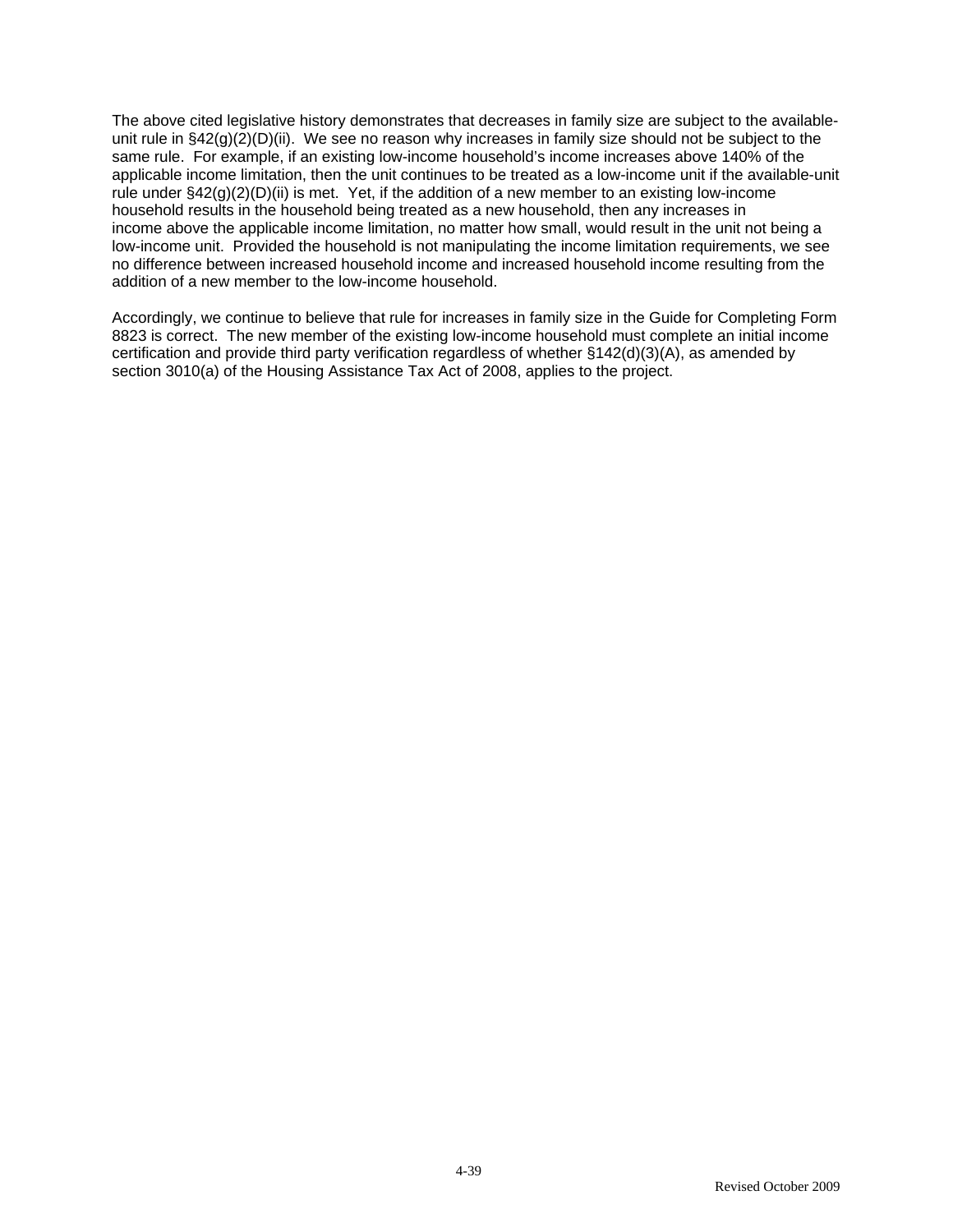# **Chapter 5 Category 11b Owner Failed to Correctly Complete or Document Tenant's Annual Income Recertification**

| <b>Definition</b>                                                                                                                                      |                                                                                                                                                                                                                                                                                                                                                                                                                                                                                                                                                                                                                                                                                                                                                                             |
|--------------------------------------------------------------------------------------------------------------------------------------------------------|-----------------------------------------------------------------------------------------------------------------------------------------------------------------------------------------------------------------------------------------------------------------------------------------------------------------------------------------------------------------------------------------------------------------------------------------------------------------------------------------------------------------------------------------------------------------------------------------------------------------------------------------------------------------------------------------------------------------------------------------------------------------------------|
|                                                                                                                                                        | *Under Treas. Reg. $1.42-5(b)(1)(vi)$ , owners are required to complete an annual income<br>certification for each low-income household.* The recertification process is identical to the<br>initial certification in terms of documenting household composition, income, and income<br>from assets. State agencies are required to review the tenant income recertifications and the<br>supporting documentation for the tenants in the units. <sup>1</sup> Therefore, the state agency should<br>be reviewing the most recent income recertification.                                                                                                                                                                                                                     |
| *Exception for<br><b>Certain</b><br><b>Buildings*</b>                                                                                                  | *Under Treas. Reg. $\S1.42-5(c)(4)$ , a state agency may except buildings financed by the<br>Rural Housing Service (RHS) under the section 515 program and buildings financed with<br>tax-exempt bonds (50% or more of the aggregate basis of the building and land) from the<br>annual income recertification as part of its certification and review provisions. To qualify<br>for this exception, the state agency must enter into an agreement with the RHS or tax-<br>exempt bond issuer. Under the agreement, RHS or the bond issuer must agree to provide<br>information concerning the income and rent of the tenants in the building to the state<br>agency. The state agency may assume the accuracy of the information provided without<br>further verification. |
|                                                                                                                                                        | Under this exception, owners are not required to perform annual income recertifications<br>specific to IRC §42, and the state agencies are not required to review, tenant income<br>recertifications, supporting documentation, and rent records. Instead, the state agency must<br>review the information provided by RHS or the bond issuer and determine whether the<br>owner is in compliance with the income limitations and rent restrictions in IRC $\S42(g)(1)$<br>and (2). If the information provided by RHS or the bond issuer is not sufficient for the state<br>agency to make a determination, the state agency must request the necessary additional<br>income or rent information from the owner of the buildings.                                          |
|                                                                                                                                                        | NOTE: RHS determines tenant eligibility based on its definition of "adjusted annual<br>income," rather than "annual income" as defined under the Section 8 program. Therefore,<br>the state agency may be required to calculate the tenant's income for IRC §42 purposes and<br>may need to request additional income information from the owner.*                                                                                                                                                                                                                                                                                                                                                                                                                          |
| Noncompliance<br><b>Corrected by</b><br><b>Owner Prior to</b><br><b>Notification of</b><br><b>State Agency's</b><br><b>Compliance</b><br><b>Review</b> | Noncompliance with the annual income recertification requirements that is identified and<br>corrected by the owner <i>prior to notification</i> of the compliance review by the state agency<br>need not be reported; i.e., the owner has demonstrated due diligence by addressing<br>noncompliance issues independently. See chapter 3.                                                                                                                                                                                                                                                                                                                                                                                                                                    |
|                                                                                                                                                        | Example 1: Noncompliance Corrected Before Notification of Compliance Review                                                                                                                                                                                                                                                                                                                                                                                                                                                                                                                                                                                                                                                                                                 |
|                                                                                                                                                        | On January 15, 2004, the owner of a LIHC building incorrectly completed a<br>household's income recertification. The owner identified the problem and<br>corrected the documentation deficiency on March 30, 2004. The owner was<br>notified on April 20, 2004, that the state agency would be conducting a tenant                                                                                                                                                                                                                                                                                                                                                                                                                                                          |

<sup>&</sup>lt;sup>1</sup> See Treas. Reg. 1.42-5(c)(2)(ii)(B).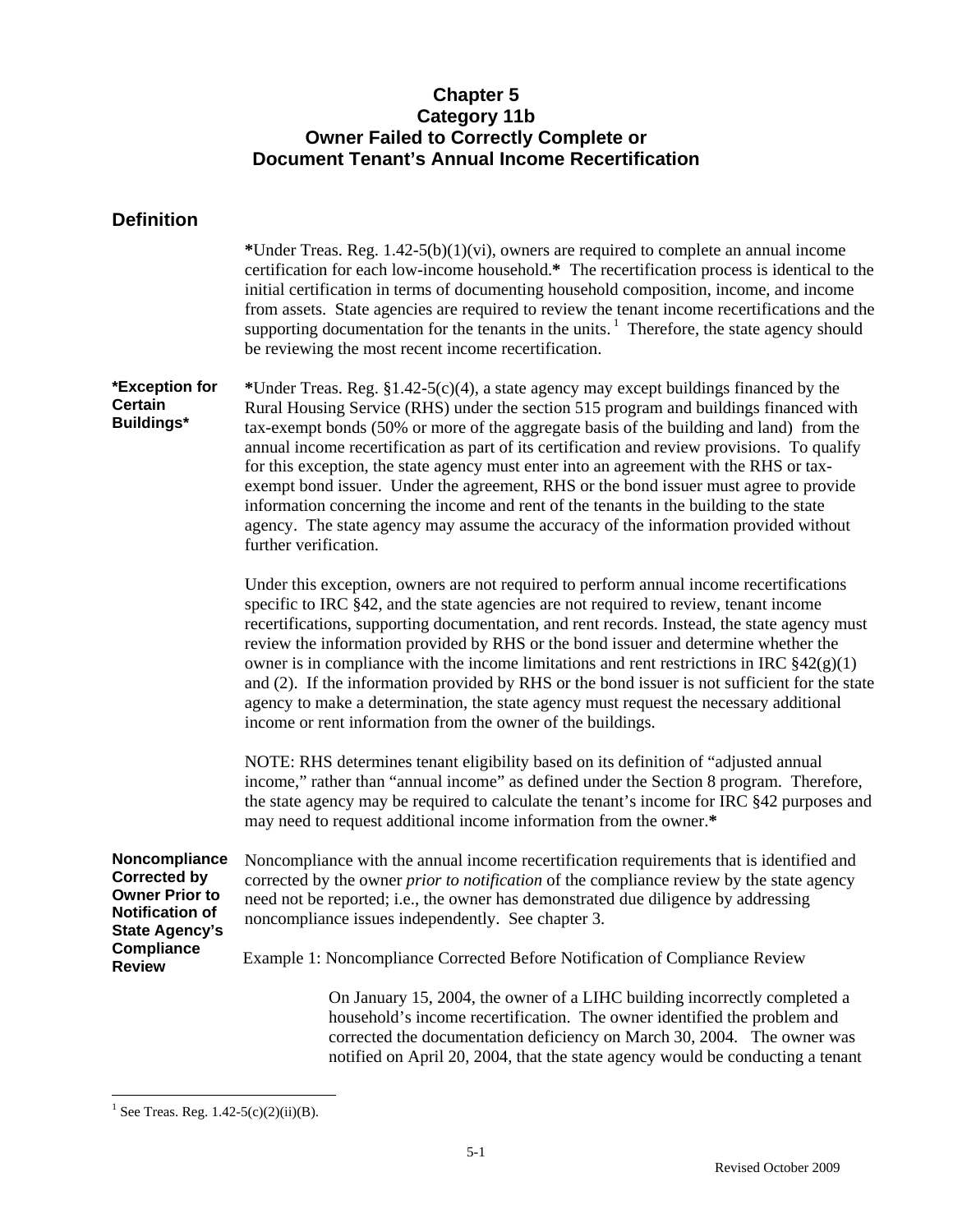file review on May 1, 2004.

The state agency selected Unit A as part of the 20% sample and reviewed the household's income certification and noted the corrections. Because the owner corrected the noncompliance before the April 20, 2004 notification date, the owner is in compliance.

**\*100% LIHC Projects\* \***Tax Years Ending Before July 31, 2008 An owner may have received a waiver of the annual income recertification requirements under Rev. Proc. 2004-38, 2004-2 C.B. 10 or Rev. Proc. 94-64, 1994-2 C.B. 797, which applied to owners of qualified low-income housing projects that consist entirely of 100 percent low-income buildings. If noncompliance with the tenant income certification requirements was sufficiently serious, consideration was given to revoking the waiver. Revocation was not required, but the Service would revoke the waiver at the state agency's request. Tax Years Ending After July 30, 2008 Under IRC §142(d)(3)(A), if all the low-income buildings in the *project* are 100% lowincome buildings, owners are not required to complete annual tenant income recertifications.<sup>2</sup> "Projects" are identified based on the owner's election as documented on Form 8609, line 8b.<sup>3</sup> Previously approved Income recertification waivers are subsumed by the new law and are no longer in force.**\* Mixed-Use Buildings** *Note*: For buildings with both LIHC units and market rate units, the state agencies must also determine whether the owner appropriately applied the Available Unit Rule when a household's income exceeds 140 percent of the income limit at the time of recertification.

# **In Compliance**

 $\overline{a}$ 

See chapter 14.

Owners **\***of mixed-use LIHC properties\* are in compliance if the recertification is completed within 120 days before the anniversary of the effective date of the original tenant income certification.

#### **Household Vacates Unit**  If an owner has sent a timely notice informing the household that the annual recertification is due, but the household does not provide the certification and supporting documentation prior to vacating the unit, the vacated unit will not be considered out of compliance with the recertification requirements. Owners should document attempts to obtain the recertification and the date the tenant actually moved out.

<sup>&</sup>lt;sup>2</sup> \*IRC §142(d)(3)(A) was amended by section 3010 of the Housing Assistance Tax Act of 2008 and is effective for taxable years

ending after July 30, 2008. IRC §142(d)(3)(A) is made applicable to IRC §42 low-income projects in IRC §42(g)(4).\* <br><sup>3</sup>\*Each building is considered a separate building unless each building that is (or will be) part of the identified by check "yes" on Form 8609, line 8b, and attaching a statement identifying the (1) name and address of the project and aggregate credit associated with the project, and (2) the address and building identification number (BIN) and credit associated with every building in the project.**\***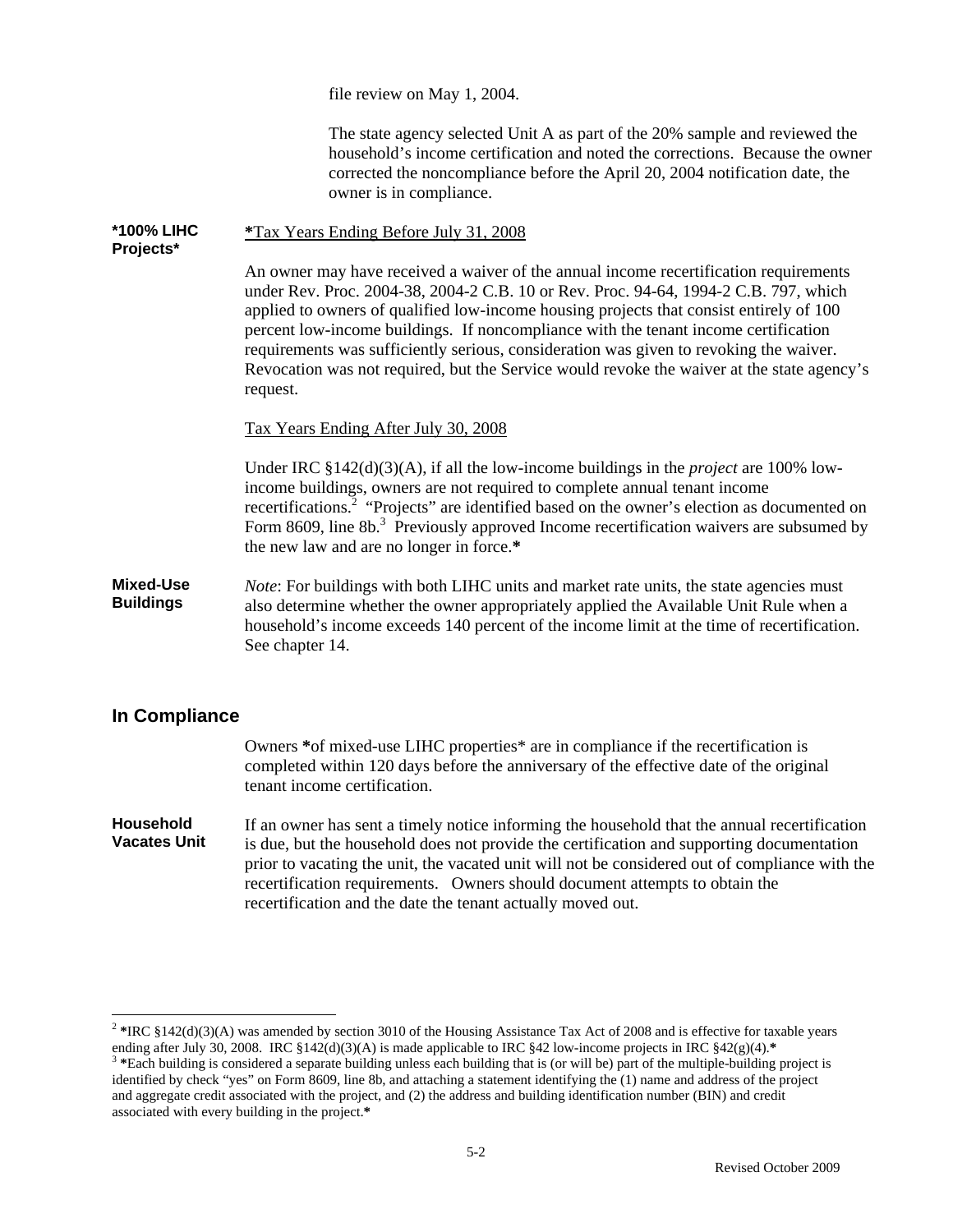|                                                                               | Example 1: Household Gives Notice of Departure Before Recertification is Due                                                                                                                                                                                                                                                                                                                                                                                 |  |
|-------------------------------------------------------------------------------|--------------------------------------------------------------------------------------------------------------------------------------------------------------------------------------------------------------------------------------------------------------------------------------------------------------------------------------------------------------------------------------------------------------------------------------------------------------|--|
|                                                                               | The owner provided timely notice to a household (on July $15th$ , 2009) that the<br>annual income recertification was due on October 1, 2009. The household<br>informed the owner on September 13, 2009 that they would be vacating the<br>unit on October 15, 2009.                                                                                                                                                                                         |  |
|                                                                               | Since the household gave notice in advance and will not occupy the unit in the<br>coming year, there is no reason to complete the income recertification and the<br>unit remains in compliance. Should the household later decide to stay in the<br>unit, a late recertification must be completed.                                                                                                                                                          |  |
| <b>Owner Takes</b><br><b>Action to</b><br>Remove<br>Noncompliant<br>Household | If the owner initiates an eviction proceeding and the household vacates the unit, no<br>recertification is necessary. If, for any reason, it is determined that the household will not<br>vacate the unit as anticipated, a recertification will be necessary within 120 days of the<br>determination.                                                                                                                                                       |  |
|                                                                               | Example 1: Court Failed to Sustain Request for Eviction                                                                                                                                                                                                                                                                                                                                                                                                      |  |
|                                                                               | Income recertification was due on July 1, 2009. The owner initiated the<br>recertification process on April 15, 2009, and documented attempts to obtain<br>recertification information. The household did not complete the recertification<br>and the owner initiated eviction proceedings on July 29, 2009. The court did<br>not sustain the owner's filing for eviction on September 15, 2009. The owner<br>must secure the tenant income recertification. |  |
| <b>Households</b><br>Determined to<br>be Over the<br><b>Income Limit at</b>   | In the event that a household's income exceeds the income limit at the time of<br>recertification, state agencies must determine whether the household was income qualified<br>at the time of move in. The initial tenant income certification should be reviewed.                                                                                                                                                                                           |  |
| <b>Recertification</b>                                                        | Example 1: Household Qualified at Move In                                                                                                                                                                                                                                                                                                                                                                                                                    |  |
|                                                                               | An income qualified household moved into a rent restricted unit on June 23,<br>2004 and timely completed their tenant income recertifications each year. In<br>2009, for the first time, the recertification indicates that that same household's<br>income exceeds the income limit.                                                                                                                                                                        |  |
|                                                                               | The state agency must review the initial tenant income certification. If the<br>household qualified at move in, no further action is necessary and the unit is in<br>compliance with the annual income recertification requirements. If the<br>household's income is 140% or more of the income limit, compliance with the<br>Available Unit Rule must also be evaluated. See chapter 14.                                                                    |  |
|                                                                               | If the state agency identifies an issue of noncompliance on the initial tenant income<br>certification, the state agency must review the intervening tenant income<br>recertifications to determine whether the noncompliance was corrected at some<br>intervening point.                                                                                                                                                                                    |  |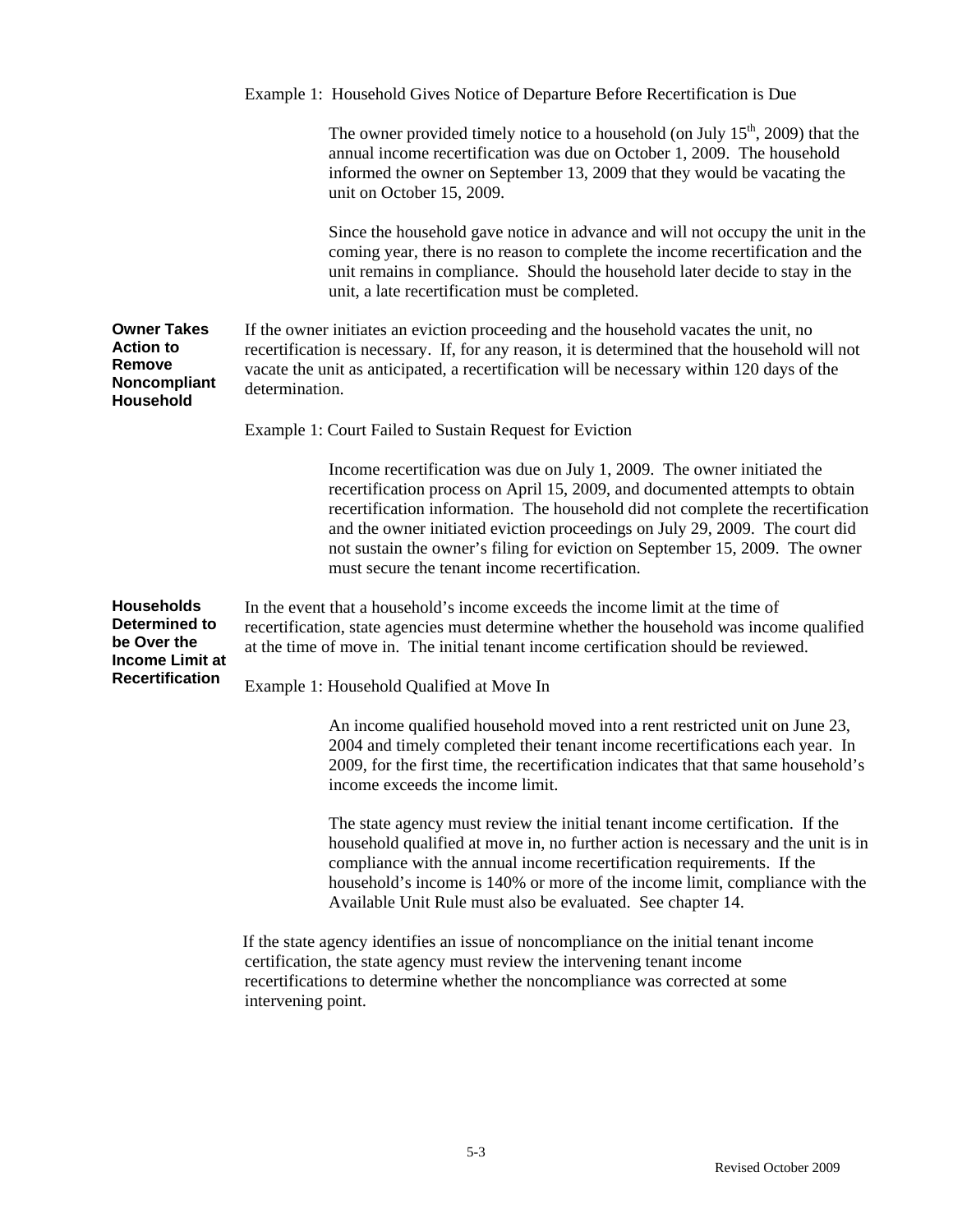#### **Out of Compliance**

 A unit will be considered out of compliance if the annual recertification was not performed, or the annual recertification was performed late *and after notification* of a state agency compliance review.

Example 1: Annual Recertification Was Not Performed

Household was initially qualified and properly certified at move-in. However, it has been more than 12 months from the previous recertification and there is no recertification on file. This unit is out of compliance as of the date the recertification is due.

Example 2: Insufficient Documentation of Eligibility at Recertification

Household was initially qualified and properly certified at move-in; however, recertification was not properly documented and the state agency cannot reasonably determine the household's continuing eligibility. The following are possible documentation noncompliance issues:

- a. Application/questionnaire is not sufficiently detailed to disclose all sources of income and/or assets;
- b. Not all sources of income are verified;
- c. Not all sources of assets are verified;
- d. Verifications are insufficient;
- e. Not all adult household members' incomes and/or assets are disclosed and/or included;
- f. Tenant income certification form is not prepared, signed and/or dated; and
- g. Other state-required forms designed to document compliance with IRC §42 are not in file.

### **Back in Compliance**

 Owners may use the following methods to self-correct noncompliance. Evidence of corrected noncompliance may include a copy of the full recertification, including application, verifications, and/or tenant income recertification. Owners must submit copies of the documents required by the monitoring agency.

- 1. A recertification can be performed using current income and asset sources and current income limits. If there is no resulting noncompliance (e.g., violation of the Available Unit Rule), the unit would be out of compliance on the date the recertification was due and back in compliance on the date the tenant signs the recertification.
- 2. A retroactive recertification can be performed which completely and clearly documents the sources of income and assets *that were in place at the time the recertification should have been completed* and applies income limits that were in effect on that date. If there is no resulting noncompliance (e.g., violation of the Available Unit Rule), the unit would be out of compliance on the date the recertification was due, and back in compliance on the date the tenant signs the recertification.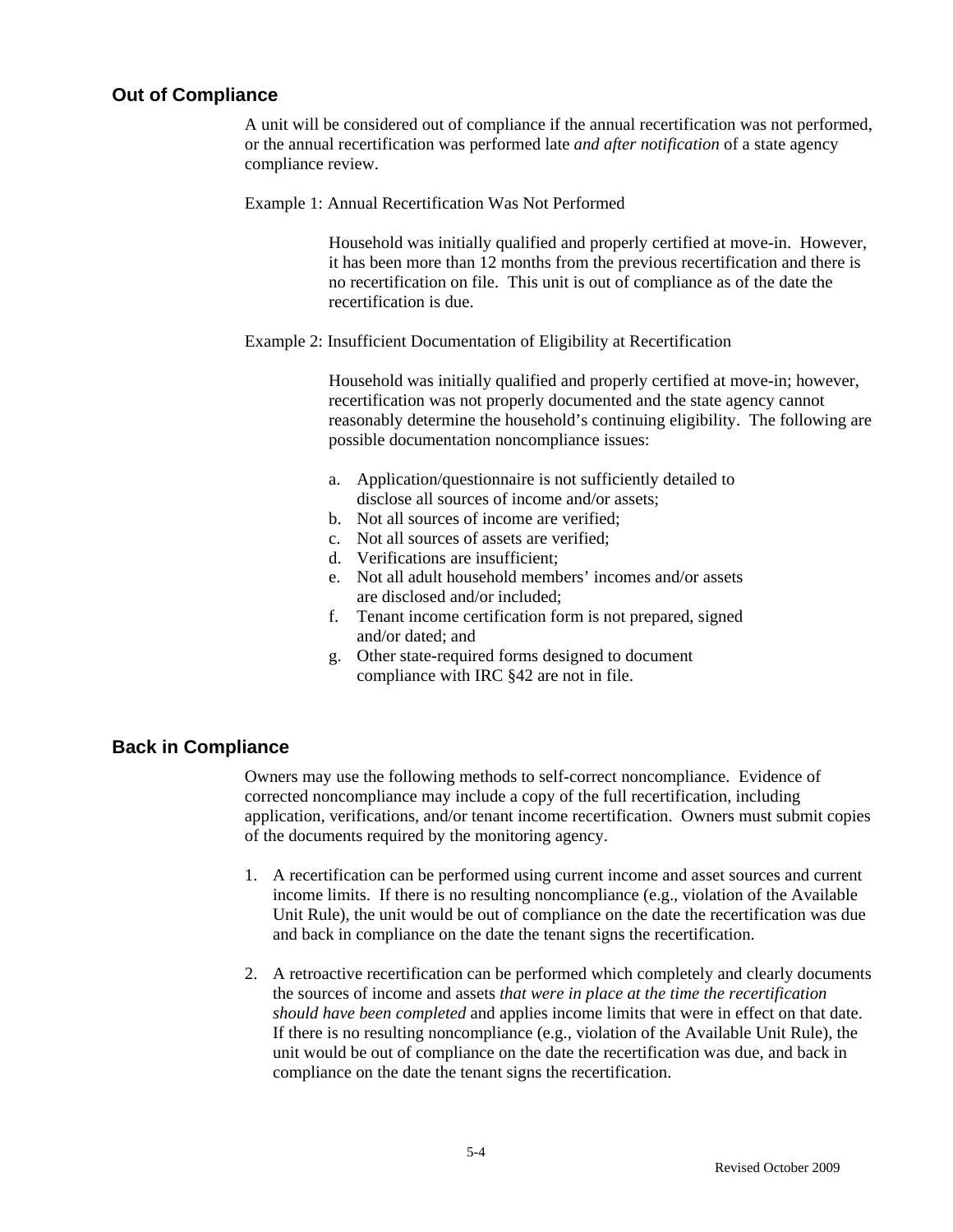While the recertification has been performed retroactively, the recertification documents should be dated with the current date. All the adult members of the household should sign the recertification using the current date. In other words, the recertification documents should not be backdated.

The advantage of the retroactive recertification is that the owner may avoid violating the Available Unit Rule.

In either case, the effective date for recertification continues to be the anniversary of the actual date of move in.

Example 1: New Recertification is Performed After Notification

An owner failed to complete a tenant's annual income recertification, which was due February 10, **\***2009**\***. The mistake was identified during a state agency compliance review conducted November 1, 200**9**. The management company completed the recertification on November 12, 200**9** using the income limits available on that date. The recertification was completed based on the tenant's anticipated future income for the period November 12, 200**9** through November 12, **\***2010.**\***

\*The unit is out of compliance from February  $10^{th}$  to November  $12^{th}$ , 2009. Since the late income recertification was completed within 120 days of the annual income recertification due February 10, 2010, and is based on current income limits and the tenant's anticipated income for the next year, the income recertification satisfies the annual income recertification requirement for 2010.**\*** Since the noncompliance was corrected after notification of a state agency review, the noncompliance must be reported on Form 8823.

Example 2: Household Determined to be Over-Income

**\***An owner failed to complete a tenant's annual income recertification, which was due February 10, 2009. The mistake was identified during a state agency compliance review conducted November 1, 2009. The management company completed the recertification on November 12, 2009 using the income limits available on that date. The recertification was completed based on the tenant's anticipated future income for the period November 12, 2009 through November 12, 2010. The household's income was determined to be more than 140% of the income limit.

Since the recertification was corrected after notification of a state agency review, the noncompliance must be reported on Form 8823. The unit is out of compliance with the recertification requirements from February  $10<sup>th</sup>$  to November  $12<sup>th</sup>$ , 2009. Since the late income recertification was completed within 120 days of the annual income recertification due February 10, 2010, and is based on current income limits and the tenant's anticipated income for the next year, the income recertification satisfies the annual income recertification requirement for 2010. Further, the Available Unit Rule may have been violated if any comparable (or smaller) unit was rented to a nonqualified household or as a market rate unit after February10, 2009, and before November 12, 2009.**\***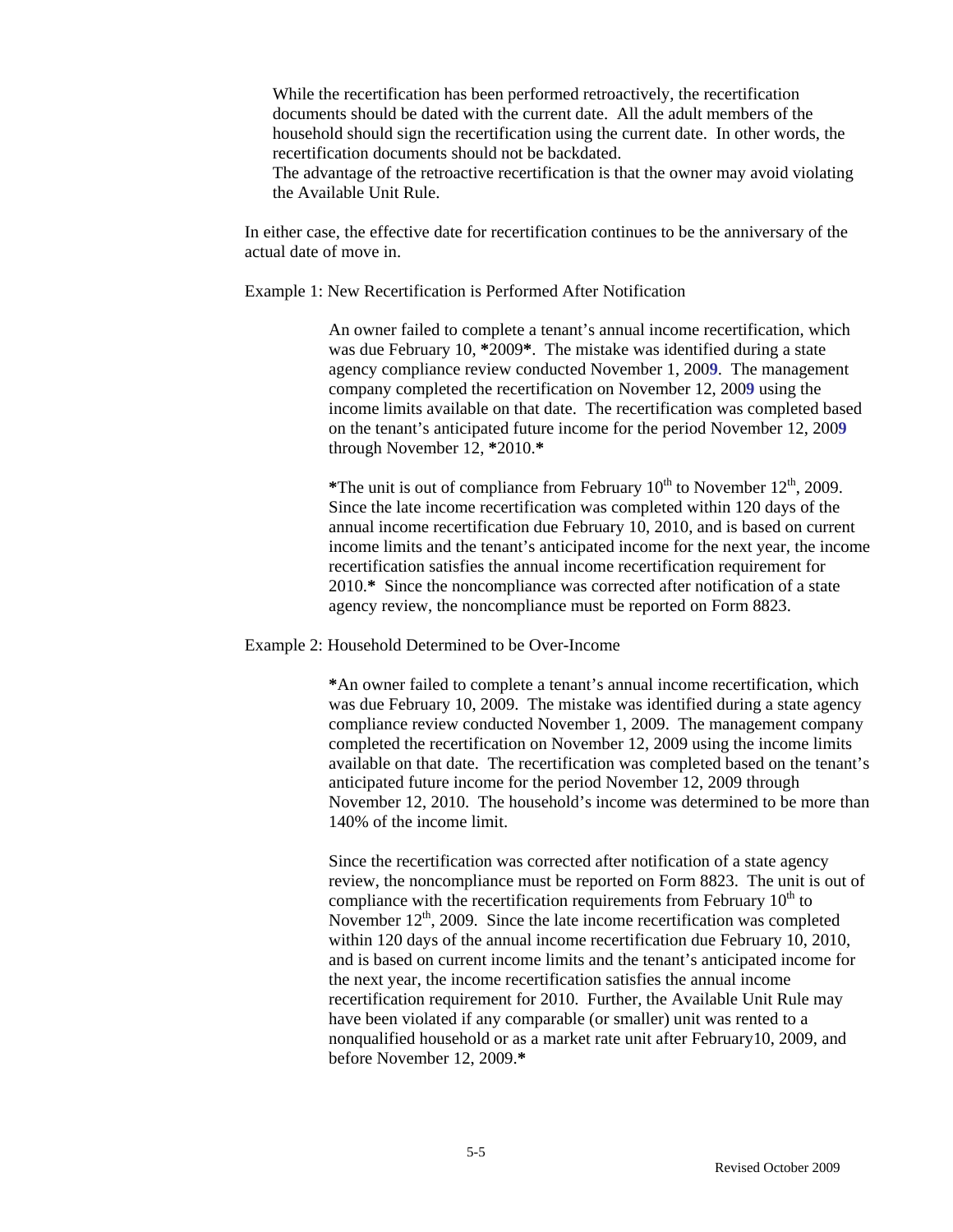## **References**

- 1. Notice 88-80, 1988-2 CB 396.
- 2. HUD Handbook 4350.3.
- 3. Under IRC §6001, taxpayers are required to keep records and comply with regulations as prescribed. To claim the low-income housing credit, taxpayers must substantiate that the tenants were income qualified.
- 4. Rev. Proc. 94-65, 1994-2 C.B. 798.
- 5. Rev. Proc. 2004-38, 2004-2 C.B. 10, which supersedes Rev. Proc. 94-64, 1994- 2 C.B. 797.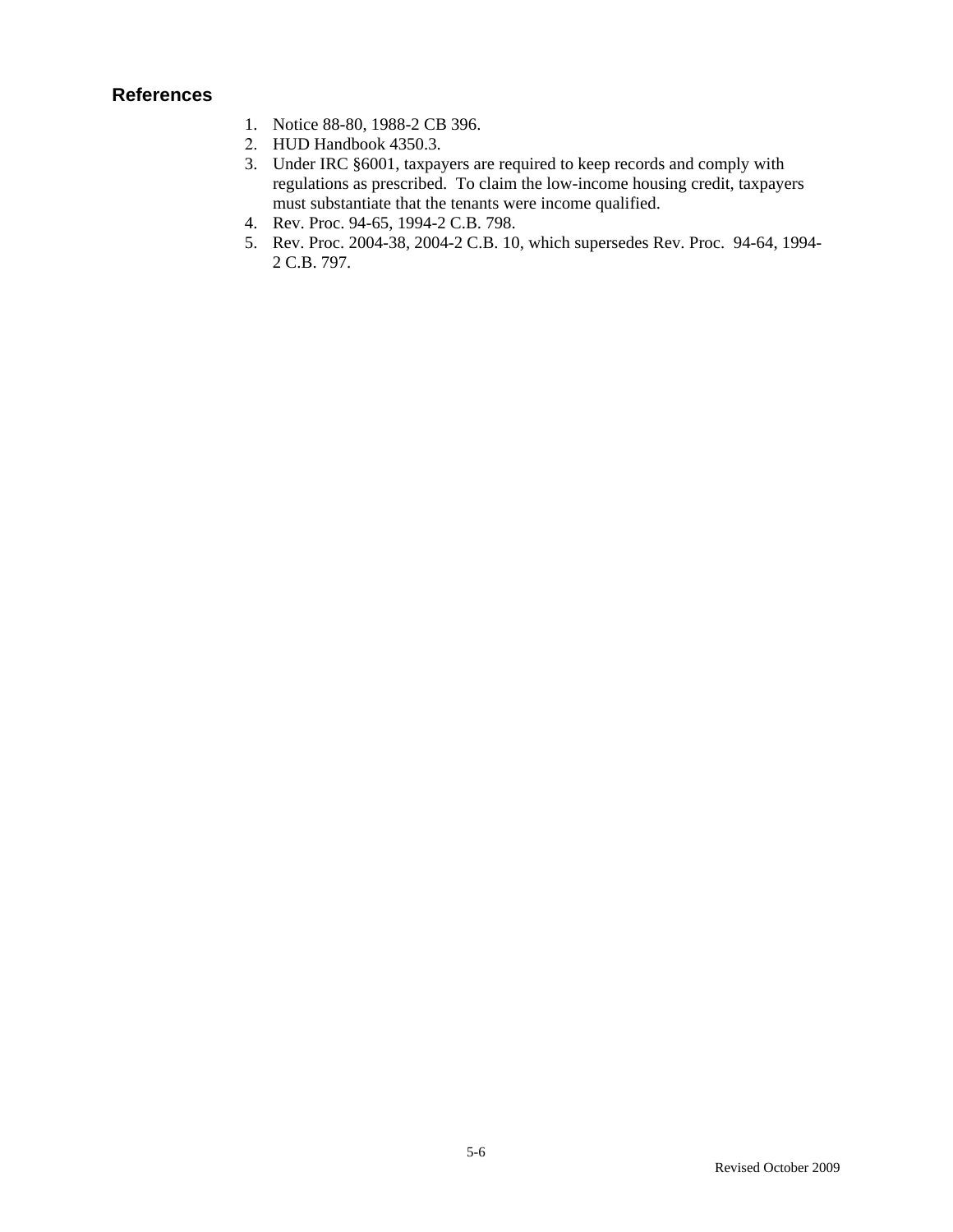## **Chapter 6 Category 11c Violation(s) of the UPCS or Local Inspection Standards**

## **Definition**

This category is used to report noncompliance when rental units, building exteriors and systems, common areas, **\***or**\*** the property site in a project are not suitable for occupancy. State agencies should assess whether low-income housing tax credit properties are in safe, decent, sanitary condition and in good repair, according to either the Uniform Physical Conditions Standards<sup>1</sup> (UPCS) established by  $HUD^2$ , or local inspection standards. The standards to be used should be identified in the Qualified Allocation Plan<sup>3</sup> (QAP).

- 1. State agencies are not required to use the **\***Real Estate Assessment Center**\*** (REAC) protocol in using the UPCS.
- 2. State agencies cannot combine selected portions of the UPCS with portions of local standards; only one inspection standard can be selected and used.

#### **Identifying Noncompliance**  Certification Reviews

Noncompliance may be identified when the agency reviews an owner's annual certification that the buildings and units in an LIHC project were suitable for occupancy. (See Treas. Reg.  $$1.42-5(c)(1)(vi)$ .) The owner must also certify that state or local authorities responsible for making inspections did not issue a violation report for any building or low-income unit in the project. If a violation notice or report was issued, the owner must attach a statement summarizing the violation report/notice (or a copy) to the annual certification submitted to the state agency. The owner must also state whether the violation was corrected.

### Physical Inspections

State agencies must inspect LIHC properties to ensure that LIHC buildings and units are suitable for occupancy.<sup>4</sup> Under Treas. Reg.  $$1.42-5(C)(2)(ii)(B)$ , on-site inspections must be made at least once every three years.

**HUD's Uniform Physical Condition**  The UPCS requires housing to be decent, safe, sanitary and in good repair. The major areas of consideration include:

> 1. Site: The site components such as fencing and retaining walls, grounds, lighting, mailboxes/project signs, parking lots and driveways, play areas and equipment, refuse disposal, roads, storm drainage, and walkways must be free of health and safety hazards and in good repair. The site must not be subject to material adverse conditions, such as abandoned vehicles, dangerous walks or steps, poor

**Standards (UPCS)** 

 $\overline{a}$ 

<sup>&</sup>lt;sup>1</sup> The Uniform Physical Conditions are available at www.gpoaccess.gov. On the main page, select the "Code of Federal" Regulations" option and then enter "24CFR5.703" into the search feature using the quotes ("...").

 $2$  Department of Housing and Urban Development

 $3$  See IRC  $$42(m)(1)(B)(iii)$ .

<sup>4</sup> See Treas. Reg. §1.42-5(d)(2)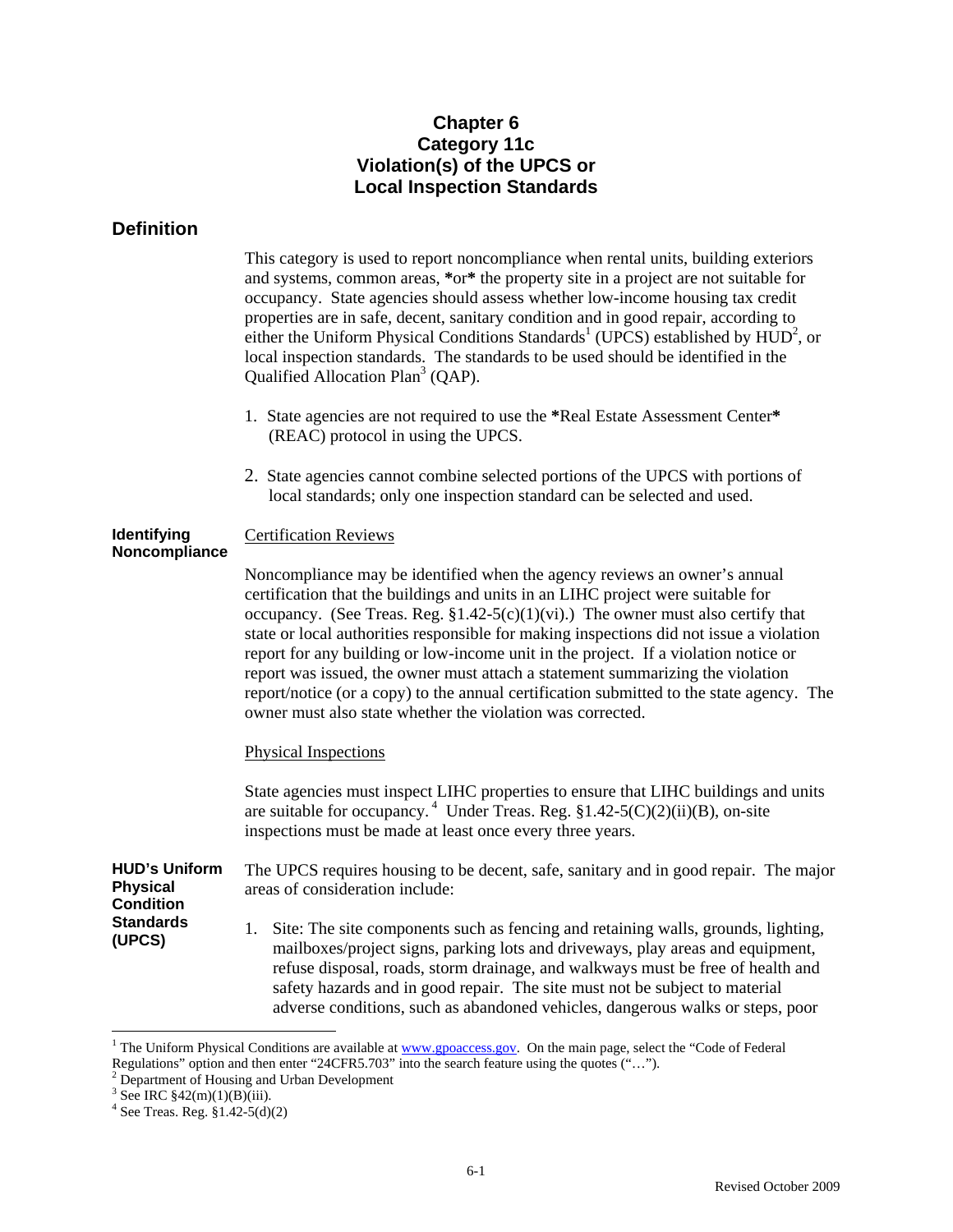drainage, septic tank back-ups, sewer hazards, excess accumulations of trash, vermin or rodent infestation, or fire hazards.

- 2. Building Exterior: Each building on the site must be structurally sound, secure, habitable, and in good repair. Each building's doors, fire escapes, foundations, lighting, roofs, walls, and windows, **\***where applicable,**\*** must be free of health and safety hazards, operable, and in good repair.
- 3. Building Systems: Each building's domestic water, electrical systems, elevators, emergency power, fire protection, HVAC, and sanitary system must be free from health and safety hazards, functionally adequate, operable and in good repair.
- 4. Dwelling Units: Each dwelling unit within a building must be structurally sound, habitable, and in good repair. The dwelling unit must be free from health and safety hazards, functionally adequate, operable and in good repair. This includes all areas and aspects of the dwelling unit; i.e., bathroom, call-for-aid (if applicable), ceiling, doors, electrical systems, floors, hot water heater, HVAC, kitchen, lighting, outlets/switches, patio/porch/balcony, smoke detectors, stairs, walls and windows.

Where applicable, the **\***dwelling**\*** unit must have hot and cold running water, including an adequate source of **\***potable**\*** water. If the unit includes its own sanitary facility, it must be in **\***proper**\*** operating condition, usable in privacy and adequate for personal hygiene and the disposal of human waste. The unit must include at least one battery-operated or hard-wired smoke detector in proper working condition on each level of the unit.

- 5. Common Areas: The common areas must be structurally sound, secure, and functionally adequate for the purposes intended. The basement/garage/carport, restrooms, closets, utility, mechanical, community rooms, day care, halls and corridors, stairs, kitchens, laundry rooms, office, porch, patio, balcony and trash collection areas, if applicable, must be free from health and safety hazards, operable, and in good repair. All common area ceilings, doors, floors, HVAC, lighting, outlets/switches, smoke detectors, stairs, walls, and windows, **\***to the extent applicable,**\*** must be free of health and safety hazards, operable, and in good repair.
- 6. Health and Safety Concerns: All areas and components of the housing must be free of health and safety hazards. These areas include, but are not limited to, air quality, electrical hazards, elevators, emergency/fire exits, flammable materials, garbage and debris, handrail hazards, infestation and lead based paint.

For example, buildings must have fire exits that are not blocked and have hand rails that are not damaged, loose, missing portions, or otherwise unusable. The housing must have no evidence of infestation by rats, mice, vermin, **\***or garbage and debris.**\*** The housing must have no evidence of electrical hazards, natural hazards, or fire hazards. The dwelling units and common areas must have proper ventilation and be free of mold as well as odor (e.g., propane, natural, sewer or methane gas) or other observable deficiencies. The housing must comply with all

 <sup>5</sup>  $<sup>5</sup>$  As defined in Subpart J of 24 CFR part 35.</sup>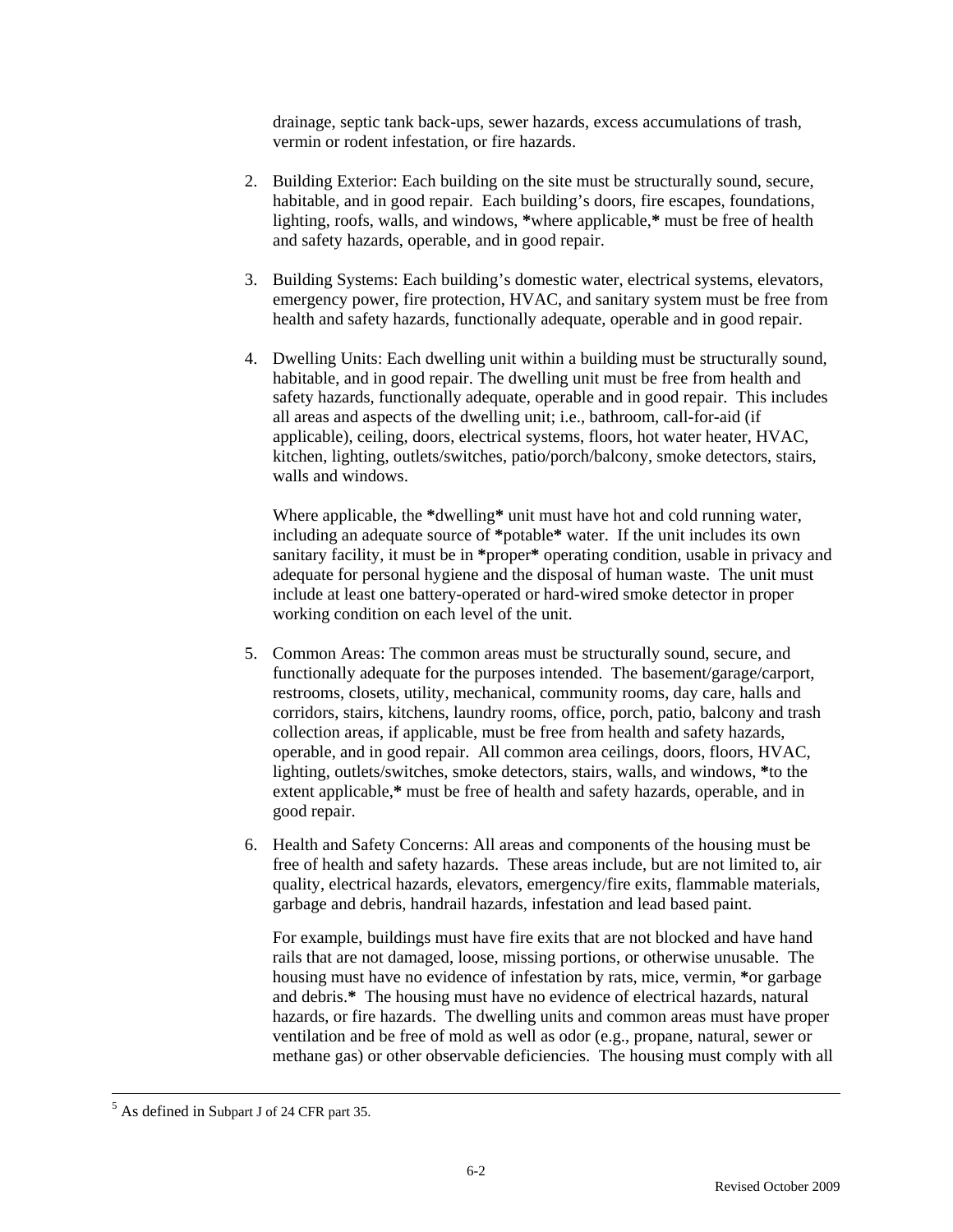|                                                                                                                                          | requirements related to the evaluation and reduction of lead-based paint hazards<br>and have available proper certifications of such. <sup>5</sup>                                                                                                                                                                                                                                                                                                                                                                                                                                                                                                                                                                                                                                                                        |
|------------------------------------------------------------------------------------------------------------------------------------------|---------------------------------------------------------------------------------------------------------------------------------------------------------------------------------------------------------------------------------------------------------------------------------------------------------------------------------------------------------------------------------------------------------------------------------------------------------------------------------------------------------------------------------------------------------------------------------------------------------------------------------------------------------------------------------------------------------------------------------------------------------------------------------------------------------------------------|
| Local<br><b>Standards</b>                                                                                                                | Although there is considerable variability among local codes, inspection of the LIHC<br>property using local codes should entail an inspection of the project site, building<br>exteriors, building systems, common areas, dwelling units, and health and safety<br>concerns.                                                                                                                                                                                                                                                                                                                                                                                                                                                                                                                                             |
| <b>Differences</b><br>between Local<br><b>Codes and the</b><br><b>Uniform</b><br><b>Physical</b><br><b>Condition</b><br><b>Standards</b> | The UPCS do not supersede or preempt <sup>6</sup> local health, safety and building codes; i.e., a<br>low-income housing project under IRC §42 must satisfy the local standards and the<br>state agency must report known violations to the IRS. However, if the state agency<br>uses the UPCS to conduct inspections and determines that they are met, the state<br>agency is not required to determine by <i>inspection</i> whether the project meets local<br>standards.                                                                                                                                                                                                                                                                                                                                               |
| (UPCS)                                                                                                                                   | There will be situations when using the UPCS for the state agency's inspection<br>standard may result in a conflict with the local standards. For example, the local code<br>may require bars on windows to prevent children from falling out whereas the bars<br>may be viewed under the uniform physical condition standards as blocking<br>access/exists in case of emergencies. The conflict should be brought to the attention<br>of the state agency by a governmental entity or individual such as a fire marshal's<br>office or municipal building inspector who must provide a written submission<br>explaining the nature of the conflict. When conflicts are presented in this manner, the<br>local code will be evaluated by the state agency in determining whether the project or<br>unit is in compliance. |

### **In Compliance**

 A building is in compliance if, during an inspection of the building, it meets the requirements of the UPCS or local code. Exhibit 6-1 is a sample checksheet that may be useful (it is not required) in helping document physical inspections of LIHC properties. Owners should be notified of the state agency's findings. Exhibit 6-2 is a sample letter that may be used.

### **Out of Compliance**

 $\overline{a}$ 

An LIHC unit, building and/or entire project is out of compliance if:

- 1. The owner discloses violations of local standards or incorrectly certifies that the buildings and units in an LIHC project were suitable for occupancy, taking into account local standards (or other habitability standards). See Treas. Reg. §1.42-  $5(c)(1)(vi)$ .
- 2. During a physical inspection by the state agency, the property had elements that failed to meet the requirements.

 $6$  In other words, the UPCS do not replace or preempt local health, safety, and building codes.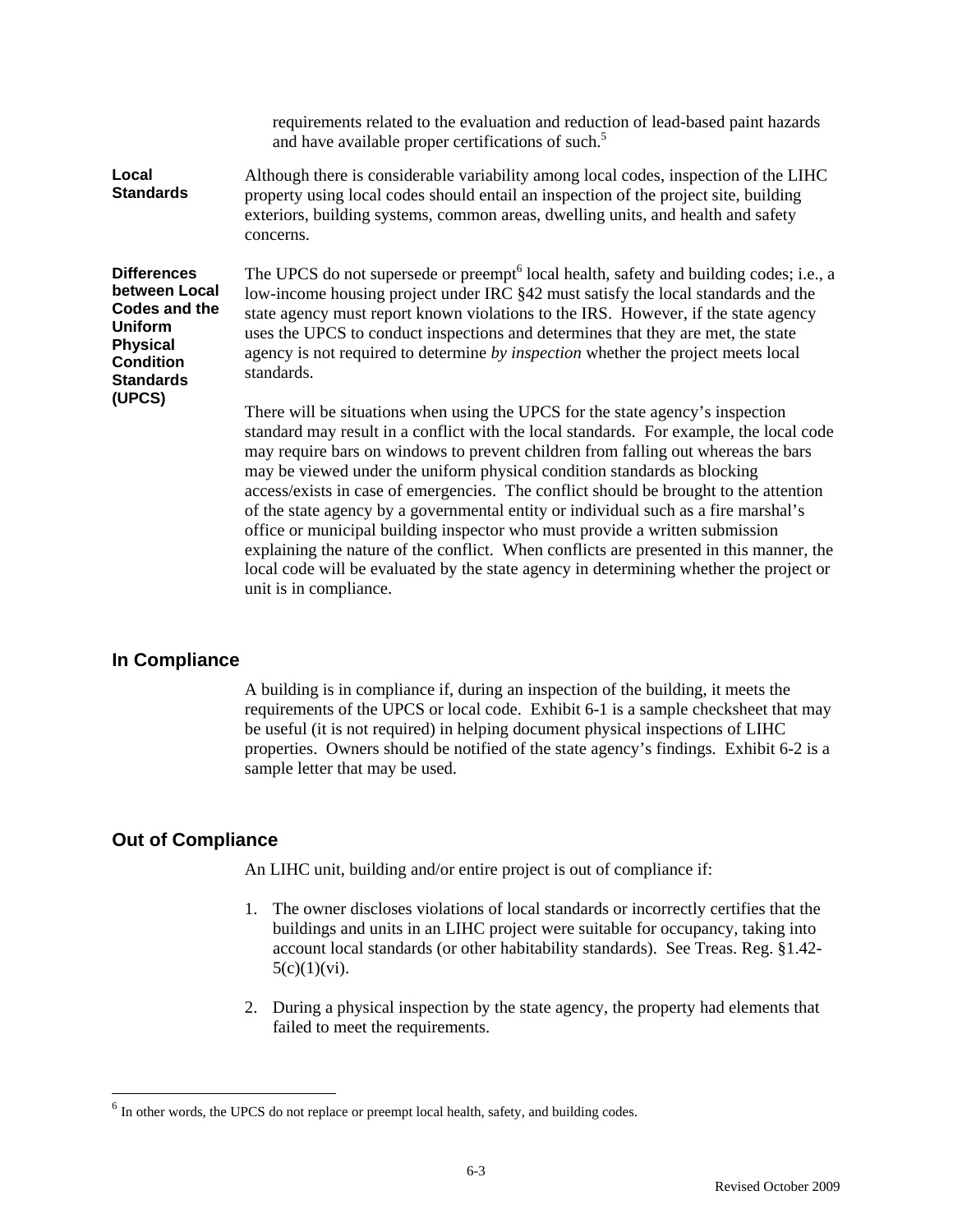|                                     | 3. Otherwise fails to comply with the requirements of the UPCS or local codes at<br>any time.                                                                                                                                                                                                                                                                                                                            |
|-------------------------------------|--------------------------------------------------------------------------------------------------------------------------------------------------------------------------------------------------------------------------------------------------------------------------------------------------------------------------------------------------------------------------------------------------------------------------|
|                                     | To ensure consistent evaluation of the property's physical condition, the definitions of<br>physical deficiencies used for the *REAC system,* by the Department of Housing<br>and Urban Development (HUD) will be used to determine whether noncompliance<br>has occurred. $*^{7*}$ The dictionary is divided into six sections:                                                                                         |
|                                     | 1. Site Inspection<br><b>Building Exterior Inspectable Items</b><br>2.<br>3. Building Systems Inspectable Items<br>4. Common Areas Inspectable Items<br>5. Unit Inspectable Items<br>Health and Safety Inspectable Items<br>6.                                                                                                                                                                                           |
|                                     | Each section identifies specific components, which are then defined in ascending<br>levels of severity (level 1, level 2 or level 3), and a fourth category is health and<br>safety hazards and fire safety hazards. All levels of deficiencies must be reported.<br>State agencies using local codes as their inspection standard may find the UPCS<br>levels of violation helpful in categorizing reported violations. |
| Level 1<br><b>Violations of</b>     | Examples of Level 1 violations include:                                                                                                                                                                                                                                                                                                                                                                                  |
| <b>UPCS</b>                         | 1. At least one screen door or storm door is damaged or is missing screens or glass.<br>The noncompliance would be evidenced by an empty frame or frames.                                                                                                                                                                                                                                                                |
|                                     | 2. The roofs of a project where up to one square (100 square feet) of surface material<br>or shingles is missing from roof areas.                                                                                                                                                                                                                                                                                        |
|                                     | 3. In one room in a dwelling unit, a permanent lighting fixture is missing or not<br>functioning, and no other switched light source is functioning in the room.                                                                                                                                                                                                                                                         |
| Level <sub>2</sub>                  | Examples of Level 2 violations include:                                                                                                                                                                                                                                                                                                                                                                                  |
| <b>Violations of</b><br><b>UPCS</b> | 1. Evidence of water stain, mold, or mildew, such as darkened areas, over a small<br>area of floor (1-4 square feet). Water may or may not be visible. The affected<br>area is estimated to be less than 10% of the floors.                                                                                                                                                                                              |
|                                     | 2. In two rooms in a dwelling unit, a permanent lighting fixture is missing or not<br>functioning, and no other switched light source is functioning in the rooms.                                                                                                                                                                                                                                                       |
| Level 3<br><b>Violations of</b>     | Example of Level 3 violations include:                                                                                                                                                                                                                                                                                                                                                                                   |
| <b>UPCS</b>                         | 1. A common area where a large portion of one or more floors –more than 4 square<br>feet- has been substantially saturated or damaged by water, mold, or mildew.<br>Cracks mold, and flaking are visible and the floor surface may have failed.                                                                                                                                                                          |

 <sup>7</sup> **\***66 FR, 59102-59124, Public Housing Assessment System Physical Condition Scoring Process Interim Scoring, Corrections and Republication.**\***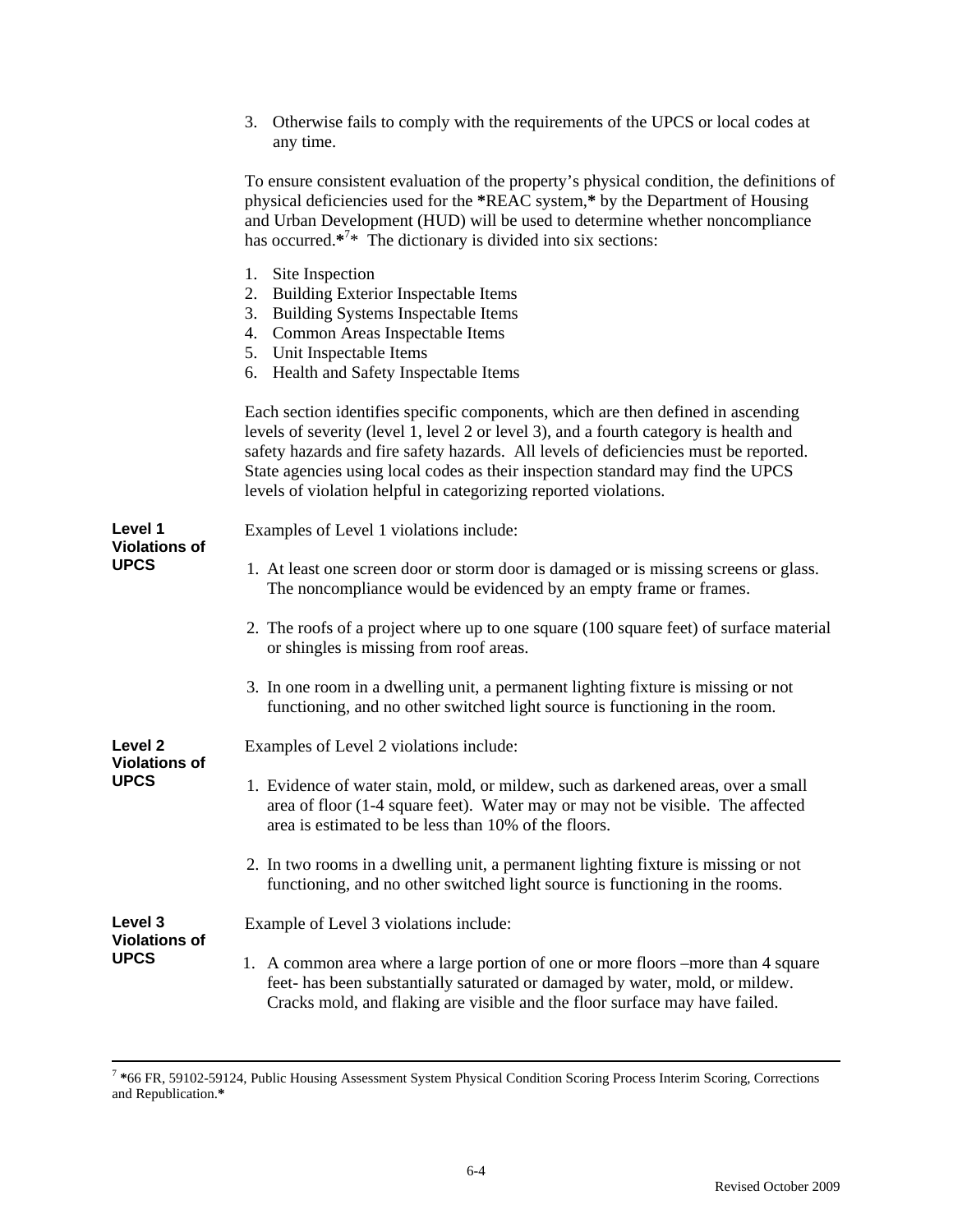|                                                             | 2. A sink or other related hardware in a kitchen may be missing, which creates<br>unsanitary living conditions.                                                                                                                                                                                                                                                                                                                                                                                                                                                                                                                                                                                                                                                                                                                                                                                           |
|-------------------------------------------------------------|-----------------------------------------------------------------------------------------------------------------------------------------------------------------------------------------------------------------------------------------------------------------------------------------------------------------------------------------------------------------------------------------------------------------------------------------------------------------------------------------------------------------------------------------------------------------------------------------------------------------------------------------------------------------------------------------------------------------------------------------------------------------------------------------------------------------------------------------------------------------------------------------------------------|
|                                                             | 3. A permanent light fixture in more than two rooms is missing or not functioning,<br>and no other switched light sources are functioning in the rooms.                                                                                                                                                                                                                                                                                                                                                                                                                                                                                                                                                                                                                                                                                                                                                   |
| <b>Health and</b><br><b>Safety</b><br><b>Violations and</b> | Health and safety violations can be divided into non-life threatening and exigent, life<br>threatening conditions.                                                                                                                                                                                                                                                                                                                                                                                                                                                                                                                                                                                                                                                                                                                                                                                        |
| <b>Fire Hazard</b><br><b>Violations of</b><br><b>UPCS</b>   | Non-life threatening events include items such as pavement and walkway problems<br>that create the potential for tripping and falling; missing or non-functioning sinks and<br>bathroom components in individual units that impair human sanitation; missing<br>exterior doors; and floor covering damage.                                                                                                                                                                                                                                                                                                                                                                                                                                                                                                                                                                                                |
|                                                             | Exigent health and safety and fire hazards require immediate attention because of<br>their life-threatening potential. Exigent health and safety violations include exposed<br>electrical wires or water leaks on or near electrical equipment; propane /natural<br>gas/methane gas detected; emergency/fire exits that are blocked; unusable fire<br>escapes; gas or oil fired hot water heaters with missing or misaligned chimneys that<br>pose carbon monoxide hazards. Fire safety hazards include missing or inoperative<br>smoke detectors; fire extinguishers expired or window security bars preventing egress<br>from a building.                                                                                                                                                                                                                                                               |
| <b>Casualty</b><br>Losses                                   | A casualty loss is defined as the damage, destruction, or loss of property resulting<br>from an identifiable event that is sudden, unexpected, or unusual. A sudden event is<br>one that is swift, not gradual or progressive. An unexpected event is one that is<br>ordinarily unanticipated and unintended. An unusual event is one that is not a day-to-<br>day occurrence and that is not typical for low income housing credit properties.<br>Casualty losses may result from a number of different sources: e.g., car accidents,<br>fires, government-ordered demolitions, hurricanes, mine cave-ins, sonic booms,<br>storms, tornadoes, vandalism, etc. Property damage is not considered a casualty loss<br>if the damage occurred during normal use, the owner willfully caused the damage or<br>was willfully negligent, or was progressive deterioration such as damage caused by<br>termites. |
|                                                             | Physical damage to LIHC properties caused by casualty events and which render<br>LIHC residential rental units or buildings, or common areas associated with the<br>property, unsuitable for occupancy is reported as noncompliance with the UPCS or<br>local standards.                                                                                                                                                                                                                                                                                                                                                                                                                                                                                                                                                                                                                                  |
| *Vacant Units*                                              | *Vacant low-income units must also be suitable for occupancy; i.e., prepared for<br>immediate occupancy. Depending on the facts, state agencies should allow a<br>reasonable period to clean a vacated unit or repair damages caused by a prior tenant.                                                                                                                                                                                                                                                                                                                                                                                                                                                                                                                                                                                                                                                   |
|                                                             | Example 1: Vacant Units not Suitable For Occupancy                                                                                                                                                                                                                                                                                                                                                                                                                                                                                                                                                                                                                                                                                                                                                                                                                                                        |
|                                                             | The state agency determined that some vacant LIHC residential units<br>were not suitable for occupancy by new tenants when they conducted a<br>physical inspection of the property. The owner explained that because of<br>the high vacancy rate, there were a sufficient number of empty units<br>suitable for occupancy. All vacant LIHC units that are not suitable for                                                                                                                                                                                                                                                                                                                                                                                                                                                                                                                                |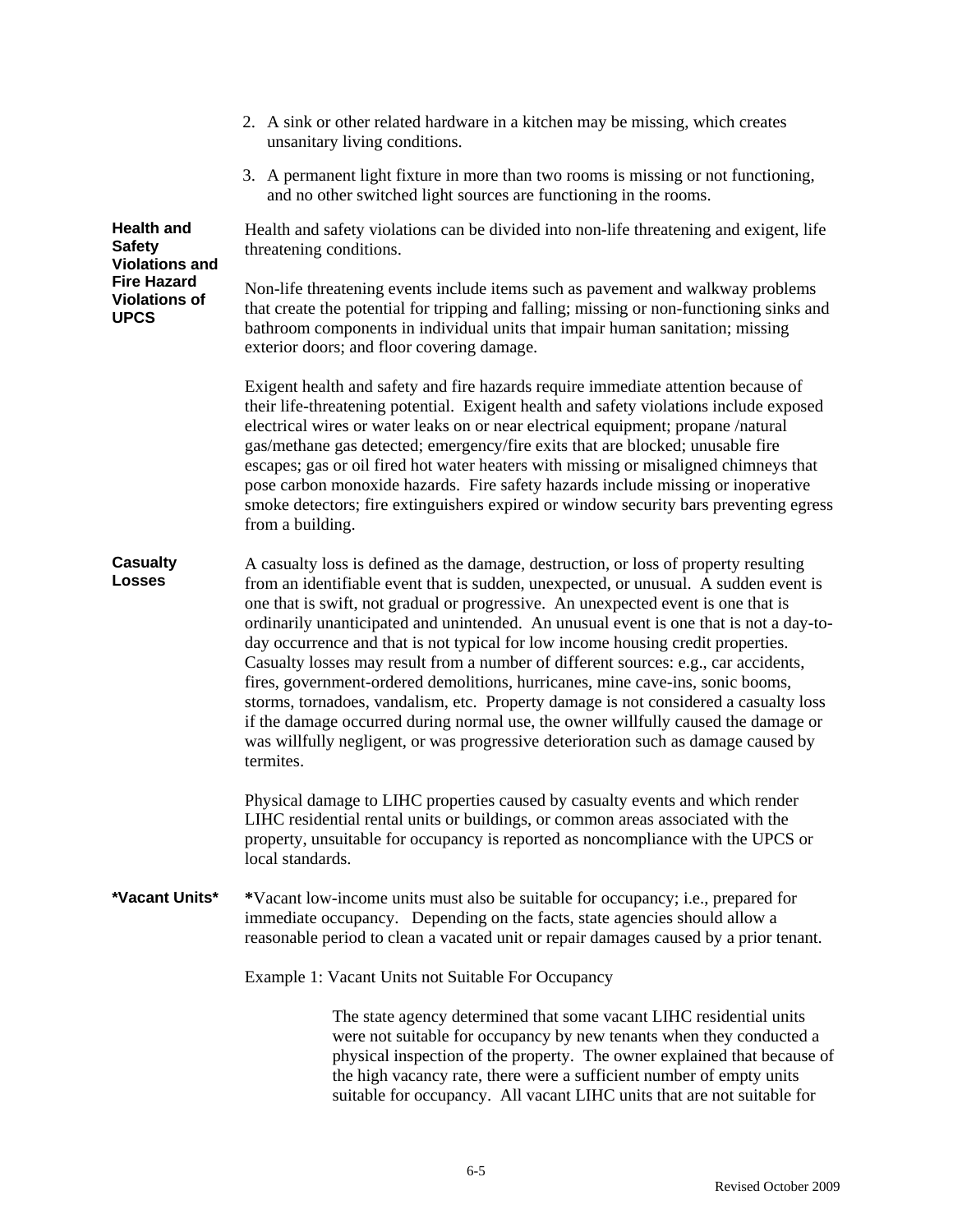occupancy are out of compliance. The out of compliance date is determined for each unit based on the date that particular unit was vacated  $*$ 

**Date of Noncompliance**  The reportable "out of compliance" date is the date the property failed to meet the inspection standard, if known; otherwise, at the earliest documented date that the standard was not met.

**\***Example 1: Factual Determination

A frozen pipe burst and flooded two vacant units in a low-income building. The owner timely repaired the pipe but did not adequately clean the damaged floors, rugs and walls in the two affected units. Upon inspection, the state agency discovered mold damage resulting from the flooding in both units. The date of noncompliance is the date the frozen pipe burst.**\*** 

#### Example 2: Noncompliance Date Identified by Inspection

The state agency inspected the property site and determined that a dilapidated wooden fence on the exterior of the property represented a UPCS violation because it was about to fall down and nails were protruding out of the boards. The date of noncompliance is the date of the inspection.

#### Example 3: Noncompliance Date Identified by Documentation

HUD performed an inspection and determined that there were significant safety hazards on an LIHC property site. The owner was notified, but when HUD revisited the property six months later, the hazards had not been corrected. HUD provided the state agency with a copy of their report. The state agency conducted an inspection and confirmed HUD's information. The date of noncompliance is the date of HUD's initial inspection.

**Notice to Owner**  The state agency is required to provide prompt *written* notice to the *owner* of a lowincome housing project if the state agency discovers that the project is not in compliance with the state agency's inspection standard, or the annual certification is inaccurate. Notification letters establish and document the beginning of the correction period for any "out of compliance" issues. See Exhibit 6-3.

> When state agencies determine that the violations involve life-threatening problems, a critical notification letter requiring immediate corrective action should be sent to the owner. *To ensure prompt correction of exigent, life threatening health and safety deficiencies*, the project representative should be provided a list of every observed life threatening violation and fire safety hazard that needs immediate attention or remedy, before the inspector leaves the project site. See Exhibit 6-4. To document receipt, the project representative should sign the state agency's copy of the list of deficiencies.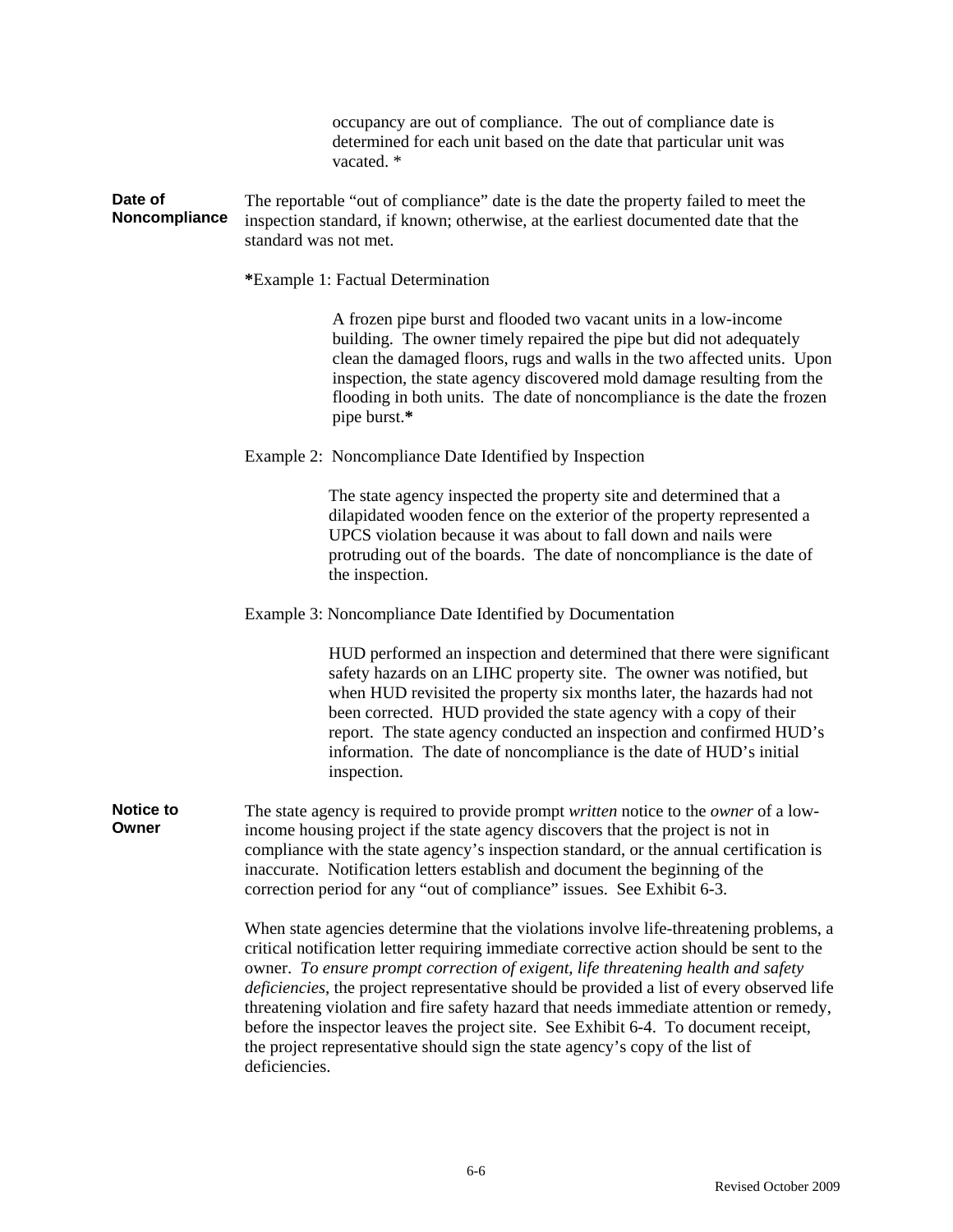# **Back in Compliance**

|                                                         | Property is back in compliance when noted violations are corrected. The correction<br>date is the date of the repair, the date of the inspection at which the repair was<br>observed, or the date of the certification that the repair had occurred; whichever<br>evidenced the correction to the agency's satisfaction.                                                                                                                                                               |
|---------------------------------------------------------|----------------------------------------------------------------------------------------------------------------------------------------------------------------------------------------------------------------------------------------------------------------------------------------------------------------------------------------------------------------------------------------------------------------------------------------------------------------------------------------|
|                                                         | Acceptable evidence of the corrected violations includes items such as a certification<br>from an appropriate licensed professional that the item now complies with the<br>inspection standard, or other documentation demonstrating that the violation has been<br>corrected. Alternatively, the state agency may determine that the owner is back in<br>compliance by visual inspection.                                                                                             |
| <b>Reporting</b><br>Noncompliance                       | Under Treas. Reg. §1.42-5(a), state agencies are required to report any noncompliance<br>of which the agency becomes aware. <sup>8</sup> State agencies must file Form 8823 no later<br>than 45 days after the end of the correction period (including permissible extensions),<br>whether or not the identified noncompliance is corrected. See Chapter 2.                                                                                                                            |
|                                                         | <b>Example 1: Extenuating Circumstances</b>                                                                                                                                                                                                                                                                                                                                                                                                                                            |
|                                                         | A state agency conducted a physical inspection of an LIHC building on<br>October 3, 2004. When inspecting the laundry room located in the<br>basement, the state agency noted that water pipes to three of the six<br>washing machines had frozen and burst during a recent snow storm. The<br>correction period started on October 6, 2004, the date on which the notice<br>of noncompliance was sent to the owner. The correction period ends 90<br>days later on January 5, 2005.   |
|                                                         | The damage was extensive and could not be repaired immediately<br>because the ground was frozen, so the owner requested an extension<br>of time. The state granted the maximum extension of an additional<br>90 days (180 days total), so that the correction period ended April 5,<br>2005. At that time, the ground was still frozen and the repair had not<br>been completed.                                                                                                       |
|                                                         | The state agency must file form 8823 within 45 days of the end of the<br>correction period, or May 17, 2005, noting the noncompliance. A second<br>Form 8823 should be filed when the noncompliance is corrected.                                                                                                                                                                                                                                                                      |
| <b>Submitting</b><br><b>Documentation</b><br>to the IRS | Documenting noncompliance with the physical inspection standards with sufficient<br>detail to support IRS audit adjustments is particularly important because, at the time<br>of a subsequent IRS audit, there may be no visible indication that the noncompliance<br>ever occurred. Narratives describing the cause, nature and extent of the violations are<br>helpful and should also clarify if the issue is a unit, common area, building exterior or<br>system, or site problem. |

<sup>&</sup>lt;sup>8</sup> In additional to information submitted as part of the owner's annual certification and the physical inspection of the property, information may be received from other sources such as (but not limited to) governmental agencies, tenants affected by the noncompliance, or public documents such as newspaper articles.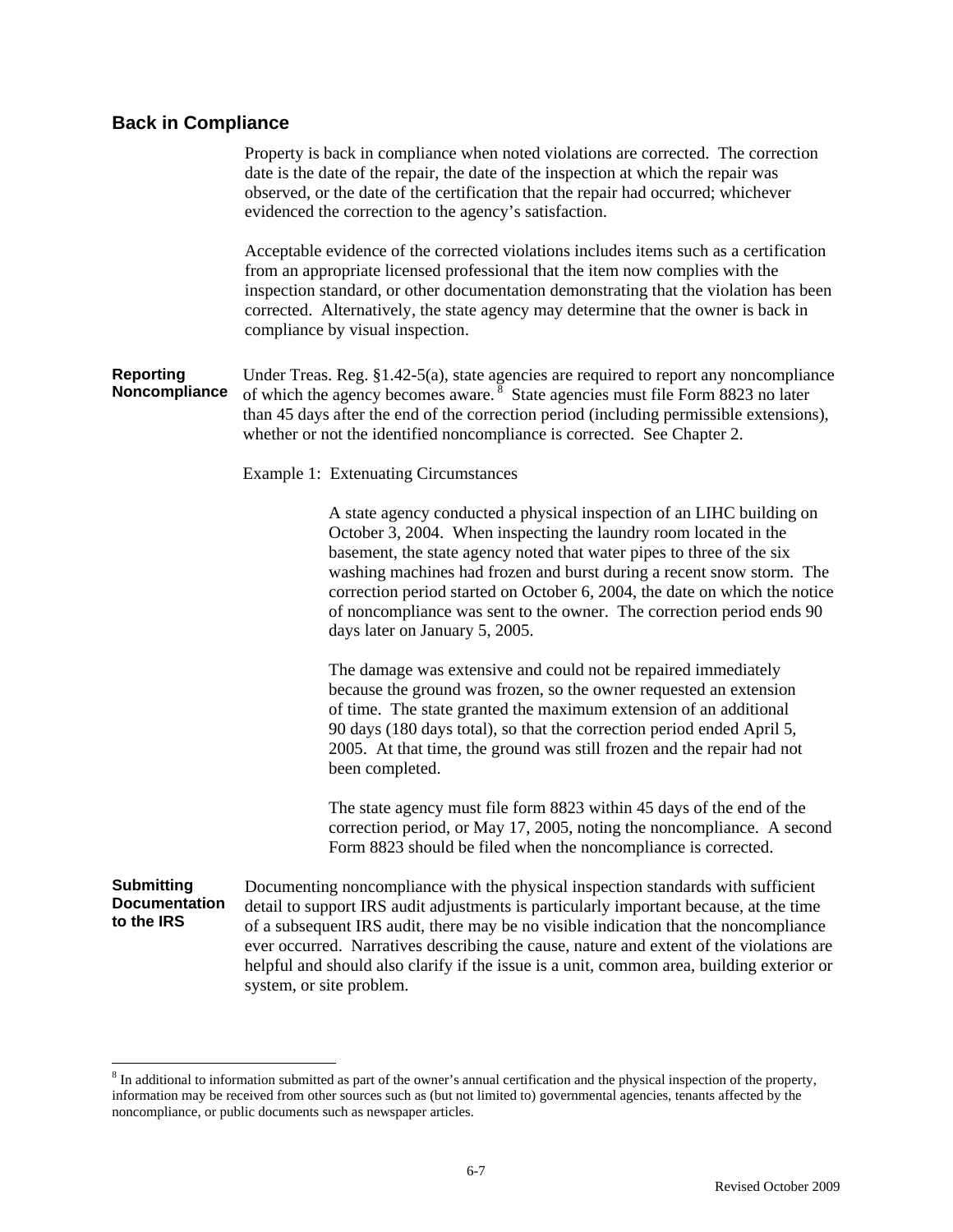Copies of reports summarizing unit-by-unit noncompliance originally given to the owner and electronic pictures are adequate when documenting noncompliance even though the violations may have been corrected after the filing of the report of noncompliance. Note: do not include photocopies of photographs; they are not useful.

## **References**

- 1. 24 CFR 5.703, HUD's Uniform Physical Condition Standards
- 2. IRC §42(i)(3)(B)(i)
- 3. Treas. Reg. §1.42-5
- 4. Dictionary of Deficiency Definitions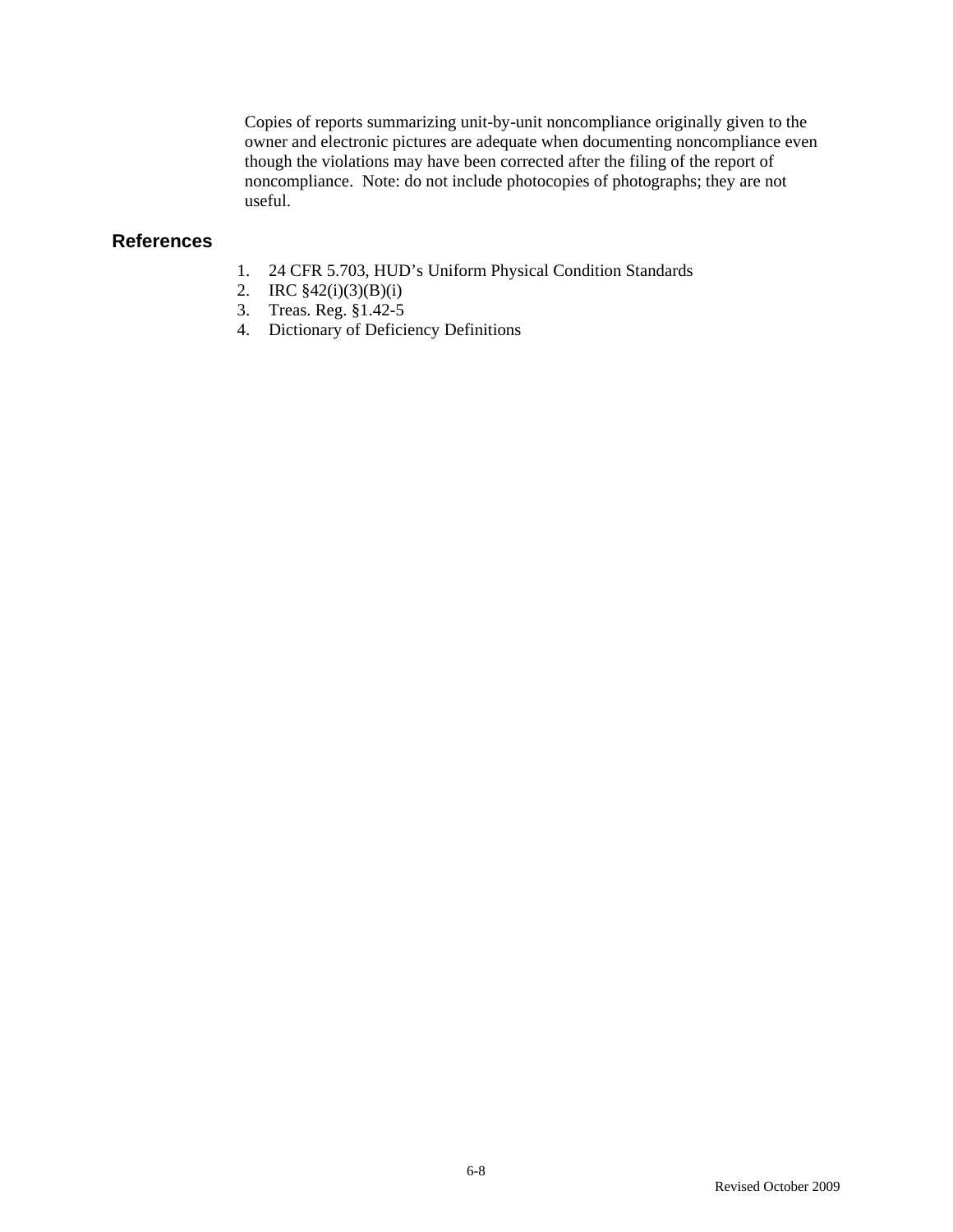# **Exhibit 6-1 Checksheet for the Physical Inspection of LIHC Properties**

| <b>Physical Inspection Review Summary</b>   |                                             |  |
|---------------------------------------------|---------------------------------------------|--|
|                                             |                                             |  |
| <b>Development Name and Address:</b>        | Project #:                                  |  |
| Name:                                       | <b>Inspection Date:</b>                     |  |
| Address:                                    | <b>Asset Manager Conducting Inspection:</b> |  |
| City/State/Zip Code                         |                                             |  |
| <b>Owner Contact</b><br>Phone:<br>Fax $#$ : | Total # Bldgs/Units Inspected: # / #        |  |
|                                             | Lead Risk: (Yes /<br>No)                    |  |
|                                             | <b>Finding</b><br>Finding                   |  |
| SITE:                                       | <b>BUILDING EXTERIOR:</b>                   |  |
| Fencing & Gates                             | Doors                                       |  |
| Grounds                                     | <b>Fire Escapes</b>                         |  |
| Mailboxes/Project Signs                     | Foundation                                  |  |
| Parking Lots/Driveways/Roads                | Lighting                                    |  |
| Play Areas & Equipment                      | Roof                                        |  |
| Refuse Disposal                             | Walls                                       |  |
| <b>Retaining Walls</b>                      | Windows                                     |  |
| <b>Storm Drainage</b>                       | <b>UNITS:</b>                               |  |
| Walkways/Stairs                             | Bathroom                                    |  |
| <b>BUILDING SYSTEMS:</b>                    | Call-For-Aid                                |  |
| Domestic Water                              | Ceiling                                     |  |
| <b>Electrical System</b>                    | <b>Doors</b>                                |  |
| Elevators                                   | <b>Electrical Systems</b>                   |  |
| <b>Emergency Power</b>                      | Floors                                      |  |
| <b>Exhaust System</b>                       | Heating/Ventilation/Air Conditioning        |  |
| <b>Fire Protection</b>                      | Hot water Heater                            |  |
| Heating/Ventilation/Air Conditioning        | Kitchen                                     |  |
| <b>Sanitary System</b>                      | Laundry Area (Room)                         |  |
| <b>COMMON AREAS:</b>                        | Lighting                                    |  |
| Basement/Garage/Carport                     | Outlets/Switches                            |  |
| Closet/Utility/Mechanical                   | Patio/Porch/Balcony                         |  |
| <b>Community Room</b>                       | <b>Smoke Detectors</b>                      |  |
| Day Care                                    | Walls                                       |  |
| Halls/Corridors/Stairs                      | Windows                                     |  |
| Kitchen                                     | <b>HEALTH &amp; SAFETY:</b>                 |  |
| <b>Laundry Room</b>                         | Air Quality                                 |  |
| Lobby                                       | <b>Electrical Hazards</b>                   |  |
| Office                                      | Elevator                                    |  |
| <b>Other Community Spaces</b>               | Emergency/Fire Exits                        |  |
| Patio/Porch/Balcony                         | Flammable Material                          |  |
| Pools & Related Structures                  | Garbage and Debris                          |  |
| Restrooms                                   | Hazards                                     |  |
| Storage                                     | Infestation                                 |  |
| <b>Trash Collection Area</b>                | Mold                                        |  |
|                                             | <b>Lead-based Paint</b>                     |  |

## Severity of Violation

Items should be marked "1", "2" or "3" to identify the severity level of the violation that reflects the extent of damage associated with the deficiency.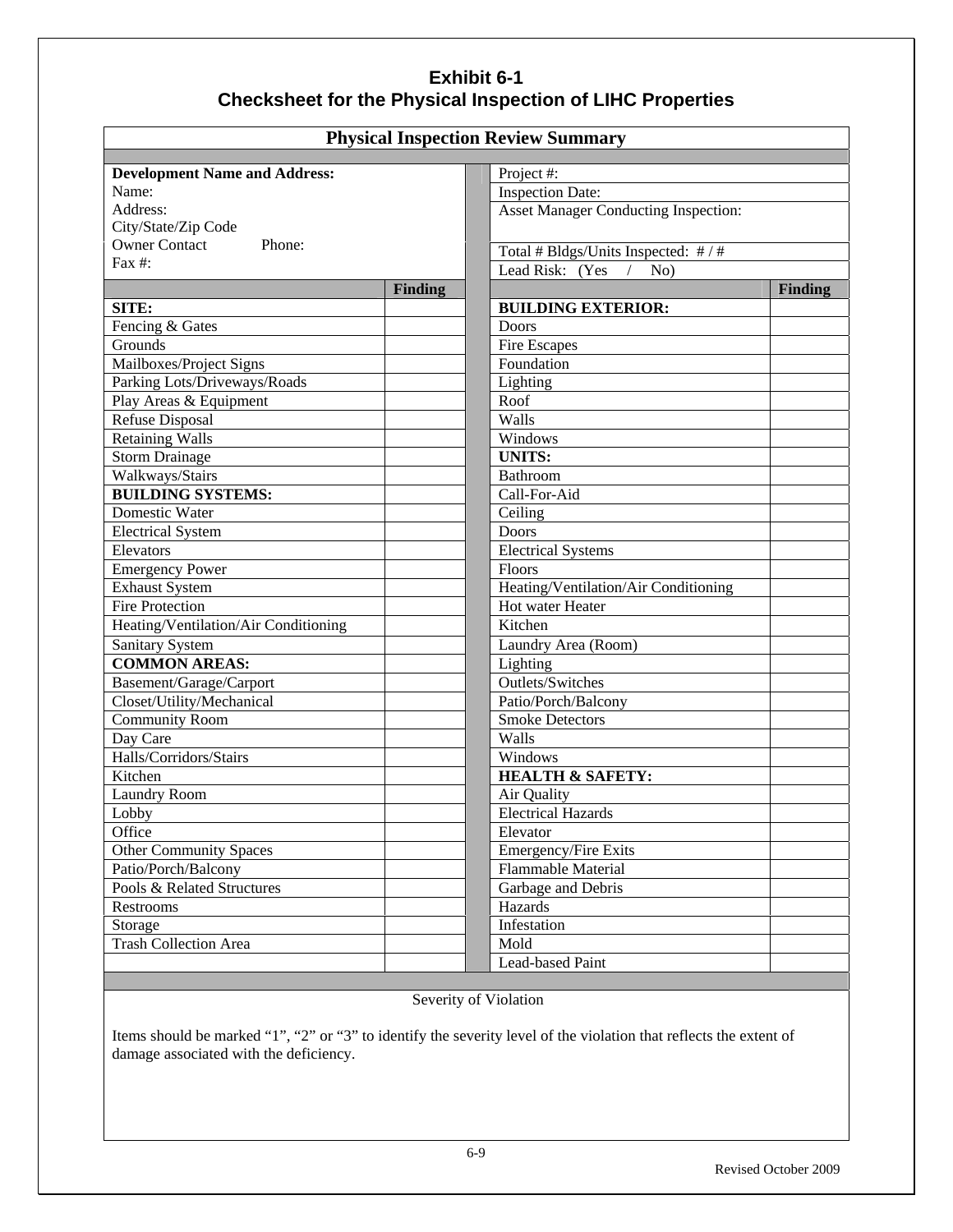|                         | <b>Summary of Findings</b> |             |                                           |
|-------------------------|----------------------------|-------------|-------------------------------------------|
| Violation<br>$\rm Code$ | $\mathbf{B}$ ldg/Unit      | Description | Date Completed &<br>Description of Repair |
|                         |                            |             |                                           |
|                         |                            |             |                                           |
|                         |                            |             |                                           |
|                         |                            |             |                                           |
|                         |                            |             |                                           |
|                         |                            |             |                                           |
|                         |                            |             |                                           |
|                         |                            |             |                                           |
|                         |                            |             |                                           |
|                         |                            |             |                                           |
|                         |                            |             |                                           |
|                         |                            |             |                                           |
|                         |                            |             |                                           |
|                         |                            |             |                                           |
|                         |                            |             |                                           |
|                         |                            |             |                                           |
|                         |                            |             |                                           |
|                         |                            |             |                                           |
|                         |                            |             |                                           |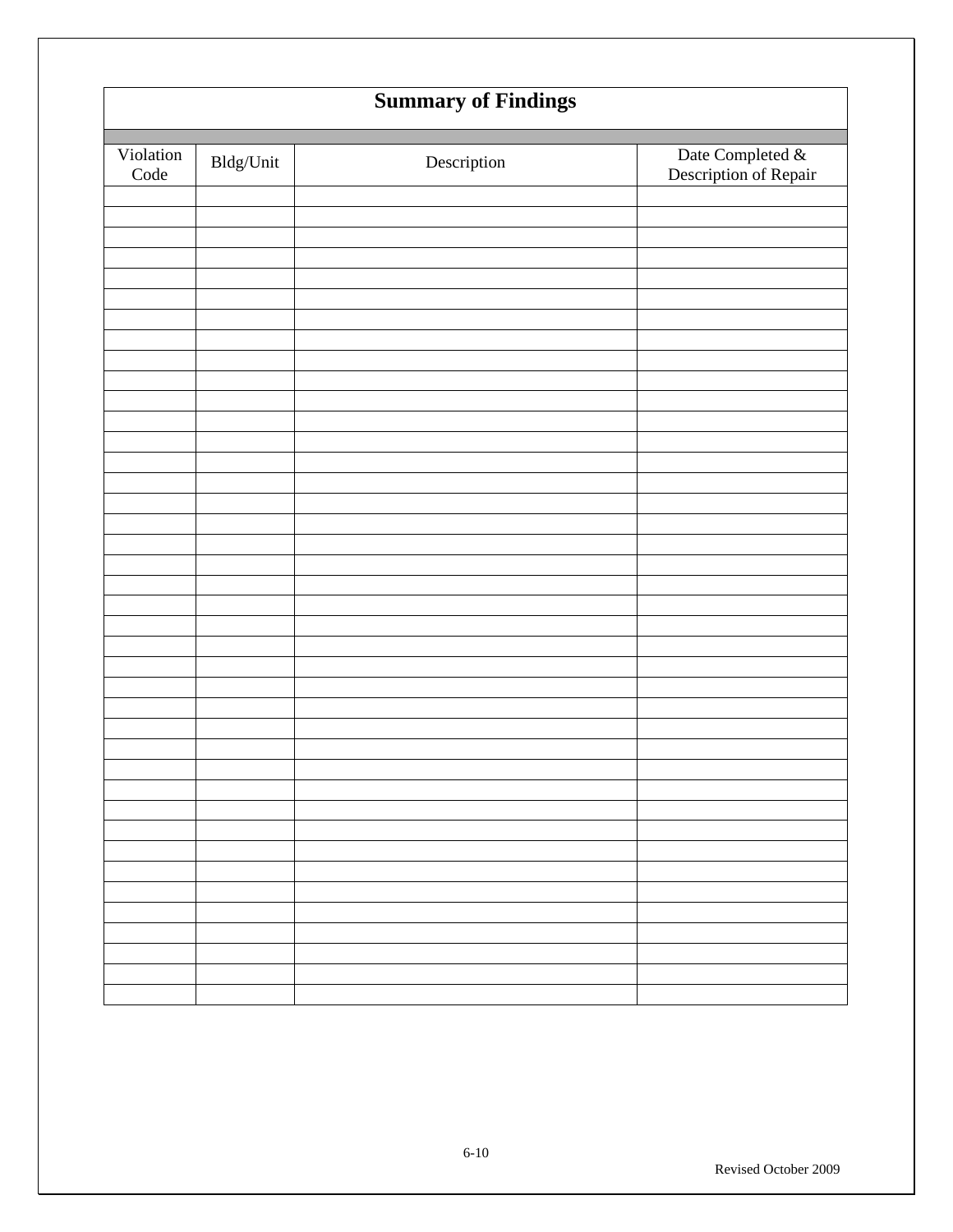## **Exhibit 6-2 Notification Letter – No Violations Noted**

Date

Owner Address City State ZIP

RE: Project: BIN Numbers:

Dear Owner:

On  $_{\text{[date]}}$ , a physical inspection of the project listed above was conducted.

The review included a walk-through of the building, common areas, mechanical rooms, and grounds, as well as 20% of the qualified units. This review considered whether the building and its units were suitable for occupancy, taking into account \_\_\_[local health, building and safety codes] or [the Uniform Physical Condition Standards as specified in Treas. Reg. § 1.42-5(d)].

The buildings and units inspected were all found to be in good condition. Based on this finding, no response is necessary.

Thank you for the cooperation and courtesies extended by members of your staff.

Please call me at \_\_[telephone number]\_\_ if you have any questions. Or you may reach me by e-mail at \_\_[e-mail address]\_\_. Thank you for your commitment to providing quality affordable housing in the state of \_[state]\_\_.

Sincerely,

Name-Signature Title

CC: Management Contact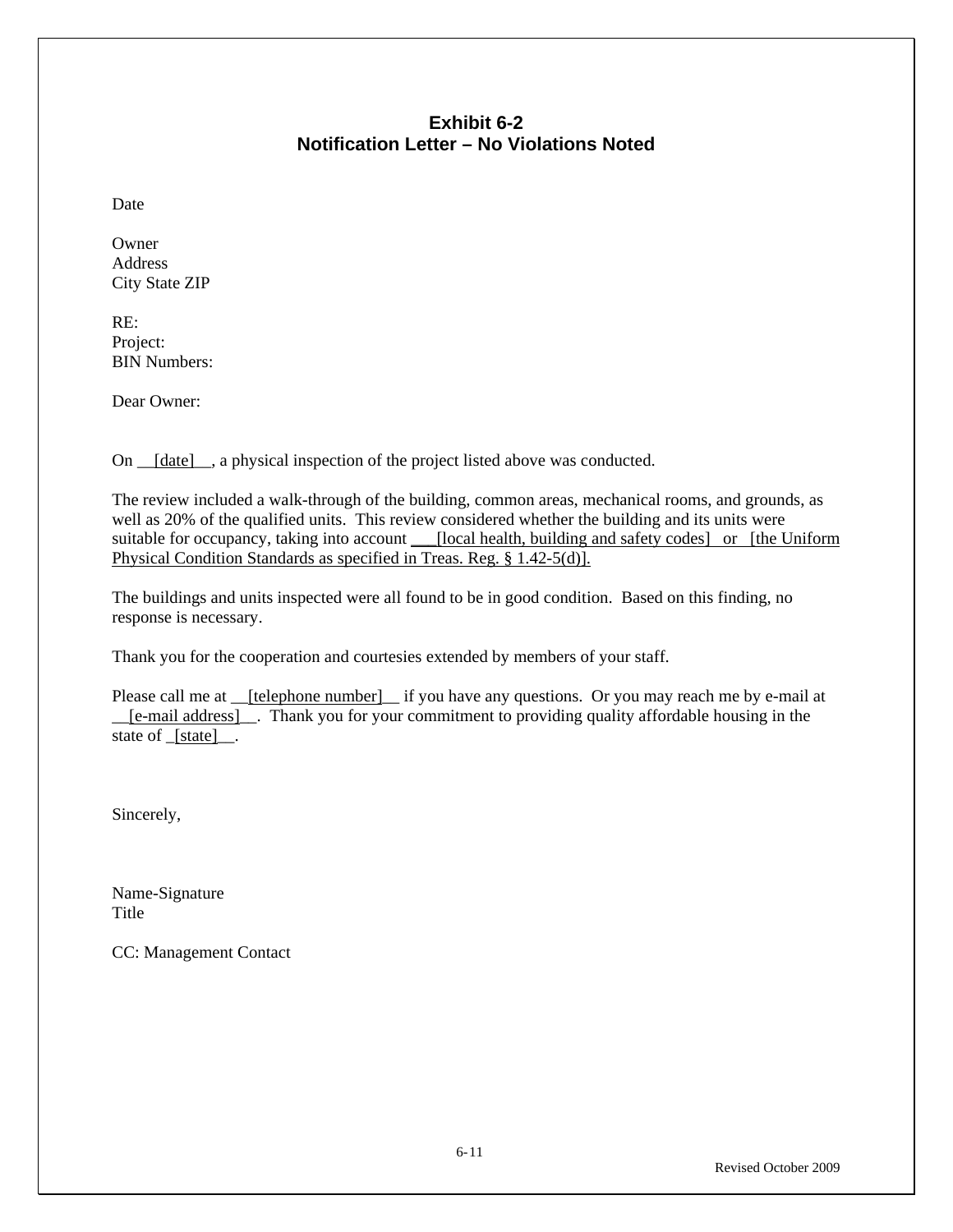## **Exhibit 6-3 Notification Letter – Noncompliance**

Date

Owner Address City State ZIP

RE: Project: BIN Numbers:

Dear Owner:

On \_\_[date]\_\_, a physical inspection of the project listed above was conducted. The units inspected and property were, in general, in good condition with my findings noted on the following pages.

Enclosed you will find a copy of the Physical Inspection Report and a document titled "Addressing the Physical Inspection Report", which will explain the violation categories, set forth required correction periods and provide additional information for responding to the inspection results.

Thank you for the cooperation and courtesies extended by members of your staff.

Please call me at \_\_[telephone number]\_\_ if you have any questions. Or you may reach me by e-mail at \_\_[e-mail address]\_\_. Thank you for your commitment to providing quality affordable housing in the state of [state].

Sincerely,

Name-Signature Title

CC: Management Contact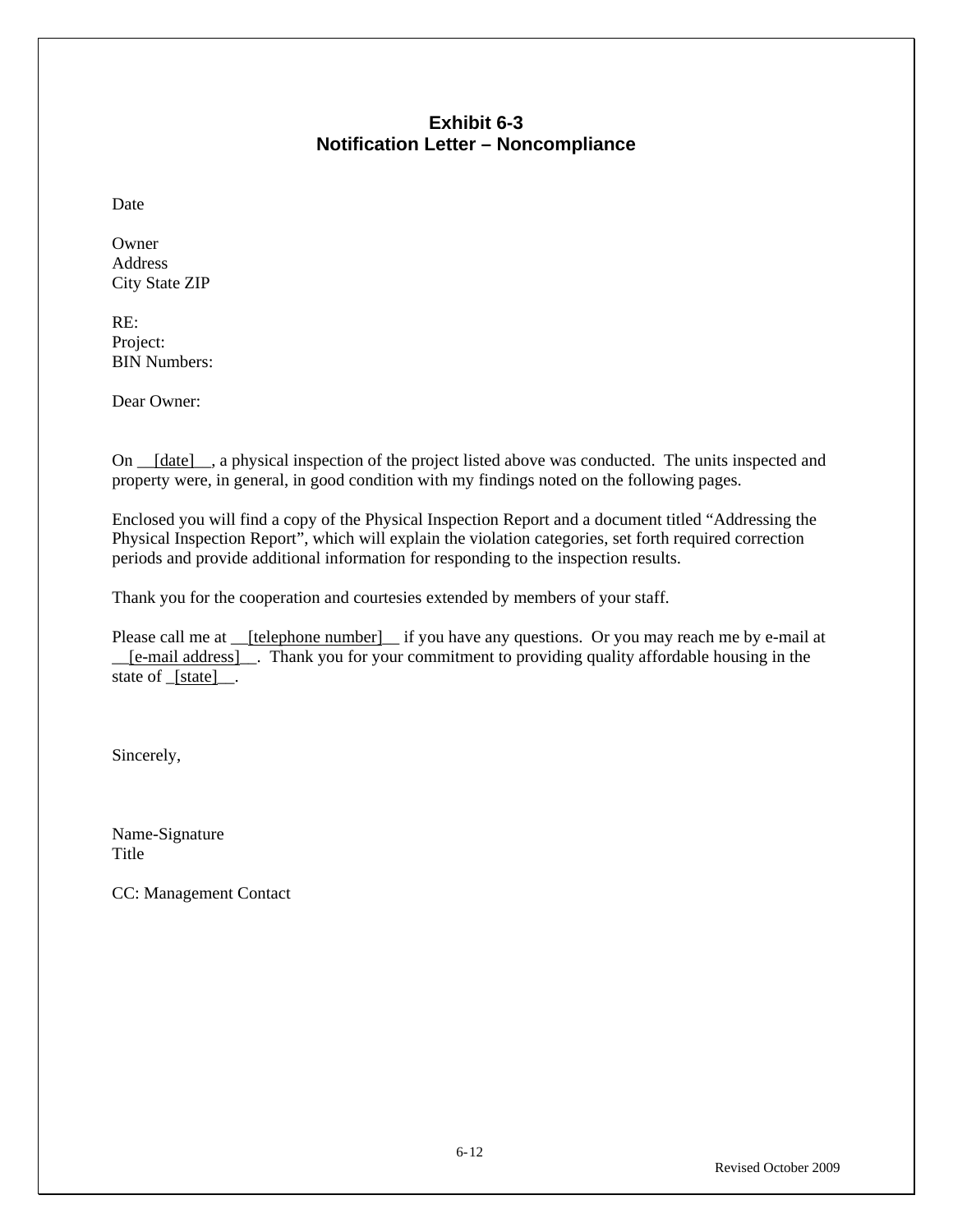## **Exhibit 6-4 Notification Letter – Critical Violations**

# **Notice of Critical Violations 72 Hour Correction Period**

Inspection Date: \_\_\_\_\_\_\_\_\_\_\_\_\_\_\_\_\_\_\_\_\_\_\_\_ Tax Credit Project Number: \_\_\_\_\_\_\_\_\_\_\_\_\_\_\_\_\_\_\_\_\_

Property Name: \_\_\_\_\_\_\_\_\_\_\_\_\_\_\_\_\_\_\_\_\_\_\_\_\_\_\_\_\_\_\_\_\_\_\_\_\_\_\_\_\_\_\_\_\_\_\_\_\_\_\_\_\_\_\_\_\_\_\_\_\_\_\_\_\_\_\_\_\_\_

Property Location:

Based on the physical inspection completed on the date referenced above, one or more **critical violations have been identified and need to be corrected immediately.**

Within \_[time] hours of the inspection, the cited item(s) must be repaired and \_\_[state agency] \_\_ must be provided with written notification of the action taken to complete the correction. Refer to the "Addressing the Physical Inspection Report" for further information.

#### **Critical Violations**

Buildings:

Units:

| Inspections by: | Telephone: |  |
|-----------------|------------|--|
| E-Mail:         | FAX:       |  |
| Received By:    | Signature: |  |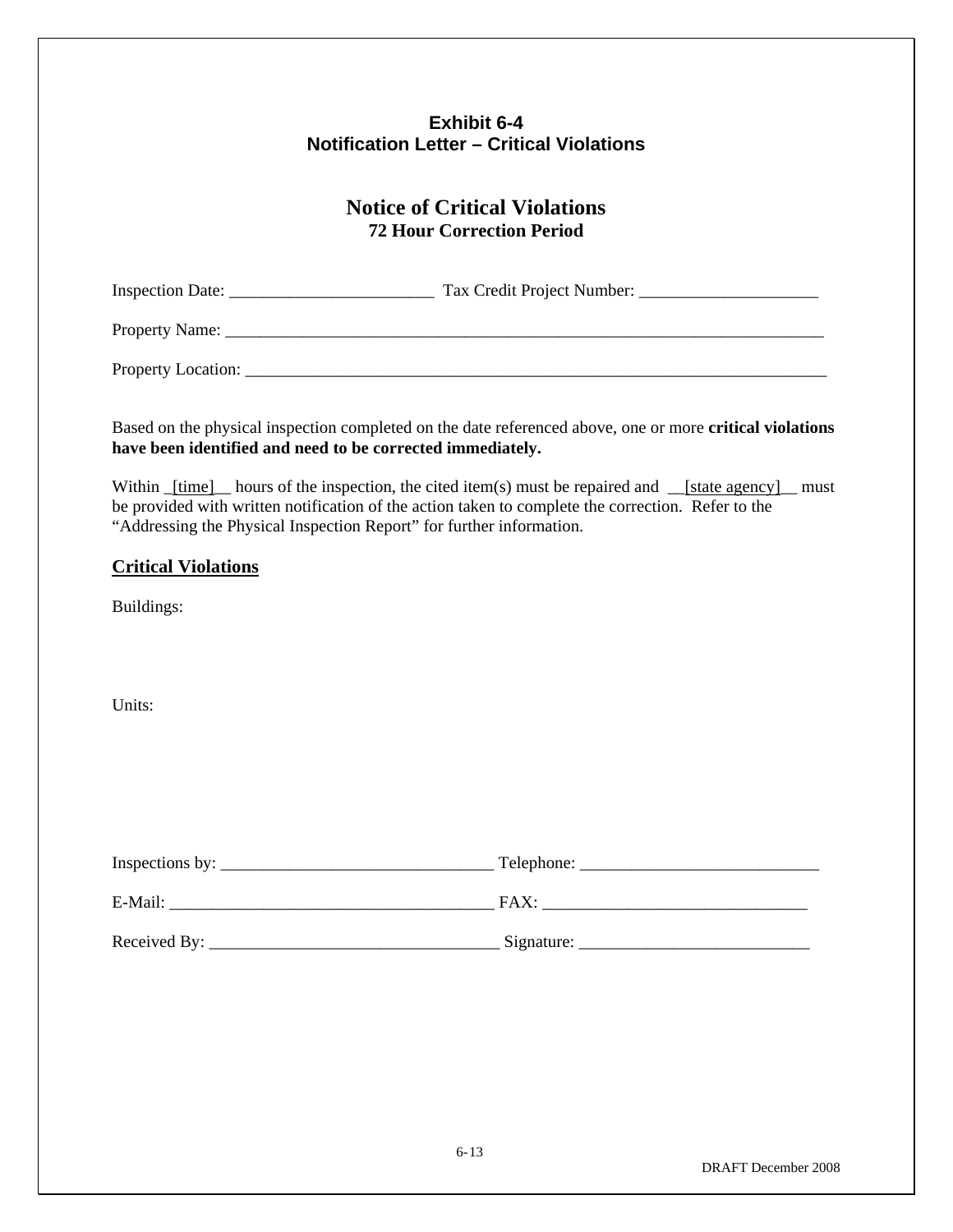## **Chapter 7 Category 11d Owner Failed to Provide Annual Certifications or Provided Incomplete or Inaccurate Certification**

#### **Definition**

This category is used to report owners of low-income housing properties who fail to submit annual certifications, or any other required reports and documentation, to the state agency as described in Treas. Reg. §1.42-5(c). Monitoring procedures require certifications (and state agency reviews of the certifications) at least annually for each year of the 15-year compliance period. Monitoring procedures may require certifications (and state agency reviews) more frequently than annually, provided that all months within each 12-month period are subject to certification.

Owners are responsible for reporting to the state agency annually that their projects were in compliance with IRC §42 for the preceding 12-month period. They must report in the form and manner the state agency specifies and must certify, under the penalty of perjury, that the information provided is true, accurate, and in compliance with the requirements of IRC §42. The owner must certify that:

- 1. The project met the requirements of the minimum set-aside test applicable to the project; i.e., the 20-50 test, the 40-60 test, or the 25-60 test for New York City.<sup>1</sup> See chapter 10.
- 2. If applicable, the 15-40 test under IRC  $\S$ §42(g)(4) and 142(d)(4)(B) for deep rent skewed projects was met.
- 3. There has been no change in the applicable fraction (as defined in IRC  $\S42(c)(1)(B)$  of any building in the project, or that there was a change and a description of the change is included with the certification.
- 4. The owner has an annual income certification from each low-income tenant (Tenant Income Certification) and documentation to support that certification at initial occupancy and subsequent years during the compliance period. Tenants receiving Section 8 housing assistance payments may satisfy the documentation requirement by submitting a statement provided by a public housing authority (see Treas. Reg.  $$1.42-5(b)(1)(vii)$ ). For an exception to this requirement, see IRC  $42(g)(8)(B)$  and Rev. Proc. 94-64<sup>2</sup>, or Rev. Proc. 2004-38<sup>3</sup>, which provide rules for 100 percent low-income buildings when the owner has received a waiver from the annual recertification requirements.
- 5. Each low-income unit in the project was rent restricted.
- 6. All units in the project were for use by the general public<sup>4</sup>, including the requirement that no finding of discrimination under the Fair Housing Act, 42

<sup>&</sup>lt;sup>1</sup> See IRC §§42(g)(1)(A) and (B), 42(g)(4), 42(g)(4) and 142(d)(6).

<sup>&</sup>lt;sup>2</sup> Rev. Proc. 94-64, 1994-2 C.B. 797.

<sup>3</sup> Rev. Proc. 2004-38, 2004-2 C.B. 10.

 $<sup>4</sup>$  As defined in Treas. Reg. §1.42-9.</sup>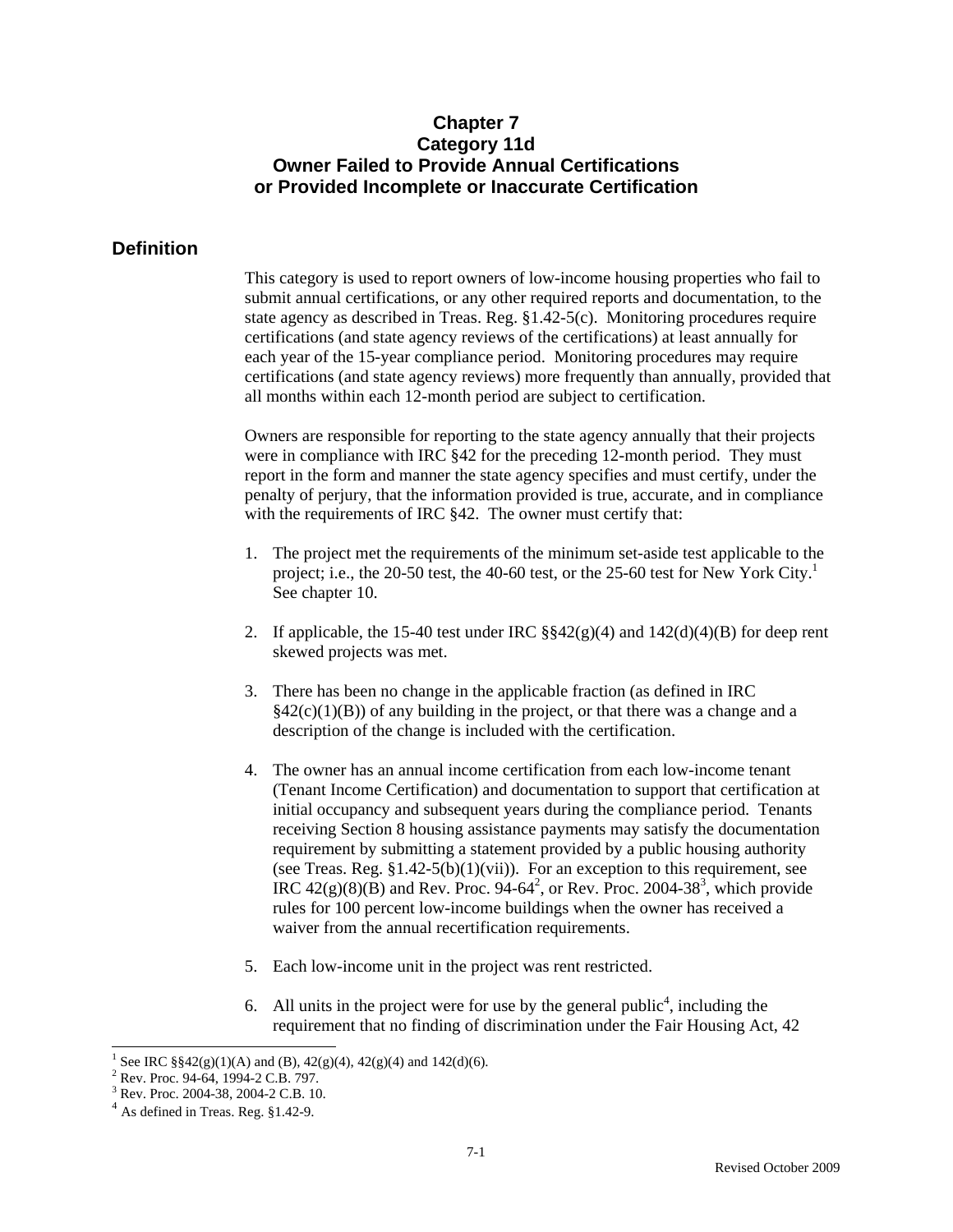U.S.C. 3601-3619, has occurred for the project. A finding of discrimination includes an adverse final decision by the Secretary of the Department of Housing and Urban Development, 24 CFR 180.680, an adverse final decision by a substantially equivalent state or local fair housing agency, 42 U.S.C. 3616a(a)(1), or an adverse judgment from a federal court.

- 7. The buildings and low-income units in the project were suitable for occupancy, taking into account local health, safety and building codes (or other habitation standards), and the state or local government unit responsible for making local health, safety, or building code inspections did not issue a violation report for any building or low-income unit in the project. If a violation report or notice was issued by the governmental unit, the owner must attach a statement *summarizing* the violation report or notice or attach a *copy* of the violation notice or notice to the annual certification submitted to the state agency. In addition, the owner must state whether the violation has been corrected.
- 8. There has been no change in the eligible basis (as defined in IRC  $\S 42(d)$ ) of any building in the project (determined at the end of the first credit year), or if there was a change, the nature of the change (e.g., a common area has become commercial space, or a fee is now charged for a tenant facility formerly provided without charge).
- 9. All tenant facilities included in the eligible basis of any building in the project (such as swimming pools, other recreational facilities, or parking areas, etc.) were provided on a comparable basis without charge to all tenants in the buildings.
- 10. If a low-income unit in the project became vacant during the year, reasonable attempts<sup>5</sup> were or are being made to rent that unit (or the next available unit of comparable or smaller size) to tenants having a qualifying income before any units in the project were or will be rented to tenants not having a qualifying income.
- 11. If the income of tenants of a low-income building in the project increased above 140% of the applicable income limit (or 170% for deep rent skewed projects), the next available unit of comparable or smaller size in the building was or will be rented to tenants having a qualifying income. See IRC  $\S42(g)(2)(D)(ii)$ , Treas. Reg. §1.42-15, and chapter 14 for guidance on the available unit rule.
- 12. An extended low-income housing commitment is in effect including the requirement<sup>6</sup> that an owner cannot refuse to lease a unit in the project to an applicant because the applicant holds a voucher or certificate of eligibility under Section 8 of the United States Housing Act of 1937. This requirement is not applicable to buildings receiving allocations before 1990 or bond-financed buildings placed in service before 1990.

 5 See Rev. Rul. 2004-82, 2004-2 C.B. 350, Q&A #9.

 $6$  See IRC  $$42(h)(6)(B)(iv)$ , effective August 10, 1993.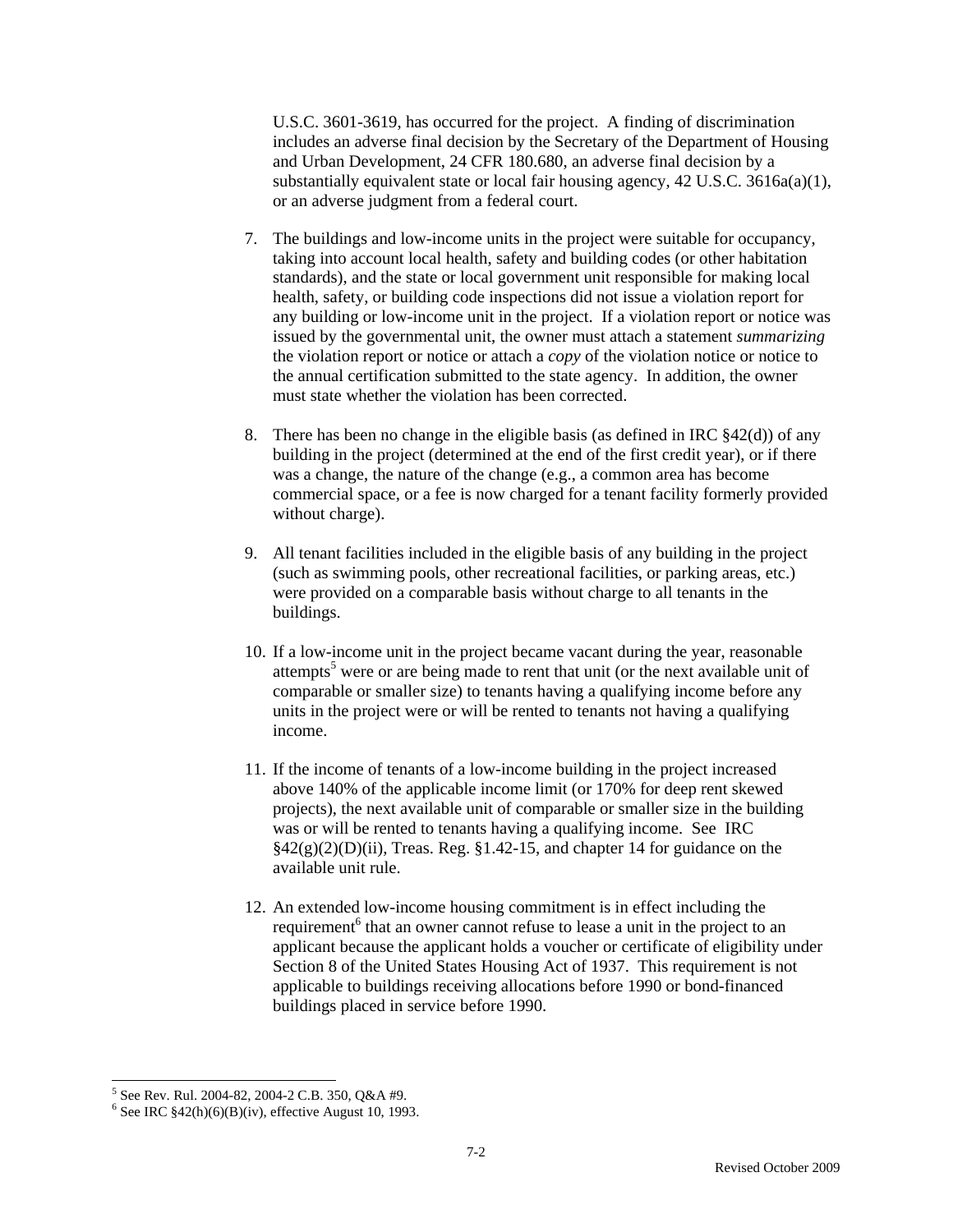13. All low-income units in the project were used on a non-transient basis, except for transitional housing for the homeless<sup>7</sup> or single-room occupancy units rented on a month-by-month basis $8$ .

The state agency may also require additional reporting items. However, unless noncompliance with these reporting requirements constitutes noncompliance with IRC §42, noncompliance with these state agency reporting requirements should not be reported to the IRS.

#### **In Compliance**

Owners are in compliance, for federal tax purposes, when annual certifications have been submitted timely<sup>9</sup>, accurately, and completely.

**Disclosure of Noncompliance**  If the owner's certification discloses noncompliance with the requirements under IRC §42, the noncompliance must be reported to the IRS using Form 8823 and identifying the appropriate category of noncompliance.

Example 1: Owner Discloses Decrease in Eligible Basis

The owner of an LIHC building correctly submitted the annual certification and reported that the swimming pool had been closed and would no longer be available for use by the tenants. The owner is in compliance with the annual certification requirements, but the reduction in eligible basis should be reported to the IRS on Form 8823, line 11e, Changes in Eligible Basis or the Applicable Percentage.

Example 2: Compliance With Extended Use Agreement Requirements

As documented in the extended use agreement, the owner of an LIHC building agreed to dedicate 25 percent of the units in a 100 unit building to households with incomes less the 30 percent of the Area Median Gross Income. For purposes of IRC §42, the owner elected the 40/60 minimum set-aside on Form 8609. On the 2006 annual certification, the owner noted that the minimum set-aside had been met, but that only 20 of the units were occupied by households with incomes less than 30% of AMGI.

The nonperformance of the terms of the extended use agreement should not be reported to the IRS.

<sup>-&</sup>lt;br>7 <sup>7</sup> See IRC  $42(i)(3)(B)(iii)$ .

<sup>&</sup>lt;sup>8</sup> See IRC  $$42(i)(3)(B)(iv)$ .

<sup>&</sup>lt;sup>9</sup> The state agencies should establish timeframes for submission of annual certifications.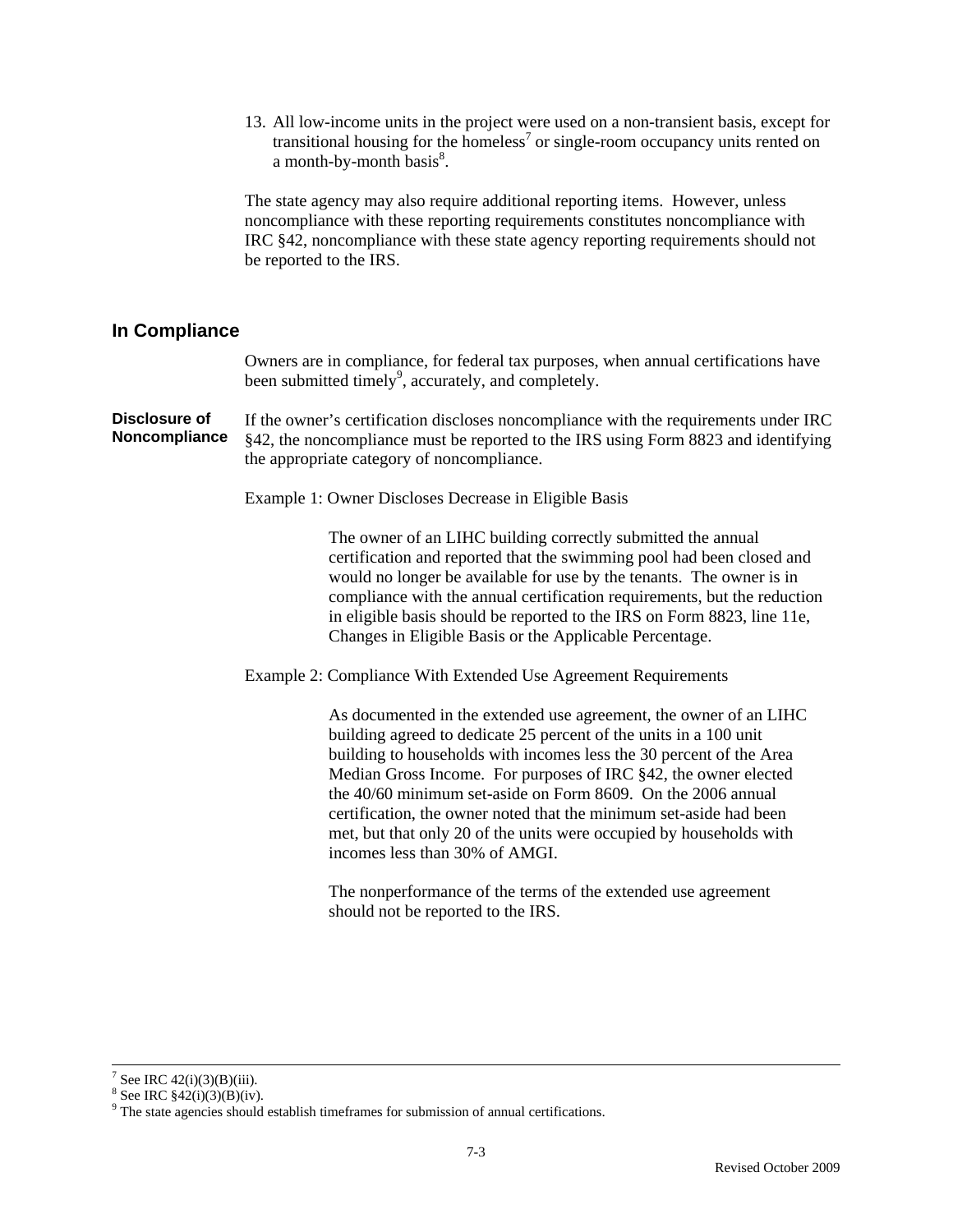#### **Documentation Requirements**  State agencies may require the use of standardized forms or submission of additional documentation to ensure compliance with the certification requirements. The state agencies may establish administrative policies and procedures such as requiring the original signature of the managing general partner or allowing facsimiles, the manner in which certifications are perfected if errors are identified, submission of additional information to clarify issues, etc.

Example 1: Change in Eligible Basis

To help evaluate the owner's compliance with the eligible basis certification, the state agency requires owners to provide information on any modification to the building that may result in changes to eligible basis. The owner failed to provide the information.

The state agency should report the owner's failure to provide a complete annual certification. The owner has not certified to the state agency's satisfaction that there has been non change in the eligible basis under IRC §42(d) of any building in the project as required under Treas. Reg.  $1.42 - 5(c)(1)(vii)$ .

## **Out of Compliance**

If the owner fails to certify as required under Treas. Reg.  $\S1.42-5(c)(1)$ , submits inaccurate or incomplete certifications, or the certifications and documentation discloses noncompliance with the requirements under IRC §42, the state agency must report the owner using Form 8823. Similarly, an owner must be reported if the state agency does not receive or is not permitted to inspect the tenant income certifications, supporting documentation, and rent records described in Treas. Reg.  $§1.42-5(c)(2)(ii)$ , or if the state agency learns that the project is not in compliance with the provisions of IRC §42.

To the extent that inadequate documentation from the owner prevents a state agency from determining whether a project is in compliance with IRC §42, the state agency can treat the project as out of compliance.

**Out of Compliance Date**  If an owner fails to complete or submit any of the certification items listed above, the date each building ceased to comply would be the first day of the reporting year for which such information was due. For example, if an owner does not submit the annual certification package for the 2006 calendar year, the first day of the reporting year date of noncompliance is January 1, 2006.

### **Back In Compliance**

The owner is considered back in compliance when a perfected annual certification (and any other required documentation) is received by the state agency. Corrections may include submission of the required documentation or answering all the questions.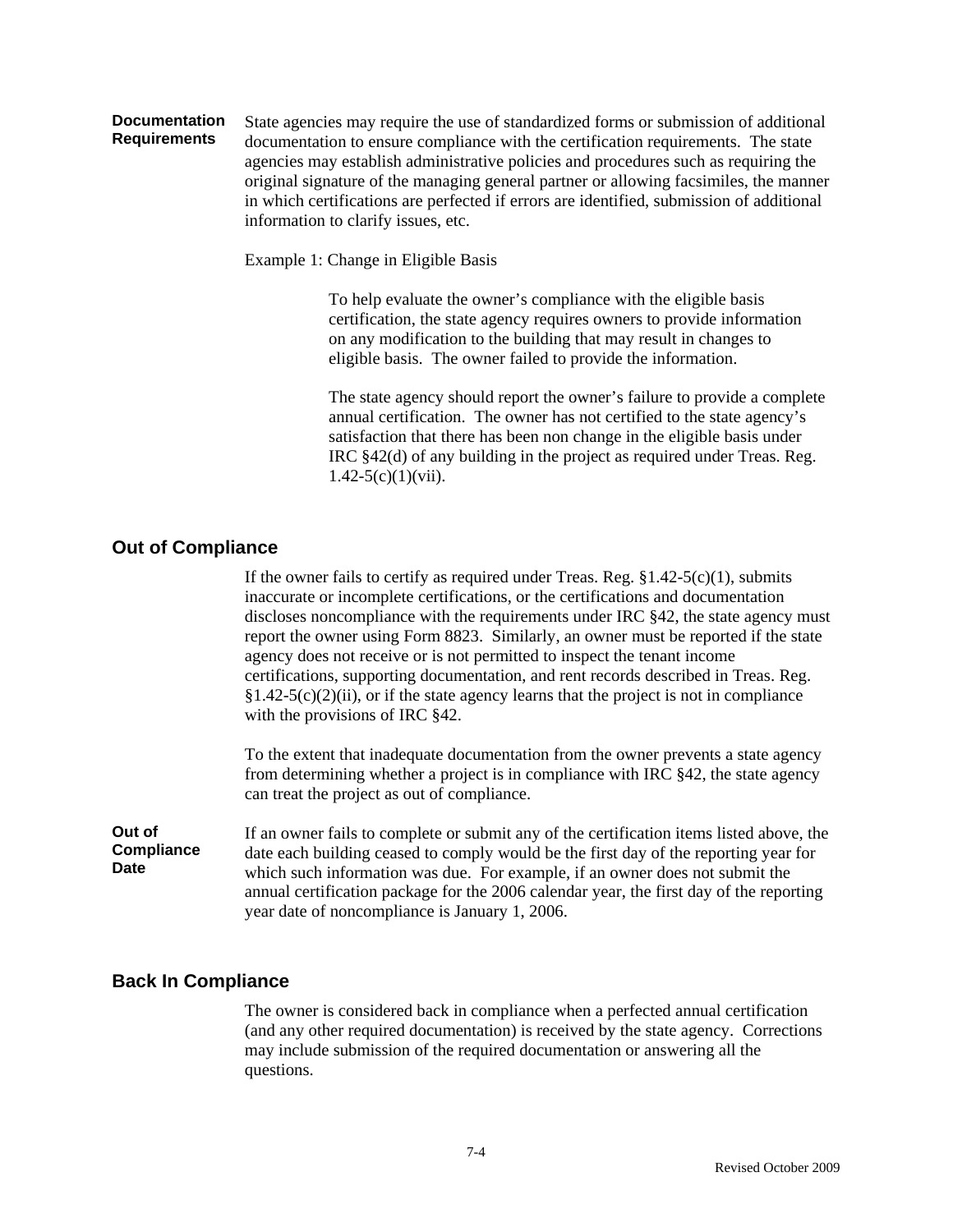# **References**

- 1. IRC  $\frac{1}{9}$  42(m)(1)(B)(iii).
- 2. Treas. Reg. §1.42-5(c).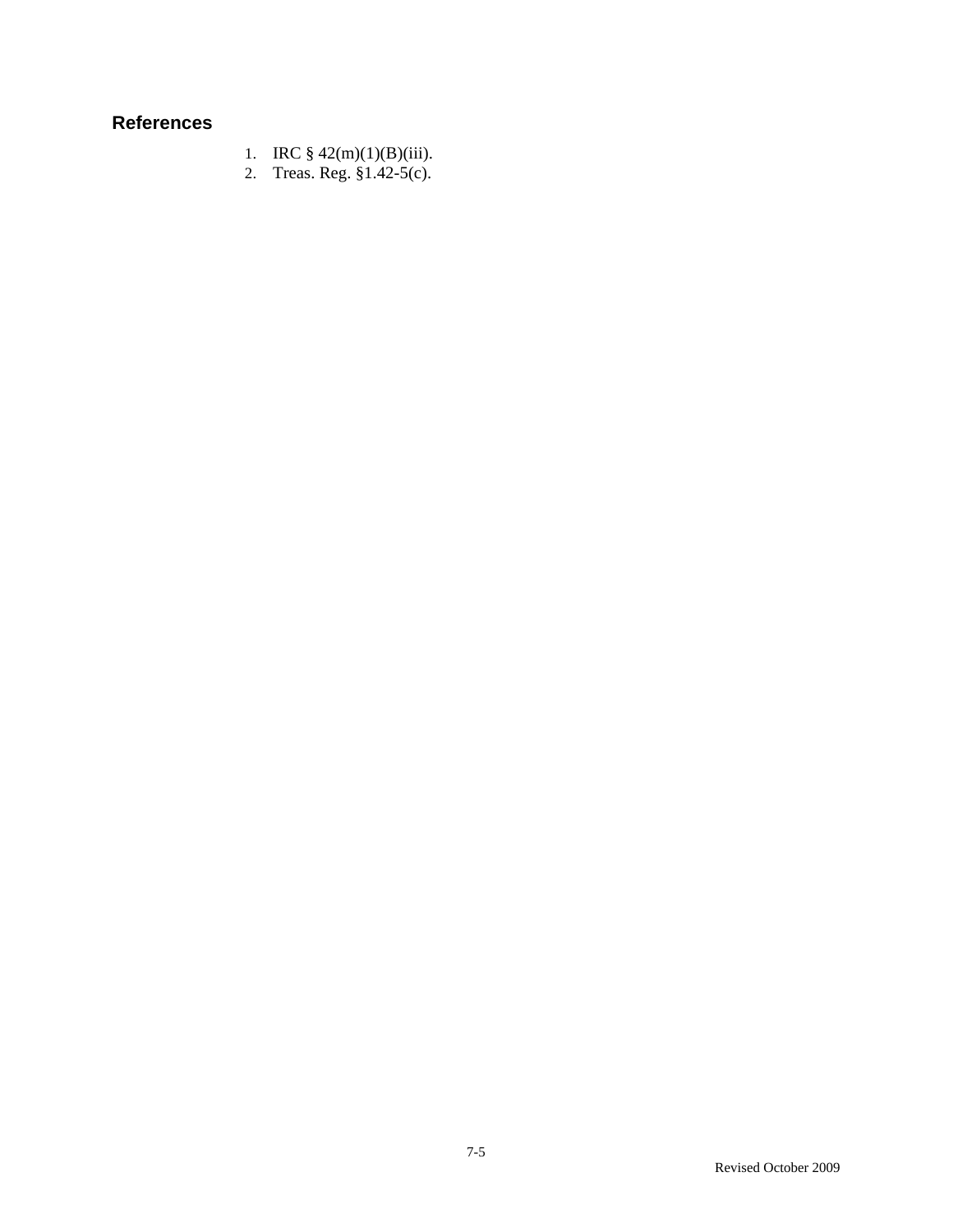## **Chapter 8 Category 11e Changes in Eligible Basis**

## **Definition**

This category is used to report violations associated with the Eligible Basis of a building or any occurrence that result in a decrease in the Applicable Percentage of a building, which is discussed in chapter 9. This chapter addresses noncompliance affecting the Eligible Basis.

The low-income housing credit amount is based on certain costs associated with a building *(eligible basis)* and the portion of the building (*applicable fraction)* that lowincome households occupy. The cost of acquiring and rehabilitating, or constructing a building constitutes the building's *Eligible* Basis. The portion of the Eligible Basis attributable to low-income units is the building's *Qualified Basis*. The Qualified Basis is multiplied by a factor (*Applicable Percentage)* so that the credit is limited to 70 percent or 30 percent of the Qualified Basis.<sup>1</sup> In summary, the annual credit is:

*Eligible Basis* x Applicable Fraction = Qualified Basis

Qualified Basis x Applicable Percentage = Annual Credit

Generally, under IRC  $\S 42(f)(1)$ , the annual credit can be claimed for 10 taxable years, beginning with the taxable year in which the building is placed in service; or, at the election of the taxpayer, the succeeding year<sup>2</sup>. Under IRC  $$42(f)(2)(A)$ , there is a special rule for the first year of the credit period. Any reduction in the credit allowable for the first year of the credit period by reason of the rule is allowable for the first taxable year following the credit period. (See IRC  $\S 42(f)(2)(B)$ .) In addition, under IRC  $§42(f)(3)$ , if the qualified basis as of any taxable year in the 15-year compliance period (after the first year) exceeds the qualified basis as of the close of the first year of the credit period, then the applicable percentage applied to the excess Qualified Basis is two-thirds of the Applicable Percentage that would otherwise apply.

A cost incurred in the construction of a low-income housing building is includable in Eligible Basis under IRC  $\frac{842(d)}{1}$  if the cost is:

- 1. Included in the adjusted basis of depreciable property subject to IRC §168 and the property qualifies as residential rental property under IRC §103, or
- 2. Included in the adjusted basis of depreciable property subject to IRC §168 that is used in a common area or provided as a comparable amenity to all residential rental units in the building, or
- 3. Included in the adjusted basis of depreciable property under IRC §168 (other than 1 or 2 above) that is used throughout the tax year in providing any community service facility, as described in IRC  $$42(d)(4)(C)(iii)$ .

 $\overline{a}$ <sup>1</sup> IRC  $$42(b)(2)(B)$ .

<sup>&</sup>lt;sup>2</sup> IRC §42(f)(1)(B).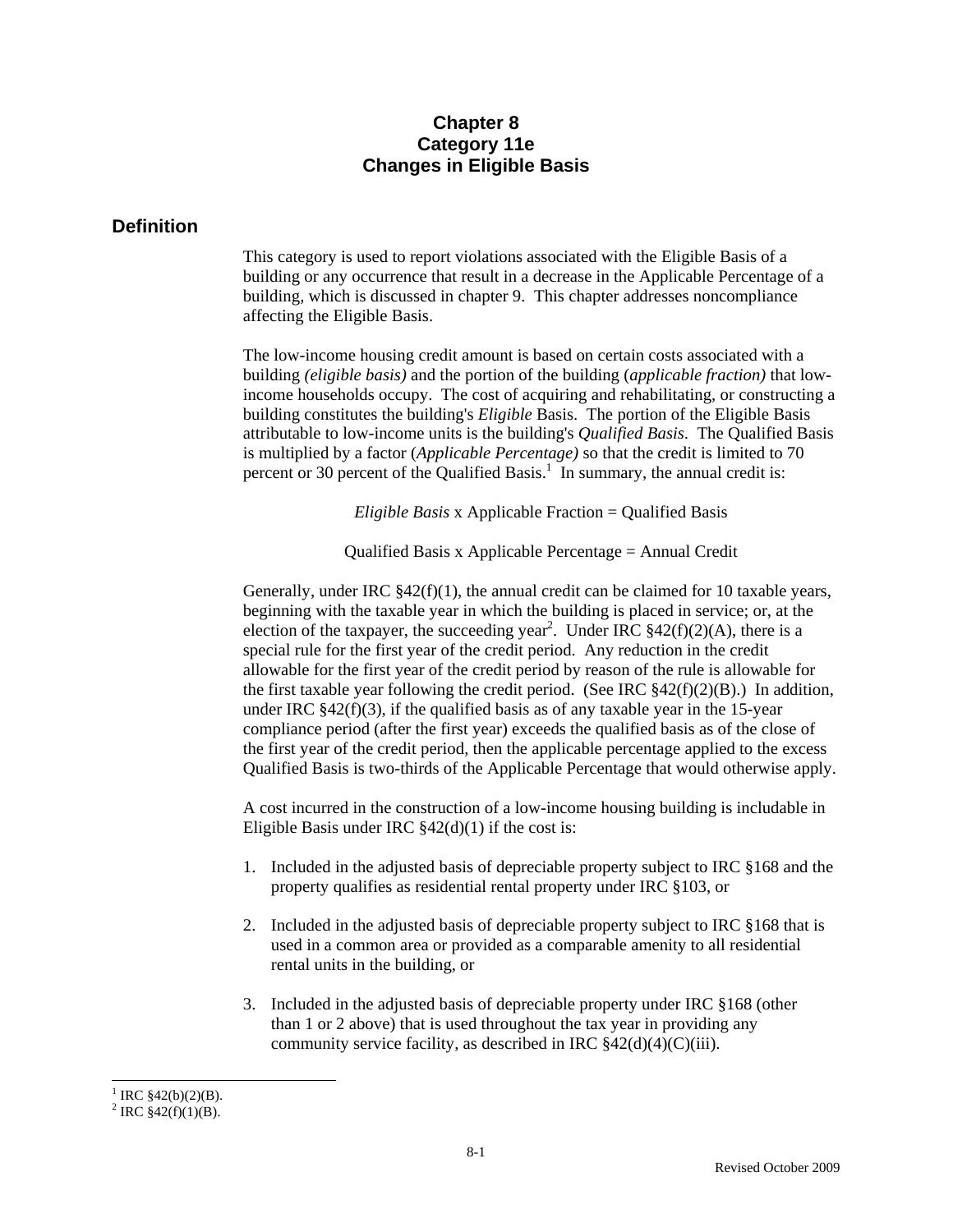|                                 | Eligible Basis may include the cost of facilities for use by tenants to the extent there is<br>no separate fee for using the facilities and the facilities are available on a comparative<br>basis to all tenants. It may also include the cost of amenities if the amenities are<br>comparable to the cost of amenities in other units.                                                                                                                                                                                                                                                                                                                                                                                                                                                |  |  |
|---------------------------------|-----------------------------------------------------------------------------------------------------------------------------------------------------------------------------------------------------------------------------------------------------------------------------------------------------------------------------------------------------------------------------------------------------------------------------------------------------------------------------------------------------------------------------------------------------------------------------------------------------------------------------------------------------------------------------------------------------------------------------------------------------------------------------------------|--|--|
|                                 | Example 1: Laundry Room and Coin Operated Washers and Dryers                                                                                                                                                                                                                                                                                                                                                                                                                                                                                                                                                                                                                                                                                                                            |  |  |
|                                 | An owner included the cost of a building housing a laundry facility in the<br>eligible basis. For security reasons, the room kept locked, but every<br>household has a key and has access at any time. The owner installed coin<br>operated washers and dryers.                                                                                                                                                                                                                                                                                                                                                                                                                                                                                                                         |  |  |
|                                 | The owner *can* include the cost of the building in eligible basis; i.e., all<br>tenants have access to the facility. However, because the tenants must pay<br>an additional fee to use the washers and dryers, the appliances should not<br>be included in eligible basis.                                                                                                                                                                                                                                                                                                                                                                                                                                                                                                             |  |  |
| <b>Commercial</b><br><b>Use</b> | Eligible Basis cannot include any parts of the property used for commercial purposes.<br>Residential rental property may qualify for the credit even though a portion of the<br>building in which the residential rental units are located is used for a commercial use;<br>i.e., commercial office space. No portion of the cost of such nonresidential rental<br>property may be included in eligible basis.                                                                                                                                                                                                                                                                                                                                                                          |  |  |
|                                 | The cost of mixed-use property; i.e., commercial and the residential rental units, must<br>be allocated according to any reasonable method that properly reflects the<br>proportionate benefit to be derived, directly or indirectly, by the qualifying residential<br>rental units and the nonqualifying commercial property. Proposed Treas. Reg. §1.103-<br>$8(b)(4)(v)(c)$ provides two examples of methods generally considered to be reasonable<br>when allocating costs:                                                                                                                                                                                                                                                                                                         |  |  |
|                                 | 1. Allocating the cost of common elements based on the ratio of the total floor space<br>in the building that is to be used for nonqualifying property to all other floor space<br>in the building is generally a reasonable method. For example, in the case of a<br>mixed-use building where a part is to be used for commercial purposes, the cost of<br>the building's foundation must be allocated between the commercial portion and<br>residential rental units based on floor space.                                                                                                                                                                                                                                                                                            |  |  |
|                                 | In the event that an allocation of costs based on floor space does not reasonably<br>2.<br>reflect the relative benefits to be derived (directly or indirectly) by the residential<br>rental units and the nonqualifying property, then another method must be used.<br>For example, based on the floor space computation, a building is 50 percent<br>residential rental property and 50 percent commercial space used as a shopping<br>center. However, only 25 percent of the parking lot space will be used to service<br>tenants of the residential units. The cost of constructing the parking lot must be<br>allocated based on the proportion of parking lot used by the tenants of the<br>residential units $(25\%)$ and for the commercial portion of the building $(75\%)$ . |  |  |
| <b>Federal Grants</b>           | Under IRC $$42(d)(5)(A)$ , the Eligible Basis must be reduced if a federal grant is made<br>to fund the cost of a building. Federal grants are funds which originate from a federal<br>source and which do not require repayment. The Eligible Basis of the building must<br>be reduced by the amount of the grant that is federally funded. The Eligible Basis is                                                                                                                                                                                                                                                                                                                                                                                                                      |  |  |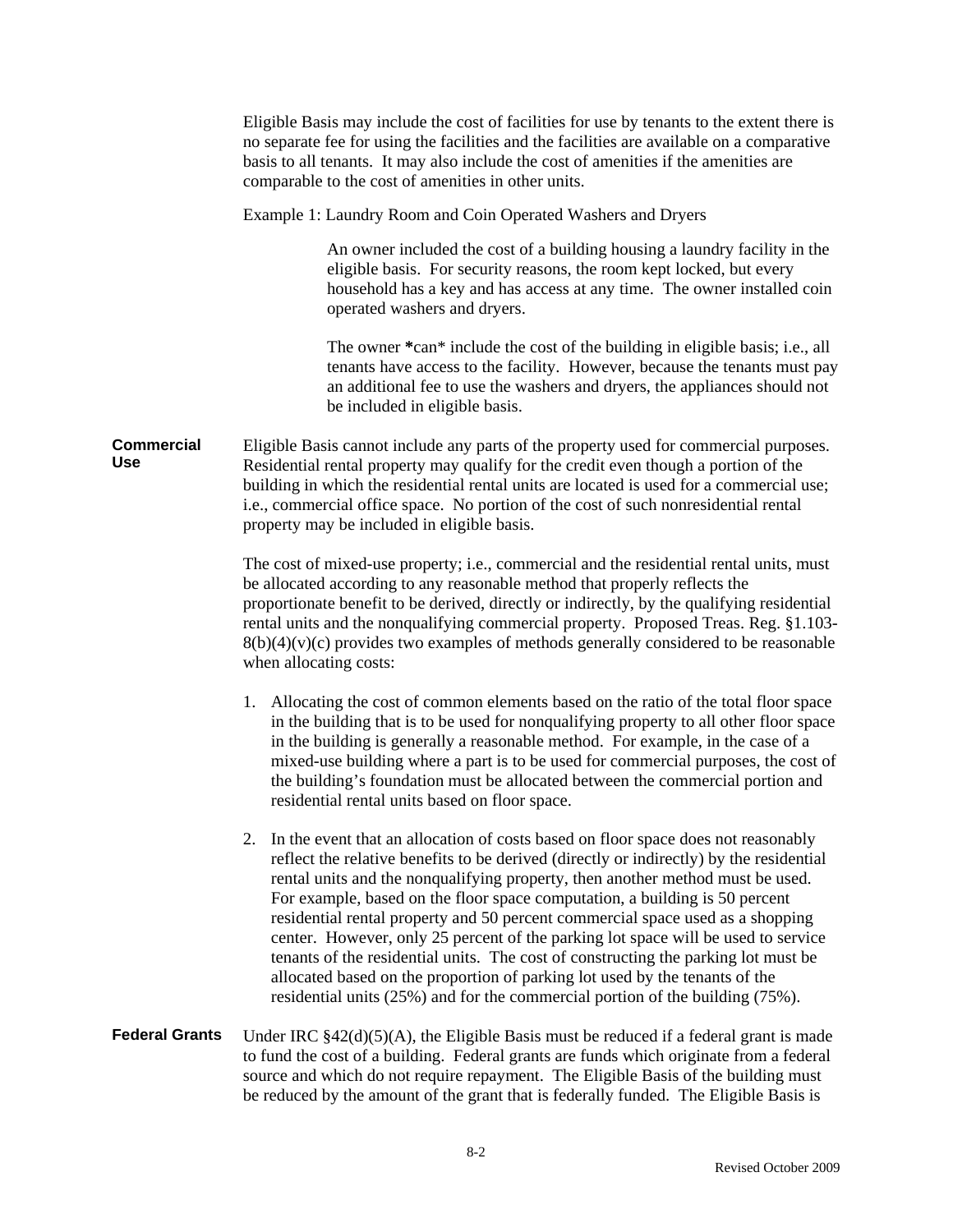reduced in the year the grant is made for the building and all subsequent years in the compliance period. A building is out of compliance as of the date the federal grant is made if the Eligible Basis is not reduced **\***and the reduction would have resulted in a decrease in qualified basis.

Example 1: Grant Used to Replace Property Included in Eligible Basis

An owner constructed an LIHC building that was placed in service on September 1, 2003, and 2003 is the first year of the credit period. The owner included the cost of kitchen appliances installed in the low-income units' kitchens; i.e., the dishwashers, refrigerators, and stoves.

During 2010, the owner replaces the worn out appliances using funds received from a federally sourced grant. The eligible basis must be reduced for the amount of grant used to purchase and install the new appliances.**\*** 

Eligible Basis is not reduced if the proceeds of a federal grant are used as a rental assistance payment under section 8 of the United States Housing Act of 1937, **\***a qualifying program<sup>3</sup> of rental assistance administered under section 9 of the Unit State Housing Act of 1937 or any comparable rental assistance program as designated by the IRS.<sup> $4*$ </sup>

Under Rev. Rul. 2002-65, rental assistance payments made to a building owner on behalf or in respect of a tenant under the Rent Supplement Payment program (12 U.S.C. §1701s) or the Rental Assistance Payments program (12 U.S.C. §1715z- $1(f)(2)$  are not grants made with respect to a building or its operation under IRC §42(d)(5). Thus, proceeds from these programs do not require a reduction of Eligible Basis.

#### **\***Buildings Placed in Service On or Before July 30, 2008

If, during any taxable year of the 15-year compliance period of a low-income building placed in service on or before July 30, 2008, a grant is made with respect to any building *or the operation* thereof, and any portion of such grant is funded with Federal funds (whether or not includible in gross income), the eligible basis of such building and all succeeding taxable years shall be reduced by the portion of such grant that is so funded.

Example 2: Federally-Funded Grant Used to Operate LIHC Building

An owner constructed an LIHC building that was placed in service on September 1, 1998, and 1998 is the first year of the credit period. On June 25, 2009, the owner receives a grant funded with Federal funds to buy computers that will be used by the office staff to operate the LIHC building.

 $\overline{a}$ 

<sup>3</sup> **\***See Treas. Reg. §1.42-16(c) for definition of qualifying residential assistance program.**\*** <sup>4</sup> **\***Treas. Reg. §1.42-16.**\***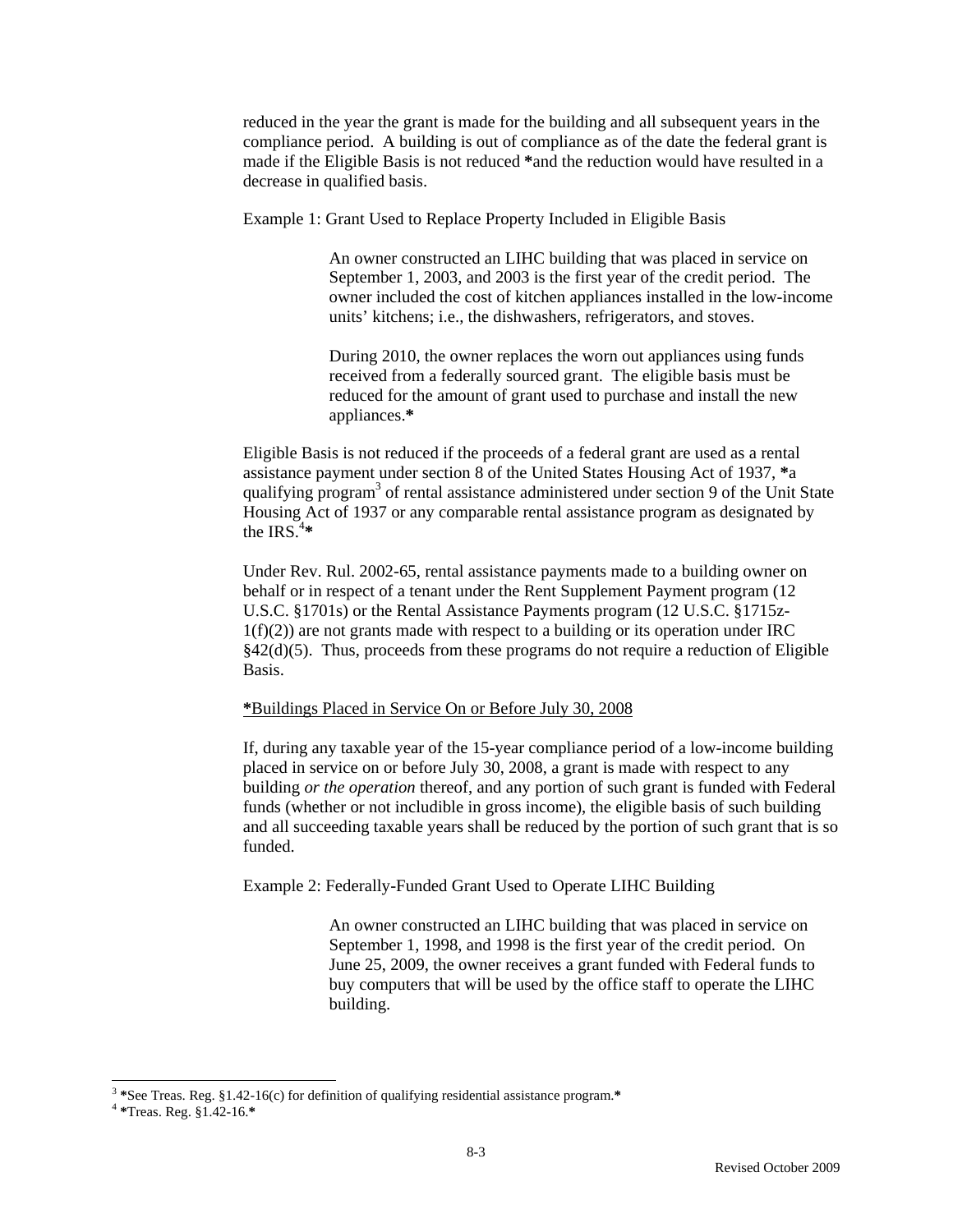The eligible basis of the building must be reduced by the amount of the grant used to purchase the computers. The reduction in eligible basis is a credit recapture event under IRC §42(j).

#### Buildings Placed in Service After July 30, 2008

IRC  $§42(d)(5)(A)$  was amended as part of the Housing Assistance Tax Act of 2008<sup>5</sup> and now provides that the eligible basis of a building shall not include any costs financed with the proceeds of a federally funded grants. Federally-sourced grants used for the operation of an LIHC building do not require a reduction of the eligible basis.

Example 3: Federally-Funded Grant Used to Operate LIHC Building

An owner constructed an LIHC building that was placed in service on September 1, 2008, and 2008 is the first year of the credit period. On June 25, 2009, the owner received a grant funded with Federal funds to buy computers that will be used by the office staff to operate the LIHC building. No reduction of the building's eligible basis is required.

#### Funds not Considered Grants

None of the following<sup>6</sup> shall be considered a grant made with respect to a building (eligible basis) or its operation:

- 1. Rental assistance under section 521 of the Housing Act of 1949,
- 2. Assistance under section 538(f)(5) of the Housing Act of 1949,
- 3. Interest reduction payments under section 236 of the National Housing Act,
- 4. Rental assistance under section 202 of the Housing Act of 1959,
- 5. Rental assistance under section 811 of the Cranston-Gonzalez National Affordable Housing Act,
- 6. Modernization, operating and rental assistance pursuant to section 202 of the Native American Housing Assistance and Self-Determination Action of 1996,
- 7. Assistance under title IV of the Stewart B. McKinney Homeless Assistance Act,
- 8. Tenant-based rental assistance under section 212 of the Cranston-Gonzalez National Affordable Housing Act,
- 9. Assistance under the AIDS Housing Opportunity Act,
- 10. Per diem payments under section 2012 of title 38, United State Code,

<sup>5</sup> **\***See section 3003(d) of the Act.**\*** <sup>6</sup> **\***From the explanation of the Housing Assistance Tax Act of 2008 prepared by the Joint Committee on Taxation.**\***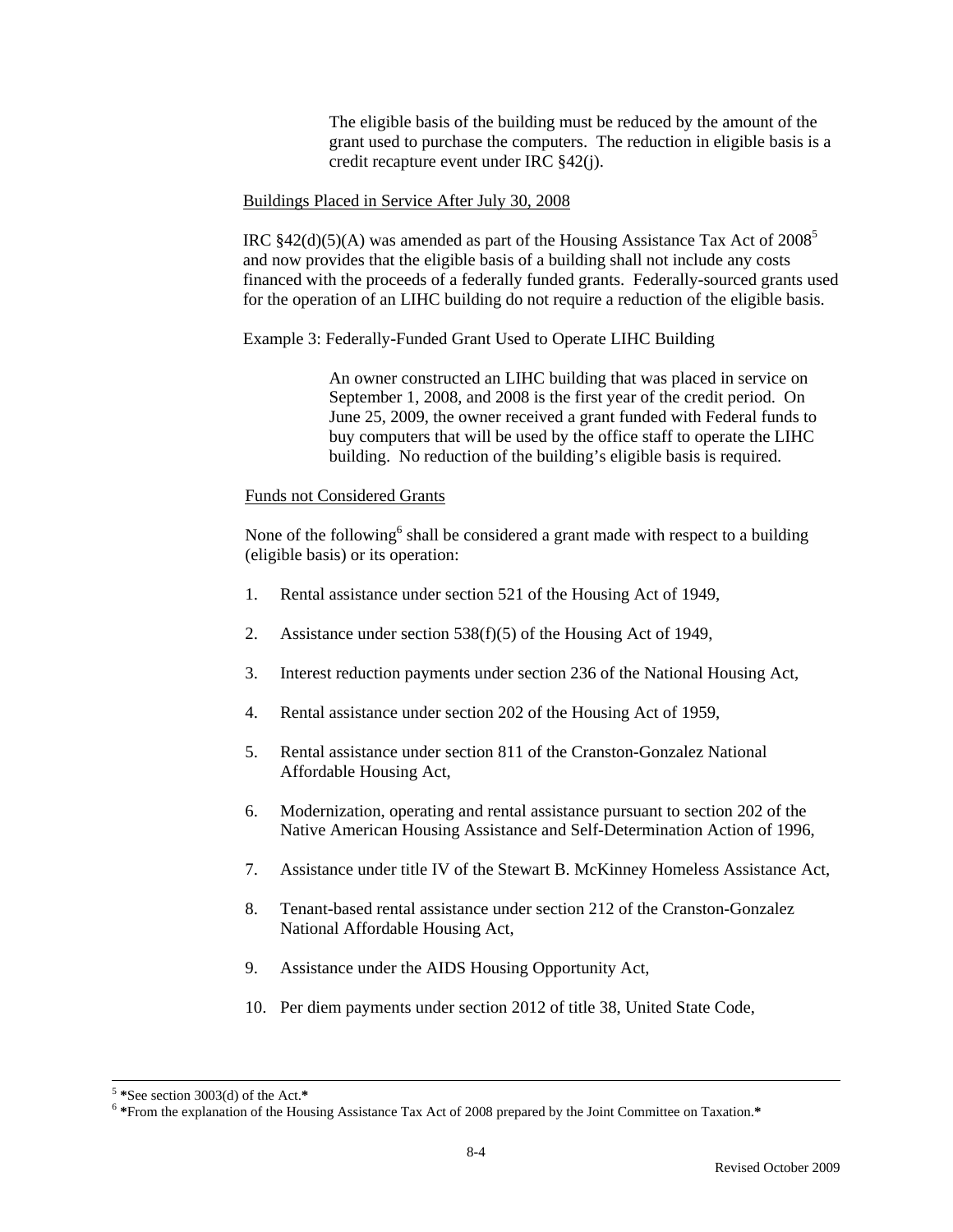|                                                                                  | 11. Rent supplements under section 101 of the Housing and Urban Development Act<br>of 1965,                                                                                                                                                                                                                                                                                                                                                                                                                                                                                                                                                                                                                                                                                                                                                                                                                               |  |
|----------------------------------------------------------------------------------|---------------------------------------------------------------------------------------------------------------------------------------------------------------------------------------------------------------------------------------------------------------------------------------------------------------------------------------------------------------------------------------------------------------------------------------------------------------------------------------------------------------------------------------------------------------------------------------------------------------------------------------------------------------------------------------------------------------------------------------------------------------------------------------------------------------------------------------------------------------------------------------------------------------------------|--|
|                                                                                  | 12. Assistance under section 542 of the Housing Act of 1949, and                                                                                                                                                                                                                                                                                                                                                                                                                                                                                                                                                                                                                                                                                                                                                                                                                                                          |  |
|                                                                                  | 13. Any other ongoing payment used to enable the property to be rented to low-<br>income tenants.*                                                                                                                                                                                                                                                                                                                                                                                                                                                                                                                                                                                                                                                                                                                                                                                                                        |  |
| *Loans Funded<br>with Federal<br>Grants*                                         | *No basis reduction is required for loans made to owners of qualified low-income<br>housing projects from the proceeds of federally-funded grants.*                                                                                                                                                                                                                                                                                                                                                                                                                                                                                                                                                                                                                                                                                                                                                                       |  |
| <b>Resident</b><br><b>Managers and</b><br><b>Maintenance</b><br><b>Personnel</b> | Residential rental property, for low-income housing credit purposes, includes<br>residential rental units, facilities for use by the tenants, and other facilities reasonably<br>required by the project. <sup>7</sup> Under Treas. Reg. $\S1.103-8(b)(4)$ , facilities that are<br>functionally related and subordinate to residential rental projects are considered<br>residential rental property. Treas. Reg. $$1.103-8(b)(4)(iii)$ provides that facilities<br>functionally related and subordinate to residential rental projects include facilities for<br>use by the tenants, such as swimming pools and similar recreational facilities, parking<br>areas, and other facilities reasonably required for the project. The examples included<br>in Treas. Reg. $$1.103-8(b)(4)(iii)$ of facilities reasonably required by a project<br>specifically include units for resident managers or maintenance personnel. |  |
|                                                                                  | Rev. Rul. 92-61 holds that the adjusted basis of a unit occupied by a full-time resident<br>manager is included in the Eligible Basis of a qualified low-income building under<br>IRC $$42(d)(1)$ , but the unit is excluded from the applicable fraction under IRC<br>$\S42(c)(1)(B)$ for purposes of determining the building's Qualified Basis. The unit is<br>considered a facility reasonably required for the benefit of the project and the resident<br>manager and/or maintenance personnel are not required to be income qualified. If the<br>owner is charging rent for the unit, the Service may determine that the unit is not<br>reasonably required by the project because the owner is not requiring the manager to<br>occupy the unit as a condition of employment. <sup>8</sup> Later conversion of the unit into a<br>residential rental unit will not change the Eligible Basis.                       |  |
| <b>Security</b><br><b>Officers</b>                                               | For deterring crime in and around an LIHC project, it may be necessary and<br>reasonably required by the project for the owner to provide a security presence by<br>leasing a residential rental unit to a Security Officer, who may be an off-duty law<br>enforcement officer, security person in private industry, or other qualified person. In<br>return for performing safety and security services that contribute to the management<br>and control of the LIHC property, the Security Officer may be provided an on-site<br>unit.                                                                                                                                                                                                                                                                                                                                                                                  |  |
|                                                                                  | Typically, a security officer provides on-site presence during the evening and<br>nighttime hours to respond to any emergencies and disturbances, and to respond to<br>residents' requests for assistance, including complaints, unauthorized visitors,<br>improper parking, and unauthorized use of community facilities. Other encouraged<br>activities may include conducting resident criminal background investigations,                                                                                                                                                                                                                                                                                                                                                                                                                                                                                             |  |

 7 H.R. Conf. Rep. No. 841, 99th Cong., 2d Sess. II-89 (1986), 1986-3 (Vol. 4) C.B. 89. 8 The rental value of the housing provided to a full-time resident manager required to live onsite as a condition of employment is considered to be wages. In this situation, however, these wages are not taxable income and are not subject to employment taxes. See IRC §§ 119(a)(2) and 3121(a)(19).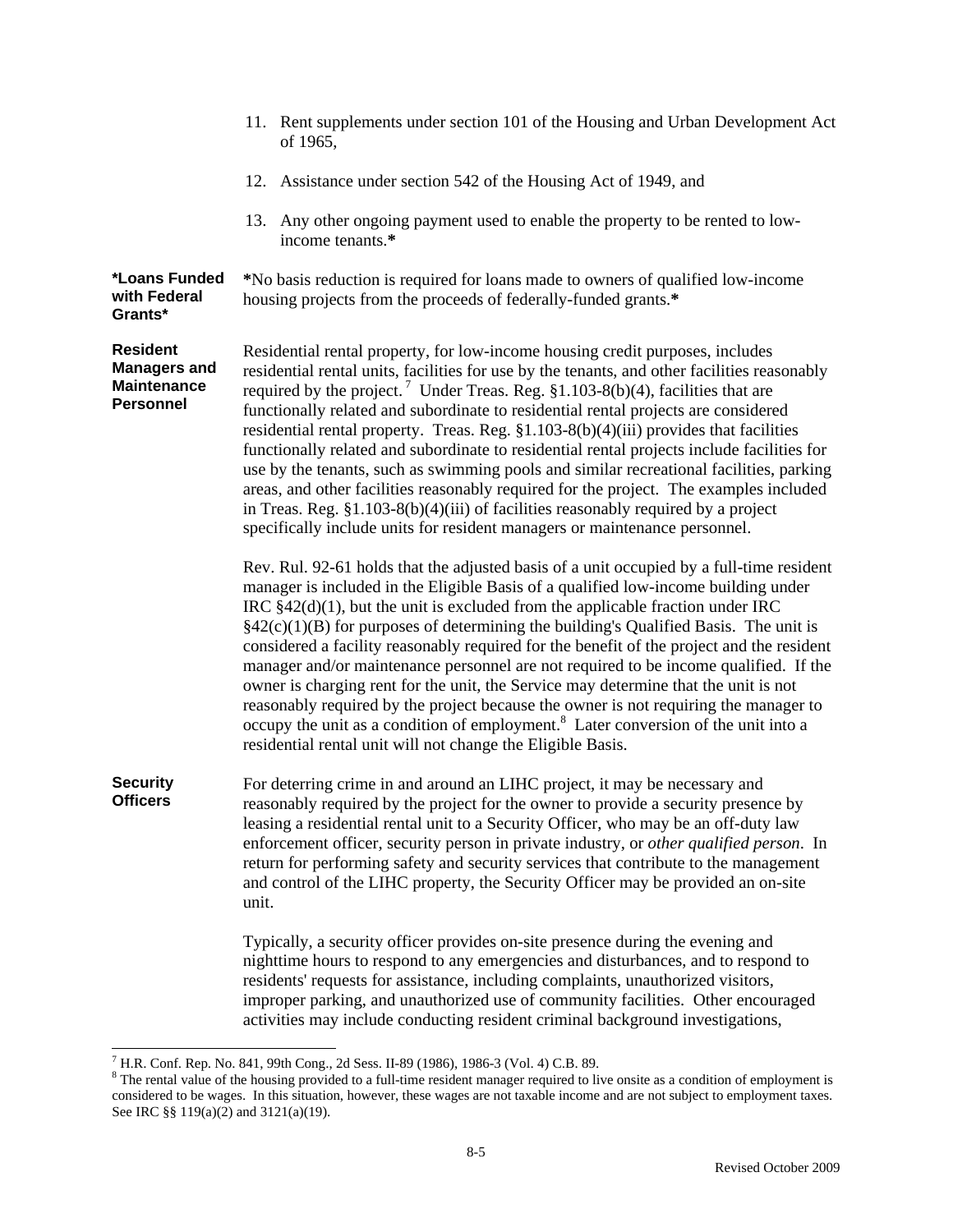neighborhood watch programs, and educational activities for primary school-age residents.

The adjusted basis of the unit occupied by a security officer is includable in the Eligible Basis of the building under IRC  $\S 42(d)(1)$  as a facility reasonably required for the benefit of the project. However, the unit is excluded from the Applicable Fraction of the building under IRC  $\frac{242(c)(1)(B)}{B}$ . The security officer is not required to be income qualified. If the owner is charging rent for the unit, the Service may determine that the unit is not reasonably required by the project because the owner is not requiring the security officer to occupy the unit as a condition of employment. (See footnote 4.) Later conversion of the unit into a residential rental unit will not change the Eligible Basis.

**Model Units** Model units are maintained primarily during a project's rent-up period to show prospective tenants the desirability of the project's units. If the project maintains full occupancy thereafter, the model can be dismantled and the unit rented. This makes economic sense because model units do not generate rental income for a project owner. However, at a large apartment complex, it is standard industry practice to continuously maintain a model unit for marketing purposes and to be competitive. The unit can be shown immediately to prospective tenants at any time without disturbing tenants in occupied units. By increasing competitiveness, model units contribute to the economic viability of the LIHC project

> A model unit is considered a rental unit under IRC §42; see e.g., PLR 9330013, Issue # 3, July 30, 1993. Therefore, a model unit's cost is included in the building's eligible basis and in the denominator of the applicable fraction when determining a building's qualified basis.

Example 1: Model Unit Never Rented as LIHC Unit

An owner included the cost of a model unit in the eligible basis for a 100% LIHC building with 49 units (other than the model unit). The owner anticipates that the model unit will be maintained throughout the compliance period and will never be rented to an income qualified household.

The cost of the unit should be included in the building's eligible basis. However, the maximum applicable fraction that the owner can claim is 49/50, or 98%.

#### Example 2: Model Unit Converted to LIHC Unit

An owner included the cost of a model unit in the eligible basis for a 100% LIHC building with 49 units (other than the model unit). The owner used the unit as a model for the first three years, but in April of year four of the compliance period, the unit was rented to an income qualified tenant.

The cost of the unit should be included in the building's eligible basis and in years one through three of the credit period, the maximum applicable fraction that the owner can claim is 49/50, or 98%. In year four and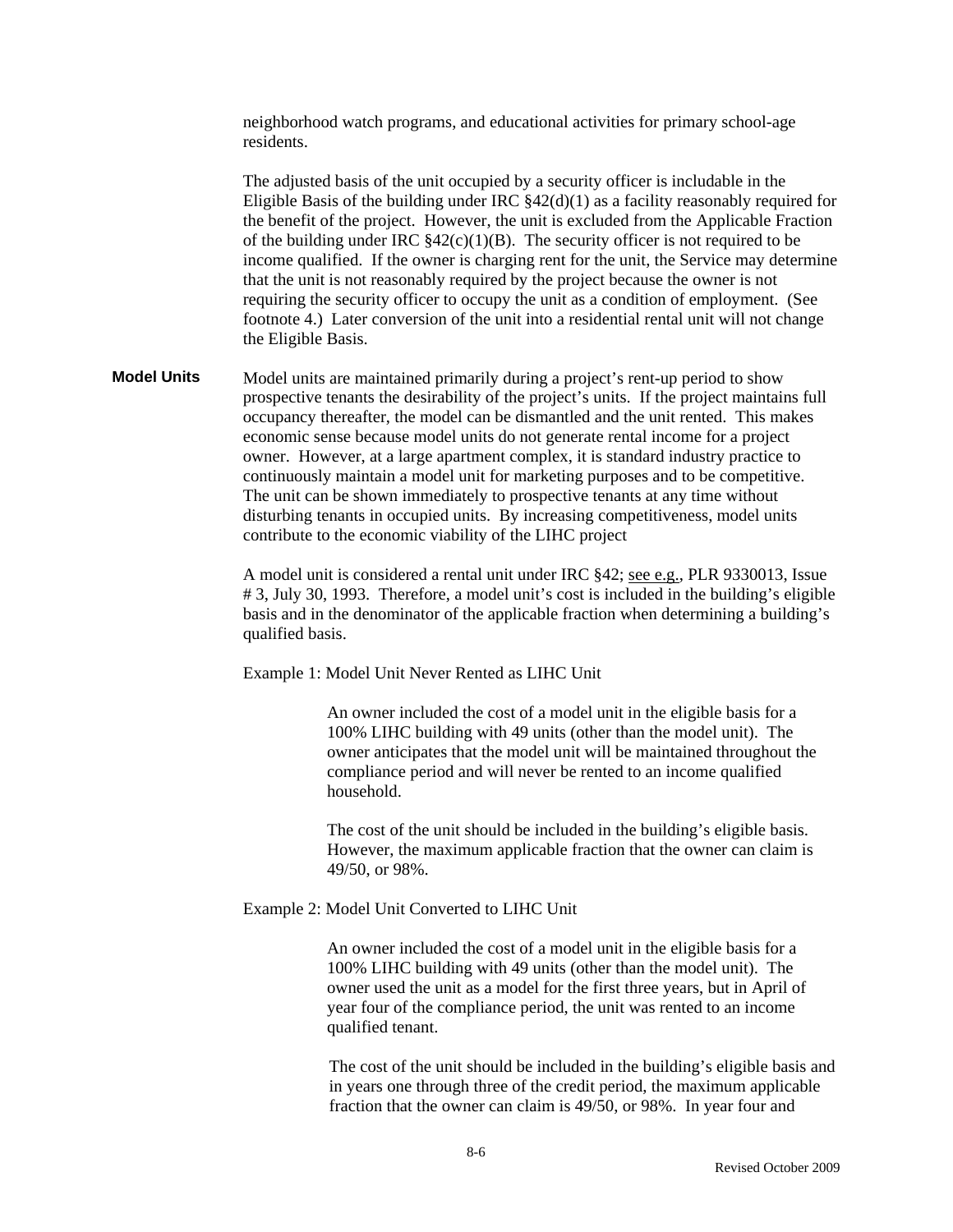subsequent years, the owner will follow the rules outlined in IRC  $§42(f)(3)$  for increases in qualified basis; i.e., the "2/3 credit" rules.

**Community Service Facilities**  As part of the Community Renewal Tax Relief Act of 2000, a new IRC §42(d)(4)(C) was added to include property used to provide services to nontenants as part of the eligible basis used for determining the LIHC amount.

There are specific requirements:

- 1. The property must be located in a qualified census tract. **\***(See former IRC  $§42(d)(5)(C)(ii)$  for buildings placed in service prior to July 31, 2008, and IRC §42(d)(5)(B)(ii) for buildings placed in service after July 30, 2008.)**\***
- 2. The property must be subject to the allowance for depreciation and not otherwise accounted for.
- 3. The property must be used throughout the taxable year in providing any community service facility.
- 4. Under IRC  $\frac{842(d)(4)(C)(iii)}{4}$ , a community service facility must be designed to service primarily individuals whose income is 60 percent or less of the area median income. According to Rev. Rul. 2003-77, the requirement is satisfied if the following conditions are met:
	- The facility must be used to provide services that will improve the quality of life for community residents; i.e., day care, career counseling, literacy training, education (including tutorial services), recreation, and out-patient clinical health care.
	- The owner must demonstrate that the services provided at the facility will be appropriate and helpful to individuals in the area of the project whose income is 60 percent or less of area median income. This may, for example, be demonstrated in the market study required under IRC  $$42(m)(1)(A)(iii)$ , or a similar study.
	- The facility must be located on the same tract of land as one of the buildings that comprises the qualified low-income housing project.
	- If fees are charged for the services provided, they must be affordable to individuals whose income is 60 percent or less of the area median income.

**\***For buildings placed in service on or before July 30,2008,**\*** the increase in the adjusted basis of any building that includes the community service facility cannot exceed 10 percent of the eligible basis of the qualified low-income housing project of which it is a part. All community service facilities that are part of the same qualified low-income housing project are treated as one facility. **\***For buildings placed in service after July 30, 2008, the allowable community service facility cannot exceed (1) 25 percent of the eligible basis of the qualified low-income housing project of which it is a part and does not to exceed \$15,000,000 plus (2) 10 percent of the eligible basis of the project in excess of (1) above.**\***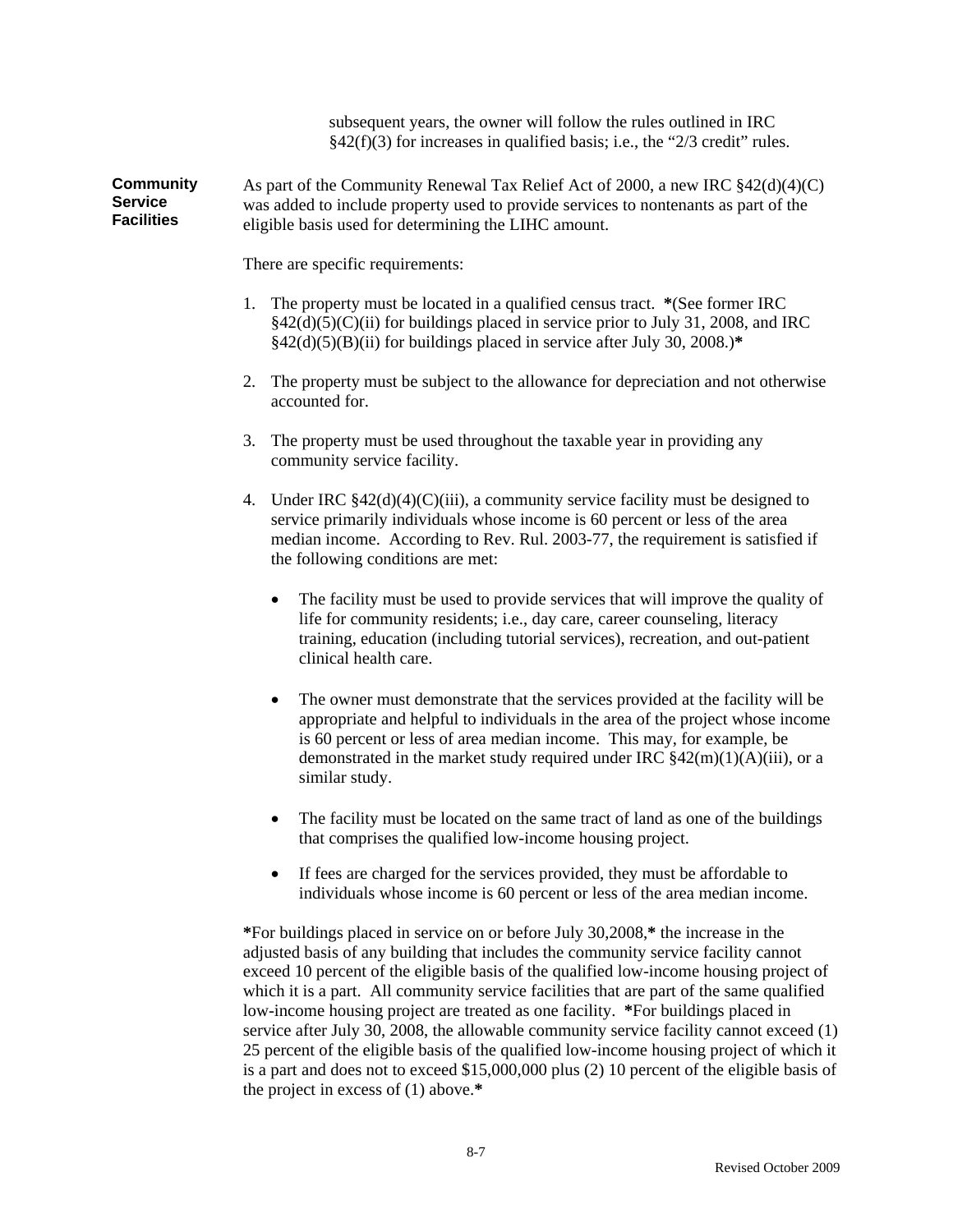#### Example 1: LIHC Project Includes Community Service Facility

An owner received a credit allocation in 2001. The project is located in a qualified census tract and consists of six residential rental buildings. There are five floors in each building with 5,000 square feet each, for a total of 25,000 square feet per building. The square footage for the entire project is 150,000 square feet. The cost per square foot is \$100 and, assuming that the costs are not disproportionately distributed in the building, the total Eligible Basis is \$15,000,000. The cost of any community service facilities included in Eligible Basis is limited to  $$15,000,000 \text{ x} \ .10 = $1,500,000.$ 

The entire first floor of one building is a day care facility for children of residents in the community. Half of the first floor of a second building is a facility used to provide activities and medical services for seniors in the community. The combined square footage of the two facilities is  $5,000 +$  $2,500 = 7,500$  square feet. The cost is \$100 x 7,500 square feet = \$750,000. Since the combined cost of the two facilities is less than 10% of the total Eligible Basis, the entire cost of the facilities is included in Eligible Basis.

#### **In Compliance**

 The Eligible Basis of a building is determined at the end of the first year of the credit period. As long as there is no reduction in the Eligible Basis amount upon which the credit is based, the property is in compliance.

#### **Out of Compliance**

 The Eligible Basis of a property is reduced when space that originally qualified as residential rental property changes character or space that was originally designated for use by qualified tenants is no longer available to them. Typical noncompliance may involve converting common areas to commercial property, or charging fees for facilities (such as a swimming pool), the cost of which were included in the Eligible Basis.

The date of noncompliance is the specific date the residential space is converted to commercial space or when a fee is charged.

#### **Back in Compliance**

 Common areas and tax credit rental units may be converted to commercial space. Whether the cost of these converted spaces can be restored to Eligible Basis by changing the properties back into common areas or tax credit rental units has not been determined. In these instances, the state agency should not report the building back in compliance. Instead, the state agency should contact the IRS National Office LIHC Program Analyst for instructions.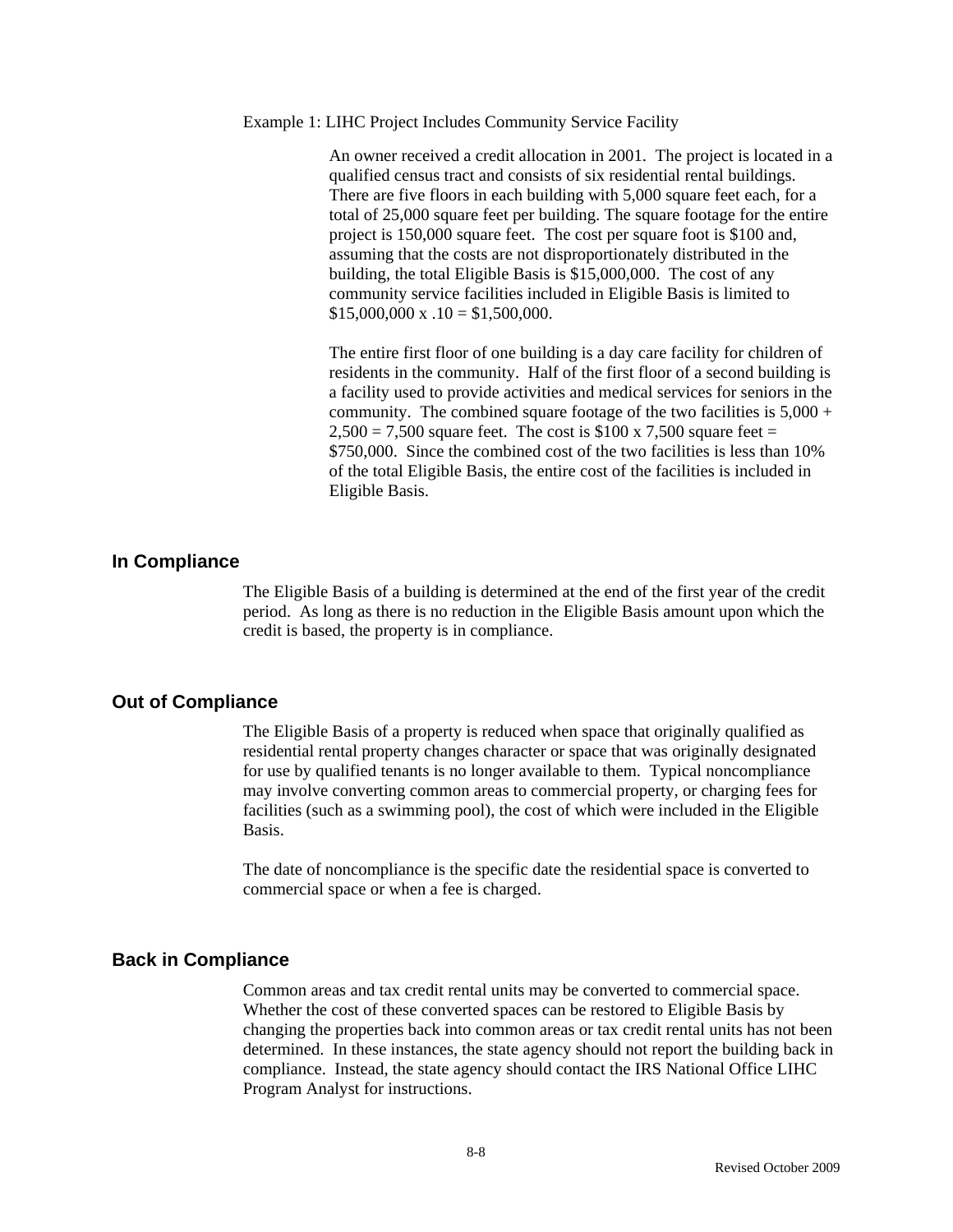## **References**

- 1. IRC §42(d).
- 2. **\***Treas. Reg. 1.42-16**\***
- 3. Proposed Treas. Reg. §1.103-8(b)(4)(iii).
- 4. Proposed Treas. Reg. §1.103-8(b)(4)(v)(c).
- 5. Rev. Rul. 92-61, 1992-2 C.B. 7.
- 6. Rev. Rul. 2002-65, 2002-43 I.R.B. 729.
- 7. Rev. Rul. 2003-77, 2003-29 I.R.B. 75.
- 8. Rev. Rul. 2004-82, 2004-35 I.R.B. 350.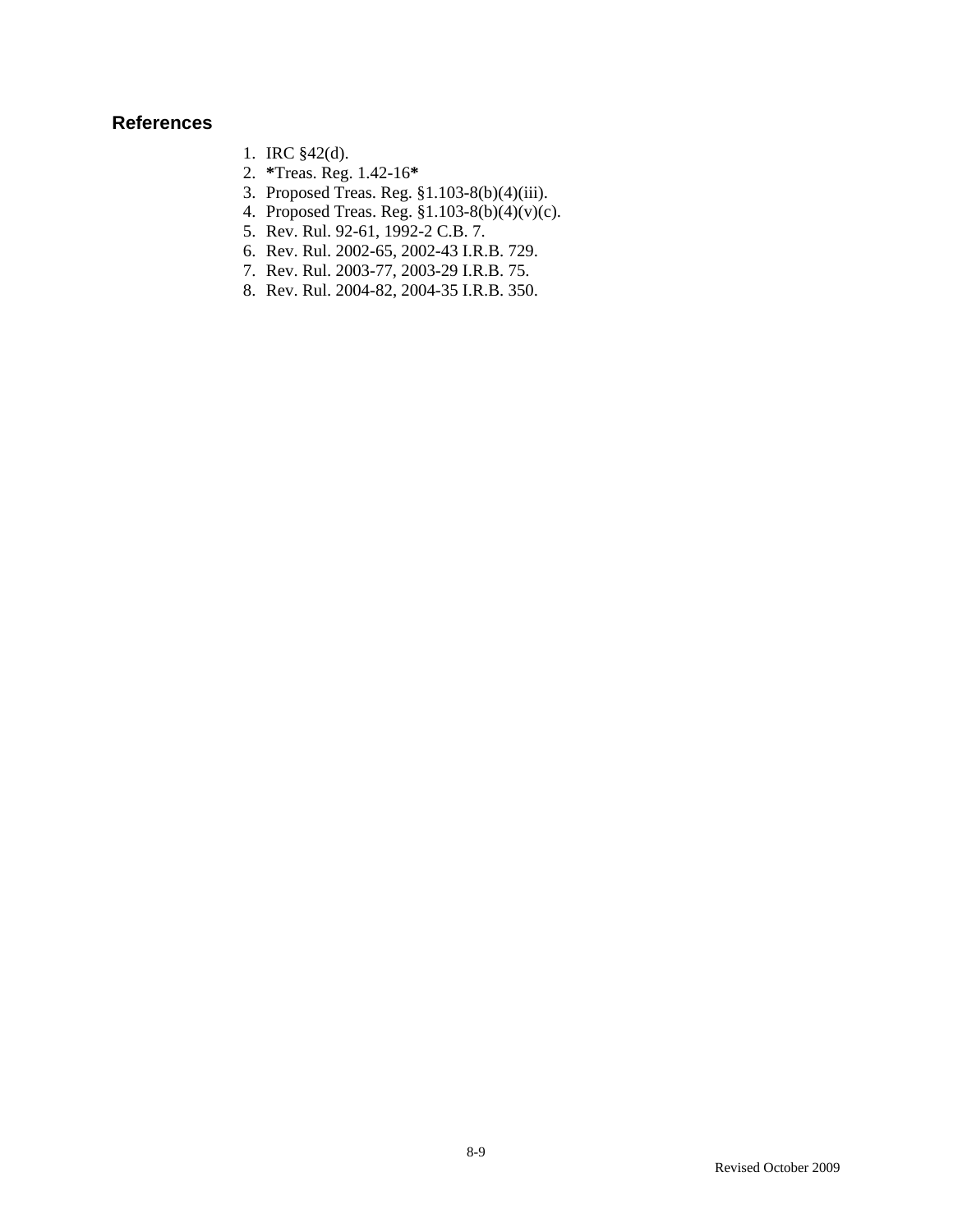### **Chapter 9 Category 11e Changes in the Applicable Percentage**

#### **Definition**

This category is used to report violations associated with the Eligible Basis of a building (discussed in chapter 8) or any occurrence that result in a decrease in the Applicable Percentage of a building. This chapter addresses noncompliance affecting the Applicable Percentage of a building.

The low-income housing credit amount is based on certain costs associated with a building *(eligible basis)* and the portion of the building (*Applicable Fraction)* that lowincome households occupy. The cost of acquiring and rehabilitating, or constructing a building constitutes the building's *Eligible* Basis. The portion of the Eligible Basis attributable to low-income units is the building's *Qualified Basis*. The Qualified Basis is multiplied by a factor (*Applicable Percentage)* so that the credit is limited to 70 percent or 30 percent of the Qualified Basis.<sup>1</sup> In summary, the annual credit is:

*Eligible Basis* x Applicable Fraction = Qualified Basis

Qualified Basis x Applicable Percentage = Annual Credit

Generally, under IRC  $\S 42(f)(1)$ , the annual credit can be claimed for 10 taxable years, beginning with the taxable year in which the building is placed in service; or, at the election of the taxpayer, the succeeding year<sup>2</sup>. Under IRC  $$42(f)(2)(A)$ , there is a special rule for the first year of the credit period. Any reduction in the credit allowable for the first year of the credit period by reason of the rule is allowable for the first taxable year following the credit period. (See IRC  $\S 42(f)(2)(B)$ .) In addition, under IRC  $\S 42(f)(3)$ , if the qualified basis as of any taxable year in the 15-year compliance period (after the first year) exceeds the qualified basis as of the close of the first year of the credit period, then the applicable percentage applied to the excess Qualified Basis is two-thirds of the Applicable Percentage that would otherwise apply.

**\***IRC §42(b)(1)(B)**\*** provides that a new building that is not federally subsidized is eligible for an Applicable Percentage equal to a 70 percent present value credit while a new building that is federally subsidized and an existing building are eligible for a 30 percent present value credit.

Monthly credit tables published in the Internal Revenue Bulletin provide the actual Applicable Percentages to be used in calculating the credit. These tables effectively adjust the rates on a monthly basis so that the present value over the ten-year credit period will continue to yield the 70 percent and 30 percent figures.

**\***A special rule under IRC §42(b)(2)(B) for non-federally subsidized building placed in service after July 30, 2008, and before December 31, 2013, provides that the applicable percentage shall not be less the 9 percent.**\***

 $\overline{a}$ <sup>1</sup> IRC  $$42(b)(2)(B)$ .

<sup>&</sup>lt;sup>2</sup> IRC §42(f)(1)(B).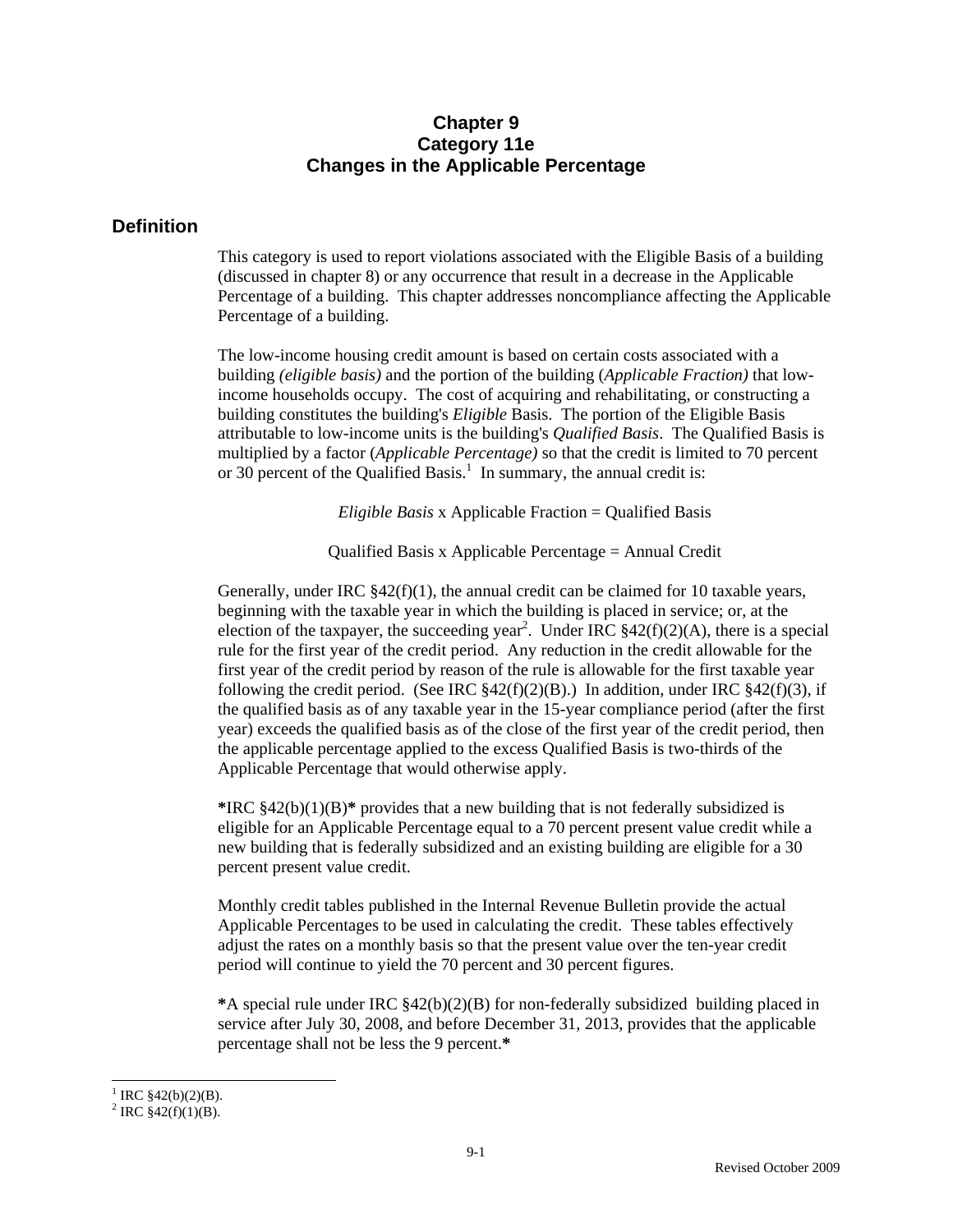**\*Federal Subsidies for Buildings Placed in Service Before July 31, 2008\***

**\***For buildings placed in service before July 31, 2008, former IRC§42(b)(2)(B)(ii) (now IRC  $§42(b)(1)(B)(ii)$ <sup>\*</sup> provides that the Applicable Percentage for new buildings that are federally subsidized is the 30 percent present value. **\***Former**\*** IRC §42(i)(2)(A) provides that a new building is federally subsidized for any tax year if, at any time during such tax year or any prior tax year, there is or was outstanding any obligation the interest on which is exempt from tax under §103, or any below market Federal loan, the proceeds of which are or were used (directly or indirectly) with respect to the building or its operation. However, the building will become eligible for the 70 percent present value credit if (1) by the close of the first year of the credit period the taxpayer elects (on Part II of Form 8609) to reduce the Eligible Basis of the building by the principal amount of the loan or by the proceeds of the tax-exempt bond, or (2) before the building is placed in service, the taxpayer repays the loan or redeems the tax-exempt bond.

#### **\***IRC §1400N, Tax Benefits for Gulf Opportunity Zone

Under IRC  $$1400N$ )(c)(6), loans from Community Development Block Grant<sup>3</sup> funds are not considered a federal subsidy if the low-income buildings are located in the Gulf Opportunity (GO) Zone, the Rita GO Zone, or the Wilma GO Zone and the low-income buildings were placed in service during the period beginning on January 1, 2006 and ending on December 31, 2010.**\*** 

#### **\***Assistance Provided Under the HOME Investment Partnership Act**\***

**\***For buildings placed in service before July 31, 2008, former**\*** IRC §42(i)(2)(E)(i) generally provides that assistance provided under the HOME Investment Partnership Act (HOME) \*or the Native American Housing Assistance and Self-Determination Act of 1986 (NAHASDA)**\*** with respect to any building will not be treated as a below market Federal loan if 40 percent or more of the residential units *in the building* are occupied by individuals whose income is 50 percent or less of the Area Median Gross Income (AMGI). **\***This Code section is commonly referred to as the 40-50 rule.**\***

Example  $1^4$ : Qualifying for the 70 Percent Present Value Credit Under IRC  $§42(b)$ 

A new qualified low-income housing project consists of Building 1 and Building 2, each containing 100 residential rental units. Forty percent of the units in each building are low-income units. The owner elected the 40/60 minimum set-aside under IRC  $\frac{842(g)(1)(B)}{B}$ . Also, the owner elected, on Form 8609, Low-Income Housing Credit Allocation Certification, to treat the buildings as part of a multiple building project. The owner obtained a HOME loan at less than the AFR for the project.

The rule under IRC  $\frac{842(i)(2)(E(i))}{2}$  applies on a building-by-building basis. To qualify for the 70 percent present value credit, the taxpayer must rent at least 40 units in both Building 1 and Building 2 to tenants whose income is 50 percent of less of AMGI throughout the 15-year compliance period.

l

 $3$  IRC 1400Nc)(6) reads. "...a loan shall not be treated as a below market Federal loan solely by reason of any assistance provided under section 106, 107, or 108 of the Housing and Community Development Act of 1974 by reason of section 122 of such Act or any provision of the Department of Defense Appropriations Act, 2006, or the Emergency Supplemental Appropriations Act for Defense, the Global War on Terror, and Hurricane Recovery, 2006. <sup>4</sup>

 $4$  This example is based on Rev. Rul. 2004-82, Q&A #6.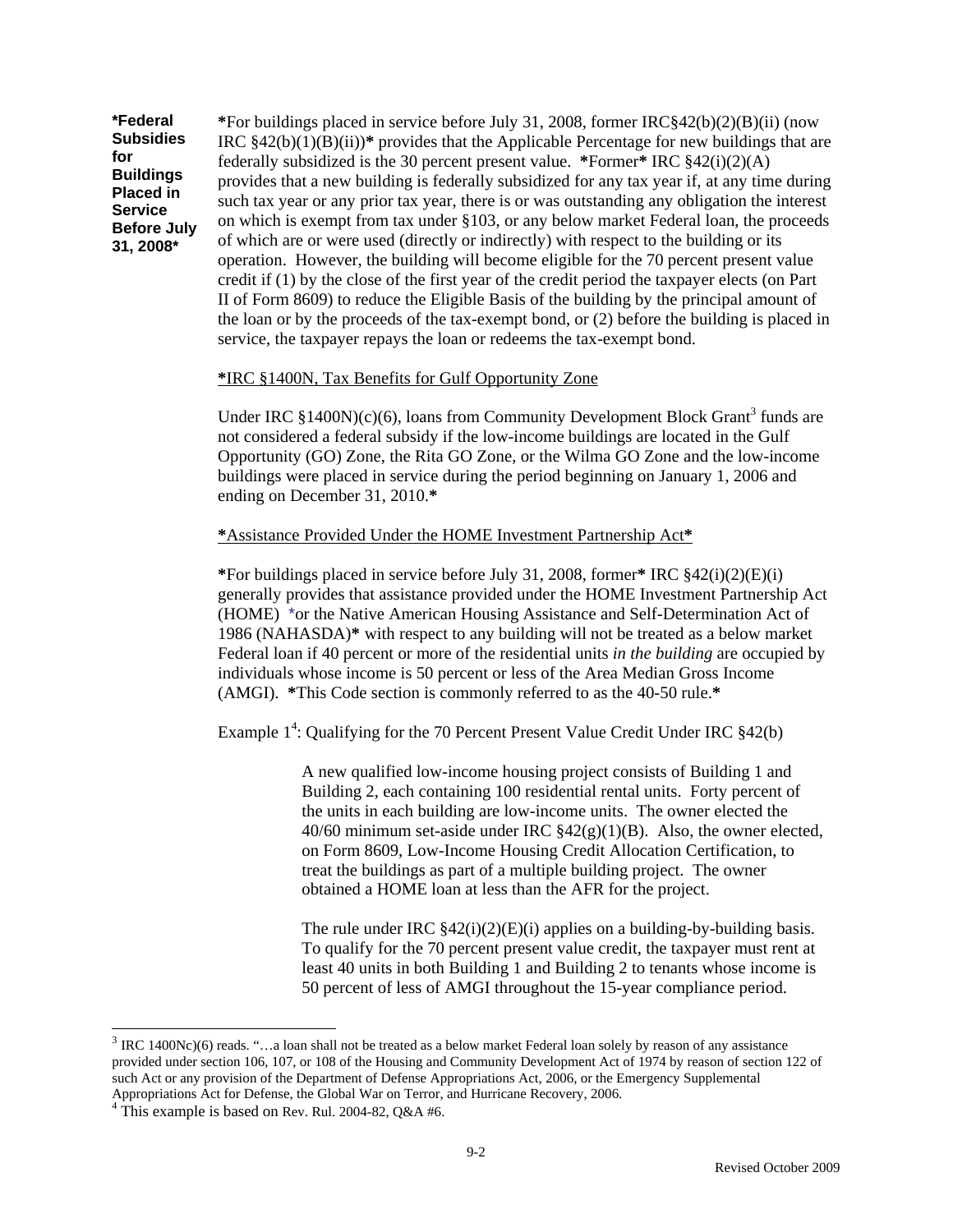|                                                                             | In addition:                                                                                                                                                                                                                                                                                                                                                                         |
|-----------------------------------------------------------------------------|--------------------------------------------------------------------------------------------------------------------------------------------------------------------------------------------------------------------------------------------------------------------------------------------------------------------------------------------------------------------------------------|
|                                                                             | The units used to satisfy the rules under IRC $\frac{8}{42}$ (i)(2)(E)(i) are also<br>a.<br>counted toward the project's minimum set-aside under IRC $\S 42(g)(1)$ .                                                                                                                                                                                                                 |
|                                                                             | b. The rent restriction for all the low-income units, including the units used to<br>satisfy the rules under IRC $\S42(i)(2)(E)(i)$ , is based on the applicable<br>income limitation under IRC $\S42(g)$ . In this example, the imputed income<br>limitation applicable to the units in the project is 60 percent of AMGI and<br>the rent may not exceed 30 percent of that amount. |
|                                                                             | *See reference #1 at the end of the chapter for IRC $\S 42(i)(2)$ as applicable to buildings<br>placed in service prior to July 31, 2008.*                                                                                                                                                                                                                                           |
| *Federal<br><b>Subsidies</b><br>for<br><b>Buildings</b><br><b>Placed in</b> | *For buildings placed in service after July 30, 2008, below market federal loans are no<br>longer considered federal subsidies. Therefore, below market loans under HOME or<br>NAHASDA are not federal subsidies. Under section 3002(b) of the Housing Assistance<br>Tax Act of 2008, IRC $\S42(i)(2)(D)$ and (E) were removed.                                                      |
| Service<br>After July<br>*פחחר חנ                                           | See reference #2 at the end of the chapter for IRC $\S 42(i)(2)$ as applicable to buildings<br>placed in service prior to July 31, 2008.*                                                                                                                                                                                                                                            |

#### **In Compliance**

**30, 2008\***

A new building receiving the 70 percent present value credit is in compliance if no federal subsidy is used (directly or indirectly) for the building or for its operation.

**\***Buildings Placed in Service Before July 31, 2008**\***

In addition:

**\***If**\*** a federal subsidy is used (directly or indirectly) for the building or for its operation, a building **\***receiving the 70 percent present value credit**\*** is in compliance if (1) the taxpayer elected (on Part II, Form 8609) to reduce the Eligible Basis of the building **\***by the amount of the subsidy**\*** and this reduction is properly reflected in the Eligible Basis determined at the close of the first year of the credit period, or (2) the federal subsidy is redeemed or paid before the building is placed in service. **\***A building using (directly or indirectly) the proceeds of a below market federal loan provided under the HOME or NAHASDA programs will not be considered a federally subsidized building as long as 40 percent or more of the residential units in the building are occupied by individuals whose income is 50 percent or less of AMGI.**\***

**\***Buildings Placed in Service after July 30, 2008

New buildings placed in service after July 30, 2008, may use the proceeds of a below market federal loan without being characterized as federally subsidized. However, the proceeds of tax-exempt bonds used (directly or indirectly) at any time for the building or its operation continue to characterize the building as federally subsidized.

If tax-exempt bonds are used (directly or indirectly) for the building or its operation, a building receiving the 70 percent present value credit is in compliance if the taxpayer elected (on Part II, Form 8609) to exclude from Eligible Basis of the building the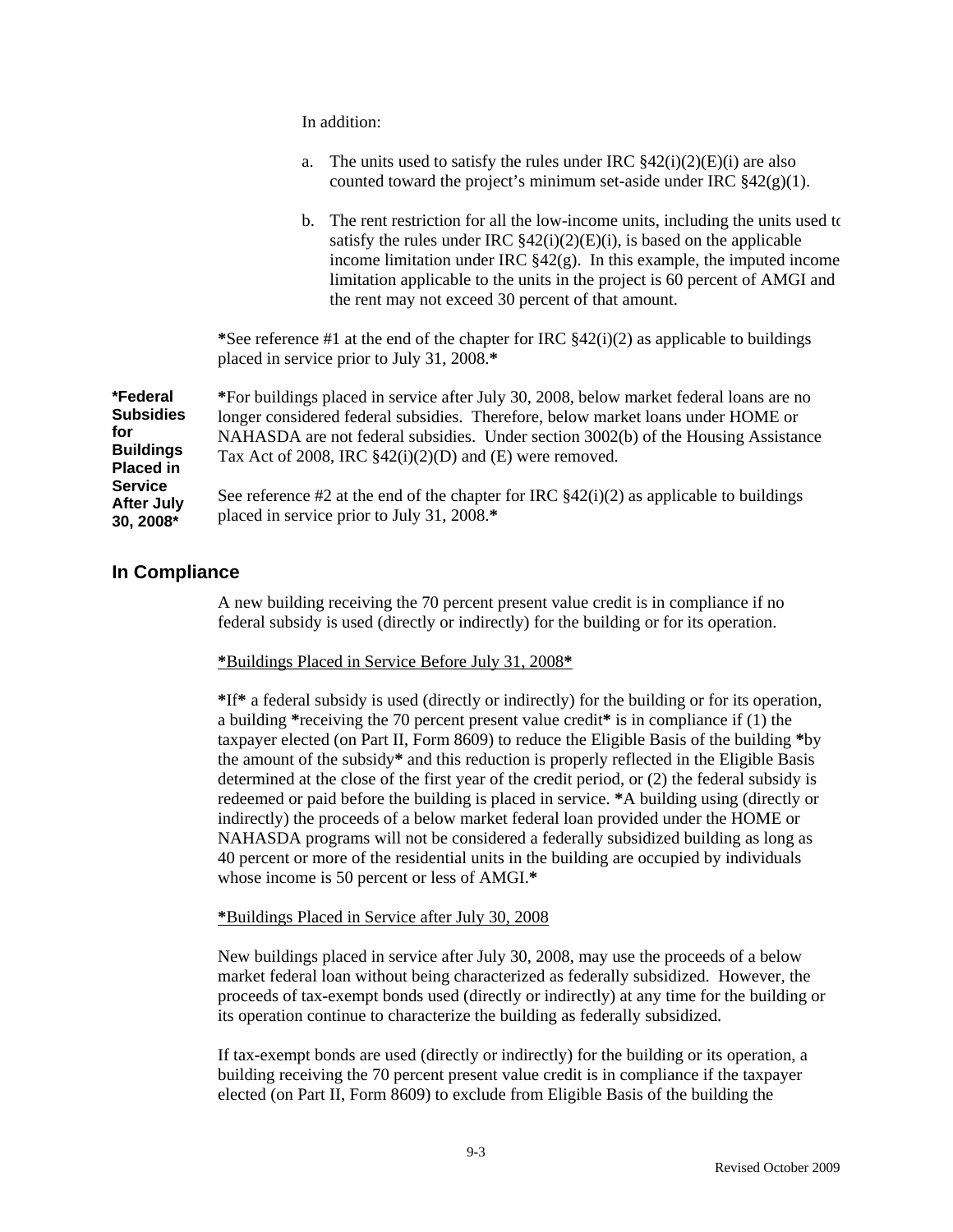proceeds of the tax-exempt bond.**\*** 

#### **Out of Compliance**

A new building receiving a 70 percent present value credit is out of compliance if a federal subsidy is used (directly or indirectly) for the building or for its operation and:

- 1. The taxpayer fails to elect (on Part II, Form 8609) to reduce the Eligible Basis of the building,
- 2. The taxpayer elects (on Part II, Form 8609) to reduce the Eligible Basis of the building but the reduction is not properly reflected in the Eligible Basis of the building determined at the close of the first year of the credit period, or
- 3. The federal subsidy is not redeemed or paid before the building is placed in service and the taxpayer did not elect to reduce the Eligible Basis as described above.

A new building receiving the 70 percent present value credit is also out of compliance if it otherwise meets the "In Compliance" requirements above, but a federal subsidy is subsequently used with respect to the building or its operation during years 2 through 15 of the compliance period.

**\***A building placed in service before July 31, 2008, receiving assistance under the HOME or NAHASDA programs and subject to the 40-50 rule, is out of compliance if the number of residential units in the building occupied by individuals whose income is 50 percent or less of area median gross income is less than 40 percent.**\*** 

A building is out of compliance as of the date the federal subsidy **\***rule (or exception) is violated.**\*** 

**\***Example 1: Assistance under HOME

An owner received an allocation of 70 percent credit for a building constructed using HOME assistance and placed in service on January 1, 2007. The state identified, on line 6f of Form 8609, that the building was not federally subsidized by reason of the 40-50 rule under IRC  $§42(i)(2)(E).$ 

The owner complied with the 40-50 rule, and therefore was able to claim the 70 percent credit, for tax years 2004, 2005 and 2006. In 2007, however, the number of units rented to households with income of 50% or less than AMGI fell below the minimum required 40%.

The taxpayer is out of compliance. Therefore, the Applicable Percentage for the year of noncompliance and all subsequent years is limited to the 30% present value credit.**\***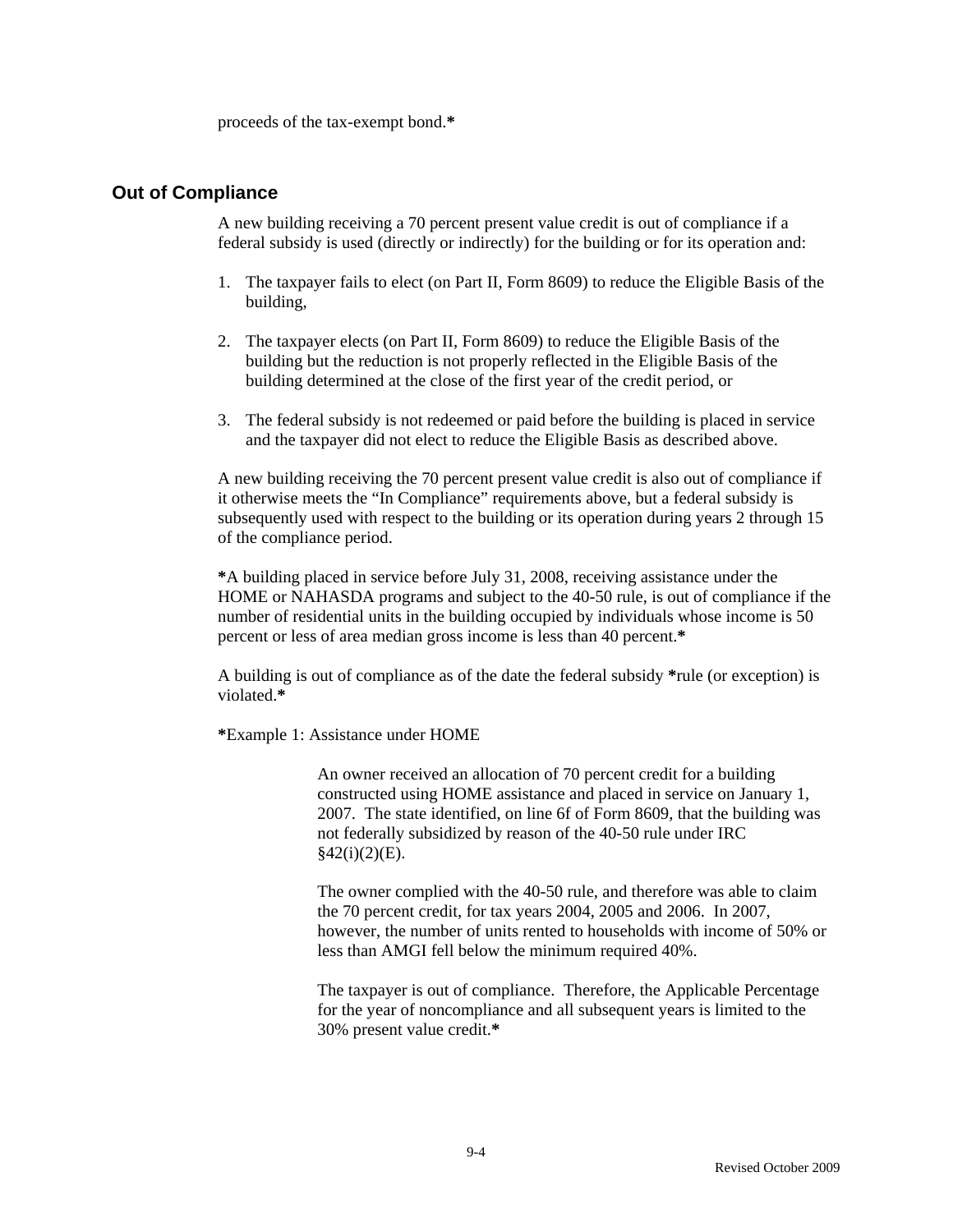#### **Back in Compliance**

In general, a violation of the federal subsidy rules is a noncompliance event that cannot be corrected. For example, a federal subsidy used (directly or indirectly) with respect to a new building receiving the 70 percent present value credit during years 2 through 15 of the compliance period results in a decrease in the Applicable Percentage of the building from the 70 percent to the 30 percent present value credit, beginning with the year the subsidy is used and for all remaining years in the compliance period. Following the close of the first year of the credit period, a taxpayer cannot elect to reduce the Eligible Basis of the building in an attempt to qualify for the 70 percent present value credit.

If a state agency identifies the receipt of a federal subsidy during years 2 through 15 of the compliance period for the operation of a building or project where the Applicable Percentage is the 70 percent present value credit rate, noncompliance should be reported under category 11e. No attempt should be made to determine whether the taxpayer correctly lowered the Applicable Percentage.

Under unusual circumstance, it might be possible to correct a noncompliance event occurring during the first year of the credit period. For example, the owner receives a favorable private letter ruling from the IRS allowing the taxpayer to make a late election on Part II, Form 8609, to reduce Eligible Basis to the extent of a federal subsidy. The owner should not be considered back in compliance unless documented by a favorable determination by the IRS.

#### **References**

1. **\***IRC §42(i)(2), as applicable to buildings placed in service before July 31, 2008.

(2) Determination of whether building is federally subsidized.

 (A) In general. Except as otherwise provided in this paragraph, for purposes of subsection  $(b)(1)$ , a new building shall be treated as federally subsidized for any taxable year if, at any time during such taxable year or any prior taxable year, there is or was outstanding any obligation the interest on which is exempt from tax under section 103, or any below market Federal loan, the proceeds of which are or were used (directly or indirectly) with respect to such building or the operation thereof.

 (B) Election to reduce eligible basis by balance of loan or proceeds of obligations. A loan or tax-exempt obligation shall not be taken into account under subparagraph (A) if the taxpayer elects to exclude from the eligible basis of the building for purposes of subsection (d)--

- (i) in the case of a loan, the principal amount of such loan, and
- (ii) in the case of a tax-exempt obligation, the proceeds of such obligation.

 (C) Special rule for subsidized construction financing. Subparagraph (A) shall not apply to any tax-exempt obligation or below market Federal loan used to provide construction financing for any building if--

 (i) such obligation or loan (when issued or made) identified the building for which the proceeds of such obligation or loan would be used, and

 (ii) such obligation is redeemed, and such loan is repaid, before such building is placed in service.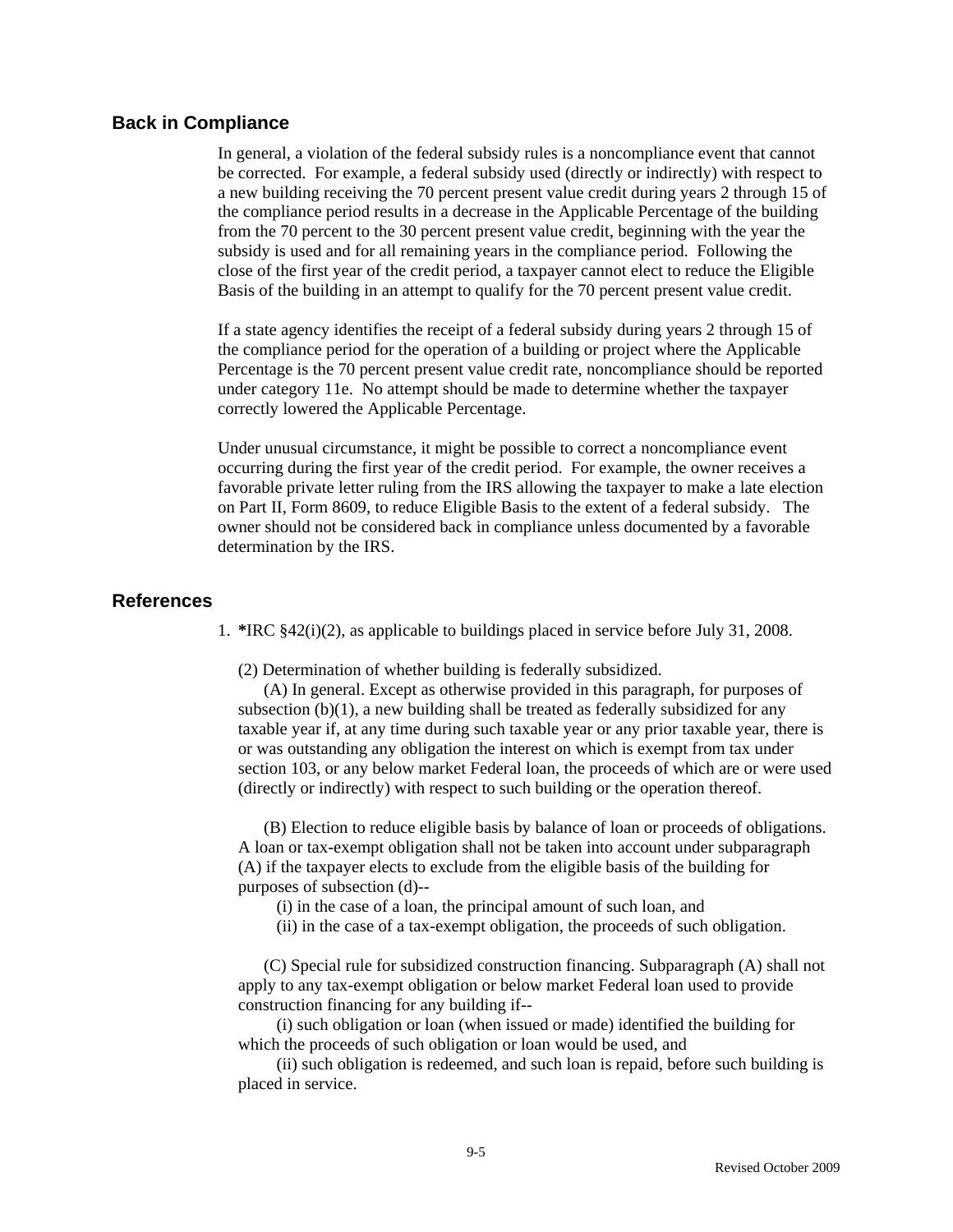(D) Below market Federal loan. For purposes of this paragraph, the term "below market Federal loan" means any loan funded in whole or in part with Federal funds if the interest rate payable on such loan is less than the applicable Federal rate in effect under section  $1274(d)(1)$  (as of the date on which the loan was made). Such term shall not include any loan which would be a below market Federal loan solely by reason of assistance provided under section 106, 107, or 108 of the Housing and Community Development Act of 1974 (as in effect on the date of the enactment of this sentence [enacted Dec. 19, 1989]).

(E) Buildings receiving home assistance or Native American housing assistance.

 (i) In general. Assistance provided under the HOME Investment Partnerships Act (as in effect on the date of the enactment of this subparagraph [enacted Aug. 10, 1983]) or the Native American Housing Assistance and Self-Determination Act of 1996 *(25 U.S.C. 4101* et seq.) (as in effect on October 1, 1997) with respect to any building shall not be taken into account under subparagraph (D) if 40 percent or more of the residential units in the building are occupied by individuals whose income is 50 percent or less of area median gross income. Subsection (d)(5)(C) shall not apply to any building to which the preceding sentence applies.

 (ii) Special rule for certain high-cost housing areas. In the case of a building located in a city described in section 142(d)(6), clause (i) shall be applied by substituting "25 percent" for "40 percent".**\*** 

2. **\***IRC §42(i)(2), as applicable to buildings placed in service after July 30, 2008.

(2) Determination of whether building is federally subsidized.

 (A) In general. Except as otherwise provided in this paragraph, for purposes of subsection (b)(1), a new building shall be treated as federally subsidized for any taxable year if, at any time during such taxable year or any prior taxable year, there is or was outstanding any obligation the interest on which is exempt from tax under section 103, the proceeds of which are or were used (directly or indirectly) with respect to such building or the operation thereof.

 (B) Election to reduce eligible basis by proceeds of obligations. A tax-exempt obligation shall not be taken into account under subparagraph (A) if the taxpayer elects to exclude from the eligible basis of the building for purposes of subsection (d) the proceeds of such obligation.

 (C) Special rule for subsidized construction financing. Subparagraph (A) shall not apply to any tax-exempt obligation used to provide construction financing for any building if--

 (i) such obligation (when issued) identified the building for which the proceeds of such obligation or loan would be used, and

(ii) such obligation is redeemed before such building is placed in service.**\*** 

3. Rev. Rul. 2004-82, 2004-35 I.R.B. 350.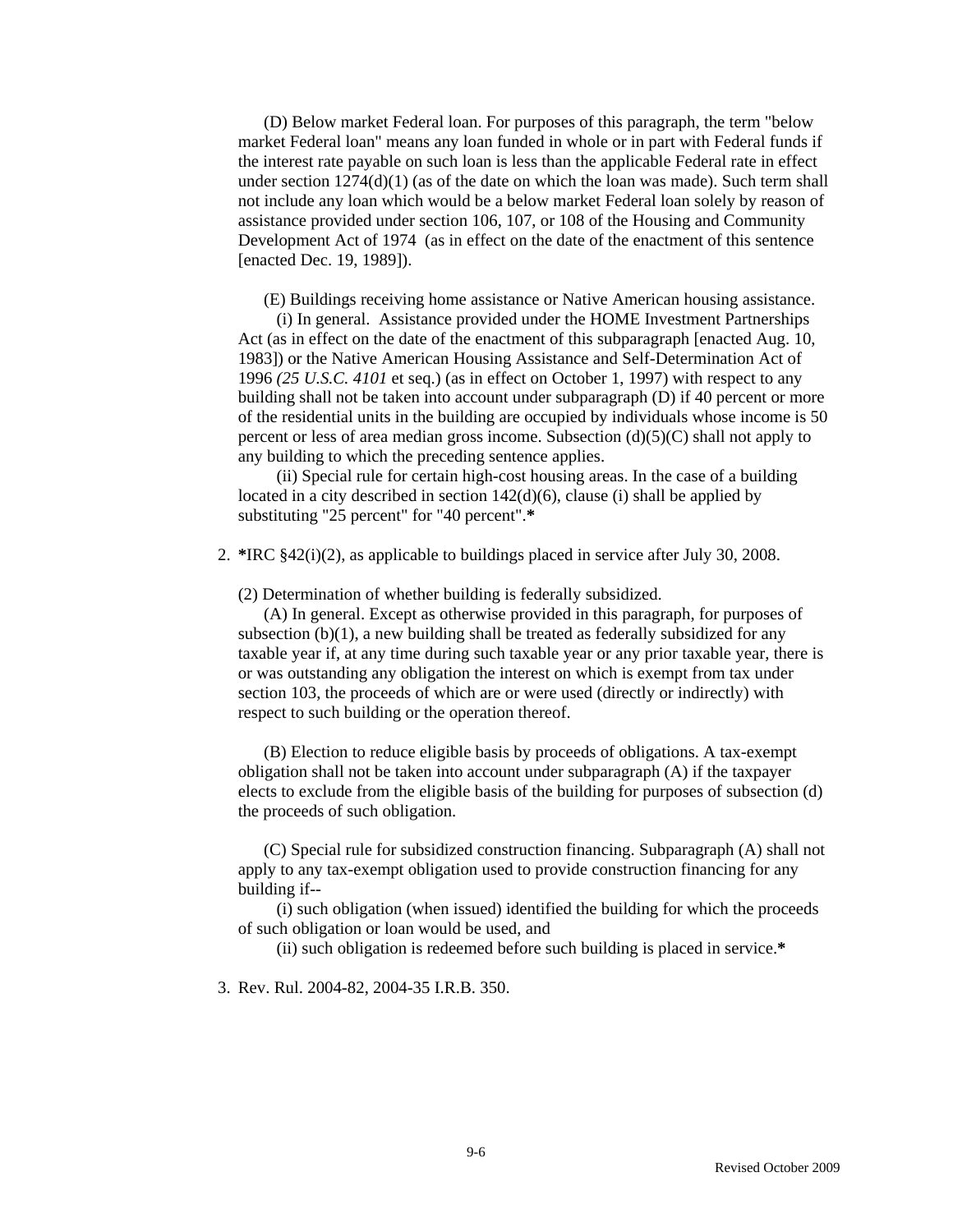# **Chapter 10 Category 11f Project Failed to Meet Minimum Set-Aside Requirement**

# **Definition**

|                                                            | This category is used to report projects that have violated the minimum set-aside<br>rules; i.e., the number of qualifying units falls below the minimum requirement.                                                                                                                                                                                                                                                                                                                                                               |  |  |
|------------------------------------------------------------|-------------------------------------------------------------------------------------------------------------------------------------------------------------------------------------------------------------------------------------------------------------------------------------------------------------------------------------------------------------------------------------------------------------------------------------------------------------------------------------------------------------------------------------|--|--|
|                                                            | Under IRC $§42(g)(1)$ , a "qualified low-income housing project" means any <i>project</i> for<br>residential rental property if the project meets one of the two requirements below,<br>whichever is elected by the owner on Form 8609, line 10c.                                                                                                                                                                                                                                                                                   |  |  |
|                                                            | At least 20% of the available rental units in the development are rented to<br>1.<br>households with incomes not exceeding 50% of Area Median Gross Income<br>(AMGI) adjusted for family size.                                                                                                                                                                                                                                                                                                                                      |  |  |
|                                                            | At least $40\%$ <sup>1</sup> of the available rental units in the development are rented to<br>2.<br>households with incomes not exceeding 60% of AMGI adjusted for family size.                                                                                                                                                                                                                                                                                                                                                    |  |  |
|                                                            | The choice of minimum set-aside also establishes the income limit and rent limit<br>applicable to low-income units in the project.                                                                                                                                                                                                                                                                                                                                                                                                  |  |  |
| Project<br><b>Defined</b>                                  | Each building is considered a separate project under IRC $$42(g)(3)(D)$ unless, before<br>the close of the first calendar year in the project period <sup>2</sup> , each building that is, or will<br>be, part of a multiple-building project is identified *as such by checking the "yes" box<br>on line 8b of Form 8609 and attaching the statement described in the instructions for<br>line 8b.* The minimum set-aside documented on Form 8609, line 10c, must be the<br>same for all buildings in a multiple-building project. |  |  |
|                                                            | Two or more qualified low-income buildings may be included in a multiple-building<br>project only if they:                                                                                                                                                                                                                                                                                                                                                                                                                          |  |  |
|                                                            | 1. are located on the same tract of land (unless all of the dwelling units in all of the<br>buildings being aggregated in the multiple-building project are low-income units<br>(see IRC $$42(g)(7)$ );                                                                                                                                                                                                                                                                                                                             |  |  |
|                                                            | 2.<br>are owned by the same person for Federal tax purposes;                                                                                                                                                                                                                                                                                                                                                                                                                                                                        |  |  |
|                                                            | 3.<br>are financed under a common plan of financing; and                                                                                                                                                                                                                                                                                                                                                                                                                                                                            |  |  |
|                                                            | have similarly constructed residential units.<br>4.                                                                                                                                                                                                                                                                                                                                                                                                                                                                                 |  |  |
| <b>Deep Rent</b><br><b>Skewing Under</b><br>IRC §142(d)(4) | In addition to the election of a minimum set-aside, the owner may elect on Form 8609,<br>line 10d, to provide housing to households with incomes of 40 percent or less of the<br>AMGI under IRC §142(d)(4)(B). Under this "deep-rent skewing" set-aside, at least<br>15% of the low-income units in the project must be occupied by individuals with<br>incomes at 40% or less of the AMGI (adjusted for family size) applicable to the units.                                                                                      |  |  |

<sup>&</sup>lt;sup>1</sup> For the boroughs of New York City, 25% is substituted for 40%. See IRC §42(g)(4) and IRC §142(d)(6). <sup>2</sup> Defined in IRC §42(h)(1)(F)(ii).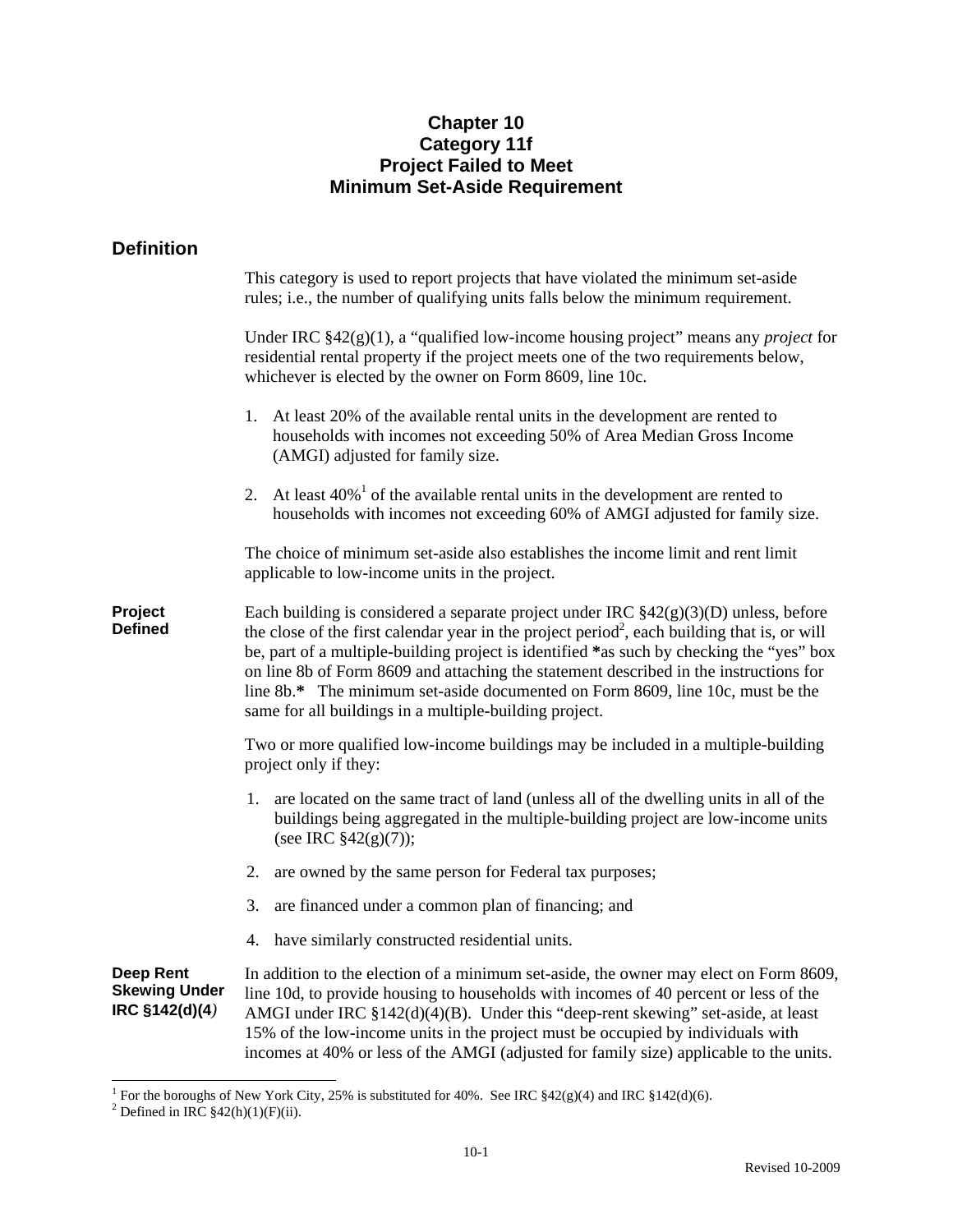|                                                                                             | Also, gross rent for each low-income unit cannot exceed (1) 30% of the AMGI<br>applicable to the unit, and $(2)$ 50% of the average gross rent for market rate units of<br>comparable size in the project.                                                                                                                                                                                                                                                                                                                                                                                                                                                                                                                    |  |  |
|---------------------------------------------------------------------------------------------|-------------------------------------------------------------------------------------------------------------------------------------------------------------------------------------------------------------------------------------------------------------------------------------------------------------------------------------------------------------------------------------------------------------------------------------------------------------------------------------------------------------------------------------------------------------------------------------------------------------------------------------------------------------------------------------------------------------------------------|--|--|
| Irrevocable<br><b>Elections</b>                                                             | Once made, the minimum set-aside and deep-rent skewing elections are irrevocable. <sup>3</sup><br>Thus, the applicable minimum set-aside, deep-rent skewing, and the corresponding<br>rent restrictions apply for the duration of the 15-year compliance period.                                                                                                                                                                                                                                                                                                                                                                                                                                                              |  |  |
| <b>Assistance</b><br><b>Provided</b><br><b>Under HOME</b><br>*and<br>NAHASDA <sup>4</sup> * | *For buildings placed in service before July 31, 2008, former* IRC §42(i)(2)(E)(i)<br>generally provides that assistance provided under the HOME Investment Partnership<br>Act (HOME) *or the Native American Housing and Assistance and Self-<br>Determination Act (NAHASDA) of 1996* with respect to any building will not be<br>treated as a below market Federal loan if 40 percent or more of the residential units in<br>the building are occupied by individuals whose income is 50 percent or less of the<br>Area Median Gross Income (AMGI). <sup>5</sup> The units used to satisfy the rules under IRC<br>$\S42(i)(2)(E)(i)$ also count toward the project's minimum set-aside under IRC<br>$\frac{2}{9}42(g)(1)$ . |  |  |
|                                                                                             | *NOTE: IRC $$42(i)(2)(E)$ was removed from the Code under section $3002(b)(2)(C)$ of<br>the Housing Assistance Tax Act of 2008 and is not applicable to buildings placed in<br>service after July 30, 2008.*                                                                                                                                                                                                                                                                                                                                                                                                                                                                                                                  |  |  |
| <b>Suitability for</b><br>Occupancy                                                         | For purposes of computing the minimum set-aside, the low-income units must be<br>physically maintained in a manner suitable for occupancy under IRC $$42(i)((3)(B)(ii)$ .<br>See chapter 6 for complete discussion.                                                                                                                                                                                                                                                                                                                                                                                                                                                                                                           |  |  |
|                                                                                             | Example 1: Vacant LIHC Rental Unit Suitable for Occupancy at the End of the<br>Taxable Year Within the Compliance Period                                                                                                                                                                                                                                                                                                                                                                                                                                                                                                                                                                                                      |  |  |
|                                                                                             | The owner of a 100% LIHC building elected the 40/60 minimum<br>set-aside and placed the building in service in July of 2003; 2003 is<br>the first year of the credit (and compliance) period. An income-<br>qualified tenant moved into a unit in October 2003 and moved out in<br>November of 2004. The unit was cleaned and ready for occupancy<br>on December 1, 2004. The unit is in compliance as of the end of the<br>of the owner's 2004 taxable year and is, therefore, included in the<br>count of qualified low-income units to determine whether the<br>minimum set-aside requirement is satisfied.                                                                                                                |  |  |
| <b>Vacant Units</b>                                                                         | A rental unit is considered an LIHC unit beginning on the date that the first qualified<br>tenant moved in and continues to be eligible for the LIHC even though it is vacant if<br>the character of the last household to inhabit the unit qualified as a low-income<br>household. Unless a specific noncompliance issue is identified for the unit, qualifying<br>units that are vacant at the end of the owner's taxable year of the credit (and<br>compliance) period are included in determining that the minimum set-aside has been<br>met.                                                                                                                                                                             |  |  |

<sup>&</sup>lt;sup>3</sup> In rare circumstances the IRS has granted an owner an extension of time to make the correct election. The owner must request

a private letter ruling and receive express permission to do this.<br><sup>4</sup> See Rev. Rul. 2004-82, Q&A #6.<br><sup>5</sup> The designation is shown on Form 8609 (beginning with the Nov. 2003 revision. Line 6f is completed by the state age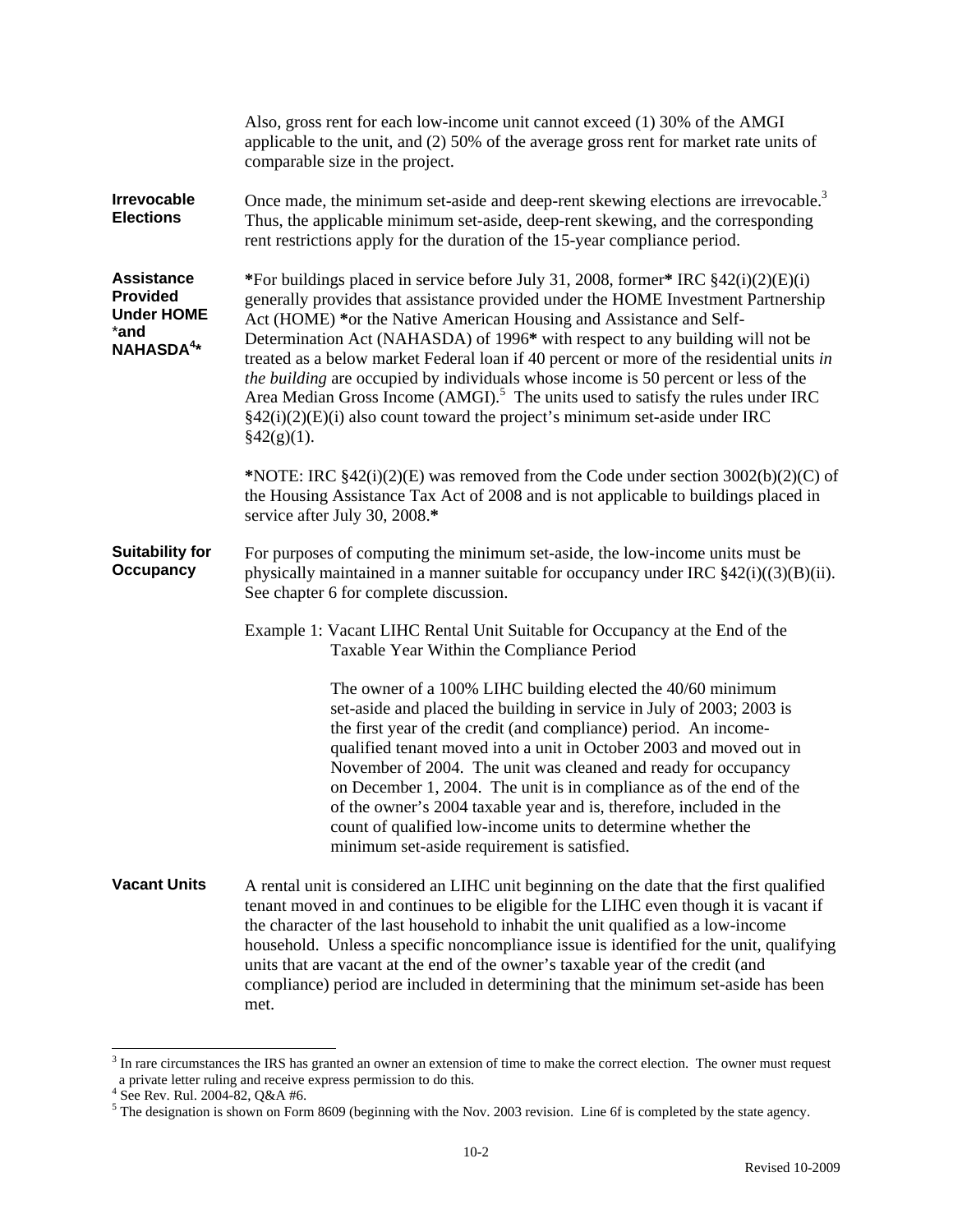#### Example 1: Qualified LIHC Rental Unit Vacant at End of the Taxable Year of the Compliance Period

An income-qualified tenant moved into a unit on April 15, 2003, but the owner did not reduce the rent to account for a utility allowance, resulting in the unit not being rent restricted. The tenant moved out on November 15, 2003. The unit was not rented again until February 2004. At that time, the owner correctly accounted for the utility allowance.

The unit was out of compliance beginning on April 15, 2003 and remains out of compliance until February 2004, when the utility allowance is correctly accounted for. Assume that the close of the first year of the credit (and compliance period) is December 31, 2003. Since the unit is out of compliance on December 31, 2003, the unit is not included in the count of qualified low-income units to determine whether the minimum set-aside requirement is satisfied for the 2003 taxable year.

### **In Compliance**

A property is in compliance if the elected minimum set aside requirement (20/50 or 40/60) and the elected deep-rent skewing requirement (15/40) is met by the end of the first year of the owner's credit (and compliance) period and continues to be met each year throughout the compliance period. The LIHC residential units must also be rentrestricted.

### **Out of Compliance**

The initial analysis of compliance with the minimum set-aside requirement is generally based on a sample of tenant files. In the event that the sample does not meet the minimum set-aside, the owner must be given the opportunity to demonstrate that the minimum set-aside is met in the project. Noncompliance should be reported only if the owner cannot demonstrate compliance for the minimum number of units. The burden is on the owner to show that the minimum set-aside was met.

Noncompliance with the minimum set-aside should also be reported if systemic errors affecting all the LIHC units are identified; e.g., using incorrect income or rent limits for all the units.

Example 1: Single Building Project

20 units in a 100 unit building with a 40/60 minimum set-aside were reviewed. To satisfy the minimum set-aside test, 8 of the selected units must be in compliance.

If there are multiple buildings, and the owner elects to treat them collectively as one project, then combine the samples for each building to determine whether the minimum set-aside has been met.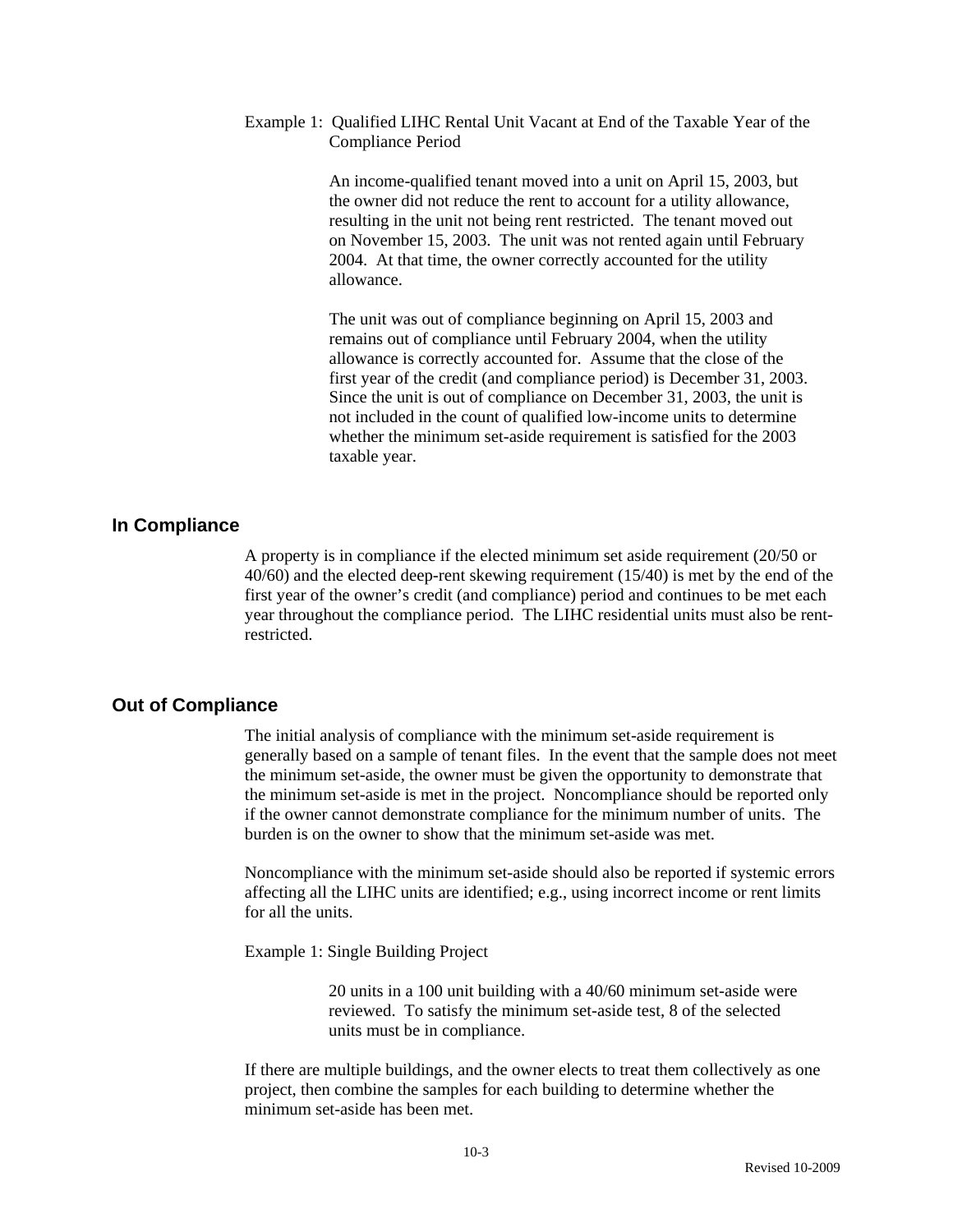|                          | Example 2: Multi-Building Project                                                                                                                                                                                                                                                                                                                                         |  |  |  |
|--------------------------|---------------------------------------------------------------------------------------------------------------------------------------------------------------------------------------------------------------------------------------------------------------------------------------------------------------------------------------------------------------------------|--|--|--|
|                          | A project consists of three buildings with 75 units in each building.<br>The owner elected a 40/60 minimum set-aside. In total, there are 225<br>units and at least 90 must be qualified LIHC units to meet the<br>minimum set-aside. The state agency must review 45 files. To satisfy<br>the minimum set-aside test, 18 of the selected units must be in<br>compliance. |  |  |  |
| Date of<br>Noncompliance | In the event that noncompliance results in the failure to meet the minimum set-aside<br>for the first year of the credit period, the taxpayer is prohibited from ever claiming the<br>LIHC; the date of noncompliance is the last day of the taxable year of the first year of<br>the credit period.                                                                      |  |  |  |
|                          | Example 1: First Year Lease Up                                                                                                                                                                                                                                                                                                                                            |  |  |  |
|                          | The owner did not lease the minimum number of units to income<br>eligible tenants by the end of the first year of the credit period.                                                                                                                                                                                                                                      |  |  |  |
|                          | The date of noncompliance is the last day of the first year of the credit<br>period. The state agency should issue Form 8823 indicating Category<br>11f, Project failed to meet minimum set-aside requirements, and<br>Category 11p, Project is no longer in compliance nor participating in<br>the program, if Form 8609 has been filed with the IRS.                    |  |  |  |
|                          | If the project meets the minimum set-aside by the end of the first year, but fails to<br>meet the minimum set-aside at the close of a subsequent taxable year in the<br>compliance period, the entire credit is lost for that year. The date of noncompliance is<br>the last day of the taxable year for which the minimum set-aside was not met.                         |  |  |  |

# **Back in Compliance**

| <b>First Year of</b><br>the Credit<br><b>Period</b>                               | If a project failed the first year minimum set-aside requirement *at the close of the<br>first taxable year of the credit period*, the noncompliance cannot be corrected and the<br>owner is prohibited from ever claiming the LIHC. The date of noncompliance is the<br>last day of the first taxable year of the credit period for that project. The state agency<br>should issue Form 8823 indicating Category 11f, Project failed to meet minimum set-<br>aside requirements and Category 11p, Project is no longer in compliance and is no<br>longer participating in the program. |  |  |  |
|-----------------------------------------------------------------------------------|-----------------------------------------------------------------------------------------------------------------------------------------------------------------------------------------------------------------------------------------------------------------------------------------------------------------------------------------------------------------------------------------------------------------------------------------------------------------------------------------------------------------------------------------------------------------------------------------|--|--|--|
| Years<br><b>Subsequent to</b><br>the First Year<br>of the Credit<br><b>Period</b> | If the minimum set-aside violation occurs <i>after</i> the first taxable year of the compliance<br>period, the project is back in compliance for the taxable year in the compliance period<br>in which the minimum set-aside is met, determined as of the close of that taxable year.<br>Example 1: Fees for Assisted Living Services                                                                                                                                                                                                                                                   |  |  |  |
|                                                                                   | The first taxable year of the credit period ended December 31, 1998 for<br>a 100 percent LIHC building. The units were all rented to income<br>qualified households. Subsequently, in 2003, the owner charged all<br>households a fee for mandatory assisted-living services. This fee, when                                                                                                                                                                                                                                                                                            |  |  |  |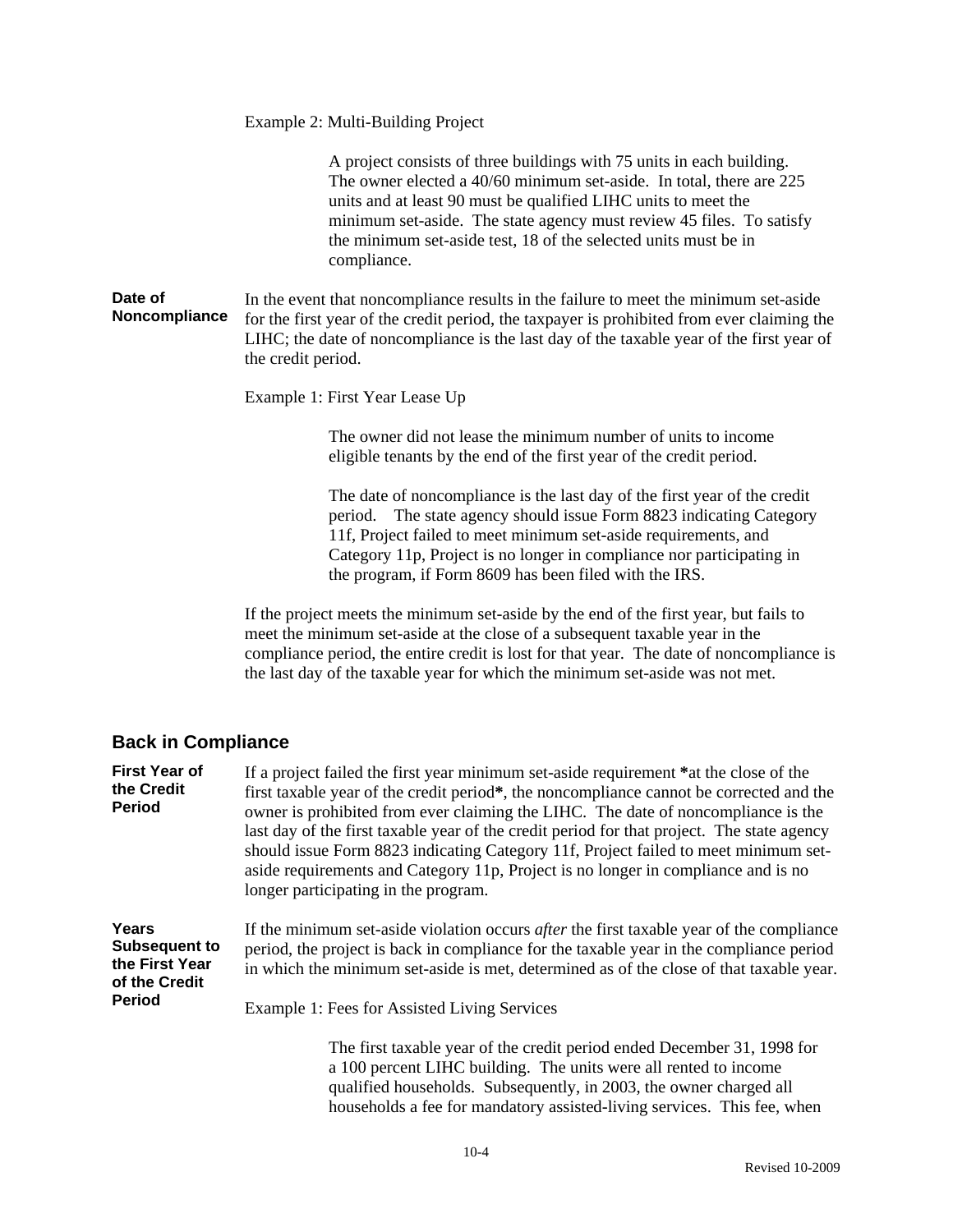|                                                       | added to the rent, exceeded the gross rent limitation for all the units and<br>resulted in a violation of the minimum set-aside requirement for year<br>2003. The state agency conducted a review on February 2004 and<br>noted the violation of the rent rules. The owner stopped charging the<br>fee on March 1, 2004.                                                                                                                                                                |
|-------------------------------------------------------|-----------------------------------------------------------------------------------------------------------------------------------------------------------------------------------------------------------------------------------------------------------------------------------------------------------------------------------------------------------------------------------------------------------------------------------------------------------------------------------------|
|                                                       | The owner did not meet the minimum set-aside *as of the close of 2003*<br>and should not claim any credit for 2003. The date of noncompliance<br>with the minimum set-aside requirement is December 31, 2003. The<br>owner will be back in compliance at the end of the taxable year in the<br>compliance period in which the minimum set-aside is again met.                                                                                                                           |
|                                                       | The submission of a Form 8823 identifying noncompliance with the minimum set-<br>aside should not be delayed even if the taxpayer demonstrates that the minimum set-<br>aside will be restored by the end of the taxable year in the compliance period. State<br>agencies should file Form 8823 within 45 days after the end of the correction period.<br>A second Form 8823 should be filed after the end of the first taxable tax year in which<br>the minimum set-aside is restored. |
| <b>Documentation</b><br>of Corrected<br>Noncompliance | Documentation of corrected noncompliance with the minimum set-aside requirement<br>will be specific to the noncompliance issue resulting in failure to satisfy the set-aside.<br>Example 1: Rental to Ineligible Tenants Violates Minimum Set-Aside Requirement                                                                                                                                                                                                                         |
|                                                       | Upon inspection, it is determined that the number of units qualifying<br>as LIHC units did not satisfy the minimum set-aside requirement<br>during a year following the first year of the credit period because the<br>owner rented to ineligible tenants. To correct the minimum set-aside<br>violation, the owner must rent units to IRC §42 eligible income-<br>qualified households until the minimum set-aside is restored.                                                        |
|                                                       | At a minimum, documentation should include the tenant's<br>application/eligibility questionnaire, income verifications, tenant income<br>certification, and student verification, if necessary.                                                                                                                                                                                                                                                                                         |
| <b>References</b>                                     |                                                                                                                                                                                                                                                                                                                                                                                                                                                                                         |

- 1. IRC §42(g).
- 2. Rev. Rul. 90-89, 1990-2 C.B. 8.
- 3. Rev. Rul. 2004-82, 2004-35 I.R.B. 350.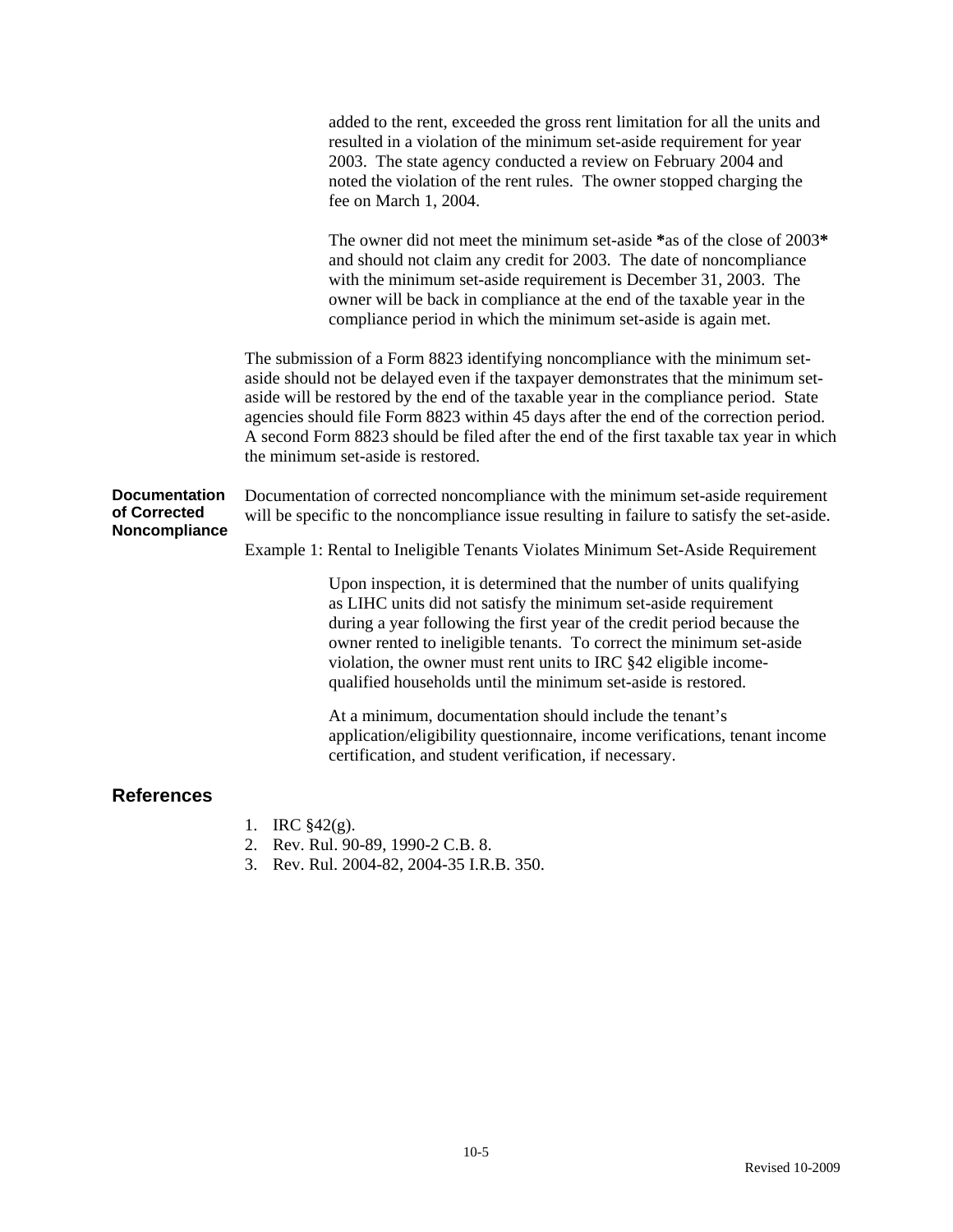# **Chapter 11 Category 11g Gross Rent(s) Exceed Tax Credit Limits**

# **Definition**

|                                            | This category is used to report noncompliance with the rent restrictions outlined in<br>IRC $\S42(g)(2)$ . Items to consider when determining whether the rent is correctly<br>restricted include services provided, revisions to HUD income limits, rent calculation<br>methods, changes in the tenant's income, Section 8 tenants, Rural Housing Service<br>(formerly FmHA) rents, supportive services, and deep rent skewing.                                                                                                                                               |
|--------------------------------------------|--------------------------------------------------------------------------------------------------------------------------------------------------------------------------------------------------------------------------------------------------------------------------------------------------------------------------------------------------------------------------------------------------------------------------------------------------------------------------------------------------------------------------------------------------------------------------------|
| *Determinatio<br>n on a Tax<br>Year Basis* | *Under IRC $$42(g)(2)(A)$ , a* unit qualifies as an LIHC unit when the gross rent<br>does not exceed 30 percent of the imputed income limitation applicable to such<br>unit under IRC $$42(g)(2)(C)$ . The income limit for a low-income housing unit<br>is based on the minimum set-aside election made by the owner under IRC<br>$\S42(g)(1)$ , but *is never less than the income limit applicable for the earliest<br>period the building (which contains the unit) was included in the determination<br>of whether the project is a qualified low-income housing project. |
|                                            | Because the Code defines the maximum gross rent as a percentage of the<br>imputed income limitation (which is an annual amount) and the qualified basis<br>for computing the credit is determined as of the close of the owner's taxable<br>year, state agencies must determine whether the owner is in compliance with the<br>gross rent limits on a tax year basis.                                                                                                                                                                                                          |
|                                            | Example 1: Gross Rent Limits on a Tax Year Basis                                                                                                                                                                                                                                                                                                                                                                                                                                                                                                                               |
|                                            | An LIHC property owner elected the 40-60 minimum set-aside<br>and is a calendar year taxpayer. 2006 is the first year of the<br>credit period and the imputed income limit for two bedroom<br>units is \$31,080. The maximum rent, before consideration of fees<br>and allowances, that the owner can charge in calendar year 2006<br>is .30 x \$31,080, which equals \$9,324.00.*                                                                                                                                                                                             |
| *Determinatio<br>n on a Monthly<br>Basis*  | *IRC $$42(g)(2)(B)$ defines gross rent and excludes the following amounts,<br>which are listed here and discussed separately within this chapter:                                                                                                                                                                                                                                                                                                                                                                                                                              |
|                                            | 1. Payments under section 8 or a comparable rental assistance program;                                                                                                                                                                                                                                                                                                                                                                                                                                                                                                         |
|                                            | 2. Fees paid to the owner by any governmental program of assistance for<br>supportive services; and                                                                                                                                                                                                                                                                                                                                                                                                                                                                            |
|                                            | 3. Rental payments to the owner to the extent the owner makes equivalent<br>payments to the Rural Housing Service under the section 515 program.                                                                                                                                                                                                                                                                                                                                                                                                                               |
|                                            | IRC $$42(g)(2)(B)$ also requires that the gross rent include any utility allowance<br>"determined by the Secretary after taking into account such determinations<br>under section 8 of the United State Housing Act of 1937." (See chapter 18 for                                                                                                                                                                                                                                                                                                                              |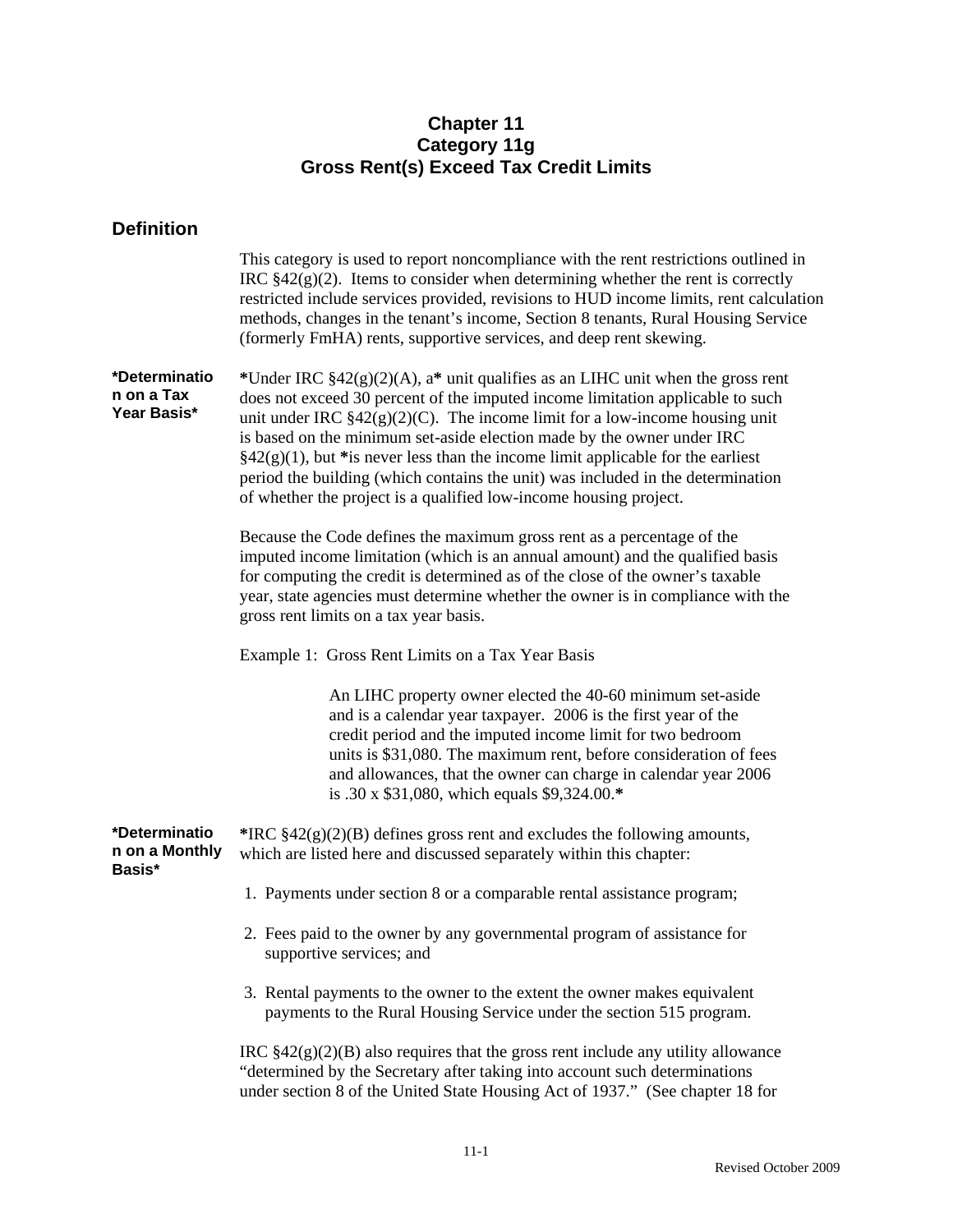|                                                     | complete discussion.) For Section 8, tenant rent is the portion of the Total<br>Tenant Payment the tenant pays each month to the owner for rent. Tenant rent<br>is calculated by subtracting the utility allowance from the Total Tenant<br>Payment. <sup>1</sup>                                                                                                                                                                                                                                                                                                                                                                                                                                                                                                                                                                                                                                                                                                                |
|-----------------------------------------------------|----------------------------------------------------------------------------------------------------------------------------------------------------------------------------------------------------------------------------------------------------------------------------------------------------------------------------------------------------------------------------------------------------------------------------------------------------------------------------------------------------------------------------------------------------------------------------------------------------------------------------------------------------------------------------------------------------------------------------------------------------------------------------------------------------------------------------------------------------------------------------------------------------------------------------------------------------------------------------------|
|                                                     | Because HUD determines a tenant's rent on a monthly basis, state agencies<br>must determine whether the owner is in compliance with the gross rent limits<br>each month of the owner's current tax year.                                                                                                                                                                                                                                                                                                                                                                                                                                                                                                                                                                                                                                                                                                                                                                         |
|                                                     | Example 1: Gross Rent Limits on a Monthly Basis                                                                                                                                                                                                                                                                                                                                                                                                                                                                                                                                                                                                                                                                                                                                                                                                                                                                                                                                  |
|                                                     | As in Example 1 above, an LIHC property owner elected the 40-60<br>minimum set-aside and is a calendar year taxpayer. The imputed<br>income limit for two bedroom units in 2006 is \$31,080, The<br>maximum rent, before consideration of fees and allowances, that<br>the owner can charge in calendar year is $.30 \times $31,080$ , which<br>equals \$9,324.00. On a monthly basis, the owner can charge,<br>before consideration of fees and allowances, no more than<br>\$777.00, computed as $$9,324.00 \div 12$ months.*                                                                                                                                                                                                                                                                                                                                                                                                                                                  |
| Fees -<br><b>Provision of</b><br><b>Services</b>    | Units may be residential rental property notwithstanding the fact that services other<br>than housing are provided. However, any charges to low-income tenants for services<br>that are not optional generally must be included in gross rent (Treas. Reg. 1.42-11). A<br>service is optional when the service is not a condition of occupancy and there is a<br>reasonable alternative. Charges for non-optional services such as a washer and/or<br>dryer hookup fee and built-in/on storage sheds (paid month-to-month or a single<br>payment) would always be included within gross rent. No separate fees should be<br>charged for tenant facilities (i.e., pools, parking, recreational facilities) if the costs of<br>the facilities are included in eligible basis. Assuming they are optional, charges such<br>as pet fees, laundry room fees, garage, and storage fees may be charged in addition to<br>the rent; i.e., they are not included in the rent computation. |
| $Fees -$<br><b>Condition of</b><br><b>Occupancy</b> | Under Treas. Reg. $$1.42-11(a)(3)$ , the cost of services that are required as a condition<br>of occupancy must be included in gross rent even if federal or state law required that<br>the services be offered to tenants by building owners.                                                                                                                                                                                                                                                                                                                                                                                                                                                                                                                                                                                                                                                                                                                                   |
|                                                     | Refundable fees associated with renting an LIHC unit are not included in the rent<br>1.<br>computation. For example, security deposits and fees paid if a lease is prematurely<br>terminated <sup>2</sup> are one-time payments that are not considered in the rent calculation.                                                                                                                                                                                                                                                                                                                                                                                                                                                                                                                                                                                                                                                                                                 |
|                                                     | Required costs or fees, which are not refundable, are included in the rent<br>2.<br>computation. Examples include fee(s) for month-to-month tenancy and renter's<br>insurance.                                                                                                                                                                                                                                                                                                                                                                                                                                                                                                                                                                                                                                                                                                                                                                                                   |
|                                                     | Fees for preparing a unit for occupancy must not be charged; owners are responsible <sup>3</sup><br>for physically maintaining LIHC units in a manner suitable for occupancy.                                                                                                                                                                                                                                                                                                                                                                                                                                                                                                                                                                                                                                                                                                                                                                                                    |

<sup>&</sup>lt;sup>1</sup> \*HUD Handbook 4550.3, Chapter 5, paragraph 5-26(A)\*<br><sup>2</sup> Leases commonly include fees for early termination of the rental agreement. The fact that the lease contains terms for this contingency is not indicative of transient use.<br><sup>3</sup> See IRC §42(i)(3)(B)(i) and Treas. Reg. §1.42-5(g).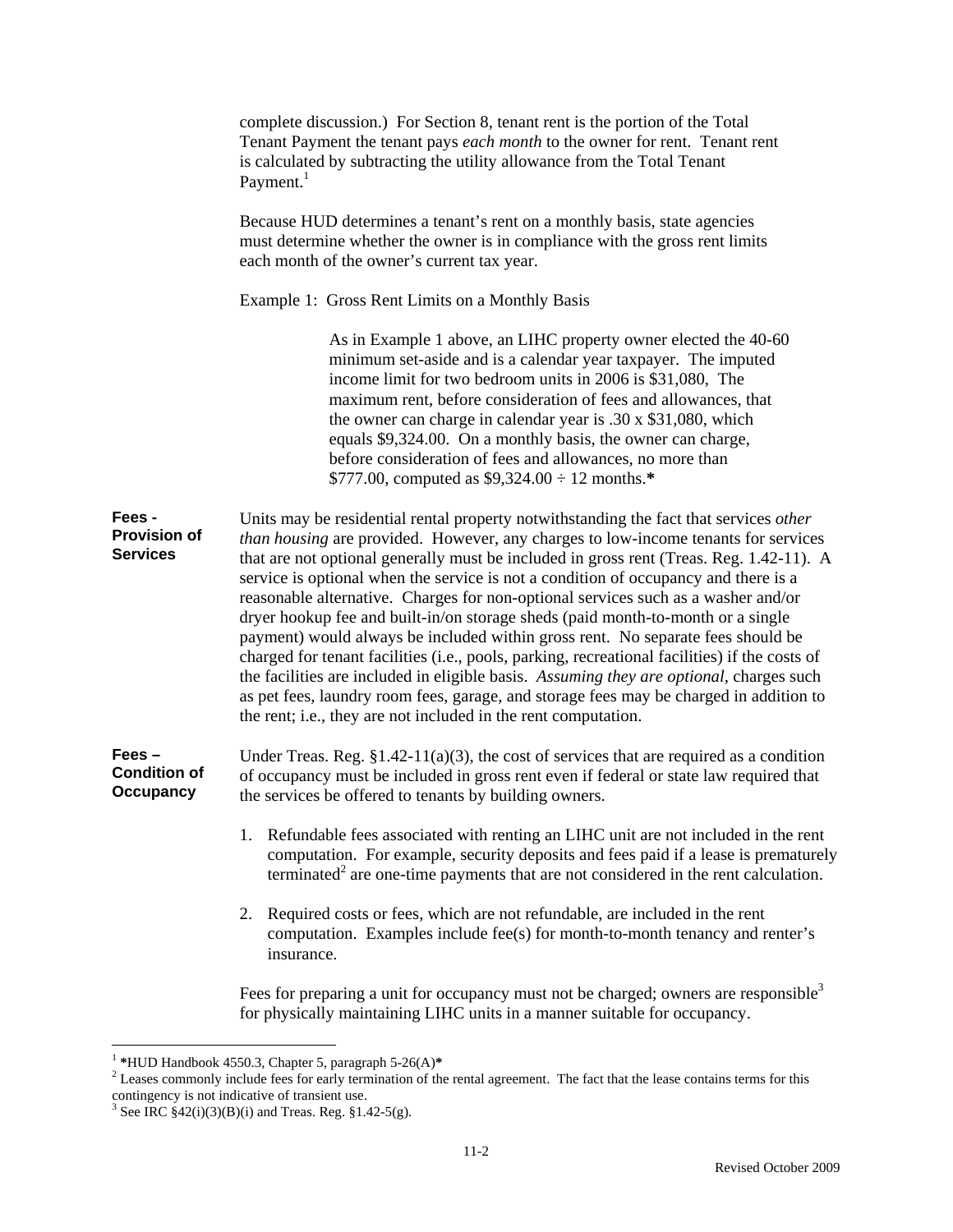| Fees -<br><b>Application</b><br><b>Processing</b>       | Application fees may be charged to cover the actual cost of checking a prospective<br>tenant's income, credit history, and landlord references. The fee is limited to recovery<br>of the actual out-of-pocket costs. No amount may be charged in excess of the average<br>expected out-of-pocket costs of checking tenant qualifications at the project. It is also<br>acceptable for the applicant to pay the fee directly to the third party actually providing<br>the applicant's rental history. See PLR 9330013, Issue 1, for an example.                                                                                                                                                                                                                                                                                                                                                                                                                                                                                                                                                                                                             |  |  |  |  |
|---------------------------------------------------------|------------------------------------------------------------------------------------------------------------------------------------------------------------------------------------------------------------------------------------------------------------------------------------------------------------------------------------------------------------------------------------------------------------------------------------------------------------------------------------------------------------------------------------------------------------------------------------------------------------------------------------------------------------------------------------------------------------------------------------------------------------------------------------------------------------------------------------------------------------------------------------------------------------------------------------------------------------------------------------------------------------------------------------------------------------------------------------------------------------------------------------------------------------|--|--|--|--|
| <b>Changes to</b><br><b>HUD Income</b><br><b>Limits</b> | Rents must be calculated using HUD <sup>4</sup> income limits. The lowest rents owners will be<br>required to charge (gross rent floor) are based on the income limits in effect when the<br>building is allocated credits, unless the owner elects <sup>5</sup> (and notifies the housing credit<br>agency of the election) to treat the rent floor as taking effect on the date the building<br>is placed in service. This rule applies to properties receiving credit allocations or<br>determination letters under IRC $$42(m)(2)(D)$ after October 6, 1994. For allocations<br>and determination letters after 1989 and before October 7, 1994, owners and state<br>agencies may use a date based on a reasonable interpretation of IRC §42. Before<br>1990, the gross rent floor took effect at the time the building was placed in service.<br>See IRC $\S42(g)(2)(A)$ . If the income limits increase, there is no noncompliance as<br>long as the rents are at or below the maximum rents in effect at that time. However, if<br>the income limits are reduced, the maximum rent charged, as well as the gross rent<br>floor, should be reviewed. |  |  |  |  |
|                                                         | Example 1: HUD Income Limit Reduced (Credit Allocation Date)                                                                                                                                                                                                                                                                                                                                                                                                                                                                                                                                                                                                                                                                                                                                                                                                                                                                                                                                                                                                                                                                                               |  |  |  |  |
|                                                         | The owner elected the 40/60 minimum set-aside on Form 8609. HUD<br>issues reduced income limits effective 1/1/2000. The revised maximum<br>60% gross rent is \$400, which is <i>below</i> the calculated maximum rent floor<br>of \$500 in effect at the time the owner received the credit allocation. The<br>owner has been charging \$450 rent and a \$50 utility allowance. There is<br>no noncompliance; owner may rely on his gross rent floor and continue to<br>charge \$500 in total rent.                                                                                                                                                                                                                                                                                                                                                                                                                                                                                                                                                                                                                                                        |  |  |  |  |
|                                                         | Example 2: HUD Income Limit Reduced (Placed-in-Service Date)                                                                                                                                                                                                                                                                                                                                                                                                                                                                                                                                                                                                                                                                                                                                                                                                                                                                                                                                                                                                                                                                                               |  |  |  |  |
|                                                         | The owner elected the 40/60 minimum set-aside on Form 8609 and elected<br>to treat the rent floor as taking effect on the date the building was placed in<br>service on July 12, 1999. HUD then issued reduced income limits<br>effective $1/1/2000$ . The revised maximum 60% gross rent is \$400, which<br>is <i>above</i> the calculated rent floor of \$300 at the time the owner placed the<br>building in service. The owner <i>may</i> charge rent of \$350 and a \$50 utility<br>allowance, for a total of \$400.                                                                                                                                                                                                                                                                                                                                                                                                                                                                                                                                                                                                                                  |  |  |  |  |
| <b>Calculation</b><br><b>Methods</b>                    | Pre-1990: Gross rent for properties receiving tax credit allocations or bond-financed<br>buildings placed in service before January 1, 1990 and for which the election <sup>6</sup> to<br>determine rents based on number of bedrooms was not made, may not exceed thirty<br>percent (30%) of the HUD-determined median income limit adjusted for the actual                                                                                                                                                                                                                                                                                                                                                                                                                                                                                                                                                                                                                                                                                                                                                                                               |  |  |  |  |

<sup>&</sup>lt;sup>4</sup> Owners have 45 days to implement revised income limits after they are published by HUD or HUD's effective date for the new list, whichever is later. See Rev. Rul. 94-57, 1994-2 C.B. 5.<br><sup>5</sup> See Rev. Proc. 94-57, 1994-2 C.B. 774.<br><sup>6</sup> See Rev. Proc. 94-9, 1994-1 C.B. 555.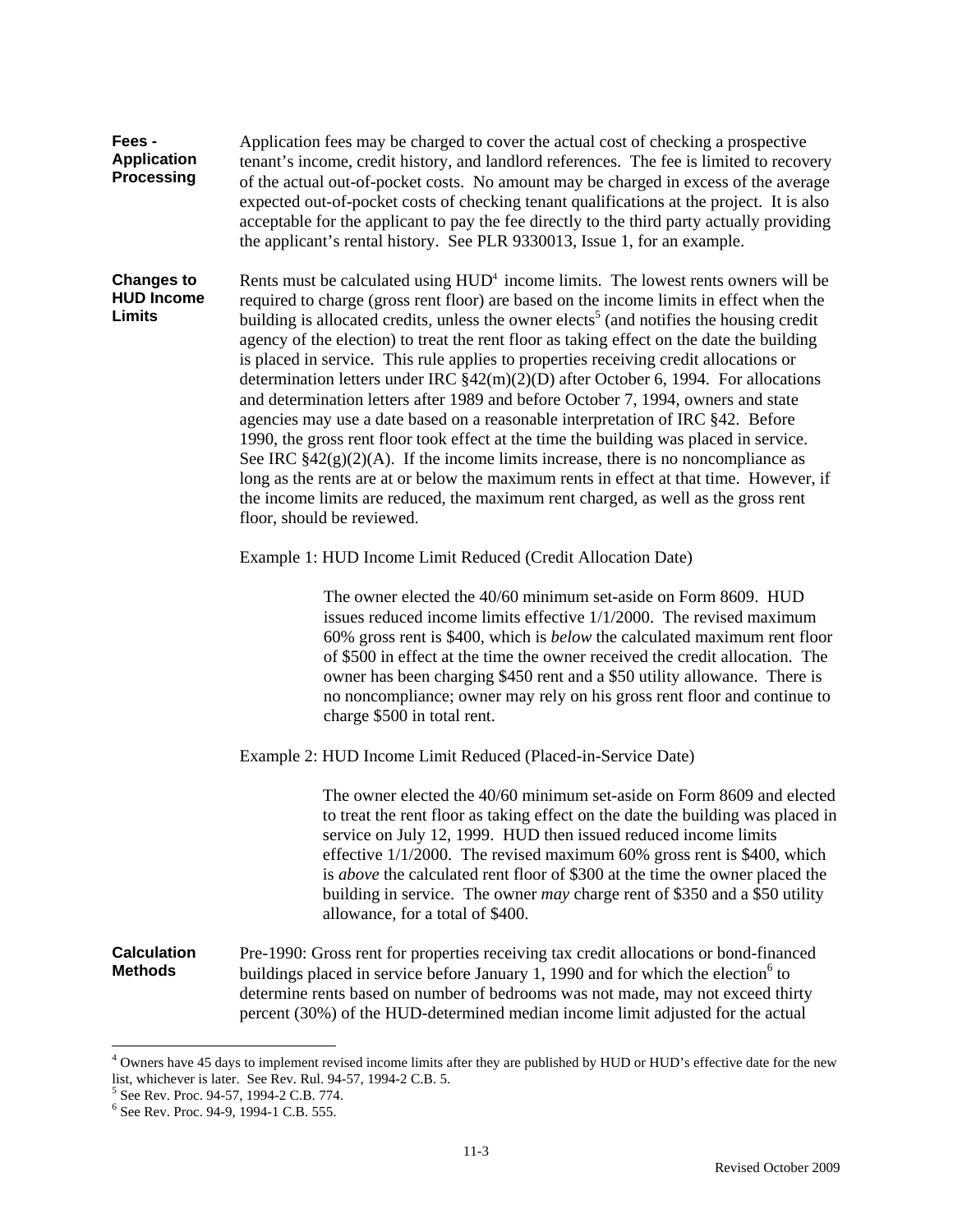number of people in the household for the area in which the property is located. Under this method, the maximum allowable rent varies with the number of individuals occupying the unit. This is the method used prior to the Revenue Reconciliation Act of 1989.

Post-1989: For properties receiving tax credit allocations or placing bond-financed buildings in service after December 31, 1989<sup>7</sup> and for pre-1990 properties subject to the bedroom election under Rev. Proc. 94-9, maximum gross rents are computed based on the number of bedrooms in the unit. Units with no separate bedroom are treated as being occupied by one person and units with separate bedrooms are treated as being occupied by 1.5 persons per each separate bedroom.

**\***Example 1: Computation of Maximum Allowable Gross Monthly Rent

The owner of an LIHC building with 1 and 2-bedroom units elects the 40-60 minimum set-aside. For 2009, HUD provides the following information:

|                 | 1 PERSON | 2 PERSON | 3 PERSON | 4 PERSON | 5 PERSON |
|-----------------|----------|----------|----------|----------|----------|
| 30% OF MEDIAN   | 16550    | 18900    | 21250    | 23600    | 25500    |
| VERY LOW INCOME | 27550    | 31500    | 35400    | 39350    | 42500    |
| LOW-INCOME      | 43050    | 49200    | 55350    | 61500    | 66400    |

For a 1-bedroom unit, the unit is treated as occupied by 1.5 persons. The income limit is computed by averaging the "very low income" income for a 1-person household and a two-person household. (Note: Averaging is necessary whenever the number of persons deemed to occupy the unit is not a whole number.) The result is then multiplied by 1.2 to compute 60% of AMGI.

 $[(\$27,550 + \$31,500) \div 2] \times 1.2 = \$35,430.00$ 

The maximum allowable annual rent is computed by multiplying the income limit for 1.5 persons by 30 percent.

\$31,430 x 
$$
.30 = $10,629.00
$$

The maximum allowable monthly rent is computed by dividing the maximum allowable annual rent by 12 months.

 $$10,629 \div 12$  months = \$885.75 per month

For a 2-bedroom unit, the unit is treated as occupied by 3 persons. The maximum annual rent is computed as:

 $$35,400 \times 1.2 \times .30 = $12,744.00$ 

The maximum monthly rent is computed as: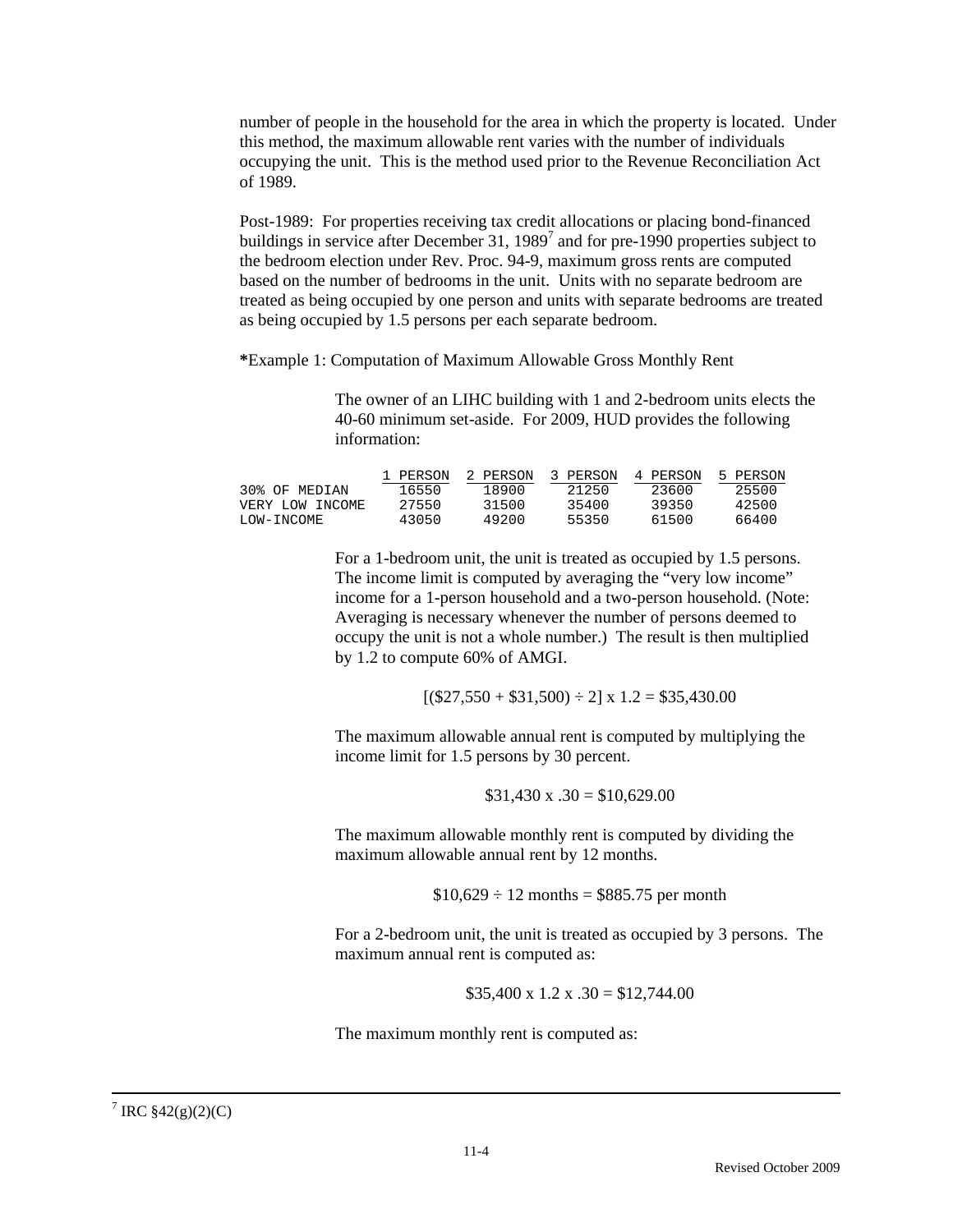Note: The bedroom method calculation may be applied only for households moving into units *after* the date the bedroom election was made. Units with households living in the property before the date of the election will continue to be charged rents based on the number of family members actually living in the unit until such time as a turnover in occupancy occurs.

Example 2: Rent Exceed Limit - Bedroom Election

Assume credits were allocated in 1988 and the owner elected by February 7, 1994 to use the bedroom election to calculate rent. A one-person household moved into a 2-bedroom unit on February 1, 1994 and paid the maximum one-person gross rent of \$300 and a \$50 utility allowance. Following the bedroom election, the owner raises this household's rent to the maximum two-bedroom rent of \$500, plus a \$50 utility allowance, for a total rent of \$550.

This is not allowable because the household moved into the unit before the date of the election and the rent of \$550 is over the allowable maximum. Rent in this unit may only be changed to the bedroom calculation method on the date a new household moves in. The owner must immediately reduce the rent charge to \$300 rent, plus a \$50 utility allowance. Date of correction is the date of the lease amendment.

**Tenant Income Rises Above Limit** A unit shall continue to be treated as a low-income unit if the income of the occupants initially met the income limitation and the unit continues to be rent-restricted $8$ . The owner may also be subject to the Available Unit Rule and the Vacant Unit Rule. (See chapters 14 and 15.)

**Section 8 Tenants**  The gross rent limit applies only to payments made directly by the tenant. Any rental assistance payments made on behalf of the tenant, such as through section 8 of the United States Housing Act of 1937 or any comparable Federal rental assistance, are not included in gross rent. Congress further intended that any comparable state or local government rental assistance not be included in gross rent. See IRC  $\frac{2}{2}(g)(2)(B)(i)$ and the General Explanation of the Tax Reform Act of 1986.

Example 1: Household Portion of Rent is Below Limit

A Section 8 household moved into a unit on January 1, 2000; the maximum LIHC gross rent is \$500 and market rate is \$600. Household pays \$200 and the assistance pays \$400; the total rent is \$600. There is no noncompliance since the household portion of rent is below the maximum LIHC rent allowed.

The portion of the rent paid by Section 8 tenants can exceed the LIHC rent ceiling as long as the owner receives a Section 8 assistance payment on behalf of the resident. If

 $\overline{a}$ 

 $8 \text{ IRC } $42(g)(2)(D)(i).$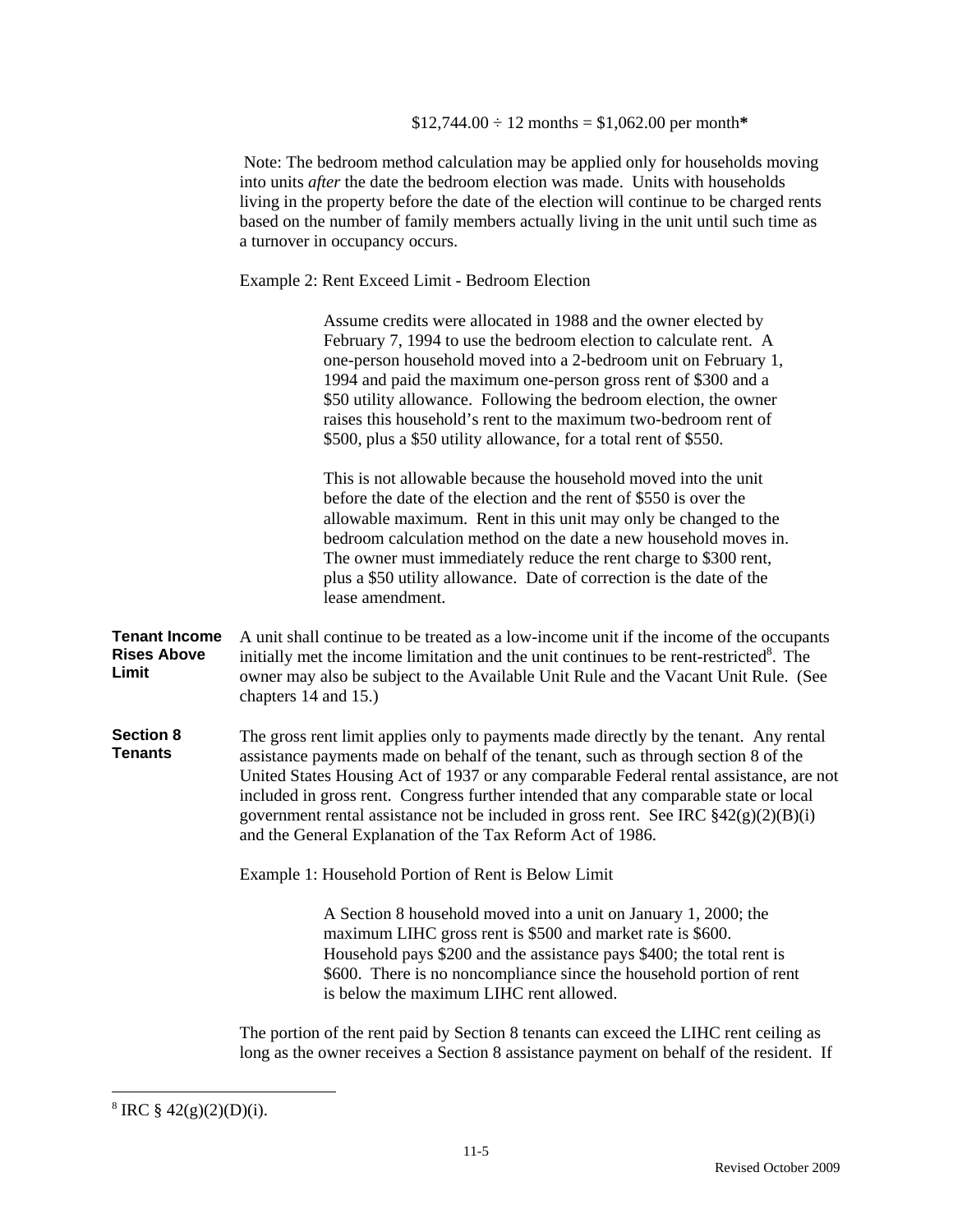|                                                    | no subsidy is provided, the tenant may not pay more than the LIHC rent ceiling.                                                                                                                                                                                                                                                                                                                                                                                                                                                                                                                                                                                                                        |
|----------------------------------------------------|--------------------------------------------------------------------------------------------------------------------------------------------------------------------------------------------------------------------------------------------------------------------------------------------------------------------------------------------------------------------------------------------------------------------------------------------------------------------------------------------------------------------------------------------------------------------------------------------------------------------------------------------------------------------------------------------------------|
|                                                    | Example 2: Tenant's Portion of Rent Exceeds Rent Limit                                                                                                                                                                                                                                                                                                                                                                                                                                                                                                                                                                                                                                                 |
|                                                    | A Section 8 household with an annual income of \$18,000 applies for an<br>LIHC unit for which the rent is restricted to \$500 and for which the<br>market rate rent is \$750. Assistance will pay a maximum of \$500, and the<br>applicant's portion is \$600 (40 percent of income). Since the applicant is<br>required to pay \$600, Section 8 will pay \$150. There is no<br>noncompliance.                                                                                                                                                                                                                                                                                                         |
|                                                    | Note: This example reflects HUD's requirement under the Section 8<br>housing choice program. The family share may not exceed 40 percent of<br>the family's share monthly adjusted income when the family initially<br>moves into the unit or signs the first assisted lease for a unit. Additional<br>information available at<br>www.hudclips.org/sub_nonhud/jtml/pdfforms/7420g06.pdf.                                                                                                                                                                                                                                                                                                               |
| <b>Rural</b><br><b>Development</b><br>(FmHA) Rents | Originally, the rent restrictions for projects with Rural Development assistance were<br>computed using the general rules for LIHC housing. Beginning in 1991, however,<br>gross rent does not include any rental payment to the owner of the unit to the extent<br>such owner pays an equivalent amount to the USDA Rural Housing Service <sup>9</sup> under<br>section 515 of the Housing Act of 1949. See IRC $\S 42(g)(2)(B)(iv)$ . In other words,<br>as long as the owner pays Rural Development the rent amount over the limit (all of the<br>overage) that unit is in compliance.                                                                                                              |
|                                                    | Example 1: Rent Above Limit (Owner Pays Rural Development, formerly known as<br>FmHA)                                                                                                                                                                                                                                                                                                                                                                                                                                                                                                                                                                                                                  |
|                                                    | Assume a 1991 credit allocation to a property with Rural Development<br>assistance. The maximum gross LIHC rent is \$500 and the household's<br>calculated rent under Rural Development regulations is \$650, which the<br>owner charges. The owner provides documentation that the \$150 above<br>the tax credit maximum has been remitted directly to Rural Development.<br>There is no noncompliance.                                                                                                                                                                                                                                                                                               |
| <b>Supportive</b><br><b>Services</b>               | After 1989, gross rent does not include any fee for a supportive service paid to the<br>owner by any governmental program or tax-exempt organization if the amounts paid<br>for rent and assistance are not separable. <sup>10</sup> Under Treas. Reg. §1.42-11, supportive<br>services mean any service designed to enable residents to be independent and avoid<br>placement in a hospital, nursing home, or intermediate care facility for the mentally or<br>physically handicapped. Examples of supportive services include transportation,<br>housekeeping, or planned social activities. Supportive services do not include<br>continual or frequent nursing, medical, or psychiatric services. |

 $\overline{a}$ 

<sup>&</sup>lt;sup>9</sup> Formerly known as the Farmer's Home Administration.<br><sup>10</sup> IRC §42(g)(2)(B)(iii) and Revenue Reconciliation Act of 1989.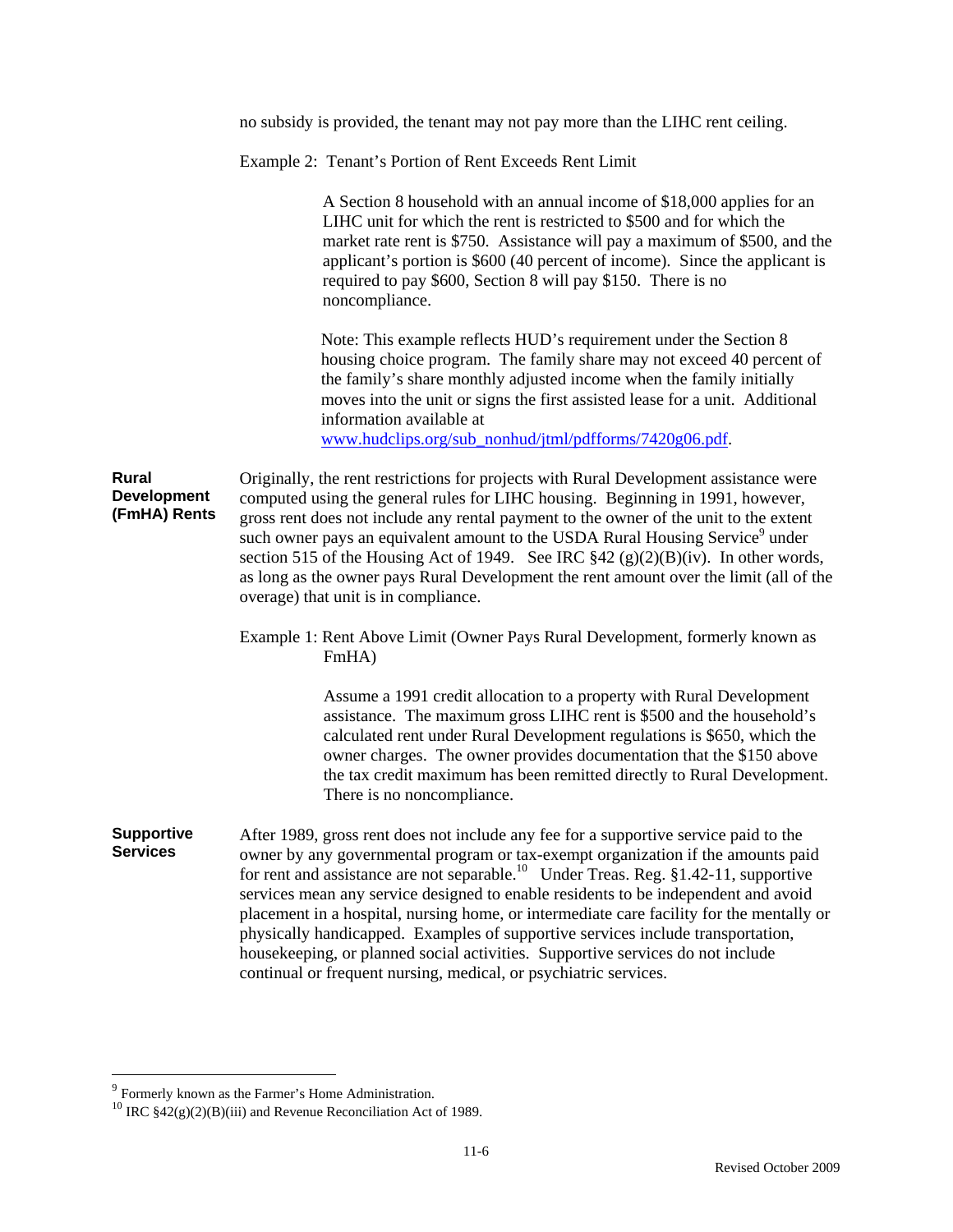|                                                                                                                                                  | Example 1: 1990 Credit Allocation                                                                                                                                                                                                                                                                                                                                                                                                                                                                                                                                                                                                                  |
|--------------------------------------------------------------------------------------------------------------------------------------------------|----------------------------------------------------------------------------------------------------------------------------------------------------------------------------------------------------------------------------------------------------------------------------------------------------------------------------------------------------------------------------------------------------------------------------------------------------------------------------------------------------------------------------------------------------------------------------------------------------------------------------------------------------|
|                                                                                                                                                  | Assume a 1990 credit allocation. The maximum gross rent is \$500 and the<br>owner receives a monthly payment of \$600 from a tax-exempt<br>organization to assist the household with the living expense of<br>handicapped persons so that such persons can live independently and<br>avoid placement in a hospital. There is no noncompliance as long as the<br>owner provides documentation that the assistance is inseparable from the<br>rental of the unit and complies with above rule.                                                                                                                                                       |
| <b>Deep Rent</b><br><b>Skewing</b>                                                                                                               | Under IRC $§142(d)(4)(B)^{11}$ , an owner can elect to provide housing to households with<br>incomes of 40% or less of the Area Median Gross Income (AMGI). The election is<br>made on Form 8609, Low-Income Housing Certification, line 10d. The project<br>qualifies if:                                                                                                                                                                                                                                                                                                                                                                         |
|                                                                                                                                                  | 1. 15 percent or more of the low-income units are occupied by individuals whose<br>income is 40 percent or less of the AMGI;                                                                                                                                                                                                                                                                                                                                                                                                                                                                                                                       |
|                                                                                                                                                  | The gross rent with respect to each low-income unit in the project does not exceed<br>2.<br>30 percent of the applicable income limit which applies to the individuals<br>occupying the unit; and                                                                                                                                                                                                                                                                                                                                                                                                                                                  |
|                                                                                                                                                  | The gross rent with respect to each low-income unit in the project does not exceed<br>3.<br>1/2 of the average gross rent with respect to units of comparable size that are not<br>occupied by individuals who meet the applicable income limit.                                                                                                                                                                                                                                                                                                                                                                                                   |
| <b>Assistance</b><br><b>Provided</b><br><b>Under the</b><br><b>HOME</b><br><b>Investment</b><br><b>Partnership</b><br>Act *or<br><b>NAHASDA*</b> | *For buildings placed in service on or before July 30, 2008,* IRC $§42(i)(2)(E)(i)$<br>generally provides that assistance provided under the HOME Investment Partnerships<br>Act (HOME) *or the Native American Housing and Assistance and Self-Determination<br>Act (NAHASDA) of 1996* with respect to any building will not be treated as a below<br>market Federal loan if 40 percent or more of the residential units in the building are<br>occupied by individuals whose income is 50 percent or less of the Average Median<br>Gross Income (AMGI). *The rule is applicable for the entire extended use period<br>under IRC $$42(h)(6)(D).*$ |
|                                                                                                                                                  | The rent restriction for all the low-income units, including the units used to satisfy the<br>rules under IRC $\S42(i)(2)(E)(i)$ , is based on the applicable income limitation under<br>IRC $$42(g)$ . See Rev. Rul. 2004-82, Q&A #6.                                                                                                                                                                                                                                                                                                                                                                                                             |
|                                                                                                                                                  | *IRC $$42(i)(2)(E)$ reads:                                                                                                                                                                                                                                                                                                                                                                                                                                                                                                                                                                                                                         |
|                                                                                                                                                  | (E) Buildings receiving home assistance or Native American housing assistance.                                                                                                                                                                                                                                                                                                                                                                                                                                                                                                                                                                     |
|                                                                                                                                                  | (i) In general. Assistance provided under the HOME Investment Partnerships<br>Act (as in effect on the date of the enactment of this subparagraph [enacted Aug.<br>10, 1993]) or the Native American Housing Assistance and Self-Determination<br>Act of 1996 (25 U.S.C. 4101 et seq.) (as in effect on October 1, 1997) with respect<br>to any building shall not be taken into account under subparagraph (D) if 40                                                                                                                                                                                                                              |

 $\overline{a}$ <sup>11</sup> IRC §42(g)(4) authorizes the application of deep rent skewing under IRC §142(d)(4)(B) for IRC §42 properties.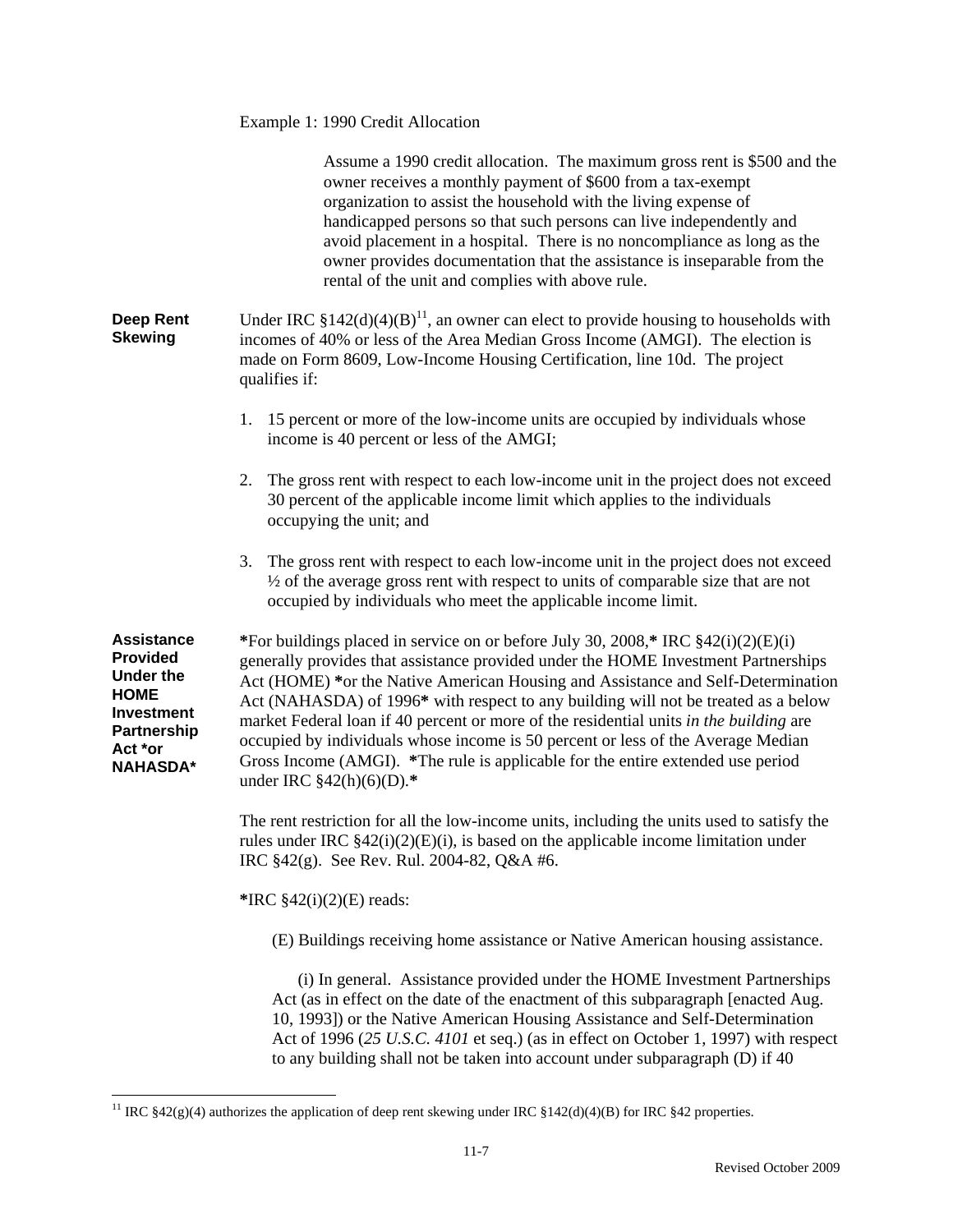percent or more of the residential units in the building are occupied by individuals whose income is 50 percent or less of area median gross income. Subsection  $(d)(5)(C)$  shall not apply to any building to which the preceding sentence applies.

 (ii) Special rule for certain high-cost housing areas. In the case of a building located in a city described in section 142(d)(6) [*26 USCS § 142(d)(6)*], clause (i) shall be applied by substituting "25 percent" for "40 percent".

For buildings placed in service after July 30, 2008, assistance under HOME and NAHASDA are not characterized as below market Federal loans and IRC  $\S42(i)(2)(E)$ was removed from the Code under section 3002(b) of the Housing Assistance Tax Act of 2008.**\***

#### **In Compliance**

A unit is in compliance when the rent charged does not exceed the **\***gross rent limitations on a monthly basis.**\*** 

Example 1: Provision of Optional Services

An LIHC property provides hot meals twice a day for the convenience of its tenants in a common dining facility. They charge a nominal fee to cover their costs, but do not include the cost in the rent charged for the apartments. Each unit in the property includes a fully functional kitchen.

In this case, a practical alternative exists for tenants to obtain meals other than from the dining facility, and payment for the meals in the common dining facility is not required as a condition of occupancy. Thus, the cost of the meals is not included in gross rent for purposes of IRC  $$42(g)(2)(A)$  and Treas. Reg.  $$1.42-11(b)$ .

Example 2: Fee for Late Payment of Rent

A tenant pays the maximum rent of \$525 for a one bedroom unit. The tenant did not pay the rent timely and was charged a late fee of \$35, as stated in the lease.

The \$35 late is a penalty for failure to perform according to the lease agreement and, therefore, the fee is not included in the rent.

**\***Example 3: HUD Releases New Income Limits

An LIHC property owner is a calendar year taxpayer. For 2006, the imputed income limit for two bedroom units is \$31,080 and the maximum rent the owner can charge is \$9,324.00 annually or \$777.00 monthly.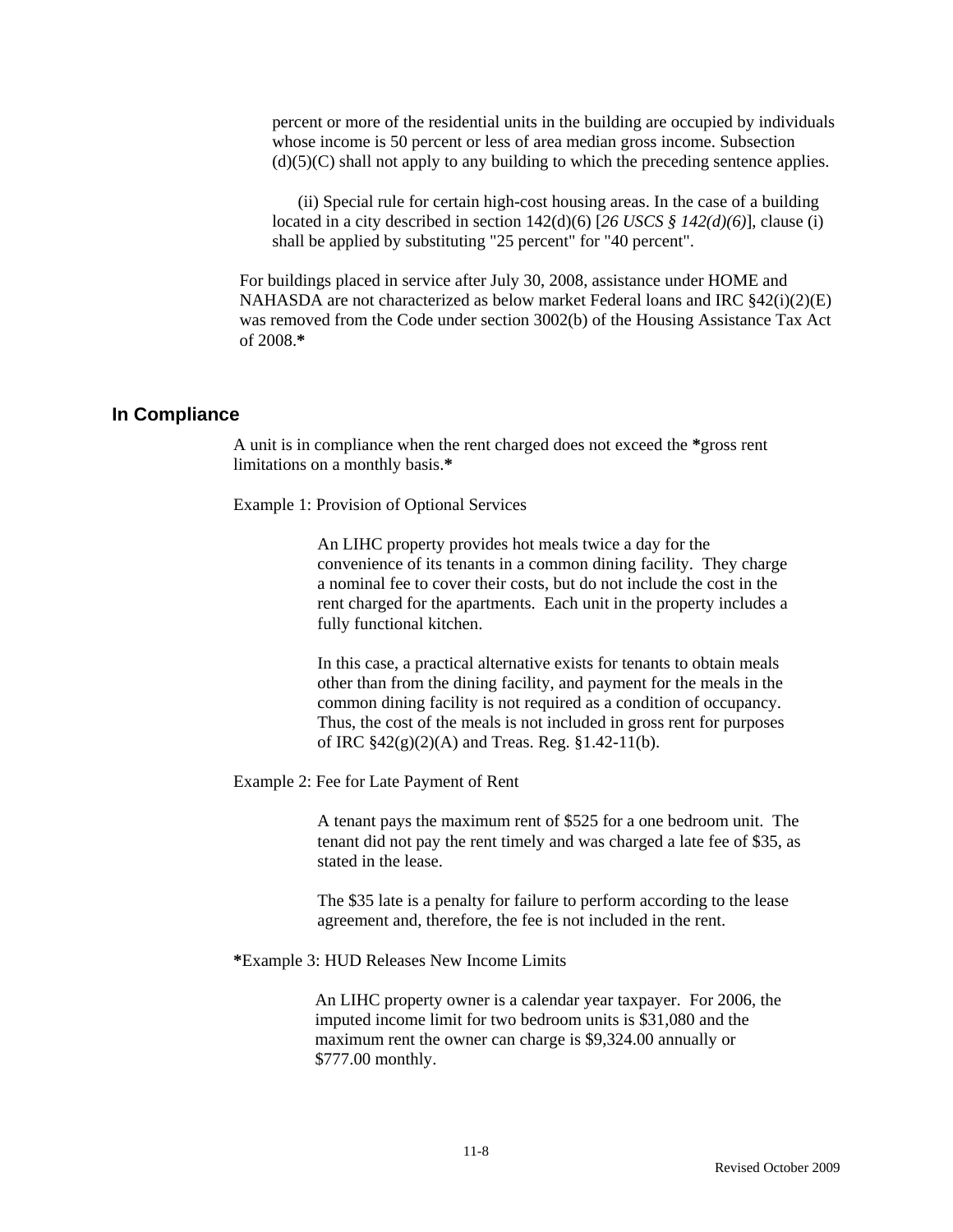HUD releases new income limits for 2007 on March 20, 2007. The new imputed income limit for two bedroom units is \$31,500. The maximum rent the owner can charge is \$9,450.00 annually or \$787.50 monthly. The owner correctly adjusts the rents beginning May 1, 2007.**\*** 

### **Out of Compliance**

A unit is out of compliance **\***if the rent exceeds the limit on a tax year basis or on a monthly basis. A unit is also considered out of compliance if an owner charges impermissible fees.

Example 1: Rent Exceeds Limit on a Monthly Basis

The maximum rent for a two-bedroom unit is \$800 per month. The owner charges \$795. In addition to rent, the owner charges a one-time \$35 hookup fee for the tenant's washer and dryer the month a tenant moves in. A new tenant moves in on June 1, 2007 and pays \$830 for rent the first month. For July through December, the tenant pays \$795.

The one-time hookup fee is included in rent for one month. The rent of \$830 for June exceeded the monthly limit.

Example 2: Failure to Remit Rent in Excess of LIHC Limit (Rural Housing)

A property with Rural Development assistance received an allocation of credit in 2001. The maximum gross LIHC rent for a one-bedroom unit is \$600. A household moves into a one-bedroom unit on July 1, 2007 and pays \$675 rent each month based on the household's calculated rent under Rural Development regulations. However, the owner fails to remit the rent in excess of the LIHC limit (\$75) to Rural Development.

The owner is out of compliance every month beginning July 1, 2007 when the household moved in.

Example 3: Owner Charges Impermissible Fee

The owner charges new tenants a one-time optional fee of \$125 to clean a unit before move-in; i.e., the new tenant may move into the unit as the previous tenant left it (which is not suitable for occupancy) or pay the fee to the owner to clean and prepare the unit for occupancy. A new tenant paid the \$125 cleaning fee and moved into the unit on March 15, 2008.

It is not permissible for owners to charge tenants a fee for maintaining lowincome units in a condition suitable for occupancy under IRC §42(i)(3). Under Treas. Reg.  $\S1.42-5(g)$ , compliance with the requirements of IRC §42 is the responsibility of the owner of the building for which the credit is allowable. The unit is out of compliance as of March 15, 2008.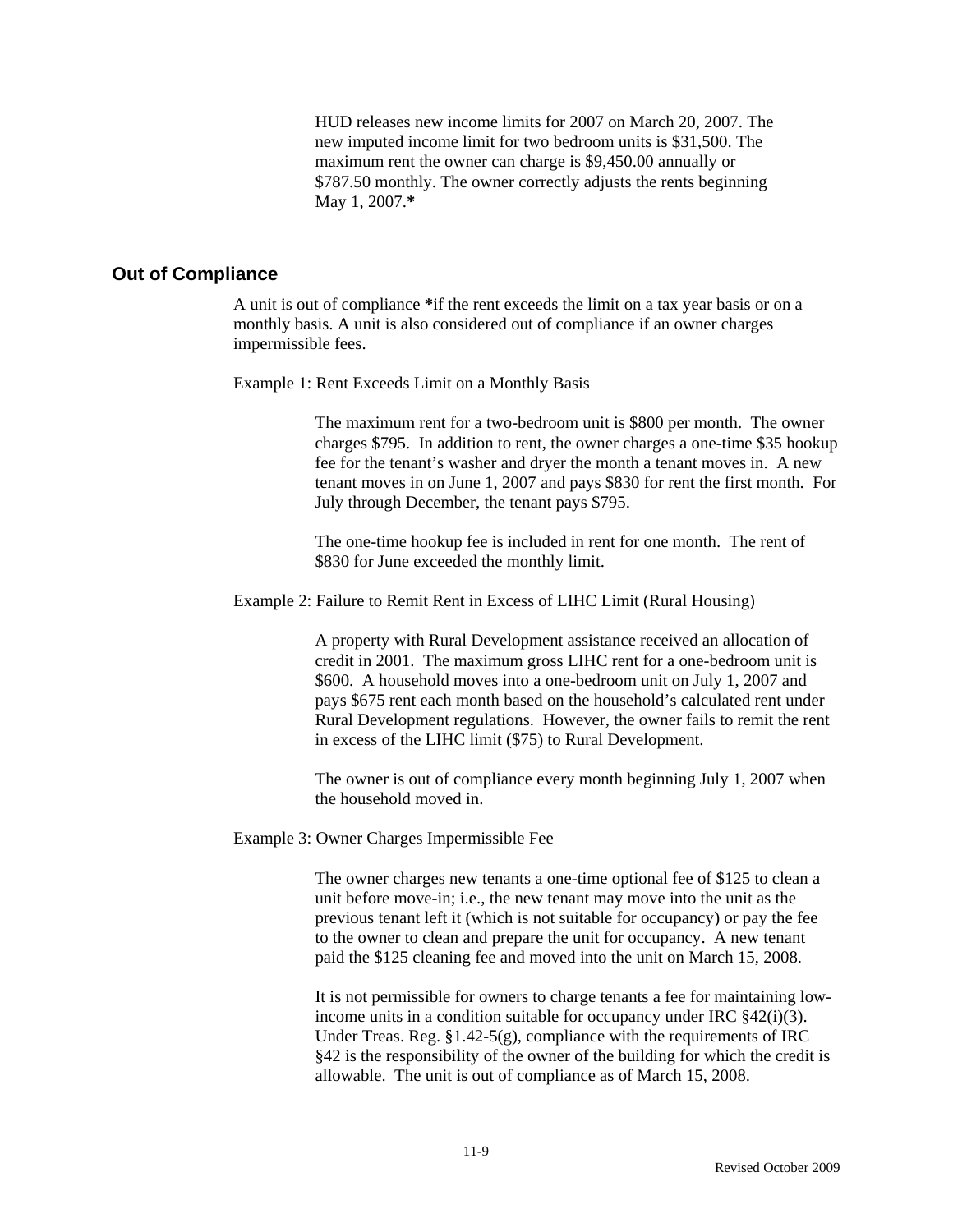- 1. If the noncompliance is the result of noncompliance with the utility allowance requirements, the error should be noted under category 11m, Owner did not properly calculate utility allowance.
- 2. If the noncompliance is the result of a systemic error, also evaluate whether the minimum set-aside under IRC §42(g)(1) was met. See chapter 9.

Example 4: Tenant Income Rises Above Limit

A household was initially income qualified and moved into a unit on 1/1/2000. The maximum LIHC gross rent is \$500. At recertification, the owner increased the rent to the market rate of \$1,000.

The unit is out of compliance, beginning on the date the rent was increased above the maximum of \$500.**\***

### **Back in Compliance**

 **\***Once a unit is determined to be out of compliance with the rent limits, the unit ceases to be a low-income unit for the remainder of the owner's tax year. A unit is back in compliance **\***on the first day of the owner's next tax year if the rent charged on a monthly basis does not exceed the limit.**\*** An owner cannot avoid the disallowance of the LIHC by rebating excess rent **\***or fees**\*** to the affected tenants.

Example 1:Overcharged Rent

The owner **\***of a 100% LIHC building**\*** leased all the units to IRC §42 eligible tenants during **\***2007,**\*** the third year of the credit period. However, the owner inadvertently overcharged rent to tenants occupying 3 bedroom apartments. The error impacted 15 out of 75 units. **\***The owner is a calendar year taxpayer.**\* \***The Applicable Fraction for 2007 is 60/75, which equals 80 percent.**\***  The unit is back in compliance **\***on January 1, 2008 if**\*** the owner correctly

Example 2: Overcharged Rent Impacted Minimum Set-Aside

limits the rent for all units.

The owner leased the rental units in a 100% LIHC building to IRC §42 eligible tenants by the end of the first year of the credit period. However, the owner overcharged rent for all the units and, as a result, failed to meet the minimum set-aside for the first year of the credit period.

The building does not qualify for LIHC.

### **References**

- 1. Rev. Rul. 91-38, 1991-2 C.B. 3.
- 2. Rev. Rul. 98-47, 1998-2 C.B. 399.
- 3. Rev. Rul. 2004-82, 2004-35 I.R.B 350.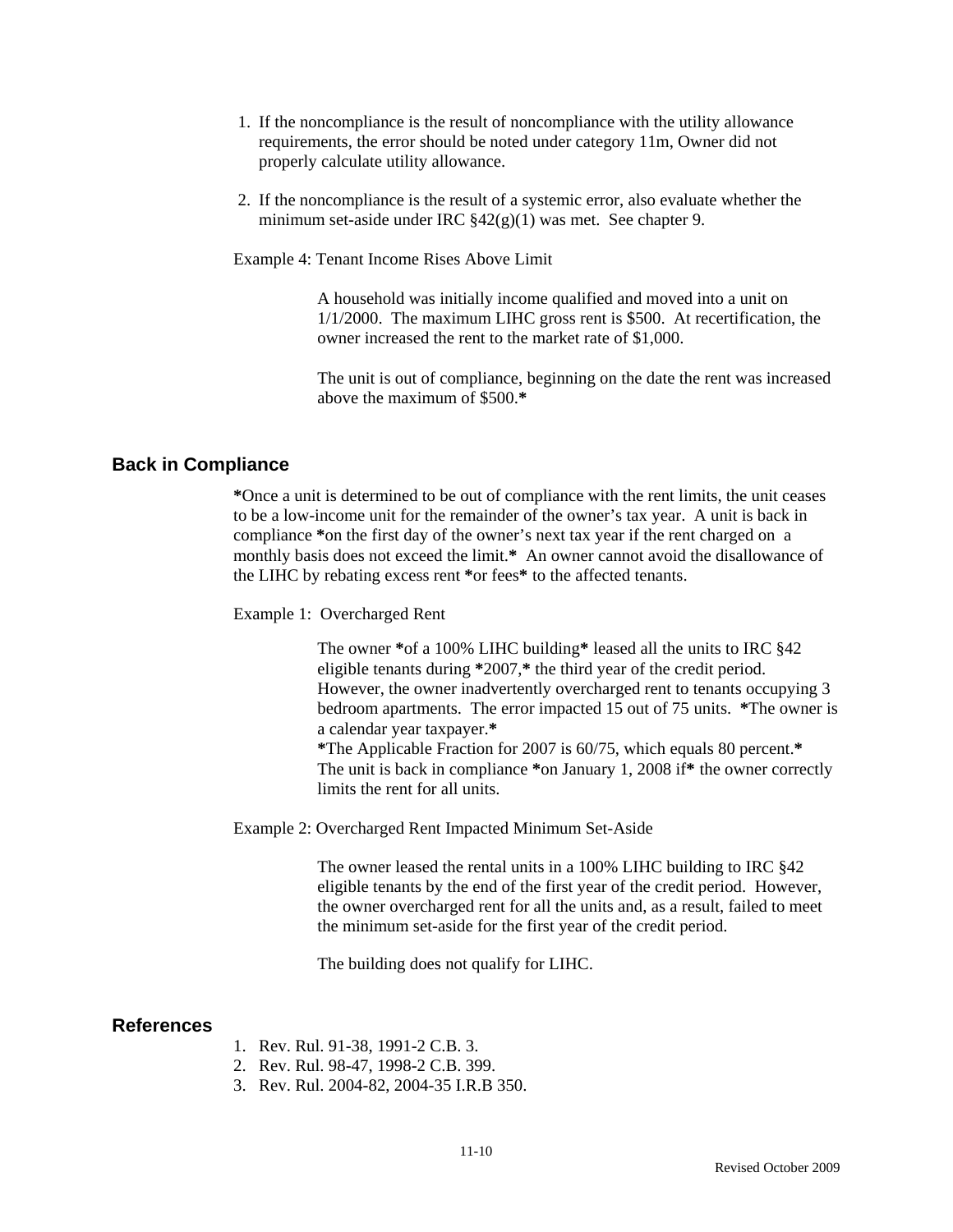## **Chapter 12 Category 11h Project not Available to the General Public**

### **Note**

**\***As part of the Housing Assistance Act of 2008, IRC §42(g) was amended to add a clarification of the General Public Use requirement. Until further guidance is provided through administrative ruling or regulation, IRS will evaluate an owner's compliance with the General Public Use Rule as explained here.**\***

## **Definition**

This category is used to report properties that are not available to the general public. A residential rental unit is for use by the general public if the property conforms to the requirements of Treas. Reg. §1.42-9. The general public use rules are violated any time the general public is denied access to LIHC housings. 1

 Under Treas. Reg. §1.42-9(b), if a residential unit is provided only for a member of a social organization or provided by an employer for its employees, the unit is not for use by the general public and is not eligible for credit under IRC §42. **\***However, as clarified in IRC  $\tilde{\S}$ 42(g)(9)<sup>2</sup>, a qualified low-income project does not fail to meet the general public use requirement solely because of occupancy restrictions or preferences that favor tenants (1) with special needs, (2) who are members of a specified group under a Federal program or state program or policy that supports housing for such a specified group, or (3) who are involved in artistic or literary activities.**\*** 

In addition, any residential rental unit that is part of a hospital, nursing home, sanitarium, life care facility, retirement home providing significant services other than housing, dormitory, trailer park, or intermediate care facility for the mentally and physically disabled is not for use by the general public.

**Fair Housing**  LIHC properties are also subject to Title VIII of the Civil Rights Act of 1968, which makes **Act**  it unlawful to discriminate in any aspect relating to the sale, rental, or financing of dwellings because of race, color, religion, sex, or national origin. The Fair Housing Act of 1988 expanded coverage of Title VIII to include familial status and disabilities. Notifications of administrative and legal actions in regards to the Fair Housing Act are also reported to the IRS using Form 8823.See chapter 13 for complete discussion.

## **In Compliance**

Owners must rent their units in a manner consistent with the general public use requirements to be in compliance with IRC §42. Residential rental units must be for use by the general public and all of the units in a project must be used on a nontransient basis. **\***In addition, the owner must not evict, nonrenew the lease for, or otherwise terminate the tenancy of, an existing tenant of any low-income unit for other than good cause. (See Chapter 26)**\*** 

 $\frac{1}{1}$ 

<sup>&</sup>lt;sup>2</sup> \*IRC §42(g)(9) was added by section 3004(g) of the Housing Assistance Act of 2008 and is applicable to buildings placed in service before, on, or after July 30, 2008, the date of enactment.**\***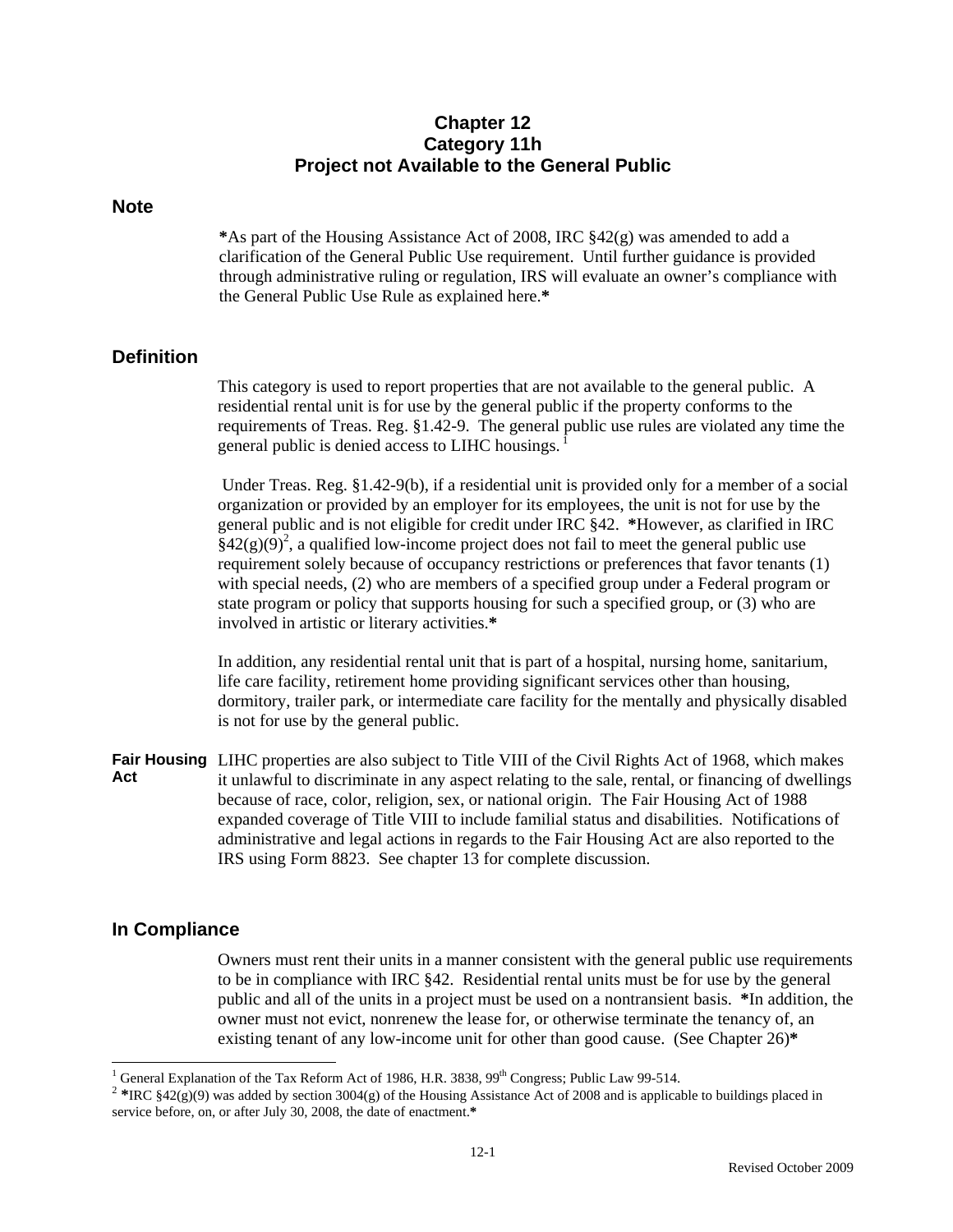Residential rental units are not for use by the general public, for example, if the units are provided only for members of a social organization or provided by an employer for its employees.

**\***Example 1: Proximity to Supportive Services<sup>3</sup>

A LIHC project composed entire of single room occupancy (SRO) units is located adjacent to, but is separate from, a clinic providing supportive services for homeless individuals. In addition to the street entrances to the project, the owner has provided covered walkways from the housing to the clinic facility. Although the owner anticipates that a large number of the SRO units will be rented to homeless individuals participating in the clinic's programs, participation is not a requirement for leasing a unit.

The owner has not violated the General Public Use Rule. The SRO units are available to all homeless individuals regardless of whether the tenant participates in the clinic's programs.**\*** 

**\*Marketing\* \***Owners must make reasonable attempts to make vacant low-income units available to the public for rent. Owners should advertise the availability of vacant units using advertising methods designed to be accessible to all prospective tenants.

> "Reasonable attempts" will vary depending on factors such as size and location of the project, tenant turnover rates, and market conditions. Advertising can include printed and electronic media. Common examples include banners and "For Rent" signs at the entrance to the project, classified ads in local newspapers and accessing the local public housing authority's list of section 8 voucher holders. Consider the appropriateness of the advertising for the location of the property. See Rev. Rul. 2004-82, Q&A #9.**\***

# **Out of Compliance**

The failure of LIHC buildings to comply with the general public use requirements will result in the denial of low-income housing credits on a per-unit basis. A unit is out of compliance starting on the date of the event triggering the noncompliance. State agencies will also need to consider whether the problem is systemic and whether owner has met the minimum setaside under IRC  $$42(g)(1)$ . See chapter 10.

Example 1: LIHC Units Restricted to Members of a Social Organization

The owner of an LIHC building started renting only to members of a local fraternal organization in the third year of the compliance period. By the fifth year, all the tenants in the building were members of the organization.

This building is in violation of the general public use requirements under Treas. Reg. § 1.42-9(b), which provides that a residential unit rented only to a member of a social organization is not for use by the general public and is not eligible for the credit under IRC §42. The noncompliance started on the date the first

 <sup>3</sup> **\***For an example, see PLR 9814006**\***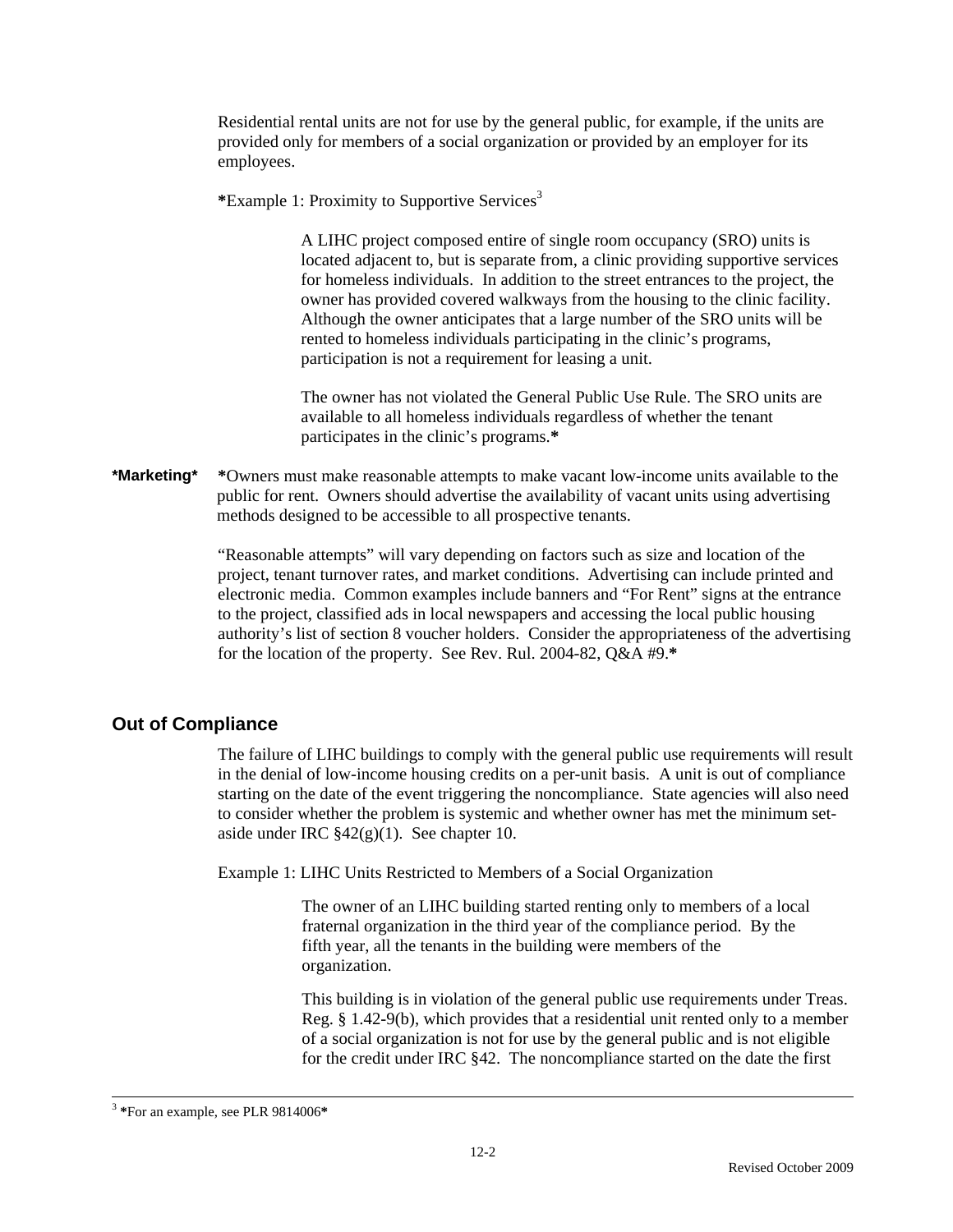nonqualified tenant moved into a unit in the third year of the credit period **\***and each unit is in violation when that unit was rented to a member of the organization.**\*** 

**\***Example 2: LIHC Units Rented Exclusively to Student Households

The owner of an LIHC building starts rent low-income units only to households where at least one adult member of the household is a student attending a nearby university. If all the household members were full-time students, the household met one of the exceptions under IRC §42(i)(3)(D). The student households are not a qualified group under IRC  $\S 42(g)(9)$ .

Although the units are in compliance with the rules for full-time student households, the owner has violated the General Public Use Rule by renting units exclusively to student households. The date of noncompliance for each unit is the date that unit is rented to a household with at least one member attending the university.**\*** 

# **Back in Compliance**

\*Generally, an\* owner is back in compliance with the general public use requirements when two conditions are met:

- 1. The owner demonstrates that marketing and rental practices are no longer in violation of the general public use rules.
- 2. All the units are made available to the general public.

**\***Example 1: Units Rented to Members of an Occupational Group

An owner placed a 100% LIHC building in service, began claiming the credit in 2000, and elected the 40/60 minimum set-aside. In 2002, when all 25 units were in compliance with qualifying households, the owner decided to rent units solely to teachers. Assume the teachers are not part of a qualifying group under IRC  $\S42(g)(9)$ . The first unit was rented to a teacher on January 21, 2002 and by December 31, 2002, five vacated units were rented to teachers. During 2003, the owner rented an additional 6 units to teachers. The last of the 6 units was rented on November 1, 2003, and the character of all the units remained unchanged through the close of 2003. The issue was identified during the state agency's inspection in 2004.

Although each building fell out of compliance on the date it was rented to a teacher, the building is as out of compliance as of January 21, 2002, when the first unit is rented to a teacher. The applicable fraction for 2002 is 20/25 or 80%. The applicable fraction for 2003 is 9/25 or 36%. Since the minimum set-aside was violated at that time and continued to be so as of the close of 2003, no credit is allowable for 2003.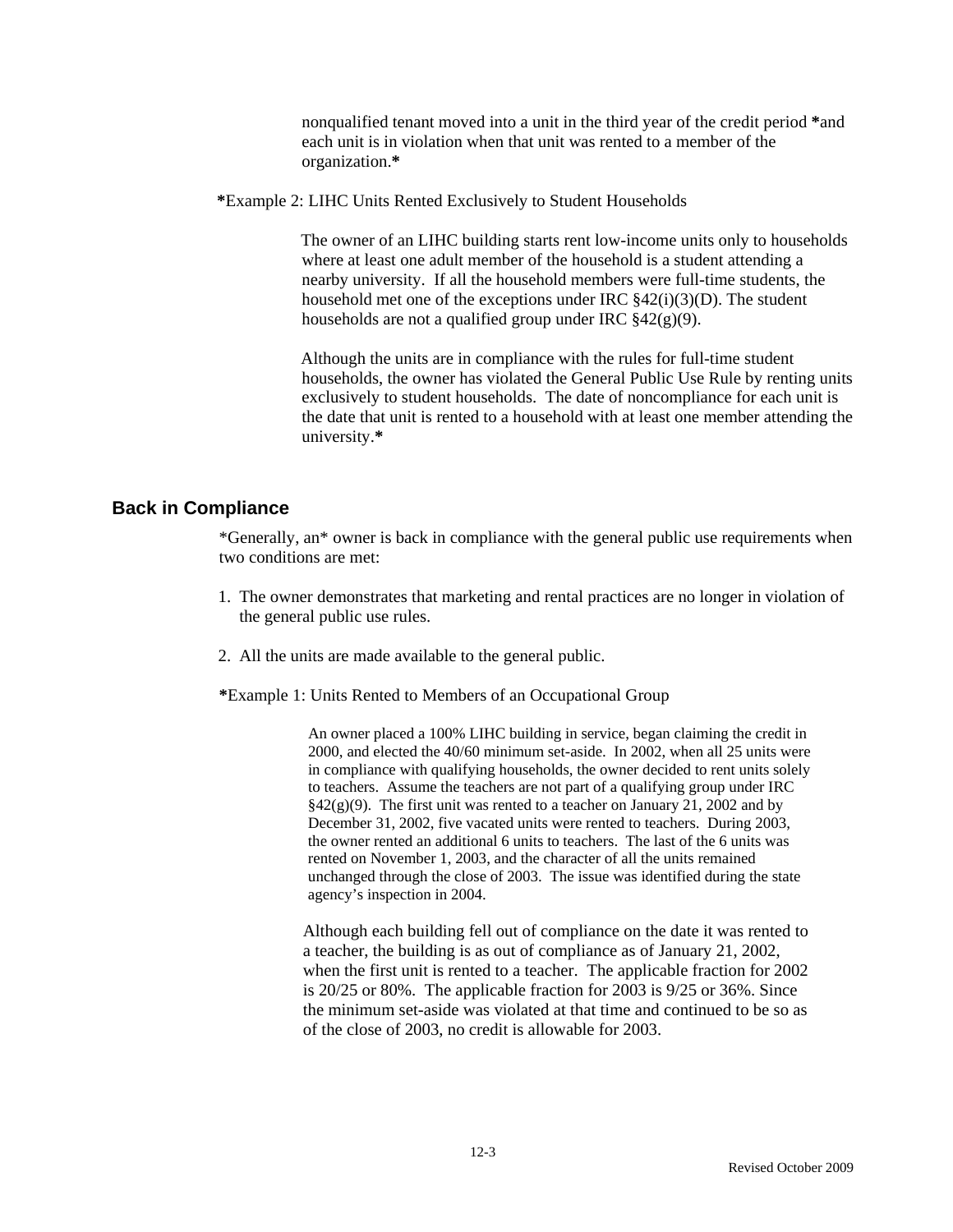The building is back in compliance when:

- 1. The owner demonstrates that marketing and rental practices are no longer in violation of the general public use rules, and
- 2. All the units are made available to the general public.**\***

## **References**

- 1. **\***IRC §42(g)(9)**\***
- 2. Treas. Reg. §1.42-9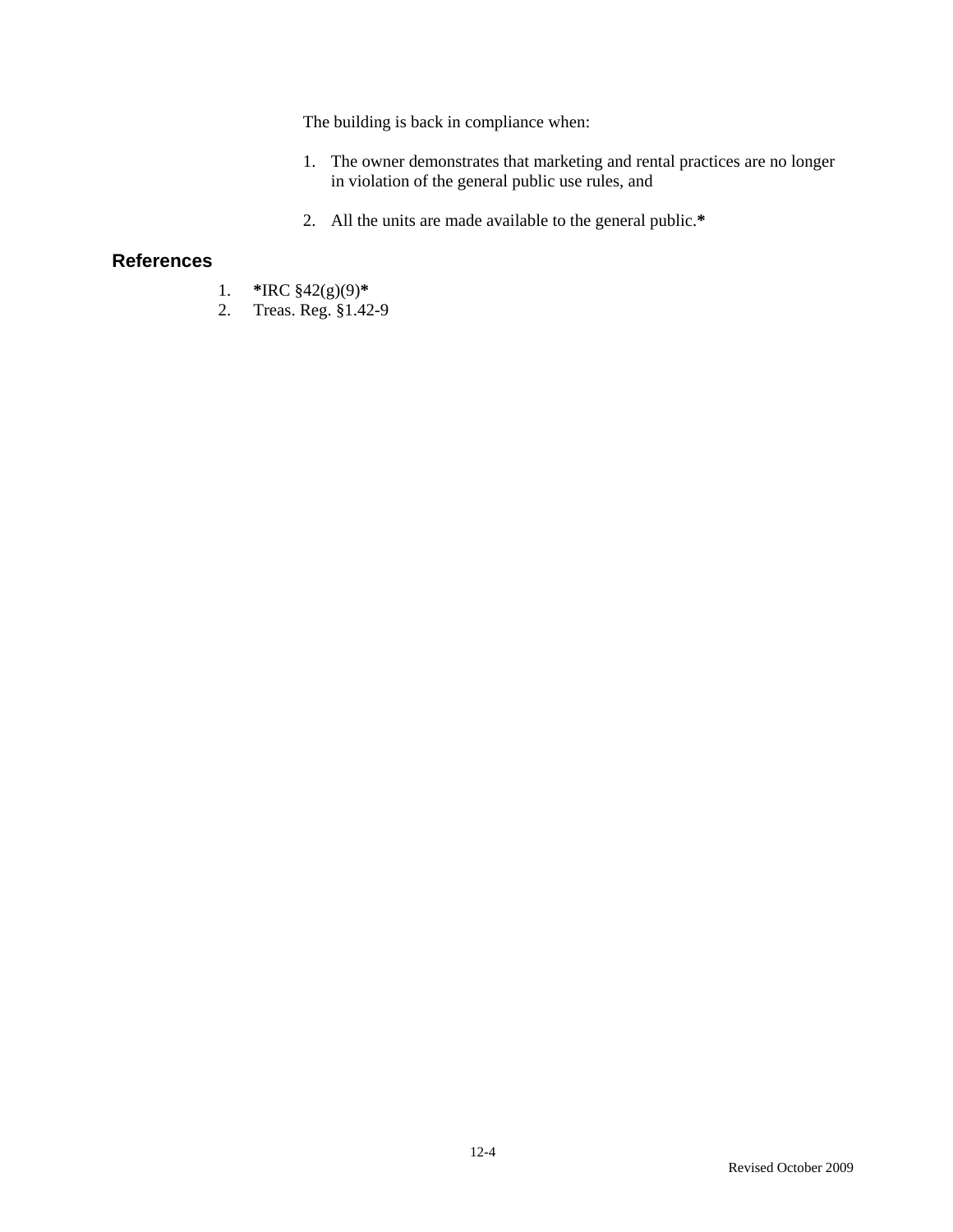## **Chapter 13 Category 11h Project not Available to the General Public (Notifications of Fair Housing Act Administrative and Legal Actions)**

## **Definition**

State agencies must report the receipt of notices of Fair Housing Act (FHA) administrative and legal action issued by HUD or the Department of Justice to the Internal Revenue Service.

## **The Fair Housing Act**

LIHC properties are subject to Title VIII of the Civil Rights Act of  $1968<sup>1</sup>$ , which makes it unlawful to discriminate in any aspect relating to the sale or rental of dwellings, in the availability of transactions related to residential real estate, or in the provision of services and facilities in connection therewith because of race, color, religion, sex, disability, familial status, or national origin.

**Reasonable Modification and Accommodation**  The FHA specifically makes it unlawful to refuse to permit, at the expense of the person with a disability, reasonable modifications to existing premises if the modifications are necessary to accommodate a person with a disability to occupy the premises. A landlord may, where reasonable, condition permission for a modification on the renter's agreeing to restore the interior of the premises to the condition that existed before the modification.

> The FHA also makes it unlawful to refuse to make reasonable accommodations in rules, policies, practices or services to afford a person with a disability equal opportunity to use and enjoy a dwelling.

**Accessibility** The FHA makes it unlawful to design and construct certain multifamily dwellings for first occupancy after March 13, 1991, in a manner that makes them inaccessible to persons with disabilities. The Fair Housing Act defines multifamily dwellings as buildings consisting of four or more units if such buildings have one or more elevators; and ground floor units in other buildings consisting of four or more units.

> All premises within such dwellings are also specifically required to contain features of adaptive design so that the dwelling is readily accessible to and useable by persons with disabilities<sup> $\bar{2}$ </sup>. The FHA provides a list of the accessibility features necessary for compliance with the design and construction requirements<sup>3</sup>:

1. the public and common use portions of such dwellings are readily accessible to and usable by disabled persons;

 $\overline{\phantom{a}}$ 

<sup>&</sup>lt;sup>1</sup> 42 USC 3601 et.seq., as amended

<sup>&</sup>lt;sup>2</sup> 42 USC §3604(f)(3)(c)(iii)

<sup>&</sup>lt;sup>3</sup> Refer to the <u>Fair Housing Act Design Manual: A Manual to Assist Designers and Buildings in Meeting the Accessibility</u> Requirements of the Fair Housing Act for more specific information about these requirements. The manual is available through HUD USER 1-800-245-2691.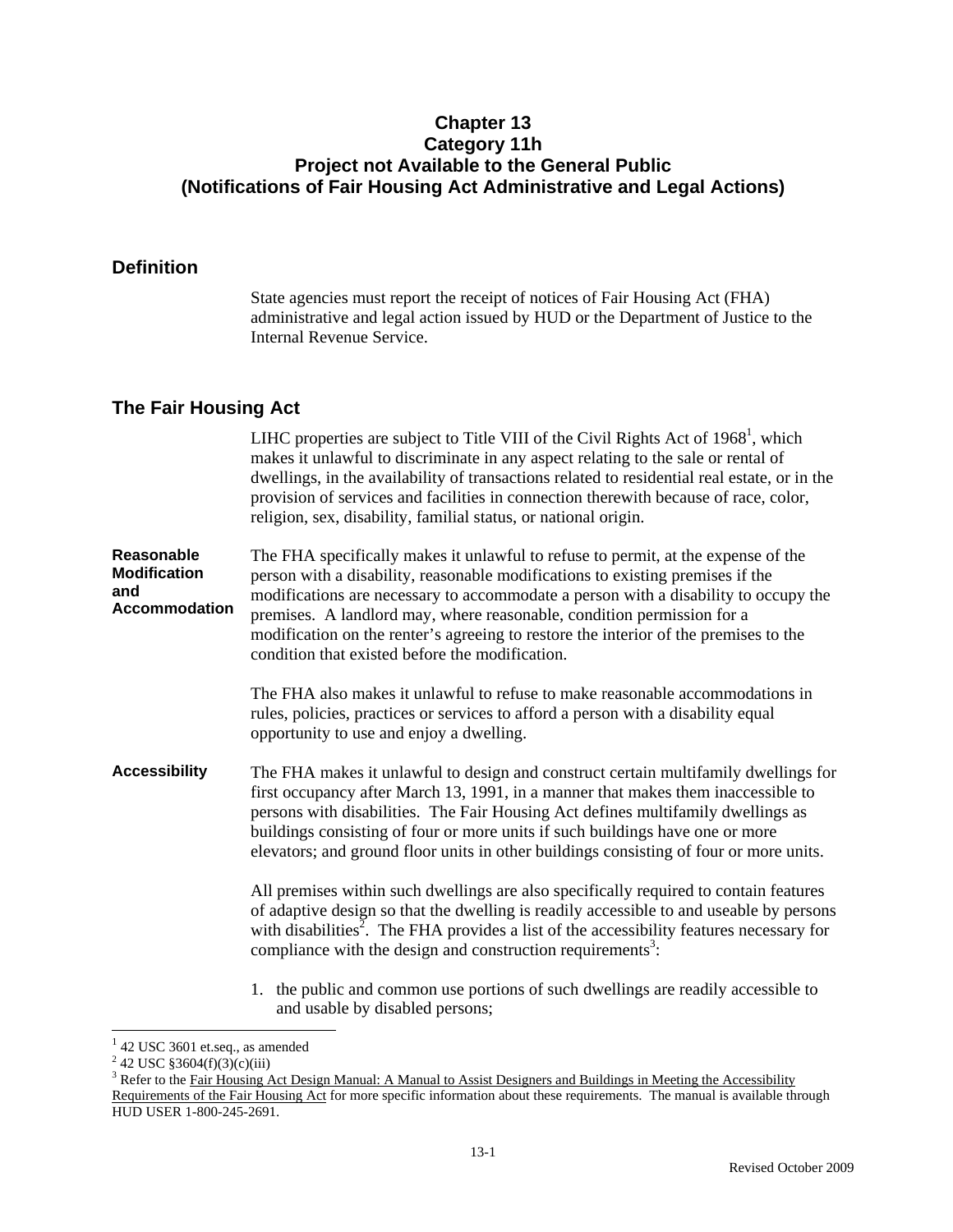|                                                                                                        | 2. all the doors designed to allow passage into and within all premises within such<br>dwellings are sufficiently wide to allow passage by disabled persons in<br>wheelchairs;                                                                                                                                                                                                                                                                                                                                                                                               |  |  |
|--------------------------------------------------------------------------------------------------------|------------------------------------------------------------------------------------------------------------------------------------------------------------------------------------------------------------------------------------------------------------------------------------------------------------------------------------------------------------------------------------------------------------------------------------------------------------------------------------------------------------------------------------------------------------------------------|--|--|
|                                                                                                        | 3.<br>all premises within such dwelling contain the following features of adaptive<br>design:                                                                                                                                                                                                                                                                                                                                                                                                                                                                                |  |  |
|                                                                                                        | (a) an accessible route into and through the dwelling;                                                                                                                                                                                                                                                                                                                                                                                                                                                                                                                       |  |  |
|                                                                                                        | (b) light switches, electrical outlet, thermostats, and other environmental controls<br>in accessible locations;                                                                                                                                                                                                                                                                                                                                                                                                                                                             |  |  |
|                                                                                                        | (c) reinforcements in bathroom walls to allow later installation of grab bars;                                                                                                                                                                                                                                                                                                                                                                                                                                                                                               |  |  |
|                                                                                                        | (d) usable kitchens and bathrooms such that an individual in a wheelchair can<br>maneuver about the space.                                                                                                                                                                                                                                                                                                                                                                                                                                                                   |  |  |
| <b>Citizenship</b><br><b>Status</b>                                                                    | The FHA does not prohibit discrimination based solely on a person's citizenship<br>status. Therefore, asking housing applicants to provide documentation of their<br>citizenship or immigration status during the screening process would not violate the<br>FHA. Owners implementing citizenship or immigration status screening measures<br>must make sure they are carried out in a uniform, nondiscriminatory fashion.                                                                                                                                                   |  |  |
|                                                                                                        | Example 1: Visa Expiration                                                                                                                                                                                                                                                                                                                                                                                                                                                                                                                                                   |  |  |
|                                                                                                        | A person applying for an LIHC apartment mentions in the interview<br>that he left his native country to study in the United States. The<br>landlord, concerned that the student's visa may expire during<br>tenancy, asks the student for documentation to determine how long<br>he is legally allowed to be in the United States.                                                                                                                                                                                                                                           |  |  |
|                                                                                                        | If the landlord requests this information, regardless of the<br>applicant's race or specific national origin, the landlord has not<br>violated the Fair Housing Act.                                                                                                                                                                                                                                                                                                                                                                                                         |  |  |
|                                                                                                        | Questions concerning the Fair Housing Act should be referred to the state's HUD<br>regional office. HUD's regional offices are listed in Exhibit 13-1.                                                                                                                                                                                                                                                                                                                                                                                                                       |  |  |
| Role of the U.S.<br><b>Department of</b><br><b>Housing and</b><br>Urban<br><b>Development</b><br>(HUD) | HUD is responsible for enforcing the Fair Housing Act. In so doing, HUD<br>investigates allegations of housing discrimination, attempts to resolve the complaint,<br>and determines whether there is reasonable cause to pursue civil action. If reasonable<br>cause is present, HUD must bring the case before an administrative law judge. In the<br>alternative, if either party elects to have claims or complaints decided in a civil<br>action, HUD must refer the complaint to the U.S. Department of Justice for<br>prosecution in the United States District Court. |  |  |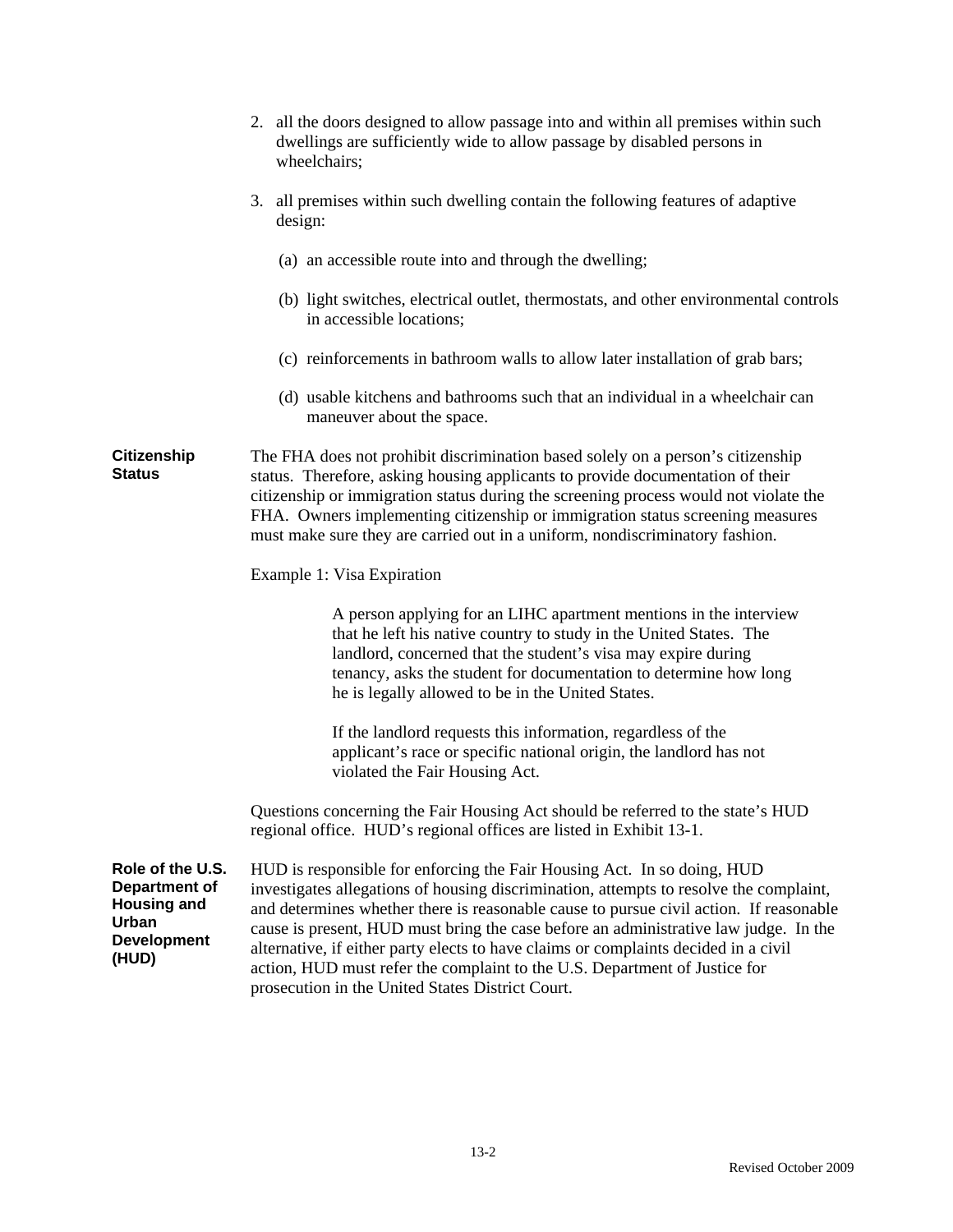| Role of the U.S.<br>Department of<br><b>Justice</b> | The Department of Justice (DOJ) may file a lawsuit whenever the Attorney General<br>has reasonable cause to believe that any person or group of persons is engaged in a<br>pattern or practice of discrimination or denial of rights to a group of persons where<br>such denial raises an issue of general public importance. DOJ may also file a lawsuit<br>based upon HUD referrals involving the legality of any state or local zoning, or other<br>land use law or ordinance if the parties agree to a civil action. DOJ may also enter<br>into settlement/consent agreements with property owners to obtain compliance with<br>the Fair Housing Act. DOJ may also seek a court judgment to enforce the terms of a<br>settlement/consent agreement. |
|-----------------------------------------------------|---------------------------------------------------------------------------------------------------------------------------------------------------------------------------------------------------------------------------------------------------------------------------------------------------------------------------------------------------------------------------------------------------------------------------------------------------------------------------------------------------------------------------------------------------------------------------------------------------------------------------------------------------------------------------------------------------------------------------------------------------------|
| Role of                                             | Where HUD has determined that state or local laws are substantially equivalent to the                                                                                                                                                                                                                                                                                                                                                                                                                                                                                                                                                                                                                                                                   |
| <b>Substantially</b>                                | federal Fair Housing Act, a state or local fair housing agency investigates fair                                                                                                                                                                                                                                                                                                                                                                                                                                                                                                                                                                                                                                                                        |
| <b>Equivalent State</b>                             | housing allegations, attempts conciliation, and determines whether reasonable cause                                                                                                                                                                                                                                                                                                                                                                                                                                                                                                                                                                                                                                                                     |
| or Local Fair                                       | exists to believe a discriminatory housing practice has occurred. If the fair housing                                                                                                                                                                                                                                                                                                                                                                                                                                                                                                                                                                                                                                                                   |
| <b>Housing</b>                                      | agency makes a determination of reasonable cause, then a charge is filed with                                                                                                                                                                                                                                                                                                                                                                                                                                                                                                                                                                                                                                                                           |
| <b>Agency</b>                                       | . The second contract of the second contract of the second contract of the second contract of the second contract of the second contract of the second contract of the second contract of the second contract of the second c                                                                                                                                                                                                                                                                                                                                                                                                                                                                                                                           |

## **Memorandum of Understanding (MOU) Among Treasury , HUD and DOJ**

Treasury, HUD, and DOJ entered into an MOU in a cooperative effort to promote enhanced compliance with the Fair Housing Act for the benefit of residents of LIHC properties and the general public. Key points of the MOU include coordinated procedures for notifying the state agencies and IRS of charges, lawsuits, or other actions under the Fair Housing Act involving an LIHC property. The MOU also calls for interagency assistance and training, training for the state agencies and industry stakeholders, and training for architects on the accessibility requirements. See Exhibit 13-2 for the full text of the MOU.

representation of the complainant provided by a state or local representative.

## **Reporting of Fair Housing Act Administrative and Legal Actions**

HUD or DOJ will notify a state agency of:

- 1. a charge by the Secretary of HUD for a violation of the Fair Housing Act,
- 2. a probable cause finding under a substantially equivalent fair housing state law or local ordinance by a substantially equivalent state or local agency,
- 3. a lawsuit under the Fair Housing Act filed by the DOJ, or
- 4. a settlement agreement or consent decree entered into between HUD or DOJ and the owner of an LIHC property.

Other non-FHA civil rights actions and lawsuits, such as section 504 Rehabilitation Act lawsuits or administrative actions, are not covered under the terms of the MOU and should not be reported to the IRS.

On receipt of such a notification, a state agency should immediately file a Form 8823 with the IRS noting the potential violation using the "out of compliance" box and notify the owner in writing. A sample letter that a state agency should send to the owner is included as Exhibit 13-3.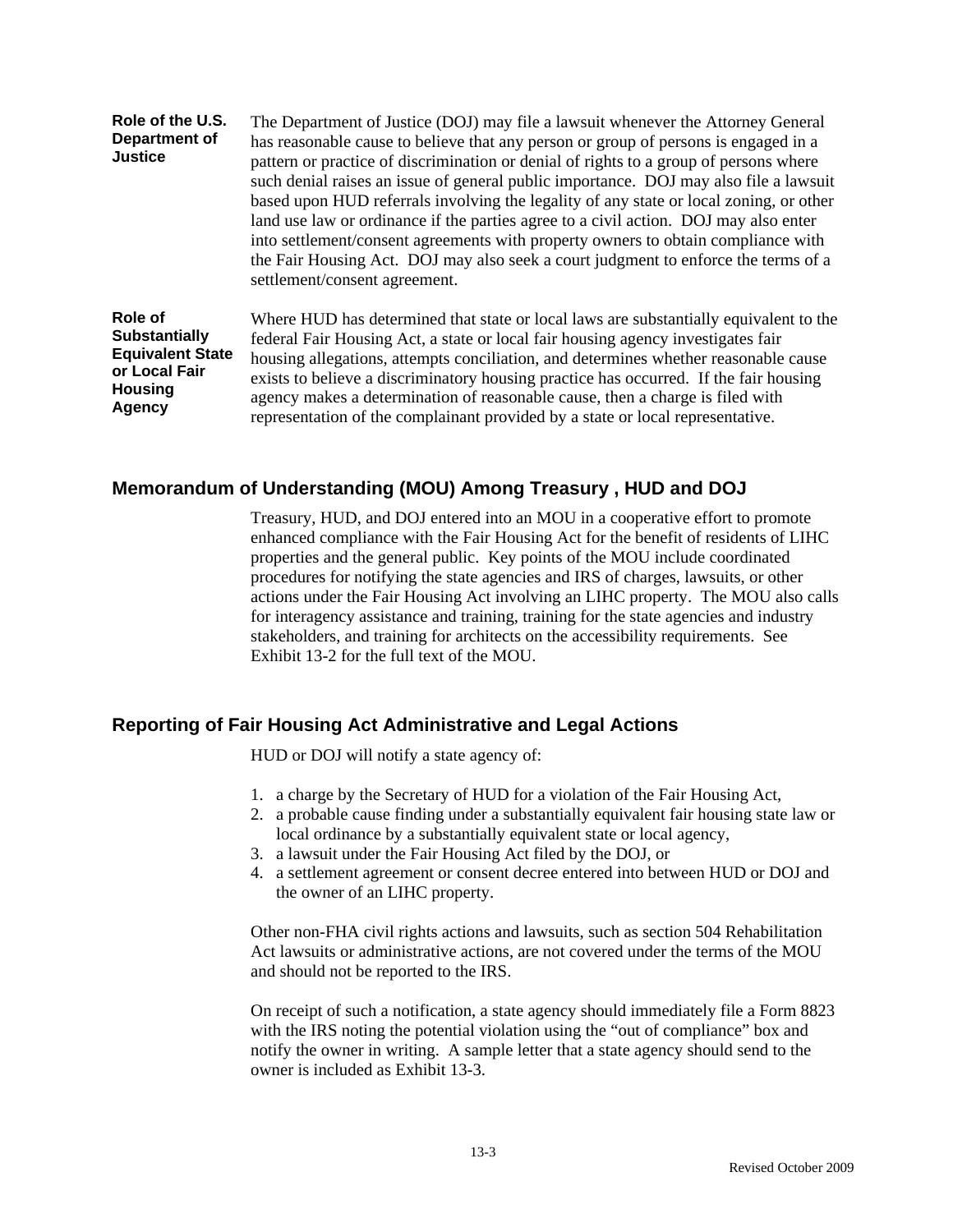|                                                                                                                                                                                            | When a Form 8823 pertaining to the above is received, the IRS will send a letter to<br>the owner notifying the owner that a finding of discrimination, including an adverse<br>final decision by the Secretary of HUD, an adverse final decision by a substantially<br>equivalent state or local fair housing agency, or an adverse judgment by a federal<br>court, will result in the loss of low-income housing credits. Similarly, the IRS will<br>also send a letter to owners notifying them that a judgment enforcing the terms of a<br>settlement agreement or consent decree will result in the loss of low-income housing<br>credits. |
|--------------------------------------------------------------------------------------------------------------------------------------------------------------------------------------------|------------------------------------------------------------------------------------------------------------------------------------------------------------------------------------------------------------------------------------------------------------------------------------------------------------------------------------------------------------------------------------------------------------------------------------------------------------------------------------------------------------------------------------------------------------------------------------------------------------------------------------------------|
| <b>Potential</b><br><b>Violations</b><br>Discovered by<br><b>State Agencies</b>                                                                                                            | State agencies should report potential Fair Housing Act violations discovered during<br>their compliance monitoring activities to their HUD Regional offices, or other fair<br>housing enforcement agencies, as appropriate. HUD's Regional offices are listed in<br>Exhibit 13-1. Do not submit this information to the IRS via Form 8823.                                                                                                                                                                                                                                                                                                    |
| <b>State Agency</b><br><b>Notified by HUD</b><br>or DOJ that the<br><b>Terms of</b><br><b>Settlement</b><br>Agreement,<br><b>Consent</b><br>Decree, or<br>Judgment are<br><b>Satisfied</b> | Form 8823 should be filed with the IRS when the civil action is completed. HUD or<br>DOJ will notify the state agency of the resolution of an alleged violation of the Fair<br>Housing Act. Documentation that the owner has complied with the court order<br>and/or HUD's requirements and that the violation has been corrected is needed.                                                                                                                                                                                                                                                                                                   |

#### **IRS Determinations**

The state agencies are responsible for reporting their receipt of notifications of administrative and legal action by HUD and the Department of Justice as outlined in the MOU. The IRS is responsible for determining whether the owner is out of compliance for purposes of IRC §42, and the associated out of compliance and back in compliance dates, based on the findings of the court proceeding. The determination will be based on the facts of the individual case.

Example 1: Violation of Fair Housing Act

A LIHC project discriminated against single women in its rental practices. The U.S. Department of Justice initiated a lawsuit and obtained a judgment covering all units in the project. The property violates the Fair Housing Act and is in violation of Treas. Reg. §1.42-9.

Depending on the nature of the violation, noncompliance may be determined at the unit, building, or project level. The costs attributable to a residential rental unit that is not for use by the general public are not excludable from eligible basis by reason of the unit's ineligibility for the credit under this section. However, in calculating the applicable fraction, the unit is treated as a residential rental unit that is not a lowincome unit.

## **Reference**

Treas. Reg. §1.42-9(a)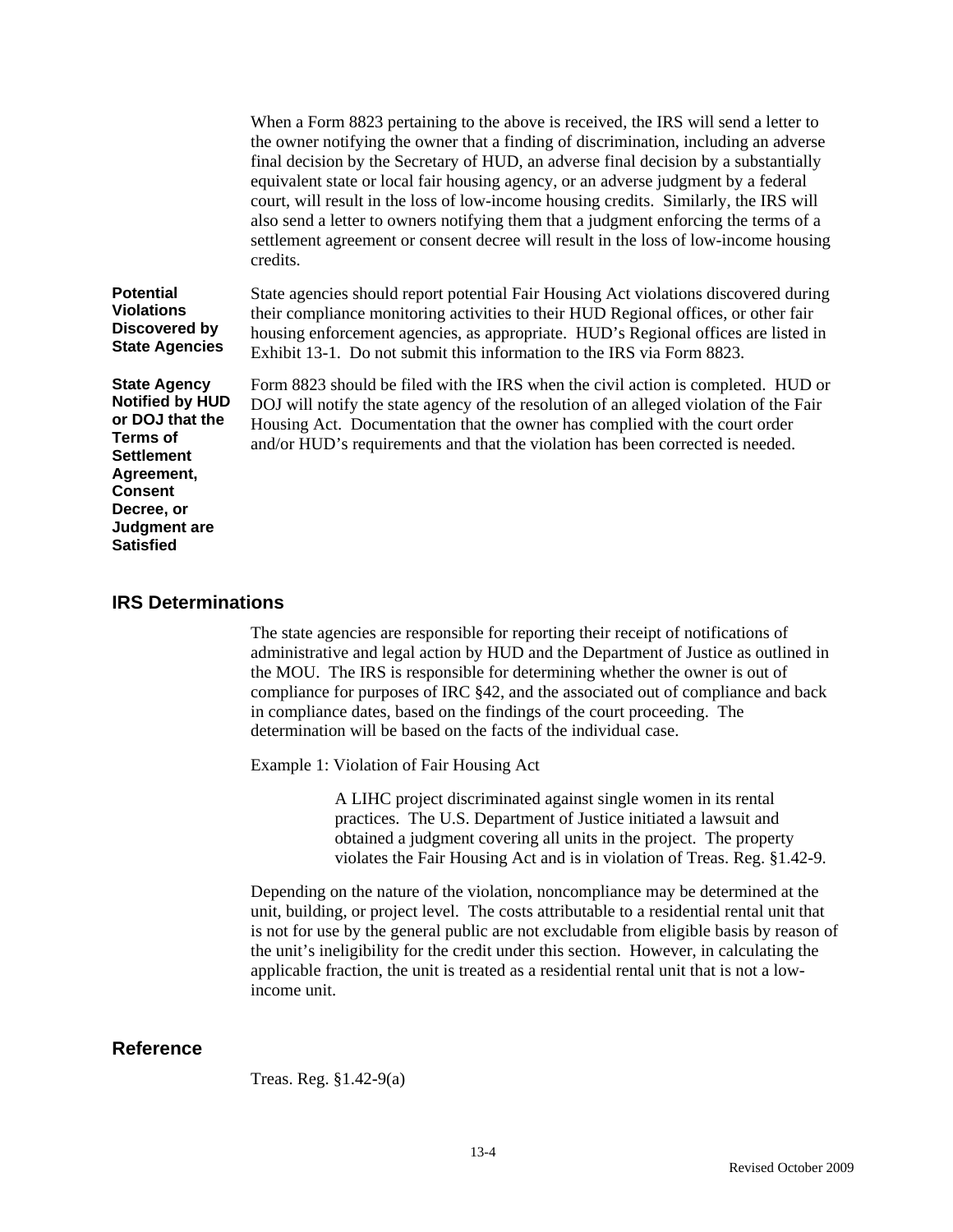# **Exhibit 13-1 HUD's Regional Offices**

| <b>HUD AREA</b>                                            | <b>DIRECTOR</b>           | <b>PHONE</b>  | <b>REGIONAL STATES</b>          |
|------------------------------------------------------------|---------------------------|---------------|---------------------------------|
|                                                            |                           | <b>NUMBER</b> |                                 |
| <b>REGION I BOSTON</b>                                     | Marcella Brown            | 617 994-8320  | Connecticut, Maine,             |
| Fair Housing Hub                                           |                           |               | Massachusetts, New              |
| U.S. Department of Housing and                             |                           |               | Hampshire, Rhode Island, and    |
| <b>Urban Development</b>                                   |                           |               | Vermont                         |
| Thomas P. O'Neill, Jr. Federal                             |                           |               |                                 |
| <b>Building</b>                                            |                           |               |                                 |
| 10 Causeway Street, Room 321                               |                           |               |                                 |
| Boston, MA 02222-1092                                      |                           |               |                                 |
| <b>REGION II NEW YORK</b>                                  | <b>Stanley Seidenfeld</b> | 212 264-1290  | New Jersey, New York            |
| Fair Housing Hub                                           |                           | Ext. 3501     |                                 |
| U.S. Department of Housing and<br><b>Urban Development</b> |                           |               |                                 |
| 26 Federal Plaza - Suite 3532                              |                           |               |                                 |
| New York, New York 10278-0068                              |                           |               |                                 |
| <b>REGION III PHILADELPHIA</b>                             | Wanda S. Nieves           | 215-656-0661  | Delaware, District of Columbia, |
| Fair Housing Hub                                           |                           | Ext. 3265     | Maryland, Pennsylvania,         |
| U.S. Department of Housing and                             |                           |               | Virginia, and West Virginia     |
| <b>Urban Development</b>                                   |                           |               |                                 |
| The Wanamaker Building                                     |                           |               |                                 |
| 100 Penn Square East, 12 <sup>th</sup> Floor               |                           |               |                                 |
| Philadelphia, PA 19107-3380                                |                           |               |                                 |
| <b>REGION IV ATLANTA</b>                                   | Gregory King              | 404 331-5001  | Alabama, Florida, Georgia,      |
| Fair Housing Hub                                           |                           | Ext. 3660     | Kentucky, Mississippi, North    |
| U.S. Department of Housing and                             |                           |               | Carolina, Puerto Rico, South    |
| <b>Urban Development</b>                                   |                           |               | Carolina, and Tennessee         |
| <b>Five Points Plaza</b>                                   |                           |               |                                 |
| 40 Marietta Street, 16th Floor                             |                           |               |                                 |
| Atlanta, Georgia 30303-2806                                |                           |               |                                 |
| <b>REGION V CHICAGO</b>                                    | Barbara Knox              | 312 353-7776  | Illinois, Indiana, Michigan,    |
| Fair Housing Hub                                           |                           | Ext. 2400     | Minnesota, Ohio, and            |
| U.S. Department of Housing and                             |                           |               | Wisconsin                       |
| <b>Urban Development</b>                                   |                           |               |                                 |
| Ralph H. Metcalfe Federal Building                         |                           |               |                                 |
| 77 West Jackson Boulevard, Rm. 2101                        |                           |               |                                 |
| Chicago, Illinois 60604-3507                               |                           |               |                                 |
| <b>REGION VI FORT WORTH</b>                                | Garry Sweeney             | 817 978-5868  | Arkansas, Louisiana, New        |
| Fair Housing Hub                                           |                           |               | Mexico, Oklahoma, and Texas     |
| U.S. Department of Housing and                             |                           |               |                                 |
| <b>Urban Development</b>                                   |                           |               |                                 |
| 801 Cherry Street, 27 <sup>th</sup> Floor                  |                           |               |                                 |
| P.O. Box 2905                                              |                           |               |                                 |
| Fort Worth, Texas 76113-2905                               |                           |               |                                 |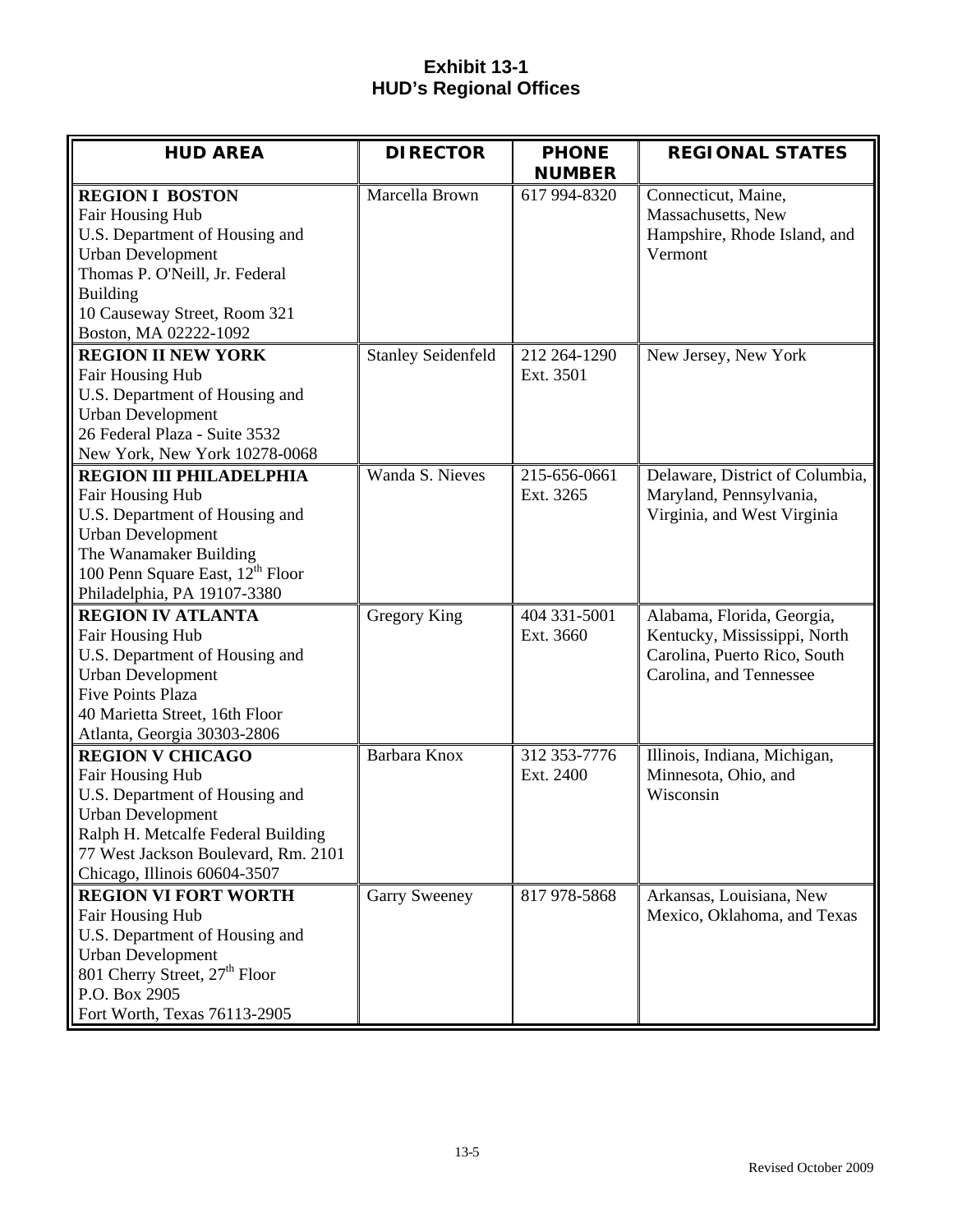# **Exhibit 13-1 HUD's Regional Offices**

| <b>REGION VII KANSAS CITY</b>                 | Robbie Herndon   | 913 551-6889 | Iowa, Kansas, Missouri, and  |
|-----------------------------------------------|------------------|--------------|------------------------------|
| <b>Fair Housing Hub</b>                       |                  |              | Nebraska                     |
| U.S. Department of Housing and                |                  |              |                              |
| <b>Urban Development</b>                      |                  |              |                              |
| Gateway Tower II                              |                  |              |                              |
| 400 State Avenue, Room 200                    |                  |              |                              |
| Kansas City, Kansas 66101-2406                |                  |              |                              |
| <b>REGION VIII DENVER</b>                     | Evelyn Meininger | 303 672-5434 | Colorado, Montana, North     |
| Fair Housing Hub                              |                  | Ext. 1364    | Dakota, South Dakota, Utah,  |
| U.S. Department of Housing and                |                  |              | and Wyoming                  |
| <b>Urban Development</b>                      |                  |              |                              |
| 633 17th Street, 13th Floor                   |                  |              |                              |
| Denver, Colorado 80202-3690                   |                  |              |                              |
| <b>REGION IX SAN FRANCISCO</b>                | Chuck Hauptman   | 415 436-8420 | Arizona, California, Hawaii, |
| Fair Housing Hub                              |                  |              | and Nevada                   |
| U.S. Department of Housing and                |                  |              |                              |
| <b>Urban Development</b>                      |                  |              |                              |
| Philip Burton Federal Building & U.S.         |                  |              |                              |
| Courthouse                                    |                  |              |                              |
| 450 Golden Gate Avenue, 9 <sup>th</sup> Floor |                  |              |                              |
| P.O. Box 36003                                |                  |              |                              |
| San Francisco, CA 94102-3448                  |                  |              |                              |
| <b>REGION X SEATTLE</b>                       | Judith Keeler    | 206 220-5170 | Alaska, Idaho, Oregon, and   |
| Fair Housing Hub                              |                  | Ext. 3415    | Washington                   |
| U.S. Department of Housing and                |                  |              |                              |
| <b>Urban Development</b>                      |                  |              |                              |
| Seattle Federal Office Building               |                  |              |                              |
| 909 First Avenue, Rm. 205                     |                  |              |                              |
| Seattle, Washington 98104-1000                |                  |              |                              |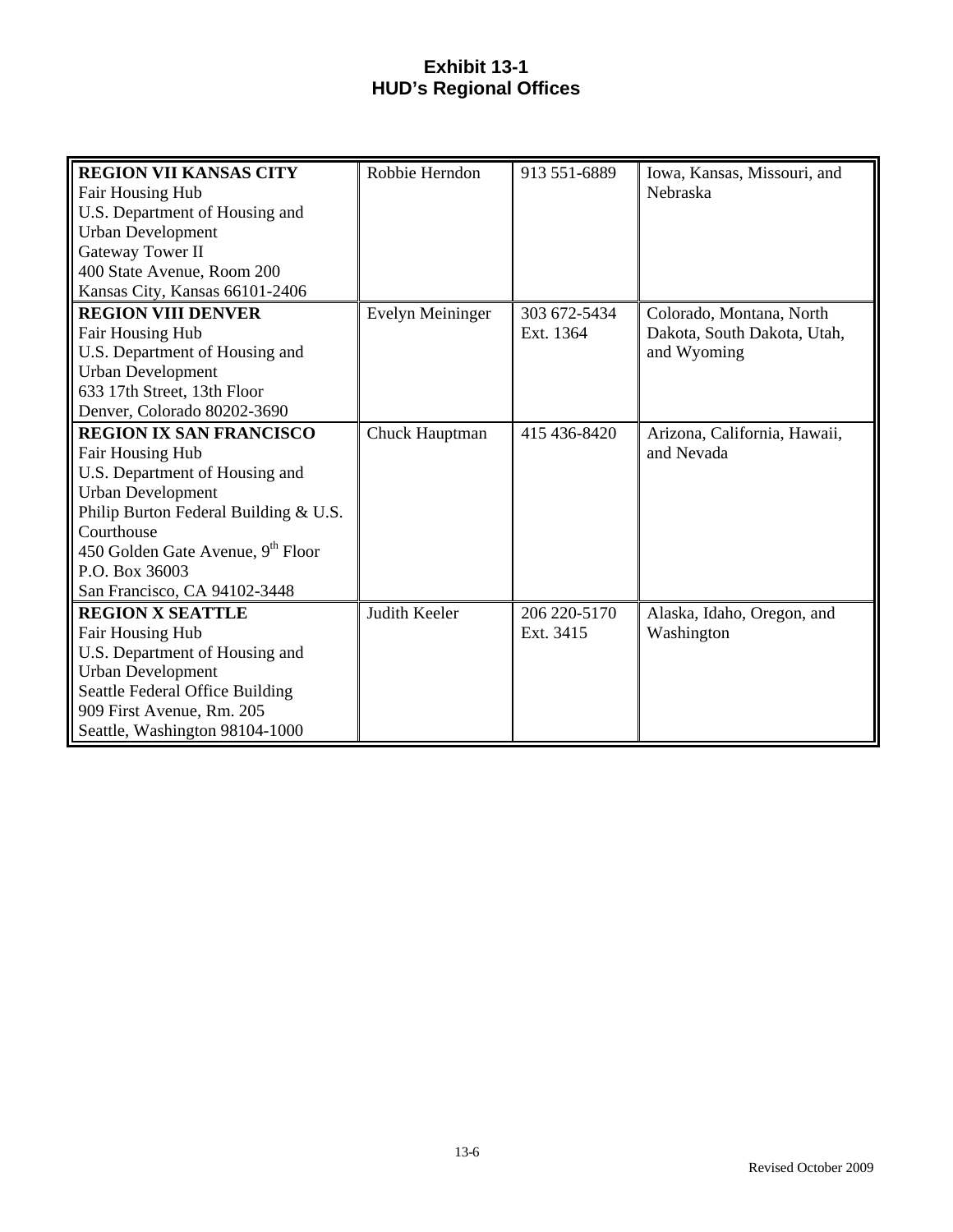## **Exhibit 13-2**

## **MEMORANDUM OF UNDERSTANDING AMONG**

### **THE DEPARTMENT OF THE TREASURY,**

## **THE DEPARTMENT OF HOUSING AND URBAN DEVELOPMENT, AND**

## **THE DEPARTMENT OF JUSTICE**

### **Preamble**

The United States Departments of the Treasury, Housing and Urban Development, and Justice enter into this memorandum of understanding (MOU) in a cooperative effort to promote enhanced compliance with the Fair Housing Act (Act), 42 U.S.C. ∋∋ 3601 et seq., for the benefit of residents of low-income housing tax credit properties and the general public.

It is recognized that the Department of the Treasury=s (Treasury) Internal Revenue Service (IRS) is responsible for administering and enforcing the tax laws in the low-income housing tax credit program under ∋ 42 of the Internal Revenue Code, 26 U.S.C. ∋ 42. In accordance with ∋ 1.42-9 of the Income Tax Regulations, 26 C.F.R. ∋ 1.42-9, low-income housing tax credit properties are to be rented in a manner consistent with the Act. Noncompliance of these properties with the low-income housing tax credit provisions is required to be reported to the IRS by state housing finance agencies under 26 U.S.C.  $\frac{1}{2}$  42(m)(1)(B)(iii).

It is recognized that the Department of Housing and Urban Development (HUD) is responsible for enforcing the Act, 42 U.S.C. ∋∋ 3601 et seq. In doing so, HUD is required to investigate allegations of housing discrimination, attempt conciliation of the complaint, and determine whether there is reasonable cause to believe discrimination has occurred under the Act. Upon finding reasonable cause, HUD must bring the case before an administrative law judge, or if either party elects to have claims or complaints decided in a civil action, HUD must refer the complaint to the Department of Justice for prosecution in the United States District Court.

It is recognized that the Department of Justice (Justice) is responsible for enforcing the Act, 42 U.S.C. ∋∋ 3601 et seq. Pursuant to section 3614 of the Act, Justice may file a lawsuit whenever the Attorney General has reasonable cause to believe that any person or group of persons is engaged in a pattern or practice of discrimination or denial of rights to a group of persons where such denial raises an issue of general public importance. Justice also may file a lawsuit upon referral of matters from HUD involving the legality of any state or local zoning or other land use law or ordinance and after receiving a referral from HUD following an election by a party to a HUD complaint to have the matter decided in a civil action. Justice may enter into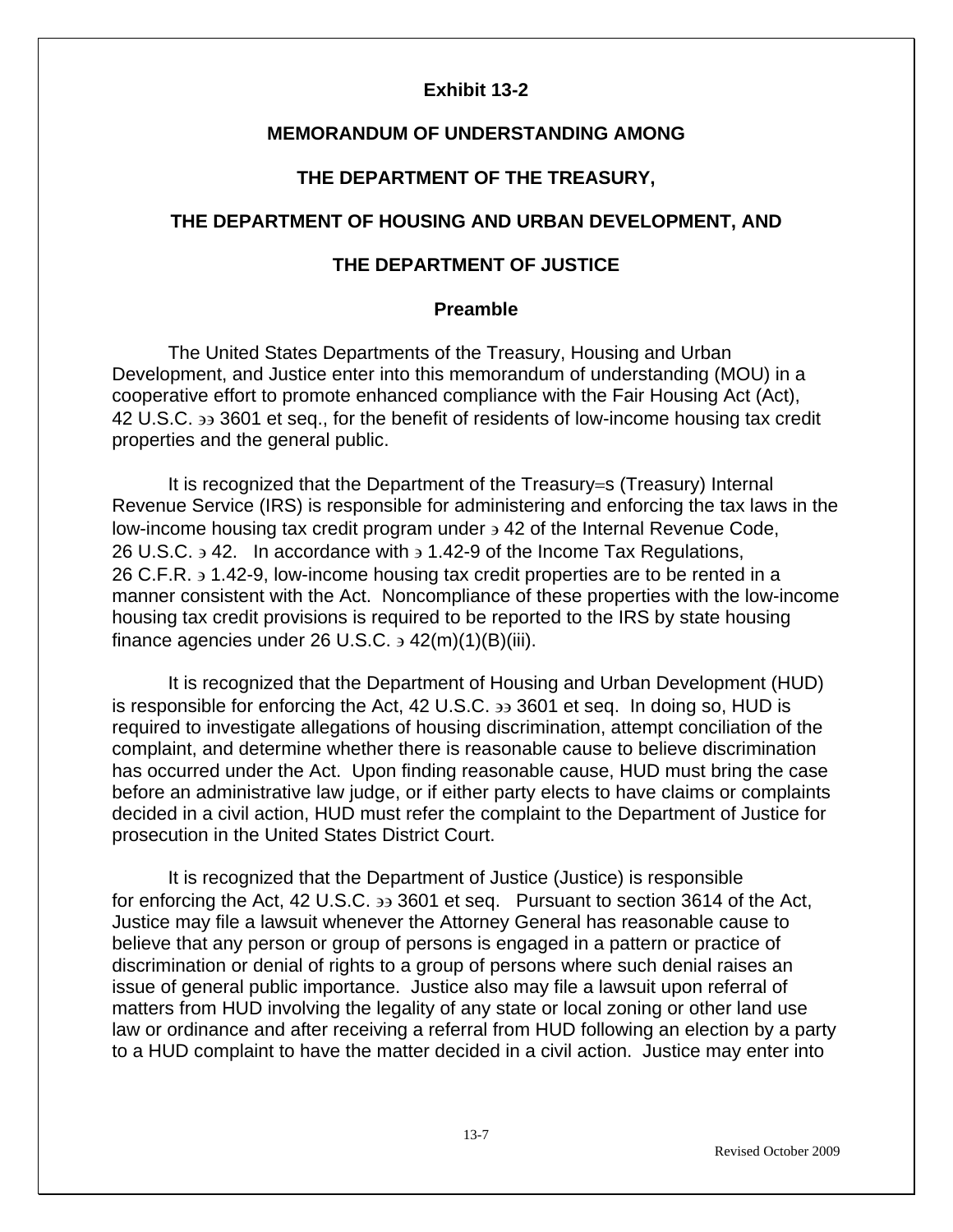settlement agreements and consent decrees with property owners to obtain compliance with the Act. In the event a property owner fails to comply with the terms of the settlement agreement or consent decree, Justice may seek a court judgment to enforce the terms of the settlement agreement or consent decree.

The parties to this MOU agree to the following:

# 1) Coordination on Notifying Low-Income Housing Tax Credit Property Owners about Charges, Lawsuits, and Other Actions

HUD and Justice will identify low-income housing tax credit properties for which there is: 1) a charge by the Secretary of HUD for a violation of the Act; 2) a probable cause finding under a substantially equivalent fair housing state law or local ordinance by a substantially equivalent state or local agency; 3) a lawsuit under the Act filed by Justice; or 4) a settlement agreement or consent decree entered into between HUD or Justice and the owner of a low-income housing tax credit property. HUD or Justice will then transmit the address of the property and a summary of these actions to the appropriate state housing finance agency, using a current list of contacts and addresses of state housing finance agencies provided by the IRS.

Upon the state housing finance agencies reporting this information to the IRS (using Form 8823, Low-Income Housing Credit Agencies Report of Noncompliance), the IRS will send a letter to involved property owners notifying them that a finding of discrimination, including an adverse final decision by the Secretary of HUD, an adverse final decision by a substantially equivalent state or local fair housing agency, or an adverse judgment by a federal court, could result in the loss of low-income housing tax credits. Similarly, the IRS will also send notification to property owners that a judgment enforcing the terms of a settlement agreement or consent decree could result in the loss of low-income housing tax credits. The IRS, HUD, and Justice will collaboratively develop the model letters addressed to property owners and other entities. HUD and Justice will also send to the IRS and the appropriate state housing finance agency a summary of the above-referenced actions, describing relevant information such as the precise nature of the violation, the dates of the violation, and proposed corrective actions.

# 2) Designating Contacts and Interagency Technical Assistance and Training

HUD and Justice will designate personnel to provide the IRS upon request with technical assistance and problem resolution concerning emerging civil rights and discrimination matters involving the administration of the low-income housing tax credit program (e.g., accessibility issues, section 8 vouchers, civil rights interpretative issues, and published guidance). In addition, HUD and Justice will provide training upon request to a few designated IRS personnel about the Act. The IRS will designate personnel to provide technical assistance and training upon request to HUD and Justice personnel on general tax administration issues under the low-income housing tax credit program, in a manner consistent with the IRS=s disclosure limitations contained in section 6103 of the Internal Revenue Code.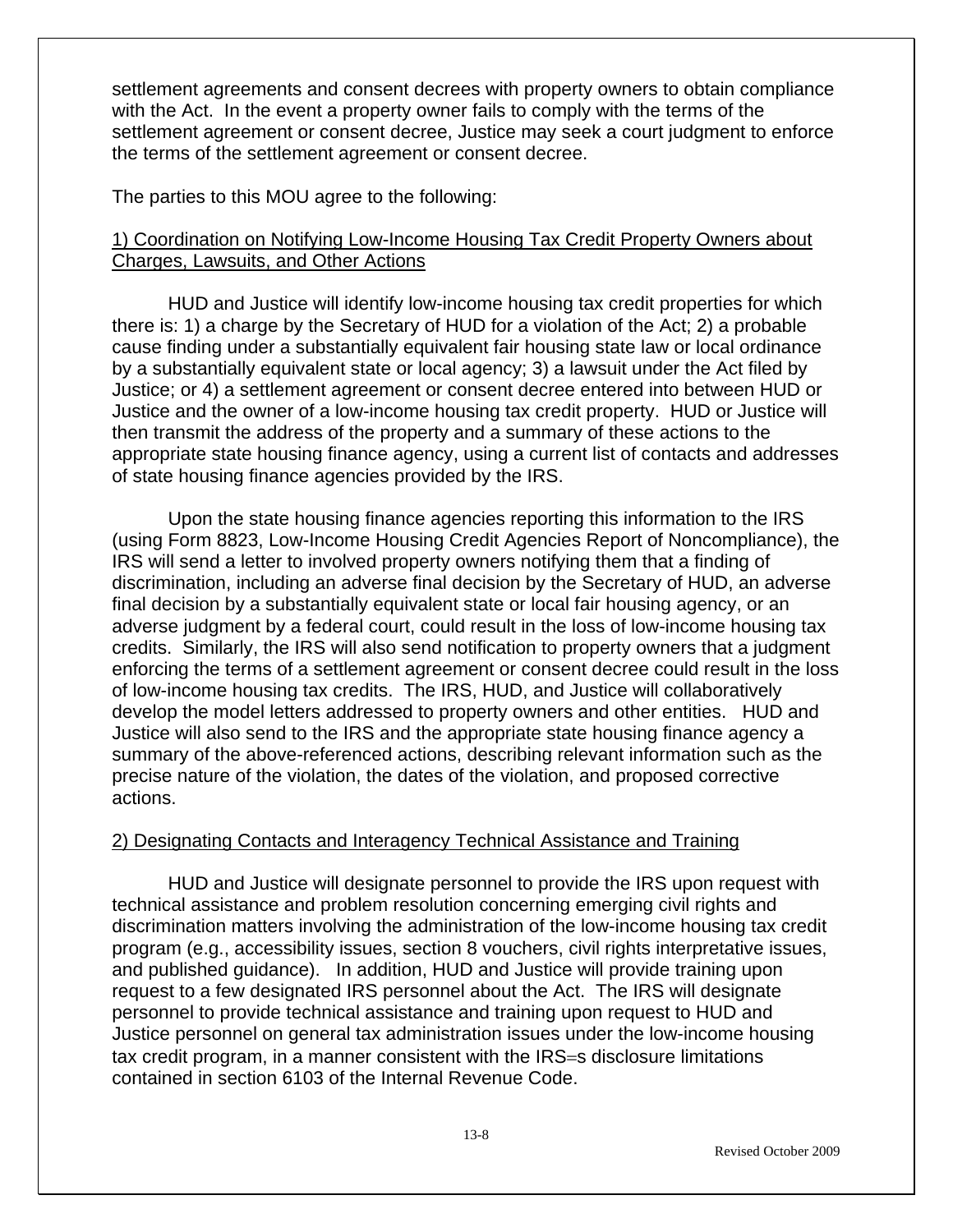# 3) Training for State Housing Finance Agencies and Others

HUD and Justice will make training available upon request to state housing finance agencies and other entities (e.g., developers, property management companies, syndicators) on the Act, including training on inspecting for Act accessibility criteria referenced in the uniform physical condition standards in 24 CFR 5.703. HUD will also encourage substantially equivalent state and local fair housing agencies to invite state housing finance agencies and other entities to participate in civil rights training developed by the substantially equivalent agencies.

# 4) HUD=s Pilot Program to Train Architects on the Act=s Accessibility Requirements

HUD has begun the process of developing a pilot program in one region of the country to provide training and technical assistance to architects and others on the accessible design and construction requirements of the Act. HUD has also proposed expanding this program to four regions in FY 2001. HUD will promote participation in the program by members of the American Institute of Architects, including those involved with the design and construction of low-income housing tax credit properties.

# 5) Cooperation in Research Concerning Low-Income Housing Tax Credit Properties

HUD and Treasury will cooperate in research sponsored by either Department concerning low-income housing tax credit properties.

# 6) Cooperation to Identify and Remove Unlawful Barriers to Section 8 Tenants

In consultation with the state housing finance agencies, HUD, Justice, and the IRS will cooperate in identifying and removing unlawful barriers to occupancy of lowincome housing tax credit properties by individuals holding section 8 vouchers.

# 7) Cooperation in Assisting Syndicators of Low-Income Housing Tax Credits

HUD, Justice, and the IRS will cooperate in helping the national associations of investment syndicators of low-income housing tax credit properties to enhance practices by syndicators in monitoring and promoting compliance with the Act and the low-income housing tax credit program.

# 8) Annual Civil Rights Meeting Among Federal Agencies and Participation in National Conference of State Housing Finance Agencies

 HUD, Justice, Treasury, and other interested federal agencies will meet annually to discuss emerging civil rights issues and new methods and programs to increase civil rights compliance in the low-income housing tax credit program. IRS will encourage the state housing finance agencies to invite HUD and Justice to the annual national conference of state housing finance agencies. HUD and Justice agree to designate personnel to conduct training and discuss emerging civil rights issues at the national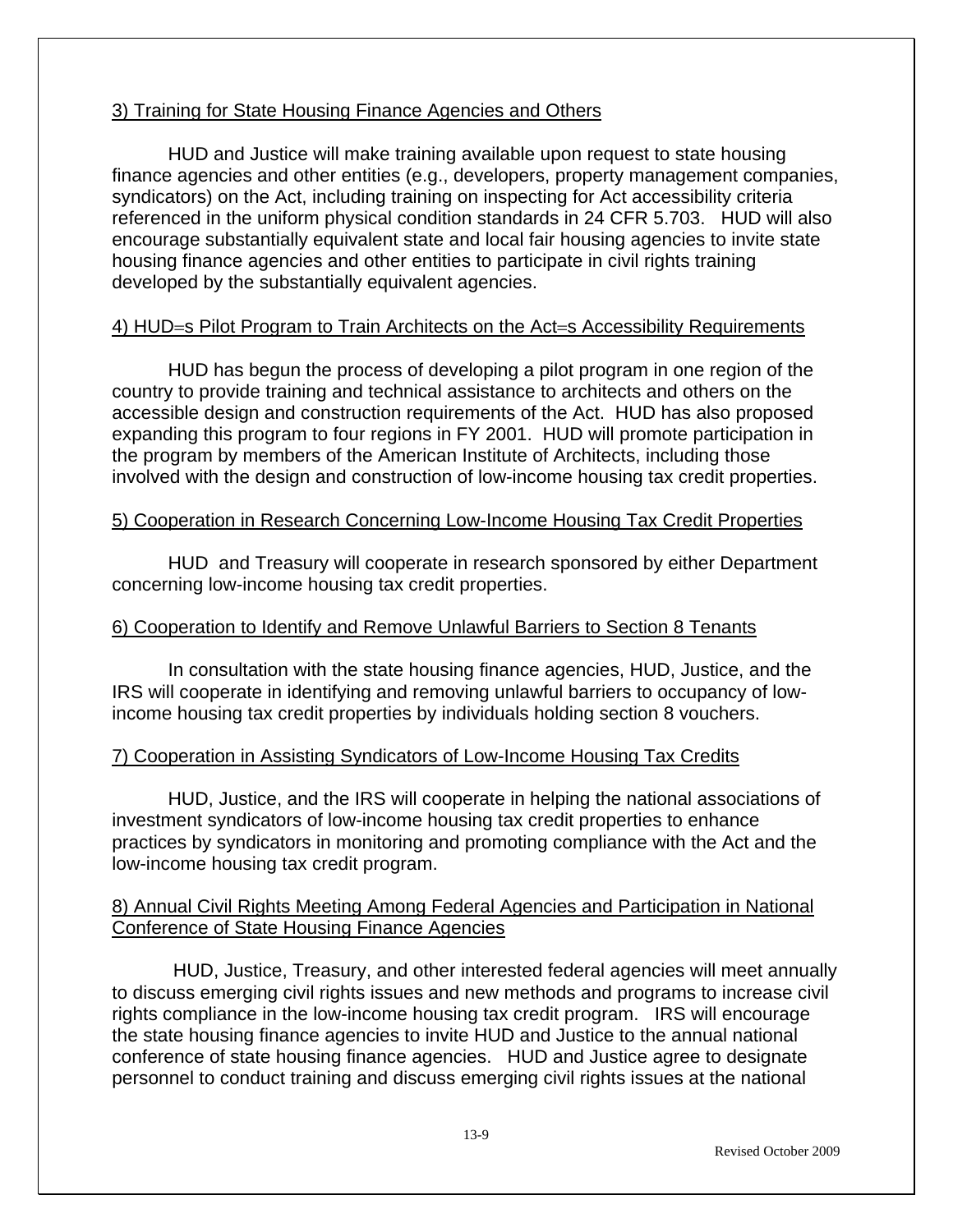conference.

## **Implementation**

This MOU will become effective 30 days from the date of the last signature on this document.

The parties agree to confer on the interpretation and application of the memorandum as necessary and to conduct a mutual annual review of its operation.

Nothing in this MOU shall be construed to impair or affect i) HUD=s or Justice=s authority to enforce the Act, ii) the IRS=s authority to administer the low-income housing tax credit program, including complete administrative discretion to deny low-income housing tax credits in the event of a violation of the Act, or iii) the IRS's disclosure limitations under section 6103 of the Internal Revenue Code.

| /signed/<br>Lawrence H. Summers                         | /signed/<br>Andrew Cuomo                                                                 | /signed/<br>Janet Reno                       |
|---------------------------------------------------------|------------------------------------------------------------------------------------------|----------------------------------------------|
| <b>LAWRENCE H. SUMMERS</b><br>Secretary of the Treasury | <b>ANDREW CUOMO</b><br>Secretary, U.S. Department<br>of Housing and Urban<br>Development | <b>JANET RENO</b><br><b>Attorney General</b> |
| August 9, 2000                                          | August 9, 2000                                                                           | August 10, 2000                              |
| DATE                                                    | <b>DATE</b>                                                                              | DATE                                         |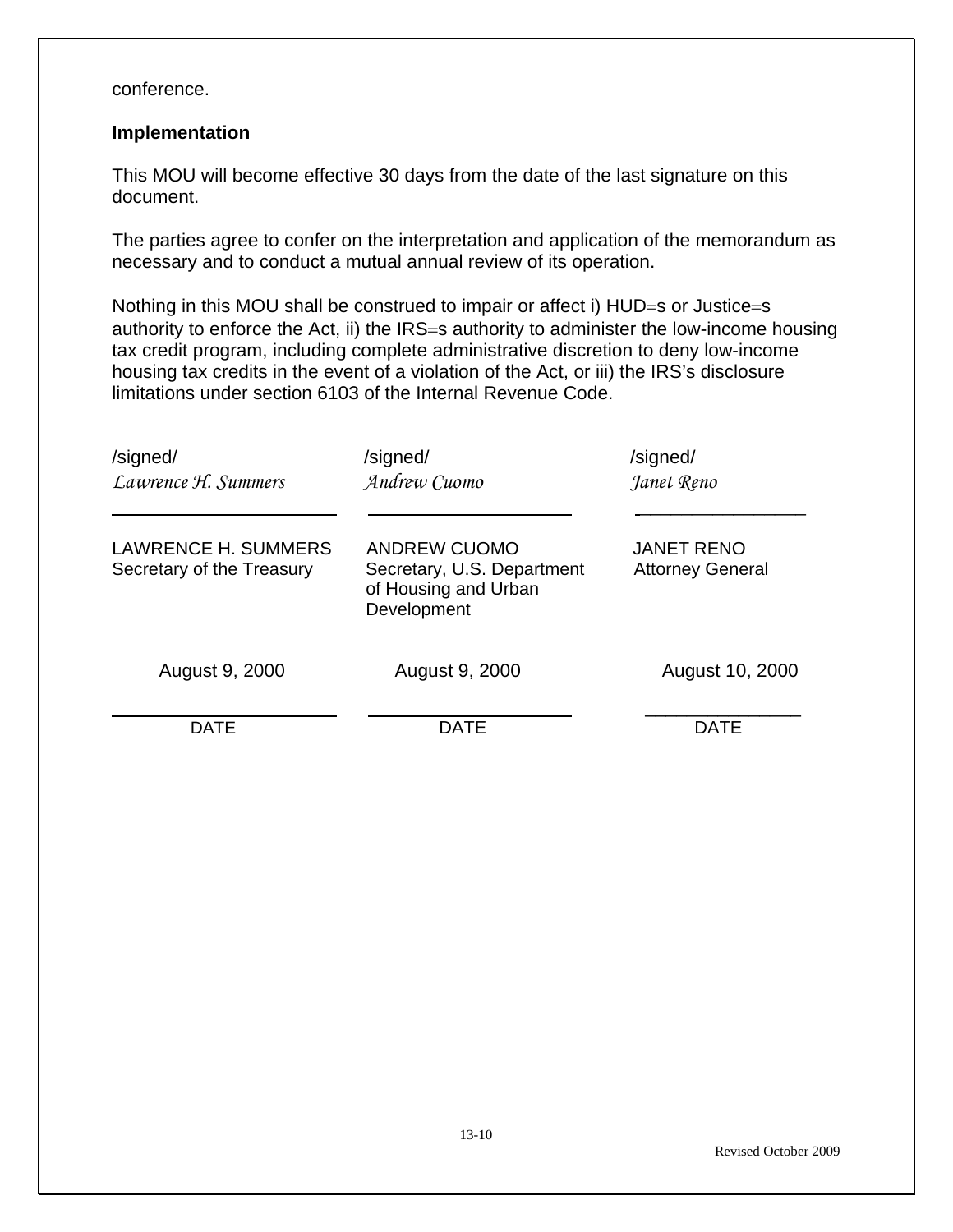# **Exhibit 13-3 Sample Letter to Notify Building Owner of Potential Fair Housing Act Violations**

Date

**Owner** Address City State ZIP

RE: Project: BIN Numbers:

Dear Owner:

Enclosed are Forms 8823, Low-Income Housing Credit Agencies Report of Noncompliance or Building Disposition, concerning certain Fair Housing Act [administrative/legal actions] reported by [the U.S. Department of Housing and Urban Development (HUD)/U.S. Department of Justice] to this agency. Our agency has submitted these Forms 8823 to the Internal Revenue Service.

Low-income housing tax credit properties are subject to Title VIII of the Civil Rights Act of 1968, also known as the Fair Housing Act ("Act"). The Act prohibits discrimination in housing and housing related transactions, including the sale, rental and financing of dwellings, based on race, color, religion, sex, national origin, familial status, and disability. See 42 U.S.C. sections 3601 through 3619. The Act also mandates specific design and construction requirements for multifamily housing built for first occupancy after March 13, 1991, in order to provide accessible housing for individuals with disabilities.

Section 1.42-9 of the Income Tax Regulations provides that the failure of low-income housing tax credit properties to comply with the requirements of the Act results in the denial of credits on a per-unit basis. Thus, an adverse final decision by the Secretary of HUD, an adverse final decision by a substantially equivalent state or local fair housing agency, or an adverse final judgment by a federal court, including a judgment enforcing compliance with the terms of a settlement agreement or consent decree, could result in the disallowance of credits, recapture of credits, and preclusion of future credits on the effected units. If the reduction in the number of the low-income units in the building(s) brings the project below the minimum set-aside requirement defined in section  $42(g)(1)$  of the Internal Revenue Code, the entire amount of the credit for the project could be disallowed.

Your ability to enter into a settlement agreement concerning the particular Fair Housing Act problem with HUD, the Department of Justice, or the state or local fair housing agency may preclude the necessity of loss of low-income housing tax credits. It is incumbent upon you to work with the appropriate agency to resolve the problem.

Sincerely,

Name-Signature **Title** 

CC: Management Contact

Revised October 2009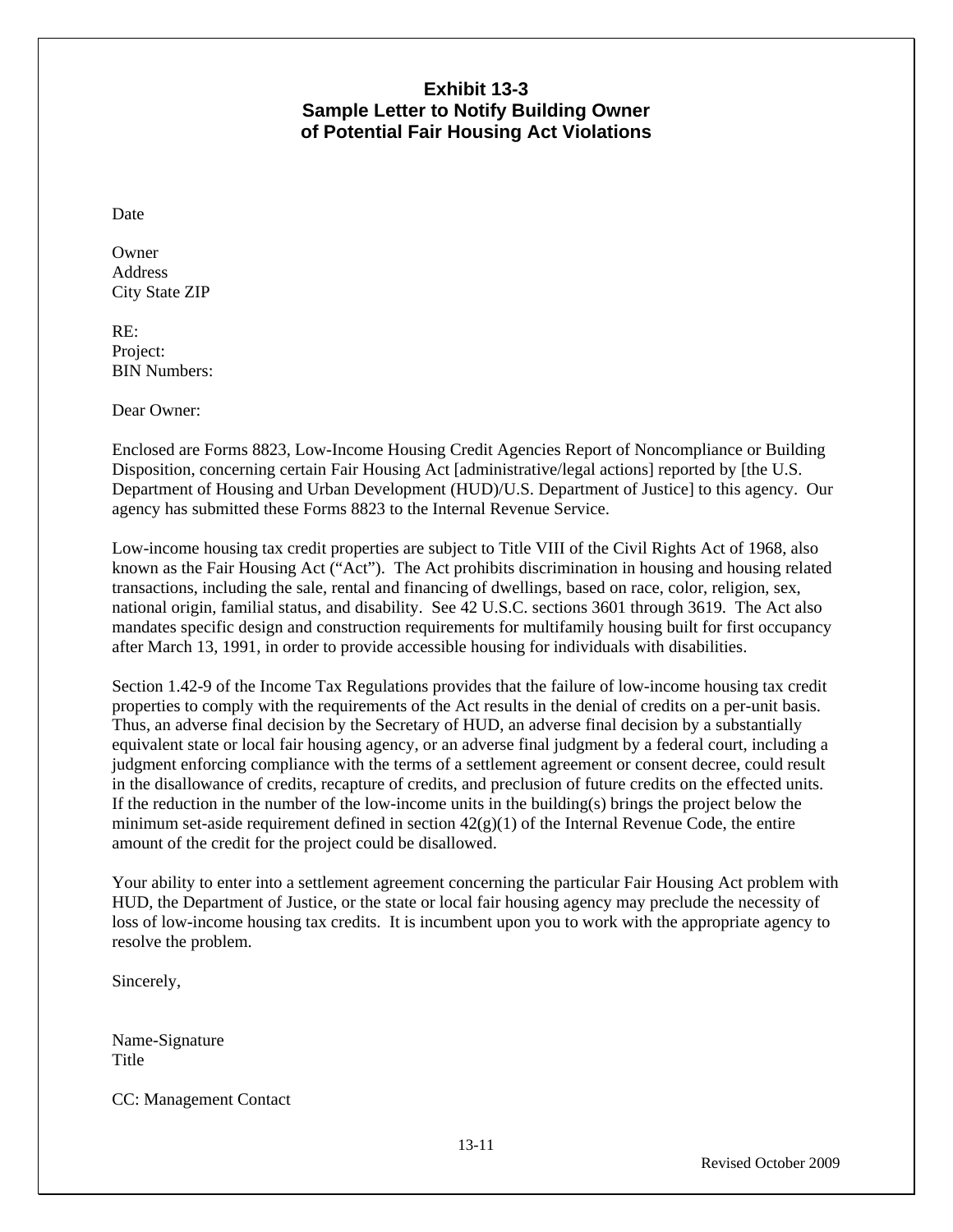## **Chapter 14 Category 11i Violations of the Available Unit Rule Under Section 42(g)(2)(D)(ii)**

#### **Note**

**\***Effective July 31, 2008, owners of 100% low-income project are no longer required to complete the annual tenant income recertifications referenced in Treas. Reg. 1.42-  $5(b)(1)(vi)$ . Until further guidance is provided through administrative ruling or regulation, the IRS will evaluate an owner's compliance with the Available Unit Rule as explained here.**\*** 

### **Definition**

This category is used to report violations of the Available Unit Rule  $(AUR)^{1}$ ; i.e., situations where an *initially* qualified household's income subsequently rises above 140 percent (170 percent in deep rent skewed developments) of the current income limit and a household that is not income qualified moves into a unit of comparable or smaller size **\***in the low-income building.**\***

The Available Unit Rule under IRC  $\frac{242(g)(2)(D)}{2}$  states that if the income of the occupants of a low-income unit increases above 140 percent of the income limit (or 170 percent in deep rent skewed developments), the unit will continue to be treated as a lowincome unit if the occupants initially met the income limitation and the unit continues to be rent restricted. If the income of the occupants of the unit increases above 140 percent of the applicable income limitation, the unit will cease to qualify as a low-income unit if any residential rental unit in the building (of a size comparable to, or small than, such unit) is occupied by a *new* resident whose income exceeds the income limitation.

**\***Under IRC §142(d)(3)(A), as amended by the Housing Assistance Tax Act of 2008, owners are not required to complete annual income recertifications if the building is part of a 100% low-income project. For purposes of applying the Available Unit Rule *only*, all households documented as initially income-qualified households are treated as initially income-qualified as long as the owner *demonstrates due diligence*<sup>2</sup> when completing the initial income certification.**\*** 

**Compliance on a Continuing Basis**  The determination of whether a tenant qualifies for purposes of the low-income set-aside is made on a continuing basis, both with respect to the tenant's income and the qualifying income for the location, rather than only on the date the tenant initially occupies the unit.<sup>3</sup>

 $\frac{1}{1}$ 

<sup>&</sup>lt;sup>2</sup> \*Due diligence is discussed in chapter 3.\*<br> $3$  H.R. Conf. Rep. No. 841, 99th Cong., 2d Sess. II-89 (1986), 1986-3 (Vol. 4) C.B. 89.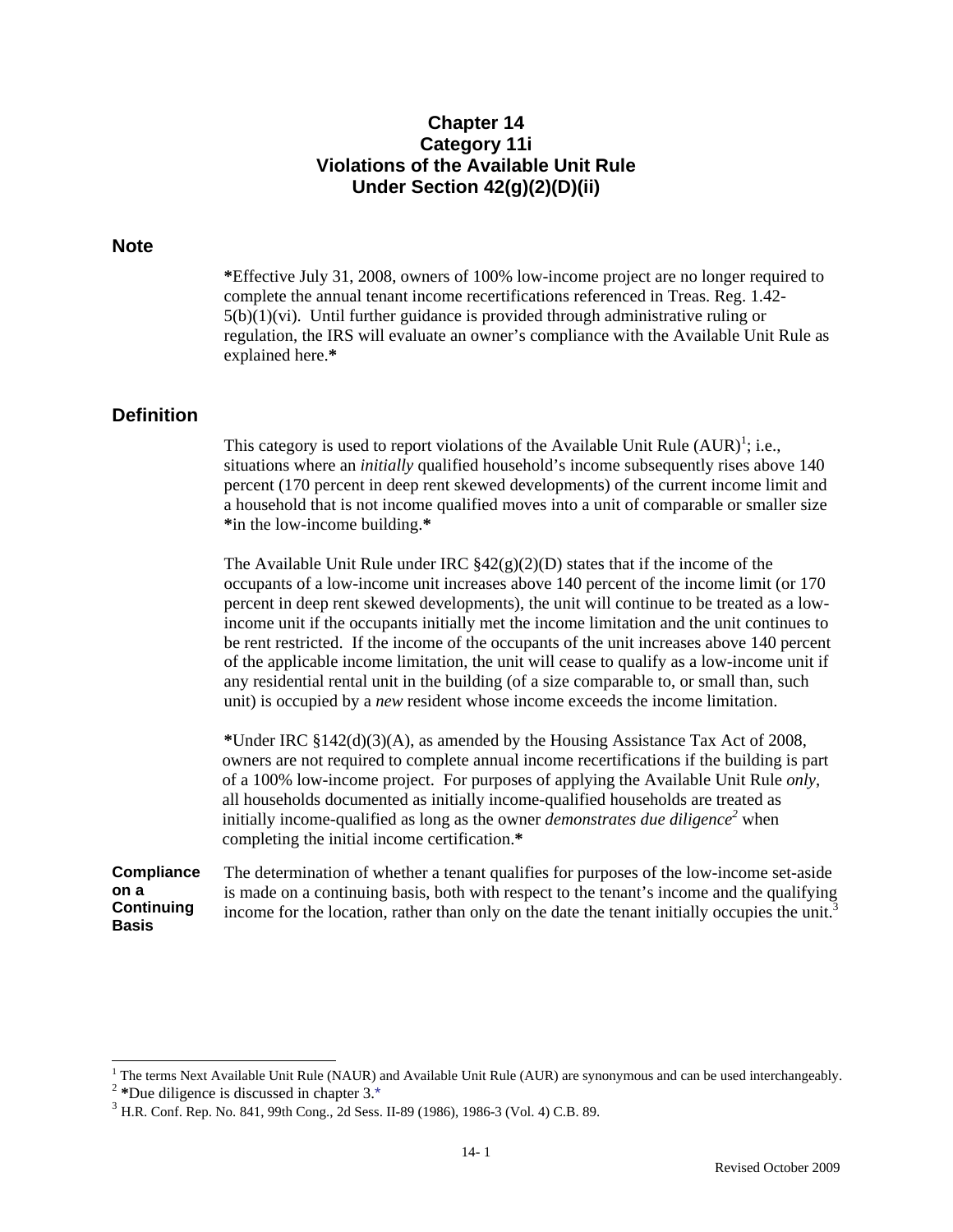| Changes in<br><b>Area Median</b><br><b>Gross</b><br><b>Income</b>    |                                                                                                                                                                                                                                                                                                                                                                                                                                                                                                                                                                                                                                                                                                                                                                                                  | The determination of an over-income *unit* is not limited to instances where the<br>household's income increases. A unit may also become over-income if, subsequent to<br>the initial income qualification, there is a decrease in the Area Median Gross Income<br>(AMGI). Likewise, an increase in AMGI increases the income limitation used to<br>calculate whether an owner must rent any available residential unit of comparable or<br>smaller size to a new low-income tenant. See Rev. Rul. 94-57 for additional information. |  |  |
|----------------------------------------------------------------------|--------------------------------------------------------------------------------------------------------------------------------------------------------------------------------------------------------------------------------------------------------------------------------------------------------------------------------------------------------------------------------------------------------------------------------------------------------------------------------------------------------------------------------------------------------------------------------------------------------------------------------------------------------------------------------------------------------------------------------------------------------------------------------------------------|--------------------------------------------------------------------------------------------------------------------------------------------------------------------------------------------------------------------------------------------------------------------------------------------------------------------------------------------------------------------------------------------------------------------------------------------------------------------------------------------------------------------------------------|--|--|
| <b>Treatment of</b><br><b>Vacated</b><br>Over-Income<br><b>Units</b> |                                                                                                                                                                                                                                                                                                                                                                                                                                                                                                                                                                                                                                                                                                                                                                                                  | If an over-income *unit is vacated,* it will be treated as an over-income unit subject to<br>the Available Unit Rule until the effective date of the tenant income certification for the<br>new income-qualified household that moves into the unit or the unit is rented to a<br>nonqualifying tenant.                                                                                                                                                                                                                              |  |  |
| <b>Next</b><br><b>Available</b><br><b>Unit Defined</b>               |                                                                                                                                                                                                                                                                                                                                                                                                                                                                                                                                                                                                                                                                                                                                                                                                  | The "next available unit" is any vacant unit, or any unit that is subsequently vacated in<br>the same building, of a comparable or smaller size. Treas. Reg. $\S1.42-15(c)$ states that a<br>unit is not available when the unit is no longer available for rent due to contractual<br>arrangements that are binding under local law.                                                                                                                                                                                                |  |  |
| Comparable<br>or Smaller<br>Unit                                     | A comparable or smaller unit is defined in $\S 1.42-15$ as "a residential unit in a low-<br>income building that is comparably sized or smaller than an over-income unit or, for deep<br>rent skewed projects described in IRC $\S 142(d)(4)(B)$ , any low-income unit. For purposes<br>of determining whether a residential unit is comparably sized, a comparable unit must be<br>measured by the same method used to determine qualified basis for the credit year in<br>which the comparable unit became available." Since a comparable unit may need to be<br>identified before the end of the year when the qualified basis is determined, an owner<br>may consider a residential unit with *the same number of bedrooms (or fewer)*and<br>*comparable* amenities to be a comparable unit. |                                                                                                                                                                                                                                                                                                                                                                                                                                                                                                                                      |  |  |
| <b>Summary</b>                                                       |                                                                                                                                                                                                                                                                                                                                                                                                                                                                                                                                                                                                                                                                                                                                                                                                  | Key concepts of the Available Unit Rule include:                                                                                                                                                                                                                                                                                                                                                                                                                                                                                     |  |  |
|                                                                      | 1.                                                                                                                                                                                                                                                                                                                                                                                                                                                                                                                                                                                                                                                                                                                                                                                               | The Available Unit Rule is used to replace over-income *units* with new *low-<br>income units* as available units are rented. Alternatively, over-income units may be<br>returned to low-income status if the household's income decreases or the AMGI<br>increases.                                                                                                                                                                                                                                                                 |  |  |
|                                                                      |                                                                                                                                                                                                                                                                                                                                                                                                                                                                                                                                                                                                                                                                                                                                                                                                  | 2. In a project containing more than one low-income building, the Available Unit Rule<br>applies separately to each building.                                                                                                                                                                                                                                                                                                                                                                                                        |  |  |
|                                                                      | 3.                                                                                                                                                                                                                                                                                                                                                                                                                                                                                                                                                                                                                                                                                                                                                                                               | Low-income units containing households whose income rises above 140% (or 170%)<br>for deep rent skewed projects) of the <i>current</i> income limit are still considered low-<br>income units as long as the rent remains restricted and available units of comparable<br>or smaller size are rented to qualified low-income households *with restricted rents.*                                                                                                                                                                     |  |  |
|                                                                      | 4.                                                                                                                                                                                                                                                                                                                                                                                                                                                                                                                                                                                                                                                                                                                                                                                               | For purposes of determining whether a residential unit is comparably sized, a<br>comparable unit must be measured by the same method used to determine qualified<br>basis for the credit year in which the comparable unit became available. *For<br>example,* an owner may consider a residential unit with *the same number of<br>bedrooms (or fewer)* and *comparable* amenities to be a comparable unit.                                                                                                                         |  |  |
|                                                                      | 5.                                                                                                                                                                                                                                                                                                                                                                                                                                                                                                                                                                                                                                                                                                                                                                                               | The owner of a low-income building must rent all comparable units that are available<br>or that subsequently become available in the same building *as low-income units* in<br>order to continue treating the over-income unit as a low-income unit. Once the                                                                                                                                                                                                                                                                        |  |  |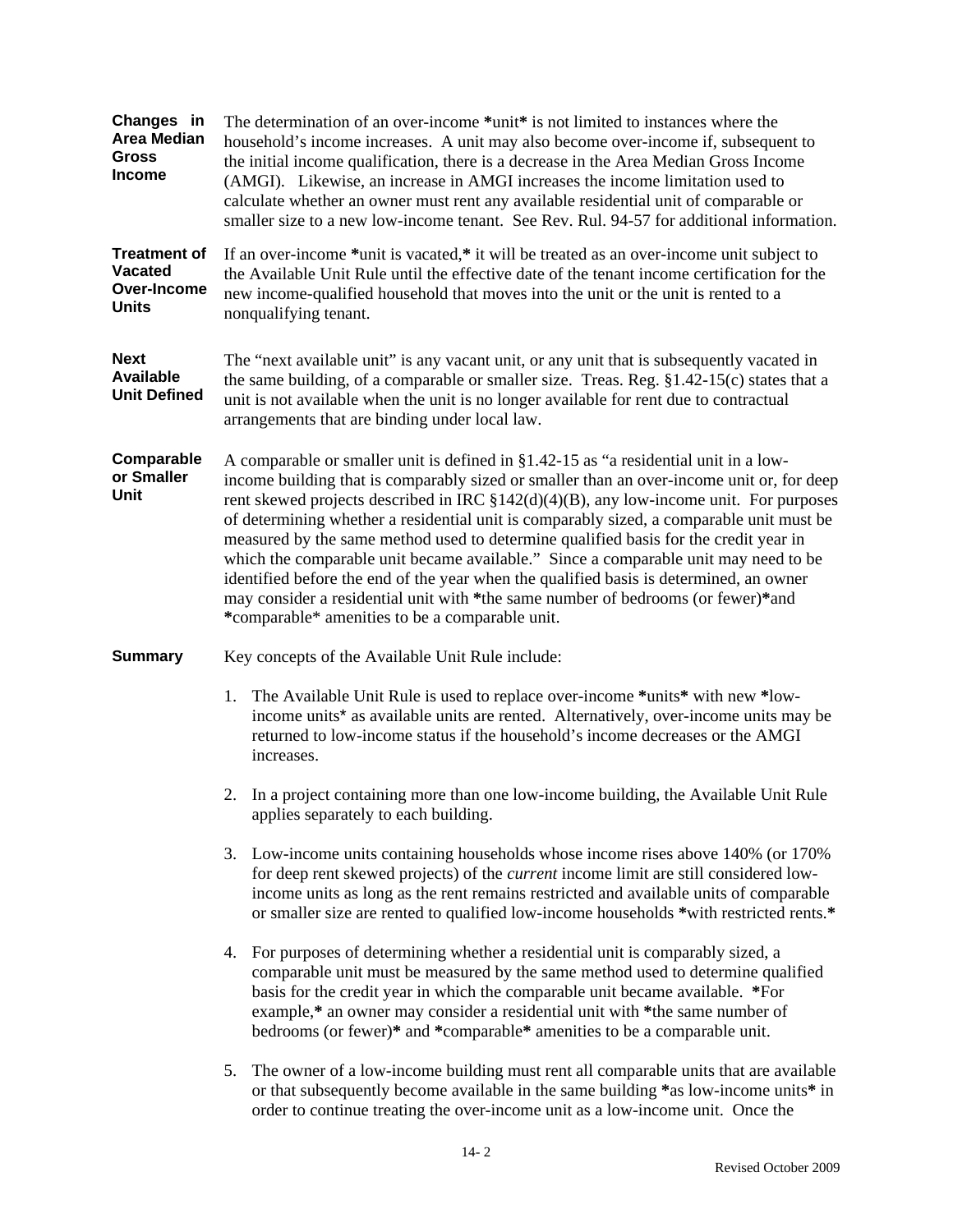percentage of low-income units in a building (excluding the over-income units) equals the percentage of low-income units on which the credit is based, failure to maintain the over-income units as low-income units has no immediate significance; **\***i.e., the over-income units can be converted to market-rate units.**\***

- 6. If any comparable or smaller unit that is available or that subsequently becomes available is rented to a nonqualified resident, all over-income units within the same building for which the available unit is comparable or *larger* lose their status as lowincome units. See Treas. Reg. 1.42-15(f).
- 7. The Available Unit Rule should not be confused with the Vacant Unit Rule, which applies without regard to the income of existing tenants.

### **In Compliance**

A building is in compliance when the current applicable fraction is at the applicable fraction on which credit is based. Units containing households whose incomes originally qualified, but currently exceed 140 percent (170 percent for deep rent skewed projects) of the current income limit are included in the applicable fraction as long as the rents for the units continue to be restricted.

Example 1: Change in Over-Income Units

A project consists of one building with 10 units of equal size. Units 1 through 8 are low-income units. Unit 9 is a market rate unit. Unit 10 is a vacant market rate unit. The applicable fraction for the credit is 80%. The current percentage of income-qualified tenants is 80% and the building is in compliance.

On July 1, 2000, the income of the tenants in units 6, 7 and 8 were determined to be over 140 percent of the income limit. The rents for these 3 units remained restricted. The current applicable fraction remains at 80% and the building continues to be in compliance.

To determine whether a noncompliance event could potentially occur, the owner calculated the applicable fraction without the over-income **\***units**\*** as part of the numerator. This fraction is 50 percent (5/10). To remain in compliance, Unit 10 must be rented **\***as a low-income unit**\*** to replace one of the over-income **\***units**\***.In addition, if the tenant in Unit 9 (the other market rate unit) vacates, that unit must also be rented **\***as a low-income unit**\***.

**\***An income**\*-**qualified household moved into Unit 10, **\***at a restricted rent,**\*** on August 1, 2000. At the time of the move in, the current applicable fraction (excluding all of the over-income units) has increased to 60 percent.

On August 31, 2000, Unit 9 **\***a market-rate unit, was\* vacated and **\***an income-qualified**\*** household moved into Unit 9 **\***at a rent restricted rate**\*** on January 1, 2001**.** The applicable fraction (excluding all of the over-income units) increased to 70 percent.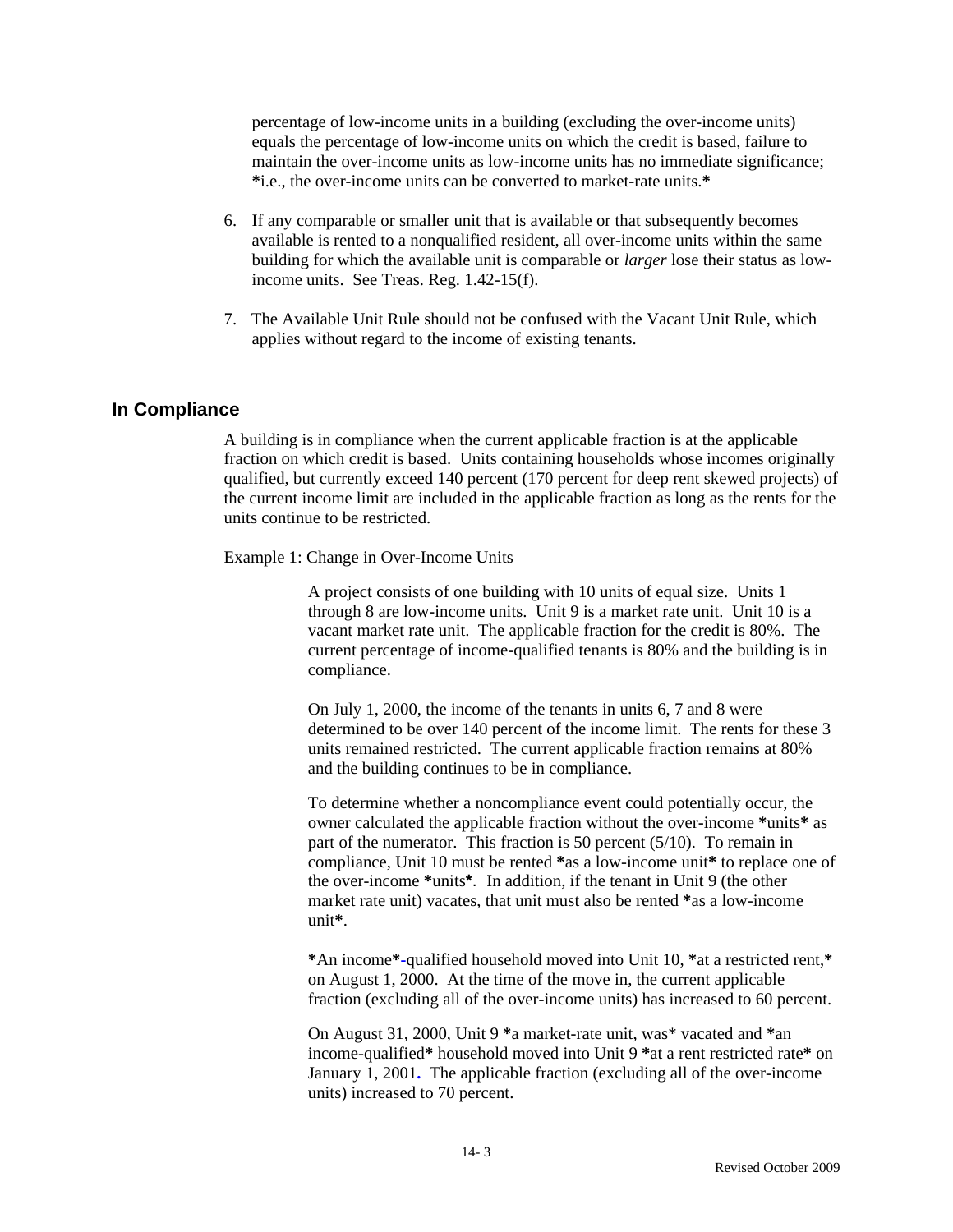On December 31, 2000, Unit 6**,** \*an over-income unit, was**\*** vacated and **\***an income-qualified**\*** household moved on February 1, 2001, **\***at a rentrestricted rate**\***. The current fraction (excluding all of the over-income units) increased to 80%.

**\***Because the current fraction excluding the over-income units meets the 80% applicable fraction for the building, the remaining over-income units, Units 7 and 8, may be rented at market rate (depending on the terms of the leases)**\***. Once the percentage of low-income units in the building (excluding the over-income units) equals the percentage of low-income units on which the credit is based, failure to maintain the over-income units as low-income units has no immediate significance.

Example 2: Lease Reservation Signed Prior to the Effective Date of a Unit Becoming an Over-Income Unit

> A project consists of one building with 10 units of equal size. The project is currently "in compliance" with respect to the qualified basis. Unit 10 is a vacant market rate unit. A household **\***with income exceeding the limit**\*** signs a lease on June 25, 2000, for unit 10 and intends to move in on July 5, 2000. The lease term is from July 5, 2000 to June 30, 2001. Unit 6 was an over-income **\***unit on**\*** July 1, 2000. **\***Under local law, no other person may rent Unit 10 between June 25, 2000 and July 5, 2000.**\***

The building remains "in compliance" even though the **\***next**\*** available unit was *occupied* after the *effective* date of the over-income unit because a unit is not available for purposes of the Available Unit Rule if the unit is unavailable due to contractual arrangements that are binding under local law. See Treas. Reg. §1.42-15(c).

### **Out of Compliance**

Under Treas. Reg.  $\S 1.42 - 15(c)$ , noncompliance occurs when a comparable or smaller unit than the over-income unit is rented to a nonqualified household when the current applicable fraction (excluding all over-income units from the numerator, but not the denominator) is less than the applicable fraction for which the credit is based. The date of a noncompliance event is the date the market **\***rate unit is occupied**\*** or the reservation, if earlier.

Example 1: Moving In Nonqualified Household When Over-Income **\***Units**\*** Have Not Been Replaced

> A project consists of one building with ten units of equal size. Units 1 through 8 are low-income units. Unit 9 is a market rate unit. Unit 10 is a vacant market rate unit. The applicable fraction for the credit is 80 percent. The current applicable fraction is 80 percent and the building is presently in compliance.

> Units 6 and 7 were determined to be over-income. The rents for these two units remain rent restricted. The current applicable fraction remains at 80%.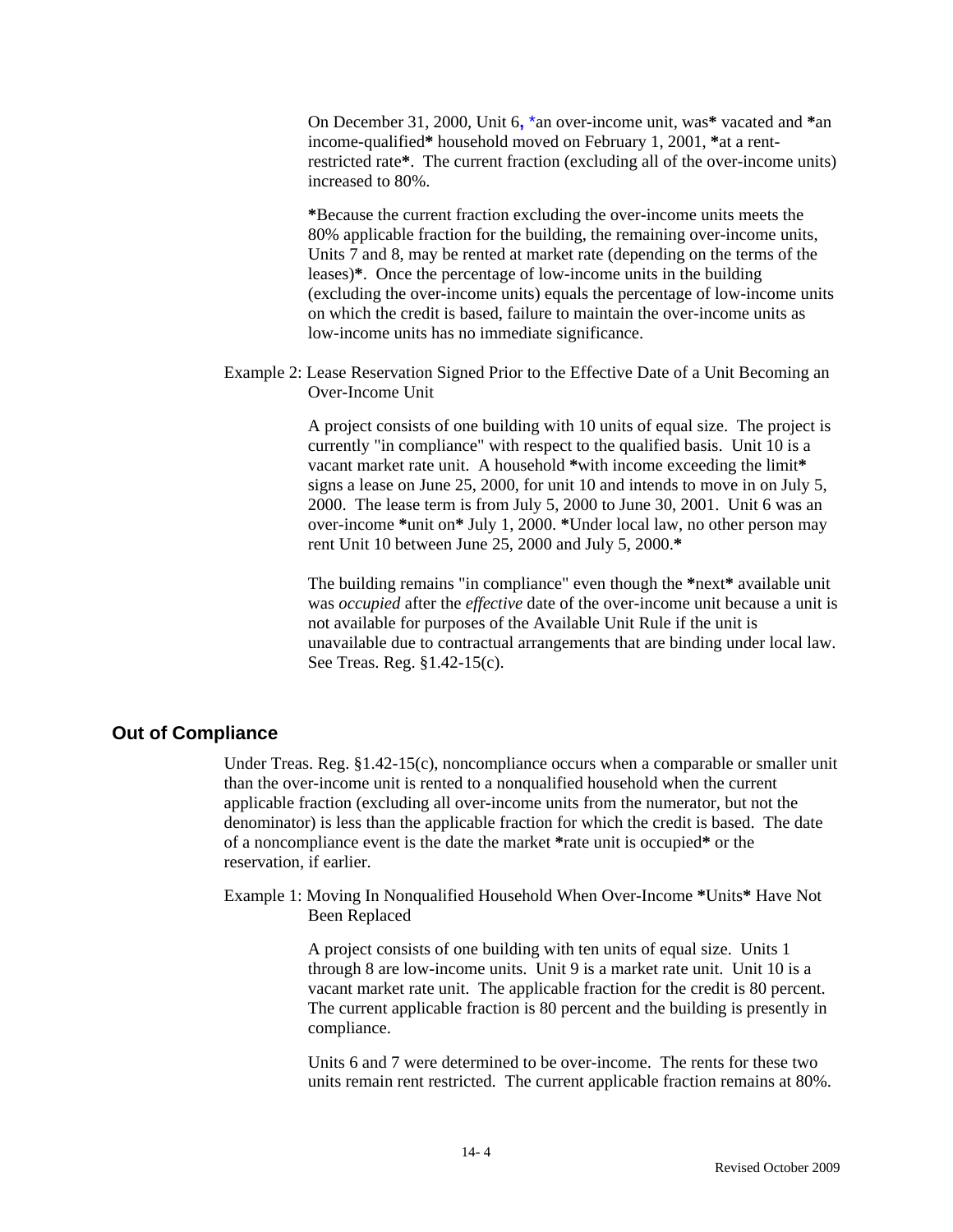To determine whether a noncompliance event could potentially occur, the owner calculated the applicable fraction without the over-income **\***units**\*** as part of the numerator. The applicable fraction is now 60 percent (6/10). To remain in compliance, Unit 10 must be rented to **\***an income-qualified**\*** household **\***and the rents restricted**\*** to replace one of the over-income **\***units**\***.

**\***An income-qualified**\*** household moved into Unit 10 on August 1, 2000 \*and paid market rate rents**\*.** At the time of the move in, the current applicable fraction (excluding all of the over-income units) was 60 percent. The event triggered a **\***violation of the**\*** Available Unit Rule. All the overincome units cease to be treated as low-income units. The date of noncompliance is August 1, 2000.

### Example 2: Comparable Units

 $\overline{\phantom{a}}$ 

**\***A mixed-use**\*** building, with an applicable fraction of 85 percent, contains 85 **\***low-income**\*** units and 15 market rate units. Eleven of the low-income units are occupied by households with incomes that have increased above 140 percent of the income limit. The eleven over-income units consist of 4 three-bedroom, 5 two-bedroom, and 2 one-bedroom units. The next unit to be vacated is #99, a two-bedroom unit (not one of the eleven over-income units). The vacated unit is leased to a **\***nonqualified household at market rate rent.**\*** 

The building is out of compliance. To comply with the Available Unit Rule, the unit should have been leased to an **\***income-qualified**\*** household **\***and the rents should have been restricted**\***. Because the unit was leased to a **\***nonqualifying**\*** tenant, all over-income units, for which #99 was a comparable or *larger*-sized unit, lose their status as low-income units. Thus, all 4 of the three-bedroom and all 5 of the two-bedroom units of the overincome units are out of compliance. The 2 one-bedroom units (which are smaller than the rented unit) are not out of compliance (See Treas. Reg.  $§1.42-15(f).)$ 

| <b>*100% LIHC</b><br>Projects:<br><b>Owner Fails</b><br>to<br><b>Demonstrate</b> | The Available Unit Rule is also violated when an owner of a 100% LIHC project fails to<br>rent a unit to an income-qualified household <i>and</i> cannot demonstrate due diligence when<br>completing the initial income certification. The rule is also violated if the owner<br>deliberately rents a unit as a market-rate unit. <sup>4</sup>                                       |
|----------------------------------------------------------------------------------|---------------------------------------------------------------------------------------------------------------------------------------------------------------------------------------------------------------------------------------------------------------------------------------------------------------------------------------------------------------------------------------|
| <b>Due</b><br>Diligence*                                                         | Example 1: Owner of 100% LIHC Project Fails to Demonstrate Due Diligence                                                                                                                                                                                                                                                                                                              |
|                                                                                  | A state agency conducts a tenant file review for a 100% low-income project<br>$\mathbf{1} \mathbf{1}$ and $\mathbf{1}$ and $\mathbf{1}$ and $\mathbf{1}$ and $\mathbf{1}$ and $\mathbf{1}$ and $\mathbf{1}$ and $\mathbf{1}$ and $\mathbf{1}$ and $\mathbf{1}$ and $\mathbf{1}$ and $\mathbf{1}$ and $\mathbf{1}$ and $\mathbf{1}$ and $\mathbf{1}$ and $\mathbf{1}$ and $\mathbf{1}$ |

and determines that numerous errors were made when identifying source of income and completing third party verification as part of the initial income certifications after July 30, 2008. In some cases, certifications were not completed for months after the households moved in. The state agency reviewed the owner's due diligence and determined that the owner did not

<sup>4</sup> **\***To avoid noncompliance, the owner must first determine which units are over-income units and apply the Available Unit Rule accordingly. Reducing the number of low-income units in a building will reduce the allowable credit and is a credit recapture event under IRC §42(j).**\***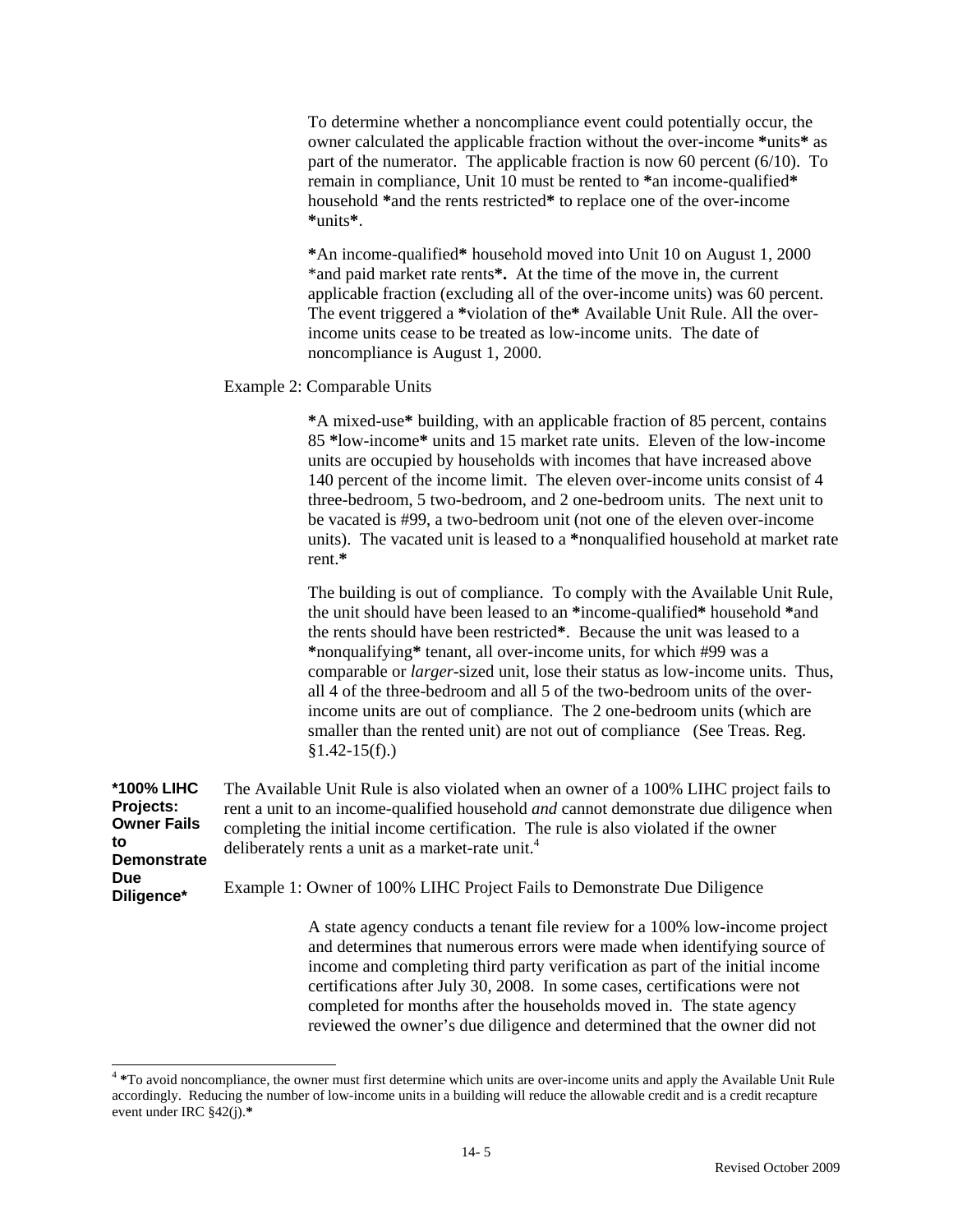provide sufficient oversight or due diligence.

Failure to provide sufficient due diligence results in disregard of the Available Unit Rule. (See Chapter 21.) The noncompliance date is the date of the earliest unacceptable initial income certification.

**Other Non-Compliance Issues**  Violations of the Available Unit Rule can also result in noncompliance with other IRC §42 requirements. Specifically, consideration should be given to the following:

- 1. Minimum Set-Aside Requirement **\***as**\*** a violation of the **\***Available Unit Rule**\*** may result in multiple over-income units losing the low-income status, the minimum setaside requirement may not be met; i.e., the number of qualifying units falls below the minimum requirement. See chapter 10.
- 2. Annual Income Recertifications **\***after July 30, 2008 if the building is part of a 100% qualified low-income project, where the owner is not completing annual tenant income certifications under IRC  $\S 142(d)(3)(A)$ ,<sup>5</sup> the IRS accepts, for purposes of the Available Unit Rule only, that households documented as initially income-qualified households are income-qualified. Failure to rent the next available unit as a rentrestricted unit reduces the low-income building's qualified basis to zero unless the owner can document which units are not over-income units. If the owner intends to convert from a 100% low-income project to a mixed-use project, the owner must first determine which units are over-income units and apply the Available Unit Rule as needed. Reducing the number of low-income units in a building is a credit recapture event under IRC §42(j).**\***
- 3. Annual Income Recertification Waivers **\***before July 31, 2008**\*** if the **\****building* was a100% low-income building**\*** and the owner has a waiver of the annual income recertification under IRC  $\S42(g)(8)(B)$ , qualified low-income units in the building continued to be treated as qualified low-income units even if the owner was not completing annual tenant income certification or otherwise documenting that the units are not over-income. However if the building owner rented an available unit in the building to a nonqualified household, the owner was required to determine if any of the units in the building were over-income, despite having a recertification waiver in effect. Further, under Rev. Proc. 94-64 or Rev. Proc. 2004-38, renting a unit to a nonqualified household in a 100% LIHC building resulted in the revocation of the waiver. **\***The Annual Income Recertification Waiver was subsumed by the new exception under IRC  $\S 142(d)(3)(A)$  for 100% qualified low-income projects and are, therefore, no longer enforced.**\***
- 4. Annual Certification the owner may have incorrectly reported compliance with the **\***Available Unit Rule**\*** as part of the annual certification as described in Treas. Reg. §1.42-5(c). See chapter 7.

 $\overline{a}$ 

 $<sup>5</sup>$  IRC §142(d)(3)(A) was amended by section 3010 of the Housing Assistance Act of 2008 and is effective for taxable years</sup> ending after July 30, 2008. IRC  $\S 142(d)(3)(A)$  is made applicable to IRC  $\S 42$  low-income projects in IRC  $\S 42(g)(4)$ .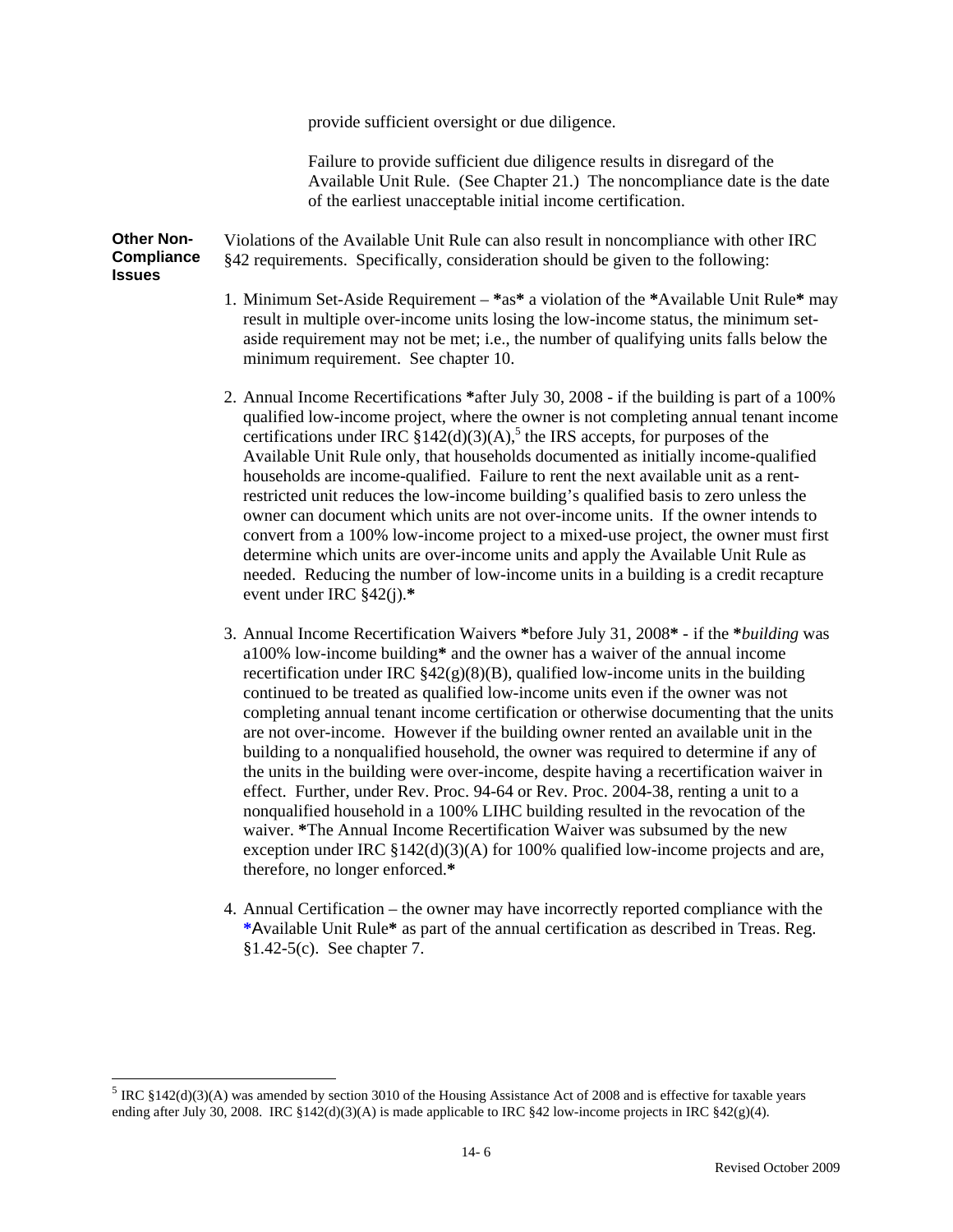### **Back in Compliance**

Once the Available Unit Rule has been triggered, **\***the noncompliance can be corrected by**\*** renting any combination of market rate units, over-income units, and out of compliance low-income units **\***as rent restricted units**\*** to **\***income**-**qualified**\*** households until the applicable fraction upon which the credit amount is based is restored. The applicable fraction can also be restored if:

- 1. The tenant's income decreases to an amount below 140 percent of the income limit in place, or
- 2. The AMGI increases to an amount, such that 140 percent of the income limit is more than the tenant's income.

The date of correction is the date the last household, which restores the applicable fraction, moves into the building or the income of an existing household falls below the current income limit.

### **References**

- 1. IRC  $$42(g)(2)(D)(ii)$ .
- 2. Treas. Reg. §1.42-5(c)(1)(x).
- 3. IRC §42(d)(3)(B).
- 4. Treas. Reg. §1.42-15.
- 5. Rev. Rul. 94-57, 1994-2 C.B. 5.
- 6. Rev. Rul. 2004-82, 2004-2 C.B. 350.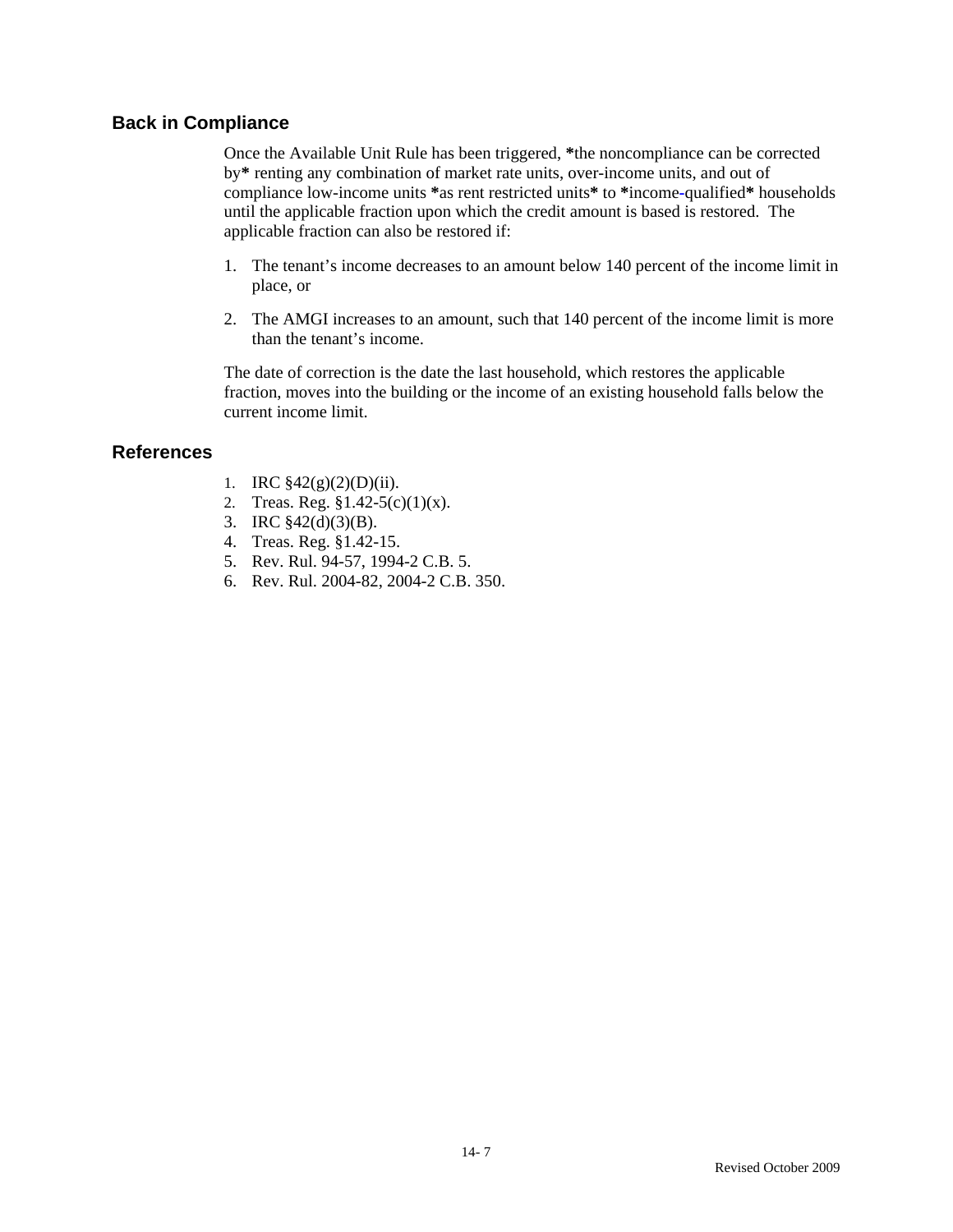## **Chapter 15 Category 11j Violation(s) of the Vacant Unit Rule Under Reg. 1.42-5(c)(1)(ix)**

# **Definition**

|                                                       | This category is used to report violations of the Vacant Unit Rule (VUR); i.e.,<br>situations where an owner failed to make reasonable attempts to rent that unit, or the<br>next available unit of comparable or smaller size, before renting units to tenants not<br>having a qualifying income.                                                                                                                                                                                                                                                                                                                                                                                                                                                                                                                                                                                                                  |
|-------------------------------------------------------|---------------------------------------------------------------------------------------------------------------------------------------------------------------------------------------------------------------------------------------------------------------------------------------------------------------------------------------------------------------------------------------------------------------------------------------------------------------------------------------------------------------------------------------------------------------------------------------------------------------------------------------------------------------------------------------------------------------------------------------------------------------------------------------------------------------------------------------------------------------------------------------------------------------------|
|                                                       | As part of the requirements for the annual certification, Treas. Reg. $$1.42-5(c)(1)(ix)$<br>states, "If a low-income unit in the project became vacant during the year, that<br>reasonable attempts were or are being made to rent that unit or the next available<br>unit of comparable or smaller size to tenants having a qualifying income before any<br>units in the project were or will be rented to tenants not having a qualifying income."                                                                                                                                                                                                                                                                                                                                                                                                                                                               |
| Reasonable<br><b>Attempts</b>                         | As long as reasonable attempts are being made to rent to qualified low-income<br>households *before renting units to nonqualifying tenants,* vacant LIHC units will<br>continue to be included as qualified low-income units for purposes of determining the<br>minimum set-aside (IRC $\S42(g)(1)$ ) and calculating the applicable fraction (IRC<br>$§42(c)(1)(B)$ ). What constitutes reasonable attempts to rent a vacant unit is based on<br>facts and circumstances, and may differ from project to project depending on factors<br>such as the size and location of the project, tenant turnover rates, and market<br>conditions. Also, the different advertising methods that are accessible to owners and<br>prospective tenants would affect what would be considered reasonable. <sup>1</sup>                                                                                                            |
| <b>Available</b><br>Low-Income<br><b>Unit Defined</b> | The definition of an available low-income unit for purposes of the Vacant Unit Rule is<br>the same as used for the Available Unit Rule. Treas. Reg. $$1.42-15(c)$ states that a unit<br>is not available when the unit is no longer available for rent due to contractual<br>arrangements that are binding under local law. See Rev. Rul. 2004-82, Q&A #10.                                                                                                                                                                                                                                                                                                                                                                                                                                                                                                                                                         |
| Comparable<br><b>Units</b>                            | The definition of a comparable or smaller unit for purposes of the Vacant Unit Rule is<br>the same as used for the Available Unit Rule; i.e., a residential unit that is comparably<br>sized or smaller than the vacated unit. For deep rent skewed projects described in IRC<br>$\S 142(d)(4)(B)$ , any low-income unit is considered a comparable unit. For purposes of<br>determining whether a residential unit is comparably sized, a comparable unit must be<br>measured by the same method used to determine qualified basis for the credit year in<br>which the comparable unit became available. See Treas. Reg. $§1.42-15(a)$ . *Since a<br>comparable unit may need to be identified before the end of the year when the qualified<br>basis is determined, an owner may consider a residential unit with *the same number of<br>bedrooms (or fewer)*and *comparable* amenities to be a comparable unit.* |

 1 Rev. Rul. 2004-82, Q&A #9, 2004-2 C.B. 350.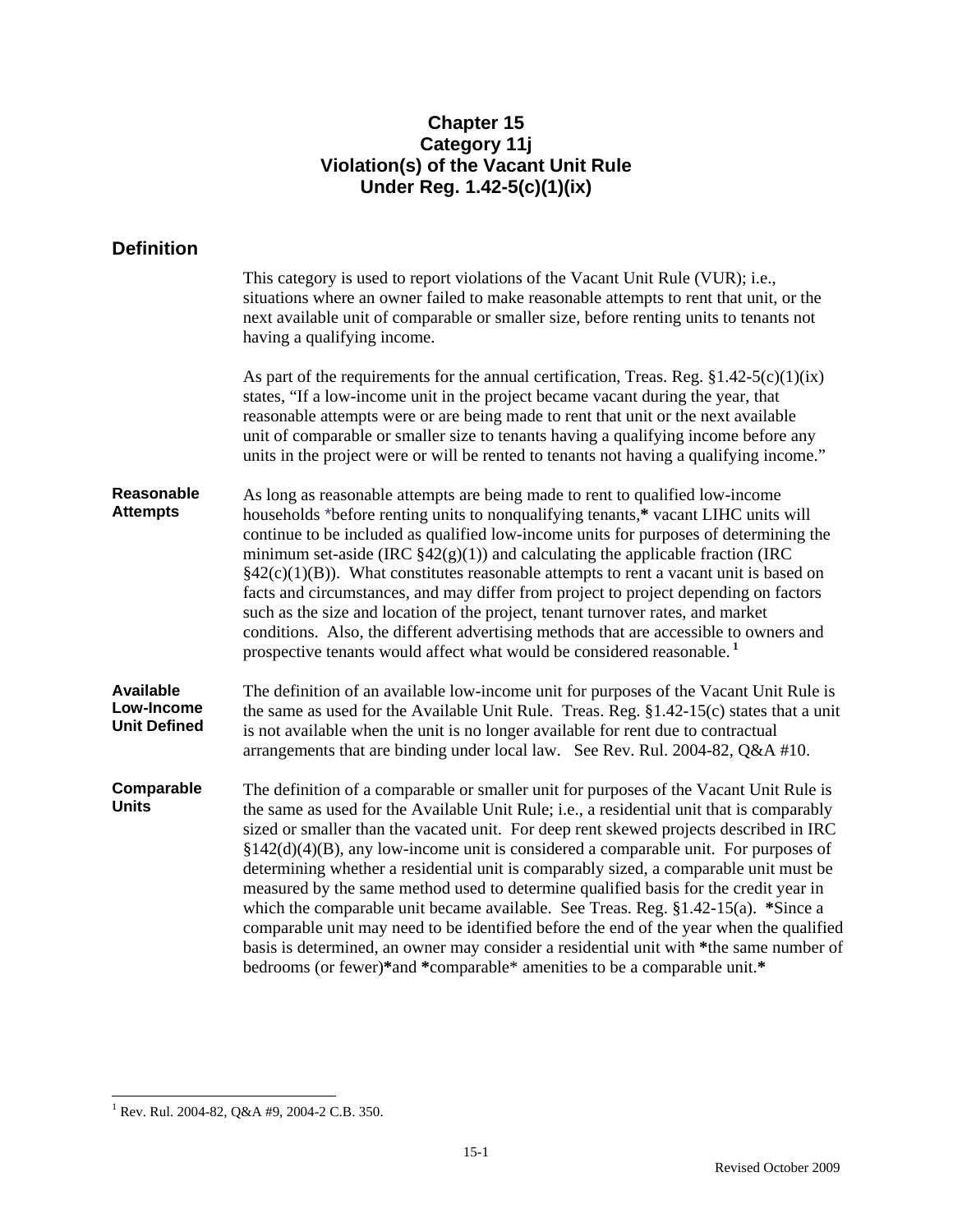#### **In Compliance**

 A project is in compliance when reasonable attempts are made to rent vacant lowincome units (comparably sized or smaller than the vacated units) to tenants having a qualifying income before any units are rented to nonqualifying tenants. A state agency's responsibility for reviewing the owner's compliance with the Vacant Unit Rule must include a review of the owner's advertising practices; i.e., a project will be considered in compliance when the owner makes reasonable efforts to rent vacant units to qualified low income households before renting any vacant units to nonqualifying tenants.

Example 1: Renting Market Rate Unit Before Low-Income Units<sup>2</sup>

Twenty market rate units and ten low-income units previously occupied by income-qualified tenants in a 200-unit mixed-use housing project are vacant. None of the low-income units are over-income units. The owner displayed a banner and for rent signs at the entrance to the project, placed classified advertisements in two local newspapers, and contacted prospective low-income tenants on a waiting list for the project and on a local public housing authority's list of section 8 voucher holders. These are customary advertising methods for apartment vacancies in the area where the project is located. Subsequent to the low-income unit vacancies, a market rate unit of comparable size to the low-income units became vacant. The owner rents five market rate units before any of the ten vacant low-income units.

The owner is in compliance with the Vacant Unit Rule. The owner has used reasonable methods of advertising an apartment vacancy in the area of the project before renting a market rate unit. In addition, the Available Unit Rule is not violated be renting the market rate unit because there are no over-income units in the building.

A unit is not available for purposes of the vacant unit rule when the unit is no longer available to rent due to contractual arrangements that are binding under local law, such as a reservation entered into between a building owner and a prospective tenant.

Example 2: Low-Income Unit Not Available<sup>3</sup>

A building has 10 units, consisting of 7 low-income units (none was an over-income unit) and 3 market rate units. All units in the building were occupied except for one market rate unit.

A low-income unit became vacant on March 15, 2004, so the owner started advertising to rent the unit to an income-qualified tenant. On March 29, 2004 the owner agreed to rent the unit to an incomequalified household and the parties signed a reservation binding on both parties. The owner ceased advertising efforts for the low-income unit. The vacant market rate unit was rented on April 15, 2004. The low-income household signed their lease on April 30, 2004 and

 2 Rev. Rul. 2004-82, Q&A #9.

 $3$  Rev. Rul. 2004-82, Q&A #10.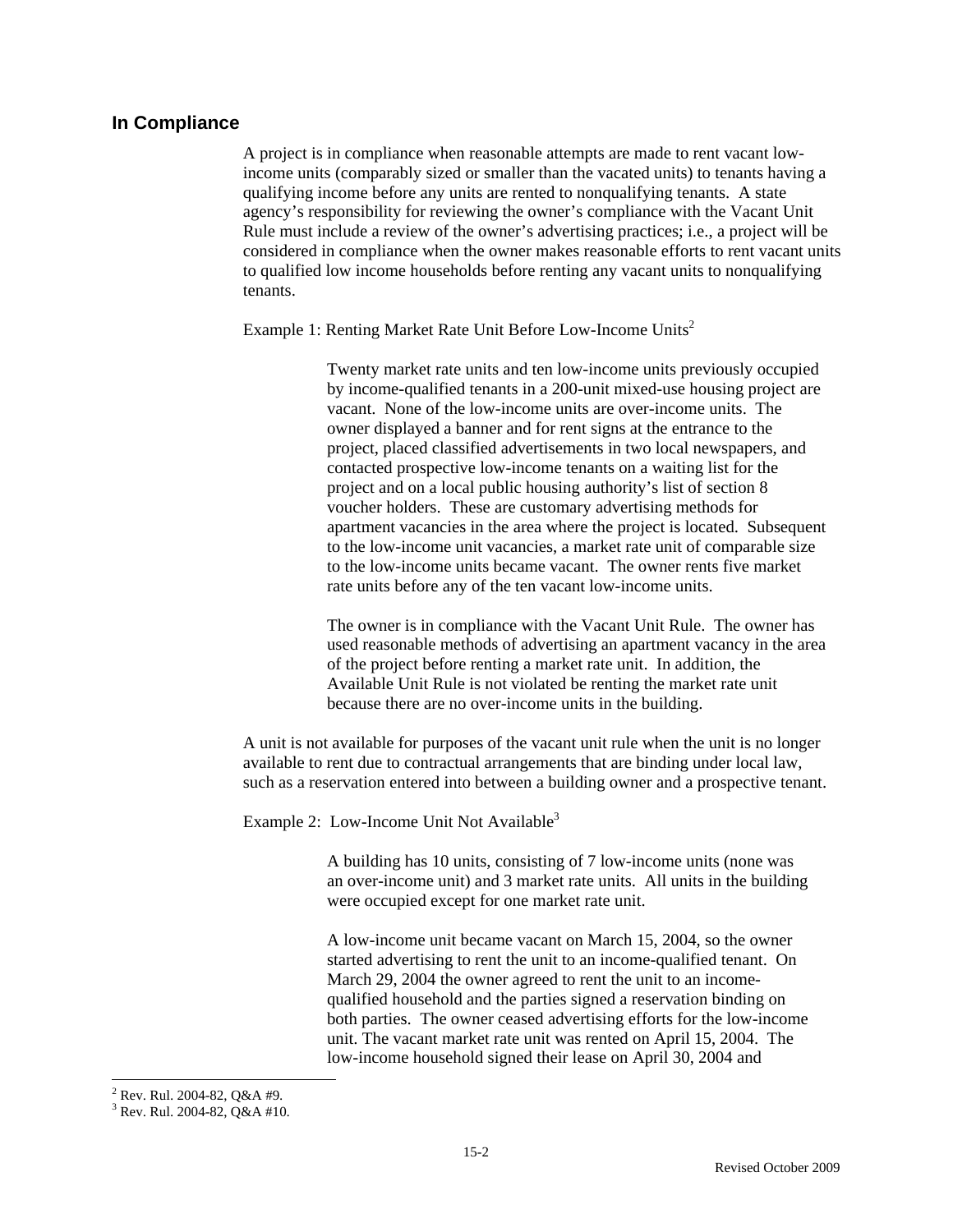moved in on May 1, 2004.

Since a reservation had been signed for the vacant low-income unit at the time the market unit was rented, the low-income unit was not available for rent and, therefore, the owner no longer needed to make reasonable efforts to rent the low-income unit.

### **Out of Compliance**

-

 Noncompliance occurs when the owner does not make reasonable attempts to rent vacant low-income units and rents units to nonqualifying tenants. If the Vacant Unit Rule is violated, all vacant units previously occupied by qualified households lose their low-income status and are not considered qualified units. The date of noncompliance is the date the first low-income tenant moved out of the now vacant units.

Example 1: Owner Stopped Making Reasonable Efforts to Rent Low-Income Housing **Units** 

> The owner of a mixed-use LIHC project with 100 units stopped advertising efforts to attract low-income tenants on January 15, 2004. 15 of the 25 market rate units are vacant and 25 of the 75 low-income units are vacant at the time the state agency conducts a tenant file review. The LIHC units were vacated between September 25, 2003 and March 31, 2004.

The project is out of compliance on September 25, 2003, when the first currently vacant low-income unit was vacated.

**\***Note 1: Vacant units that are not available for rent because the units are not prepared for immediate occupancy are reported as unsuitable for occupancy under Category 11c. See Chapter 6.**\*** 

**\***Note 2: If the owner fails to market vacant low-income units, the owner has violated the General Public Use Rule, which should be reported as noncompliance under Category 11h. See Chapter 12.**\*** 

**Failure to Provide Information**  If it is determine that an owner is not make reasonable attempts to rent vacant lowincome units, the owner will need to provide the state agency a list of all vacant lowincome units in the project. Under Treas. Reg.  $\S 1.42-5(b)(1)(v)$ , owners are required to maintain records identifying vacant low-income units and information that shows, when, and to whom, the next available unit was rented. Failure to provide the needed information will result in a finding of noncompliance under 11f , Project failed to meet minimum set-aside requirement, because the owner has failed to establish that the minimum set-aside has been met.<sup>4</sup> Under IRC  $\S 6001$ , every taxpayer is required to maintain records sufficiently detailed to prepare a proper tax return. This requires the

<sup>&</sup>lt;sup>4</sup> The legislative history explains that vacant units formerly occupied by low-income individuals may continue to be treated as occupied by a qualified low-income individual for *purposes of the set-aside* requirement provided that the owner has not violated the vacant unit rule.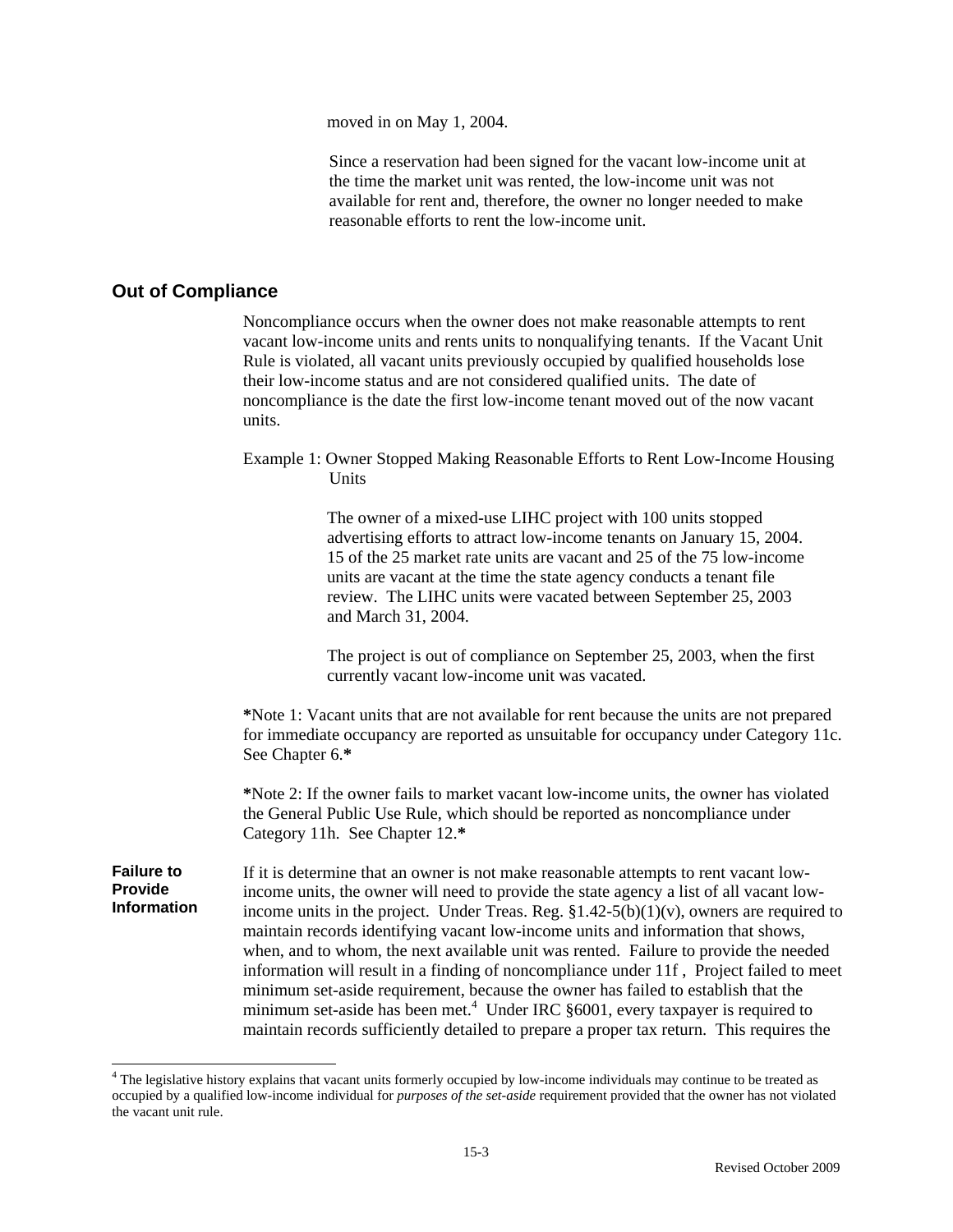maintenance of such permanent books and records sufficient to establish the amounts of gross income, deductions, *credits*, or other matters to be shown on the taxpayer's return. This requirement extends to the preparation and maintenance of records sufficient for demonstrating compliance with the Vacant Unit Rule.

### **Back in Compliance**

 **\***The noncompliance is corrected when**\*** if a sufficient number of vacant units **\***in the project**\*** are rented to qualified low-income households.

Example 1: Owner Restored Applicable Fraction

The owner of a mixed-use LIHC project with 100 units stopped advertising efforts to attract low-income tenants on January 15, 2004. 15 of the 25 market rate units are vacant and 25 of the 75 low-income units are vacant. The LIHC units were vacated between September 25, 2003 and March 31, 2004.

The project violated the Vacant Unit Rule on September 25, 2003, when the first currently vacant low-income unit was vacated. The owner resumes advertising efforts on June 18, 2004, and rented 13 former market rate units and 12 out of compliance low-income units between June 30 2004 and November 18, 2004 to income-qualified tenants. The building is restored to its pre-violation status when the last household, which restores the applicable fraction, moves into the building; i.e., November 18, 2004, when 75% of the units were restored to the status of low-income units.

### **References**

- 1. Reg.  $1.42-5(c)(1)(ix)$ .
- 2. Rev. Rul. 2004-82, 2004-2 C.B. 350.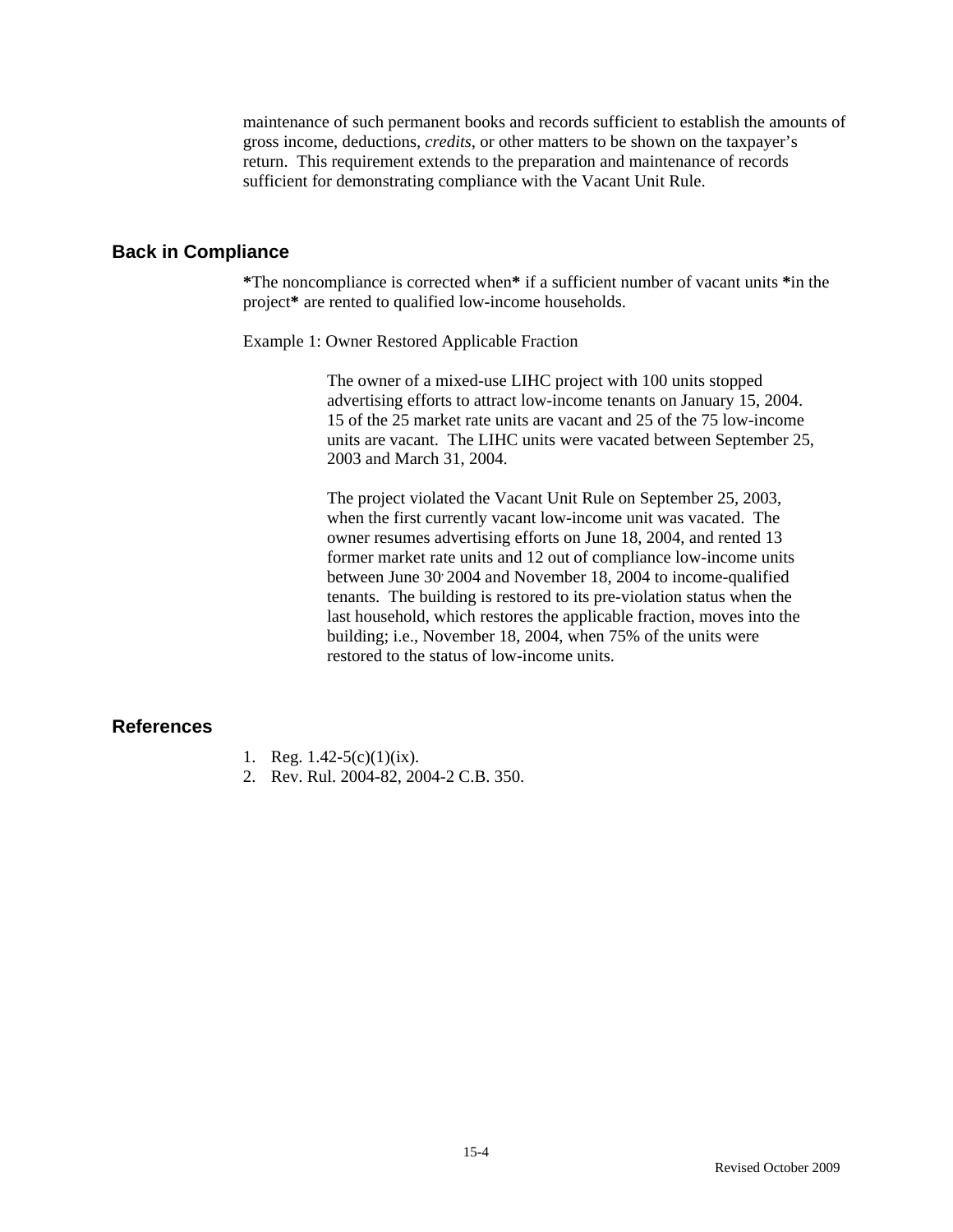## **Chapter 16 Category 11k Owner Failed to Execute and Record Extended Use Agreement Within Time Prescribed by Section 42(h)(6)(J)**

### **Definition**

 $\overline{a}$ 

This category is used to report buildings for which an extended low-income housing commitment (extended use agreement) is not in effect; i.e., the extended use agreement is not executed, is not recorded, or fails to meet the requirements of IRC §42(h)(6). No credit is allowable for a building in a year unless an extended use agreement is in effect at the end of the year. See IRC  $\frac{842(h)(6)(A)}{h}$ . If it is determined that an extended use agreement was not in effect at the beginning of the year, IRC  $\S 42(h)(6)(J)$  permits the owner to correct the problem within one year from the date of the determination.

For all buildings allocated tax credits after 1989, IRC §42(h)(6) requires owners of tax credit properties to enter into an extended use agreement with the state agency that allocated the credits to the project. Building owners must agree to a long-term commitment beginning on the first day of the 15-year compliance period and ending on the later of (1) the date specified by the state agency in the agreement or (2) the date which is 15 years after the close of the 15-year compliance period. In other words, the owner covenants to maintain the property as a low-income housing project for at least 30 years.

Extended use agreements must:

- 1. specify that the applicable fraction for the building for each year in the extended use period will not be less than the applicable fraction specified in the extended use agreement and which prohibits the eviction or the termination of tenancy (other than for good cause) of an existing tenant of any low-income unit, or any increase in the gross rent with respect to such unit not otherwise permitted under IRC §42.
- 2. allow individuals (whether prospective, present, or former occupants) who meet the income limitation applicable to the building under IRC  $\S 42(g)$  the right to enforce in state court the requirements and prohibitions under IRC  $§42(h)(6)(B)(i)$ , including maintaining the applicable fraction and prohibiting the eviction or the termination of tenancy (other than for good cause) of an existing tenant of any low-income unit, or any increase in the gross rent with respect to such unit not otherwise permitted under IRC §42. These prohibitions apply through out the extended use period.<sup>1</sup>

<sup>&</sup>lt;sup>1</sup> Rev. Rul. 2004-82, 2004-35 I.R.B., Q&A #5 explains that IRC  $\S 42(h)(6)(B)(i)$  requires that an extended use commitment include a prohibition during the extended use period against (1) the eviction or the termination of tenancy (other than for good cause) of an existing tenant of any low-income unit (no-cause eviction protection) and (2) any increase in the gross rent with respect to the unit not otherwise permitted under IRC §42. When Congress amended IRC §42(h)(6)(B)(i) to add the language cited, IRC §42(h)(6)(E)(ii) was already part of IRC §42. As a result, Congress must have intended the amendment to IRC  $§42(h)(6)(B)(i)$  to add an additional requirement beyond what was contained in IRC  $§42(h)(6)(E)(ii)$ , which already prohibited the action described in that section for the 3 years following the termination of the extended use period. Because the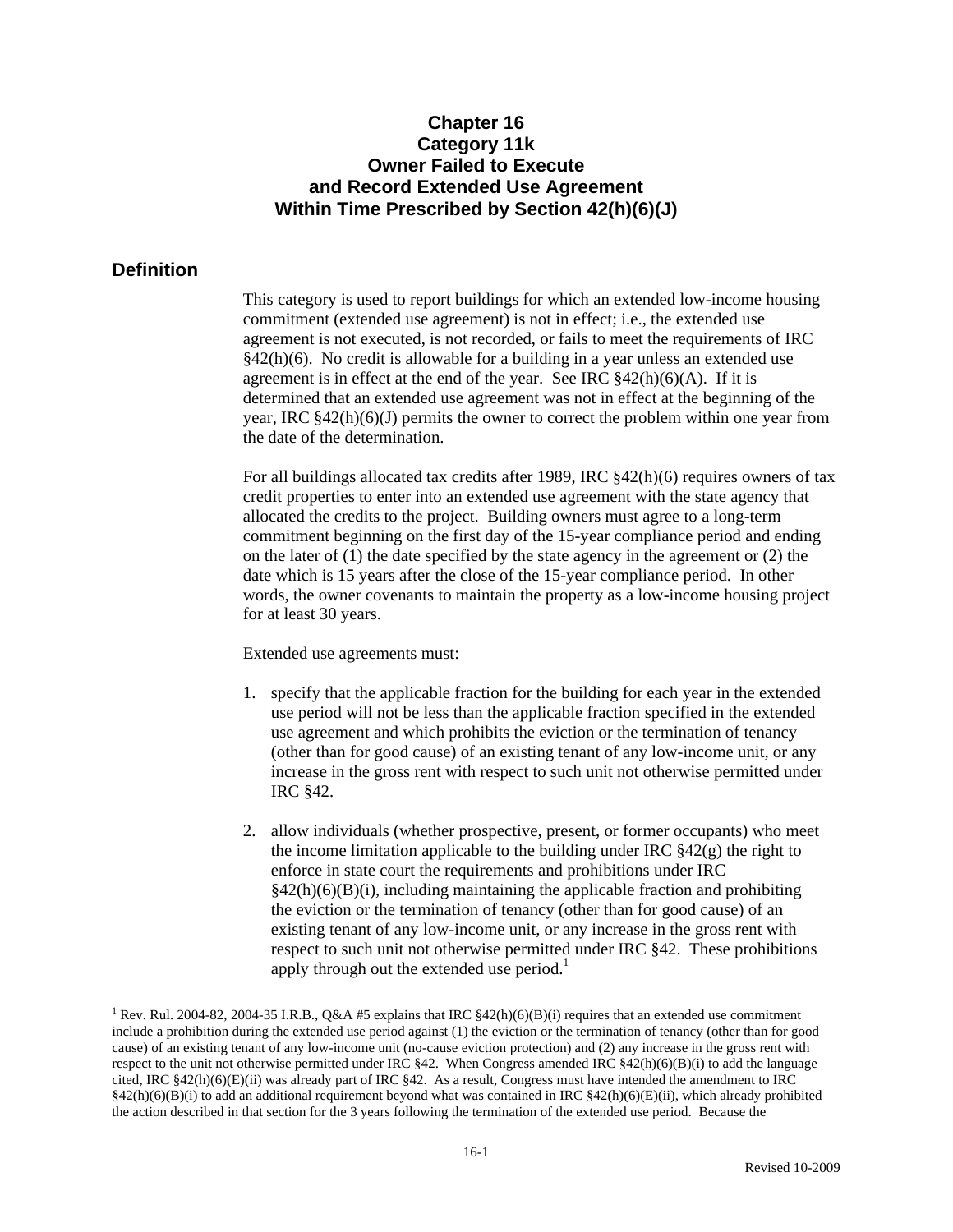- 3. prohibit the disposition to any person of any portion of the building unless all of the building is disposed of to that person.
- 4. prohibit the refusal to lease to section 8 voucher holders because of the status of the prospective tenant as such a holder,
- 5. provide that the agreement is binding on all successors of the taxpayer, and
- 6. the extended use agreement must be recorded as a restrictive covenant with respect to the property under state law.

### **In Compliance**

The owner is in compliance when the extended use agreement is executed, recorded, and meets the requirements of IRC §42(h)(6). State agencies should require documentation that the extended use agreement has been recorded before issuing the Form 8609.

### **Out of Compliance**

 $\overline{a}$ 

 The owner is out of compliance in the absence of a properly executed and recorded extended use agreement and no credit is allowable if the extended use agreement is not in effect as of the end of a taxable year in the credit period. However, if the owner executes and records an extended use agreement within one year after the determination that an extended use agreement is not in effect, the noncompliance is corrected and the taxpayer can claim the low-income housing credit for past taxable years. If the noncompliance is not remedied within one year after the notification, the taxpayer loses the credit for past taxable years until the taxable year in which the extended use agreement is properly in effect.

**\***The one-year period for correcting the noncompliance begins when the owner is notified that an extended use agreement has not been properly executed and/or recorded. The state agency should provide *written* notification of the noncompliance immediately and document the owner's receipt. The notification should:

- 1. Cite IRC §42(h)(6) as authority
- 2. Identify the problem and corrective action needed
- 3. Explain that the date of the letter starts the one-year period for correcting the noncompliance.

When submitting the Form 8823, a copy of the letter should be included as an attachment.**\*** 

requirements of IRC  $§42(h)(6)(B)(i)$  otherwise apply for the extended use period, Congress must have intended the addition of the prohibition against the actions described in subclauses (I) and (II) of IRC  $\frac{842(h)(6)(E)}{ii}$  to apply throughout the extended use period. In Rev. Proc. 2005-37, 2005-28 I.R.B. 79, the Service established a safe harbor under which housing credit agencies and project owners could meet the requirements of IRC  $\S42(h)(6)(B)(i)$  in lieu of an extended use agreement which specifically included the language of subclauses (I) and (II) of IRC  $$42(h)(6)(E)(ii)$ .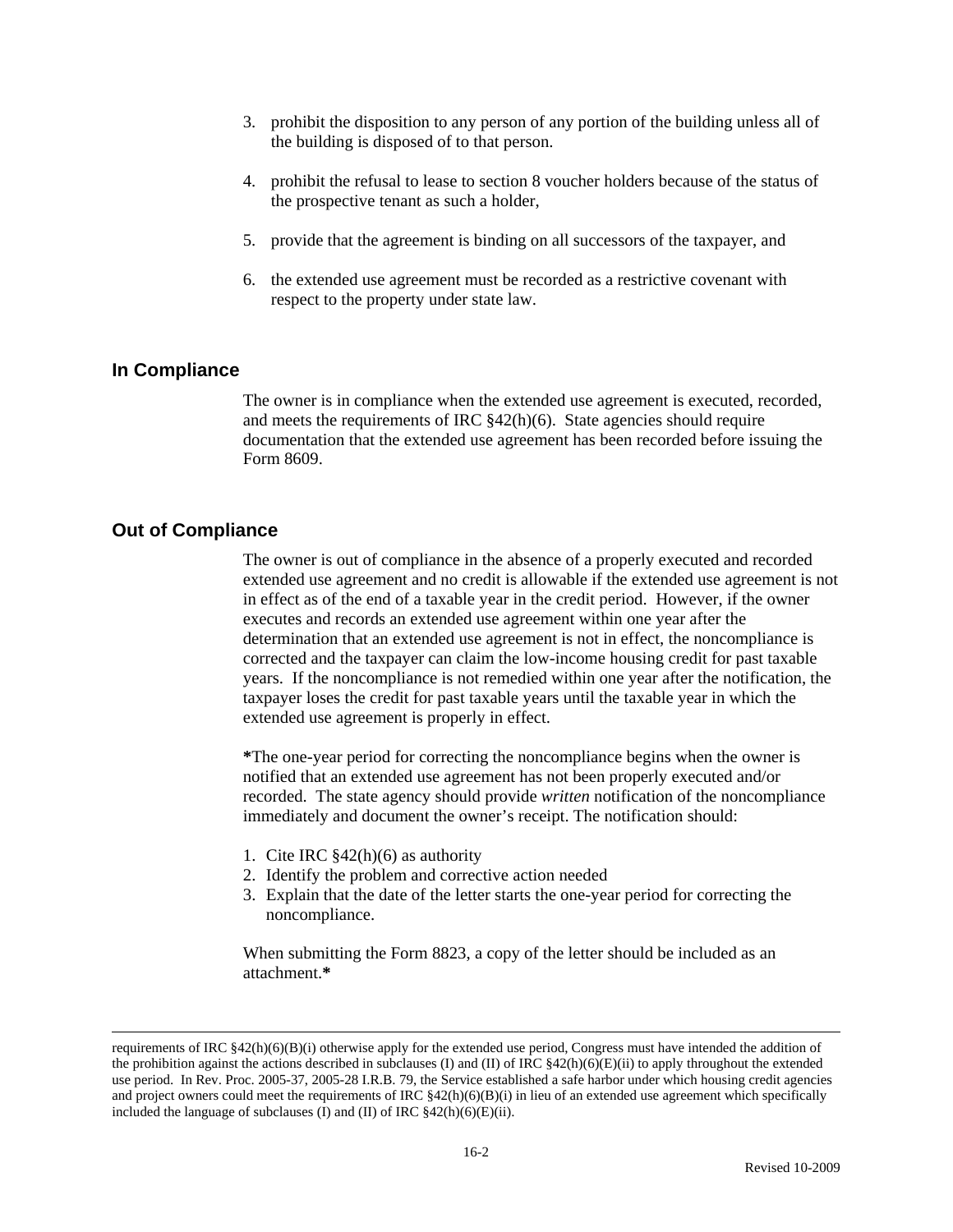#### Example 1: Owner did not Execute and Record Extended Use Agreement

The owner of a LIHC project placed the buildings in service in February 1998 and submitted the documentation for final approval in June 1998. The state agency issued the Form 8609 in September 1998, prior to receiving the executed extended use agreement from the owner. The owner claimed the credit for the 1998 tax year. The state agency later determined that an extended use agreement was not in effect for the 1998 tax year (the first year of the credit period), issued a notice of noncompliance to the owner in February 1999, and submitted Form 8823 to the IRS in May 1999, reporting the absence of the extended use agreement **\***and attaching a copy of the notification letter to the owner.**\*** In December 2000, the owner and state agency executed the extended use agreement, and recorded it.

The date of noncompliance is December 31, 1998, when the state agency determined that an extended use agreement was not in effect as of the end of the tax year. Since the owner failed to execute the extended use agreement within one year from the date of the notification, the owner will lose credits for 1998 and 1999, but can resume claiming the credits for 2000.

### **Back in Compliance**

 The owner is back in compliance when the extended use agreement is executed and recorded within one year of the determination of noncompliance. If the extended use agreement is not in effect within one year of the determination that an extended use agreement was not in effect, the taxpayer loses low-income housing credits for past taxable years and cannot claim credit with respect to any building for which an extended use agreement is not in affect by the end of the applicable taxable year.

## **References**

- 1. IRC §42(h)(6)(A), (B) and (J).
- 2. Rev. Rul. 2004-82, 2004-35 I.R.B. 350.
- 3. Rev. Proc 2005-37, 2005-28 I.R.B. 79.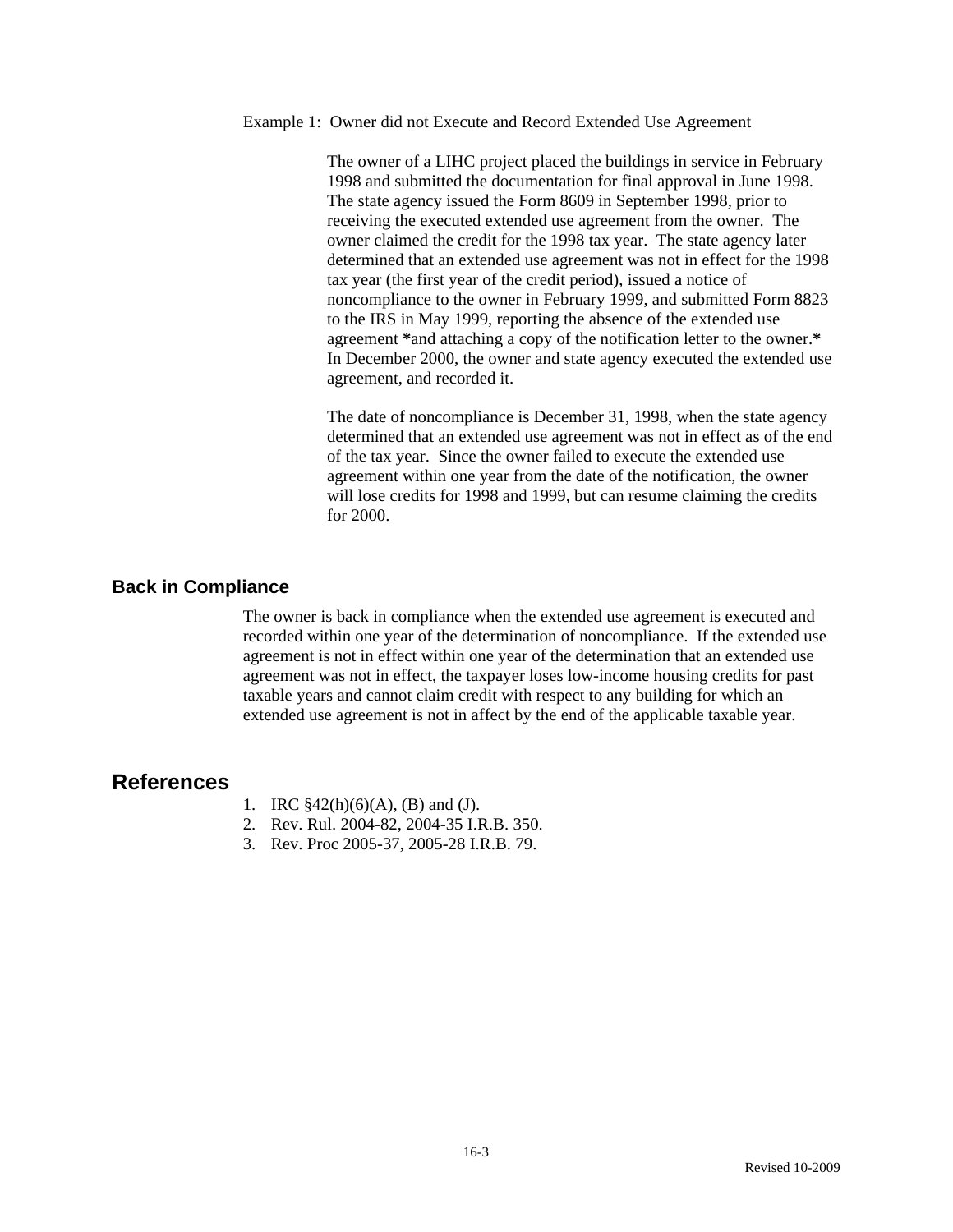# **Chapter 17 Category 11l Low-Income Units Occupied by Nonqualified Full-Time Students**

| <b>Note</b>                                                                                   |                                                                                                                                                                                                                                                                                                                                                                                                                                                                                                                                                                                                                                          |
|-----------------------------------------------------------------------------------------------|------------------------------------------------------------------------------------------------------------------------------------------------------------------------------------------------------------------------------------------------------------------------------------------------------------------------------------------------------------------------------------------------------------------------------------------------------------------------------------------------------------------------------------------------------------------------------------------------------------------------------------------|
|                                                                                               | *Until further guidance is provided through administrative ruling or regulation, the<br>IRS will evaluate an owner's compliance with the rules for low-income unit occupied<br>entirely by full-time students as explained here.*                                                                                                                                                                                                                                                                                                                                                                                                        |
| <b>Definition</b>                                                                             |                                                                                                                                                                                                                                                                                                                                                                                                                                                                                                                                                                                                                                          |
|                                                                                               | This category is used to report LIHC units occupied by nonqualified full-time student<br>households. A unit is <i>not</i> considered to be occupied by low-income individuals if all<br>the occupants of such unit are *full-time* students, no one of whom is entitled to file a<br>joint return.                                                                                                                                                                                                                                                                                                                                       |
| Defining<br>"Student"                                                                         | *IRC $§152(f)(2)*$ defines, in part, a "student" as an individual, who during each of 5<br>calendar months during the calendar year in which the taxable year of the taxpayer<br>begins, is a full-time student at an educational organization described in IRC<br>$$170(b)(1)(A)(ii)$ *or is pursuing a full-time course of institutional on-farm training<br>under the supervision of an accredited agent of an educational organization described<br>in IR $$170(b)(1)(A)(ii)$ or of a state or political subdivision of a state.* Treas. Reg.<br>§1.151-3(b) further provides that the five calendar months need not be consecutive. |
|                                                                                               | The determination of student status as full or part-time should be based on the criteria<br>used by the educational institution the student is attending.                                                                                                                                                                                                                                                                                                                                                                                                                                                                                |
|                                                                                               | An educational organization, as defined by IRC $\S170(b)(1)(A)(ii)$ , is one that normally<br>maintains a regular faculty and curriculum, and normally has an enrolled body of<br>pupils or students in attendance at the place where its educational activities are<br>regularly carried on. The term "educational organization" includes elementary<br>schools, junior and senior high schools, colleges, universities, and technical, trade and<br>mechanical schools. It does not include on-the-job training courses.                                                                                                               |
| <b>Units</b><br><b>Comprised</b><br><b>Entirely of</b><br><b>Full-Time</b><br><b>Students</b> | Units comprised of full-time students (no one of whom is entitled to file a joint return)<br>do not qualify as low-income units. However, there are exceptions as outlined in IRC<br>$\S42(i)(3)(D)$ . This section provides that a unit shall not fail to be treated as a low-<br>income unit merely because it is occupied                                                                                                                                                                                                                                                                                                             |
|                                                                                               | 1. by an individual who is:<br>I. a student receiving assistance under Title IV of the Social Security Act,<br>II. *a student who was previously under the care and placement responsibility of<br>the State agency responsible for administering a plan under part B or part E of<br>title IV of the Social Security Act <sup>2</sup> ,* or                                                                                                                                                                                                                                                                                             |

 $1$  H.R. Conf. Rep. No. 841, 99th Cong., 2d Sess. II-89 (1986), 1986-3 (Vol. 4) C.B. 89.

 $\overline{a}$ 

<sup>&</sup>lt;sup>2</sup> \*IRC  $§42(i)(3)(D)(i)$ , as added by the Housing Assistance Tax Act of 2008. The amendment applies to determinations made after July 30, 2008.**\***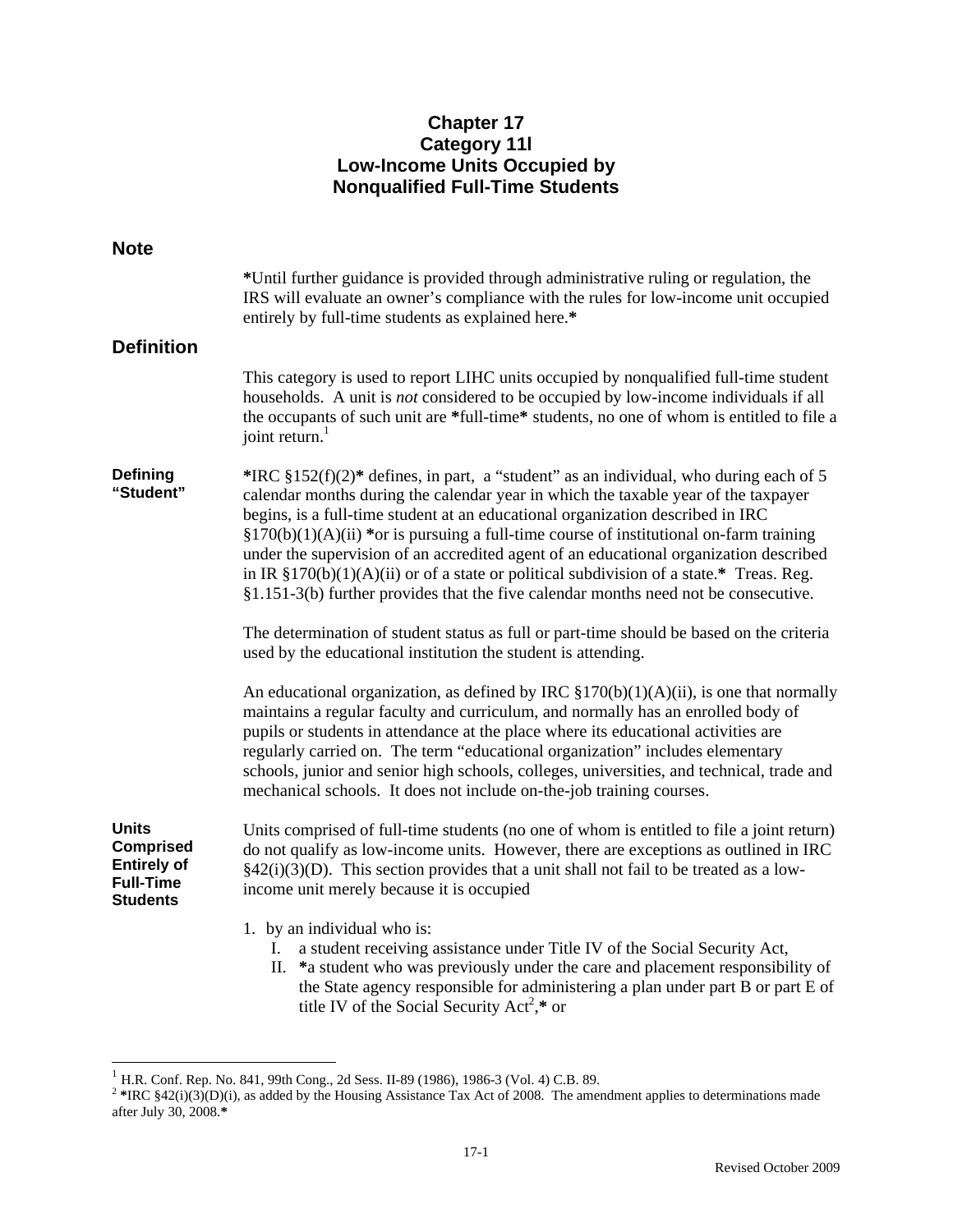|                                                        | III. a student enrolled in a job training program receiving assistance under the Job<br>Training Partnership Act or under other similar Federal, State or local laws.                                                                                                                                                                                                                                                                                               |
|--------------------------------------------------------|---------------------------------------------------------------------------------------------------------------------------------------------------------------------------------------------------------------------------------------------------------------------------------------------------------------------------------------------------------------------------------------------------------------------------------------------------------------------|
|                                                        | 2. entirely by full-time students if such students are<br>*single parents and their children and such parents are not dependents (as<br>I.<br>defined in IRC 152, determined without regard to subsections $(b)(1)$ , $(b)(2)$ ,<br>and $(d)(1)(B)$ thereof) of another individual and such children are not<br>dependents (as so defined) of another individual other than a parent of such<br>children <sup>3</sup> ,* or<br>II. married and file a joint return. |
|                                                        | In the case of a single parent with children, the legislative history explains that <i>none</i> of<br>the tenants (parent or children) can be a dependent of a third party. See S. Rpt. No.<br>103-37, 103d Cong., 1 <sup>st</sup> Sess. 74 (1993).                                                                                                                                                                                                                 |
| *Verification                                          | *Verifying Student Status at Move In                                                                                                                                                                                                                                                                                                                                                                                                                                |
| and<br><b>Documenting</b><br><b>Student</b><br>Status* | Owners should verify student status at the time households initially move into low-<br>income units. As with the initial income certification, the verification can be<br>completed within 120 days before, and is effective as of, the day the household<br>actually moves into the unit.                                                                                                                                                                          |
|                                                        | <b>Annual Student Status Verification</b>                                                                                                                                                                                                                                                                                                                                                                                                                           |
|                                                        | The owner should complete student status verifications for each low-income<br>household within 120 days before the anniversary of the effective date of the original<br>student verification. For mixed-used projects, the student status verification can be<br>combined with the tenant income recertification. See chapter 5.                                                                                                                                    |
|                                                        | Documentation                                                                                                                                                                                                                                                                                                                                                                                                                                                       |
|                                                        |                                                                                                                                                                                                                                                                                                                                                                                                                                                                     |

Acceptable methods of verification include third party verifications, oral statements, or review of documents submitted by the student. See Exhibit 17-1 for an example.\*

### **In Compliance**

A unit is in compliance when (1) it is not occupied entirely by full-time students at qualifying educational organizations for five or more months during the calendar year in which the taxable year of the taxpayer begins, or (2) it is occupied entirely by full-time students that meet one of the exceptions identified in IRC §42 (i)(3)(D). Also, a married couple that is *entitled* to file a joint tax return, but has not filed one, still satisfies the exception under IRC  $\frac{842(i)(3)(D)(ii)(II)}{I}$ .

<sup>&</sup>lt;sup>3</sup> \*IRC §42(i)(3)(D)(ii), as amended by the Mortgage Forgiveness Debt Relief Act of 2007. The amendment applies to credit allocations before, on, or after the date of enactment and buildings placed in service before, on, or after the date of enactment if IRC §42(h)(4) applies; i.e., buildings financed by tax-exempt bonds subject to volume cap.**\***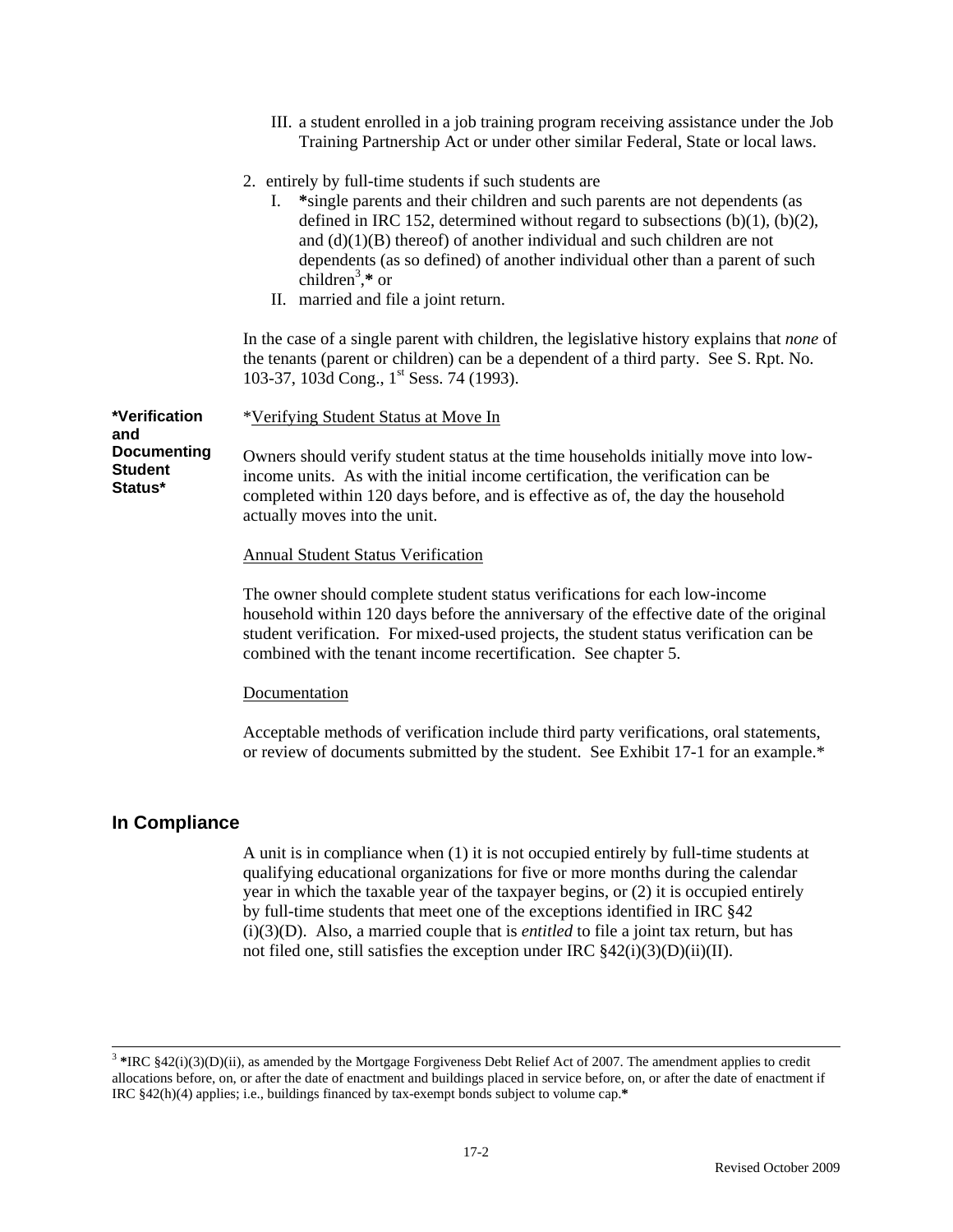Example 1: Newly Married Students

A recently married full-time student couple is looking for housing. The couple is income qualified, but they have not yet filed their first tax. Even if the couple does not file a joint tax return, they are still entitled to file a joint return and thus satisfy the exception under IRC  $$42(i)(3)(D)(ii)(II)$ .

#### Example 2: Full Time Students

Two students attending college full time and working part time share a low-income housing unit with a third person who works full time and is not enrolled at the college. The students combined incomes qualify them as a household for low-income housing.

#### Example 3: Qualified Educational Organization

An individual is participating in an accreditation program at a research facility. There is no tuition or degree, but the individual receives a small stipend for services provided and an accreditation certificate upon completion of the program. The program is similar to a doctor's residency. The research facility is not an educational organization and the individual would qualify for low-income housing.

### **Out of Compliance**

A unit is out of compliance when it is occupied entirely by full-time students at qualifying educational organizations for five or more months during a calendar year in which the taxable year of the taxpayer begins **\***and who**\*** do not meet one of the exceptions identified in IRC  $\S42$  (i)(3)(D). The out of compliance date is the first day of the fifth month during the calendar year that the full-time student attended a qualifying educational organization.

Example 1: Continuing Student Status

An otherwise qualifying low-income individual occupies a unit in June. She attended a qualifying educational organization for two months during the calendar year prior to the date she occupied the unit. From September through December of the calendar year she again attends a qualifying educational organization.

The unit is out of compliance on November 1, the first day of the fifth month she attended a qualifying educational organization during the calendar year.

**\***A unit is also considered out of compliance if the owner fails to verify the household's student status at the time of move in, or an annual student status verification was performed late *and after notification of a state agency review.***\***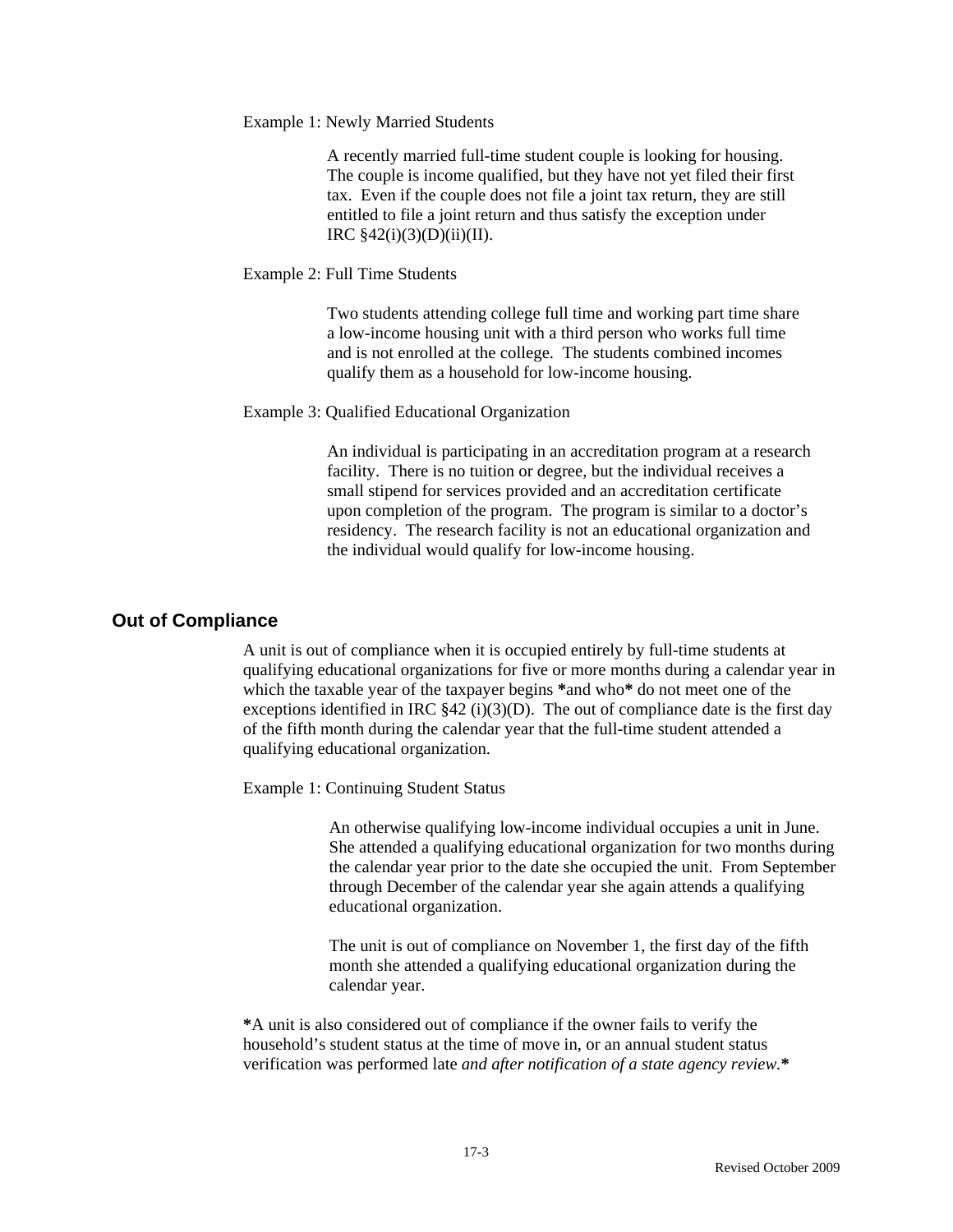# **Back in Compliance**

The unit is back in compliance when is no longer occupied entirely by full-time students or the tenant qualifies under one of the exceptions under IRC  $\frac{$2(1)(3)(D)}{2}$ .

## **References**

- 1. **\***IRC §152((f)(2)**\***
- 2. IRC §170(b)(1)(A)(ii).
- 3. IRC §42(i)(3)(D).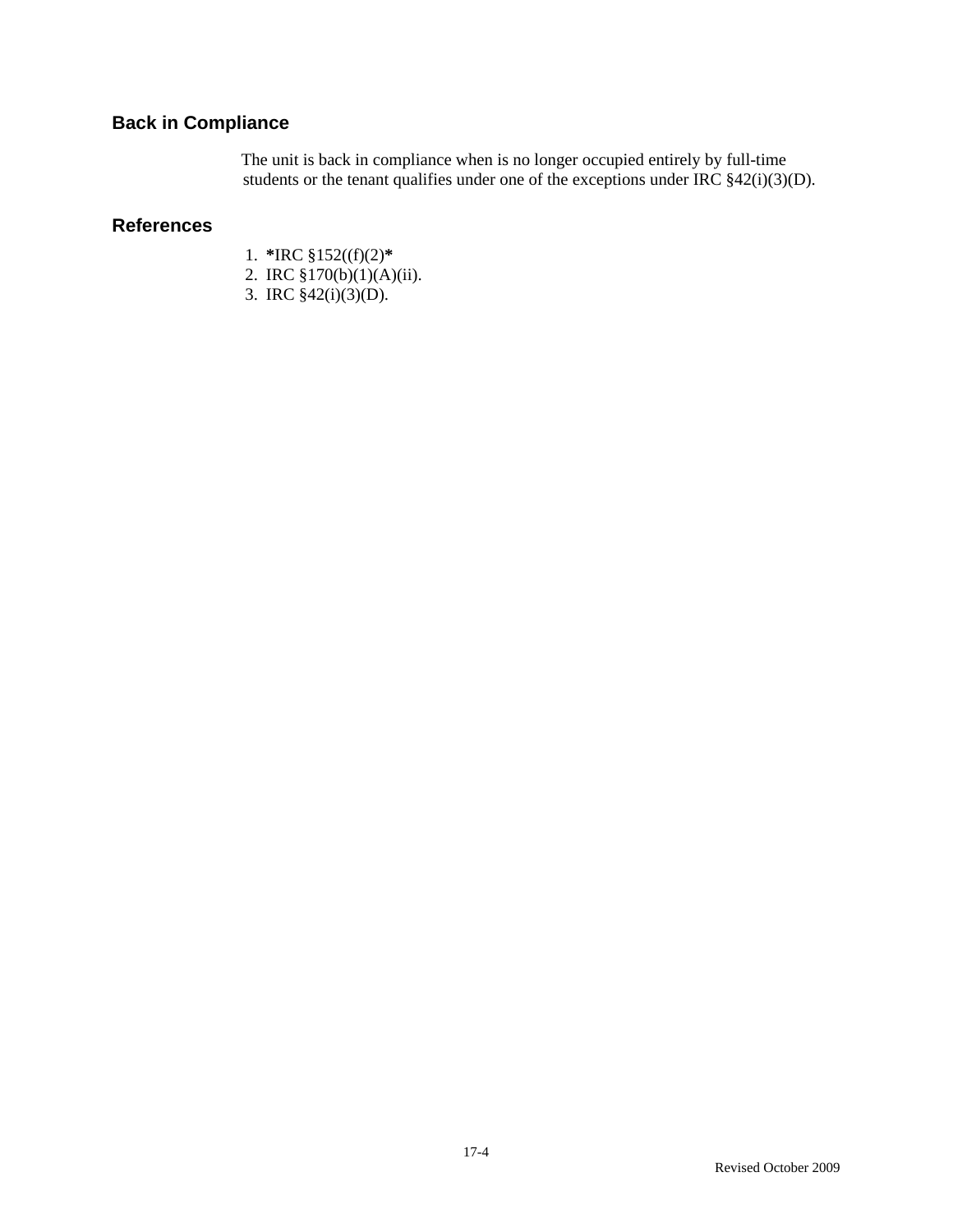## **Exhibit 17-1 Student Status Verification**

Head of Household Name:  $\blacksquare$ 

Check A, B, or C, as applicable (note that students include those attending public or private elementary schools, middle or junior high schools, senior high schools, colleges universities, technical, trade, or mechanical schools, but does not include those attending on-the-job training courses):

- A. \_\_\_\_\_ Household contains at least one occupant who is not a student, has not been a student, and will not be a student for five or more months during the current and/or upcoming calendar year (months need not be consecutive). If this item is checked, no further information is needed.
- B. \_\_\_\_\_ Household contains all students, but is qualified because the following occupant(s)  $\equiv$  is/are a part-time student(s). Documentation of part time student status is required for at least one member of the household.
- C. \_\_\_\_\_ Household contains all full-time students for five or more months during the current and/or upcoming calendar year (months need not be consecutive). If this item is checked, questions 1-5, below must be completed:
- 1. Is at least one student receiving assistance under Title IV of the Social Security Act? Yes No
- 2. Was at least one student previously under the care and placement responsibility of the state agency responsible for administering foster care? (provide documentation of participation) Yes No
- 3. Does at least one student participate in a program receiving assistance under the Job Training Partnership Act, Workforce Investment Act, or under other similar, federal, state or local laws? (attach documentation of participation) Yes No
- 4. Is at least one student a single parent with child(ren) *and* this parent is not a dependent of another individual *and* the child(ren) is/are not dependent(s) of someone other than a parent? Yes No
- 5. Are the students married and entitled to file a joint tax return? Yes No

*Households composed entirely of full-time student that are income eligible and satisfy one or more of the above conditions are considered eligible. If questions 1-5 are marked NO, or verification does not support the exception indicated, the household is considered an ineligible student household.* 

Verification completed by: \_\_\_\_\_\_\_\_\_\_\_\_\_\_\_\_\_\_\_\_\_\_\_\_\_\_\_\_\_\_\_\_\_\_\_\_\_\_\_\_\_\_\_\_\_\_\_\_\_\_\_\_\_\_\_\_\_\_\_

Date completed: \_\_\_\_\_\_\_\_\_\_\_\_\_\_\_\_\_\_\_\_\_\_\_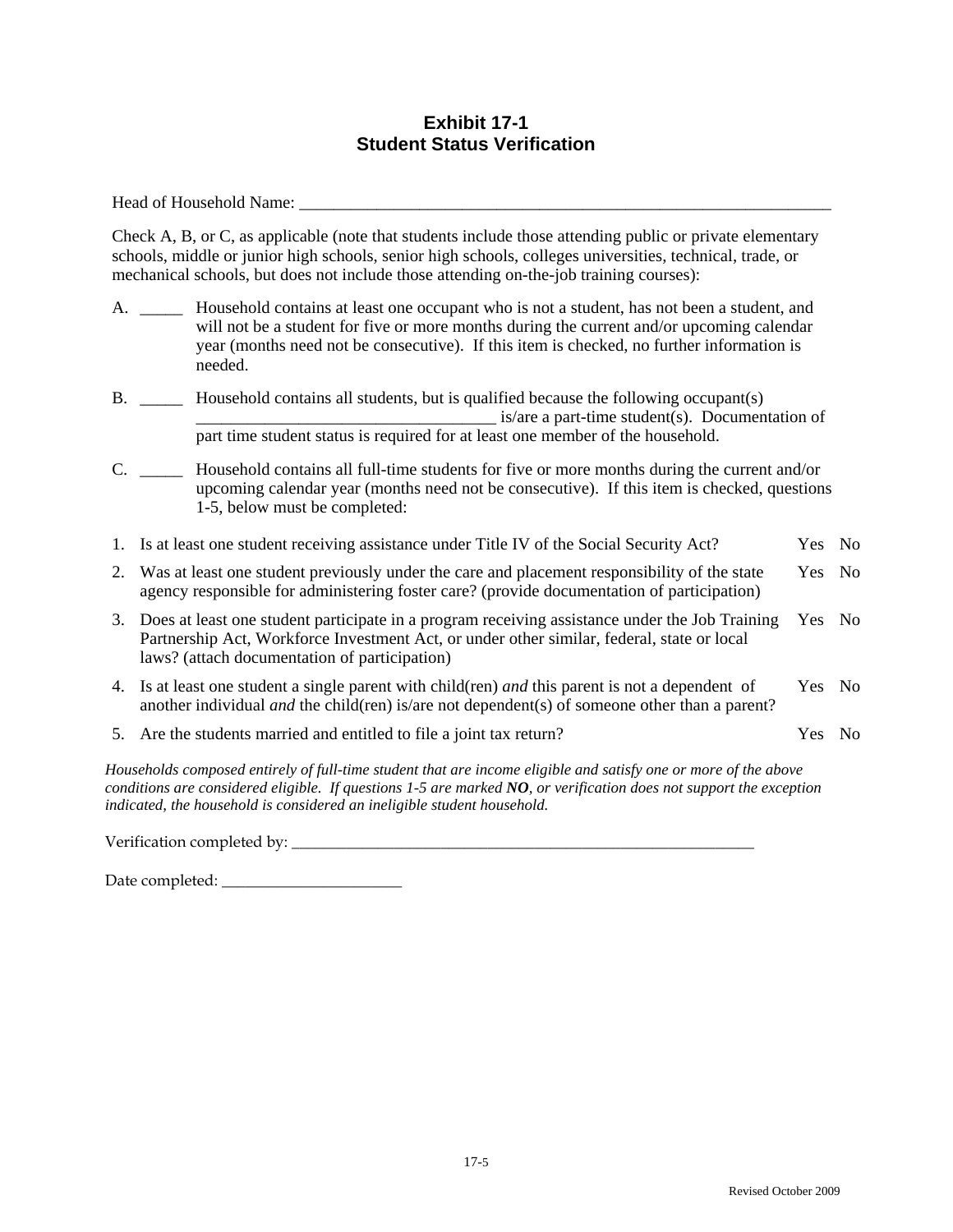# **Chapter 18 Category 11m Owner Did Not Properly Calculate Utility Allowance**

## **Definition**

This category is used to report noncompliance with the utility allowance requirements outlined in Treas. Reg. §1.42-10. An allowance for the cost of any utilities, other than telephone, cable **\***television, or Internet,\* paid directly by the tenant(s)  $*$  and not by or through the owner of the building  $*$  is included in the computation of gross rent under IRC  $\frac{842(g)(2)(B)}{B}$ . A separate estimate is computed for each utility and different methods can be used to compute the individual utility allowances. The utility allowance is computed on a building-bybuilding basis. The maximum rent that may be paid by the tenant must be reduced by utility allowance(s) obtained in the following manner.

- 1. If a building receives assistance from **\***the Rural Housing Service (RHS-assisted building)**\*** then the utility allowance is **\***determined using the method prescribed by the Rural Housing Service (RHS) for the building, regardless of whether the building or its tenants also receive other state or federal assistance.
- 2. If any tenant in a building receives RHS rental assistance payments (RHS tenant assistance), the applicable utility allowance for all rent-restricted units is the applicable RHS utility allowance, including any units occupied by tenants receiving rental assistance payments from the Department of Housing and Urban Development (HUD).
- 3. If neither a building nor any tenant in the building receives RHS housing assistance, and the building's rents and utility allowances are reviewed by HUD on an annual basis (HUD-regulated building), then the applicable HUD utility allowance is the utility allowance for all rent-restricted units in the building.**\***
- 4. If a building is neither **\***an RHS-assisted**\*** nor HUD-regulated, and no tenant receives **\***RHS tenant assistance, the applicable utility allowance for any rentrestricted unit occupied by tenants receiving HUD rental assistance payments (HUD tenant assistance) is the applicable Public Housing Authority (PHA) utility allowance established for the Section 8 Existing Housing Program.
- 5. Taxable years beginning before July 29, 2008: If neither the building nor tenants are subject to the rules described in 1-4 above, then the local public housing authority (PHA) allowance is used. However, if an estimate is obtained for any unit from a utility company, that estimate is used as the utility allowance for all similar units in the building.

Taxable years beginning after July 28, 2008: If neither the building nor tenants are subject to the rules described in 1-4 above, then the local public housing authority (PHA) allowance is used. However, if an estimate is obtained for any unit in the building, that estimate is used as the utility allowance for all similar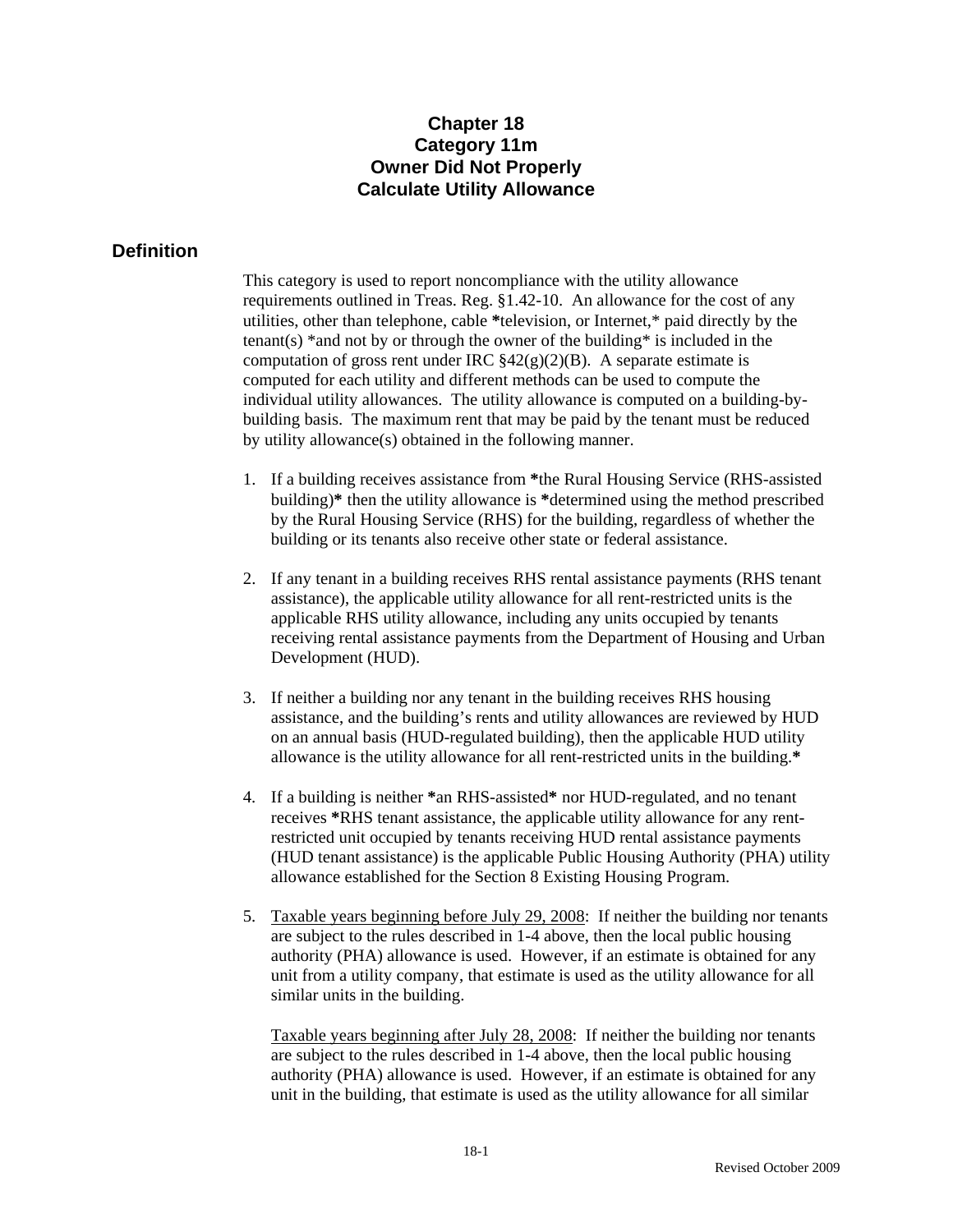units in the building. Estimates may be obtained from a local utility company or a state or local housing credit agency, or calculated using HUD's Utility Schedule Model or an energy consumption model.<sup>1\*</sup>

**\*PHA Utility Allowance\* \***Requirements for utility allowances are found in 24 CFR 982.517, Utility Allowance Schedule. The PHA must provide a utility allowance for utilities and services that are necessary in the locality to provide housing that complies with the housing quality standards. The PHA must classify utilities and other housing services according to specific categories and the allowance for each category must be separately stated.

#### Taxable Years Beginning Before July 29, 2008

State agencies reported that the local PHA utility allowances did not always reflect a fair approximation of actual utility costs for such buildings. Accordingly, until further guidance was provided in Treas. Reg.  $1.42\times10<sup>2</sup>$  taxpayers were allowed to calculate utility allowances for the rent-restricted units in the building based upon an average of the actual use of similarly constructed and sized units *in the building* using actual utility usage data and rates, provided that the taxpayer had written approval from the state agency.

If an owner computed the utility allowance estimates based on the expected or historical use by the LIHC buildings/units, the estimate must have been calculated in a reasonable manner and *contemporaneously* documented<sup>3</sup> to show how the estimate was determined. State agencies were required to review the methodology used to calculate the estimate for reasonableness, and ensure that the estimate is computed accurately.**\*** 

\***Paid Directly by the Tenants and not by or through the Owner of the Building – For Taxable Years Beginning after July 28, 2008\*** 

**\***Some buildings in qualified low-income housing projects are sub-metered. Submetering measures tenants' actual utility consumption, and tenants pay for the utilities they use. A sub-metering system typically includes a master meter, which is owned or controlled by the utility supplying the electricity, gas, or water, with overall utility consumption billed to the building owner. In a sub-metered system, building owners (or their agents) use unit-based meters to measure utility consumption and prepare a bill for each residential unit based on consumption. The building owners (or their agents) retain records of resident utility consumption, and tenants receive documentation of utility costs as specified in the lease.

Notice 2009-44<sup>4</sup> clarifies that, for purposes of Treas. Reg. §1.42-10(a), utility costs paid by a tenant based on actual consumption in a sub-metered rent-restricted unit are treated as paid directly by the tenant, and not by or through the owner of the building. For RHS-assisted buildings, buildings with RHS tenant assistance, HUD-regulated buildings, and rent-restricted units in other buildings occupied by tenants receiving HUD rental assistance, the applicable RHS or HUD rules apply. For all other tenants in rent-restricted units in other buildings:

 $\overline{a}$ 

<sup>&</sup>lt;sup>1</sup> \*The additional options for determining utility allowances apply to buildings subject to TD 9420, which was published on July 29, 2008, in the Federal Register. See reference #3 for additional information.**\*** 

<sup>&</sup>lt;sup>2</sup> \*See footnote 1 above.\*<br><sup>3</sup> IDC 86001 requires all to

<sup>&</sup>lt;sup>3</sup> IRC §6001 requires all taxpayers to keep adequate records to support the items represented on their tax returns, including utility allowances.

<sup>4</sup> **\***I.R.B. 2009-21 1037.**\***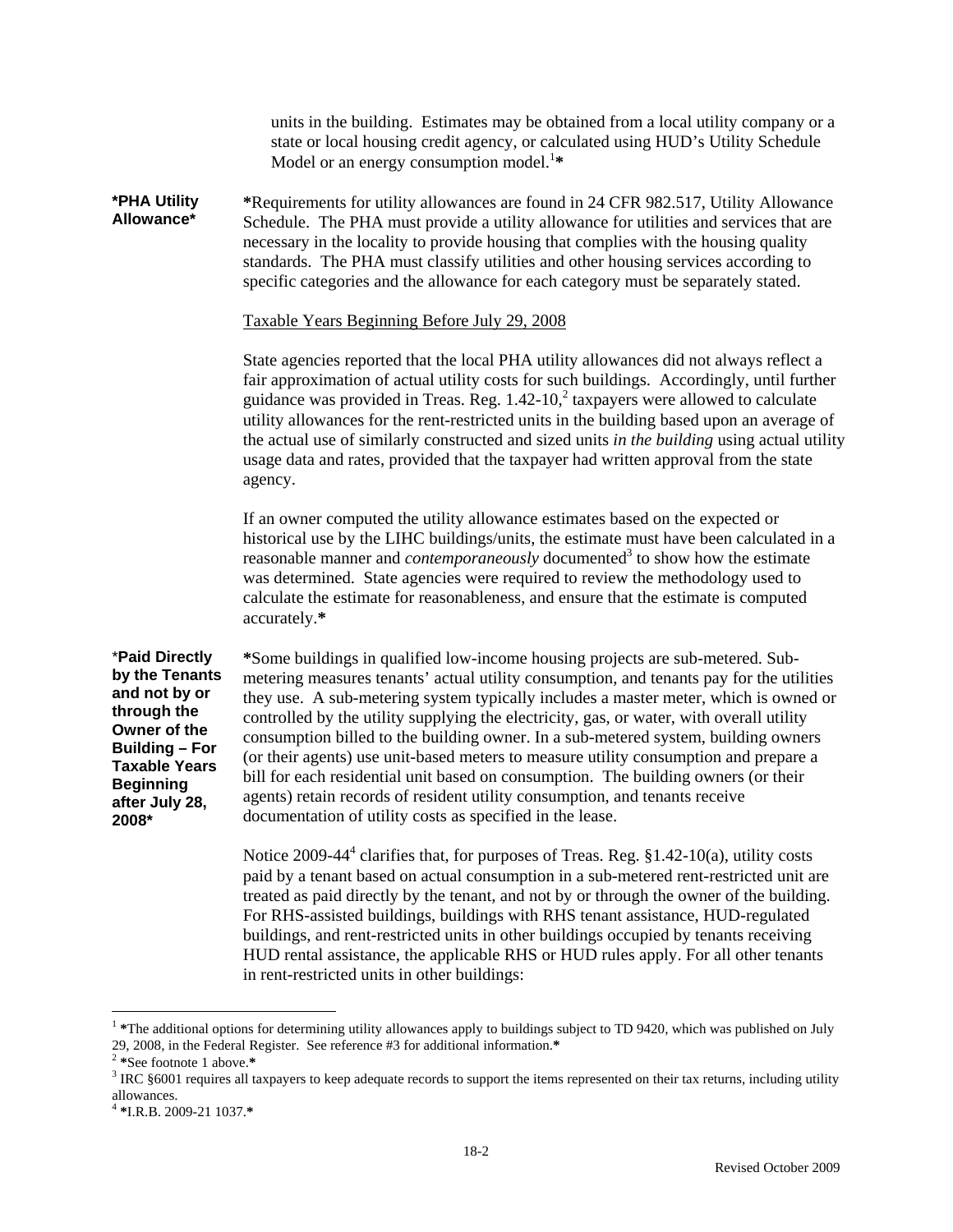- 1. The utility rates charged to tenants in each sub-metered rent-restricted unit must be limited to the utility company rates incurred by the building owners (or their agents);
- 2. If building owners (or their agents) charge tenants a reasonable fee for the administrative costs of sub-metering, then the fee will not be considered gross rent under IRC  $§42(g)(2)$ . The fee must not exceed an aggregate amount per unit of 5 dollars per month unless State law provides otherwise; and
- 3. If the costs for sewerage are based on the tenants' actual water consumption determined with a sub-metering system and the sewerage costs are on a combined water and sewerage bill, then the tenants' sewerage costs are treated as paid directly by the tenants for purposes of the utility allowances regulations.

Notice 2009-44 is effective for utility allowances subject to the effective date in Treas. Reg. §1.42-12(a)(4). Consistent with Treas. Reg. §1.42-12(a)(4), building owners (or their agents) may rely on Notice 2009-44 for any utility allowances effective no earlier than the first day of the building owner's taxable year beginning on or after July 29, 2008.**\*** 

**Utility Company Estimates**  Under Treas. Reg. §1.42-10(b)(4)(ii)(B), any interested party (tenant, owner, or state agency) may request a written estimated cost of that utility for a unit of similar size and construction *for the geographic area in which the building is located*. This estimate becomes the appropriate utility allowance for all rent-restricted units of similar size and construction in the building. The local utility estimate is not available to buildings/tenants subject to Rural Housing Service or HUD jurisdiction.

### **\***Taxable Years Beginning Before July 29, 2008

Before Treas. Reg. §1.42-10 was revised, the election to use a local utility company estimate was permanent; i.e., the taxpayer could not switch back and forth between the local PHA and utility company estimates. State agencies reported that although utility companies may have been willing to provide interested parties (owner, tenant, state agency) with an initial estimate, utility companies were increasingly unwilling to provide estimates on an on-going basis. Accordingly, until the regulation was revised, the IRS did not challenge the owner's return to using the applicable PHA utility allowance, provided that:

- 1. The taxpayer has demonstrated to the state agency that the local utility company was unwilling to provide an updated estimate, and
- 2. The owner had *written* approval from the state agency to use a mutually agreed upon utility allowance.

#### Taxable Years Beginning After July 28, 2008**\***

If neither the building nor tenants are subject to the rules described in 1-4 above, then the local public housing authority (PHA) allowance is used. However, if an estimate is obtained for any unit in the building, that estimate is used as the utility allowance for all similar units in the building. **\***Estimates may be obtained from a local utility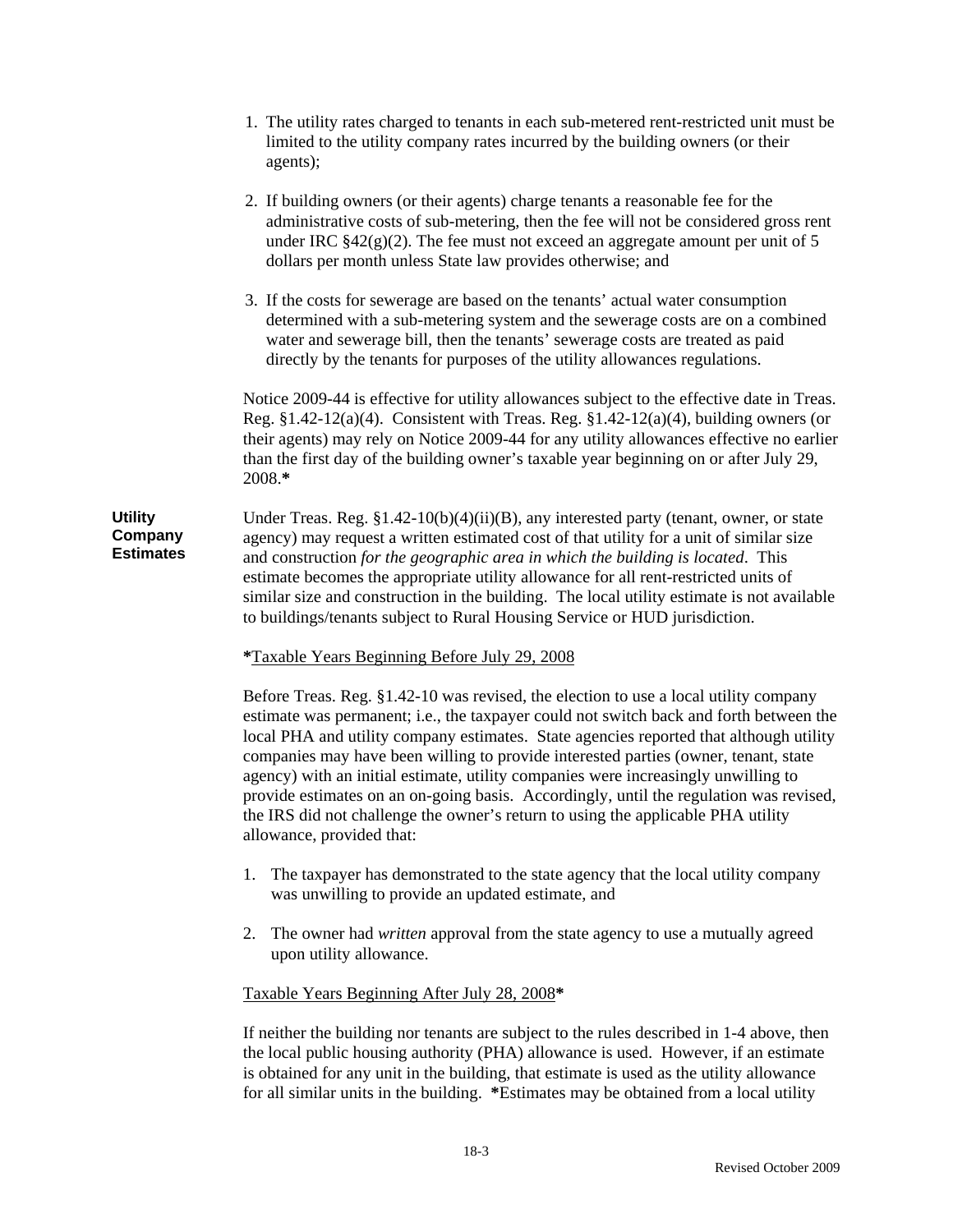company or a state or local housing credit agency, or calculated using HUD's Utility Schedule Model or an energy consumption model.

In the case of deregulated utility services, the interested party is required to obtain an estimate from only one utility company even if multiple companies can provide the same utility service to the unit. However:

- 1. The utility company must offer utility services to the building in order for that utility company's rates to be used in calculating the utility allowance.
- 2. The estimate should include all component deregulated charges for providing the utility service.

The utility allowance is "obtained" when the building owner receives, *in writing*, information from the utility company providing the estimated per unit cost of the utility. Receipt of the information from the utility company begins the 90-day period after which the new utility allowance must be used to compute gross rents.**\*** 

**\*State or Local Housing Credit Agency - Taxable Years Beginning After July 28, 2008\*** 

Under Treas. Reg. §1.42-10(b)(4)(ii)(C)<sup>5</sup>, a building owner may obtain a utility allowance from the state agency that has jurisdiction over the building, provided the state agency agrees to provide the estimate. The building owner may obtain a utility allowance at any time during the building's extended use period<sup>6</sup> and the associated costs are borne by the building owner.

The utility allowance is "obtained" when the building owner receives, *in writing*, information from the state agency providing the estimated per unit cost of the utility. Receipt of the information from the state agency begins the 90-day period after which the new utility allowance must be used to compute gross rents.

#### Factors to Consider

The utility allowance must take into account, among other things, (1) local utility rates, (2) property type, (3) climate and degree-day variables by region in the state, (4) taxes and fees on utility charges, (5) building materials, and (6) mechanical systems.

#### Actual Building Usage

The state agency may use actual utility company usage data and rates of the building for which the utility allowance is requested.

1. The data used to compute the estimate is limited to the building's consumption data for a 12-month period ending no earlier than 60 days prior to the date the utility allowance will change. For newly constructed or renovated buildings with less than 12 months of consumption data, consumption data for the 12-month period for similarly sized and constructed units in the geographical area in which the building is located will be used.

 $\overline{a}$ 

<sup>5</sup> **\***As amended by TD 9420.**\***

<sup>&</sup>lt;sup>6</sup> \*Under IRC §42(h)(6)(D), the extended use period begins on the first day of the building's 15-year compliance period under IRC §42(i)(1) and ends on the later of the date specified in the agreement or 15 years after the close of the compliance period.**\***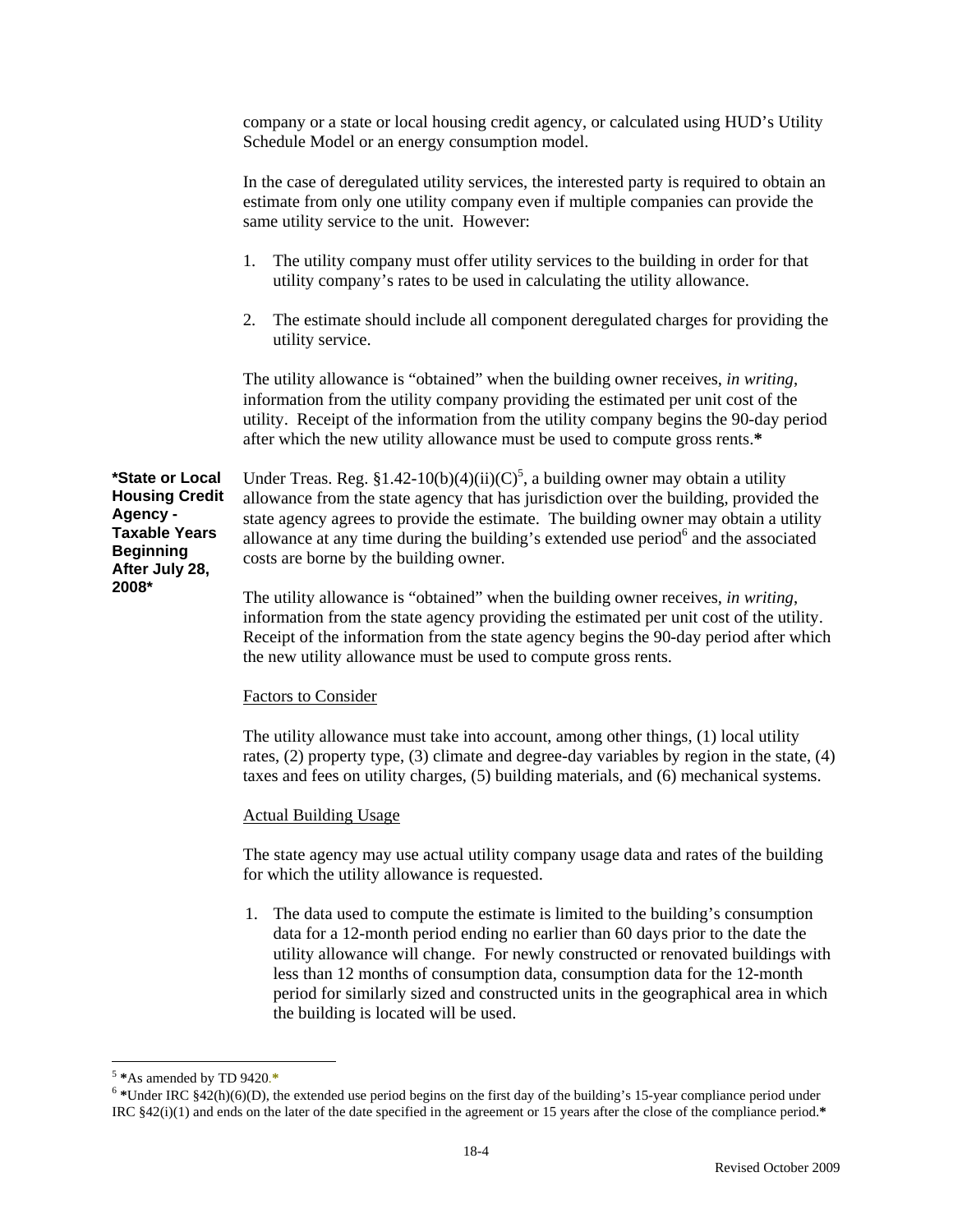|                                                                                                                   | 2. The utility rates used to compute the estimates must be the rates in place 60 days<br>prior to the date the utility allowance will change.                                                                                                                                                                                                                                                                                                                      |
|-------------------------------------------------------------------------------------------------------------------|--------------------------------------------------------------------------------------------------------------------------------------------------------------------------------------------------------------------------------------------------------------------------------------------------------------------------------------------------------------------------------------------------------------------------------------------------------------------|
|                                                                                                                   | <b>Estimates Provided by State Agency's Agent or Private Contractor</b>                                                                                                                                                                                                                                                                                                                                                                                            |
|                                                                                                                   | A state agency may use an agent or other private contractor to calculate the utility<br>estimates. The agent or contractor must be a properly licensed engineer or a qualified<br>professional. A qualified professional must be (1) approved by the state/local housing<br>credit agency having jurisdiction over the building, and (2) must not be related to the<br>building owner within the meaning of IRC §§ 267(b) <sup>7</sup> or 707(b) <sup>8</sup> .    |
| *HUD Utility<br><b>Schedule</b><br>Model -<br><b>Taxable Years</b><br><b>Beginning</b><br>After July 28,<br>2009* | *Under Treas. Reg. §1.42-10(b)(4)(ii)(D) <sup>9</sup> , a building owner may calculate a utility<br>allowance using the "HUD Utility Schedule Model" that can be found on HUD's<br>Internet site, the Low-Income Housing Tax Credits page at<br>www.huduser.org/datasets/lihtc.html or successor URL.                                                                                                                                                              |
|                                                                                                                   | Utility rates used for the HUD Utility Schedule Model must be no older that the rates<br>in place 60 days prior to the date the utility allowance will change.                                                                                                                                                                                                                                                                                                     |
|                                                                                                                   | The utility allowance is deemed "obtained" based on the date entered as the "Form"<br>Date" on the "Location" spreadsheet of the Utility Schedule Model. This date will<br>also be reflected on the Form 52667, Allowances for Tenant-Furnished Utilities and<br>Other Services. This date begins the 90-day period after which the new utility<br>allowance must be used to compute gross rents.*                                                                 |
| *Energy<br><b>Consumption</b><br>Model -<br><b>Taxable Years</b><br><b>Beginning</b><br>After July 28,<br>2009*   | *Under Treas. Reg. $$1.42-10(b)(4)(ii)(E)10$ , a building owner may calculate a utility<br>allowance using an energy and water and sewage consumption analysis model (energy<br>consumption model).                                                                                                                                                                                                                                                                |
|                                                                                                                   | <b>Factors to Consider</b>                                                                                                                                                                                                                                                                                                                                                                                                                                         |
|                                                                                                                   | The energy consumption model must, at a minimum, take into account specific factors<br>including, but not limited to: (1) unit size, (2) building orientation, design and<br>materials, mechanical systems, appliances, and characteristics of the building location.                                                                                                                                                                                              |
|                                                                                                                   | <b>Building's Consumption Data and Utility Rates</b>                                                                                                                                                                                                                                                                                                                                                                                                               |
|                                                                                                                   | The data used to compute the estimate is limited to the building's consumption data<br>for a 12-month period ending no earlier than 60 days prior to the date the utility<br>allowance will change. For newly constructed or renovated buildings with less than<br>12 months of consumption data, consumption data for the 12-month period for<br>similarly sized and constructed units in the geographical area in which the building is<br>located will be used. |
|                                                                                                                   | The utility rates used for the energy consumption model must be the rates in place 60<br>days prior to the date the utility allowance will change.                                                                                                                                                                                                                                                                                                                 |
|                                                                                                                   |                                                                                                                                                                                                                                                                                                                                                                                                                                                                    |

 <sup>7</sup> **\***See note 1 at the end of the chapter.**\*** 

<sup>8</sup> **\***See note 2 at the end of the chapter.**\***

<sup>9</sup> **\***As amended by TD 9420.**\***

<sup>10</sup> **\***As amended by TD 9420.**\***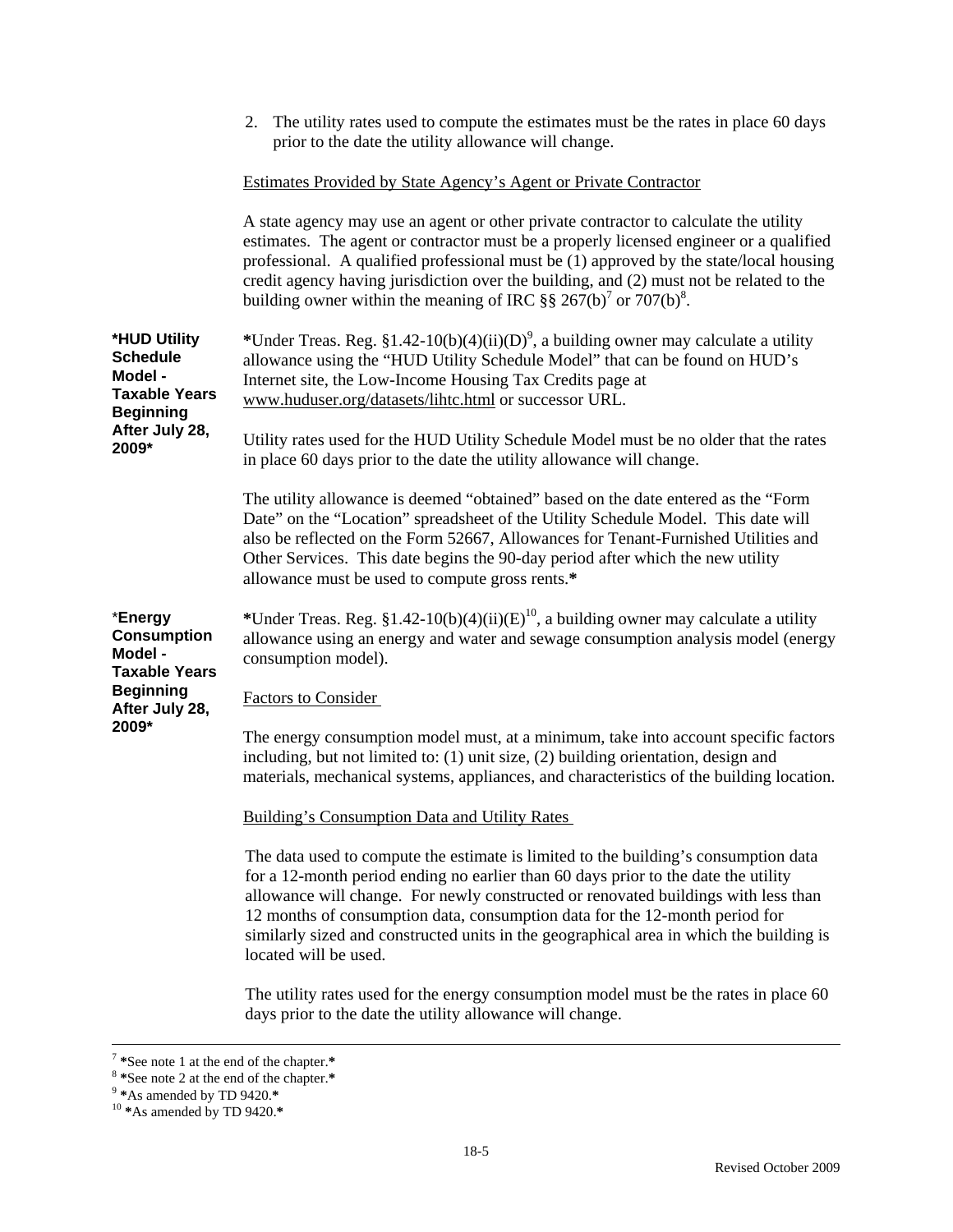#### Estimates Provided by Licensed Engineer or Qualified Professional

The utility allowance must be prepared by a properly licensed engineer or a qualified professional. A qualified professional must be (1) approved by the state/local housing credit agency having jurisdiction over the building, and (2) must not be related to the building owner within the meaning of IRC  $\S$ § 267(b) or 707(b)<sup>11</sup>.\*

**\*Annual Review - Taxable Years Beginning After July 28, 2009\*** 

\*Under Treas. Reg.  $$1.42-10(c)(2)^{12}$ , a building owner *must* review the basis on which utility allowances have been established at least once during each calendar year and must update the allowance if required. Building owners *may* choose to calculate new utility allowances more frequently than once during a calendar year, provided the owner complies with the requirement of Treas. Reg. 1.42-10, including the requirement to notify the state/local housing credit agency and tenants.

### First Year of the Credit Period

No review is required until the building has achieved 90 percent occupancy for a period of 90 consecutive days, or by [at] the end of the first year of the credit period, whichever is earlier. If the review is completed at the end of the year, the consumption rates as of December  $31<sup>st</sup>$  of the first year of the credit period. Consequently, the 90-day period will begin no later March 1 of the year subsequent to the first year of the credit period.

### Review Requirements

- 1. The review must take into account any changes to the building such as any energy conservation measures and affect energy consumption and changes in utility rates.
- 2. Owners may use different methods for computing the allowances for different utilities.
- 3. Owners are not prohibited from changing methods used for calculating a utility allowance in order to most accurately estimate the utility allowance.**\***

**Updating Utility Allowances – \*Taxable Years Beginning Before July 29, 2008\*** 

If the applicable utility allowance for a unit changes, the new utility allowance must be used to compute gross rents of LIHC units due 90 days after the change. As a practical matter, utility allowances are usually reviewed when HUD updates the Area Median Gross Income (AMGI) for the location (which may change the allowable gross rent). If the applicable utility allowance for a unit changes, the new allowance must be used to compute gross rents due 90 days after the change.

### **\***PHA Utility Estimates

As explained in 24 CFR 982.517, Utility Allowance Schedule, paragraph  $(4)(c)(1)$ , a PHA must review its schedule of utility allowances each year, and must revise its allowance for a utility category if there has been a change of 10 percent or more since the last time the utility allowance was revised. The 90-day implementation period begins when the PHA makes revised utility allowances available.**\*** 

 <sup>11</sup> **\***See note 2 at the end of the chapter.**\***

<sup>12</sup> **\***As amended by TD 9420.**\***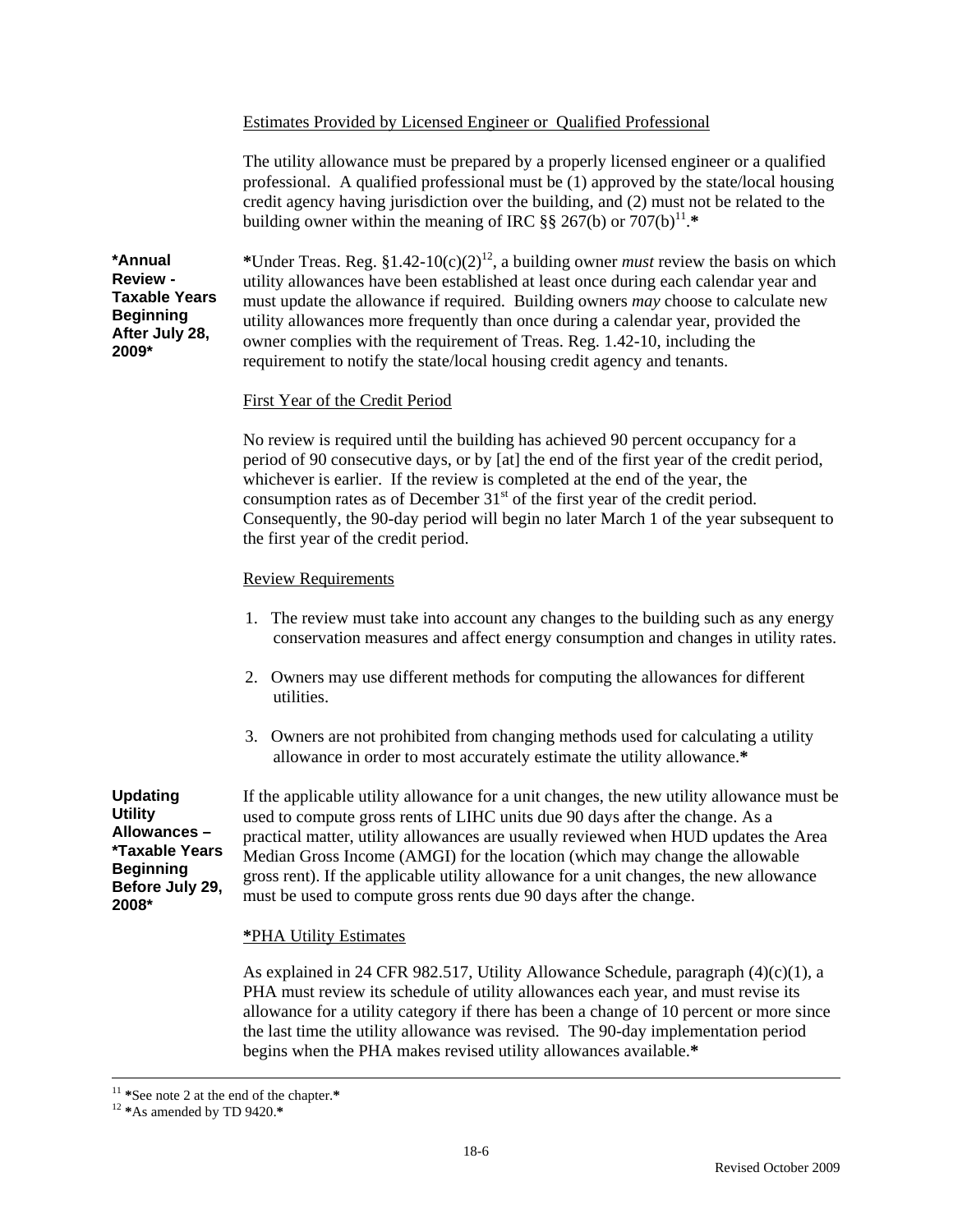**\*Updating Utility Allowances – Taxable Years Beginning After July 28, 2008\***

**\***If the applicable utility allowance for a unit changes, the new utility allowance must be used to compute gross rents of LIHC units due 90 days after the change (90-day period). However, an owner is not required to implement new utility allowances until the building has achieved 90 percent occupancy for a period of 90 days or by the end of the first year of the credit period, whichever is earlier.

### PHA Utility Estimates

As explained in 24 CFR 982.517, Utility Allowance Schedule, paragraph (4)(c)(1), a PHA must review its schedule of utility allowances each year, and must revise its allowance for a utility category if there has been a change of 10 percent or more since the last time the utility allowance was revised. The 90-day implementation period begins when the PHA makes revised utility allowances available.

### Utility Company and State/Local Housing Credit Agency Estimates

If an owner obtains a utility estimate from a local utility company or state/local housing credit agency, the 90-day period will begin with the receipt of the information. The date of receipt is determined based on the date of the correspondence.

Example 1: Lower Estimate Obtained from Utility Company

The rent for an LIHC building must be lowered because a local utility company estimate obtained by the owner shows a higher utility cost than the utility allowance currently being used. The utility company's letter is dated August 15, 2008. The lower rent must be in effect for rent due after November 13, 2008.

### HUD's Utility Schedule Model

The date entered as the "Form Date" on the "Location" spreadsheet of the Utility Schedule Model and reflected on the Form 52667, Allowances for Tenant-Furnished Utilities and Other Services, begins the 90-day period after which the new utility allowance must be used to compute gross rents.

### Energy Consumption Model

The 90-day period will begin 60 days after the end of the last month of the 12-month period for which data was used to compute the estimate.

### Notification Requirements

- 1. If the owner obtained a utility allowance from a state or local housing credit agency, the owner must make the utility estimate available to all tenants in the building at the beginning of the 90-day period.
- 2. If the owner obtained a utility allowance from a utility company, using the HUD Utility Schedule Model, or calculated using an energy consumption model, the owner must (1) submit copies of the utility estimates to the agency having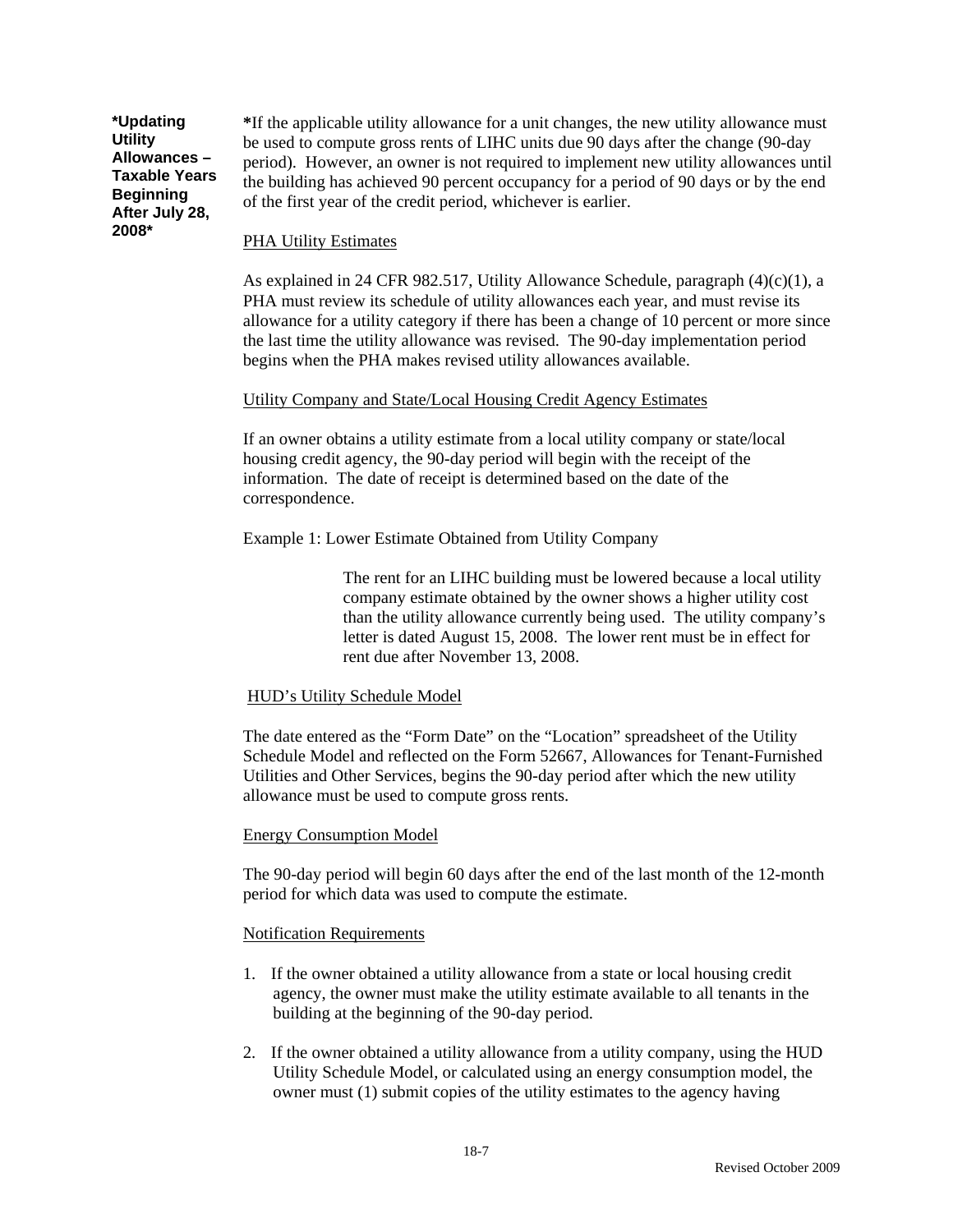|                                                                                                                                         | jurisdiction over the building and (2) make the utility estimate available to all<br>tenants in the building at the beginning of the 90-day period. An agency may<br>require additional information from the owner during the 90-day period.*                                                                                                                                                                                      |
|-----------------------------------------------------------------------------------------------------------------------------------------|------------------------------------------------------------------------------------------------------------------------------------------------------------------------------------------------------------------------------------------------------------------------------------------------------------------------------------------------------------------------------------------------------------------------------------|
| <i>*Cost of</i><br><b>Securing Utility</b><br><b>Estimates -</b><br><b>Taxable Years</b><br><b>Beginning</b><br>After July 28,<br>2009* | *The building owner must pay all the costs incurred in obtaining the estimates from a<br>utility company or state/local housing credit agency, HUD's Utility Schedule Model,<br>or an energy consumption model. The building owner also bears the costs of<br>notifications to the tenants and state/local agency.*                                                                                                                |
| *Record<br>Retention*                                                                                                                   | *The building owner must retain any consumption estimates and supporting data as<br>part of the <i>taxpayer's</i> records for purposes of Treas. Reg. 1.6001-1(a). Under this<br>requirement, taxpayers are required to keep such permanent books of account or<br>records as are sufficient to establish the amount of gross income, deductions, <i>credits</i> ,<br>or <i>other matters required to be shown</i> by such person. |
|                                                                                                                                         | Under Treas. Reg. 1.6001-1, the IRS may require the owner to render such statements<br>or keep such specific records as will enable the IRS to determine whether or not the<br>owner is liable for tax. The books and records shall be kept at all times available for<br>inspection by the IRS and shall be retained so long as the contents thereof may<br>become material in the administration of the Internal Revenue Code.*  |

### **In Compliance**

 Low-income housing projects are in compliance when the appropriate utility allowance is used, the utility allowance is properly calculated, and rents are reduced for a utility allowance when utilities are paid directly by the tenant.

**\***Owners must demonstrate that that the basis on which utility allowances have been established (consumption and rates) have been reviewed at least once during each calendar year. If applicable, the owner must also demonstrate that (1) tenants and the state/local housing credit agency have been timely notified of any changes, and (2) the new utility allowance was used to compute gross rents for LIHC units due after the end of the 90-day period. <sup>13</sup>**\*** 

Example 1: Utility Allowance Increases

The maximum gross rent is \$500. The owner charged rent of \$450, which reflected a  $$50$  utility allowance; i.e.,  $$450$  rent  $+ $50$  utility allowance  $= $500$  gross rent. The annual utility allowance estimate increases to \$75. The owner reduces the rent to \$425 based upon the increased utility allowance of \$75; for a gross rent of \$500 (\$425  $+$  \$75 = \$500).

 $\overline{a}$ <sup>13</sup> **\***The 90-day period applies to taxable years beginning after July 28, 2008 utility allowances.**\***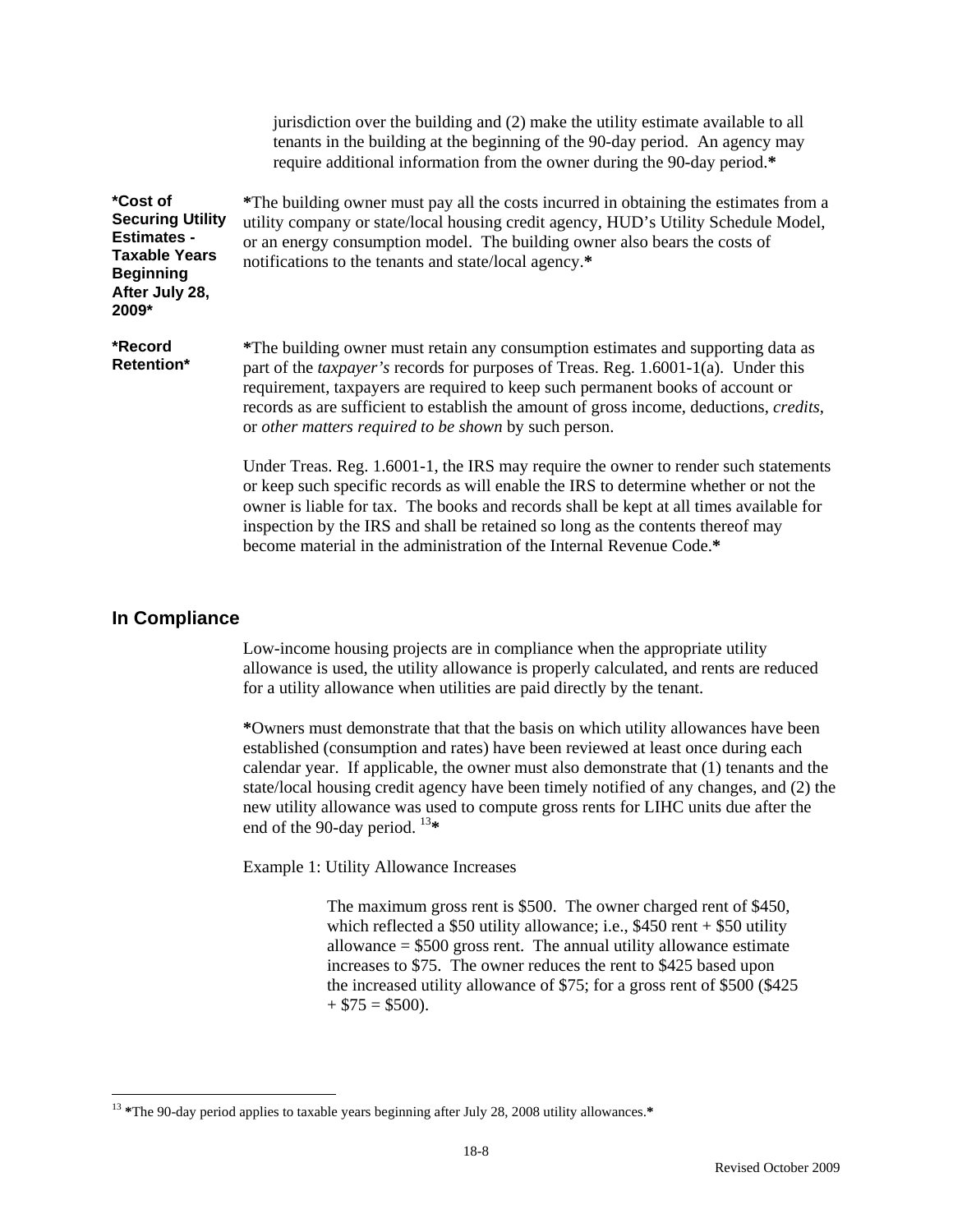Example 2: Local Utility Company No Longer Provides Estimates

The owner used estimates of utility use as provided by the local utility company to determine the utility allowance. The owner asked the local utility company for an updated estimate of use by similar units in the local area. The utility company informed the owner that they no longer provide estimates. **\***The owner may select another method for computing the utility allowance.<sup>14</sup>**\***

### Example 3: **\***First Year of the Credit Period

An owner acquired an existing building and completed substantial rehabilitations. The building has 100 rental units and was placed in service on November 7, 2008. The owner elected to begin the credit period the year after the building was placed in service, on January 1, 2009. All 51 of the in-place tenants were determined to be incomequalified households at that time.

The owner chose to use the energy consumption model and correctly determined the utility allowance using consumption data for similarly sized and constructed units in the geographical area for the period November 1, 2007 through October 31, 2008 and the utility rate on October 31, 2008.

The owner rented the  $91<sup>st</sup>$  unit in May of 2009 and maintained an occupancy rate of at least 94% through the end of August 2009. Since the owner had achieved 90% occupancy for 90 consecutive days, the owner was required to conduct a utility allowance review. If applicable, the utility allowances should be updated.**\*** 

Example 4: Increased Utility Allowance Does Not Cause Rent to Exceed Limit

The maximum gross rent limit is \$500, but the owner charged \$415 rent and a \$50 utility allowance for a total of \$465. The utility allowance increases to \$60 the next year. The owner makes no adjustment to the rent. The owner is in compliance. The owner is charging \$415 rent and a \$60 utility allowance for a total of \$475, which continues to be below the gross rent limit of \$500.

### **Out of Compliance**

Low income housing projects are considered out of compliance when:

- 1. the appropriate utility allowance is not used,
- 2. the utility allowance is not properly calculated,
- 3. rents are not reduced for a utility allowance when utilities are paid directly by the tenant **\***to the utility provider,

 <sup>14</sup> **\***Most of the optional methods are only available for taxable years beginning after July 28, 2008 utility allowances.**\***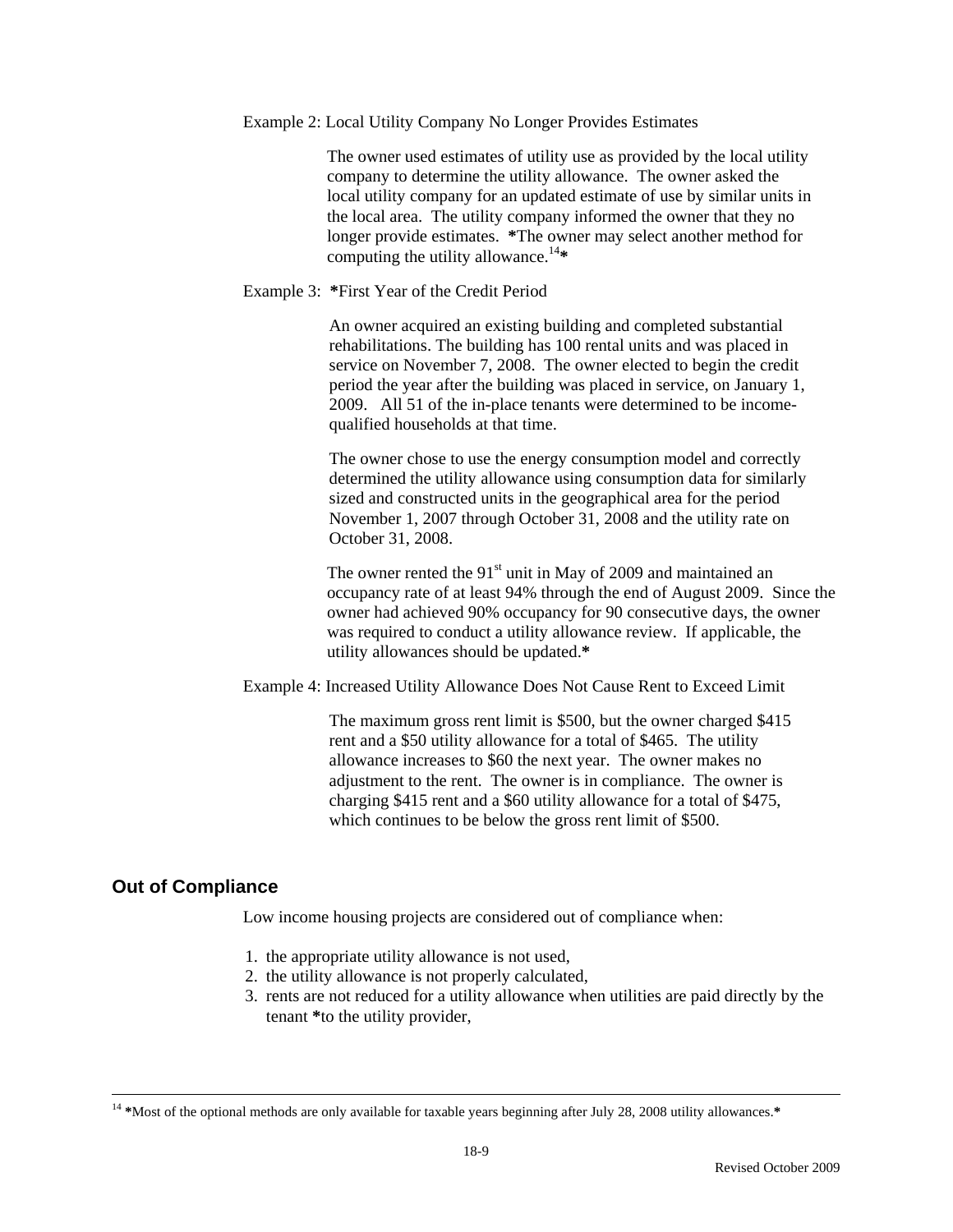- 4. the owner did not review the basis on which the utility allowance is established at least once during the calendar year,<sup>15</sup>
- 5. The owner failed to update rents for a revised utility allowance after the 90-day period.<sup>16</sup>
- 6. The owner failed to maintain adequate documentation regarding the computation of utility allowances;**\*** without proof of the amount of the allowance \*and how it was estimated,**\*** there is no way to correctly compute the rent.

#### **Back in Compliance**

A unit is considered back in compliance when the rent charged is reduced and correctly reflects the utility allowance. The date of correction is date that the rents correctly reflect the utility allowance.

Example 1: The maximum gross rent is \$500. Beginning on March 1, 2003, the owner charged \$450 rent and a \$75 utility allowance; the total rent is \$525. The rent is \$25 over the ceiling. The error was discovered during a state agency's review on April 13, 2004.

> The owner immediately reduces the rent charged to \$425 for rents due beginning on May 1, 2004. The effective date of the new rent, or May 1, 2004, is the date the units are back in compliance.

#### **References**

- 1. Notice 89-6, 1989-1 C.B. 625.
- 2. Treas. Reg. 1.42-10.
- 3. **\***TD 9420. Treas. Reg. § 1.42-12(a) provides the following effective dates and transitional rules under TD 9420: The first sentence in §1.42-10(a), §1.42-  $10(b)(1)$ , (2), (3), and (4), the last two sentences in §1.42-10(b)(4)(ii)(A), the third, fourth, and fifth sentences in §1.42-10(b)(4)(ii)(B), §1.42-10(b)(4)(ii)(C), (D), and (E), and §1.42-10(c) and (d) are applicable to a building owner's taxable years beginning on or after July 29, 2008. Taxpayers may rely on these provisions before the beginning of the building owner's taxable year beginning on or after July 29, 2008, provided that any utility allowances calculated under these provisions are effective no earlier than the first day of the building owner's taxable year beginning on or after July 29, 2008. The utility allowances provisions that apply to taxable years beginning before July 29, 2008 are contained in §1.42-10 (see 26 CFR part 1 revised as of April 1, 2008).**\***

#### **Notes**

1. **\***IRC §267(b), Relationships. ….. (1) Members of a family, as defined in subsection  $(c)(4)^{17}$ ;

<sup>&</sup>lt;sup>15</sup> \*Applies to taxable years beginning after July 28, 2008 utility allowances.\*

<sup>&</sup>lt;sup>16</sup> \*Applies to taxable years beginning after July 28, 2008 utility allowances.\*

<sup>&</sup>lt;sup>17</sup> \*The family of an individual shall include only his brothers and sisters (whether by the whole or half blood) spouse, ancestors, and lineal descendants.**\***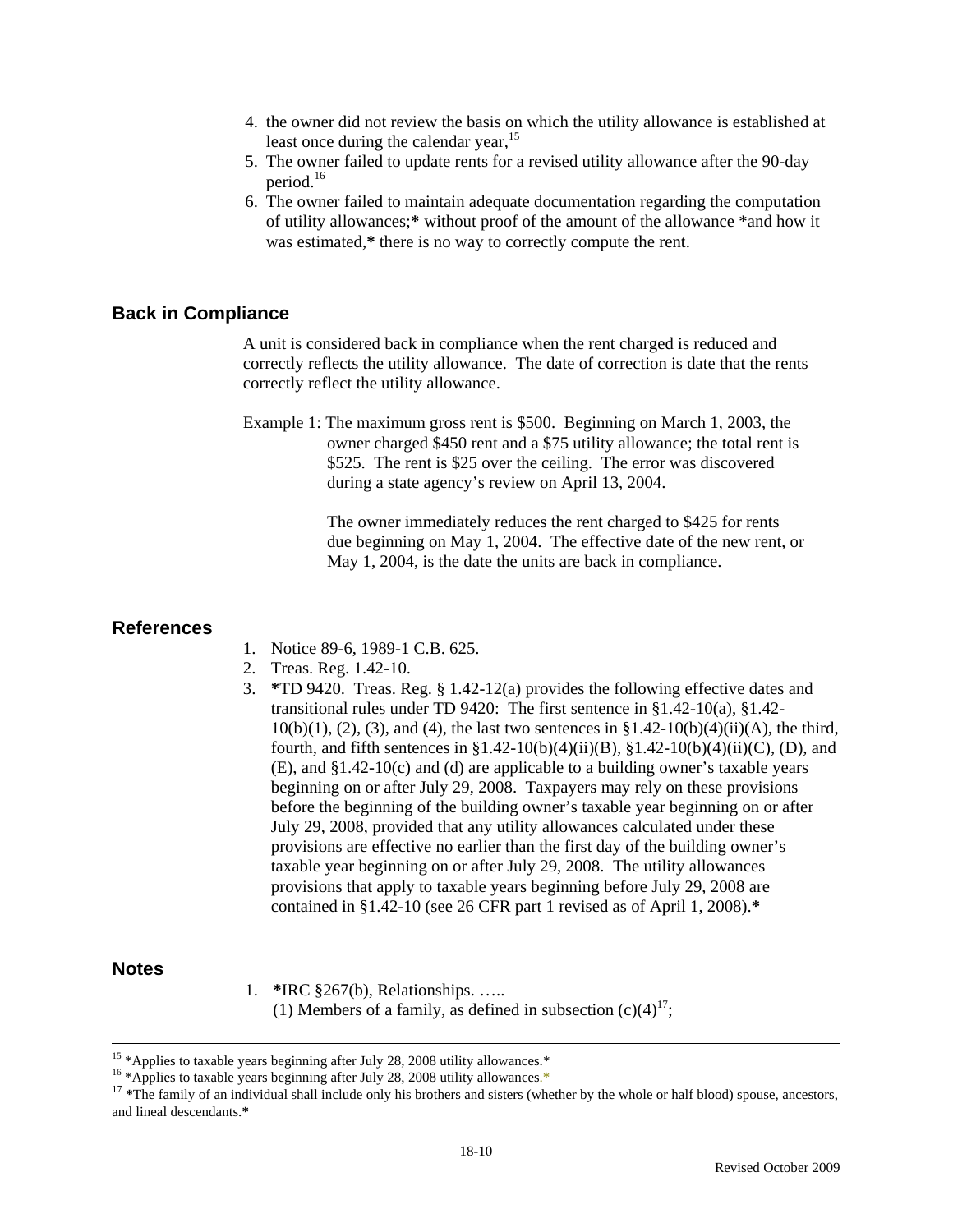- (2) An individual and a corporation more than 50 percent in value of the outstanding stock of which is owned, directly or indirectly, by or for such individual;
- (3) Two corporations which are members of the same controlled group (as defined in subsection  $(f)^{18}$  ;
- (4) A grantor and a fiduciary of any trust;
- (5) A fiduciary of a trust and a fiduciary of another trust, if the same person is a grantor of both trusts;
- (6) A fiduciary of a trust and a beneficiary of such trust;
- (7) A fiduciary of a trust and a beneficiary of another trust, if the same person is a grantor of both trusts;
- (8) A fiduciary of a trust and a corporation more than 50 percent in value of the outstanding stock of which is owned, directly or indirectly, by or for the trust or by or for a person who is a grantor of the trust;
- (9) A person and an organization to which section 501 (relating to certain educational and charitable organizations which are exempt from tax) applies and which is controlled directly or indirectly by such person or (if such person is an individual) by members of the family of such individual;
- (10) A corporation and a partnership if the same persons own—
	- (A) more than 50 percent in value of the outstanding stock of the corporation, and
	- (B) more than 50 percent of the capital interest, or the profits interest, in the partnership;
- (11) An S corporation and another S corporation if the same persons own more than 50 percent in value of the outstanding stock of each corporation;
- (12) An S corporation and a C corporation, if the same persons own more than 50 percent in value of the outstanding stock of each corporation; or
- (13) Except in the case of a sale or exchange in satisfaction of a pecuniary bequest, an executor of an estate and a beneficiary of such estate.**\***
- 2. **\***IRC §707(b)
	- $(1) -$ 
		- (A) a partnership and a person owning, directly or indirectly, more than 50 percent of the capital interest, or the profits interest, in such partnership, or
		- (B) two partnerships in which the same persons own, directly or indirectly, more than 50 percent of the capital interests or profits interests.
	- $(2) -$
	- (3) Ownership of a capital or profits interest. For purposes of paragraphs (1) and (2) of this subsection, the ownership of a capital or profits interest in a partnership shall be determined in accordance with the rules for constructive ownership of stock provided in section 267(c) other than paragraph (3) of such section.**\***

<sup>&</sup>lt;sup>18</sup> \*IRC §267(f) refers to IRC §1563 to define controlled groups for (1) parent-subsidiary groups, except that "more than 50 percent" is substituted for "at least 80 percent," (2) brother-sister groups, (3) combinations of parent-subsidiary and brother-sister groups, and (4) certain insurance companies.**\***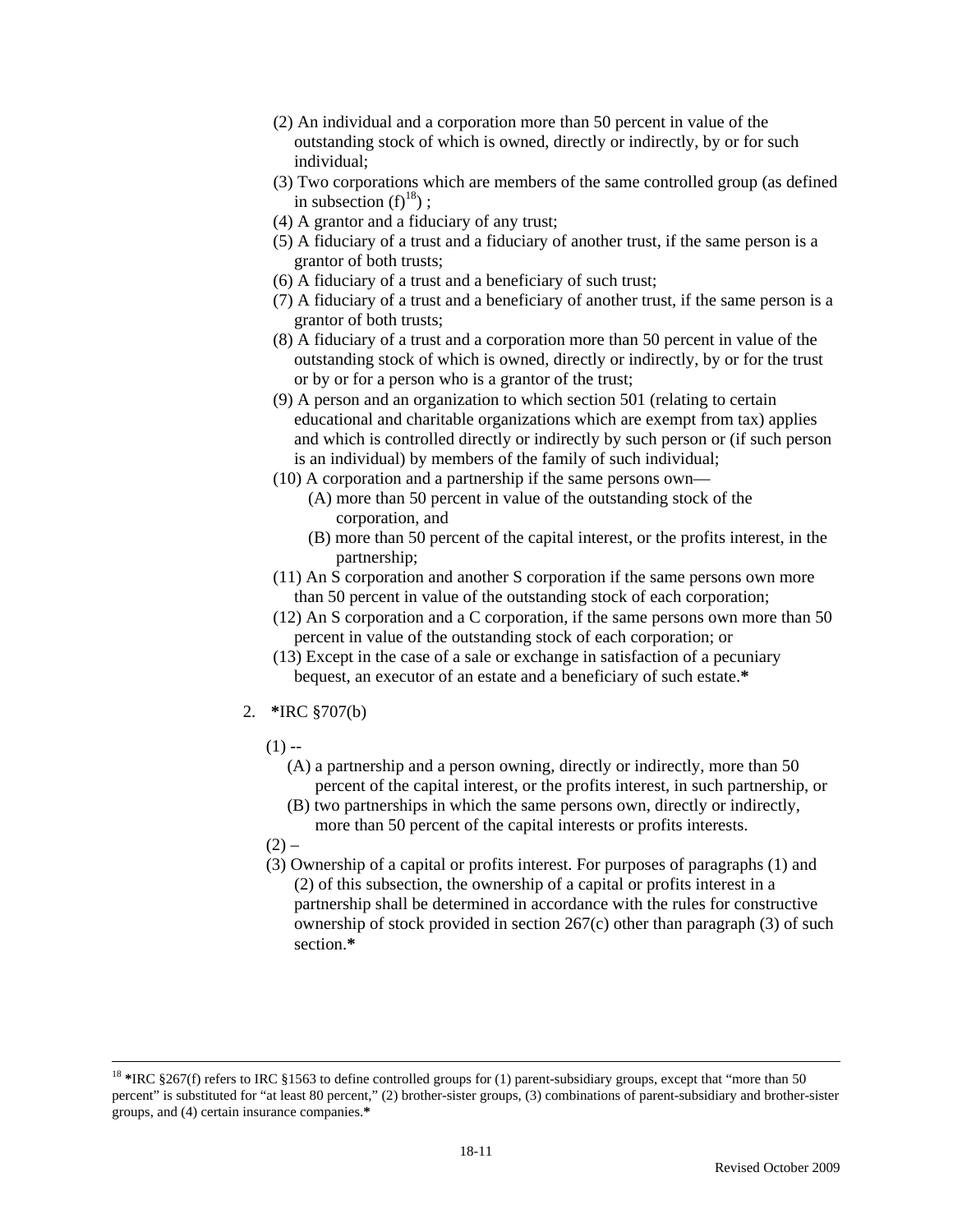### **Chapter 19 Category 11n Owner has Failed to Respond to Agency Requests for Monitoring Reviews**

### **Definition**

This category is used to report owners of low-income properties that failed to respond to agency requests for monitoring reviews. Under the inspection provision Treas. Reg. §1.42-5, the state agencies must have the right to perform an on-site inspection of any low-income housing project at least through the end of the 15-year compliance period for the buildings in the project. State agencies (or their representatives) must conduct on-site inspections, inspect units, and review income (re)certifications, supporting documentation, and rent records for the tenants in those units, and otherwise meet the provisions listed in Treas. Reg.  $\S1.42-5(a)(2)(i)(A)$ , (B), (C), and (D).

The review of tenant records may be undertaken wherever the owner maintains or stores the records. A state agency may give an owner reasonable notice that an inspection of the building and low-income units or tenant record review will occur so that the owner may notify tenants of the inspection or assemble tenant records for review (for example, 30 days notice of inspection or review). However, the units and tenant records to be inspected and reviewed must be chosen in a manner that will not give owners of lowincome housing projects advance notice that a unit and tenant records for a particular year will or will not be inspected and reviewed.

### **In Compliance**

 An owner is in compliance when requests for site visitations and access to tenants' records are honored without unreasonable postponements.

Example 1: Reasonable Request for Postponement

A state agency notified an owner that a property was to be inspected and requested that the inspection be conducted in 30 days. The owner requested that the inspection be postponed for two weeks because the permanent on-site manager had scheduled training during that time period.

This is a reasonable request. Although the owner arranged for a temporary manager, the permanent manager is more knowledgeable regarding the dayto-day operations, procedures, and tenant files.

### **Out of Compliance**

 An owner is out of compliance when requests for site visitations or tenant file inspections are denied or unreasonably postponed. A state agency should accommodate the owner's valid needs to reschedule a site visit or tenant file review, but should not allow owners to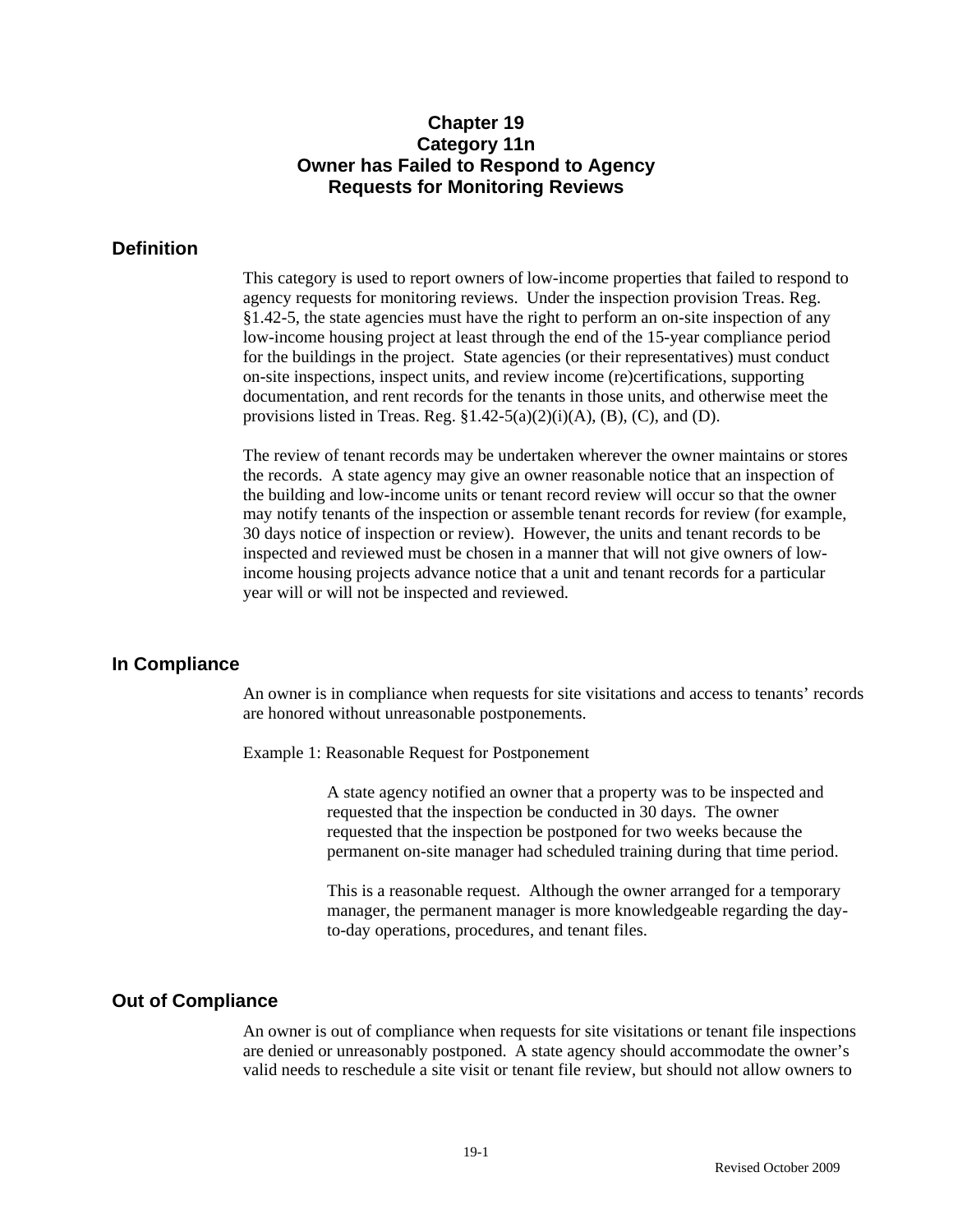delay or circumvent compliance monitoring reviews.<sup>1</sup> The date of noncompliance is the earlier of the date (1) the owner refused to allow a site visitation or access to tenants' records or (2) first postponed the site visit or access to tenant's records.

Example 1: Repetitive Delays

A state agency notified an owner on April 21, 2004, that a property was to be inspected and requested that the inspection be conducted on May 20, 2004. On May 2, 2004, the owner requested that the inspection be postponed until June 16, 2004, to give them time to get the records together. Then, the day before the inspection, the owner called to say that the property manager would not be available. The inspection was rescheduled for June 28, 2004, but the owner called again on June 27 to say that not all the records were available at the site and it would be more convenient to work at his office during the week of July 12, 2004.

The owner's repeated requests for postponements are not reasonable. The property is out of compliance on May 2, 2004.

State agencies may remove a LIHC property from the program if the owner fails to respond to repeated notices for monitoring reviews. See chapter 21 for complete discussion.

#### **Back in Compliance**

The owner is back in compliance when the agency performs the site visit and/or reviews the tenants' files.

Example 1: Site Visit Performed Late

A state agency filed form 8823 noting noncompliance because the owner refused to allow the state agency's representatives on the property to perform the physical inspection. The date of noncompliance was August 15, 2004. The taxpayer received the IRS' notice identifying the noncompliance, after which the site inspection was completed on December 15, 2004, when state agency resources were available.

The property is back in compliance on December 15, 2004 and a Form 8823 should be filed noting the correction date.

#### **References**

 $\overline{a}$ 

- 1. IRC §42(i).
- 2. TD 8430, 1992-2 C.B. 14

<sup>&</sup>lt;sup>1</sup> The IRS recommends that if the site visit/file review can be rescheduled within 45 days of the initial date, the appointment should be reschedule; longer postponements should be discouraged except under unusual circumstances. There is no legal authority for allowing this time period: it is similar to IRS policy for rescheduling audit appointments during an audit. See Internal Revenue Manual 4.10.2.8.3(4).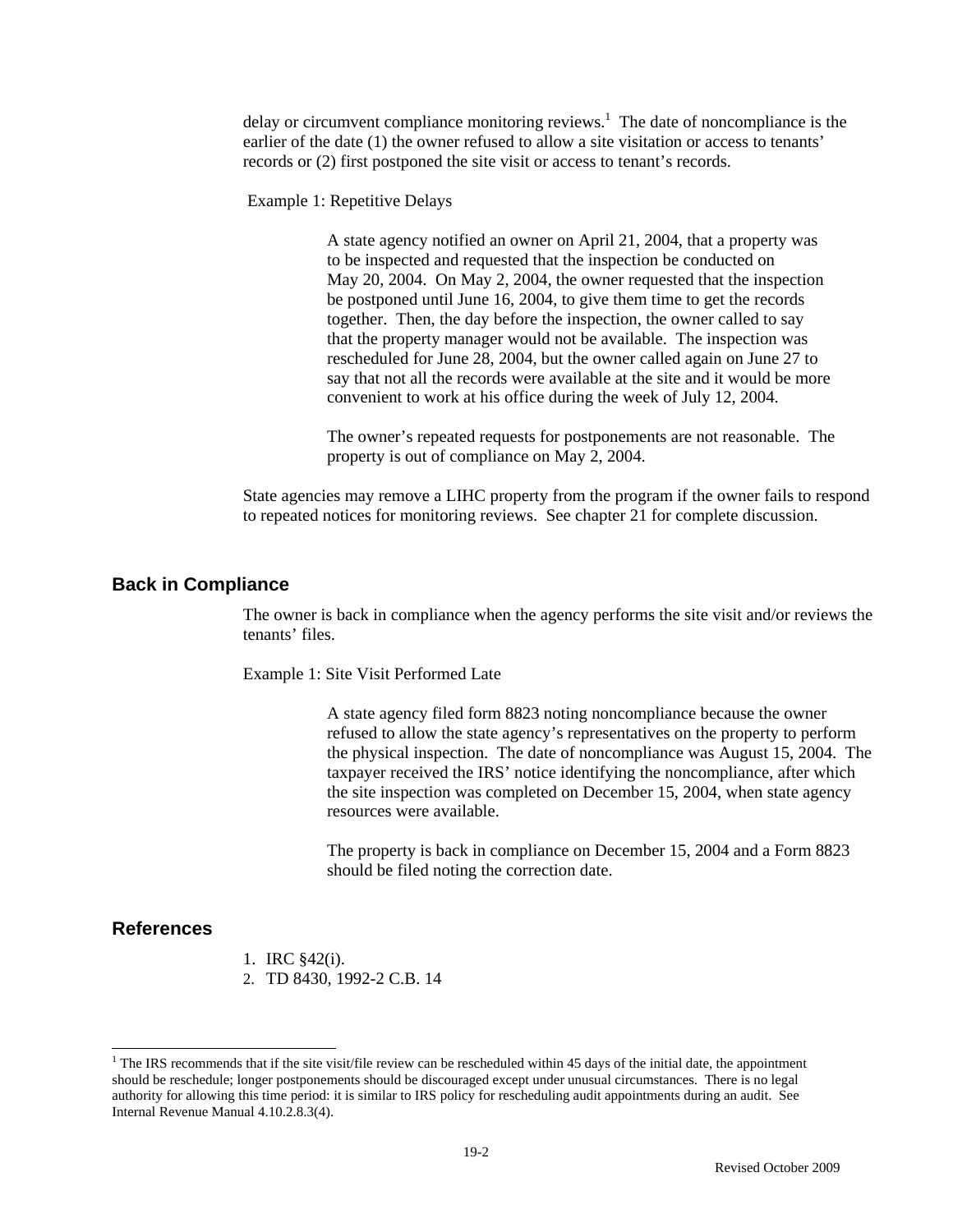## **Chapter 20 Category 11o Low-Income Units Used on a Transient Basis**

### **Definition**

|                                                                                                                                    | This category is used to report noncompliance when units have been used on a transient<br>basis. Generally, the length of the initial lease agreement determines whether use is<br>transient. A unit is nontransient if the initial lease term is six months or more. <sup>1</sup> |
|------------------------------------------------------------------------------------------------------------------------------------|------------------------------------------------------------------------------------------------------------------------------------------------------------------------------------------------------------------------------------------------------------------------------------|
|                                                                                                                                    | There are two exceptions to the general rule that the initial lease term must be 6 months<br>or longer.                                                                                                                                                                            |
| <b>Buildings</b><br><b>Used for</b><br>Transitional<br><b>Housing for</b><br>the Homeless<br><b>Under IRC</b><br>§42(i)(3)(B)(iii) | Certain transitional housing for the homeless may be considered used other than on a<br>transient basis provided the residential rental unit contains sleeping accommodations<br>and kitchen and bathroom facilities and is located in a building-                                 |
|                                                                                                                                    | 1. which is used exclusively to facilitate the transition of homeless individuals <sup>2</sup> to<br>independent living within 24 months, and                                                                                                                                      |
|                                                                                                                                    | 2. in which a government entity or qualified nonprofit organization <sup>3</sup> provided such<br>individuals with temporary housing and supportive services designed to assist such<br>individuals in locating and retaining permanent housing.                                   |
| Single-Room<br><b>Occupancy</b><br>(SRO) Units<br><b>Under IRC</b><br>§42(i)(3)(B)(iv)                                             | SRO units which permit the sharing of kitchen, bathroom, and dining facilities, shall<br>not be treated as used on a transient basis merely because it is rented on a month-by-<br>month basis.                                                                                    |
|                                                                                                                                    |                                                                                                                                                                                                                                                                                    |

### **In Compliance**

i<br>Li

 A unit is in compliance with this requirement if the *initial* lease term *for each tenant* is at least six months. The presence of a six month initial lease is the customary evidence used to document the owner and tenant's intent to enter into a nontransient rental agreement.

<sup>1</sup> H.R. Conf. Rep. No. 841, 99th Cong., 2d Sess. II-89 (1986), 1986-3 (Vol. 4) C.B. 89.) Residential units must be for use by the general public and all of the units in a project must be used on a nontransient basis. …Generally, a unit is considered to be used on a nontransient basis if the initial lease term is six months or greater. Additionally, no hospital, nursing home, sanitarium, life care facility, retirement home providing significant services other than housing, dormitory, or trailer park may be a qualified lowincome project..…certain single room occupancy housing used on a nontransient basis may qualify for the credit, even though such housing may provide eating, cooking, and sanitation facilities on a shared basis.<br><sup>2</sup> Within the meaning of section 103 of the Stewart M. McKinney Homeless Act (42 U.S.C. 11302) , as in effect on the date of

the enactment of this clause.

 $3$  As defined in IRC  $\S$ 42(h)(5).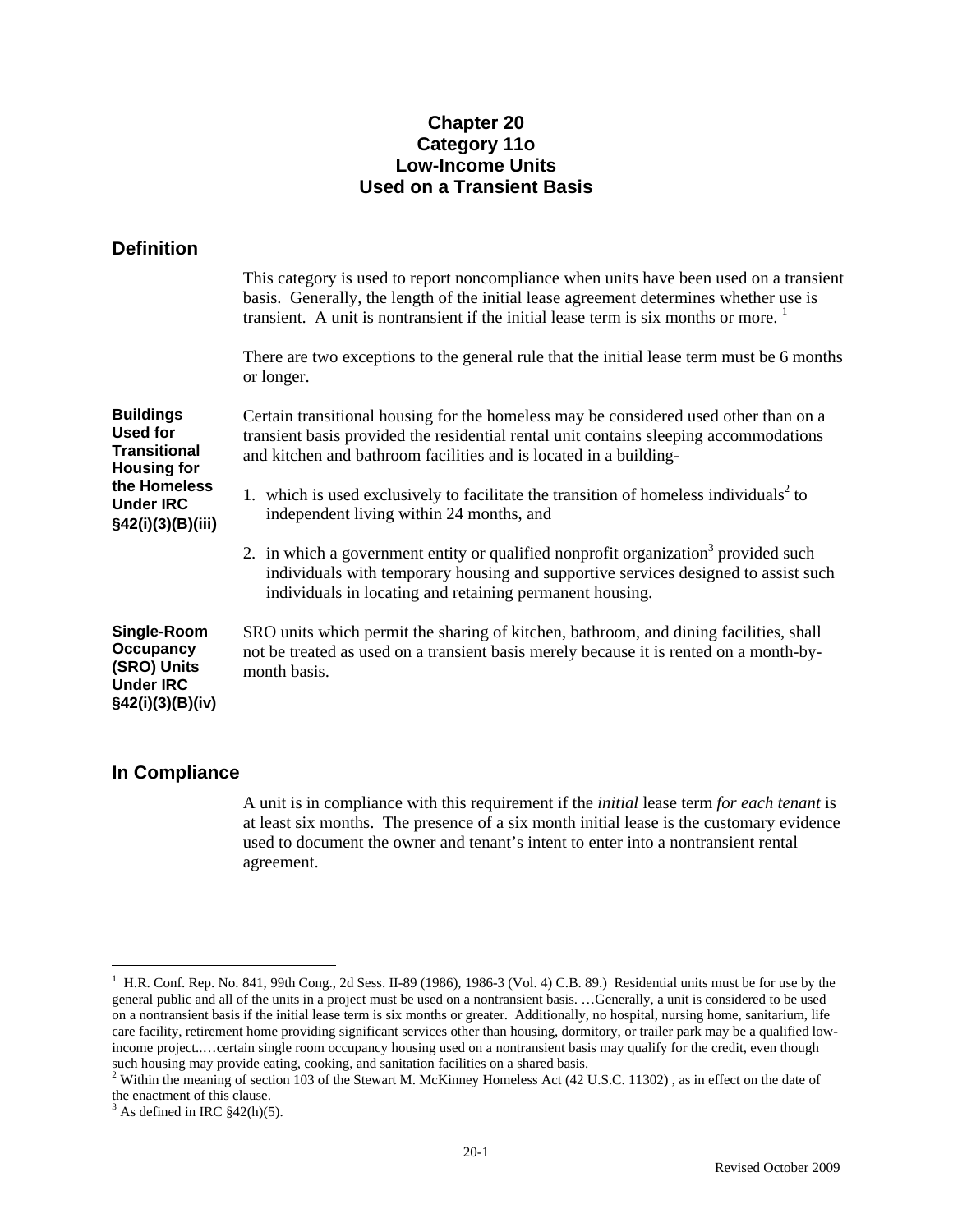Example 1: Tenant Vacates Before End of the Lease

A couple vacates their unit before fulfilling their initial six-month lease because the husband accepted a job in another state. Because the couple was subject to a valid six-month lease and vacated the unit for a valid reason, the low-income unit was not used on a transient basis.

### **Out of Compliance**

 Other than the two exceptions for certain transitional housing and single room occupancy units, a unit is out of compliance if the unit is rented on a transient basis. The out of compliance date is the effective date of the initial tenant income certification. A unit is out of compliance if:

- 1. no lease is on file for the tenant, or
- 2. the tenant's initial lease term is not at least six months.

Example 1: Month-to-Month Initial Leases

A state agency discovers that an owner of a 100 unit LIHC property (not a SRO or transitional housing) established a policy of signing month-to-month leases at the time of initial occupancy.

At the time of the review, 84 units are occupied by households with initial month-to-month leases. All 84 units are out of compliance based on the effective date of the initial tenant income certification.

### **Back in Compliance**

Noncompliance is corrected when a lease with a term of at least six months is executed. The correction date is the effective date of the new lease.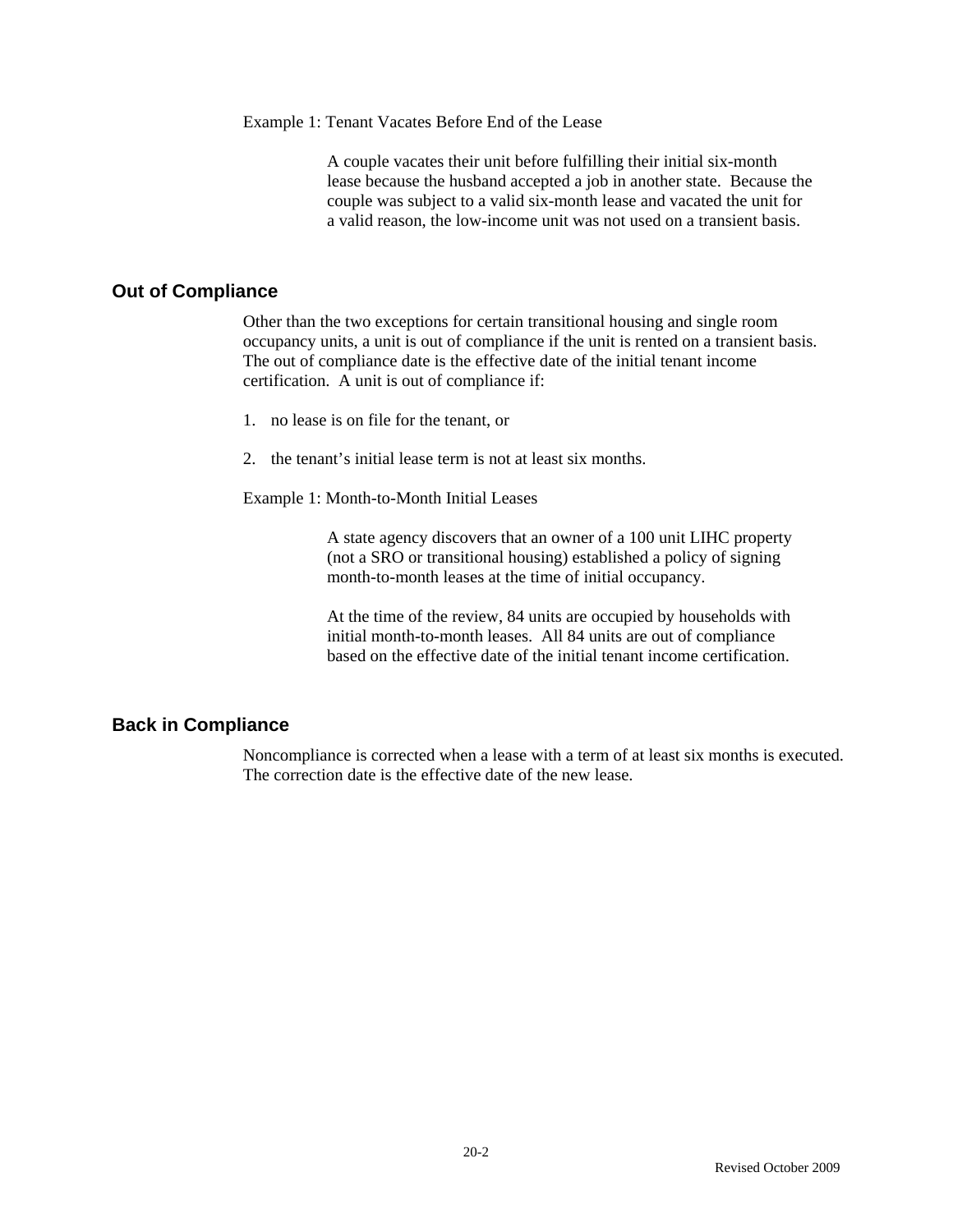## **Chapter 21 Category 11p Project is No Longer in Compliance Nor Participating in the Program**

### **Definition**

This category should be used to notify the Internal Revenue Service that a building is entirely out of compliance and is no longer participating in the program.

- 1. The determination that an LIHC building is entirely out of compliance and will not be in compliance at any time in the future is a recapture event under IRC §42(j).
- 2. The filing of a Form 8823 for this category also puts the IRS on notice that the state agency is no longer performing monitoring activities with respect to the property. $1$
- 3. The building is no longer considered a qualified low-income building under IRC  $§42(c)(2)(A).$ <sup>2</sup> No credit is allowable in the remaining years of the credit period, even if the building complies with all the requirements of IRC §42.

### **Out of Compliance**

 A state agency may find that a building is no longer in compliance with the LIHC program requirements, and thus, is no longer participating in the program. The following discussion provides a broad overview of issues that may justify terminating an owner's participation in the program. It is not an exhaustive list; state agencies should consider each case individually based on the specific facts and circumstances.

**Return of Credits to State Agency**  Under certain circumstances, a state agency may obtain return of previously allocated low-income housing credits. In accordance with Treas. Reg. 1.42- 14(d)(2)(ii), these credits may be returned up to 180 days following the close of the first tax year of the credit period for the building that received the allocation. If a credit is returned within 180 days following the close of the first taxable year of a building's credit period as provided in Treas. Reg. §1.42-14(d)(2)(ii), and a Form 8609, Low-Income Housing Credit Allocation and Certification, has been issued for the building, the state agency must notify the Internal Revenue Service that the credit has been returned.

> If only part of the credit has been returned, this notification requirement is satisfied when the state agency attaches to an amended Form 8610, Annual Low-Income Housing Credit Agencies Report, the original of an amended Form 8609 reflecting

 $\overline{a}$ 

 $1$  Treas. Reg. §1.42-5(e)(3).

<sup>&</sup>lt;sup>2</sup> IRC  $$42(c)(2)$  states that the term "qualified low-income building" means any building which is part of a qualified low-income housing project at all times during the period beginning on the 1<sup>st</sup> day in the compliance period on which such building part of such a project, and ending on the last day of the compliance period with respect to such building.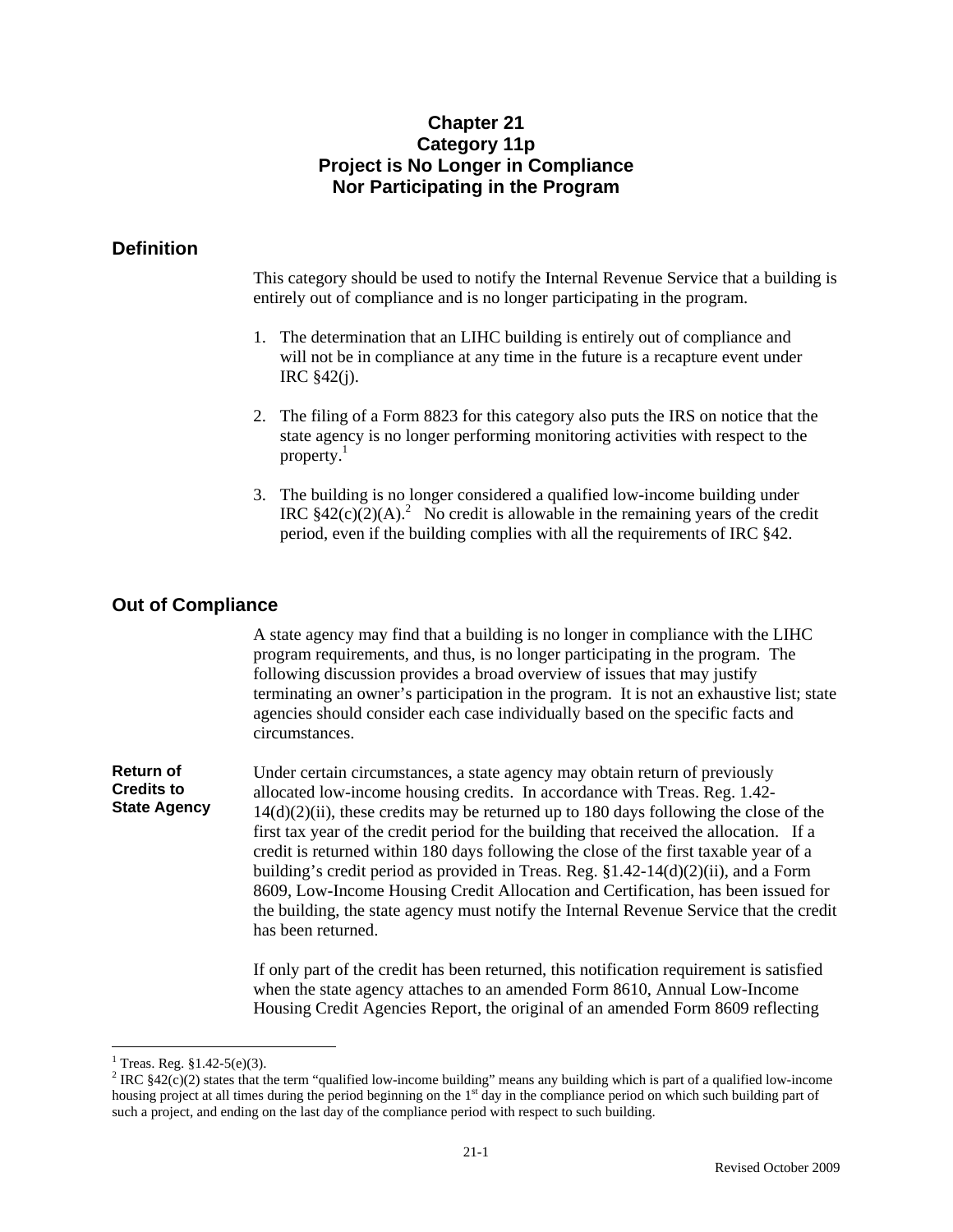the correct amount of credit attributed to the building together with an explanation for filing of the amended forms. The state agency must send a copy of the amended Form 8609 to the owner of the building.

If the building is not issued an amended Form 8609 because all of the credit allocated to the building is returned, notification to the Internal Revenue Service is satisfied by following the requirements prescribed by Treas. Reg. 1.42-5(e)(3) for filing Form 8823.

Treas. Reg.  $$1.42-14(d)(2)(iv)$  specifies the reasons for the return of the entire amount of allocated credit:

- 1. The building is not placed in service within the required time period or fails to meet the minimum set-aside requirements of IRC  $\frac{842(g)(1)}{g}$  by the close of the first year of the credit period.
- *2.* The building does not comply with the terms of its credit allocation. The terms of an allocation are the written conditions agreed to by the state agency and the allocation recipient in the allocation document.
- 3. The owner and state agency mutually agree to cancel an allocation of credit by mutual consent.
- 4. The state agency determines, under IRC  $\frac{842(m)(2)}{2}$ , that an amount of credit allocated to a project is not necessary for the financial feasibility of the project and its viability as a qualified low-income housing project throughout the credit period.

### IRS Notification

An attachment should be used to explain that the credits are being returned under the authority of Treas. Reg.  $1.42-14(d)(2)(ii)$  and why the property did not qualify.

#### Owner Notification

As provided in section  $1.42 - 14(d)(3)(i)$ , after a state agency determines that building or project is not in compliance for the reasons 1, 2 or 4 above, the state agency must provide written notification to the allocation recipient, or its successor in interest, that all or part of the allocation is no longer valid. The notification must also state the amount of the allocation that is no longer valid. The date of the notification is the date the credit is returned by the state agency.

If an allocation is cancelled by mutual consent as noted in number 3 above, there must be a written agreement signed by the state agency and the allocation recipient, or its successor in interest, indicating the amount of the allocation that is returned to the state agency. The effective date of the agreement is the date the credit is returned to the state agency.

**Egregious Noncompliance with Program Requirements** 

Egregious noncompliance is conspicuous, flagrant, and systemic in nature and includes the failure to make reasonable attempts to comply with the requirements of the program, or careless, reckless, or intentional disregard of program requirements.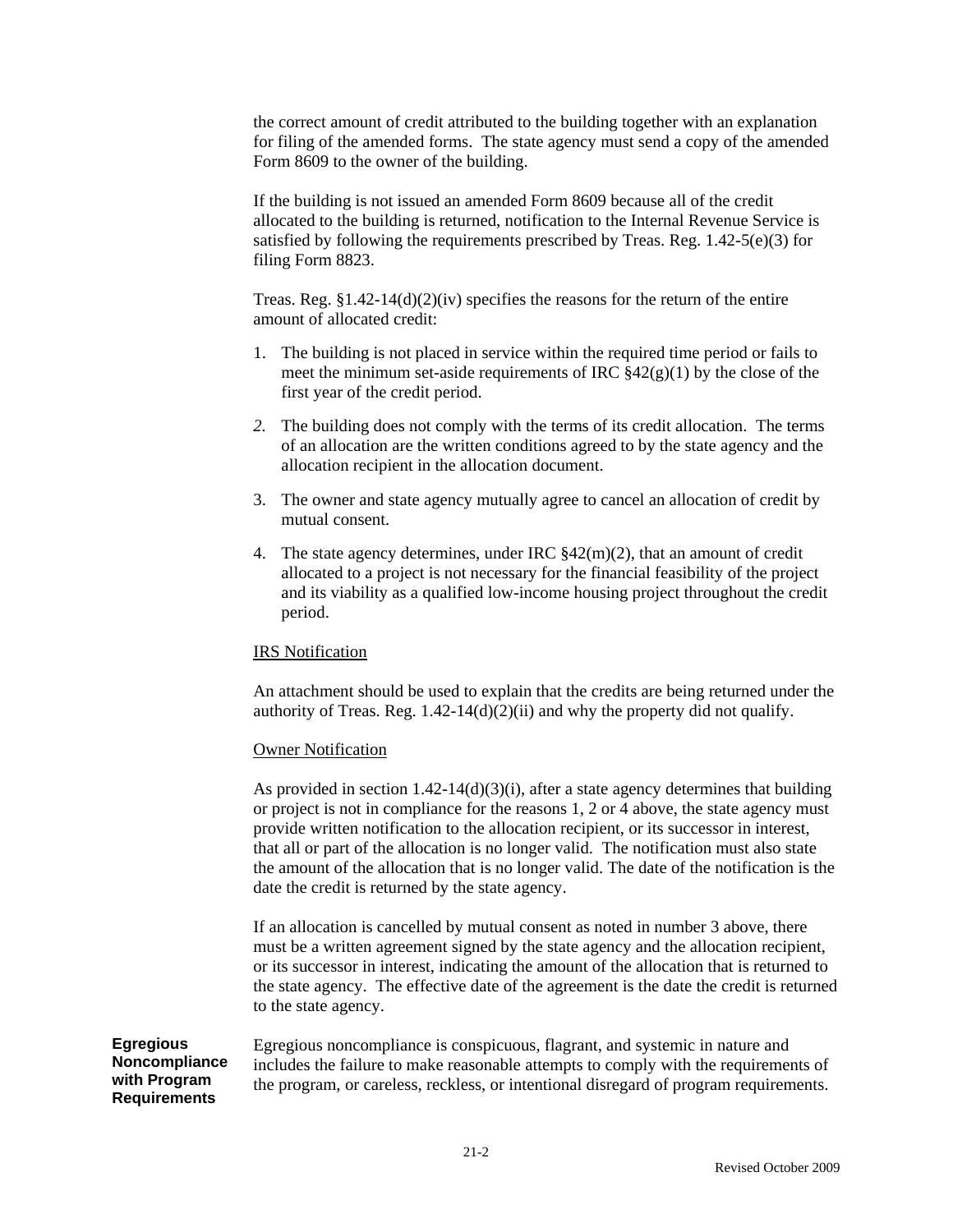|                                                                                                                                               | Example 1: Failure to Make Reasonable Attempts to Comply with<br><b>Program Requirements</b>                                                                                                                                                                                                                                                                                                                                                                                          |
|-----------------------------------------------------------------------------------------------------------------------------------------------|---------------------------------------------------------------------------------------------------------------------------------------------------------------------------------------------------------------------------------------------------------------------------------------------------------------------------------------------------------------------------------------------------------------------------------------------------------------------------------------|
|                                                                                                                                               | The owner did not allow *the state agency to conduct*<br>physical inspections or tenant file reviews after the end of the<br>10-year credit period.                                                                                                                                                                                                                                                                                                                                   |
|                                                                                                                                               | Explanations from the owner should be solicited and analyzed for reasonableness. It<br>is important that the owner be given an opportunity to respond and provide<br>explanations. The reasonableness of the explanations should be evaluated for<br>credibility, presence of corroborative or contradictory evidence, and collateral<br>evidence from third party sources. Refer to chapter 3 for additional guidance.                                                               |
|                                                                                                                                               | An attachment to Form 8823 should be used to explain the extent of noncompliance.                                                                                                                                                                                                                                                                                                                                                                                                     |
| The Owner has<br><b>Voluntarily and</b><br>Permanently<br><b>Withdrawn From</b><br>the Program and<br>is No Longer<br><b>Claiming Credits</b> | An owner, during the 15-year compliance period, may voluntarily withdraw a<br>property from the low-income housing credit program, but retain ownership. The<br>building still exists physically, but is not being operated as an LIHC property. For<br>example, the owner may have converted the entire building to a use other than as an<br>LIHC housing project or 100% of the units may be vacant (and the owner has no<br>intention of renting any of the units in the future). |
|                                                                                                                                               | An attachment to the Form 8823 should be used to explain why the property was<br>withdrawn and identify the last year the property was in service. This information is<br>needed for the IRS to determine whether the owner properly recaptured accelerated<br>credits.                                                                                                                                                                                                               |
| <b>Failure to</b><br><b>Respond to</b><br>Repeated<br><b>Requests for</b><br>Reports,                                                         | State agencies may remove an LIHC property from the program if the owner fails to<br>respond to <i>repeated</i> notices for monitoring reviews <sup>3</sup> , or annual reports and owner<br>certifications are not submitted, and Forms 8823 identifying the noncompliance were<br>previously submitted to the IRS.                                                                                                                                                                  |
| Certifications,<br>Reviews, or<br><b>Other Essential</b><br>Communication                                                                     | Under the inspection provisions of Treas. Reg. $$1.42-5(d)(1)$ , the state agency<br>1.<br>must have the right to perform an on-site inspection of any low-income housing<br>project at least through the end of the compliance period of the buildings in the<br>project.                                                                                                                                                                                                            |
|                                                                                                                                               | 2. Under the certification provisions of Treas. Reg. §1.42-5(c), state agencies may<br>remove a property from the program if annual reports and owner certifications<br>are not submitted                                                                                                                                                                                                                                                                                             |
|                                                                                                                                               | A state agency should send follow-up notices clearly stating that failure to respond<br>will result in the agency notifying the IRS that the property is no longer in<br>compliance and is no longer participating in the LIHC program. See Treas. Reg.<br>$§1.42-5(e)(2)$ , which requires the state agency to provide prompt notification to the<br>owner if the project is not in compliance with the provisions of IRC §42.                                                       |
|                                                                                                                                               | The date of noncompliance is the first day of the first year that the owner failed to<br>provide annual reports or certifications or did not respond to a request for the                                                                                                                                                                                                                                                                                                             |

 $3$  See Treas. Reg.  $\S 1.42-5(c)(2)$ .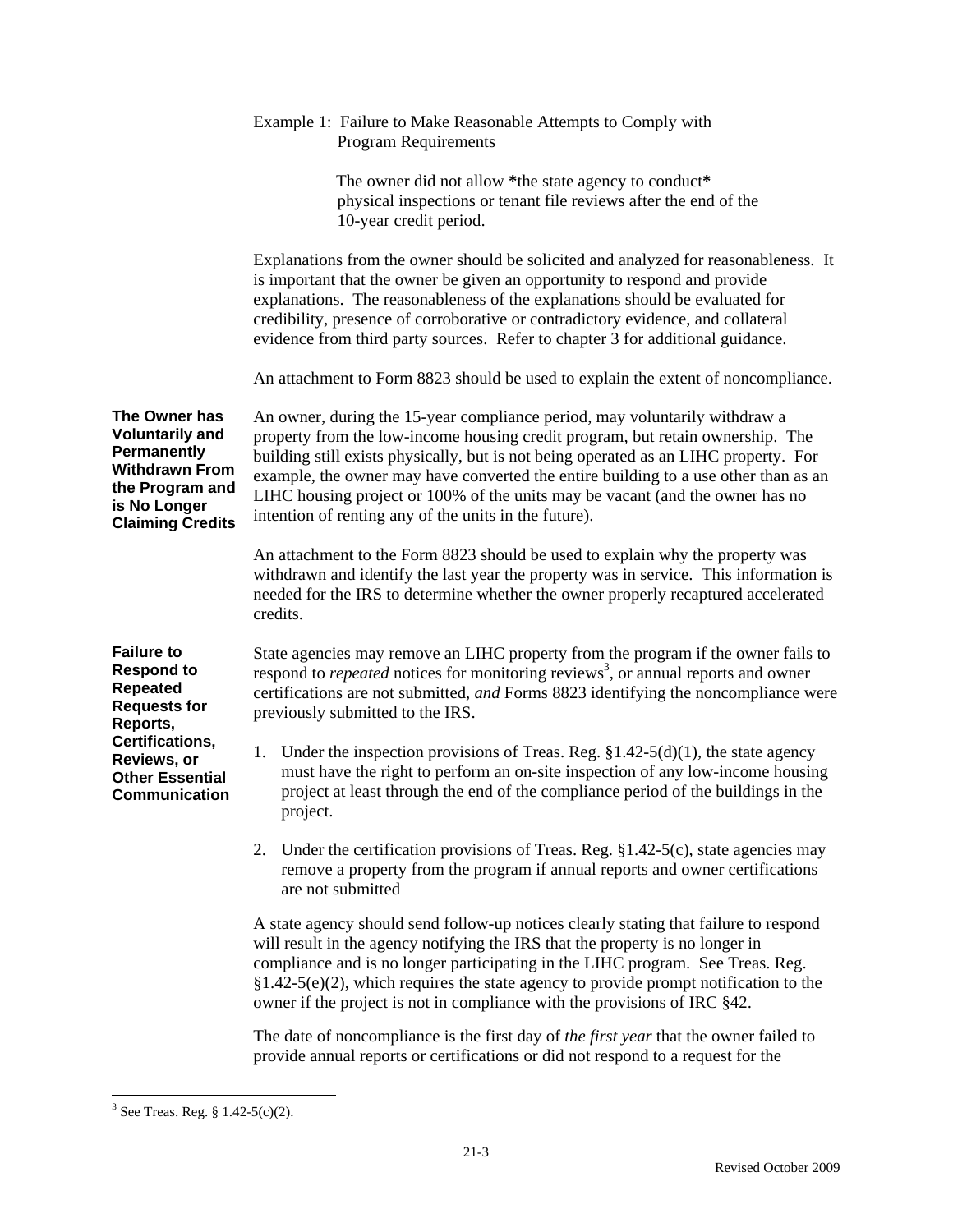physical inspection of the property.

### **Building No Longer Participating in the Low-Income Housing Program**

 When a building is no longer in compliance nor participating in the Low-Income Housing Credit Program, state agencies need to address two issues, as discussed below.

**Extended Low-Income Housing Commitment**  IRC §42(h)(6)(D) requires a property owner to commit to the low-income housing program for a minimum of 30 years. The commitment is documented as a restrictive covenant against the property and is recorded against the property as a deed restriction governed by state law. Commonly know as "extended use agreements", these covenants are agreements *between the owner and state agency.* Consideration should be given to enforcing the agreement through a civil court proceeding. However, when a building or project is removed from the program, state agencies have discretionary authority to release the extended use agreement and remove the deed restriction.

**Protection of Tenants Rights**  Under IRC  $§42(h)(6)(E)(ii)$ , there are two requirements that must be met when an extended use agreement is terminated:

- 1. No eviction or termination of tenancy (other than for good cause) of an existing tenant of any low-income unit before the close of the 3-year period following the termination of the extended use agreement, and
- 2. No increase in the gross rent of any unit occupied by an existing tenant before the close of the 3-year period following the termination of the extended use agreement, not otherwise permitted under IRC §42. In other words, units occupied by income-qualified tenants continue to be rent restricted for three years, or until the tenants vacate the units.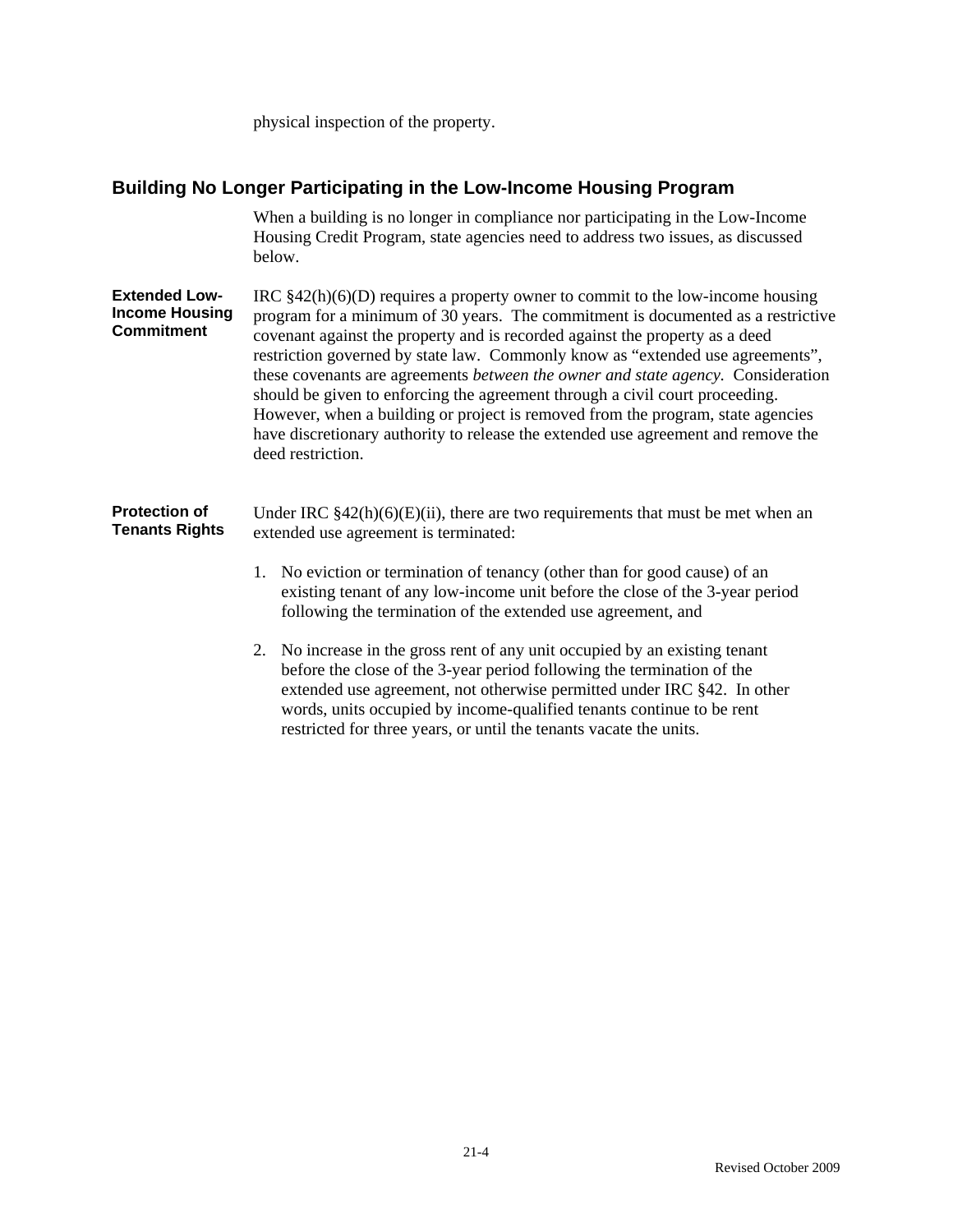## **Chapter 22 Category 11q Other Noncompliance Qualified Nonprofit Organization Failed to Materially Participate**

### **Definition**

 $\overline{a}$ 

IRC §42(h)(5) requires that each state set aside at least 10% of its state housing credit ceiling for allocations to projects in which qualified nonprofit organizations own an interest, and materially participate in the development and operation of the projects. "Qualified nonprofit organization" is defined as an IRC  $\S501(c)(3)$  or  $501(c)(4)$ organization exempt from tax under IRC §501(a) that is determined by the state agency as not being affiliated with or controlled by a for-profit organization, and one of the exempt purposes of the organization includes the fostering of low-income housing.

For purposes of this allocation, a nonprofit organization must have an ownership interest in the low-income housing project throughout the 15-year compliance period and materially participate in the *development* and *operation* of the project. Whether a nonprofit sponsor materially participates will depend on the application of IRC §469(h) to the facts and circumstances of a given project.

Under IRC §469(h)(1), the nonprofit must participate on a *regular, continuous,* and substantial basis in the development and operation of the project.<sup>1</sup> Although this standard is vague, the legislative history suggests the following guidelines in defining material participation in a business activity:

- 1. Material participation is most likely to be established in an activity that constitutes the principal business/activity of the taxpayer,
- 2. Involvement in the actual operations of the activity should occur. That is, the services provided must be integral to the operations of the activity. Simply consenting to someone else's decisions or periodic consultation with respect to general management decisions is not sufficient.
- 3. Participation must be maintained throughout the year. Periodic consultation is not sufficient.
- 4. Regular on-site presence at operations is indicative of material participation.
- 5. Providing services as an independent contractor is not sufficient.

Accordingly, a nonprofit entity will be considered to materially participate where it is regularly, continuously, and substantially involved in providing services integral to

<sup>&</sup>lt;sup>1</sup> Treas. Reg. §1.469-5T provides rules for determining the material participation for individuals. IRC §469(h)(4) and Treas. Reg.  $$1.469-5T(g)(3)$  provide rules for determining the material participation of certain corporations. Because neither of these provisions applies to nonprofit organizations, they should be reviewed for illustrative purposes only. The general facts and circumstances test of IRC  $$469(h)(1)$  is the test applicable to nonprofit organizations.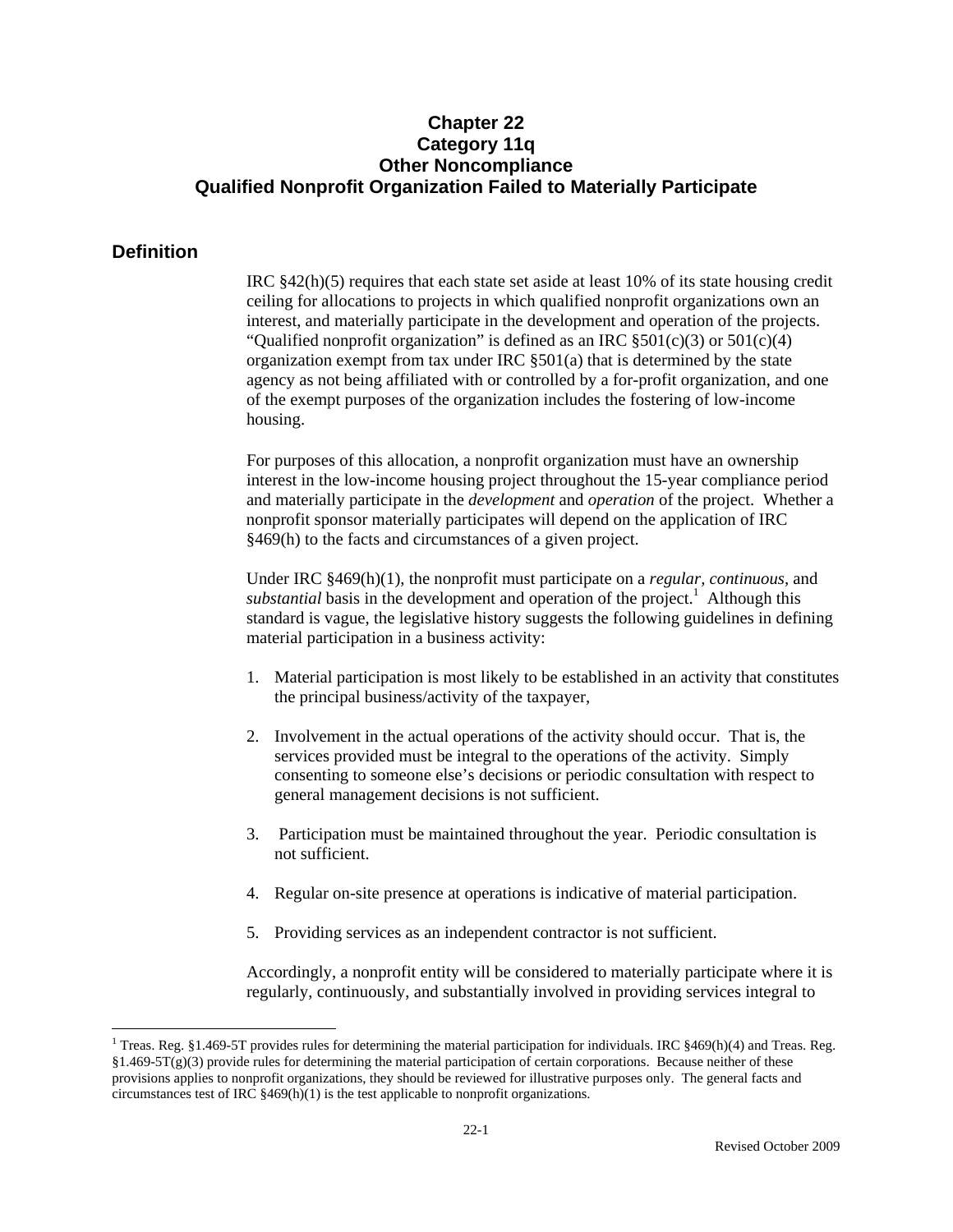the development and operations of a project.

Pursuant to IRC  $$42(h)(5)(D)$ , the ownership and material participation test can be met by the organization if it owns stock in a qualified corporation that satisfies the ownership and material participation test. A qualified corporation must be a corporation that is 100 percent owned at all times during its existence by one or more qualified nonprofit organizations.

#### **In Compliance**

For purposes of reviewing properties for compliance with the requirements of IRC §42(h)(5) during the 15-year compliance period, the state agencies' responsibility is limited to consideration of whether the qualified nonprofit entity is *materially participating* in the *operation* of the project; i.e., both management decision making and the day-to-day operations. In order to materially participate, the qualified nonprofit must be engaged in the activities on a basis that is regular, continuous, and substantial.

Example 1: Qualified Nonprofit Organization Materially Participates

A for-profit organization and a qualified nonprofit organization are general partners for an LIHC project. The state agency sent the review notification letter to the nonprofit and the nonprofit's executive director was on site at the time of the review to answer questions and participate in the physical inspection. The nonprofit received the compliance report, corrected a noncompliance issue and report back to the state agency.

The owner has demonstrated management involvement.

Example 2: Property Managed by Nonprofit Representatives

A qualified nonprofit organization owns an LIHC project. Not having the expertise to operate an LIHC property on a day-to-day basis, the nonprofit hires an affordable housing management company. The management company reports to, and is paid by, the qualified nonprofit organization.

The application of the material participation rules under IRC § 469 should be flexible. In this case, the owner has demonstrated both management decision making and control of the day-to-day operations through their oversight of the management company.

#### **Out of Compliance**

A taxpayer is out of compliance if:

1. The qualified nonprofit organization does not materially participate (as determined under IRC §469(h)(1)), or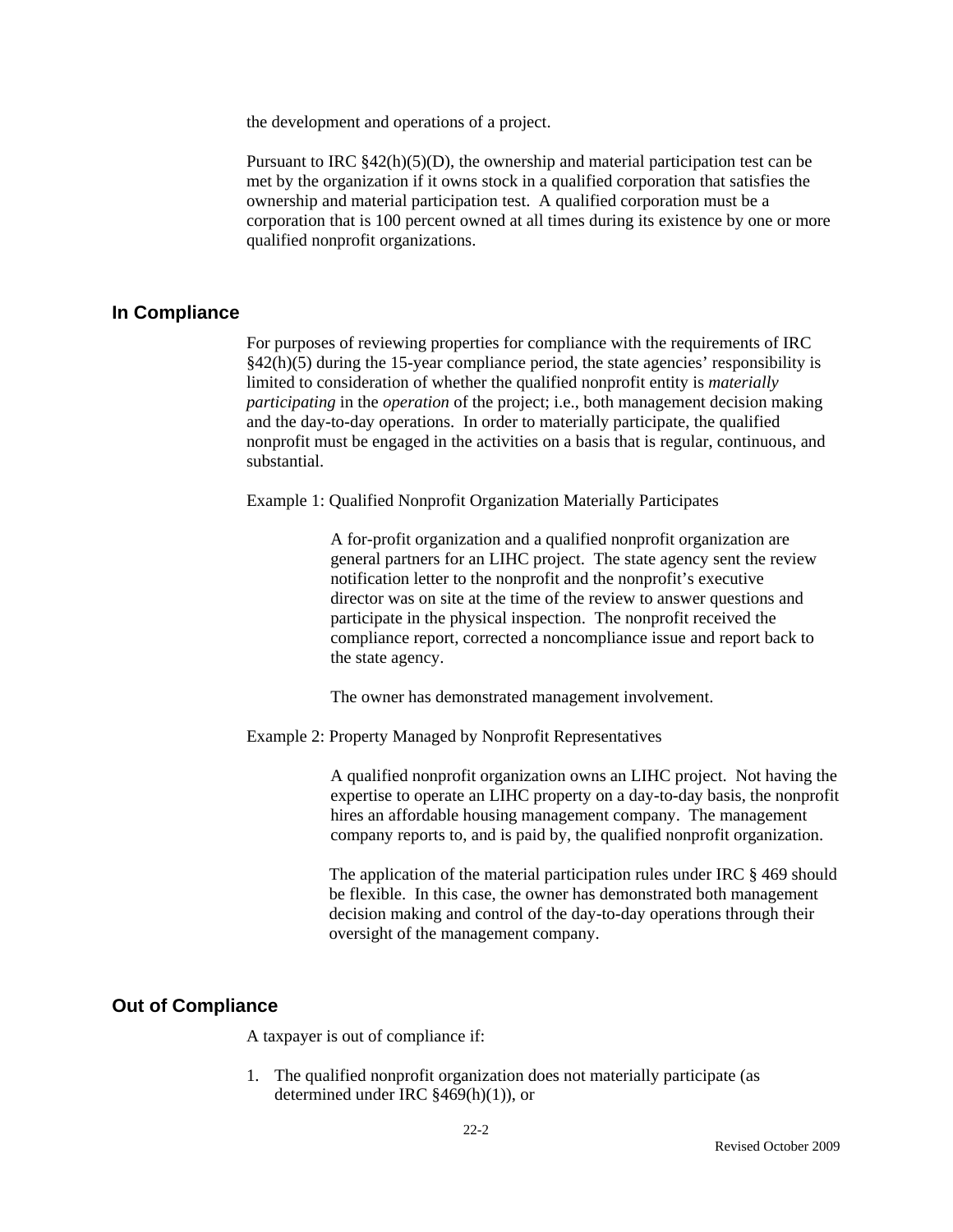2. The qualified nonprofit organization does not materially participate in both the *development and operation* of the project; i.e., both management decisions and day-to-day activities.

A property is out of compliance for any taxable year where the entity does not participate on a basis that is regular, continuous and substantial within the meaning of IRC §469(h)(1) for that year. Noncompliance can be identified by interviewing the qualified nonprofit organization's management representatives and observation while at the property site.

Example 1: Qualified Nonprofit Does Not Participate in Management Decisions

A for-profit organization and qualified nonprofit organization are general partners for an LIHC project. The nonprofit organization fully participated in the development of the project, but has not participated in (directly or through a representative) any monthly management meetings in year 3 of the compliance period and does not otherwise participate on a regular, continuous, or substantial basis.

The property is out of compliance for year 3 of the compliance period.

Example 2: Management Company Employee Provides Volunteer Services

A for-profit organization and qualified nonprofit organization are general partners for an LIHC project. The third party management company operating the property reports to the for-profit general partner. The management company employs a property manager who signed an agreement to be a "volunteer" for the non-profit and provide services for the nonprofit organization.

The property is not in compliance because the property manager's agreement to be a volunteer is part of its employment responsibilities to the for-profit organization.

Should a state agency become aware of noncompliance with other requirements imposed under IRC §42(h)(5), Form 8823 should be filed noting the issue. Areas of noncompliance may include:

- 1. The qualified nonprofit organization loses its exempt status. As part of the preparation for a review of an LIHC property owned by a qualified nonprofit organization under IRC §42(h)(5), state agencies may confirm that the nonprofit is a qualified tax-exempt organization by using the IRS website (www.irs.gov). Enter "78" into the "Search IRS site for" feature; the response will be "Chances are you are looking for Publication 78, Search for Exempt Organizations"; clicking on the underline portion will provide an alphabetical listing of exempt organizations. The state agency should request documentation of tax-exempt status if the organization is not included on the list.
- 2. The qualified nonprofit organization does not have an ownership interest in the low-income housing project.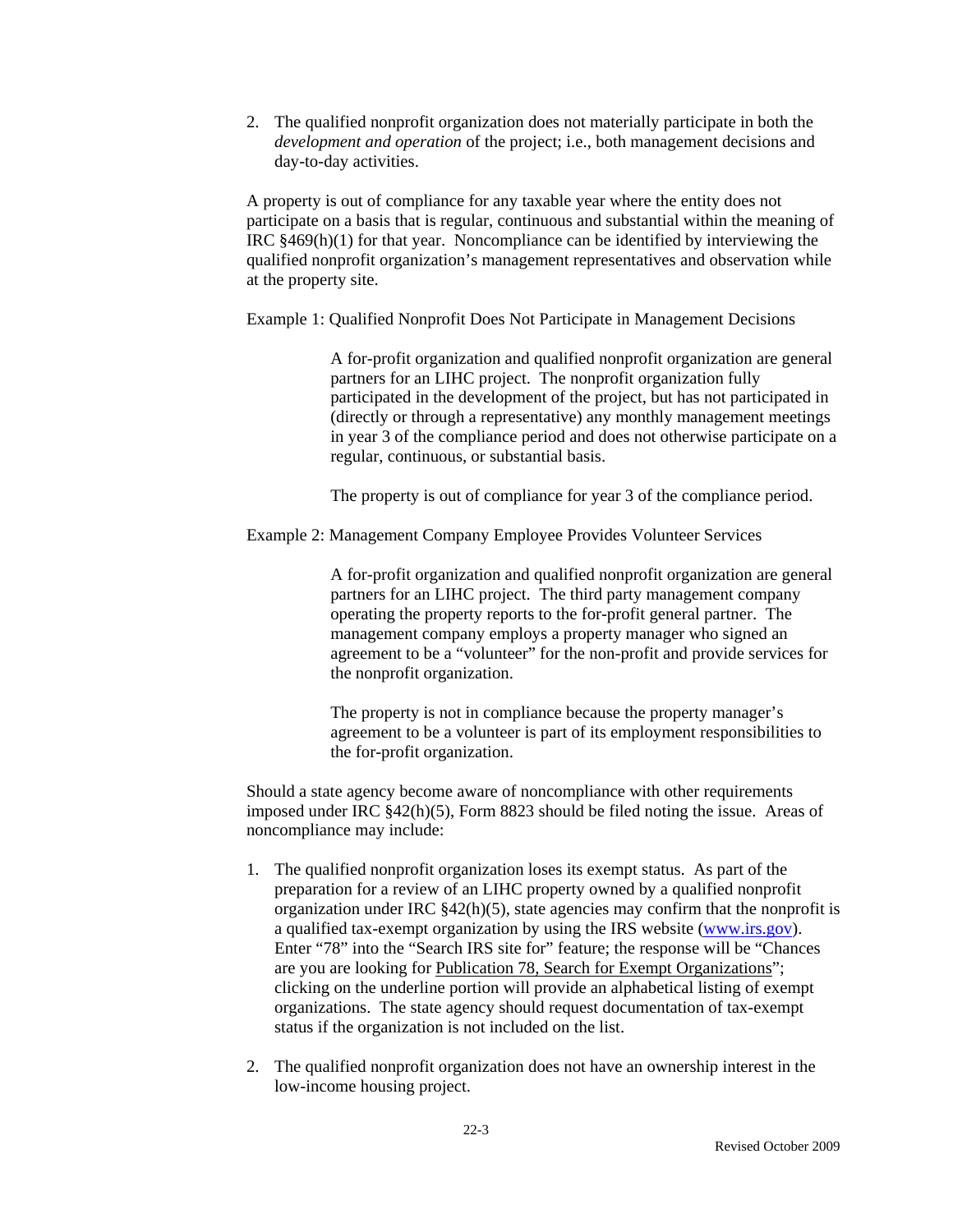# **Back in Compliance**

LIHC projects are considered back in compliance in a taxable year when a qualified nonprofit organization owns an interest in the project and satisfies the material participation test set forth in IRC §469(h)(1) for that taxable year.

Example 1: Qualifying Nonprofit Organization Begins Attending Management Meetings

> A for-profit organization and a qualified nonprofit organization are general partners for an LIHC project. The nonprofit organization materially participated in the on-going operation of the project in years 2, 3, and 4. They did not materially participate in year 5. It was determined that in year 7 of the compliance period, the nonprofit organization materially participated.

The property is out of compliance as of December  $31<sup>st</sup>$  of year 5 and back in compliance as of December  $31<sup>st</sup>$  of year 7.

### **Reference**

- 1. IRC §42(h)(5)
- 2. Senate Report. 99-313, 99<sup>th</sup> Cong. 2<sup>nd</sup> Session, 1986-3 C.B. (Vol. 3) 732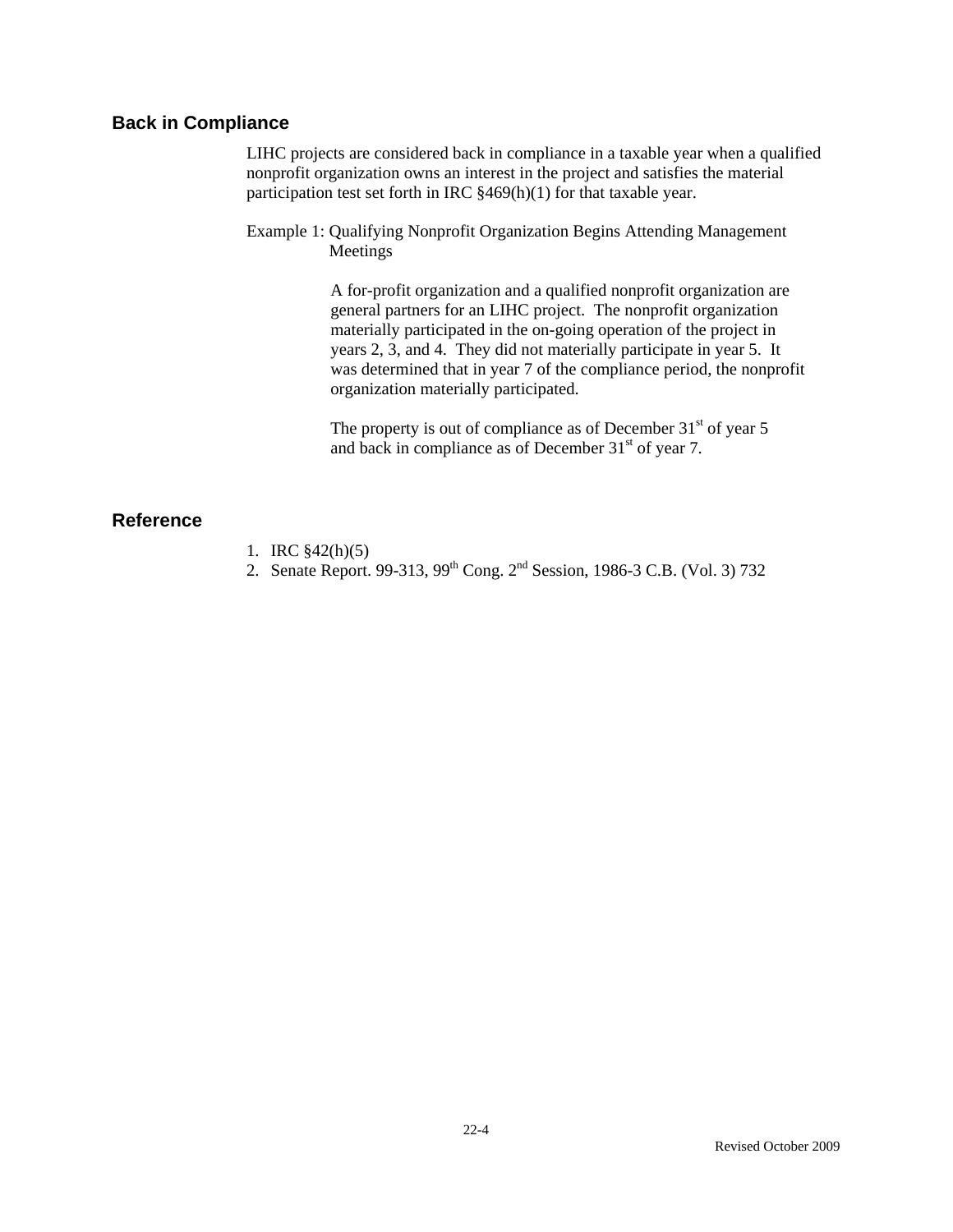# **Chapter 23 Category 11q Other Noncompliance Issues**

### **Definition**

This category should be used to report noncompliance only when the noncompliance cannot be associated with any other category. The discussion presented here is not intended to be all inclusive.

#### **Nonreportable Compliance Issues**

**Nonperformance of Extended Use Agreements**  Under IRC §42(h)(6), taxpayers receiving credits must execute an extended use agreement, which is recorded as a restrictive covenant against the property, as provided by state law. The extended use period ends on the later of the date specified in the agreement or 15 years after the close of the compliance period. At a minimum, the property must be maintained as low-income housing property for 30 years beginning with the first day of the compliance period. The required content of the extended use agreement is outlined in IRC §42(h)(6)(B).

> In addition, state agencies may add additional terms or restrictions to reflect the terms of the credit allocation. Under IRC  $\frac{842(m)}{m}$ , state agencies are required to develop qualified allocation plans with criteria for determining housing needs in their location and selecting appropriate projects. These terms and conditions will be reflected in the extended use agreement; e.g., the targeting of special needs groups, income restrictions, rent skewing, housing types, etc. State agencies are expected to enforce the agreement. Nonperformance of the terms of the extended use agreement should *not* be reported to the IRS. See chapter 16 for reportable noncompliance associated with extended use agreements.

Example 1: Special Set-Asides Not Reported

The owner elected the 40/60 minimum set-aside on Form 8609. The state agency required 20/50 targeting, as evidenced in the extended use agreement. The maximum 50% gross rent is \$400, but the maximum 60% gross rent is \$500. The owner charges \$450 rent and a \$50 utility allowance, for a total of \$500. The rent charged is above the limit agreed upon in the extended use agreement, but equals the rent limit for the 60 percent minimum set aside election.

The owner has violated the state's requirements. However, according to the imputed income limitation applicable to the unit, the rent is in compliance within federal regulation. The state agency should *not* file a Form 8823.

Example 2: Elected Minimum Set-Aside Inconsistent with Extended Use Agreement

An owner, at the time of application and subsequent submission of final cost certifications when the LIHC project was completed, represented to the state agency that the 20/50 minimum set-aside would be elected. The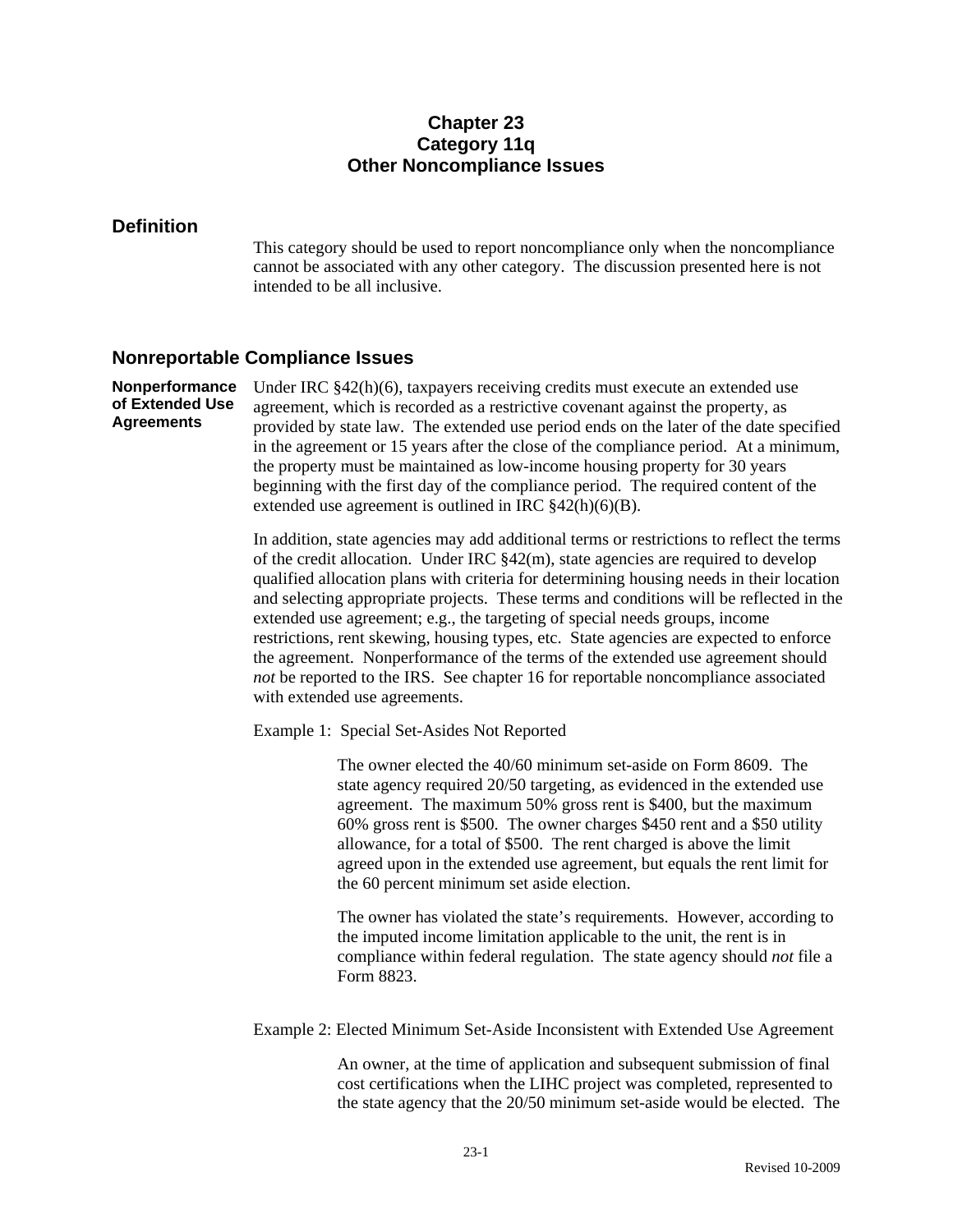20/50 minimum set-aside is also identified in the extended use agreement. When making the election on Form 8609 for IRS purposes, the taxpayer selected the 40/60 set-aside.

The taxpayer is in compliance with the requirements of IRC §42. Noncompliance with the terms of the extended use agreement is *not* reportable to the IRS on Form 8823.

**\*100% Low-Income Projects: Failure to Complete Annual Income Recertifications\*** 

**\***Under IRC §142(d)(3)(A) and IRC §42 (per IRC §42(g)(4)), owners of 100 percent low-income *projects* are no longer required to complete annual income recertifications. State agencies, however, have authority to impose additional requirements upon IRC §42 projects and may required income recertifications after completing the initial income certification at the time the household moves into the low-income unit. For example, a state agency may require a one-time income recertification after the first year of occupancy.

State agencies may place such restrictions on a project owner for a variety of reasons. For example, the state agency has little confidence that (1) an owner can consistently identify income-qualified households without frequent technical errors, or (2) is willing to provide sufficient due diligence. In other cases, the state agency may be providing financing and, as part of their own internal controls and due diligence, is ensuring that the state's funds are used for the purposes intended.

However, like other state-imposed requirements, failure to comply with a state agency's requirement for income recertifications is not a reportable noncompliance event.**\***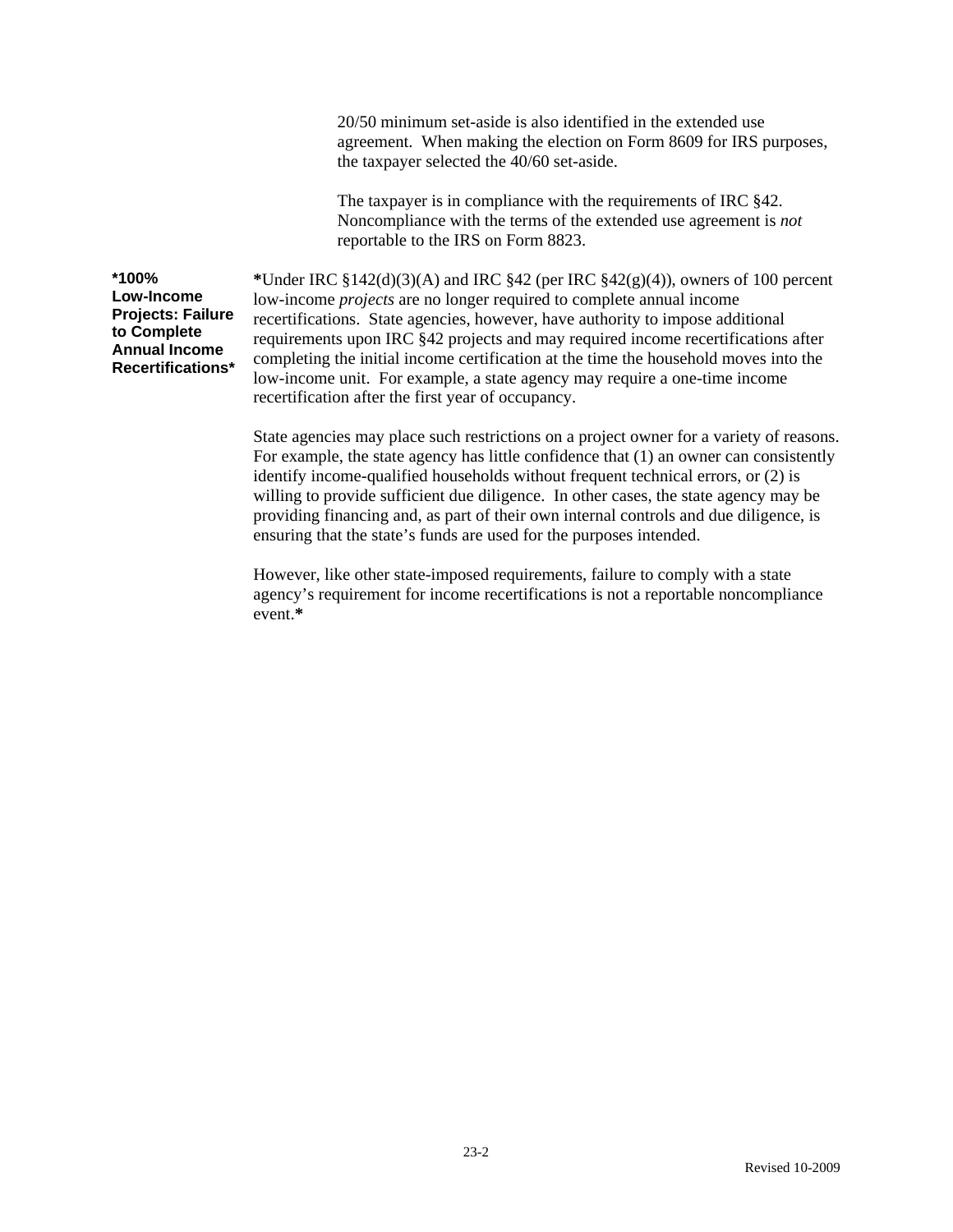# **Chapter 24 Line 13 Building Disposition**

# **Definition**

|                                                           | Recapture of the accelerated portion of credits may be caused not only by<br>noncompliance with the LIHC program *requirements,* but by either the sale or<br>other disposition of an LIHC building or the sale of an ownership interest in such a<br>building. It is important to report all dispositions* of low-income buildings that will<br>not continue to be operated as a qualified low-income building after the disposition*<br>so that the IRS can determine whether the taxpayer has complied with the<br>requirements of IRC $$42(j)$ ; i.e., the credits have been appropriately recaptured. <sup>1</sup> |
|-----------------------------------------------------------|-------------------------------------------------------------------------------------------------------------------------------------------------------------------------------------------------------------------------------------------------------------------------------------------------------------------------------------------------------------------------------------------------------------------------------------------------------------------------------------------------------------------------------------------------------------------------------------------------------------------------|
| <b>Types of</b><br><b>Building</b><br><b>Dispositions</b> | Line 13a on Form 8823 identifies four categories of building dispositions.                                                                                                                                                                                                                                                                                                                                                                                                                                                                                                                                              |
|                                                           | SALE - Types of activities that would constitute a "sale" (which does not<br>1.<br>necessarily involve the seller receiving money) include:                                                                                                                                                                                                                                                                                                                                                                                                                                                                             |
|                                                           | Fee Title Sale of Building - Fee title passes from the seller to a whole new<br>a.<br>entity (buyer)                                                                                                                                                                                                                                                                                                                                                                                                                                                                                                                    |
|                                                           | <b>Termination of Partnership</b><br>b.                                                                                                                                                                                                                                                                                                                                                                                                                                                                                                                                                                                 |
|                                                           | 2. FORECLOSURE - Foreclosure is the legal process reserved by a lender to<br>terminate the borrower's interest in a property after a loan has been defaulted.<br>On foreclosure, the <i>owner</i> is deemed to have made a sale of the property for the<br>outstanding amount of the mortgage debt.                                                                                                                                                                                                                                                                                                                     |
|                                                           | Deed of Property in Lieu of Foreclosure - the owner voluntarily conveys<br>a.<br>the property to the mortgage holder to avoid foreclosure proceedings.                                                                                                                                                                                                                                                                                                                                                                                                                                                                  |
|                                                           | 3.<br>DESTRUCTION - Destruction is related to a building's <i>physical structure</i> , and<br>not to the ownership interest in the building. The destruction affects the building<br>in its entirety, i.e., the eligible basis of the property is reduced to \$0. The<br>destruction is <i>permanent</i> and the building is not expected to operate as a tax<br>credit project again. Violations of the physical inspection standards, or casualty<br>losses that are temporary in nature should not be reported as destruction, which is<br>permanent.                                                                |
|                                                           | OTHER (Attach Explanation) – Any event, not listed above, which results in the<br>4.<br>disposition of a low-income housing credit unit, building, or property.                                                                                                                                                                                                                                                                                                                                                                                                                                                         |

 1 See Exhibit 24-1 for an explanation of the recapture requirements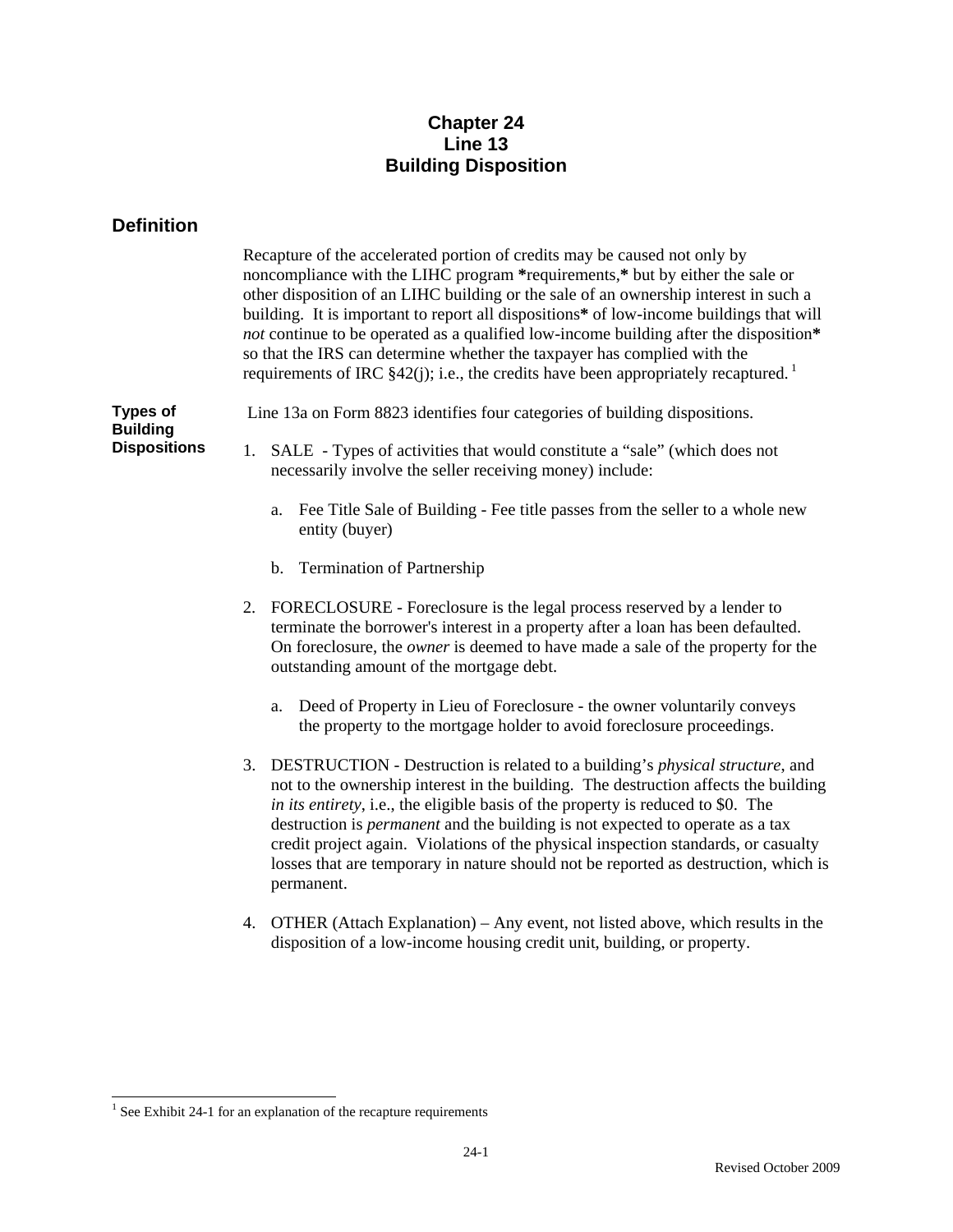**State Agency Responsibility for Reporting Property Dispositions** 

The owner of a low-income housing building is the entity identified on the Form 8609. State agencies should confirm that the ownership has not changed as part of their monitoring and inspection responsibilities.

Example 1: Owners Sells LIHC Building

ABC, a limited partnership, owns and operates an LIHC building, and is identified as the owner on Form 8609. Mr. Jones is the general partner. There are two limited partners, Mr. Smith and the XYZ investment fund. On September 17, 2008, ABC sells the building to E&F, a limited partnership, **\***which intends to continue operating the building as an LIHC building.**\*** As included in the extended use agreement, the state agency approved the sale. The state agency **\***is required to**\*** report the disposition on Form 8823.

**\***Example 2: Owner Loses Ownership in Foreclosure Proceeding

FGH, a limited partnership, owns and operates an LIHC building, and is identified as the owner on Form 8609. Mr. Jones is the general partner and the limited partner is the XYZ investment fund. On December 1, 2008, the partnership lost ownership of the building in a foreclosure proceeding. The new owner will not operate the building as a qualified low-income building. The state agency is required to report the disposition on Form 8823.**\*** 

LIHC buildings are generally owned by partnerships and identifying changes in the composition of the ownership entities is not required.

Example 3: State Agency Reviews Owner's Annual Certification

ABC, a limited partnership, owns and operates an LIHC building, and is identified as the owner on Form 8609. Mr. Jones is the general partner. There are two limited partners, Mr. Smith and the XYZ investment fund. As part of the regular monitoring procedures, the state agency reviews the owner's annual certification to confirm that ownership has not changed. The state agency is not required to ask whether Mr. Jones, Mr. Smith, or XYZ has disposed of their interest (or a portion of their interest).

# **References**

- 1. IRC §42(j)(6) No recapture on disposition of building which continues in qualified use.
- 2. IRC  $§42(f)(4)$  Dispositions of property. If a building (or an interest therein) is disposed of during any year for which credit is allowable under subsection (a), such credit shall be allocated between the parties on the basis of the number of days during such year the building (or interest) was held by each. In any such case, proper adjustments shall be made in the application of subsection (j).
- 3. Rev. Rul. 91-38, 1991-26 I.R.B. 5, Q&A #5, "…For purposes of section 42(f)(4) of the Code, the owner who has held the property for the longest period during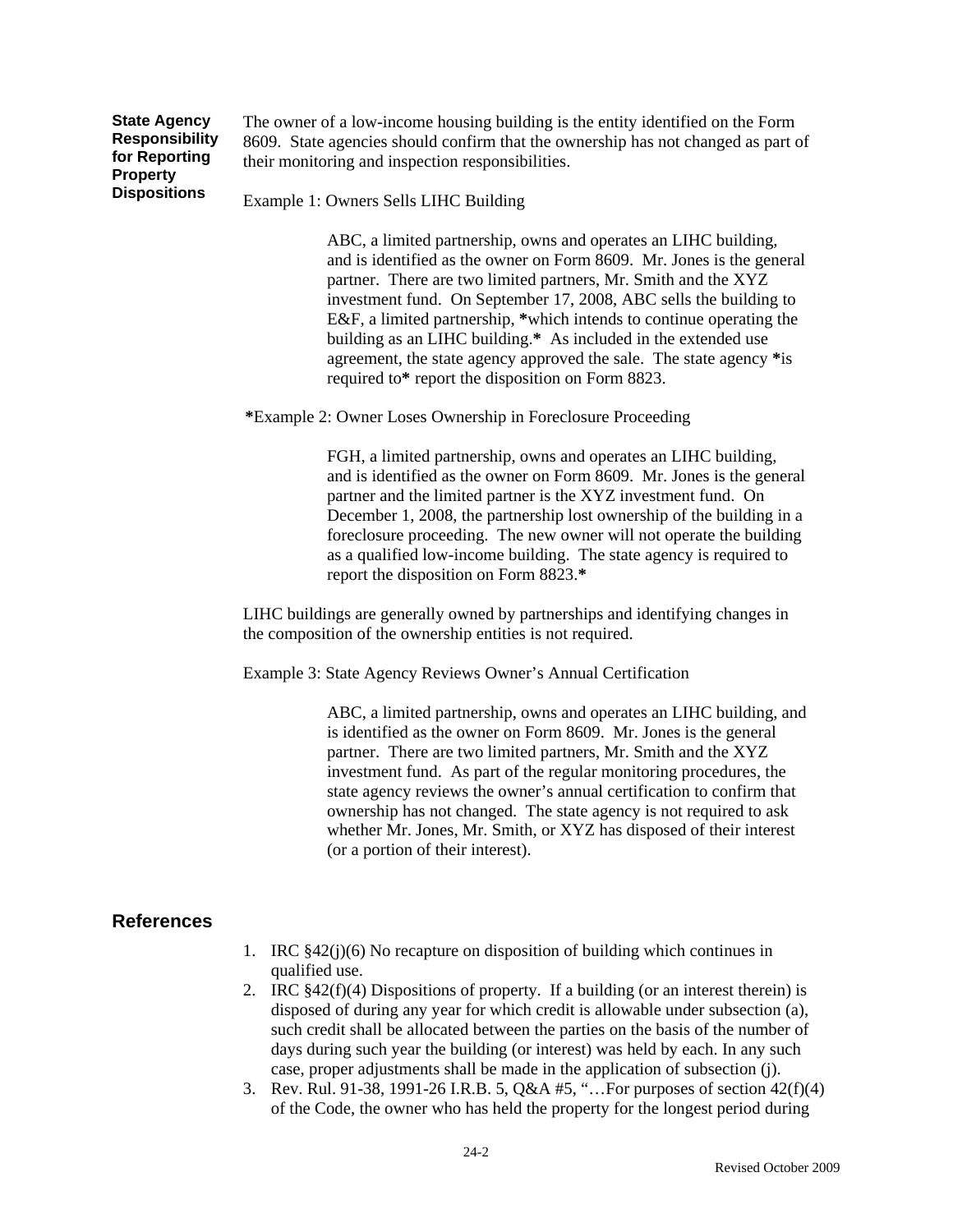the month in which a transfer occurs is deemed to have held the property for the entire month and may claim a credit accordingly. In cases in which the transferor and transferee have held the property for the same amount of time during the month of the transfer, the transferor is deemed to have held the property for the entire month and the transferee's ownership of the property is deemed to begin the first day of the following month…"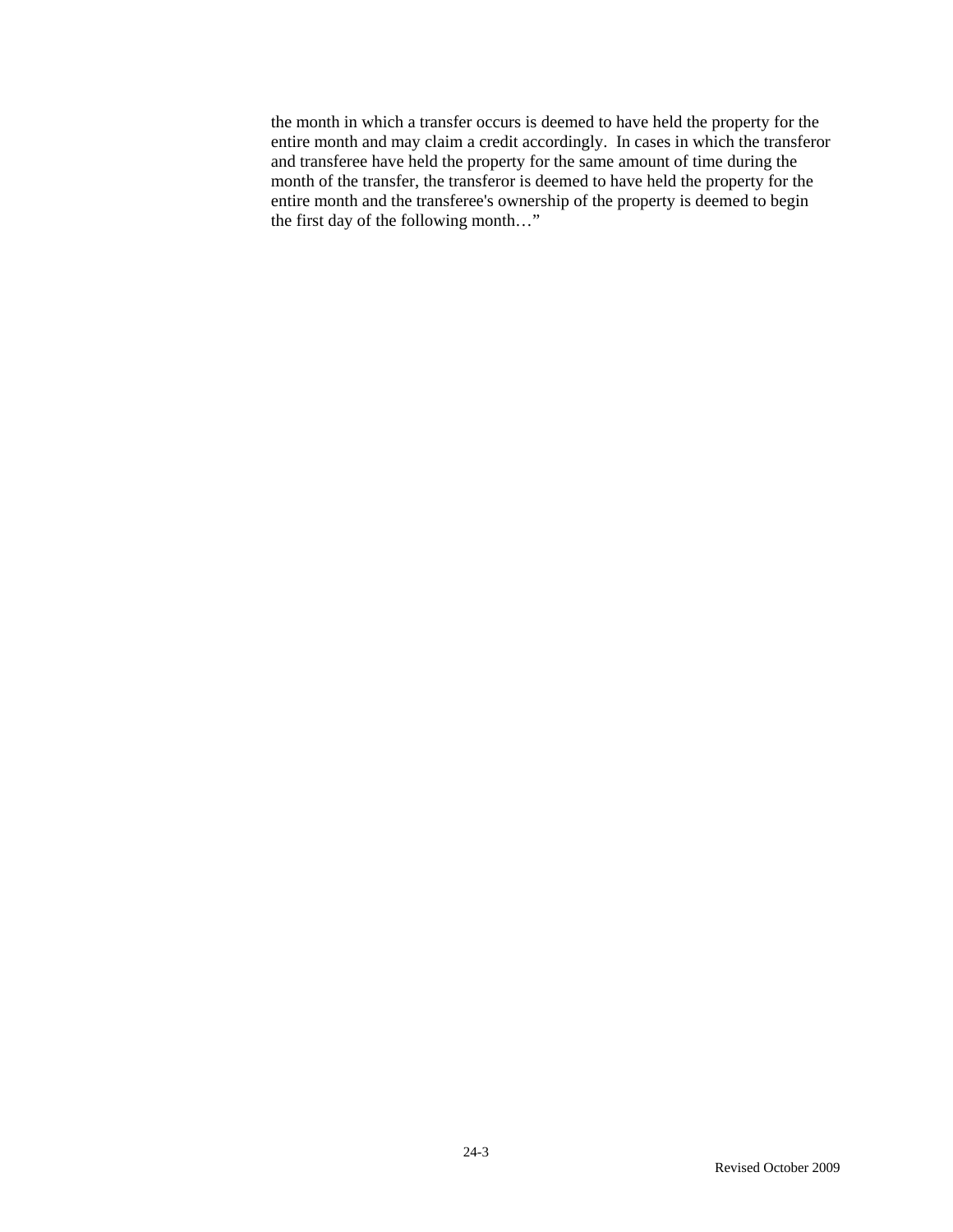# **Exhibit 24-1 Explanation of Credit Recapture Requirements Under IRC §42(j)**

|                                                         | As explained in the legislative history, the disposition of an LIHC building (or interest<br>therein) is a recapture event. <sup>1</sup> The amount of the recapture is $1/3$ of the allowable<br>credit for each year if the building is disposed of through year 11 of the compliance<br>period plus interest. The interest is computed at the overpayment rate established under<br>IRC §6621on the recaptured credit for each taxable year for the period beginning on the<br>due date for filing the return for the prior taxable year involved. The amount of the<br>recapture declines if the disposition occurs after year 11 of the credit period. |
|---------------------------------------------------------|-------------------------------------------------------------------------------------------------------------------------------------------------------------------------------------------------------------------------------------------------------------------------------------------------------------------------------------------------------------------------------------------------------------------------------------------------------------------------------------------------------------------------------------------------------------------------------------------------------------------------------------------------------------|
|                                                         | Taxpayers must file Form 8611, Recapture of Low-Income Housing Credit, with their<br>tax return for the year of sale to recapture the LIHC.                                                                                                                                                                                                                                                                                                                                                                                                                                                                                                                 |
| Large<br>Partnership<br>Recapture                       | In the case of a large partnership (a partnership of 35 or more partners), the partnership<br>is treated as the taxpayer to which the credit is allowable for purposes of recapture.<br>The tax benefit rule under IRC $\S42(j)(4)(A)$ does not apply and the increase in tax<br>because of the recapture amount is allocated among the partners in the same manner as<br>the partnership's taxable income for the year is allocated among the partners.                                                                                                                                                                                                    |
|                                                         | The legislative history <sup>2</sup> also indicates that no change in ownership is deemed to occur<br>on the disposition of a partner's interest provided that within a 12-month period at<br>least 50 percent (in value) of the original ownership is unchanged. These conditions<br>apply unless the partnership elects out of *large partnership treatment* under IRC<br>§42(j)(5).                                                                                                                                                                                                                                                                      |
| Other<br><b>Partnerships</b><br>and Recapture           | For partnerships with fewer than 35 partners, and those electing out of the large<br>partnership provisions of IRC $\S42(j)(5)$ , a partner (taxpayer) may elect to avoid or defer<br>recapture until the taxpayer has, in the aggregate, disposed of more than 33 1/3 percent<br>of the taxpayer's greatest total interest in the qualified low-income building through the<br>partnership at any time.                                                                                                                                                                                                                                                    |
|                                                         | Once dispositions aggregate more than 33 1/3 percent, further deferral is possible *for<br>dispositions on or before July 30, 2008,* only if a surety bond or alternative collateral<br>was provided. The taxpayer that defers recapture by reason of the 33 1/3 percent rule<br>will remain subject to recapture with respect to that interest. See Rev. Rul. 90-60,<br>1990-2 C.B. 35. *For dispositions after July 30, 2008, the taxpayer is not subject to the<br>recapture requirement if it is reasonably expected that the building will continue to be<br>operated as a qualified low-income buildings for the remaining compliance period.*        |
| *Posting<br><b>Surety Bonds</b><br>Upon<br>Disposition* | *For dispositions on or before July 30, 2008, recapturing the accelerated portion of the<br>credit could be avoided if it was reasonably expected that the building would continue<br>to be operated as a qualified low-income building for the remaining compliance period<br>and* the owner selling the building, or interest therein, *timely posted* a bond equal to                                                                                                                                                                                                                                                                                    |

<sup>&</sup>lt;sup>1</sup> H.R. Conf. Rep. No. 481, 99<sup>th</sup> Cong., 2<sup>nd</sup> Sess. II-96 (1986)<sup>2</sup> H.R. Conf. Rep. No. 481, 99<sup>th</sup> Cong., 2<sup>nd</sup> Sess. II-96 (1986)<sup>2</sup>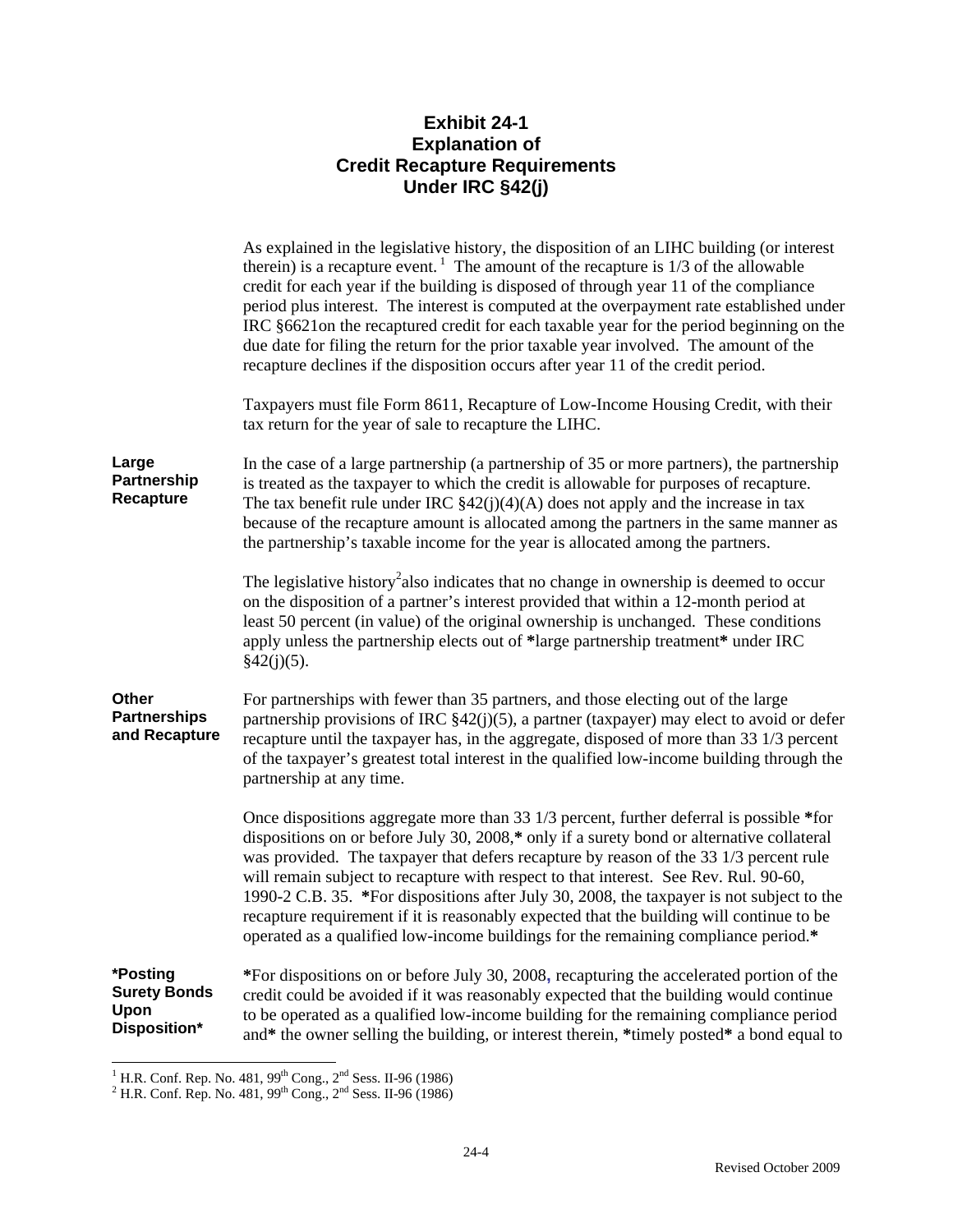the amount specified on Form 8693, Low-Income Housing Credit Disposition Bond. The IRS **\***approved**\*** the bond when it was determined that the amount of the bond was correct and that the project was expected to remain in compliance for the balance of the initial compliance period; i.e., the new owner intended to maintain the building as lowincome housing throughout the 15-year compliance period. The bond remained in effect until 58 months after the end of the 15-year compliance period.

As a practical matter, surety bonds were difficult and costly to obtain. Because of the amount of the bond needed and the inability of the seller to assure that the property would continue to comply (such power effectively being with the new owner), sureties were likely to require either full collateral or very high creditworthiness from the bonded party. IRS Revenue Procedure 99-11 established a collateral program as an alternative to providing a surety bond to avoid or defer recapture of low-income housing tax credits*.* Under this program, taxpayers pledged certain United States Treasury securities to the IRS as collateral.

The IRS could "call a bond" to recapture credit if it subsequently determined that the new owner did not continue to operate the building as a qualified low-income building for the remainder of the compliance period.

**\*Dispositions after July 30, 2008\* \***For dispositions after July 30, 2008, owners are not required to recapture the accelerated portion of the credit if it is reasonably expected that the building will continue to be operated as a qualified low-income building for the remaining compliance period. Owners are not required to place a bond or pledge collateral at the time of the disposition, nor otherwise report the disposition to the IRS for purposes of IRC §42.

> However, if there is any reduction in the qualified basis of a low-income building which results in an increase in tax under IRC  $\frac{842}{i}$  in the year of the disposition *or any subsequent tax year,* then the statutory period for assessing any deficiency with respect to such increase in tax shall not expire before the expiration of three years from the date the owner notifies the IRS of such reduction in qualified basis, notwithstanding any other law or rule of law that would otherwise prevent assessment.

Election to No Longer Maintain Surety Bond or Treasury Direct Account

If an owner disposed of an LIHC property (or interest therein) on or before July 30, 2008, and timely posted a bond (or Treasury Direct Account) equal to the amount specified on Form 8693, Low-Income Housing Credit Disposition Bond, the owner may elect to be treated as if the disposition took place after July 30, 2008, which will result in the cancellation of the bond or return of the funds held in Treasury Direct Accounts. Instructions for making the election are included in Revenue Procedure 2008-60.**\***

# **References**

- 1. IRS Form 8609 instructions Line 10(b) Partnerships with 35 or more partners are treated as the taxpayer for purposes of recapture unless an election is made not to treat the partnership as the taxpayer. Check the "Yes" box if you do not want the partnership to be treated as the taxpayer for purposes of recapture.
- 2. IRC §42(j)(5).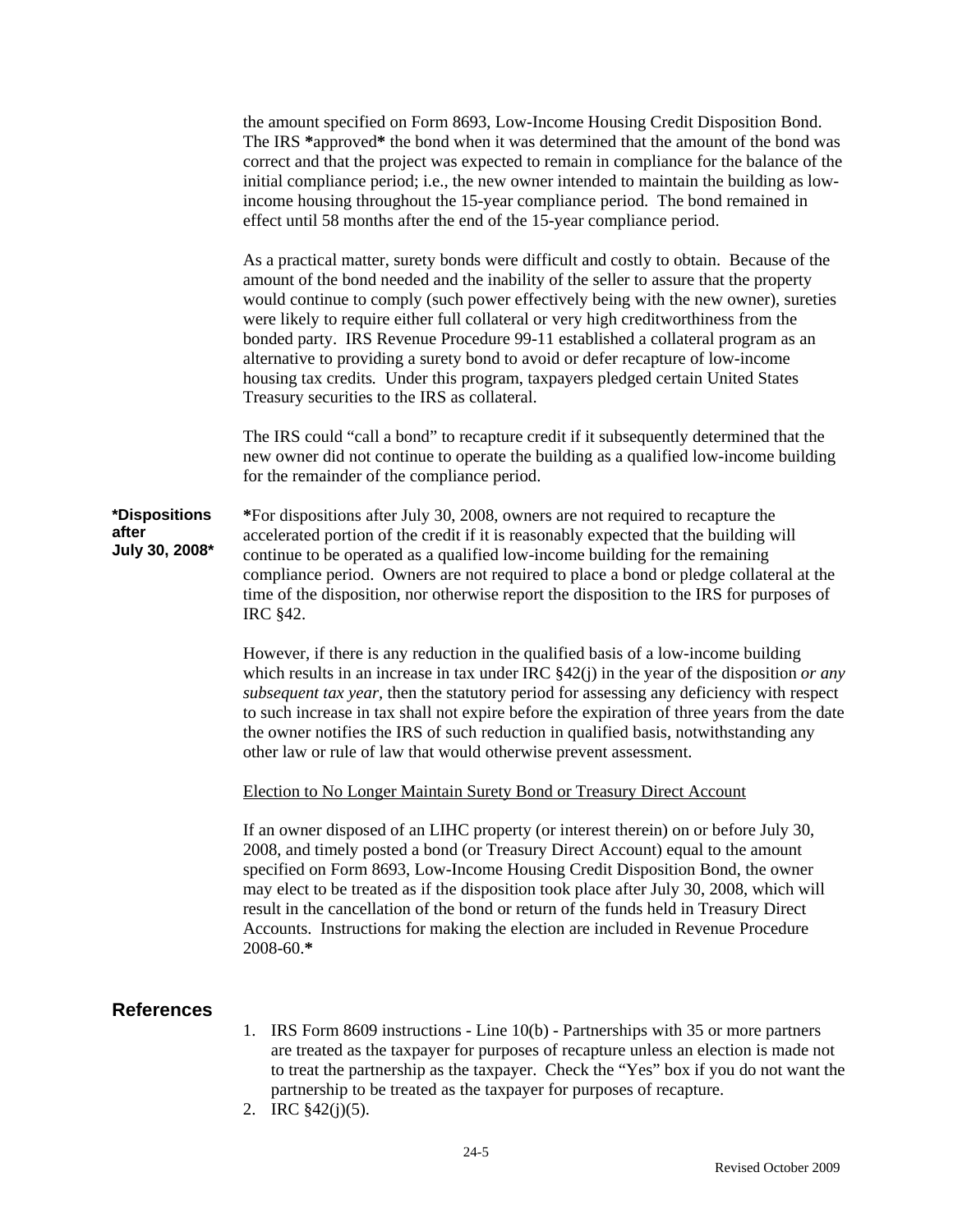- 3. IRC §42(j)(6).
- 4. Rev. Rul. 90-60, 1990-2 C.B. 3.
- 5. Rev. Proc. 99-11, 1999-2 I.R.B 14.
- 6. **\***Rev. Proc. 2008-60, 2008-43 I.R.B.1006**.**\*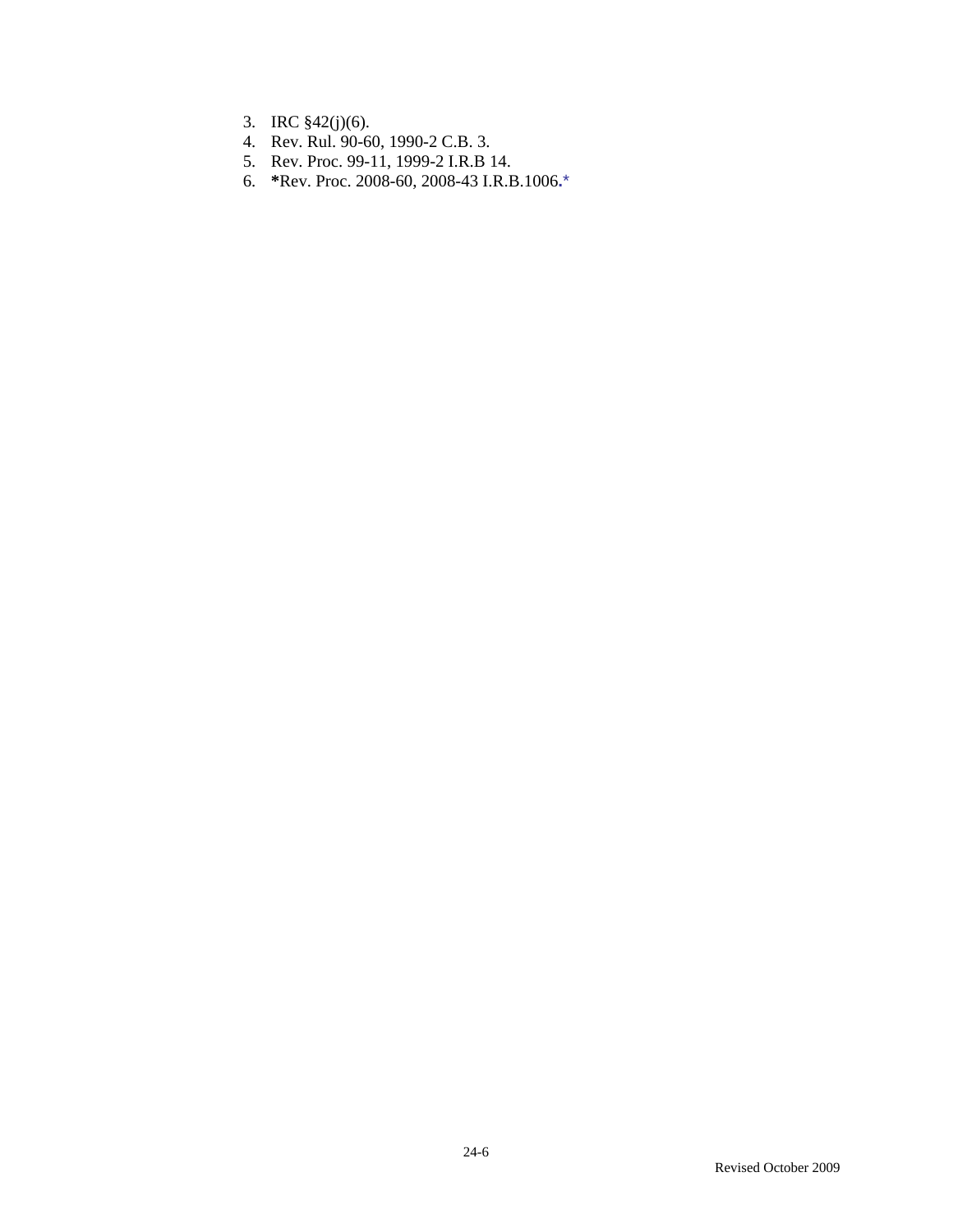# **Chapter 25 Miscellaneous Noncompliance Topics**

The chapter includes noncompliance topics not discussed elsewhere.

# **Tenant Misrepresentation or Fraud**

LIHC property owners should demonstrate due diligence to prevent tenant fraud. Fraud includes *deliberate* misrepresentation of fact in order to induce someone else to part with something of value or surrender a legal right. In this case, the outcome of deliberate misrepresentation by a tenant can result in the property owner renting a residential unit to an ineligible tenant at a below market rate.

If misrepresentation is suspected, additional steps should be taken to verify the accuracy of information provided by the tenant. See chapter 4. Regulation 1.42-5 gives examples of how an income certification may be documented, including the submission of federal tax returns. If necessary, tenants can be asked to complete Form 8821, Tax Information Authorization, which will allow the owner to confirm the accuracy of the tenant's tax returns with the IRS.

If an owner discovers that a tenant has *deliberately* misrepresented their income level, student status, household size, or any other item used to determine eligibility, the owner should consult state or local landlord-tenant laws to determine whether the tenant can be asked to vacate the LIHC unit or the rent raised to the market rate. The owner is not expected to complete the annual recertification if a tenant is asked to leave or an eviction proceeding is in process.

Report any suspected or known deliberate misrepresentation of income to the Internal Revenue Service's **\***Whistleblower Office. Complete Form 211, Application for Award for Original Information, and submit the form to the address identified on the form.**\*** The following information should be provided:

- 1. tenant's name,
- 2. tenant's social security number if possible,
- 3. explain association with LIHC program,
- 4. what the tenant did that misrepresented their income or documentation (the owner may be asked to provide evidence of the tenant's fraudulent acts),
- 5. amount of tenant income as reported by the tenant and the amount actually verified, and
- 6. the difference between the market rate and restricted rent for the unit, and how long the tenant was in the unit. This is the amount of economic benefit the tenant may be deemed to have received as taxable income.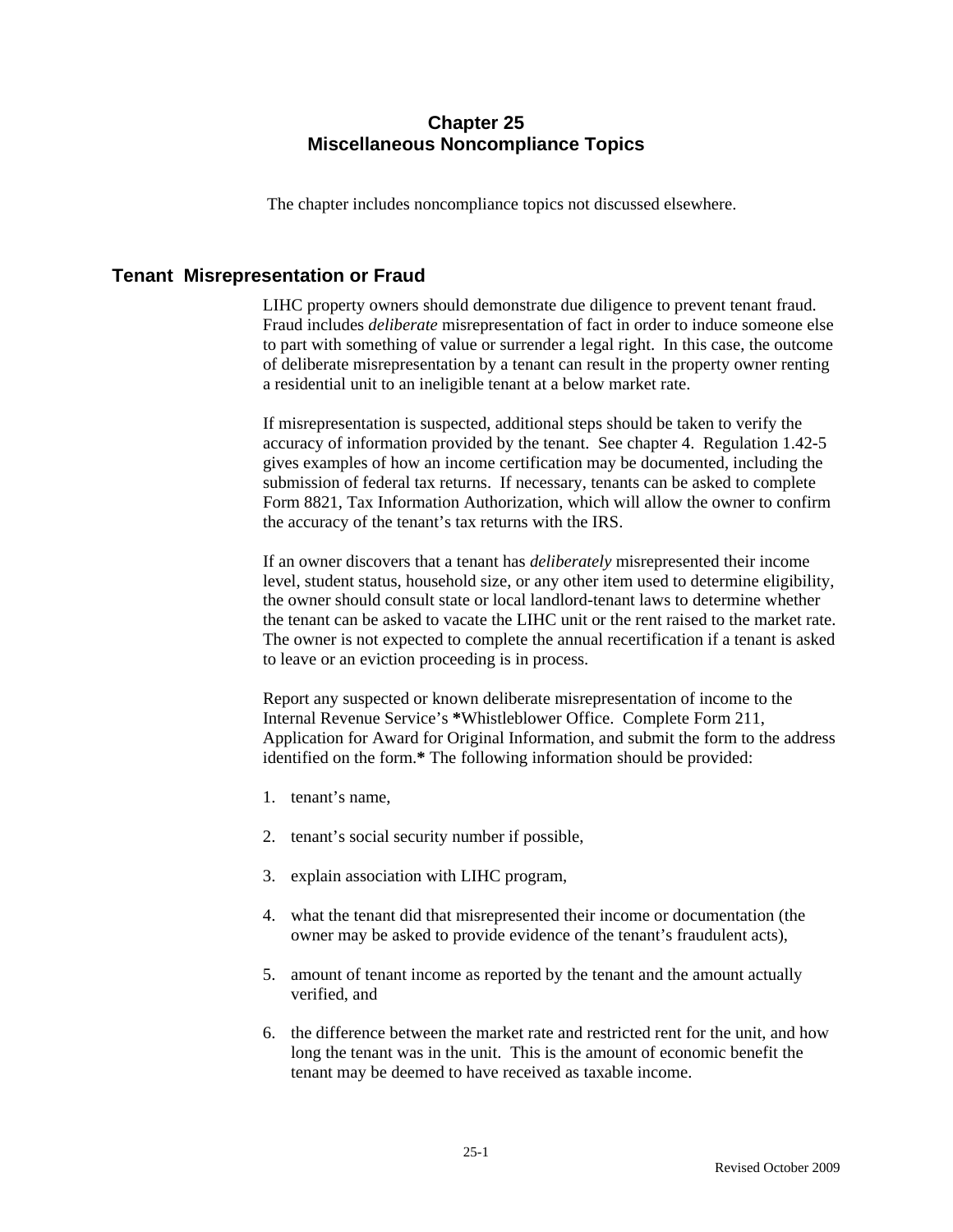| <b>Reporting Tenant</b>  |  |
|--------------------------|--|
| <b>Misrepresentation</b> |  |
| or Fraud to the          |  |
| IRS                      |  |

So that possible loss of low-income housing credit might be avoided if it is determined upon later review by the state agency that a tenant is not qualified for low-income housing, the state agency should encourage owners to immediately report any suspected deliberate misrepresentation of fraud by a tenant to the state agency. $<sup>1</sup>$ </sup>

The Low-Income Housing Program will not consider there to have been reportable noncompliance if tenant fraud is discovered and addressed by the owner prior to a state agency review or an IRS audit, and the owner satisfies the state agency that: (1) the tenant provided false information; (2) the owner did everything a prudent person would do to avoid fraudulent tenants (due diligence) and has implemented any needed changes to avoid future problems; (3) the tenant has vacated the unit (if possible); and (4) there is no pattern of accepting fraudulent tenants. In such cases, the owner need not reduce the applicable fraction for determining the credit amount and the state agency need not report the noncompliance arising because of the tenant's fraud on Form 8823.

This administrative **\***position**\*** applies only when the owner notifies the state agency before notice is given by the state agency that a review of the tenant records or a site inspection is to be conducted. As a general rule, the Internal Revenue Service does not want to disturb the credit when the owner has demonstrated due diligence to avoid fraudulent tenants, timely removes fraudulent tenants when identified, and timely notifies the state agency of their actions.

**Identification of Tenant Misrepresentation or Fraud During State Agency Reviews or IRS Audits** 

An owner's opportunity to identify and self-correct misrepresentations or fraud by a tenant for purposes of the low-income housing credit terminates upon notification of a state agency's intended review/inspection of the LIHC project. Any noncompliance arising from such a misrepresentation or fraud discovered during a state agency's review/inspection should be reported to the IRS on Form 8823 under the appropriate category of noncompliance, regardless of the cause. As noted in Treas. Reg. §1.42-5(a), state agencies are required to report any noncompliance of which the agency becomes aware. Agencies should report all noncompliance, without regard to whether the identified outstanding noncompliance is subsequently corrected. See chapter 3 for full discussion.

# **Owner/Taxpayer Fraud**

 $\overline{a}$ 

 If a state agency becomes aware of an apparent fraudulent act by the owner, management company, or other party associated with the low-income housing property, or a party responsible for providing income/asset verification for tenants, the state agency **\***may submit Form 3949-A, Information Report Referral, with supporting documents to the IRS' program analyst for IRC  $§42.^{2*}$ 

<sup>2</sup> \*Additional information is available on the IRS website www.irs.gov. The specific webpage is http://www.irs.gov/individuals/article/0,,id=106778,00.html or enter "reporting fraud" in the search feature to locate the webpage, "How Do You Report Suspected tax Fraud Activity?"**\*** 

<sup>&</sup>lt;sup>1</sup> The IRS wants to provide an incentive for owners to identify, and remove (if possible) fraudulent tenants. By working with the state agency up front, we can provide an opportunity to resolve the problem without harming the owner and not waiting for a state agency review, yet retaining involvement in the determination of a "fraudulent" tenant.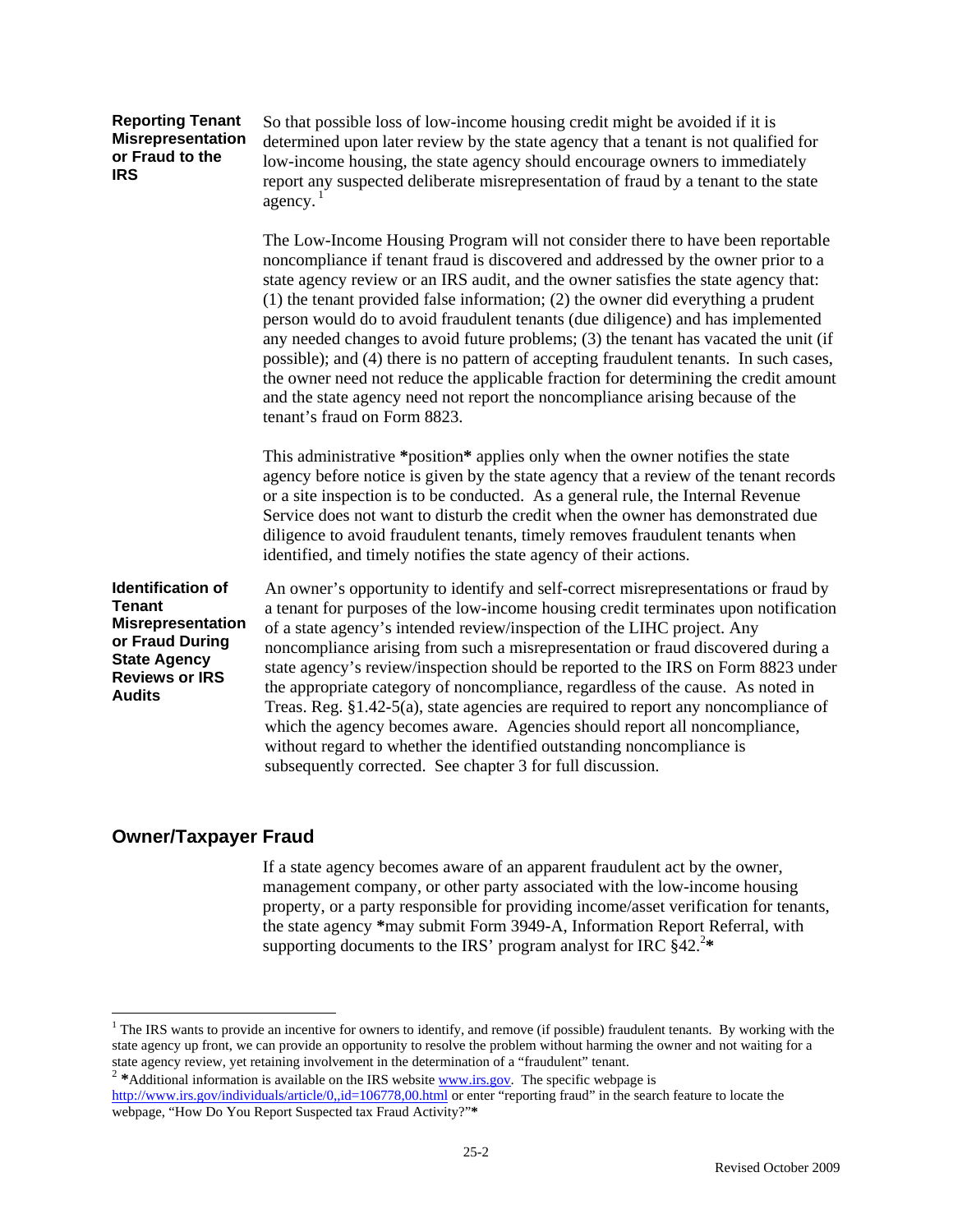# **Chapter 26 Tenant Good Cause Eviction and Rent Increase Protection**

| <b>Definition</b>                                                                                               |                                                                                                                                                                                                                                                                                                                                                                                                                                                |
|-----------------------------------------------------------------------------------------------------------------|------------------------------------------------------------------------------------------------------------------------------------------------------------------------------------------------------------------------------------------------------------------------------------------------------------------------------------------------------------------------------------------------------------------------------------------------|
|                                                                                                                 | Under IRC $§42(h)(6)$ , buildings are eligible for the low-income housing credit only if<br>the owner has entered into an extended low-income housing commitment. The<br>commitment is commonly known as the "extended use agreement." The extended use<br>agreement must be recorded pursuant to state law as a restrictive covenant. See<br>Chapter 16 for additional detail.                                                                |
| 3-Year Good<br><b>Cause Eviction</b><br>and Rent<br><b>Increase</b><br><b>Protection for</b><br><b>Tenants</b>  | The term of the agreement is at least 30 years, beginning on the first day of the<br>compliance period and ends on the later of the date specified by the state agency or 15<br>years after the close of the 15-year compliance period under IRC $\S 42(i)(1)$ . IRC<br>$§42(h)(6)(E)(i)$ *describes two circumstances by which* the extended use agreement<br>can be terminated:                                                              |
|                                                                                                                 | 1. the building is acquired through foreclosure, or                                                                                                                                                                                                                                                                                                                                                                                            |
|                                                                                                                 | 2. the state agency fails to present a qualified contract for the acquisition of the LIHC<br>building (or part thereof) by a party who will continue to operate the building (or<br>part thereof) as low-income housing.                                                                                                                                                                                                                       |
|                                                                                                                 | In the event that the extended use agreement is terminated, IRC $\frac{242(h)(6)(E(i))}{24}$<br>provides existing low-income tenants protection against two events for three years<br>following the termination. These events are:                                                                                                                                                                                                             |
|                                                                                                                 | 1. the eviction or the termination of tenancy <sup>1</sup> (other than for good cause) of an<br>existing tenant of any low-income unit, or                                                                                                                                                                                                                                                                                                     |
|                                                                                                                 | 2. any increase in the gross rent with respect to such unit no otherwise permitted<br>under IRC §42.                                                                                                                                                                                                                                                                                                                                           |
| <b>Revenue Ruling</b><br>2004-82:<br><b>Prohibitions</b><br><b>Under IRC</b><br>§42(h)(6)(B)(i)<br><b>Apply</b> | Under section C of Rev. Rul. 2004-82 <sup>2</sup> , Q&A #5 provides further guidance regarding<br>extended use agreements. Question 5 asks, "Must the extended low-income housing<br>commitment prohibit the actions described in subclauses (I) and (II) of IRC<br>$\frac{1}{2}(h)(6)(E)(ii)$ ; i.e., eviction or the termination of tenancy (other than for good<br>cause) only for the 3-year period described in IRC $$42(h)(6)(E)(ii)$ ?" |
| throughout<br><b>Extend Use</b><br><b>Period</b>                                                                | The answer is "no". IRC $\S 42(h)(6)(B)(i)$ requires that an extended low-income<br>housing commitment include a prohibition during the entire extended use period<br>against: (1) the eviction or the termination of tenancy (other than for good cause) of an<br>existing tenant of any low-income unit (no-cause eviction protection) and (2) any                                                                                           |

**<sup>1</sup> \***The term "termination of tenancy" has no legal definition. It was first introduced as a term of art specific to IRC §42 in the Omnibus Budget Reconciliation Act of 1990. The bill clarifies that the extended low-income housing commitment must prohibit the eviction or termination of tenancy (other than for good cause) of an existing tenant of a low-income unit or any increase in the gross rent inconsistent with the rent restrictions on the unit. See Committee Reports on P.L. 101-508 (Omnibus Budget Reconciliation Act of 1990) COM-RPT, 94 FED ¶4380.27**\***

26-1

 $\overline{a}$ 

<sup>2</sup> Rev. Rul. 2004-82, 2004-2 C.B. 350.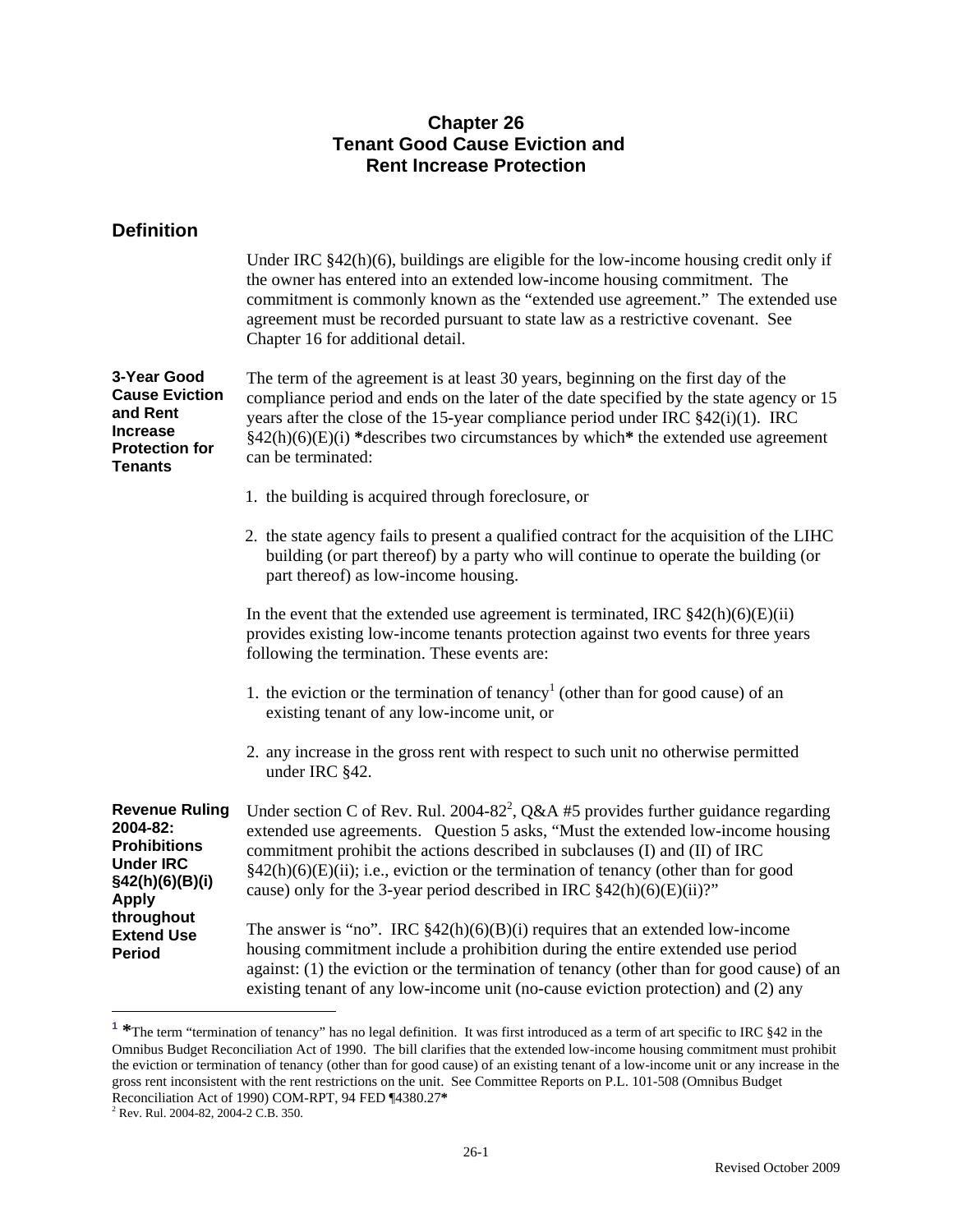increase in the gross rent with respect to the unit not otherwise permitted under IRC §42.

The revenue ruling includes the following explanation. When Congress amended IRC §42(h)(6)(B)(i) to add the requirement that the extended use agreement must *prohibit the actions described in subclauses (I) and (II) of subparagraph*  $(E)(ii)$ *, IRC* §42(h)(6)(E)(ii) was already part of §42. As a result, Congress must have intended the amendment to  $\frac{842(h)(6)(B)(i)}{2}$  to add an additional requirement beyond what was contained in  $\S42(h)(6)(E)(ii)$ , which already prohibited the actions described in that section for the 3 years following the termination of the extended use period. Because the requirements of  $\frac{242(h)(6)(B)(i)}{2}$  otherwise apply for the extended use period, Congress must have intended the addition of the prohibition against the actions described in subclauses (I) and (II) of  $\frac{242(h)(6)(E)(ii)}{2}$  to apply throughout the extended use period.

The revenue ruling also provided guidance for updating extended use agreements to explicitly provide tenants with protection against evictions without good cause and increases in rent not allowable under IRC §42. The revenue ruling provided that if it is determined by the end of a taxable year that a taxpayer's extended use agreement does not meet the requirements for an extended use agreement under IRC  $§42(h)(6)(B)$  (for example, it does not provide no-cause eviction protection for tenants of low-income units throughout the extended use period ), the low-income housing credit is not allowable with respect to the building for the taxable year, or any prior taxable year. However, if the failure to have a valid extended use agreement is in effect is corrected within 1 year of the date of the determination, the determination will not apply to the current year of the credit period or any prior year.

The revenue ruling also requires the state agencies to review its extended low-income housing commitments for compliance with the interpretation of  $\frac{242(h)(6)(B)(i)}{B}$ December 31, 2004. If, during the review period, the housing credit agency determines that an extended low-income housing commitment is not in compliance with the interpretation of  $\frac{204}{842(h)(6)(B(i))}$  provided in Revenue Ruling 2004-82, the 1year period described under  $\S42(h)(6)(J)$  will commence on the date of that determination.

**Revenue Procedure**  Effective June 21, 2005, the IRS issued Rev. Proc. 2005-37 $3$  to provide the state agencies guidance for satisfying the review requirements under Rev. Rul. 2004-82, Q&A #5.

Extended Use Agreements Entered into Before January 1, 2006,

If the extended use agreement contain general language requiring building owners to comply with the requirements of' IRC §42 (catch-all language), the requirements of Rev. Ruling 2004-82, Q&A-5, are satisfied if:

1. Agencies notify building owners in writing on or before December 31, 2005, that consistent with the interpretation in Q&A #5, the catch-all language prohibits the owner from evicting or terminating the tenancy of an existing tenant of any lowincome unit (other than for good cause) throughout the entire commitment period.

**2005-37** 

 $\overline{a}$ 3 Rev. Proc. 2005-37, 2005-28 I.R.B. 79.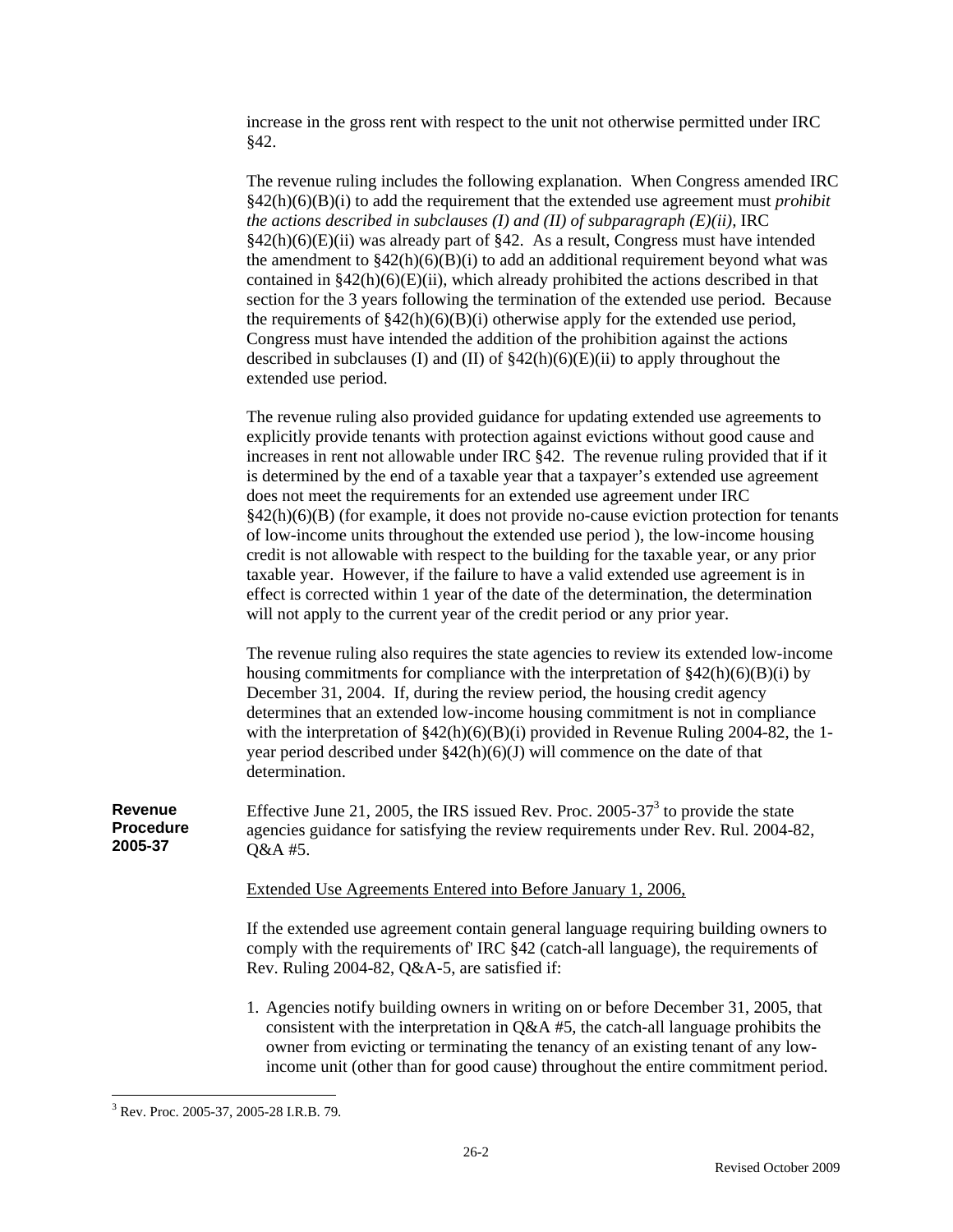Further, state agencies must notify building owners that the catch-all language prohibits the owner from making an increase in the gross rent with respect to a lowincome unit not otherwise permitted by IRC §42 throughout the entire commitment period;

2. The owner must, as part of its certification under Treas. Reg.  $1.42-5(c)(1)(xi)$ , certify annually that for the preceding 12-month period no tenants in low-income units were evicted or had their tenancies terminated other than for good cause and that no tenants had an increase in the gross rent with respect to a low-income unit not otherwise permitted under IRC §42;

Finally, if the extended use agreement is amended for any reason after December 31, 2005, it must also be amended to clearly provide for the prohibition against the eviction or termination of tenancy other than for good cause and any increase in the gross rent not otherwise permitted under IRC §42.

Commitments entered into before January 1, 2006, that do not contain specific language on the IRC  $$42(h)(6)(B)(i)$  prohibitions or catch-all language do not satisfy the requirements of Rev. Rul. 2004-82, Q&A #5 and must be amended by December 31, 2005 to clearly provide for the IRC §42(h)(6)(B)(i) prohibitions against the eviction or termination of tenancy of an existing tenant of any low-income unit (other than for good cause) and the increase in the gross rent with respect to a low-income unit not otherwise permitted by IRC §42.

#### Extended Use Agreements Entered into After December 31, 2005

- 1. Extended use agreements executed after December 31, 2005, must clearly provide for the prohibition against the eviction or termination of tenancy other than for good cause and any increase in the gross rent not otherwise permitted under IRC §42.
- 2. The owner must also, as part of its certifications under Treas. Reg.  $1.42-5(c)(1)(xi)$ , certify annually that for the preceding 12-month period no tenants in low-income units were evicted or had their tenancies terminated other than for good cause and that no tenants had an increase in the gross rent with respect to a low-income unit not otherwise permitted under IRC §42.

**\*Eviction or "Termination of Tenancy"\*** 

**\***Eviction is the act or process of legally dispossessing a person of land or rental property. An owner who wishes to evict a tenant must comply with applicable state and/or local laws governing evictions.

#### Good Cause

The owner of an IRC §42 property must be able to demonstrate if challenged in state court that good cause existed to support the eviction or termination of a tenant from a low-income unit. For purposes of IRC §42(h)(6)(E)(ii)(I), good cause is determined by the state and local law applicable to the location in which the IRC §42 property is located.

State or local law examples of good cause evictions may include nonpayment of rent, violations of the lease or rental agreement, destruction or damage to the property,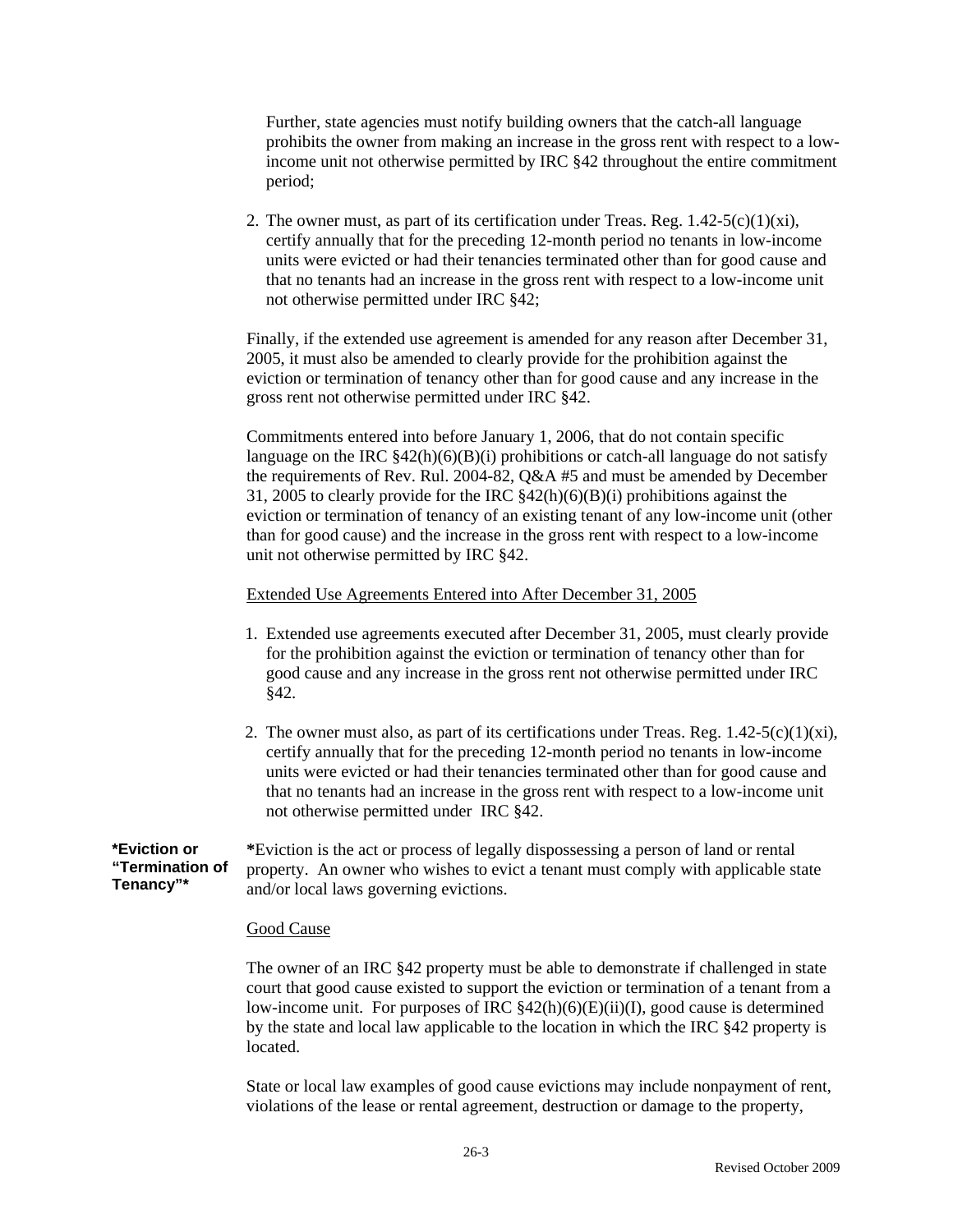interference with other tenants or creating a nuisance, or using the property for an unlawful purpose.**\*** 

**\*Owner Fails to Renew Lease\* \***A lease to rent low-income housing is a contract. A lease contract expires at the end of the time period specified in the lease. At that time, the tenant surrenders the lowincome housing unit to the owner and the owner accepts it back. The owner and tenant may renew the contract (or enter into a new contract), thereby allowing the tenant to continue occupying the low-income unit, but the owner is not obligated to renew a lease or enter into a new one, and failure to do so does not, per se, constitute an eviction without good cause. However, the owner must be prepared to demonstrate if challenged in state court that the nonrenewal of a lease is not a "termination of tenancy" for other than good cause under IRC §42.

> The owner must provide the tenant with timely notice that the lease will not be renewed as required under state law.**\***

# **In Compliance**

Owners are in compliance with the prohibitions against evictions or terminations of tenancy for other than good cause and increases in the gross rent not permitted under IRC §42 when all of the following four requirements are met.

- 1. The extended use agreement includes the prohibitions.
	- a. For agreements entered into before January 1, 2006, the agreement must contain general language requiring building owners to comply with the requirements of' IRC §42 (catch-all language) and the state agency must notify the owner in writing on or before December 31, 2005, that the catch-all language prohibits the owner from evicting or terminating the tenancy of an existing tenant of any low-income unit (other than for good cause) or increases the gross rent not otherwise permitted by IRC §42 throughout the entire commitment period.
	- b. For extended use agreements executed after December 31, 2005, the agreement must clearly provide for the prohibition against the eviction or termination of tenancy other than for good cause and any increase in the gross rent not otherwise permitted under IRC §42.
- 2. The owner must, as part of its annual certification under Treas. Reg. §1.42-  $5(c)(1)(xi)$ , certify annually that for the preceding 12-month period no tenants in low-income units were evicted or had their tenancies terminated other than for good cause and that no tenants had an increase in the gross rent with respect to a low-income unit not otherwise permitted under IRC §42.
- 3. The owner must not evict or terminate the tenancy of, an existing tenant of any low-income unit for other than for good cause.
- 4. The owner must not increase the gross rent unless permitted by IRC §42.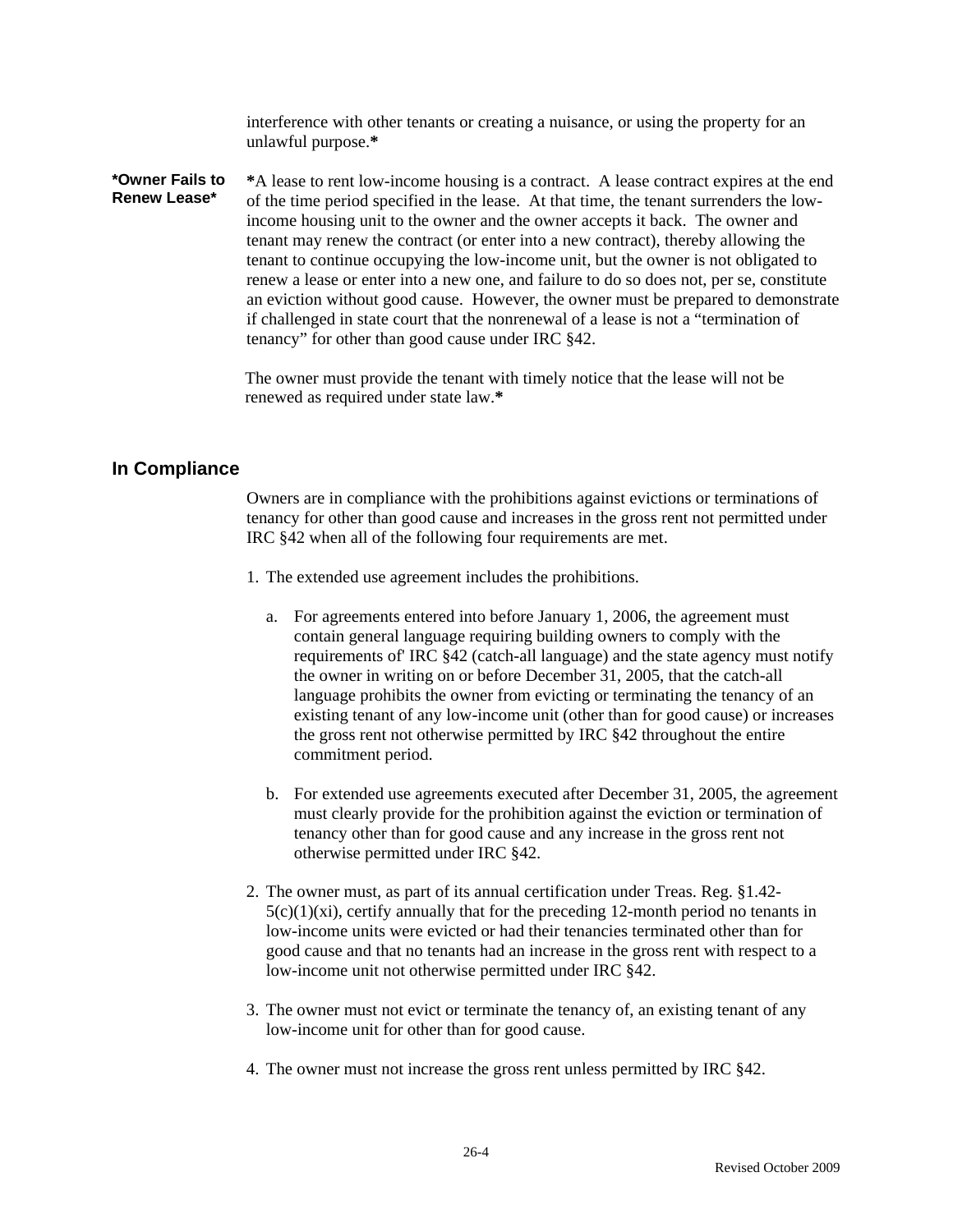#### **Out of Compliance**

|                                         | Owners are out of compliance with the prohibitions against evictions or terminations<br>of tenancy for other than good cause and increases in the gross rent not permitted<br>under IRC §42 if any of the following three requirements is not met.                                                                                                                                                                                                       |
|-----------------------------------------|----------------------------------------------------------------------------------------------------------------------------------------------------------------------------------------------------------------------------------------------------------------------------------------------------------------------------------------------------------------------------------------------------------------------------------------------------------|
| <b>Extended Use</b><br><b>Agreement</b> | Generally, no credit is allowable for a building in a year unless an extended use<br>agreement is in effect at the end of the year. The extended use agreement is not in<br>effect and the owner is out of compliance if $(1)$ the extended use agreement does not<br>include the prohibitions, or (2) does not contain the general catch-all language<br>requiring compliance with IRC §42 if the agreement was entered into before<br>January 1, 2006. |
|                                         | Noncompliance is reported under category 11k, Owner Failed to Execute and Record<br>Extended Use Agreement Within Time Prescribed by Section $42(h)(6)(J)$ . See chapter<br>16 for additional discussion.                                                                                                                                                                                                                                                |
| Annual<br><b>Certification</b>          | Owners are out of compliance if they fail to certify annually, or certify incompletely<br>or inaccurately, under the penalty of perjury, that for the preceding 12-month period<br>no tenants in low-income units were evicted or had their tenancies terminated other<br>than for good cause and that no tenants had an increase in the gross rent with respect<br>to a low-income unit not otherwise permitted under IRC §42.                          |
|                                         | Noncompliance is reported under category 11d, Owner Failed to Provide Annual<br>Certifications or Provided Incomplete or Inaccurate Certification. See chapter 7 for<br>additional discussion.                                                                                                                                                                                                                                                           |
| <b>Increased</b><br><b>Gross Rent</b>   | The owner is out of compliance if the gross rent is increased in a manner not<br>permitted by IRC §42. A unit qualifies as an LIHC unit when the gross rent does<br>not exceed 30 percent of the imputed income limitation applicable to such unit<br>under IRC $\S42(g)(2)(C)$ . The income limit for a low-income housing unit is based<br>on the minimum set-aside election made by the owner under IRC $\S 42(g)(1)$ .                               |
|                                         | Noncompliance is reported under category 11g, Gross Rent(s) Exceed Tax Credit<br>Limits. See chapter 11 for additional discussion.                                                                                                                                                                                                                                                                                                                       |

# **Back in Compliance**

Owners are back in compliance with the prohibitions against evictions or terminations of tenancy for other than good cause and increases in the gross rent not permitted under IRC §42 if:

**Extended Use Agreement**  The extended use agreement is in effect and the owner is back in compliance when the extended use agreement is amended to clearly provide for the prohibition against the eviction or termination of tenancy other than for good cause and any increase in the gross rent not otherwise permitted under IRC §42.

> Corrected noncompliance is reported under category 11k, Owner Failed to Execute and Record Extended Use Agreement Within Time Prescribed by Section 42(h)(6)(J). See chapter 16 for additional discussion.